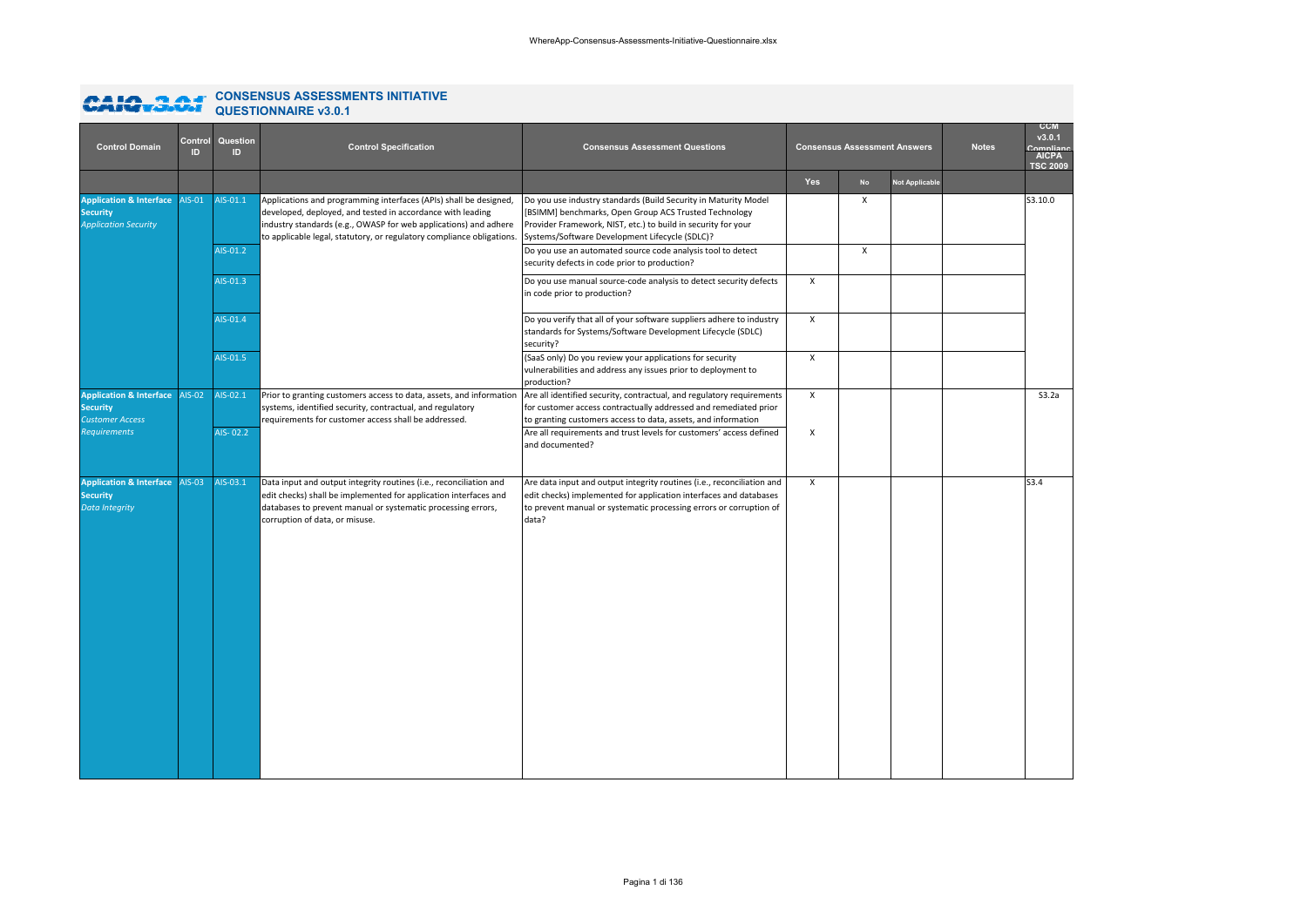| <b>Control Domain</b>                                                                     | Control<br>ID | Question<br>ID                               | <b>Control Specification</b>                                                                                                                                                                                                                                                                        | <b>Consensus Assessment Questions</b>                                                                                                                                                                                                                                                                                                                                                                                                               |                                                                        | <b>Consensus Assessment Answers</b> |                       | <b>Notes</b> | <b>CCM</b><br>v3.0.1<br>Complia<br><b>AICPA</b><br><b>TSC 2009</b> |
|-------------------------------------------------------------------------------------------|---------------|----------------------------------------------|-----------------------------------------------------------------------------------------------------------------------------------------------------------------------------------------------------------------------------------------------------------------------------------------------------|-----------------------------------------------------------------------------------------------------------------------------------------------------------------------------------------------------------------------------------------------------------------------------------------------------------------------------------------------------------------------------------------------------------------------------------------------------|------------------------------------------------------------------------|-------------------------------------|-----------------------|--------------|--------------------------------------------------------------------|
|                                                                                           |               |                                              |                                                                                                                                                                                                                                                                                                     |                                                                                                                                                                                                                                                                                                                                                                                                                                                     | Yes                                                                    | <b>No</b>                           | <b>Not Applicable</b> |              |                                                                    |
| <b>Application &amp; Interface AIS-04</b><br><b>Security</b><br>Data Security / Integrity |               | AIS-04.1                                     | Policies and procedures shall be established and maintained in<br>support of data security to include (confidentiality, integrity, and<br>availability) across multiple system interfaces, jurisdictions, and<br>business functions to prevent improper disclosure, alternation, or<br>destruction. | Is your Data Security Architecture designed using an industry<br>standard (e.g., CDSA, MULITSAFE, CSA Trusted Cloud Architectural<br>Standard, FedRAMP, CAESARS)?                                                                                                                                                                                                                                                                                   |                                                                        | Х                                   |                       |              |                                                                    |
| <b>Audit Assurance &amp;</b><br><b>Compliance</b><br><b>Audit Planning</b>                |               | AAC-01 AAC-01.1                              | Audit plans shall be developed and maintained to address business<br>process disruptions. Auditing plans shall focus on reviewing the<br>effectiveness of the implementation of security operations. All<br>audit activities must be agreed upon prior to executing any audits.                     | Do you produce audit assertions using a structured, industry<br>accepted format (e.g., CloudAudit/A6 URI Ontology, CloudTrust,<br>SCAP/CYBEX, GRC XML, ISACA's Cloud Computing Management<br>Audit/Assurance Program, etc.)?                                                                                                                                                                                                                        |                                                                        | X                                   |                       |              | S4.1.0<br>S4.2.0                                                   |
| <b>Audit Assurance &amp;</b>                                                              |               | AAC-02 AAC-02.1                              | Independent reviews and assessments shall be performed at least                                                                                                                                                                                                                                     | Do you allow tenants to view your SOC2/ISO 27001 or similar third-                                                                                                                                                                                                                                                                                                                                                                                  |                                                                        | X                                   |                       |              | S4.1.0                                                             |
| <b>Compliance</b><br><b>Independent Audits</b>                                            |               | AAC-02.2                                     | annually to ensure that the organization addresses nonconformities<br>of established policies, standards, procedures, and compliance<br>obligations.                                                                                                                                                | party audit or certification reports?<br>Do you conduct network penetration tests of your cloud service<br>infrastructure regularly as prescribed by industry best practices and                                                                                                                                                                                                                                                                    | $\boldsymbol{\mathsf{x}}$                                              |                                     |                       |              |                                                                    |
|                                                                                           |               | AAC-02.3<br>AAC-02.4<br>AAC-02.5<br>AAC-02.6 |                                                                                                                                                                                                                                                                                                     | guidance?<br>Do you conduct application penetration tests of your cloud<br>infrastructure regularly as prescribed by industry best practices and<br>guidance?<br>Do you conduct internal audits regularly as prescribed by industry<br>best practices and guidance?<br>Do you conduct external audits regularly as prescribed by industry<br>best practices and guidance?<br>Are the results of the penetration tests available to tenants at their | $\mathsf{x}$<br>$\boldsymbol{\mathsf{x}}$<br>$\boldsymbol{\mathsf{x}}$ | X                                   |                       |              | S4.2.0                                                             |
|                                                                                           |               | AAC-02.7<br>AAC-02.8                         |                                                                                                                                                                                                                                                                                                     | request?<br>Are the results of internal and external audits available to tenants<br>at their request?<br>Do you have an internal audit program that allows for cross-<br>functional audit of assessments?                                                                                                                                                                                                                                           | $\pmb{\chi}$                                                           | X                                   |                       |              |                                                                    |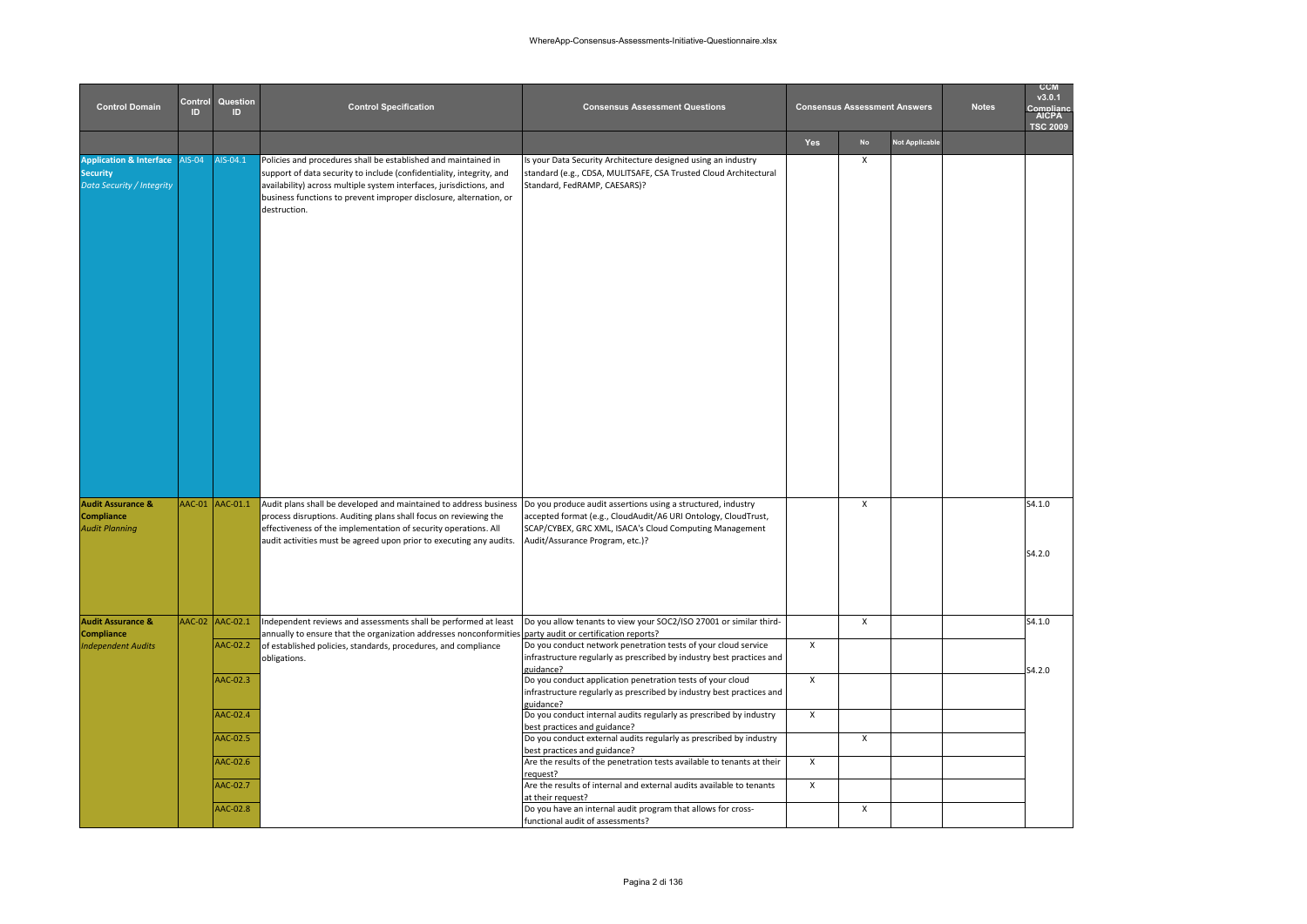| <b>Control Domain</b>                                                                                                | Control<br>ID | Question<br><b>ID</b> | <b>Control Specification</b>                                                                                                                                                                                                                                                                                                                                       | <b>Consensus Assessment Questions</b>                                                                                                                                                                                                                                       |              | <b>Consensus Assessment Answers</b> |                | <b>Notes</b> | <b>CCM</b><br>v3.0.1<br>Compliance<br>AICPA<br><b>TSC 2009</b> |
|----------------------------------------------------------------------------------------------------------------------|---------------|-----------------------|--------------------------------------------------------------------------------------------------------------------------------------------------------------------------------------------------------------------------------------------------------------------------------------------------------------------------------------------------------------------|-----------------------------------------------------------------------------------------------------------------------------------------------------------------------------------------------------------------------------------------------------------------------------|--------------|-------------------------------------|----------------|--------------|----------------------------------------------------------------|
|                                                                                                                      |               |                       |                                                                                                                                                                                                                                                                                                                                                                    |                                                                                                                                                                                                                                                                             | <b>Yes</b>   | <b>No</b>                           | Not Applicable |              |                                                                |
| <b>Audit Assurance &amp;</b><br><b>Compliance</b><br><b>Information System</b><br><b>Regulatory Mapping</b>          |               | AAC-03 AAC-03.1       | Organizations shall create and maintain a control framework which<br>captures standards, regulatory, legal, and statutory requirements<br>relevant for their business needs. The control framework shall be<br>reviewed at least annually to ensure changes that could affect the                                                                                  | Do you have the ability to logically segment or encrypt customer<br>data such that data may be produced for a single tenant only,<br>without inadvertently accessing another tenant's data?                                                                                 | $\mathsf{x}$ |                                     |                |              |                                                                |
|                                                                                                                      |               | AAC-03.2              | business processes are reflected.                                                                                                                                                                                                                                                                                                                                  | Do you have the capability to recover data for a specific customer in<br>the case of a failure or data loss?                                                                                                                                                                | $\mathsf{x}$ |                                     |                |              |                                                                |
|                                                                                                                      |               | AAC-03.3              |                                                                                                                                                                                                                                                                                                                                                                    | Do you have the capability to restrict the storage of customer data<br>to specific countries or geographic locations?                                                                                                                                                       | $\mathsf{X}$ |                                     |                |              |                                                                |
|                                                                                                                      |               | AAC-03.4              |                                                                                                                                                                                                                                                                                                                                                                    | Do you have a program in place that includes the ability to monitor<br>changes to the regulatory requirements in relevant jurisdictions,<br>adjust your security program for changes to legal requirements, and<br>ensure compliance with relevant regulatory requirements? |              | X                                   |                |              |                                                                |
| <b>Business Continuity</b>                                                                                           | <b>BCR-01</b> | BCR-01.1              | A consistent unified framework for business continuity planning                                                                                                                                                                                                                                                                                                    | Do you provide tenants with geographically resilient hosting                                                                                                                                                                                                                | X            |                                     |                |              | A3.1.0                                                         |
| Management &<br><b>Operational Resilience</b><br><b>Business Continuity</b><br>Planning                              |               | <b>BCR-01.2</b>       | and plan development shall be established, documented, and<br>adopted to ensure all business continuity plans are consistent in<br>addressing priorities for testing, maintenance, and information<br>security requirements. Requirements for business continuity plans                                                                                            | Do you provide tenants with infrastructure service failover<br>capability to other providers?                                                                                                                                                                               |              | X                                   |                |              | A3.3.0                                                         |
| <b>Business Continuity</b><br>Management &<br><b>Operational Resilience</b><br><b>Business Continuity</b><br>Testing |               | BCR-02 BCR-02.1       | Business continuity and security incident response plans shall be<br>subject to testing at planned intervals or upon significant<br>organizational or environmental changes. Incident response plans<br>shall involve impacted customers (tenant) and other business<br>relationships that represent critical intra-supply chain business<br>process dependencies. | Are business continuity plans subject to testing at planned intervals<br>or upon significant organizational or environmental changes to<br>ensure continuing effectiveness?                                                                                                 |              | $\mathsf{x}$                        |                |              | A3.3                                                           |
| <b>Business Continuity</b><br>Management &                                                                           |               | BCR-03 BCR-03.1       | Data center utilities services and environmental conditions (e.g.,<br>water, power, temperature and humidity controls,                                                                                                                                                                                                                                             | Do you provide tenants with documentation showing the transport<br>route of their data between your systems?                                                                                                                                                                |              | X                                   |                |              | A3.2.0                                                         |
| <b>Operational Resilience</b><br>Power /<br><b>Telecommunications</b>                                                |               | <b>BCR-03.2</b>       | telecommunications, and internet connectivity) shall be secured,<br>monitored, maintained, and tested for continual effectiveness at<br>planned intervals to ensure protection from unauthorized<br>interception or damage, and designed with automated fail-over or<br>other redundancies in the event of planned or unplanned<br>disruptions.                    | Can tenants define how their data is transported and through which<br>legal jurisdictions?                                                                                                                                                                                  |              | X                                   |                |              | A3.4.0                                                         |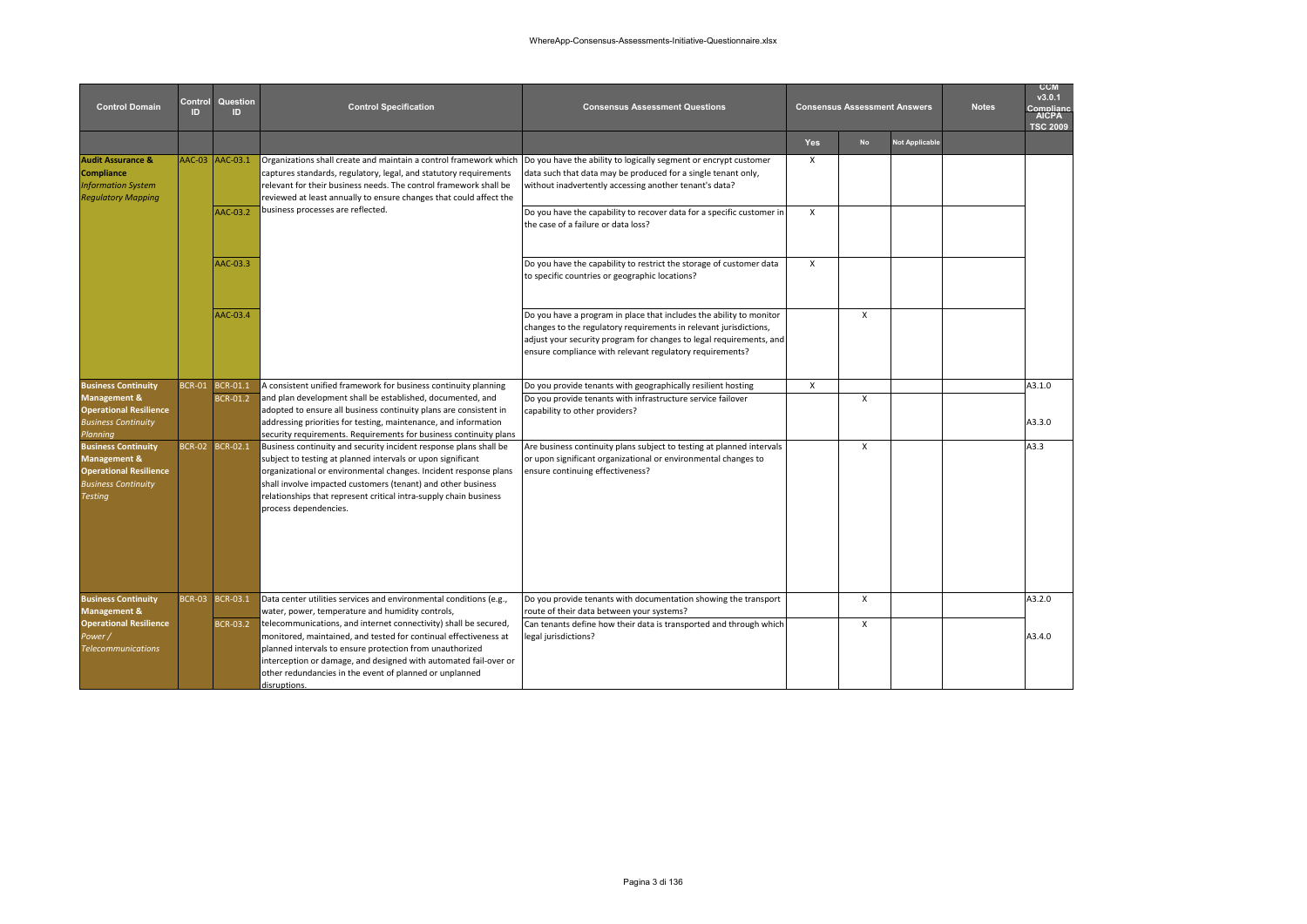| <b>Control Domain</b>                                                                                                | Control<br>ID | Question<br>ID. | <b>Control Specification</b>                                                                                                                                                                                                                                                                                                                                                                                                                                               | <b>Consensus Assessment Questions</b>                                                                                                                                                                                              |     | <b>Consensus Assessment Answers</b> |                       | <b>Notes</b> | <b>CCM</b><br>v3.0.1<br>∩mnlian<br>AICPA<br><b>TSC 2009</b> |
|----------------------------------------------------------------------------------------------------------------------|---------------|-----------------|----------------------------------------------------------------------------------------------------------------------------------------------------------------------------------------------------------------------------------------------------------------------------------------------------------------------------------------------------------------------------------------------------------------------------------------------------------------------------|------------------------------------------------------------------------------------------------------------------------------------------------------------------------------------------------------------------------------------|-----|-------------------------------------|-----------------------|--------------|-------------------------------------------------------------|
|                                                                                                                      |               |                 |                                                                                                                                                                                                                                                                                                                                                                                                                                                                            |                                                                                                                                                                                                                                    | Yes | <b>No</b>                           | <b>Not Applicable</b> |              |                                                             |
| <b>Business Continuity</b><br>Management &<br><b>Operational Resilience</b><br>Documentation                         |               | BCR-04 BCR-04.1 | Information system documentation (e.g., administrator and user<br>guides, and architecture diagrams) shall be made available to<br>authorized personnel to ensure the following:<br>• Configuring, installing, and operating the information system<br>• Effectively using the system's security features                                                                                                                                                                  | Are information system documents (e.g., administrator and user<br>guides, architecture diagrams, etc.) made available to authorized<br>personnel to ensure configuration, installation and operation of the<br>information system? | X   |                                     |                       |              | S3.11.0<br>A.2.1.0                                          |
| <b>Business Continuity</b><br><b>Management &amp;</b><br><b>Operational Resilience</b><br><b>Environmental Risks</b> |               | BCR-05 BCR-05.1 | Physical protection against damage from natural causes and<br>disasters, as well as deliberate attacks, including fire, flood,<br>atmospheric electrical discharge, solar induced geomagnetic storm<br>wind, earthquake, tsunami, explosion, nuclear accident, volcanic<br>activity, biological hazard, civil unrest, mudslide, tectonic activity,<br>and other forms of natural or man-made disaster shall be<br>anticipated, designed, and have countermeasures applied. | Is physical protection against damage (e.g., natural causes, natural<br>disasters, deliberate attacks) anticipated and designed with<br>countermeasures applied?                                                                   | X   |                                     |                       |              | A3.1.0<br>A3.2.0                                            |
| <b>Business Continuity</b><br><b>Management &amp;</b><br><b>Operational Resilience</b><br><b>Equipment Location</b>  |               | BCR-06 BCR-06.1 | To reduce the risks from environmental threats, hazards, and<br>opportunities for unauthorized access, equipment shall be kept<br>away from locations subject to high probability environmental risks<br>and supplemented by redundant equipment located at a<br>reasonable distance.                                                                                                                                                                                      | Are any of your data centers located in places that have a high<br>probability/occurrence of high-impact environmental risks (floods,<br>tornadoes, earthquakes, hurricanes, etc.)?                                                |     | X                                   |                       |              | A3.1.0<br>A3.2.0                                            |
| <b>Business Continuity</b><br><b>Management &amp;</b><br><b>Operational Resilience</b>                               |               | BCR-07 BCR-07.1 | Policies and procedures shall be established, and supporting<br>business processes and technical measures implemented, for<br>equipment maintenance ensuring continuity and availability of<br>المستحدث والمستحين المستحدث المستحدث والمتحدث والمتحدث                                                                                                                                                                                                                      | If using virtual infrastructure, does your cloud solution include<br>independent hardware restore and recovery capabilities?                                                                                                       |     |                                     | X                     |              | A3.2.0                                                      |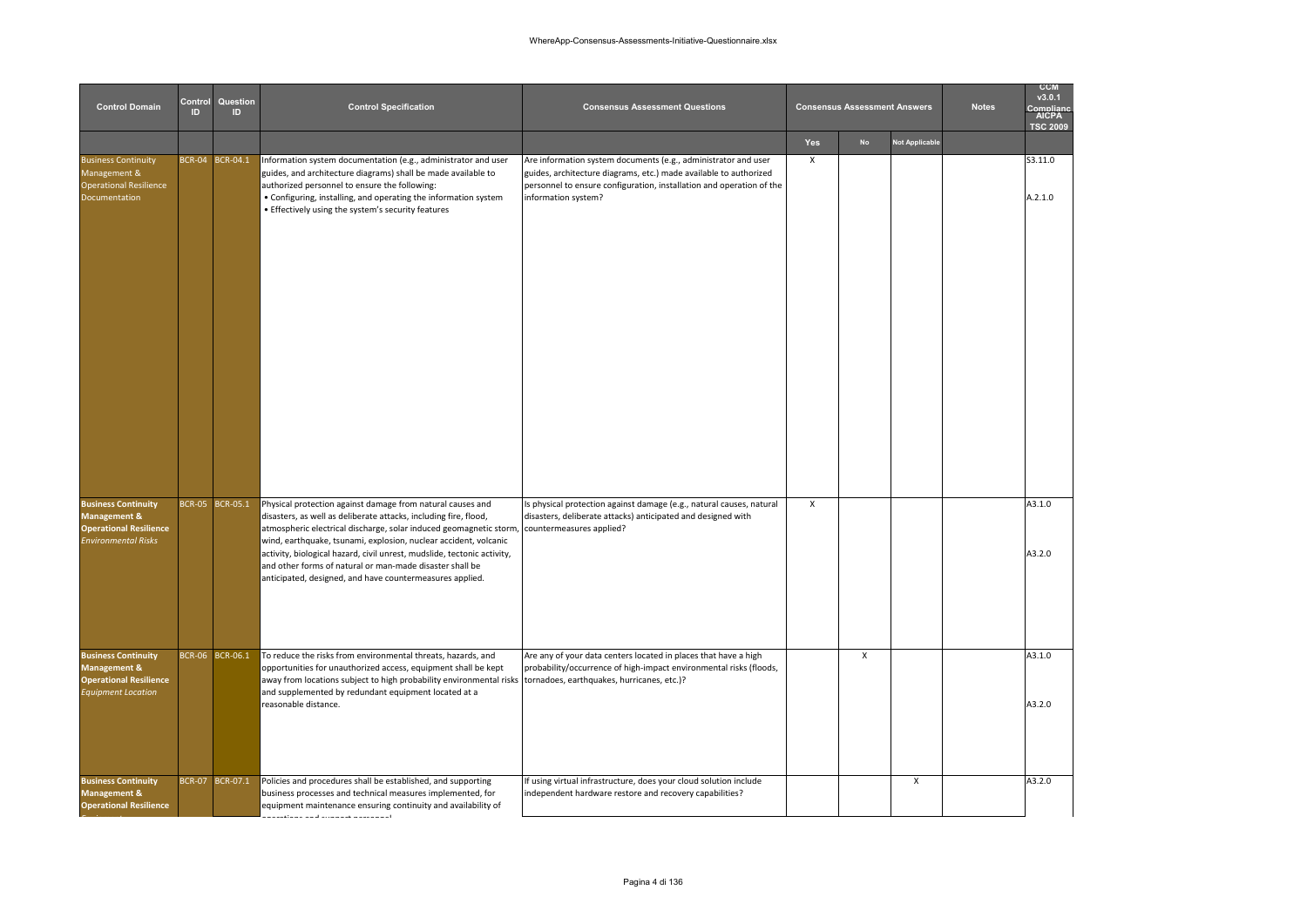| <b>Control Domain</b>                                                                                                               | Control<br>ID | Question<br>ID  | <b>Control Specification</b>                                                                                                                                                                                                                                                                                                                                                                                                                                                                                                                                                                      | <b>Consensus Assessment Questions</b>                                                                                                                                                             |                           | <b>Consensus Assessment Answers</b> |                       | <b>Notes</b> | <b>CCM</b><br>v3.0.1<br><b>AICPA</b><br><b>TSC 2009</b> |
|-------------------------------------------------------------------------------------------------------------------------------------|---------------|-----------------|---------------------------------------------------------------------------------------------------------------------------------------------------------------------------------------------------------------------------------------------------------------------------------------------------------------------------------------------------------------------------------------------------------------------------------------------------------------------------------------------------------------------------------------------------------------------------------------------------|---------------------------------------------------------------------------------------------------------------------------------------------------------------------------------------------------|---------------------------|-------------------------------------|-----------------------|--------------|---------------------------------------------------------|
|                                                                                                                                     |               |                 |                                                                                                                                                                                                                                                                                                                                                                                                                                                                                                                                                                                                   |                                                                                                                                                                                                   | Yes                       | <b>No</b>                           | <b>Not Applicable</b> |              |                                                         |
| Equipment<br><b>Maintenance</b>                                                                                                     |               | <b>BCR-07.2</b> | operations and support personnel                                                                                                                                                                                                                                                                                                                                                                                                                                                                                                                                                                  | If using virtual infrastructure, do you provide tenants with a<br>capability to restore a Virtual Machine to a previous state in time?                                                            |                           |                                     | X                     |              | A4.1.0                                                  |
|                                                                                                                                     |               | BCR-07.3        |                                                                                                                                                                                                                                                                                                                                                                                                                                                                                                                                                                                                   | If using virtual infrastructure, do you allow virtual machine images<br>to be downloaded and ported to a new cloud provider?                                                                      |                           |                                     | $\mathsf{x}$          |              |                                                         |
|                                                                                                                                     |               | BCR-07.4        |                                                                                                                                                                                                                                                                                                                                                                                                                                                                                                                                                                                                   | If using virtual infrastructure, are machine images made available to<br>the customer in a way that would allow the customer to replicate<br>those images in their own off-site storage location? |                           |                                     | X                     |              |                                                         |
|                                                                                                                                     |               | <b>BCR-07.5</b> |                                                                                                                                                                                                                                                                                                                                                                                                                                                                                                                                                                                                   | Does your cloud solution include software/provider independent<br>restore and recovery capabilities?                                                                                              | $\boldsymbol{\mathsf{X}}$ |                                     |                       |              |                                                         |
| <b>Business Continuity</b><br><b>Management &amp;</b><br><b>Operational Resilience</b><br><b>Equipment Power</b><br><b>Failures</b> |               | BCR-08 BCR-08.1 | Protection measures shall be put into place to react to natural and<br>man-made threats based upon a geographically-specific business<br>impact assessment.                                                                                                                                                                                                                                                                                                                                                                                                                                       | Are security mechanisms and redundancies implemented to protect<br>equipment from utility service outages (e.g., power failures,<br>network disruptions, etc.)?                                   | $\boldsymbol{\mathsf{x}}$ |                                     |                       |              | A3.2.0                                                  |
| <b>Business Continuity</b><br><b>Management &amp;</b>                                                                               |               | BCR-09 BCR-09.1 | There shall be a defined and documented method for determining<br>the impact of any disruption to the organization (cloud provider,                                                                                                                                                                                                                                                                                                                                                                                                                                                               | Do you provide tenants with ongoing visibility and reporting of your<br>operational Service Level Agreement (SLA) performance?                                                                    |                           | X                                   |                       |              | A3.1.0                                                  |
| <b>Operational Resilience</b><br><b>Impact Analysis</b>                                                                             |               | BCR-09.2        | cloud consumer) that must incorporate the following:<br>· Identify critical products and services                                                                                                                                                                                                                                                                                                                                                                                                                                                                                                 | Do you make standards-based information security metrics (CSA,<br>CAMM, etc.) available to your tenants?                                                                                          |                           | $\pmb{\chi}$                        |                       |              | A3.3.0                                                  |
|                                                                                                                                     |               | <b>BCR-09.3</b> | · Identify all dependencies, including processes, applications,<br>business partners, and third party service providers<br>. Understand threats to critical products and services<br>• Determine impacts resulting from planned or unplanned<br>disruptions and how these vary over time<br>. Establish the maximum tolerable period for disruption<br>• Establish priorities for recovery<br>• Establish recovery time objectives for resumption of critical<br>products and services within their maximum tolerable period of<br>disruption<br>• Estimate the resources required for resumption | Do you provide customers with ongoing visibility and reporting of<br>your SLA performance?                                                                                                        |                           | X                                   |                       |              | A3.4.0                                                  |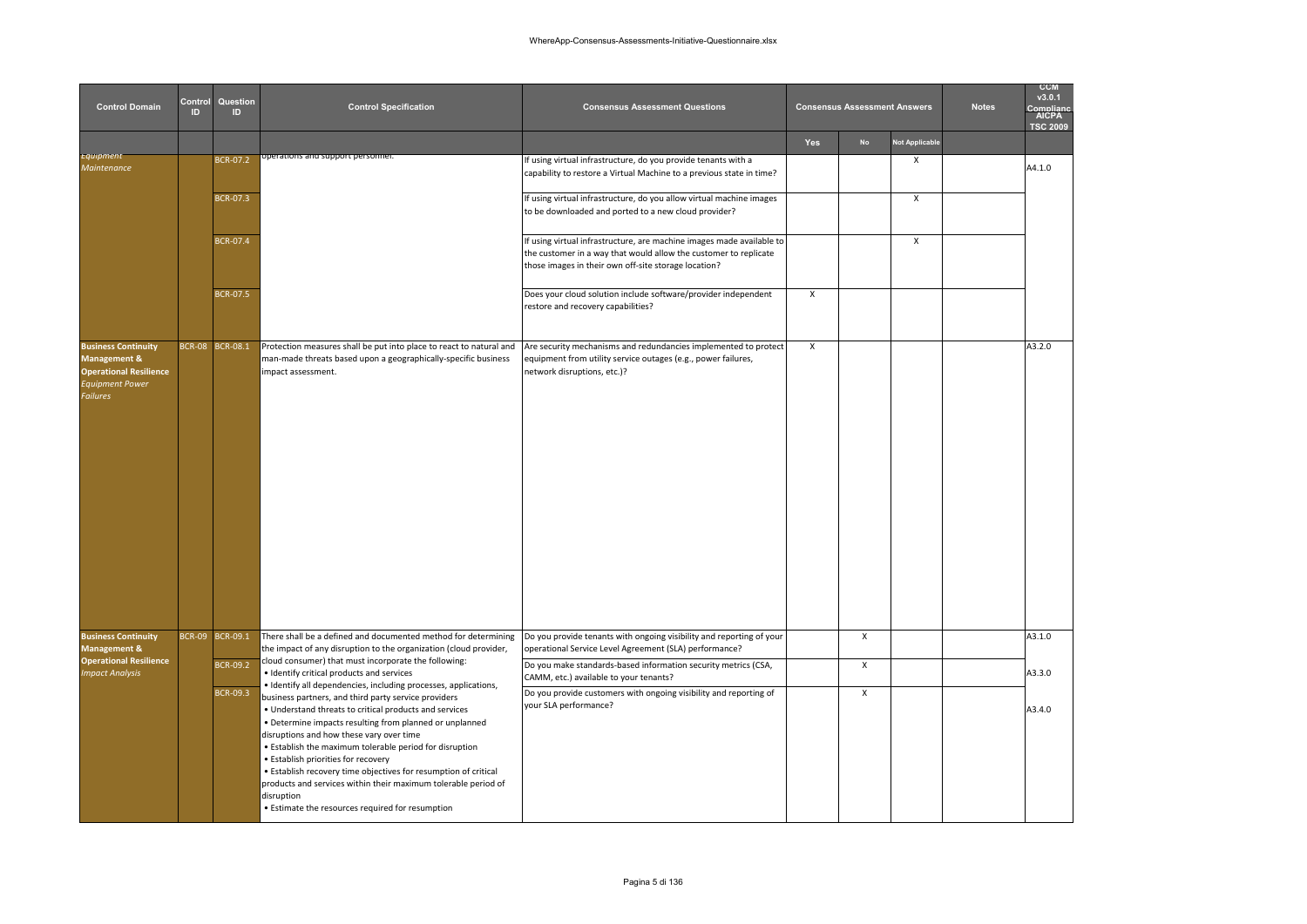| <b>Control Domain</b>                                                                                        | Control<br>ID | Question<br>םו                       | <b>Control Specification</b>                                                                                                                                                                                                                                                                                                                                                                                                                                                                                                                            | <b>Consensus Assessment Questions</b>                                                                                                                                                                                                                        |                              | <b>Consensus Assessment Answers</b> |                       | <b>Notes</b> | <b>CCM</b><br>v3.0.1<br><u>mnlian</u><br><b>AICPA</b><br><b>TSC 2009</b> |
|--------------------------------------------------------------------------------------------------------------|---------------|--------------------------------------|---------------------------------------------------------------------------------------------------------------------------------------------------------------------------------------------------------------------------------------------------------------------------------------------------------------------------------------------------------------------------------------------------------------------------------------------------------------------------------------------------------------------------------------------------------|--------------------------------------------------------------------------------------------------------------------------------------------------------------------------------------------------------------------------------------------------------------|------------------------------|-------------------------------------|-----------------------|--------------|--------------------------------------------------------------------------|
|                                                                                                              |               |                                      |                                                                                                                                                                                                                                                                                                                                                                                                                                                                                                                                                         |                                                                                                                                                                                                                                                              | <b>Yes</b>                   | <b>No</b>                           | <b>Not Applicable</b> |              |                                                                          |
| <b>Business Continuity</b><br>Management &<br><b>Operational Resilience</b><br>Policy                        |               | BCR-10 BCR-10.1                      | Policies and procedures shall be established, and supporting<br>business processes and technical measures implemented, for<br>appropriate IT governance and service management to ensure<br>appropriate planning, delivery and support of the organization's IT<br>capabilities supporting business functions, workforce, and/or<br>customers based on industry acceptable standards (i.e., ITIL v4 and<br>COBIT 5). Additionally, policies and procedures shall include defined<br>roles and responsibilities supported by regular workforce training. | Are policies and procedures established and made available for all<br>personnel to adequately support services operations' roles?                                                                                                                            | X                            |                                     |                       |              | S2.3.0                                                                   |
| <b>Business Continuity</b><br>Management &                                                                   | BCR-11        | BCR-11.1                             | Policies and procedures shall be established, and supporting<br>business processes and technical measures implemented, for                                                                                                                                                                                                                                                                                                                                                                                                                              | Do you have technical control capabilities to enforce tenant data<br>retention policies?                                                                                                                                                                     | $\mathsf{x}$                 |                                     |                       |              | A3.3.0                                                                   |
| <b>Operational Resilience</b><br><b>Retention Policy</b>                                                     |               | BCR-11.2                             | defining and adhering to the retention period of any critical asset as Do you have a documented procedure for responding to requests<br>per established policies and procedures, as well as applicable legal,<br>statutory, or regulatory compliance obligations. Backup and                                                                                                                                                                                                                                                                            | for tenant data from governments or third parties?                                                                                                                                                                                                           | $\mathsf{x}$                 |                                     |                       |              |                                                                          |
|                                                                                                              |               | <b>BCR-11.4</b>                      | recovery measures shall be incorporated as part of business<br>continuity planning and tested accordingly for effectiveness.                                                                                                                                                                                                                                                                                                                                                                                                                            | Have you implemented backup or redundancy mechanisms to<br>ensure compliance with regulatory, statutory, contractual or<br>business requirements?                                                                                                            | $\mathsf{x}$                 |                                     |                       |              | A3.4.0                                                                   |
|                                                                                                              |               | <b>BCR-11.5</b>                      |                                                                                                                                                                                                                                                                                                                                                                                                                                                                                                                                                         | Do you test your backup or redundancy mechanisms at least<br>annually?                                                                                                                                                                                       | $\mathsf{x}$                 |                                     |                       |              | 3.20.0                                                                   |
| <b>Change Control &amp;</b><br>Configuration<br><b>Management</b><br>New Development /<br><b>Acquisition</b> | $CC-01$       | CCC-01.1                             | Policies and procedures shall be established, and supporting<br>business processes and technical measures implemented, to ensure authorization for development or acquisition of new applications,<br>the development and/or acquisition of new data, physical or virtual<br>applications, infrastructure network and systems components, or<br>any corporate, operations and/or data center facilities have been                                                                                                                                       | Are policies and procedures established for management<br>systems, databases, infrastructure, services, operations and<br>facilities?                                                                                                                        | $\mathsf{x}$                 |                                     |                       |              | S3.12.0<br>S3.10.0                                                       |
|                                                                                                              |               | $CC-01.2$                            | pre-authorized by the organization's business leadership or other<br>accountable business role or function.                                                                                                                                                                                                                                                                                                                                                                                                                                             | Is documentation available that describes the installation,<br>configuration, and use of products/services/features?                                                                                                                                         | $\mathsf{x}$                 |                                     |                       |              |                                                                          |
| <b>Change Control &amp;</b><br>Configuration<br><b>Management</b><br><b>Outsourced</b>                       | $CC-C2$       | $CCC-02.1$                           | External business partners shall adhere to the same policies and<br>procedures for change management, release, and testing as<br>internal developers within the organization (e.g., ITIL service<br>management processes).                                                                                                                                                                                                                                                                                                                              | Do you have controls in place to ensure that standards of quality<br>are being met for all software development?                                                                                                                                             | $\mathsf{x}$                 |                                     |                       |              | S3.10.0                                                                  |
| Development                                                                                                  |               | $CC-02.2$                            |                                                                                                                                                                                                                                                                                                                                                                                                                                                                                                                                                         | Do you have controls in place to detect source code security defects<br>for any outsourced software development activities?                                                                                                                                  | $\mathsf{x}$                 |                                     |                       |              | <b>S3.13</b>                                                             |
| <b>Change Control &amp;</b><br><b>Configuration</b><br><b>Management</b><br><b>Quality Testing</b>           | $CC-03$       | CCC-03.1<br>$CCC-03.2$<br>$CCC-03.3$ | Organizations shall follow a defined quality change control and<br>testing process (e.g., ITIL Service Management) with established<br>baselines, testing, and release standards which focus on system<br>availability, confidentiality, and integrity of systems and services.                                                                                                                                                                                                                                                                         | Do you provide your tenants with documentation that describes<br>your quality assurance process?<br>Is documentation describing known issues with certain<br>products/services available?<br>Are there policies and procedures in place to triage and remedy | $\mathsf{X}$<br>$\mathsf{x}$ | $\mathsf{X}$                        |                       |              | A3.13.0<br>C3.16.0<br>13.14.0<br>S3.10.0                                 |
|                                                                                                              |               | <b>CCC-03.4</b>                      |                                                                                                                                                                                                                                                                                                                                                                                                                                                                                                                                                         | reported bugs and security vulnerabilities for product and service<br>offerings?<br>Are mechanisms in place to ensure that all debugging and test code                                                                                                       | $\mathsf{x}$                 |                                     |                       |              | S3.13                                                                    |
|                                                                                                              |               |                                      |                                                                                                                                                                                                                                                                                                                                                                                                                                                                                                                                                         | elements are removed from released software versions?                                                                                                                                                                                                        |                              |                                     |                       |              |                                                                          |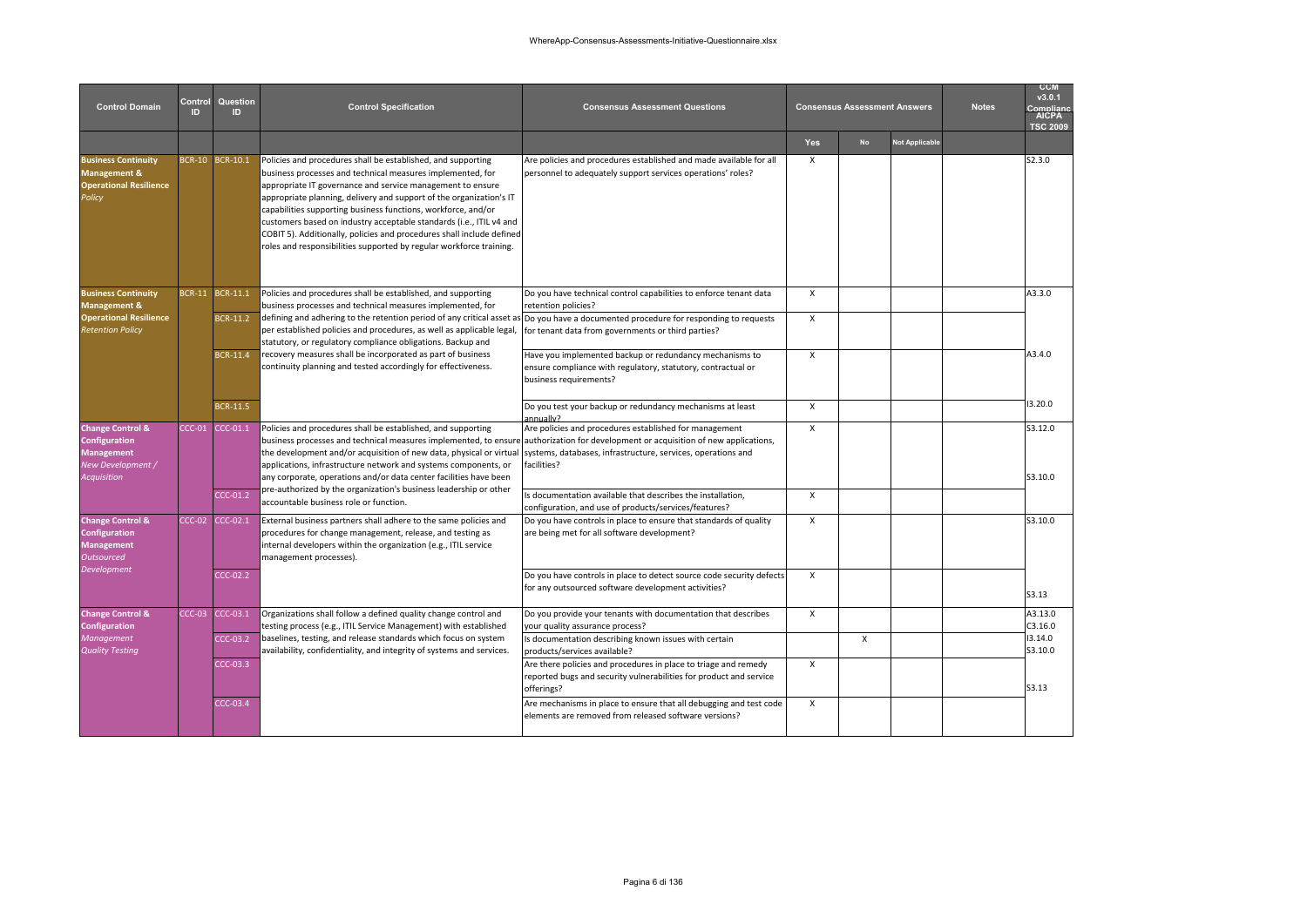| <b>Control Domain</b>                                                                                                     | Control<br><b>ID</b> | Question<br>ID. | <b>Control Specification</b>                                                                                                                                                                                                                                                                                      | <b>Consensus Assessment Questions</b>                                                                                 |     | <b>Consensus Assessment Answers</b> |                       | <b>Notes</b> | <b>CCM</b><br>v3.0.1<br>Complianc<br><b>AICPA</b><br><b>TSC 2009</b> |
|---------------------------------------------------------------------------------------------------------------------------|----------------------|-----------------|-------------------------------------------------------------------------------------------------------------------------------------------------------------------------------------------------------------------------------------------------------------------------------------------------------------------|-----------------------------------------------------------------------------------------------------------------------|-----|-------------------------------------|-----------------------|--------------|----------------------------------------------------------------------|
|                                                                                                                           |                      |                 |                                                                                                                                                                                                                                                                                                                   |                                                                                                                       | Yes | <b>No</b>                           | <b>Not Applicable</b> |              |                                                                      |
| <b>Change Control &amp;</b><br>Configuration<br><b>Management</b><br><b>Unauthorized Software</b><br><b>Installations</b> |                      | CCC-04 CCC-04.1 | Policies and procedures shall be established, and supporting<br>business processes and technical measures implemented, to<br>restrict the installation of unauthorized software on<br>organizationally-owned or managed user end-point devices (e.g.,<br>issued workstations, laptops, and mobile devices) and IT | Do you have controls in place to restrict and monitor the<br>installation of unauthorized software onto your systems? |     | $\times$                            |                       |              | A3.6.0                                                               |
|                                                                                                                           |                      |                 | infrastructure network and systems components.                                                                                                                                                                                                                                                                    |                                                                                                                       |     |                                     |                       |              | S3.5.0                                                               |
|                                                                                                                           |                      |                 |                                                                                                                                                                                                                                                                                                                   |                                                                                                                       |     |                                     |                       |              | S3.13.0                                                              |
|                                                                                                                           |                      |                 |                                                                                                                                                                                                                                                                                                                   |                                                                                                                       |     |                                     |                       |              |                                                                      |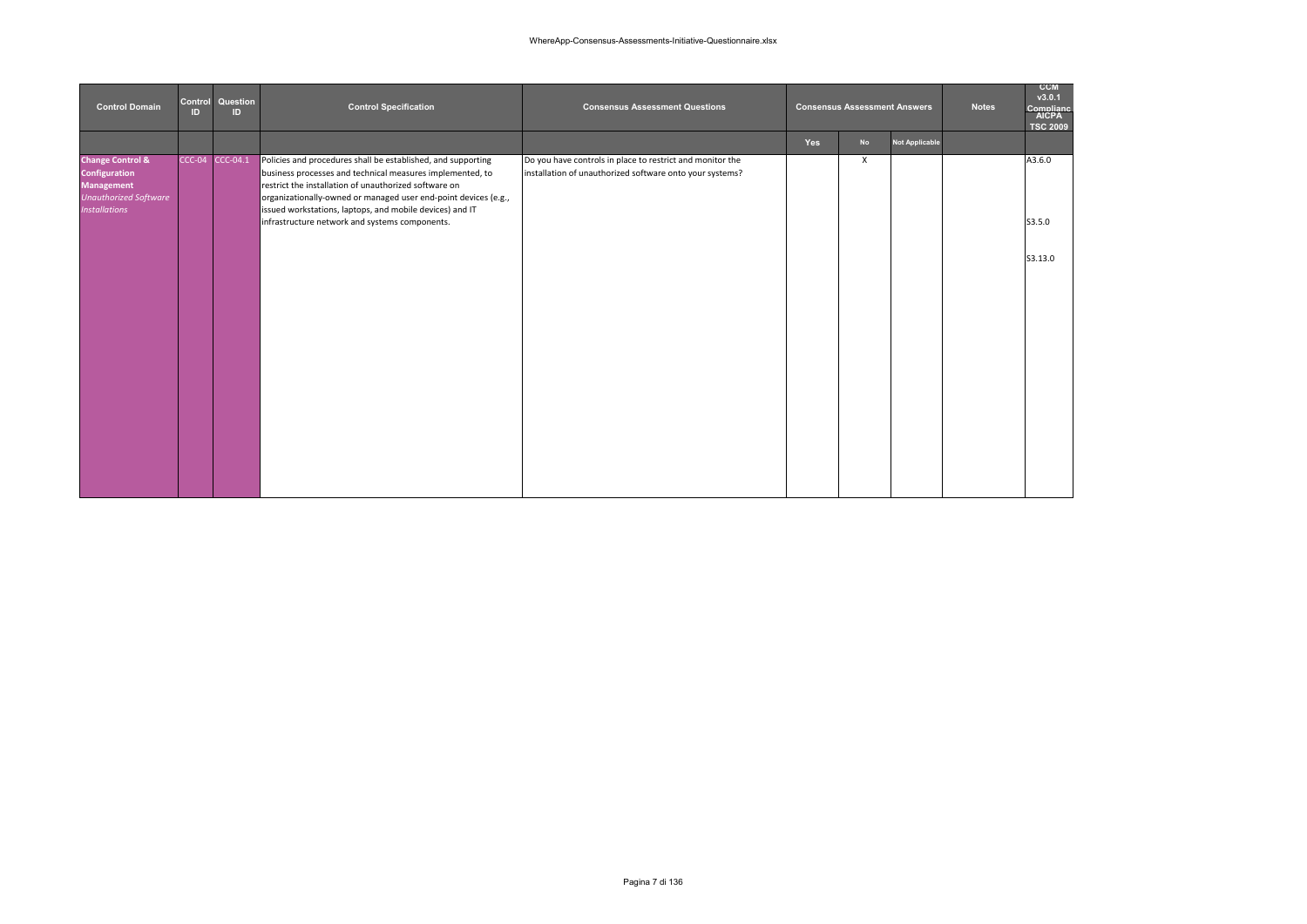| <b>Control Domain</b>                                                                                 | Control<br>ID. | Question<br>ID  | <b>Control Specification</b>                                                                                                                                                                                                                                                                                                                                                                                                                                                                                                                                                                                                                                                 | <b>Consensus Assessment Questions</b>                                                                                                                                                                                   |                           | <b>Consensus Assessment Answers</b> |                       | <b>Notes</b> | <b>CCM</b><br>v3.0.1<br>nmnlian<br>AICPA<br><b>TSC 2009</b> |
|-------------------------------------------------------------------------------------------------------|----------------|-----------------|------------------------------------------------------------------------------------------------------------------------------------------------------------------------------------------------------------------------------------------------------------------------------------------------------------------------------------------------------------------------------------------------------------------------------------------------------------------------------------------------------------------------------------------------------------------------------------------------------------------------------------------------------------------------------|-------------------------------------------------------------------------------------------------------------------------------------------------------------------------------------------------------------------------|---------------------------|-------------------------------------|-----------------------|--------------|-------------------------------------------------------------|
|                                                                                                       |                |                 |                                                                                                                                                                                                                                                                                                                                                                                                                                                                                                                                                                                                                                                                              |                                                                                                                                                                                                                         | Yes                       | <b>No</b>                           | <b>Not Applicable</b> |              |                                                             |
| <b>Change Control &amp;</b><br>Configuration<br><b>Management</b><br><b>Production Changes</b>        | $CC-05$        | CCC-05.1        | Policies and procedures shall be established for managing the risks Do you provide tenants with documentation that describes your<br>associated with applying changes to:<br>. Business-critical or customer (tenant)-impacting (physical and<br>virtual) applications and system-system interface (API) designs and<br>configurations.<br>• Infrastructure network and systems components.<br>Technical measures shall be implemented to provide assurance that<br>all changes directly correspond to a registered change request,<br>business-critical or customer (tenant), and/or authorization by, the<br>customer (tenant) as per agreement (SLA) prior to deployment. | production change management procedures and their<br>roles/rights/responsibilities within it?                                                                                                                           | $\pmb{\chi}$              |                                     |                       |              | A3.16.0<br>S3.13.0                                          |
| Data Security &<br><b>Information Lifecycle</b><br><b>Management</b><br>Classification                | <b>DSI-01</b>  | <b>DSI-01.1</b> | Data and objects containing data shall be assigned a classification<br>by the data owner based on data type, value, sensitivity, and<br>criticality to the organization.                                                                                                                                                                                                                                                                                                                                                                                                                                                                                                     | Do you provide a capability to identify virtual machines via policy<br>tags/metadata (e.g., tags can be used to limit guest operating<br>systems from booting/instantiating/transporting data in the wrong<br>country)? | $\pmb{\chi}$              |                                     |                       |              | S3.8.0                                                      |
|                                                                                                       |                | <b>DSI-01.2</b> |                                                                                                                                                                                                                                                                                                                                                                                                                                                                                                                                                                                                                                                                              | Do you provide a capability to identify hardware via policy<br>tags/metadata/hardware tags (e.g., TXT/TPM, VN-Tag, etc.)?                                                                                               | $\pmb{\chi}$              |                                     |                       |              | C3.14.0                                                     |
|                                                                                                       |                | DSI-01.3        |                                                                                                                                                                                                                                                                                                                                                                                                                                                                                                                                                                                                                                                                              | Do you have a capability to use system geographic location as an<br>authentication factor?                                                                                                                              |                           | $\pmb{\chi}$                        |                       |              |                                                             |
|                                                                                                       |                | <b>DSI-01.4</b> |                                                                                                                                                                                                                                                                                                                                                                                                                                                                                                                                                                                                                                                                              | Can you provide the physical location/geography of storage of a<br>tenant's data upon request?                                                                                                                          |                           | $\pmb{\chi}$                        |                       |              |                                                             |
|                                                                                                       |                | DSI-01.5        |                                                                                                                                                                                                                                                                                                                                                                                                                                                                                                                                                                                                                                                                              | Can you provide the physical location/geography of storage of a<br>tenant's data in advance?                                                                                                                            | $\pmb{\chi}$              |                                     |                       |              |                                                             |
|                                                                                                       |                | DSI-01.6        |                                                                                                                                                                                                                                                                                                                                                                                                                                                                                                                                                                                                                                                                              | Do you follow a structured data-labeling standard (e.g., ISO 15489,<br>Oasis XML Catalog Specification, CSA data type guidance)?                                                                                        |                           | $\boldsymbol{\mathsf{x}}$           |                       |              |                                                             |
|                                                                                                       |                | <b>DSI-01.7</b> |                                                                                                                                                                                                                                                                                                                                                                                                                                                                                                                                                                                                                                                                              | Do you allow tenants to define acceptable geographical locations<br>for data routing or resource instantiation?                                                                                                         |                           | $\boldsymbol{\mathsf{x}}$           |                       |              |                                                             |
| Data Security &<br><b>Information Lifecycle</b><br><b>Management</b><br>Data <i>Inventory</i> / Flows | <b>DSI-02</b>  | DSI-02.1        | Policies and procedures shall be established, and supporting<br>business processes and technical measures implemented, to<br>inventory, document, and maintain data flows for data that is<br>resident (permanently or temporarily) within the service's<br>geographically distributed (physical and virtual) applications and<br>infrastructure network and systems components and/or shared<br>with other third parties to ascertain any regulatory, statutory, or<br>unnly chain agreement (SLA) compliance impact, and to address                                                                                                                                        | Do you inventory, document, and maintain data flows for data that<br>is resident (permanent or temporary) within the services'<br>applications and infrastructure network and systems?                                  | $\boldsymbol{\mathsf{x}}$ |                                     |                       |              |                                                             |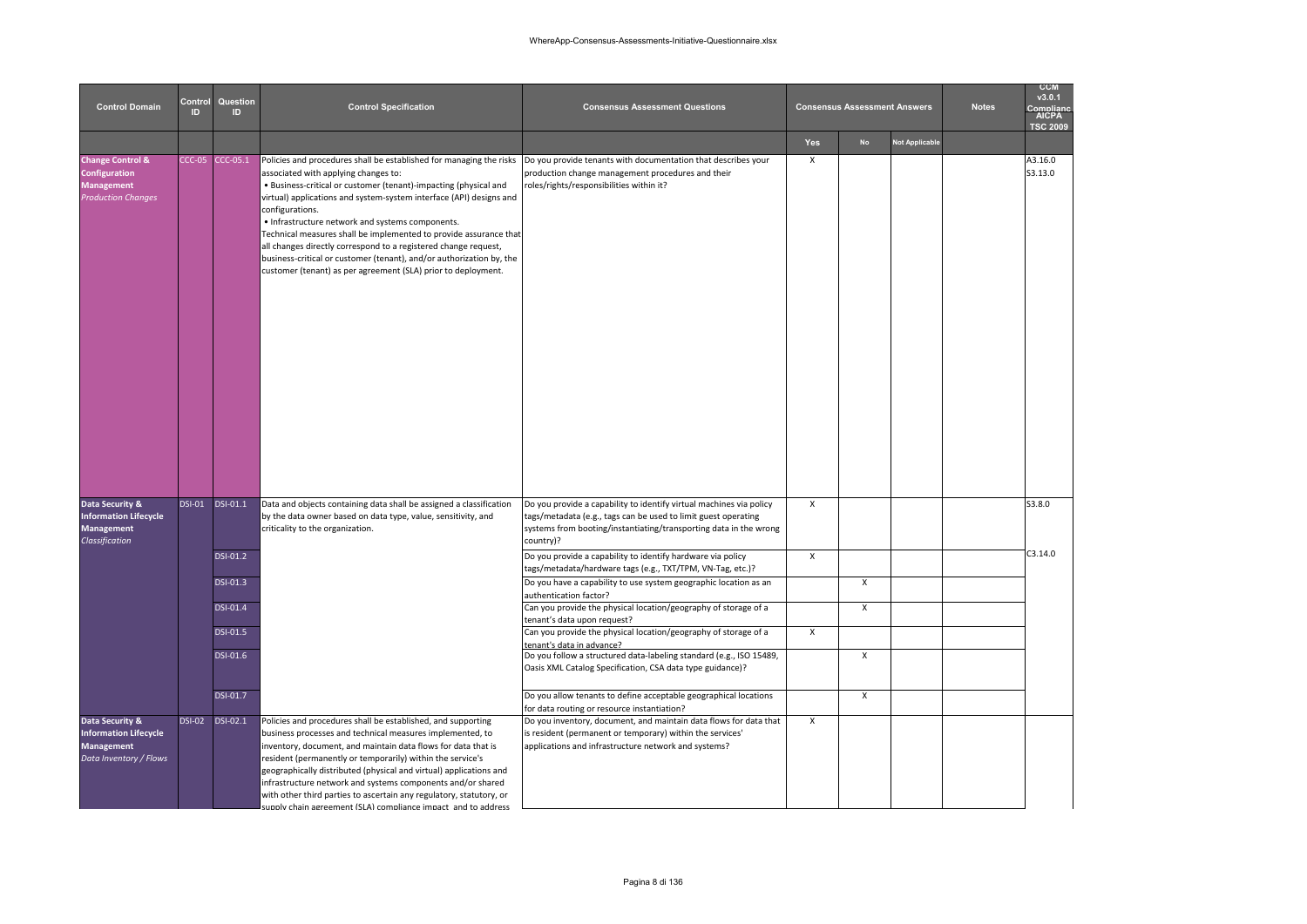| <b>Control Domain</b>                                                                                     | Control<br>ID | Question<br>ID. | <b>Control Specification</b>                                                                                                                                                                                                                                                                                                                  | <b>Consensus Assessment Questions</b>                                                                                                                                                                                             |     | <b>Consensus Assessment Answers</b> |                | <b>Notes</b> | <b>CCM</b><br>v3.0.1<br>omnlian<br><b>TSC 2009</b> |
|-----------------------------------------------------------------------------------------------------------|---------------|-----------------|-----------------------------------------------------------------------------------------------------------------------------------------------------------------------------------------------------------------------------------------------------------------------------------------------------------------------------------------------|-----------------------------------------------------------------------------------------------------------------------------------------------------------------------------------------------------------------------------------|-----|-------------------------------------|----------------|--------------|----------------------------------------------------|
|                                                                                                           |               |                 |                                                                                                                                                                                                                                                                                                                                               |                                                                                                                                                                                                                                   | Yes | <b>No</b>                           | Not Applicable |              |                                                    |
|                                                                                                           |               | DSI-02.2        | any other business risks associated with the data. Upon request,<br>provider shall inform customer (tenant) of compliance impact and<br>risk, especially if customer data is used as part of the services.                                                                                                                                    | Can you ensure that data does not migrate beyond a defined<br>geographical residency?                                                                                                                                             | X   |                                     |                |              |                                                    |
| Data Security &<br><b>Information Lifecycle</b><br><b>Management</b><br>E-commerce<br><b>Transactions</b> | <b>DSI-03</b> | <b>DSI-03.1</b> | Data related to electronic commerce (e-commerce) that traverses<br>public networks shall be appropriately classified and protected<br>from fraudulent activity, unauthorized disclosure, or modification in<br>such a manner to prevent contract dispute and compromise of<br>data.                                                           | Do you provide open encryption methodologies (3.4ES, AES, etc.) to<br>tenants in order for them to protect their data if it is required to<br>move through public networks (e.g., the Internet)?                                  | X   |                                     |                |              | S3.6                                               |
|                                                                                                           |               | <b>DSI-03.2</b> |                                                                                                                                                                                                                                                                                                                                               | Do you utilize open encryption methodologies any time your<br>infrastructure components need to communicate with each other<br>via public networks (e.g., Internet-based replication of data from<br>one environment to another)? | X   |                                     |                |              | 113.3.a-e                                          |
| Data Security &<br><b>Information Lifecycle</b><br><b>Management</b>                                      | <b>DSI-04</b> | <b>DSI-04.1</b> | Policies and procedures shall be established for labeling, handling,<br>and the security of data and objects which contain data.<br>Mechanisms for label inheritance shall be implemented for objects                                                                                                                                         | Are policies and procedures established for labeling, handling and<br>the security of data and objects that contain data?                                                                                                         |     | $\pmb{\chi}$                        |                |              | S3.2.a                                             |
| Handling / Labeling /<br><b>Security Policy</b>                                                           |               | DSI-04.2        | that act as aggregate containers for data.                                                                                                                                                                                                                                                                                                    | Are mechanisms for label inheritance implemented for objects that<br>act as aggregate containers for data?                                                                                                                        |     | X                                   |                |              |                                                    |
| Data Security &<br><b>Information Lifecycle</b><br><b>Management</b><br><b>Nonproduction Data</b>         | <b>DSI-05</b> | <b>DSI-05.1</b> | Production data shall not be replicated or used in non-production<br>environments. Any use of customer data in non-production<br>environments requires explicit, documented approval from all<br>customers whose data is affected, and must comply with all legal<br>and regulatory requirements for scrubbing of sensitive data<br>elements. | Do you have procedures in place to ensure production data shall<br>not be replicated or used in non-production environments?                                                                                                      | X   |                                     |                |              | C3.5.0<br>S3.4.0                                   |
|                                                                                                           |               |                 |                                                                                                                                                                                                                                                                                                                                               |                                                                                                                                                                                                                                   |     |                                     |                |              | C3.21.0                                            |
| Data Security &<br><b>Information Lifecycle</b><br><b>Management</b><br>Ownership /                       | <b>DSI-06</b> | DSI-06.1        | All data shall be designated with stewardship, with assigned<br>responsibilities defined, documented, and communicated.                                                                                                                                                                                                                       | Are the responsibilities regarding data stewardship defined,<br>assigned, documented, and communicated?                                                                                                                           |     | X                                   |                |              | S2.2.0                                             |
| Stewardship                                                                                               |               |                 |                                                                                                                                                                                                                                                                                                                                               |                                                                                                                                                                                                                                   |     |                                     |                |              | S2.3.0                                             |
|                                                                                                           |               |                 |                                                                                                                                                                                                                                                                                                                                               |                                                                                                                                                                                                                                   |     |                                     |                |              | S3.8.0                                             |
| Data Security &<br><b>Information Lifecycle</b><br><b>Management</b><br><b>Secure Disposal</b>            | <b>DSI-07</b> | DSI-07.1        | Policies and procedures shall be established with supporting<br>business processes and technical measures implemented for the<br>secure disposal and complete removal of data from all storage<br>media ensuring data is not recoverable by any computer forensic                                                                             | Do you support secure deletion (e.g., degaussing/cryptographic<br>wiping) of archived and backed-up data as determined by the<br>tenant?                                                                                          | X   |                                     |                |              | C3.5.0                                             |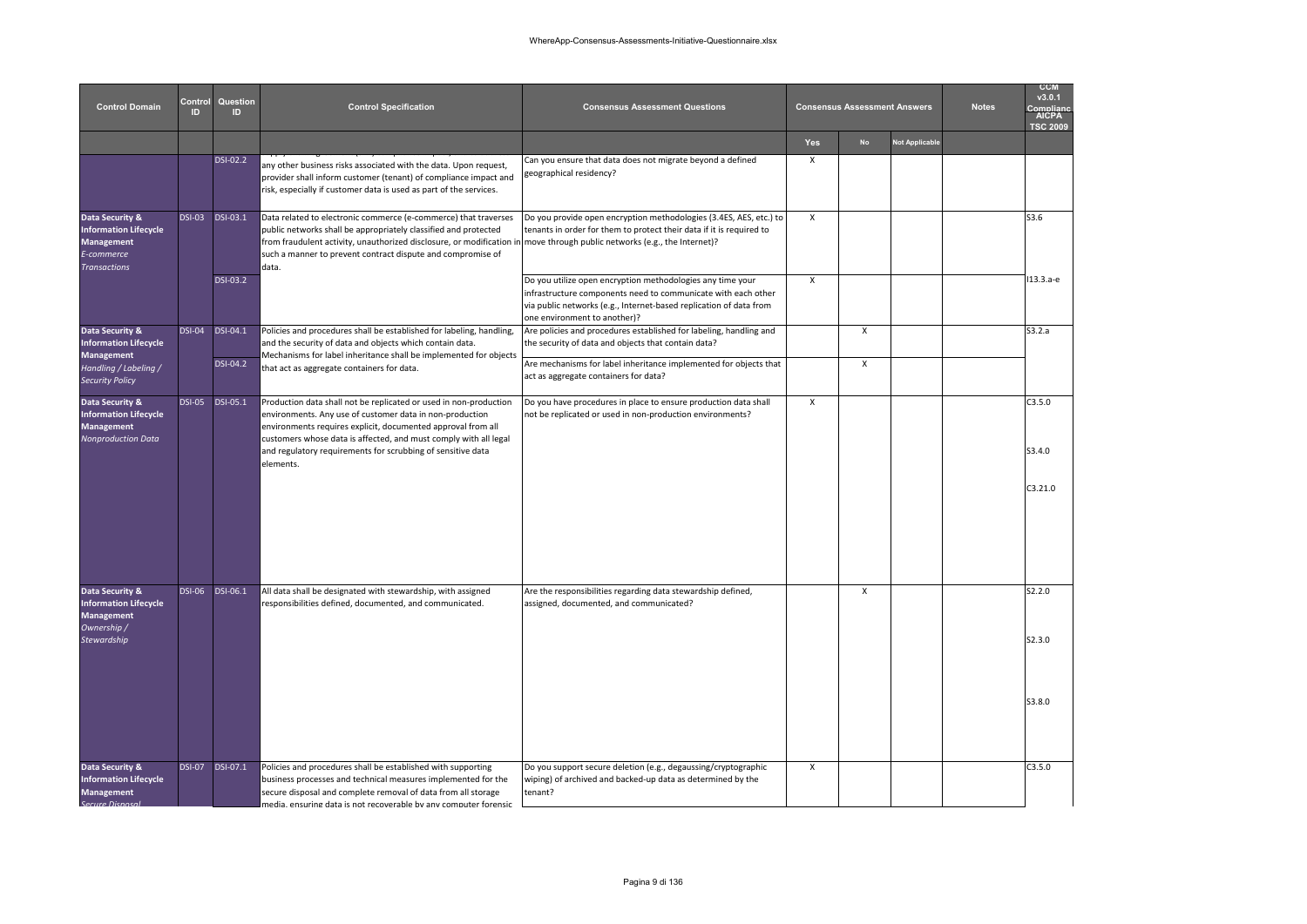| <b>Control Domain</b>                                            | Control<br>ID | Question<br>ID  | <b>Control Specification</b>                                                                                                                                                                                                                                                                              | <b>Consensus Assessment Questions</b>                                                                                                                                                                                             |              | <b>Consensus Assessment Answers</b> |                       | <b>Notes</b> | <b>CCM</b><br>v3.0.1<br>Complian<br>AICPA<br><b>TSC 2009</b> |
|------------------------------------------------------------------|---------------|-----------------|-----------------------------------------------------------------------------------------------------------------------------------------------------------------------------------------------------------------------------------------------------------------------------------------------------------|-----------------------------------------------------------------------------------------------------------------------------------------------------------------------------------------------------------------------------------|--------------|-------------------------------------|-----------------------|--------------|--------------------------------------------------------------|
|                                                                  |               |                 |                                                                                                                                                                                                                                                                                                           |                                                                                                                                                                                                                                   | Yes          | <b>No</b>                           | <b>Not Applicable</b> |              |                                                              |
|                                                                  |               | <b>DSI-07.2</b> | means.                                                                                                                                                                                                                                                                                                    | Can you provide a published procedure for exiting the service<br>arrangement, including assurance to sanitize all computing<br>resources of tenant data once a customer has exited your<br>environment or has vacated a resource? | X            |                                     |                       |              | S3.4.0                                                       |
| <b>Datacenter Security</b>                                       |               | DCS-01 DCS-01.1 | Assets must be classified in terms of business criticality, service-                                                                                                                                                                                                                                      | Do you maintain a complete inventory of all of your critical assets                                                                                                                                                               | $\mathsf{x}$ |                                     |                       |              | S3.1.0                                                       |
| Asset Management                                                 |               | DCS-01.2        | level expectations, and operational continuity requirements. A<br>complete inventory of business-critical assets located at all sites<br>and/or geographical locations and their usage over time shall be<br>maintained and updated regularly, and assigned ownership by                                  | that includes ownership of the asset?<br>Do you maintain a complete inventory of all of your critical supplier<br>relationships?                                                                                                  | $\mathsf{X}$ |                                     |                       |              |                                                              |
| <b>Datacenter Security</b><br><b>Controlled Access Points</b>    |               | DCS-02 DCS-02.1 | defined roles and responsibilities.<br>Physical security perimeters (e.g., fences, walls, barriers, guards,<br>gates, electronic surveillance, physical authentication mechanisms,<br>reception desks, and security patrols) shall be implemented to<br>safeguard sensitive data and information systems. | Are physical security perimeters (e.g., fences, walls, barriers,<br>guards, gates, electronic surveillance, physical authentication<br>mechanisms, reception desks, and security patrols) implemented?                            | X            |                                     |                       |              | 3.14.0<br>A3.6.0                                             |
| <b>Datacenter Security</b><br>Equipment<br><b>Identification</b> |               | DCS-03 DCS-03.1 | Automated equipment identification shall be used as a method of<br>connection authentication. Location-aware technologies may be<br>used to validate connection authentication integrity based on<br>known equipment location.                                                                            | Is automated equipment identification used as a method to validate<br>connection authentication integrity based on known equipment<br>location?                                                                                   |              | $\pmb{\chi}$                        |                       |              | S3.2.a                                                       |
| <b>Datacenter Security</b><br><b>Offsite Authorization</b>       |               | DCS-04 DCS-04.1 | Authorization must be obtained prior to relocation or transfer of<br>hardware, software, or data to an offsite premises.                                                                                                                                                                                  | Do you provide tenants with documentation that describes<br>scenarios in which data may be moved from one physical location<br>to another (e.g., offsite backups, business continuity failovers,<br>replication)?                 |              | $\pmb{\chi}$                        |                       |              | S3.2.f<br>C3.9.0                                             |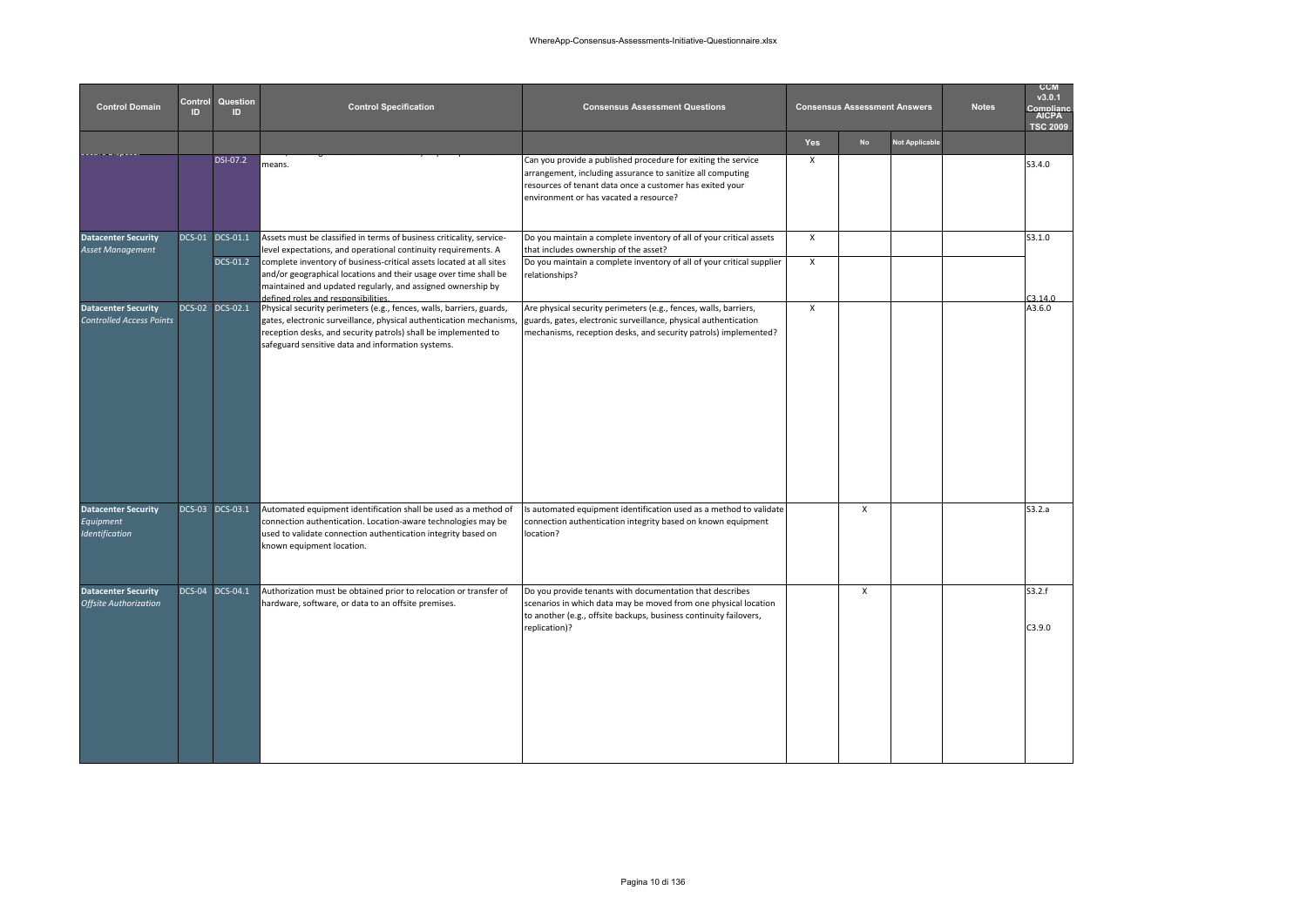| <b>Control Domain</b>                                              | Control<br>ID. | Question<br>ID.             | <b>Control Specification</b>                                                                                                                                                                                                                                                                                                                                                                                                                                     | <b>Consensus Assessment Questions</b>                                                                                                                                                                                                                                                                                                    |                          | <b>Consensus Assessment Answers</b> |                       | <b>Notes</b> | <b>CCM</b><br>v3.0.1<br>Compliano<br>AICPA<br><b>TSC 2009</b> |
|--------------------------------------------------------------------|----------------|-----------------------------|------------------------------------------------------------------------------------------------------------------------------------------------------------------------------------------------------------------------------------------------------------------------------------------------------------------------------------------------------------------------------------------------------------------------------------------------------------------|------------------------------------------------------------------------------------------------------------------------------------------------------------------------------------------------------------------------------------------------------------------------------------------------------------------------------------------|--------------------------|-------------------------------------|-----------------------|--------------|---------------------------------------------------------------|
|                                                                    |                |                             |                                                                                                                                                                                                                                                                                                                                                                                                                                                                  |                                                                                                                                                                                                                                                                                                                                          | <b>Yes</b>               | <b>No</b>                           | <b>Not Applicable</b> |              |                                                               |
| <b>Datacenter Security</b><br><b>Offsite Equipment</b>             |                | DCS-05 DCS-05.1             | Policies and procedures shall be established for the secure disposal<br>of equipment (by asset type) used outside the organization's<br>premise. This shall include a wiping solution or destruction process<br>that renders recovery of information impossible. The erasure shall<br>consist of a full write of the drive to ensure that the erased drive is<br>released to inventory for reuse and deployment or securely stored<br>until it can be destroyed. | Can you provide tenants with evidence documenting your policies<br>and procedures governing asset management and repurposing of<br>equipment?                                                                                                                                                                                            | $\mathsf{x}$             |                                     |                       |              | S3.4                                                          |
| <b>Datacenter Security</b><br>Policy                               |                | DCS-06 DCS-06.1<br>DCS-06.2 | Policies and procedures shall be established, and supporting<br>business processes implemented, for maintaining a safe and secure<br>working environment in offices, rooms, facilities, and secure areas<br>storing sensitive information.                                                                                                                                                                                                                       | Can you provide evidence that policies, standards, and procedures<br>have been established for maintaining a safe and secure working<br>environment in offices, rooms, facilities, and secure areas?<br>Can you provide evidence that your personnel and involved third<br>parties have been trained regarding your documented policies, | $\mathsf{x}$<br>$\times$ |                                     |                       |              | A3.6.0                                                        |
|                                                                    |                |                             |                                                                                                                                                                                                                                                                                                                                                                                                                                                                  | standards, and procedures?                                                                                                                                                                                                                                                                                                               |                          |                                     |                       |              |                                                               |
| <b>Datacenter Security</b><br>Secure Area<br>Authorization         |                | DCS-07 DCS-07.1             | Ingress and egress to secure areas shall be constrained and<br>monitored by physical access control mechanisms to ensure that<br>only authorized personnel are allowed access.                                                                                                                                                                                                                                                                                   | Do you allow tenants to specify which of your geographic locations<br>their data is allowed to move into/out of (to address legal<br>iurisdictional considerations based on where data is stored vs.<br>accessed)?                                                                                                                       |                          | $\mathsf{X}$                        |                       |              | A3.6.0                                                        |
| <b>Datacenter Security</b><br><b>Unauthorized Persons</b><br>Entry |                | DCS-08 DCS-08.1             | Ingress and egress points such as service areas and other points<br>where unauthorized personnel may enter the premises shall be<br>monitored, controlled and, if possible, isolated from data storage<br>and processing facilities to prevent unauthorized data corruption,<br>compromise, and loss.                                                                                                                                                            | Are ingress and egress points, such as service areas and other<br>points where unauthorized personnel may enter the premises,<br>monitored, controlled and isolated from data storage and process?                                                                                                                                       | $\mathsf{x}$             |                                     |                       |              | A3.6.0                                                        |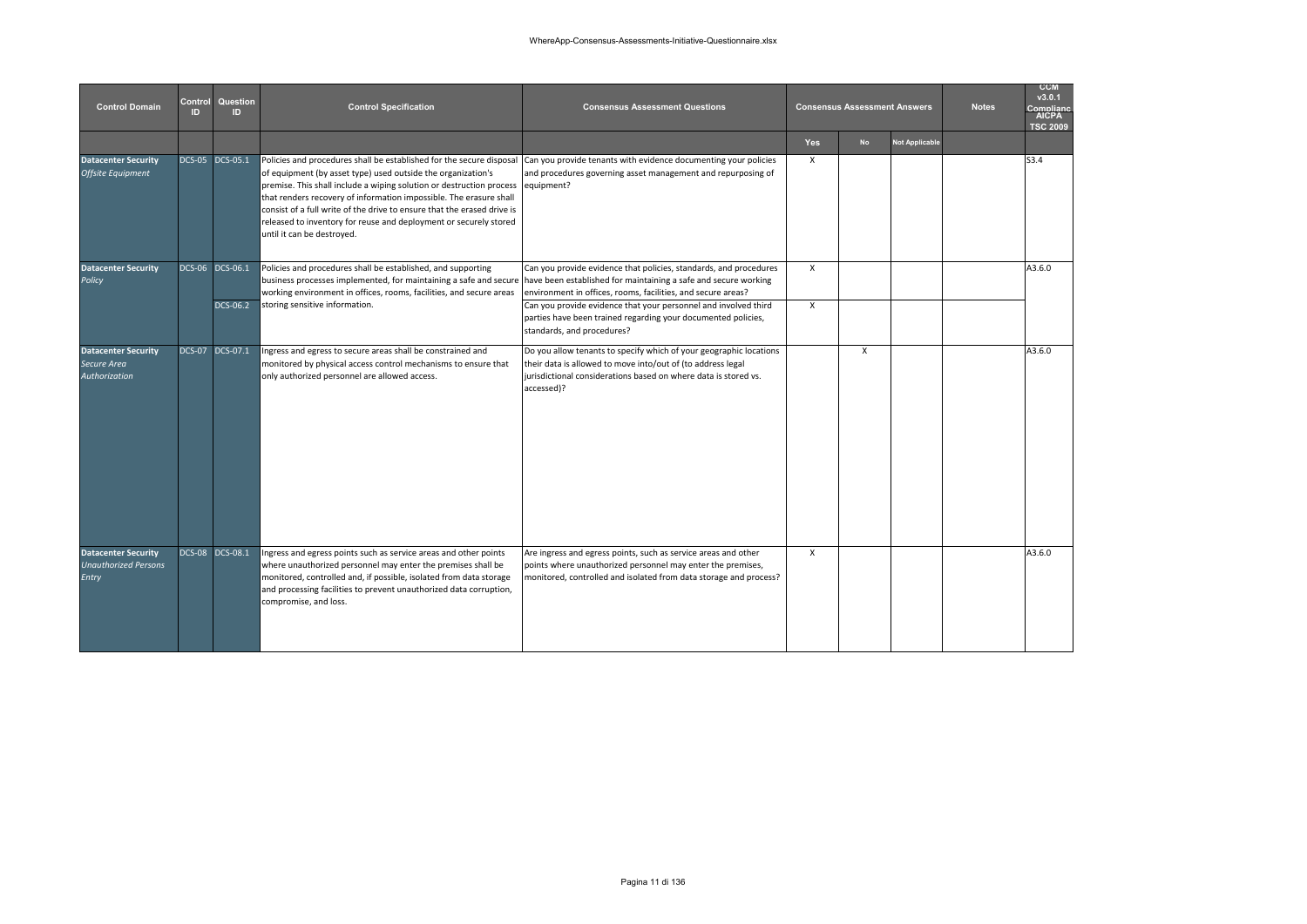| <b>Control Domain</b>                                                         | Control<br><b>ID</b> | Question<br>ID  | <b>Control Specification</b>                                                                                                                                                                                                                                               | <b>Consensus Assessment Questions</b>                                                                                                                                                |                           | <b>Consensus Assessment Answers</b> |                       | <b>Notes</b> | <b>CCM</b><br>v3.0.1<br><b>AICPA</b><br><b>TSC 2009</b> |
|-------------------------------------------------------------------------------|----------------------|-----------------|----------------------------------------------------------------------------------------------------------------------------------------------------------------------------------------------------------------------------------------------------------------------------|--------------------------------------------------------------------------------------------------------------------------------------------------------------------------------------|---------------------------|-------------------------------------|-----------------------|--------------|---------------------------------------------------------|
|                                                                               |                      |                 |                                                                                                                                                                                                                                                                            |                                                                                                                                                                                      | Yes                       | <b>No</b>                           | <b>Not Applicable</b> |              |                                                         |
| <b>Datacenter Security</b><br>User Access                                     |                      | DCS-09 DCS-09.1 | Physical access to information assets and functions by users and<br>support personnel shall be restricted.                                                                                                                                                                 | Do you restrict physical access to information assets and functions<br>by users and support personnel?                                                                               | $\boldsymbol{\mathsf{x}}$ |                                     |                       |              | A3.6.0                                                  |
| <b>Encryption &amp; Key</b><br><b>Management</b><br><b>Intitlement</b>        | EKM-01               | <b>EKM-01.1</b> | Keys must have identifiable owners (binding keys to identities) and Do you have key management policies binding keys to identifiable<br>there shall be key management policies.                                                                                            | owners?                                                                                                                                                                              |                           | $\mathsf{x}$                        |                       |              |                                                         |
| <b>Encryption &amp; Key</b>                                                   |                      | EKM-02 EKM-02.1 | Policies and procedures shall be established for the management of Do you have a capability to allow creation of unique encryption                                                                                                                                         |                                                                                                                                                                                      | $\pmb{\chi}$              |                                     |                       |              |                                                         |
| <b>Management</b><br>ey Generation                                            |                      | EKM-02.2        | cryptographic keys in the service's cryptosystem (e.g., lifecycle<br>management from key generation to revocation and replacement,<br>public key infrastructure, cryptographic protocol design and<br>algorithms used, access controls in place for secure key generation, | keys per tenant?<br>Do you have a capability to manage encryption keys on behalf of<br>tenants?                                                                                      | $\boldsymbol{\mathsf{x}}$ |                                     |                       |              |                                                         |
|                                                                               |                      | KM-02.3         | and exchange and storage including segregation of keys used for<br>encrypted data or sessions). Upon request, provider shall inform                                                                                                                                        | Do you maintain key management procedures?                                                                                                                                           |                           | $\mathsf{x}$                        |                       |              |                                                         |
|                                                                               |                      | EKM-02.4        | the customer (tenant) of changes within the cryptosystem,<br>especially if the customer (tenant) data is used as part of the<br>service, and/or the customer (tenant) has some shared<br>responsibility over implementation of the control.                                | Do you have documented ownership for each stage of the lifecycle<br>of encryption keys?                                                                                              |                           | X                                   |                       |              |                                                         |
|                                                                               |                      | <b>EKM-02.5</b> |                                                                                                                                                                                                                                                                            | Do you utilize any third party/open source/proprietary frameworks<br>to manage encryption keys?                                                                                      | $\boldsymbol{\mathsf{x}}$ |                                     |                       |              |                                                         |
| <b>Encryption &amp; Key</b><br><b>Management</b>                              |                      | EKM-03 EKM-03.1 | Policies and procedures shall be established, and supporting<br>business processes and technical measures implemented, for the                                                                                                                                             | Do you encrypt tenant data at rest (on disk/storage) within your<br>environment?                                                                                                     |                           | $\mathsf{x}$                        |                       |              | C3.12.0<br>\$3.6.0                                      |
| <b>Encryption</b>                                                             |                      | EKM-03.2        | use of encryption protocols for protection of sensitive data in<br>storage (e.g., file servers, databases, and end-user workstations)<br>and data in transmission (e.g., system interfaces, over public                                                                    | Do you leverage encryption to protect data and virtual machine<br>images during transport across and between networks and<br>hypervisor instances?                                   | $\boldsymbol{\mathsf{x}}$ |                                     |                       |              |                                                         |
|                                                                               |                      | EKM-03.3        | networks, and electronic messaging) as per applicable legal,<br>statutory, and regulatory compliance obligations.                                                                                                                                                          | Do you support tenant-generated encryption keys or permit<br>tenants to encrypt data to an identity without access to a public key<br>certificate (e.g., identity-based encryption)? |                           | X                                   |                       |              | S3.4                                                    |
|                                                                               |                      | EKM-03.4        |                                                                                                                                                                                                                                                                            | Do you have documentation establishing and defining your<br>encryption management policies, procedures, and guidelines?                                                              |                           | $\mathsf{x}$                        |                       |              |                                                         |
| <b>Encryption &amp; Key</b><br><b>Management</b><br><b>Storage and Access</b> |                      | EKM-04 EKM-04.1 | Platform and data appropriate encryption (e.g., AES-256) in<br>open/validated formats and standard algorithms shall be required.<br>Keys shall not be stored in the cloud (i.e. at the cloud provider in                                                                   | Do you have platform and data appropriate encryption that uses<br>open/validated formats and standard algorithms?                                                                    |                           | X                                   |                       |              |                                                         |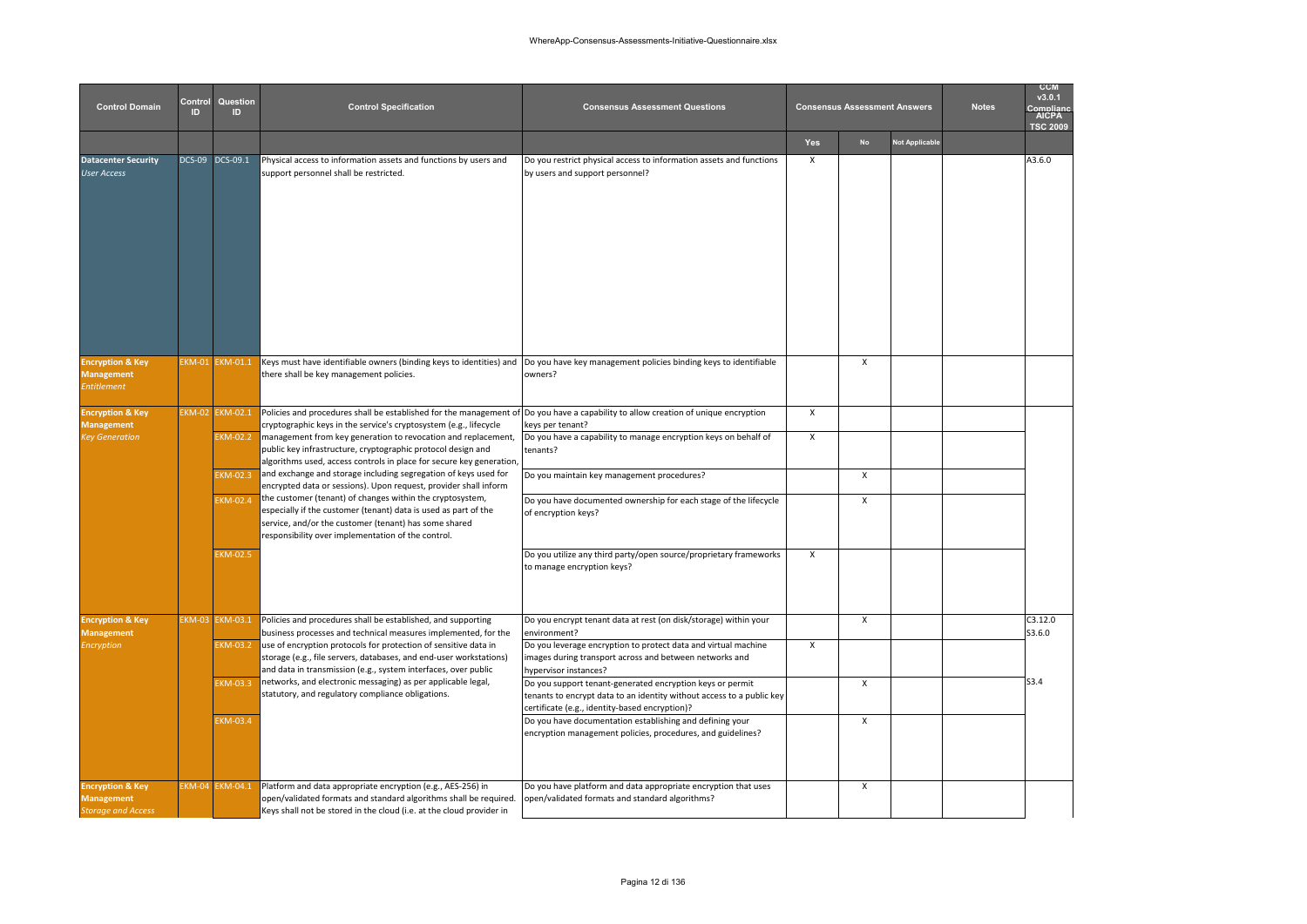| Question<br>Control<br><b>Control Domain</b><br>ID.<br>ID                |  |                 | <b>Control Specification</b>                                                                                                                                                                                                                                               | <b>Consensus Assessment Questions</b>                                                                                                                                                                                       |              | <b>Consensus Assessment Answers</b> |                       | <b>Notes</b> | <b>CCM</b><br>v3.0.1<br><b>AICPA</b><br><b>TSC 2009</b> |
|--------------------------------------------------------------------------|--|-----------------|----------------------------------------------------------------------------------------------------------------------------------------------------------------------------------------------------------------------------------------------------------------------------|-----------------------------------------------------------------------------------------------------------------------------------------------------------------------------------------------------------------------------|--------------|-------------------------------------|-----------------------|--------------|---------------------------------------------------------|
|                                                                          |  |                 |                                                                                                                                                                                                                                                                            |                                                                                                                                                                                                                             | Yes          | <b>No</b>                           | <b>Not Applicable</b> |              |                                                         |
|                                                                          |  | EKM-04.2        | question), but maintained by the cloud consumer or trusted key<br>management provider. Key management and key usage shall be<br>separated duties.                                                                                                                          | Are your encryption keys maintained by the cloud consumer or a<br>trusted key management provider?                                                                                                                          | X            |                                     |                       |              |                                                         |
|                                                                          |  | EKM-04.3        |                                                                                                                                                                                                                                                                            | Do you store encryption keys in the cloud?                                                                                                                                                                                  |              | X                                   |                       |              |                                                         |
|                                                                          |  | EKM-04.4        |                                                                                                                                                                                                                                                                            | Do you have separate key management and key usage duties?                                                                                                                                                                   |              | $\boldsymbol{\mathsf{x}}$           |                       |              |                                                         |
| <b>Governance and Risk</b><br>Management<br><b>Baseline Requirements</b> |  | GRM-01 GRM-01.1 | Baseline security requirements shall be established for developed<br>or acquired, organizationally-owned or managed, physical or<br>virtual, applications and infrastructure system, and network                                                                           | Do you have documented information security baselines for every<br>component of your infrastructure (e.g., hypervisors, operating<br>systems, routers, DNS servers, etc.)?                                                  |              | $\pmb{\chi}$                        |                       |              | S1.1.0                                                  |
|                                                                          |  |                 | GRM-01.2 components that comply with applicable legal, statutory, and<br>regulatory compliance obligations. Deviations from standard<br>baseline configurations must be authorized following change                                                                        | Do you have the capability to continuously monitor and report the<br>compliance of your infrastructure against your information security<br>baselines?                                                                      |              |                                     | $\mathsf{X}$          |              | $S1.2.0(a-i)$                                           |
|                                                                          |  | GRM-01.3        | management policies and procedures prior to deployment,<br>provisioning, or use. Compliance with security baseline<br>requirements must be reassessed at least annually unless an<br>alternate frequency has been established and authorized based on<br>business needs.   | Do you allow your clients to provide their own trusted virtual<br>machine image to ensure conformance to their own internal<br>standards?                                                                                   | X            |                                     |                       |              |                                                         |
| <b>Governance and Risk</b><br>Management<br><b>Risk Assessments</b>      |  | GRM-02 GRM-02.1 | Risk assessments associated with data governance requirements<br>shall be conducted at planned intervals and shall consider the<br>following:<br>• Awareness of where sensitive data is stored and transmitted                                                             | Do you provide security control health data in order to allow<br>tenants to implement industry standard Continuous Monitoring<br>(which allows continual tenant validation of your physical and<br>logical control status)? | $\mathsf{x}$ |                                     |                       |              | S3.1.0                                                  |
|                                                                          |  | GRM-02.2        | across applications, databases, servers, and network infrastructure<br>• Compliance with defined retention periods and end-of-life<br>disposal requirements<br>. Data classification and protection from unauthorized use, access,<br>loss, destruction, and falsification | Do you conduct risk assessments associated with data governance<br>requirements at least once a year?                                                                                                                       |              | X                                   |                       |              | C3.14.0                                                 |
| <b>Governance and Risk</b>                                               |  | GRM-03 GRM-03.1 | Managers are responsible for maintaining awareness of, and                                                                                                                                                                                                                 | Are your technical, business, and executive managers responsible                                                                                                                                                            | X            |                                     |                       |              | $S1.2.b-c$<br>51.2.f                                    |
| <b>Management</b><br>Management Oversight                                |  |                 | complying with, security policies, procedures, and standards that<br>are relevant to their area of responsibility.                                                                                                                                                         | for maintaining awareness of and compliance with security policies,<br>procedures, and standards for both themselves and their<br>employees as they pertain to the manager and employees' area of<br>responsibility?        |              |                                     |                       |              | S2.3.0                                                  |
|                                                                          |  |                 |                                                                                                                                                                                                                                                                            |                                                                                                                                                                                                                             |              |                                     |                       |              |                                                         |
|                                                                          |  |                 |                                                                                                                                                                                                                                                                            |                                                                                                                                                                                                                             |              |                                     |                       |              |                                                         |
|                                                                          |  |                 |                                                                                                                                                                                                                                                                            |                                                                                                                                                                                                                             |              |                                     |                       |              |                                                         |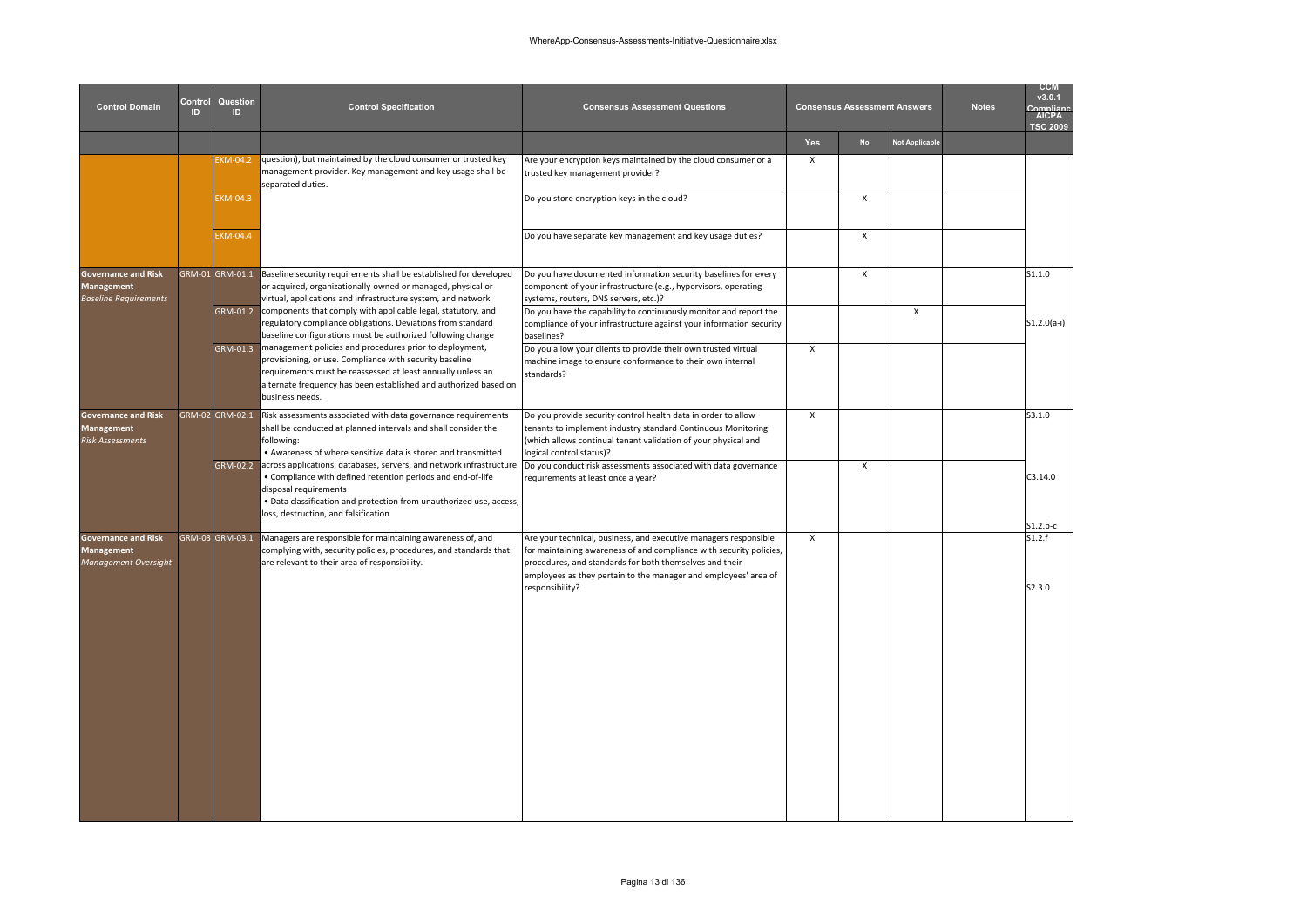| <b>Control Domain</b>                                                                  | Control<br>ID | Question<br>ID.                           | <b>Control Specification</b>                                                                                                                                                                                                                                                                                                                                                                                                                                                                                                                                                                                                                                                                                                                                | <b>Consensus Assessment Questions</b>                                                                                                                                                                                                                                                                                                                                                                                                                  |                                   | <b>Consensus Assessment Answers</b> |                       | <b>Notes</b> | <b>CCM</b><br>v3.0.1<br>Compliar<br>AICPA<br><b>TSC 2009</b> |
|----------------------------------------------------------------------------------------|---------------|-------------------------------------------|-------------------------------------------------------------------------------------------------------------------------------------------------------------------------------------------------------------------------------------------------------------------------------------------------------------------------------------------------------------------------------------------------------------------------------------------------------------------------------------------------------------------------------------------------------------------------------------------------------------------------------------------------------------------------------------------------------------------------------------------------------------|--------------------------------------------------------------------------------------------------------------------------------------------------------------------------------------------------------------------------------------------------------------------------------------------------------------------------------------------------------------------------------------------------------------------------------------------------------|-----------------------------------|-------------------------------------|-----------------------|--------------|--------------------------------------------------------------|
|                                                                                        |               |                                           |                                                                                                                                                                                                                                                                                                                                                                                                                                                                                                                                                                                                                                                                                                                                                             |                                                                                                                                                                                                                                                                                                                                                                                                                                                        | Yes                               | No                                  | <b>Not Applicable</b> |              |                                                              |
| <b>Governance and Risk</b><br><b>Management</b><br>Management Program                  |               | GRM-04 GRM-04.1<br>GRM-04.2               | An Information Security Management Program (ISMP) shall be<br>developed, documented, approved, and implemented that includes Information Security Management Program (ISMP)?<br>administrative, technical, and physical safeguards to protect assets<br>and data from loss, misuse, unauthorized access, disclosure,<br>alteration, and destruction. The security program shall include, but<br>not be limited to, the following areas insofar as they relate to the<br>characteristics of the business:<br>• Risk management<br>· Security policy<br>· Organization of information security<br>• Asset management<br>• Human resources security<br>. Physical and environmental security<br>· Communications and operations management<br>· Access control | Do you provide tenants with documentation describing your<br>Do you review your Information Security Management Program<br>(ISMP) at least once a year?                                                                                                                                                                                                                                                                                                |                                   |                                     | X<br>X                |              | x1.2.                                                        |
| <b>Governance and Risk</b><br><b>Management</b><br>Management Support /<br>Involvement |               | GRM-05 GRM-05.1                           | • Information systems acquisition, development, and maintenance<br>Executive and line management shall take formal action to support  Do you ensure your providers adhere to your information security<br>information security through clearly-documented direction and<br>commitment, and shall ensure the action has been assigned.                                                                                                                                                                                                                                                                                                                                                                                                                       | and privacy policies?                                                                                                                                                                                                                                                                                                                                                                                                                                  | $\mathsf{x}$                      |                                     |                       |              | S1.3.0                                                       |
| <b>Governance and Risk</b><br><b>Management</b><br>Policy                              |               | GRM-06 GRM-06.1<br>$GRM-06.3$<br>GRM-06.4 | Information security policies and procedures shall be established<br>and made readily available for review by all impacted personnel<br>GRM-06.2 and external business relationships. Information security policies<br>must be authorized by the organization's business leadership (or<br>other accountable business role or function) and supported by a<br>strategic business plan and an information security management<br>program inclusive of defined information security roles and<br>responsibilities for business leadership.                                                                                                                                                                                                                    | Do your information security and privacy policies align with industry<br>standards (ISO-27001, ISO-22307, CoBIT, etc.)?<br>Do you have agreements to ensure your providers adhere to your<br>information security and privacy policies?<br>Can you provide evidence of due diligence mapping of your<br>controls, architecture, and processes to regulations and/or<br>standards?<br>Do you disclose which controls, standards, certifications, and/or | $\pmb{\chi}$<br>$\pmb{\chi}$<br>X | $\pmb{\times}$                      |                       |              | S1.1.0<br>S1.3.0                                             |
| <b>Governance and Risk</b><br>Management<br><b>Policy Enforcement</b>                  |               | GRM-07 GRM-07.1                           | A formal disciplinary or sanction policy shall be established for<br>employees who have violated security policies and procedures.<br>Employees shall be made aware of what action might be taken in<br>ha avant of a violation and diccinlinary maacurac muct ha ctatad                                                                                                                                                                                                                                                                                                                                                                                                                                                                                    | regulations you comply with?<br>Is a formal disciplinary or sanction policy established for employees<br>who have violated security policies and procedures?                                                                                                                                                                                                                                                                                           | $\mathsf{x}$                      |                                     |                       |              | S2.3.0<br>S3.9                                               |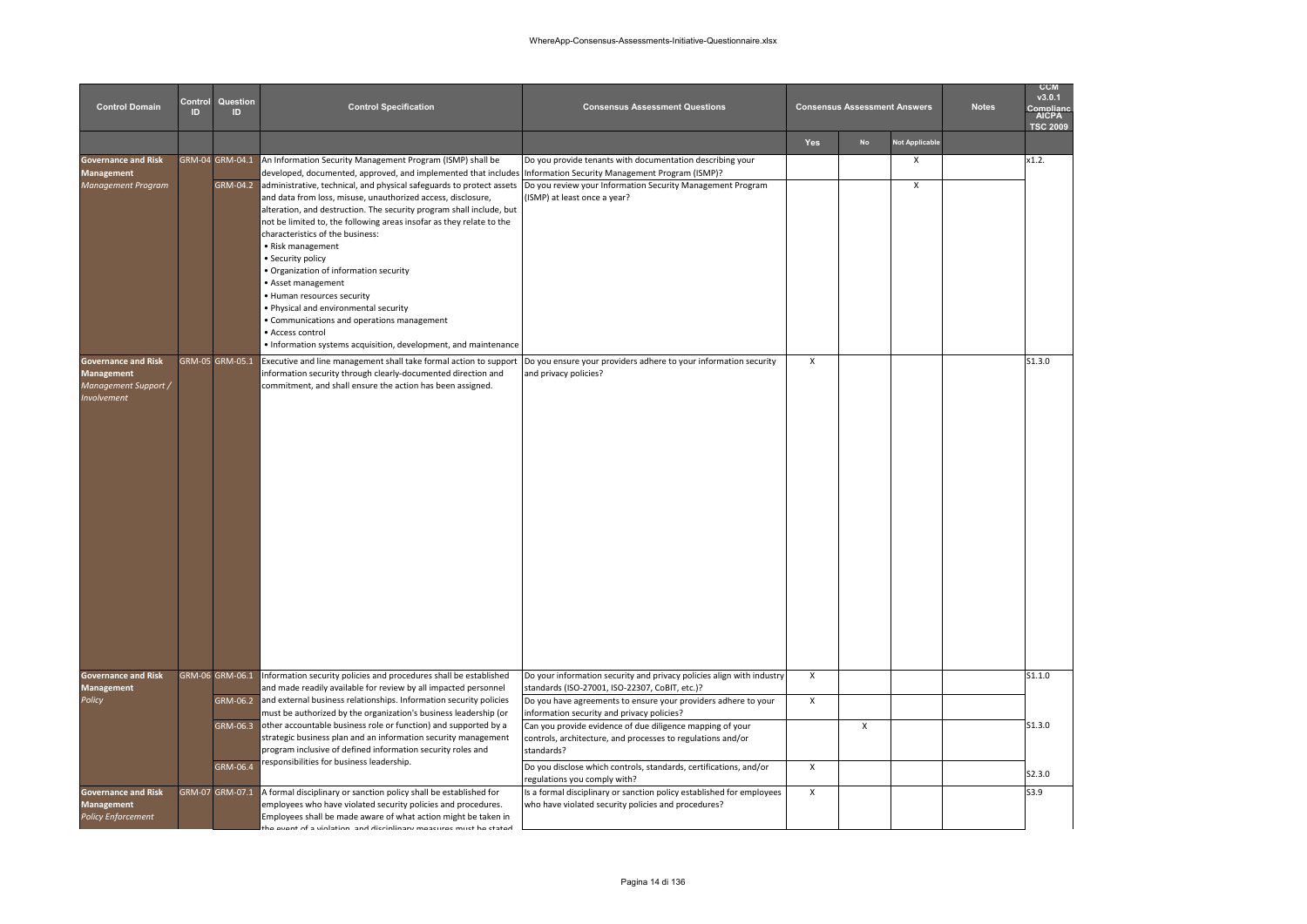| <b>Control Domain</b>                                                                         | Control<br>ID | Question<br>ID. | <b>Control Specification</b>                                                                                                                                                                                                                                                                                                                                                                                           | <b>Consensus Assessment Questions</b>                                                                                                                                                                      |              | <b>Consensus Assessment Answers</b> |                       | <b>Notes</b> | <b>CCM</b><br>v3.0.1<br>nmnlian<br>AICPA<br><b>TSC 2009</b> |
|-----------------------------------------------------------------------------------------------|---------------|-----------------|------------------------------------------------------------------------------------------------------------------------------------------------------------------------------------------------------------------------------------------------------------------------------------------------------------------------------------------------------------------------------------------------------------------------|------------------------------------------------------------------------------------------------------------------------------------------------------------------------------------------------------------|--------------|-------------------------------------|-----------------------|--------------|-------------------------------------------------------------|
|                                                                                               |               |                 |                                                                                                                                                                                                                                                                                                                                                                                                                        |                                                                                                                                                                                                            | Yes          | No                                  | <b>Not Applicable</b> |              |                                                             |
|                                                                                               |               | GRM-07.2        | in the policies and procedures.                                                                                                                                                                                                                                                                                                                                                                                        | Are employees made aware of what actions could be taken in the<br>event of a violation via their policies and procedures?                                                                                  | $\mathsf{x}$ |                                     |                       |              | \$2.4.0                                                     |
| <b>Governance and Risk</b><br>Management<br><b>Business / Policy Change</b><br><b>Impacts</b> |               | GRM-08 GRM-08.1 | Risk assessment results shall include updates to security policies,<br>procedures, standards, and controls to ensure that they remain<br>relevant and effective.                                                                                                                                                                                                                                                       | Do risk assessment results include updates to security policies,<br>procedures, standards, and controls to ensure they remain relevant<br>and effective?                                                   |              |                                     | X                     |              |                                                             |
| Governance and Risk<br><b>Management</b><br><b>Policy Reviews</b>                             |               | GRM-09.2        | GRM-09 GRM-09.1 The organization's business leadership (or other accountable<br>business role or function) shall review the information security<br>policy at planned intervals or as a result of changes to the<br>organization to ensure its continuing alignment with the security<br>strategy, effectiveness, accuracy, relevance, and applicability to<br>legal, statutory, or regulatory compliance obligations. | Do you notify your tenants when you make material changes to<br>your information security and/or privacy policies?<br>Do you perform, at minimum, annual reviews to your privacy and<br>security policies? |              | X<br>$\pmb{\times}$                 |                       |              | S1.1.0                                                      |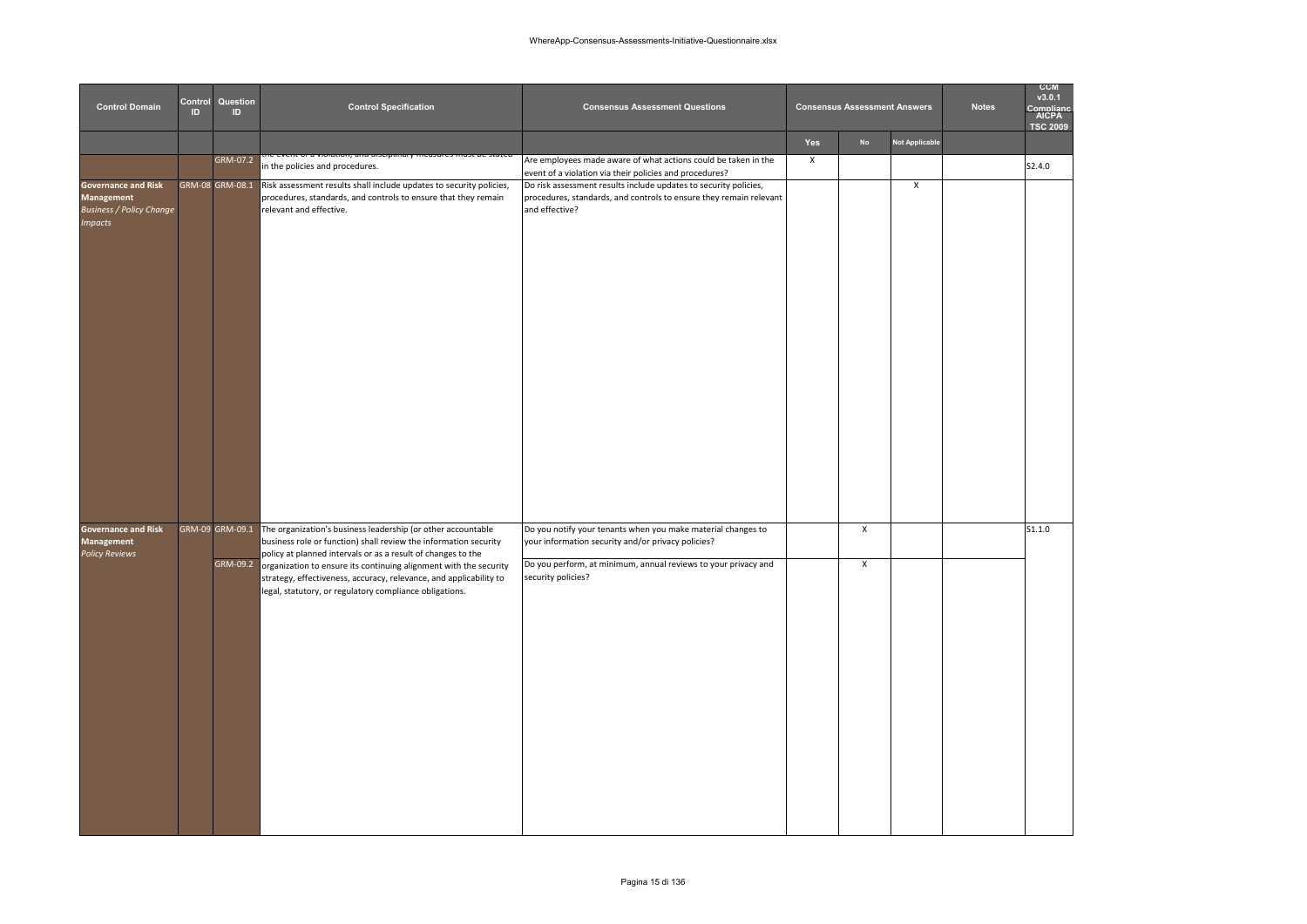| <b>Control Domain</b>                                      | Control<br>m  | Question<br>ID  | <b>Control Specification</b>                                                                                                                                                                                                                                                                                                             | <b>Consensus Assessment Questions</b>                                                                                                                                                                                                                |                | <b>Consensus Assessment Answers</b> |                       | <b>Notes</b> | <b>CCM</b><br>v3.0.1<br>Complian<br>AICPA<br><b>TSC 2009</b> |
|------------------------------------------------------------|---------------|-----------------|------------------------------------------------------------------------------------------------------------------------------------------------------------------------------------------------------------------------------------------------------------------------------------------------------------------------------------------|------------------------------------------------------------------------------------------------------------------------------------------------------------------------------------------------------------------------------------------------------|----------------|-------------------------------------|-----------------------|--------------|--------------------------------------------------------------|
|                                                            |               |                 |                                                                                                                                                                                                                                                                                                                                          |                                                                                                                                                                                                                                                      | <b>Yes</b>     | <b>No</b>                           | <b>Not Applicable</b> |              |                                                              |
| <b>Governance and Risk</b><br>Management<br>Assessments    |               | GRM-10 GRM-10.1 | Aligned with the enterprise-wide framework, formal risk<br>assessments shall be performed at least annually or at planned<br>intervals, (and in conjunction with any changes to information<br>systems) to determine the likelihood and impact of all identified<br>risks using qualitative and quantitative methods. The likelihood and | Are formal risk assessments aligned with the enterprise-wide<br>framework and performed at least annually, or at planned intervals,<br>determining the likelihood and impact of all identified risks, using<br>qualitative and quantitative methods? |                | X                                   |                       |              | S3.1                                                         |
|                                                            |               | GRM-10.2        | impact associated with inherent and residual risk shall be<br>determined independently, considering all risk categories (e.g.,<br>audit results, threat and vulnerability analysis, and regulatory<br>compliance).                                                                                                                       | Is the likelihood and impact associated with inherent and residual<br>risk determined independently, considering all risk categories (e.g.,<br>audit results, threat and vulnerability analysis, and regulatory<br>compliance)?                      |                |                                     | X                     |              | x3.1.0                                                       |
| <b>Governance and Risk</b><br>Management<br>Program        |               | GRM-11 GRM-11.1 | Risks shall be mitigated to an acceptable level. Acceptance levels<br>based on risk criteria shall be established and documented in<br>accordance with reasonable resolution time frames and                                                                                                                                             | Do you have a documented, organization-wide program in place to<br>manage risk?                                                                                                                                                                      |                | $\mathsf{x}$                        |                       |              | S3.1                                                         |
|                                                            |               |                 | GRM-11.2 stakeholder approval.                                                                                                                                                                                                                                                                                                           | Do you make available documentation of your organization-wide<br>risk management program?                                                                                                                                                            |                |                                     | X                     |              |                                                              |
| <b>Human Resources</b><br>Asset Returns                    | <b>HRS-01</b> | HRS-01.1        | Upon termination of workforce personnel and/or expiration of<br>external business relationships, all organizationally-owned assets<br>shall be returned within an established period.                                                                                                                                                    | Are systems in place to monitor for privacy breaches and notify<br>tenants expeditiously if a privacy event may have impacted their<br>data?                                                                                                         | X              |                                     |                       |              | S3.4                                                         |
|                                                            |               | HRS-01.2        |                                                                                                                                                                                                                                                                                                                                          | Is your Privacy Policy aligned with industry standards?                                                                                                                                                                                              | X              |                                     |                       |              |                                                              |
| <b>Human Resources</b><br>Background Screening             | <b>HRS-02</b> | HRS-02.1        | Pursuant to local laws, regulations, ethics, and contractual<br>constraints, all employment candidates, contractors, and third<br>parties shall be subject to background verification proportional to<br>the data classification to be accessed, the business requirements,<br>and acceptable risk.                                      | Pursuant to local laws, regulations, ethics, and contractual<br>constraints, are all employment candidates, contractors, and<br>involved third parties subject to background verification?                                                           | $\pmb{\times}$ |                                     |                       |              | S3.11.0                                                      |
| <b>Human Resources</b><br>Employment<br>Agreements         |               | HRS-03 HRS-03.1 | Employment agreements shall incorporate provisions and/or terms<br>for adherence to established information governance and security<br>policies and must be signed by newly hired or on-boarded                                                                                                                                          | Do you specifically train your employees regarding their specific<br>role and the information security controls they must fulfill?                                                                                                                   | X              |                                     |                       |              | S2.2.0                                                       |
|                                                            |               | HRS-03.2        | workforce personnel (e.g., full or part-time employee or contingent<br>staff) prior to granting workforce personnel user access to                                                                                                                                                                                                       | Do you document employee acknowledgment of training they have<br>completed?                                                                                                                                                                          | X              |                                     |                       |              |                                                              |
|                                                            |               | HRS-03.3        | corporate facilities, resources, and assets.                                                                                                                                                                                                                                                                                             | Are all personnel required to sign NDA or Confidentiality<br>Agreements as a condition of employment to protect<br>customer/tenant information?                                                                                                      | $\mathsf{x}$   |                                     |                       |              |                                                              |
|                                                            |               | HRS-03.4        |                                                                                                                                                                                                                                                                                                                                          | Is successful and timed completion of the training program<br>considered a prerequisite for acquiring and maintaining access to<br>sensitive systems?                                                                                                | X              |                                     |                       |              |                                                              |
|                                                            |               | HRS-03.5        |                                                                                                                                                                                                                                                                                                                                          | Are personnel trained and provided with awareness programs at<br>east once a year?                                                                                                                                                                   |                | $\mathsf{x}$                        |                       |              |                                                              |
| <b>Human Resources</b><br>Employment<br><b>Termination</b> |               | HRS-04 HRS-04.1 | Roles and responsibilities for performing employment termination<br>or change in employment procedures shall be assigned,<br>documented, and communicated.                                                                                                                                                                               | Are documented policies, procedures, and guidelines in place to<br>govern change in employment and/or termination?                                                                                                                                   | X              |                                     |                       |              | S3.2.d                                                       |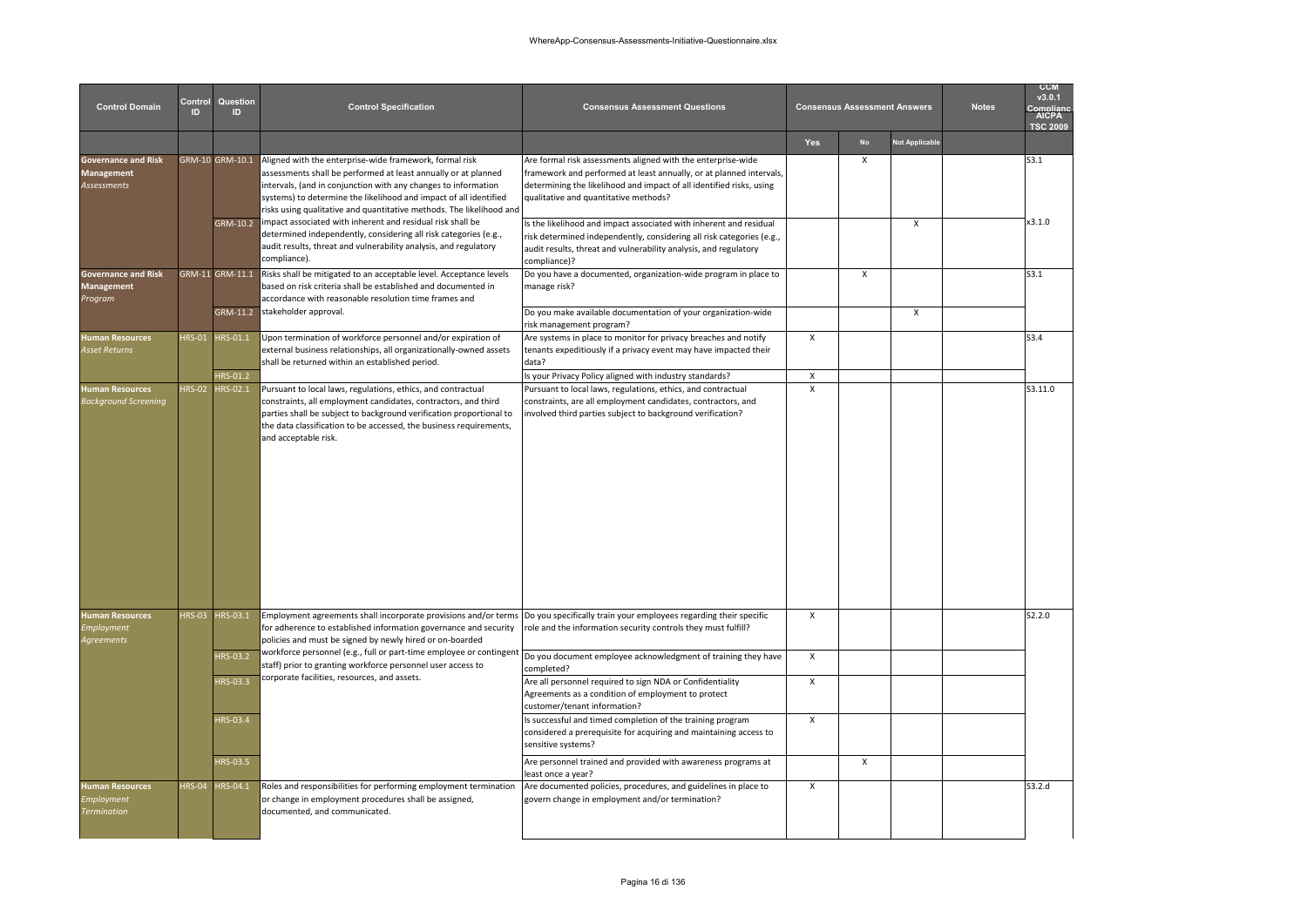| <b>Control Domain</b>                                         | Control<br>ID. | Question<br>ID  | <b>Control Specification</b>                                                                                                                                                                                                                                                                                                                                                                                                                                                 | <b>Consensus Assessment Questions</b>                                                                                                                                                                                                                                                                                                                                                 |     | <b>Consensus Assessment Answers</b> |                       | <b>Notes</b> | <b>CCM</b><br>v3.0.1<br>Compliano<br><b>AICPA</b><br><b>TSC 2009</b> |
|---------------------------------------------------------------|----------------|-----------------|------------------------------------------------------------------------------------------------------------------------------------------------------------------------------------------------------------------------------------------------------------------------------------------------------------------------------------------------------------------------------------------------------------------------------------------------------------------------------|---------------------------------------------------------------------------------------------------------------------------------------------------------------------------------------------------------------------------------------------------------------------------------------------------------------------------------------------------------------------------------------|-----|-------------------------------------|-----------------------|--------------|----------------------------------------------------------------------|
|                                                               |                |                 |                                                                                                                                                                                                                                                                                                                                                                                                                                                                              |                                                                                                                                                                                                                                                                                                                                                                                       | Yes | <b>No</b>                           | <b>Not Applicable</b> |              |                                                                      |
|                                                               |                | <b>HRS-04.2</b> |                                                                                                                                                                                                                                                                                                                                                                                                                                                                              | Do the above procedures and guidelines account for timely<br>revocation of access and return of assets?                                                                                                                                                                                                                                                                               |     | X                                   |                       |              | S3.8.e                                                               |
| <b>Human Resources</b><br>Portable / Mobile<br><b>Devices</b> | <b>HRS-05</b>  | HRS-05.1        | Policies and procedures shall be established, and supporting<br>business processes and technical measures implemented, to<br>manage business risks associated with permitting mobile device<br>access to corporate resources and may require the implementation<br>of higher assurance compensating controls and acceptable-use<br>policies and procedures (e.g., mandated security training, stronger<br>identity, entitlement and access controls, and device monitoring). | Are policies and procedures established and measures<br>implemented to strictly limit access to your sensitive data and<br>tenant data from portable and mobile devices (e.g., laptops, cell<br>phones, and personal digital assistants (PDAs)), which are generally<br>higher-risk than non-portable devices (e.g., desktop computers at<br>the provider organization's facilities)? |     | $\pmb{\chi}$                        |                       |              | S3.4                                                                 |
| <b>Human Resources</b><br>Non-Disclosure<br><b>Agreements</b> |                | HRS-06 HRS-06.1 | Requirements for non-disclosure or confidentiality agreements<br>reflecting the organization's needs for the protection of data and<br>operational details shall be identified, documented, and reviewed<br>at planned intervals.                                                                                                                                                                                                                                            | Are requirements for non-disclosure or confidentiality agreements<br>reflecting the organization's needs for the protection of data and<br>operational details identified, documented, and reviewed at<br>planned intervals?                                                                                                                                                          |     | $\mathsf{x}$                        |                       |              | S4.1.0                                                               |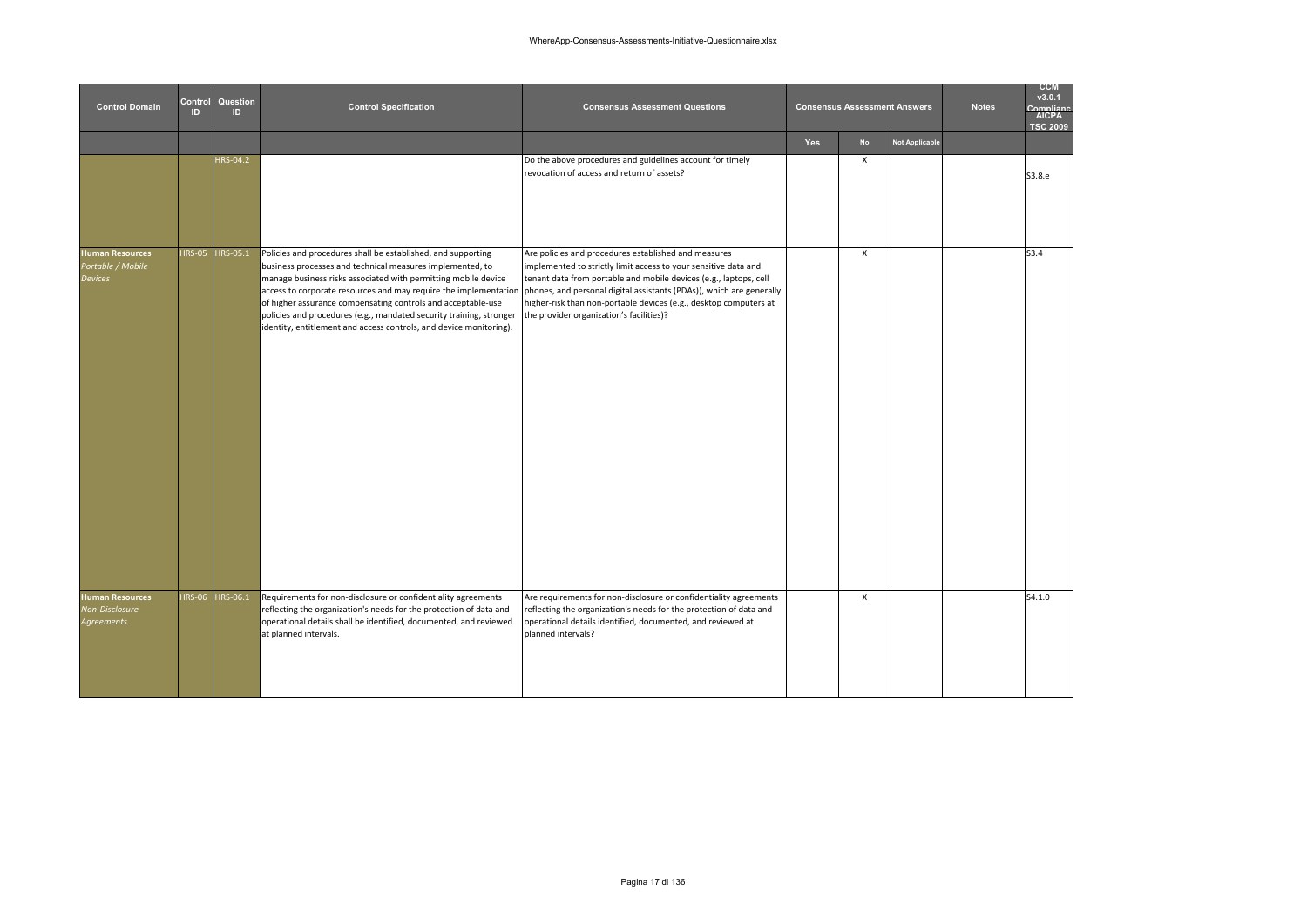| <b>Control Domain</b>                              | Control<br>ID | Question<br>ID. | <b>Control Specification</b>                                                                                                                                                                                                                                                                                                                                                                                         | <b>Consensus Assessment Questions</b>                                                                                                                                                                                                                                                                        |              | <b>Consensus Assessment Answers</b> |                | <b>Notes</b> | <b>CCM</b><br>v3.0.1<br><b>AICPA</b><br><b>TSC 2009</b> |
|----------------------------------------------------|---------------|-----------------|----------------------------------------------------------------------------------------------------------------------------------------------------------------------------------------------------------------------------------------------------------------------------------------------------------------------------------------------------------------------------------------------------------------------|--------------------------------------------------------------------------------------------------------------------------------------------------------------------------------------------------------------------------------------------------------------------------------------------------------------|--------------|-------------------------------------|----------------|--------------|---------------------------------------------------------|
|                                                    |               |                 |                                                                                                                                                                                                                                                                                                                                                                                                                      |                                                                                                                                                                                                                                                                                                              | Yes          | <b>No</b>                           | Not Applicable |              |                                                         |
| <b>Human Resources</b><br>Roles / Responsibilities | <b>HRS-07</b> | HRS-07.1        | Roles and responsibilities of contractors, employees, and third-<br>party users shall be documented as they relate to information<br>assets and security.                                                                                                                                                                                                                                                            | Do you provide tenants with a role definition document clarifying<br>your administrative responsibilities versus those of the tenant?                                                                                                                                                                        |              | Χ                                   |                |              | S1.2.f                                                  |
| <b>Human Resources</b>                             | <b>HRS-08</b> | <b>HRS-08.1</b> | Policies and procedures shall be established, and supporting                                                                                                                                                                                                                                                                                                                                                         | Do you provide documentation regarding how you may access                                                                                                                                                                                                                                                    |              | X                                   |                |              | S1.2                                                    |
| Acceptable Use                                     |               | <b>HRS-08.2</b> | pusiness processes and technical measures implemented, for<br>defining allowances and conditions for permitting usage of                                                                                                                                                                                                                                                                                             | tenant data and metadata?<br>Do you collect or create metadata about tenant data usage through                                                                                                                                                                                                               |              | X                                   |                |              |                                                         |
|                                                    |               | <b>HRS-08.3</b> | organizationally-owned or managed user end-point devices (e.g.,                                                                                                                                                                                                                                                                                                                                                      | inspection technologies (e.g., search engines, etc.)?<br>Do you allow tenants to opt out of having their data/metadata                                                                                                                                                                                       | X            |                                     |                |              | S3.9                                                    |
|                                                    |               |                 | issued workstations, laptops, and mobile devices) and IT<br>nfrastructure network and systems components. Additionally,<br>defining allowances and conditions to permit usage of personal<br>mobile devices and associated applications with access to<br>corporate resources (i.e., BYOD) shall be considered and<br>incorporated as appropriate.                                                                   | accessed via inspection technologies?                                                                                                                                                                                                                                                                        |              |                                     |                |              |                                                         |
| <b>Human Resources</b><br>Training / Awareness     | <b>IRS-09</b> | HRS-09.1        | A security awareness training program shall be established for all<br>contractors, third-party users, and employees of the organization<br>and mandated when appropriate. All individuals with access to<br>organizational data shall receive appropriate awareness training<br>and regular updates in organizational procedures, processes, and<br>policies relating to their professional function relative to the | Do you provide a formal, role-based, security awareness training<br>program for cloud-related access and data management issues<br>(e.g., multi-tenancy, nationality, cloud delivery model, segregation<br>of duties implications, and conflicts of interest) for all persons with<br>access to tenant data? |              | $\boldsymbol{\mathsf{x}}$           |                |              | S1.2.k<br>S2.2.0                                        |
|                                                    |               | HRS-09.2        | organization.                                                                                                                                                                                                                                                                                                                                                                                                        | Are administrators and data stewards properly educated on their<br>legal responsibilities with regard to security and data integrity?                                                                                                                                                                        | $\mathsf{x}$ |                                     |                |              |                                                         |
| Human Resources<br><b>User Responsibility</b>      |               | HRS-10 HRS-10.1 | All personnel shall be made aware of their roles and responsibilities<br>for:<br>. Maintaining awareness and compliance with established policies<br>and procedures and applicable legal, statutory, or regulatory                                                                                                                                                                                                   | Are users made aware of their responsibilities for maintaining<br>awareness and compliance with published security policies,<br>procedures, standards, and applicable regulatory requirements?                                                                                                               | Х            |                                     |                |              | S2.3.0                                                  |
|                                                    |               | <b>HRS-10.2</b> | compliance obligations.<br>• Maintaining a safe and secure working environment                                                                                                                                                                                                                                                                                                                                       | Are users made aware of their responsibilities for maintaining a safe<br>and secure working environment?                                                                                                                                                                                                     | X            |                                     |                |              |                                                         |
|                                                    |               | HRS-10.3        |                                                                                                                                                                                                                                                                                                                                                                                                                      | Are users made aware of their responsibilities for leaving<br>unattended equipment in a secure manner?                                                                                                                                                                                                       | X            |                                     |                |              |                                                         |
| <b>Human Resources</b><br>Workspace                | <b>HRS-11</b> | HRS-11.1        | Policies and procedures shall be established to require that<br>unattended workspaces do not have openly visible (e.g., on a                                                                                                                                                                                                                                                                                         | Do your data management policies and procedures address tenant<br>and service level conflicts of interests?                                                                                                                                                                                                  |              | X                                   |                |              | \$3.3.0                                                 |
|                                                    |               | HRS-11.2        | desktop) sensitive documents and user computing sessions had<br>been disabled after an established period of inactivity.                                                                                                                                                                                                                                                                                             | Do your data management policies and procedures include a<br>tamper audit or software integrity function for unauthorized access<br>to tenant data?                                                                                                                                                          |              | X                                   |                |              |                                                         |
|                                                    |               | HRS-11.3        |                                                                                                                                                                                                                                                                                                                                                                                                                      | Does the virtual machine management infrastructure include a<br>tamper audit or software integrity function to detect changes to the<br>build/configuration of the virtual machine?                                                                                                                          |              |                                     | X              |              | \$3.4.0                                                 |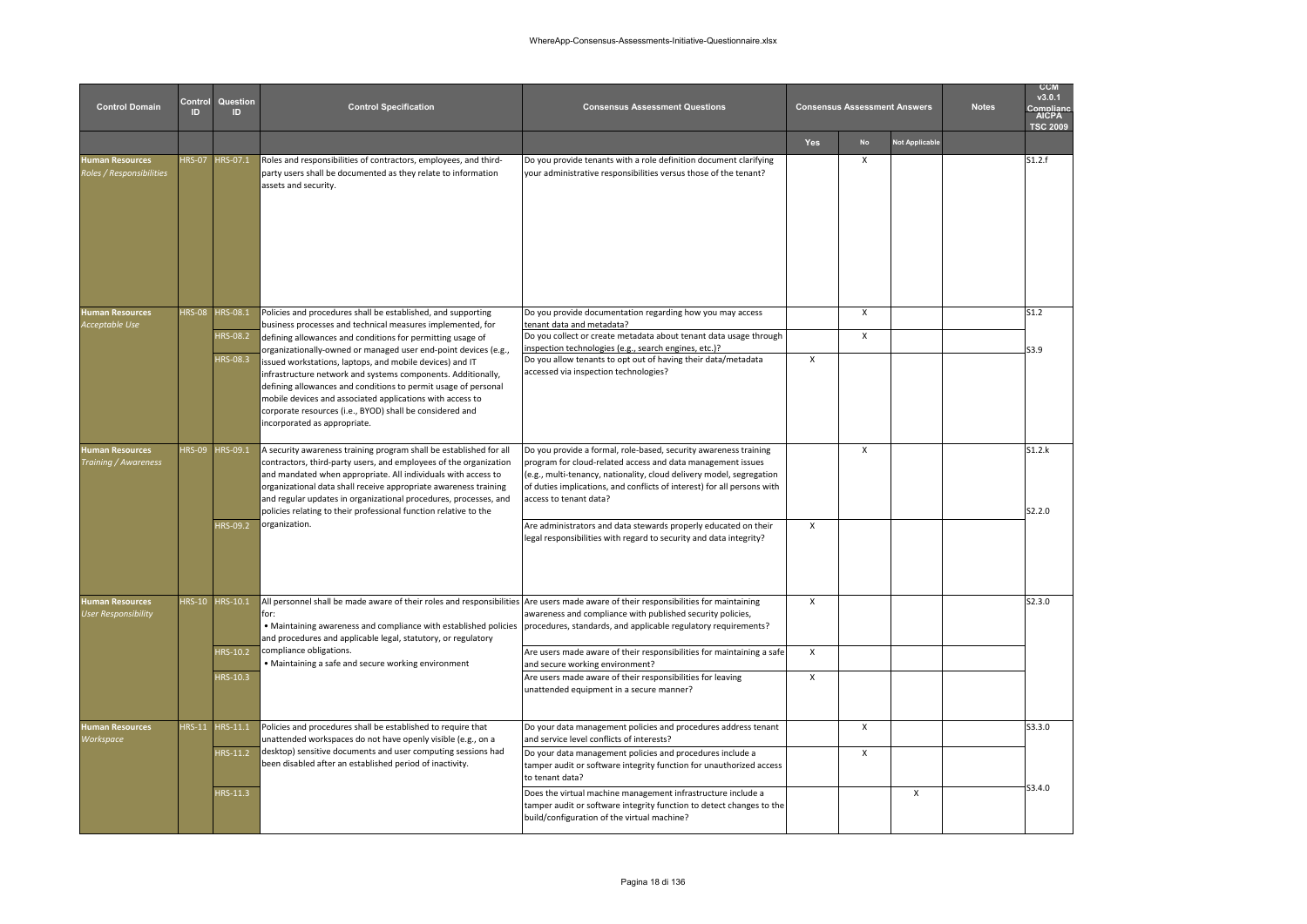| <b>Control Domain</b>                                                          | Control<br>ID. | Question<br>ID  | <b>Control Specification</b>                                                                                                                                                                                                                                                                                                                                                                                                                                                                                                                                                                                                                                                                                                                                                                                                                                                                                                                                                                                                                                                                                                                                                                                                                                                                                                                                                                                                                                                                                                                                                                                                                                       | <b>Consensus Assessment Questions</b>                                                                                        |            | <b>Consensus Assessment Answers</b> |                       | <b>Notes</b> | <b>CCM</b><br>v3.0.1<br>Compliane<br><b>AICPA</b><br><b>TSC 2009</b> |
|--------------------------------------------------------------------------------|----------------|-----------------|--------------------------------------------------------------------------------------------------------------------------------------------------------------------------------------------------------------------------------------------------------------------------------------------------------------------------------------------------------------------------------------------------------------------------------------------------------------------------------------------------------------------------------------------------------------------------------------------------------------------------------------------------------------------------------------------------------------------------------------------------------------------------------------------------------------------------------------------------------------------------------------------------------------------------------------------------------------------------------------------------------------------------------------------------------------------------------------------------------------------------------------------------------------------------------------------------------------------------------------------------------------------------------------------------------------------------------------------------------------------------------------------------------------------------------------------------------------------------------------------------------------------------------------------------------------------------------------------------------------------------------------------------------------------|------------------------------------------------------------------------------------------------------------------------------|------------|-------------------------------------|-----------------------|--------------|----------------------------------------------------------------------|
|                                                                                |                |                 |                                                                                                                                                                                                                                                                                                                                                                                                                                                                                                                                                                                                                                                                                                                                                                                                                                                                                                                                                                                                                                                                                                                                                                                                                                                                                                                                                                                                                                                                                                                                                                                                                                                                    |                                                                                                                              | <b>Yes</b> | <b>No</b>                           | <b>Not Applicable</b> |              |                                                                      |
| <b>Identity &amp; Access</b><br><b>Management</b><br><b>Audit Tools Access</b> |                | IAM-01 IAM-01.1 | Access to, and use of, audit tools that interact with the<br>organization's information systems shall be appropriately<br>segmented and restricted to prevent compromise and misuse of log vulnerability scanners, network sniffers, APIs, etc.)?<br>data.                                                                                                                                                                                                                                                                                                                                                                                                                                                                                                                                                                                                                                                                                                                                                                                                                                                                                                                                                                                                                                                                                                                                                                                                                                                                                                                                                                                                         | Do you restrict, log, and monitor access to your information<br>security management systems (e.g., hypervisors, firewalls,   | Х          |                                     |                       |              | S3.2.g                                                               |
|                                                                                |                | IAM-01.2        |                                                                                                                                                                                                                                                                                                                                                                                                                                                                                                                                                                                                                                                                                                                                                                                                                                                                                                                                                                                                                                                                                                                                                                                                                                                                                                                                                                                                                                                                                                                                                                                                                                                                    | Do you monitor and log privileged access (e.g., administrator level)<br>to information security management systems?          | X          |                                     |                       |              |                                                                      |
| <b>Identity &amp; Access</b><br><b>Management</b><br><b>User Access Policy</b> |                | IAM-02 IAM-02.1 | User access policies and procedures shall be established, and<br>supporting business processes and technical measures<br>implemented, for ensuring appropriate identity, entitlement, and<br>access management for all internal corporate and customer<br>(tenant) users with access to data and organizationally-owned or<br>managed (physical and virtual) application interfaces and<br>infrastructure network and systems components. These policies,<br>procedures, processes, and measures must incorporate the<br>following:<br>• Procedures, supporting roles, and responsibilities for provisioning<br>and de-provisioning user account entitlements following the rule of<br>least privilege based on job function (e.g., internal employee and<br>contingent staff personnel changes, customer-controlled access,<br>suppliers' business relationships, or other third-party business<br>relationships)<br>. Business case considerations for higher levels of assurance and<br>multi-factor authentication secrets (e.g., management interfaces,<br>key generation, remote access, segregation of duties, emergency<br>access, large-scale provisioning or geographically-distributed<br>deployments, and personnel redundancy for critical systems)<br>• Access segmentation to sessions and data in multi-tenant<br>architectures by any third party (e.g., provider and/or other<br>customer (tenant))<br>• Identity trust verification and service-to-service application (API)<br>and information processing interoperability (e.g., SSO and<br>federation)<br>• Account credential lifecycle management from instantiation<br>through revocation | Do you have controls in place ensuring timely removal of systems<br>access that is no longer required for business purposes? |            | $\mathsf{x}$                        |                       |              | S3.2.0                                                               |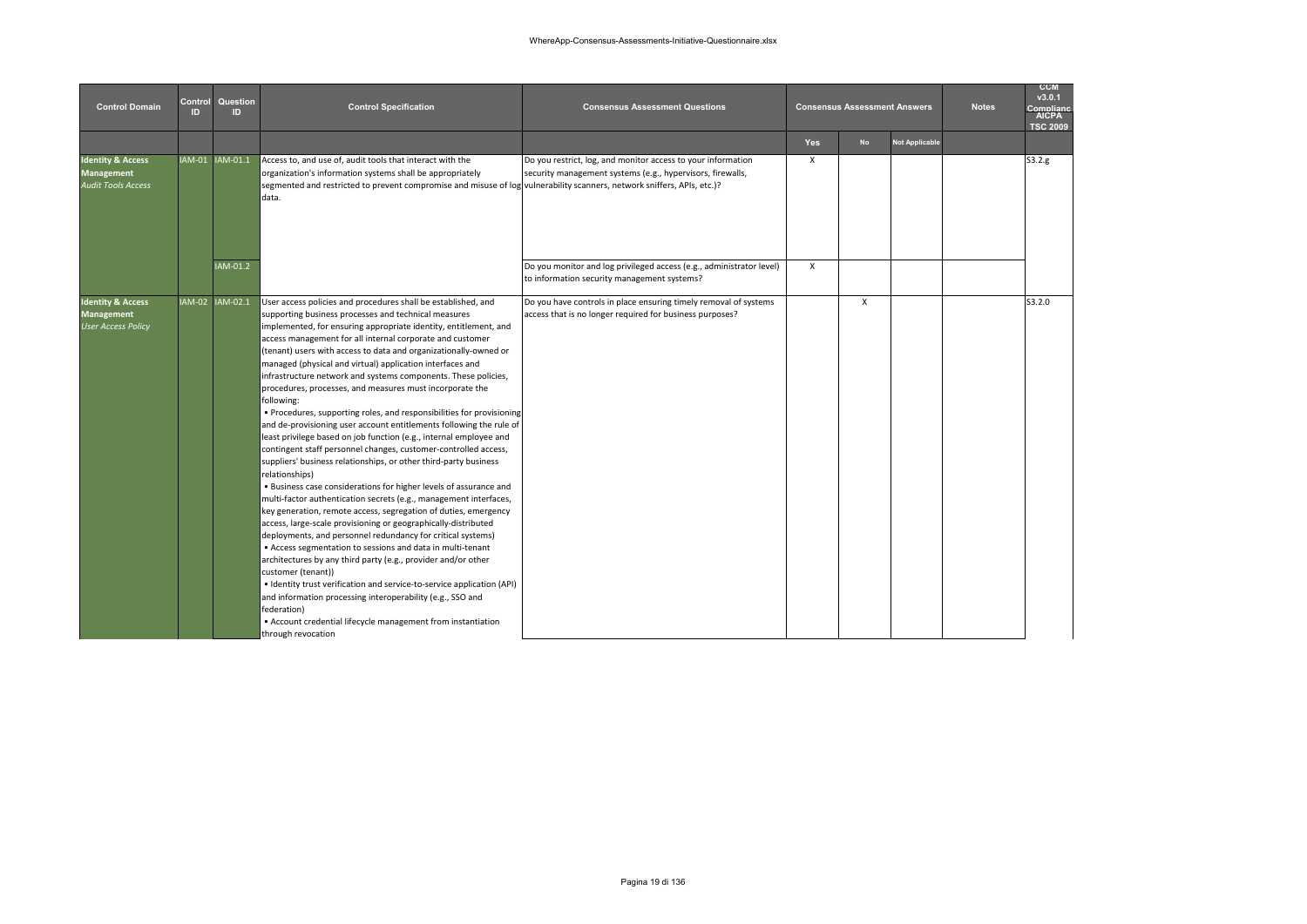| <b>Control Domain</b>                                                                       | Control<br>ID | Question<br>ID              | <b>Control Specification</b>                                                                                                                                                                                                                                                                                                                                                                                                                                                                                                                                | <b>Consensus Assessment Questions</b>                                                                                                                                                                                                                          |        | <b>Consensus Assessment Answers</b> |                       | <b>Notes</b> | <b>CCM</b><br>v3.0.1<br>Complian<br>AICPA<br><b>TSC 2009</b> |
|---------------------------------------------------------------------------------------------|---------------|-----------------------------|-------------------------------------------------------------------------------------------------------------------------------------------------------------------------------------------------------------------------------------------------------------------------------------------------------------------------------------------------------------------------------------------------------------------------------------------------------------------------------------------------------------------------------------------------------------|----------------------------------------------------------------------------------------------------------------------------------------------------------------------------------------------------------------------------------------------------------------|--------|-------------------------------------|-----------------------|--------------|--------------------------------------------------------------|
|                                                                                             |               |                             |                                                                                                                                                                                                                                                                                                                                                                                                                                                                                                                                                             |                                                                                                                                                                                                                                                                | Yes    | No                                  | <b>Not Applicable</b> |              |                                                              |
|                                                                                             |               | IAM-02.2                    | • Account credential and/or identity store minimization or re-use<br>when feasible<br>• Authentication, authorization, and accounting (AAA) rules for<br>access to data and sessions (e.g., encryption and strong/multi-<br>factor, expireable, non-shared authentication secrets)<br>• Permissions and supporting capabilities for customer (tenant)<br>controls over authentication, authorization, and accounting (AAA)<br>rules for access to data and sessions<br>• Adherence to applicable legal, statutory, or regulatory<br>compliance requirements | Do you provide metrics to track the speed with which you are able<br>to remove systems access that is no longer required for business<br>purposes?                                                                                                             |        | $\pmb{\chi}$                        |                       |              |                                                              |
| <b>Identity &amp; Access</b><br>Management<br>Diagnostic /<br>Configuration Ports<br>Access |               | IAM-03 IAM-03.1             | User access to diagnostic and configuration ports shall be restricted Do you use dedicated secure networks to provide management<br>to authorized individuals and applications.                                                                                                                                                                                                                                                                                                                                                                             | access to your cloud service infrastructure?                                                                                                                                                                                                                   | X      |                                     |                       |              | S3.2.g                                                       |
| <b>Identity &amp; Access</b><br>Management<br>Policies and Procedures                       |               | IAM-04 IAM-04.1<br>IAM-04.2 | Policies and procedures shall be established to store and manage<br>identity information about every person who accesses IT<br>infrastructure and to determine their level of access. Policies shall<br>also be developed to control access to network resources based on<br>user identitv.                                                                                                                                                                                                                                                                 | Do you manage and store the identity of all personnel who have<br>access to the IT infrastructure, including their level of access?<br>Do you manage and store the user identity of all personnel who<br>have network access, including their level of access? | X<br>X |                                     |                       |              |                                                              |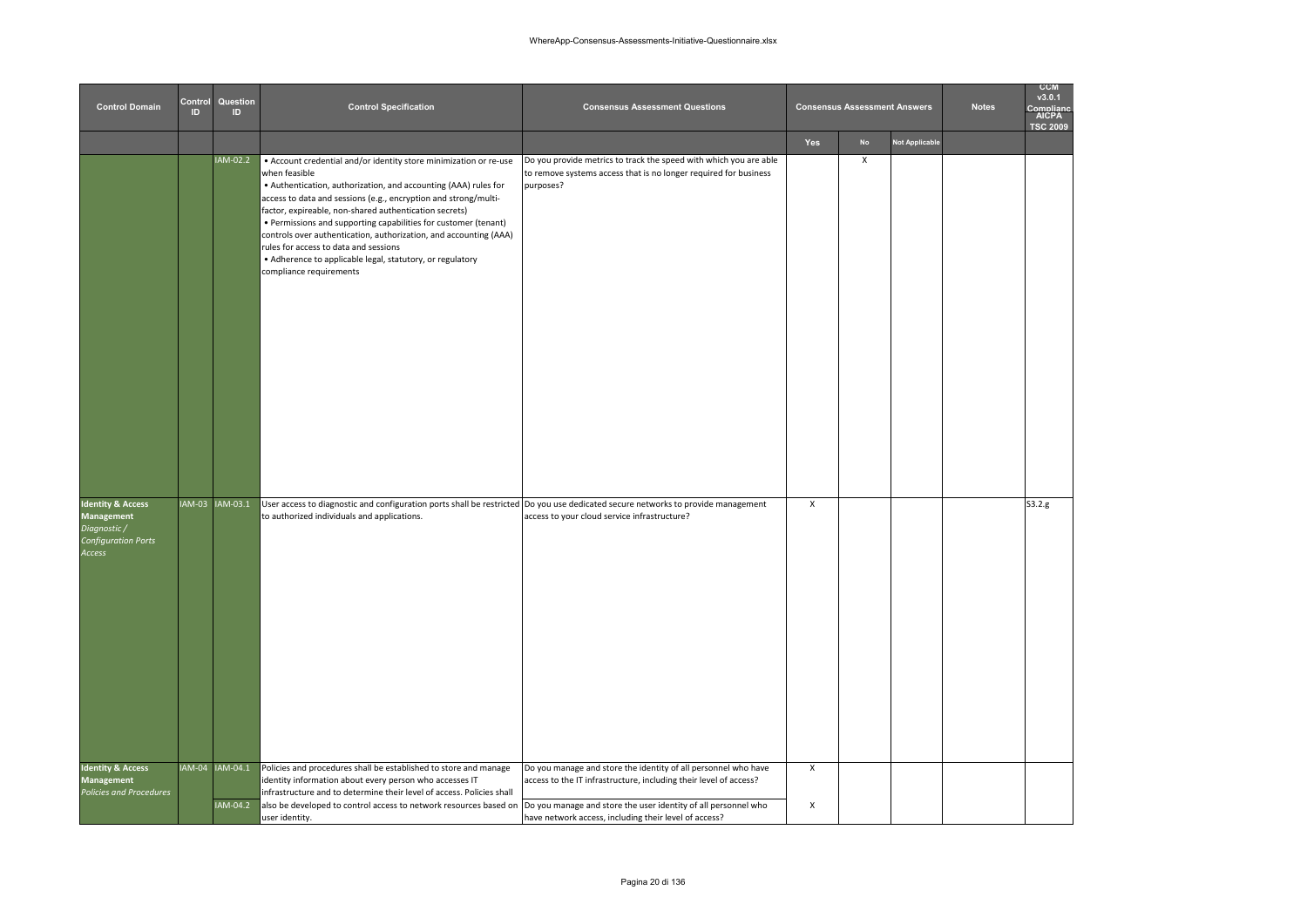| <b>Control Domain</b>                                                                  | Control<br>ID | Question<br>ID       | <b>Control Specification</b>                                                                                                                                                                                                                                                                                                                    | <b>Consensus Assessment Questions</b>                                                                                                                                     |                              | <b>Consensus Assessment Answers</b> |                       | <b>Notes</b> | <b>CCM</b><br>v3.0.1<br>nmnlian<br>AICPA<br><b>TSC 2009</b> |
|----------------------------------------------------------------------------------------|---------------|----------------------|-------------------------------------------------------------------------------------------------------------------------------------------------------------------------------------------------------------------------------------------------------------------------------------------------------------------------------------------------|---------------------------------------------------------------------------------------------------------------------------------------------------------------------------|------------------------------|-------------------------------------|-----------------------|--------------|-------------------------------------------------------------|
|                                                                                        |               |                      |                                                                                                                                                                                                                                                                                                                                                 |                                                                                                                                                                           | Yes                          | <b>No</b>                           | <b>Not Applicable</b> |              |                                                             |
| <b>Identity &amp; Access</b><br><b>Management</b><br><b>Segregation of Duties</b>      |               | IAM-05 IAM-05.1      | User access policies and procedures shall be established, and<br>supporting business processes and technical measures<br>implemented, for restricting user access as per defined segregation<br>of duties to address business risks associated with a user-role<br>conflict of interest.                                                        | Do you provide tenants with documentation on how you maintain<br>segregation of duties within your cloud service offering?                                                | $\boldsymbol{\mathsf{x}}$    |                                     |                       |              | S3.2.a                                                      |
| <b>Identity &amp; Access</b><br><b>Management</b><br>Source Code Access<br>Restriction |               | IAM-06 IAM-06.1      | Access to the organization's own developed applications, program,<br>or object source code, or any other form of intellectual property<br>(IP), and use of proprietary software shall be appropriately<br>restricted following the rule of least privilege based on job function Are controls in place to prevent unauthorized access to tenant | Are controls in place to prevent unauthorized access to your<br>application, program, or object source code, and assure it is<br>restricted to authorized personnel only? | $\mathsf{x}$                 |                                     |                       |              | S3.13.0                                                     |
|                                                                                        |               | IAM-06.2             | as per established user access policies and procedures.                                                                                                                                                                                                                                                                                         | application, program, or object source code, and assure it is<br>restricted to authorized personnel only?                                                                 | $\boldsymbol{\mathsf{x}}$    |                                     |                       |              |                                                             |
| <b>Identity &amp; Access</b>                                                           |               | IAM-07 IAM-07.1      | The identification, assessment, and prioritization of risks posed by                                                                                                                                                                                                                                                                            | Do you provide multi-failure disaster recovery capability?                                                                                                                | X                            |                                     |                       |              | S3.1                                                        |
| <b>Management</b><br><b>Third Party Access</b>                                         |               | IAM-07.2             | business processes requiring third-party access to the<br>organization's information systems and data shall be followed by                                                                                                                                                                                                                      | Do you monitor service continuity with upstream providers in the<br>event of provider failure?                                                                            | $\mathsf{x}$                 |                                     |                       |              |                                                             |
|                                                                                        |               | IAM-07.3             | coordinated application of resources to minimize, monitor, and<br>measure likelihood and impact of unauthorized or inappropriate                                                                                                                                                                                                                | Do you have more than one provider for each service you depend<br>on?                                                                                                     | $\boldsymbol{\mathsf{x}}$    |                                     |                       |              | x3.1.0                                                      |
|                                                                                        |               | IAM-07.4             | access. Compensating controls derived from the risk analysis shall<br>be implemented prior to provisioning access.                                                                                                                                                                                                                              | Do you provide access to operational redundancy and continuity<br>summaries, including the services you depend on?                                                        |                              | $\mathsf{x}$                        |                       |              |                                                             |
|                                                                                        |               | IAM-07.5             |                                                                                                                                                                                                                                                                                                                                                 | Do you provide the tenant the ability to declare a disaster?                                                                                                              | $\mathsf{x}$                 |                                     |                       |              |                                                             |
|                                                                                        |               | IAM-07.6<br>IAM-07.7 |                                                                                                                                                                                                                                                                                                                                                 | Do you provide a tenant-triggered failover option?<br>Do you share your business continuity and redundancy plans with<br>your tenants?                                    | $\pmb{\chi}$<br>$\mathsf{x}$ |                                     |                       |              |                                                             |
| <b>Identity &amp; Access</b>                                                           |               | IAM-08 IAM-08.1      | Policies and procedures are established for permissible storage and Do you document how you grant and approve access to tenant                                                                                                                                                                                                                  |                                                                                                                                                                           | $\pmb{\chi}$                 |                                     |                       |              | S3.2.0                                                      |
| <b>Management</b><br><b>User Access Restriction /</b><br>Authorization                 |               | IAM-08.2             | access of identities used for authentication to ensure identities are<br>only accessible based on rules of least privilege and replication<br>limitation only to users explicitly defined as business necessary.                                                                                                                                | Do you have a method of aligning provider and tenant data<br>classification methodologies for access control purposes?                                                    |                              | $\mathsf{x}$                        |                       |              |                                                             |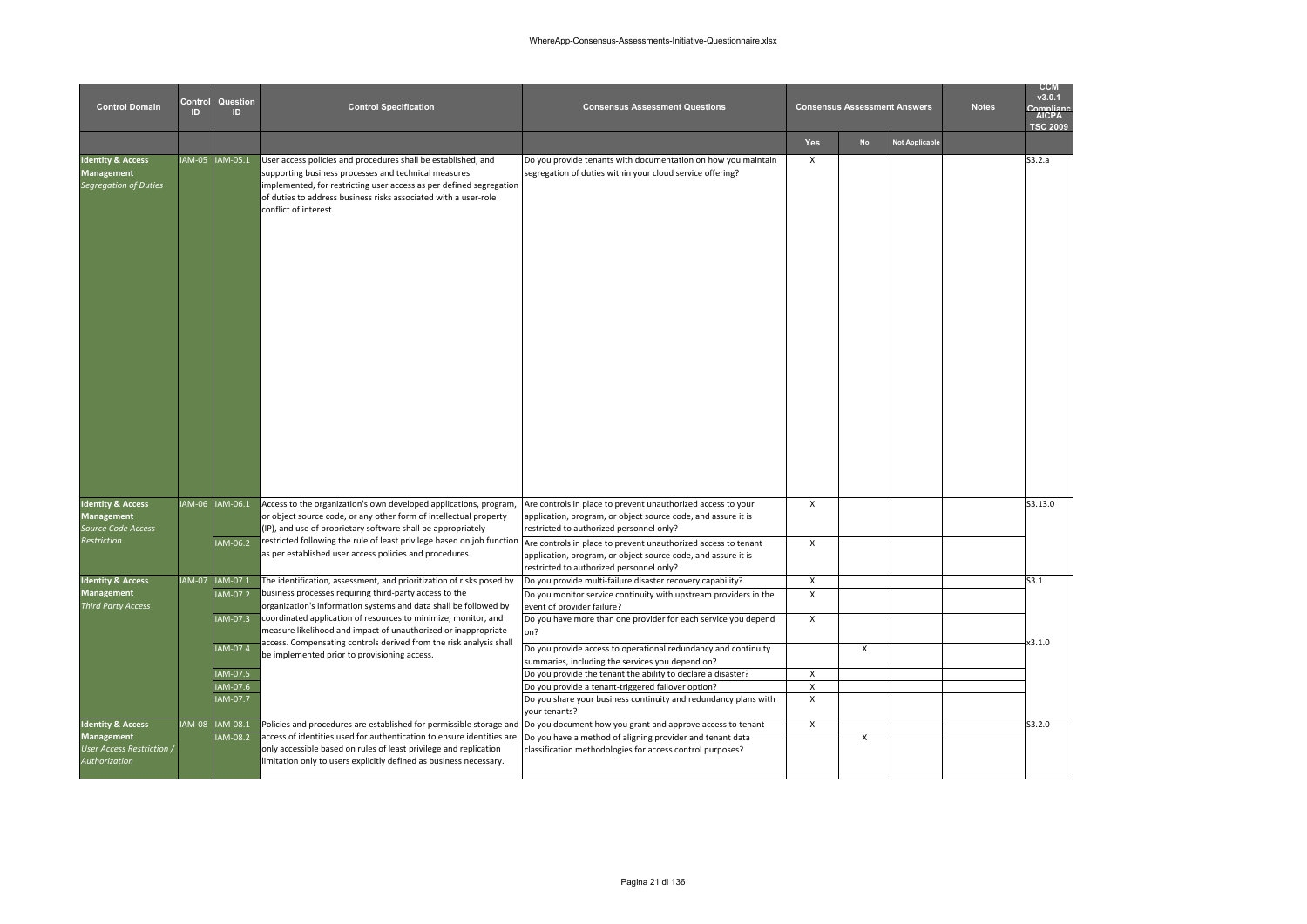| <b>Control Domain</b>                                                                           | Control<br>ID | Question<br>ID              | <b>Control Specification</b>                                                                                                                                                                                                                                                                                                                                                                                      | <b>Consensus Assessment Questions</b>                                                                                                                                                                                                                                                                                                                                                           |                              | <b>Consensus Assessment Answers</b> |                | <b>Notes</b> | <b>CCM</b><br>v3.0.1<br><b>AICPA</b><br><b>TSC 2009</b> |
|-------------------------------------------------------------------------------------------------|---------------|-----------------------------|-------------------------------------------------------------------------------------------------------------------------------------------------------------------------------------------------------------------------------------------------------------------------------------------------------------------------------------------------------------------------------------------------------------------|-------------------------------------------------------------------------------------------------------------------------------------------------------------------------------------------------------------------------------------------------------------------------------------------------------------------------------------------------------------------------------------------------|------------------------------|-------------------------------------|----------------|--------------|---------------------------------------------------------|
|                                                                                                 |               |                             |                                                                                                                                                                                                                                                                                                                                                                                                                   |                                                                                                                                                                                                                                                                                                                                                                                                 | Yes                          | <b>No</b>                           | Not Applicable |              |                                                         |
| <b>Identity &amp; Access</b><br><b>Management</b><br><b>Jser Access</b><br><b>Authorization</b> |               | IAM-09 IAM-09.1<br>IAM-09.2 | Provisioning user access (e.g., employees, contractors, customers<br>(tenants), business partners and/or supplier relationships) to data<br>and organizationally-owned or managed (physical and virtual)<br>applications, infrastructure systems, and network components shall<br>be authorized by the organization's management prior to access<br>being granted and appropriately restricted as per established | Does your management provision the authorization and restrictions<br>for user access (e.g., employees, contractors, customers (tenants),<br>business partners, and/or suppliers) prior to their access to data<br>and any owned or managed (physical and virtual) applications,<br>infrastructure systems, and network components?<br>Do you provide upon request user access (e.g., employees, | $\mathsf{x}$<br>$\mathsf{x}$ |                                     |                |              | S3.2.0                                                  |
|                                                                                                 |               |                             | policies and procedures. Upon request, provider shall inform<br>customer (tenant) of this user access, especially if customer<br>(tenant) data is used as part of the service and/or customer<br>(tenant) has some shared responsibility over implementation of                                                                                                                                                   | contractors, customers (tenants), business partners and/or<br>suppliers) to data and any owned or managed (physical and virtual)<br>applications, infrastructure systems and network components?                                                                                                                                                                                                |                              |                                     |                |              |                                                         |
| <b>Identity &amp; Access</b><br><b>Management</b><br>User Access Reviews                        |               | IAM-10 IAM-10.1             | User access shall be authorized and revalidated for entitlement<br>appropriateness, at planned intervals, by the organization's<br>business leadership or other accountable business role or function                                                                                                                                                                                                             | Do you require at least annual certification of entitlements for all<br>system users and administrators (exclusive of users maintained by<br>your tenants)?                                                                                                                                                                                                                                     |                              | $\mathsf{x}$                        |                |              | S3.2.0                                                  |
|                                                                                                 |               | IAM-10.2                    | supported by evidence to demonstrate the organization is adhering<br>to the rule of least privilege based on job function. For identified                                                                                                                                                                                                                                                                         | If users are found to have inappropriate entitlements, are all<br>remediation and certification actions recorded?                                                                                                                                                                                                                                                                               |                              |                                     | $\mathsf{x}$   |              |                                                         |
|                                                                                                 |               | IAM-10.3                    | access violations, remediation must follow established user access<br>policies and procedures.                                                                                                                                                                                                                                                                                                                    | Will you share user entitlement remediation and certification<br>eports with your tenants, if inappropriate access may have been<br>allowed to tenant data?                                                                                                                                                                                                                                     |                              |                                     | $\mathsf{x}$   |              |                                                         |
| <b>Identity &amp; Access</b><br><b>Management</b><br><b>User Access Revocation</b>              |               | AM-11 IAM-11.1              | Timely de-provisioning (revocation or modification) of user access<br>to data and organizationally-owned or managed (physical and<br>virtual) applications, infrastructure systems, and network<br>components, shall be implemented as per established policies and<br>procedures and based on user's change in status (e.g., termination                                                                         | Is timely deprovisioning, revocation, or modification of user access<br>to the organizations systems, information assets, and data<br>implemented upon any change in status of employees, contractors,<br>customers, business partners, or involved third parties?                                                                                                                              | $\mathsf{x}$                 |                                     |                |              | S3.2.0                                                  |
|                                                                                                 |               | IAM-11.2                    | of employment or other business relationship, job change, or<br>transfer). Upon request, provider shall inform customer (tenant) of<br>these changes, especially if customer (tenant) data is used as part<br>the service and/or customer (tenant) has some shared<br>responsibility over implementation of control.                                                                                              | Is any change in user access status intended to include termination<br>of employment, contract or agreement, change of employment or<br>transfer within the organization?                                                                                                                                                                                                                       | $\mathsf{x}$                 |                                     |                |              |                                                         |
| <b>Identity &amp; Access</b><br><b>Management</b><br><b>Jser ID Credentials</b>                 |               | IAM-12 IAM-12.1             | Internal corporate or customer (tenant) user account credentials<br>shall be restricted as per the following, ensuring appropriate<br>identity, entitlement, and access management and in accordance<br>with established policies and procedures:<br>• Identity trust verification and service-to-service application (API)<br>and information processing interoperability (e.g., SSO and<br>Federation)          | Do you support use of, or integration with, existing customer-based<br>Single Sign On (SSO) solutions to your service?                                                                                                                                                                                                                                                                          |                              | X                                   |                |              | S3.2.b                                                  |
|                                                                                                 |               | IAM-12.2                    | • Account credential lifecycle management from instantiation<br>through revocation                                                                                                                                                                                                                                                                                                                                | Do you use open standards to delegate authentication capabilities<br>to your tenants?                                                                                                                                                                                                                                                                                                           | X                            |                                     |                |              |                                                         |
|                                                                                                 |               | IAM-12.3                    | • Account credential and/or identity store minimization or re-use<br>when feasible                                                                                                                                                                                                                                                                                                                                | Do you support identity federation standards (e.g., SAML, SPML,<br>WS-Federation, etc.) as a means of authenticating/authorizing                                                                                                                                                                                                                                                                |                              | X                                   |                |              |                                                         |
|                                                                                                 |               | IAM-12.4                    | • Adherence to industry acceptable and/or regulatory compliant<br>authentication, authorization, and accounting (AAA) rules (e.g.,<br>strong/multi-factor, expireable, non-shared authentication secrets)                                                                                                                                                                                                         | Do you have a Policy Enforcement Point capability (e.g., XACML) to<br>enforce regional legal and policy constraints on user access?                                                                                                                                                                                                                                                             |                              | x                                   |                |              |                                                         |
|                                                                                                 |               | IAM-12.5                    |                                                                                                                                                                                                                                                                                                                                                                                                                   | Do you have an identity management system (enabling<br>classification of data for a tenant) in place to enable both role-<br>based and context-based entitlement to data?                                                                                                                                                                                                                       |                              | x                                   |                |              |                                                         |
|                                                                                                 |               | IAM-12.6                    |                                                                                                                                                                                                                                                                                                                                                                                                                   | Do you provide tenants with strong (multifactor) authentication<br>options (e.g., digital certs, tokens, biometrics, etc.) for user access?                                                                                                                                                                                                                                                     |                              | x                                   |                |              |                                                         |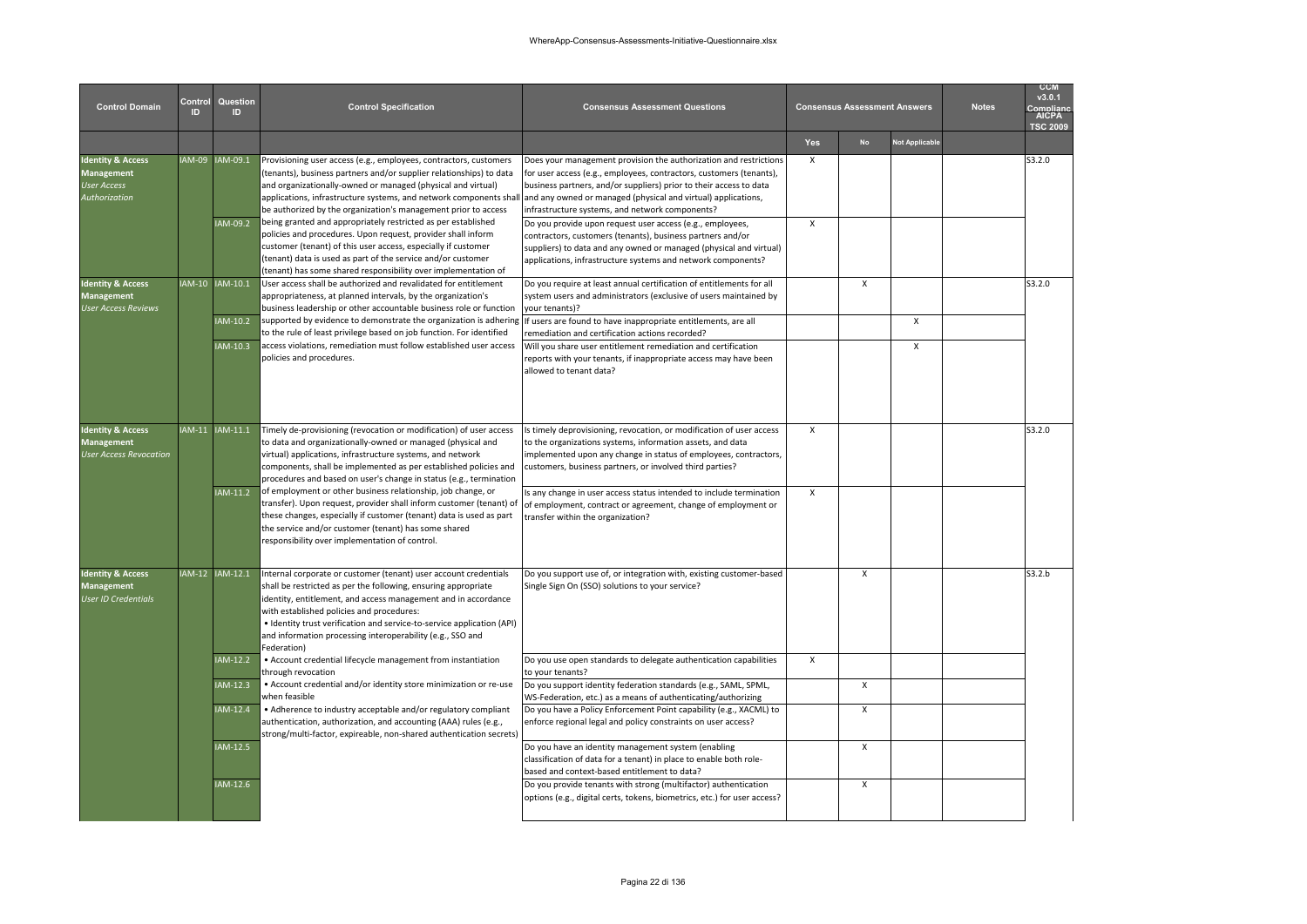| <b>Control Domain</b>                                                                                  | Control<br>ID. | Question<br>$\mathbf{D}$ | <b>Control Specification</b>                                                                                                                                                                                                                                                       | <b>Consensus Assessment Questions</b>                                                                                                                                                                                  |                           | <b>Consensus Assessment Answers</b> |                | <b>Notes</b> | <b>CCM</b><br>v3.0.1<br><b>AICPA</b><br><b>TSC 2009</b> |
|--------------------------------------------------------------------------------------------------------|----------------|--------------------------|------------------------------------------------------------------------------------------------------------------------------------------------------------------------------------------------------------------------------------------------------------------------------------|------------------------------------------------------------------------------------------------------------------------------------------------------------------------------------------------------------------------|---------------------------|-------------------------------------|----------------|--------------|---------------------------------------------------------|
|                                                                                                        |                |                          |                                                                                                                                                                                                                                                                                    |                                                                                                                                                                                                                        | Yes                       | No                                  | Not Applicable |              |                                                         |
|                                                                                                        |                | IAM-12.7                 |                                                                                                                                                                                                                                                                                    | Do you allow tenants to use third-party identity assurance services?                                                                                                                                                   |                           | $\boldsymbol{\mathsf{x}}$           |                |              |                                                         |
|                                                                                                        |                | IAM-12.8                 |                                                                                                                                                                                                                                                                                    | Do you support password (e.g., minimum length, age, history,<br>complexity) and account lockout (e.g., lockout threshold, lockout<br>duration) policy enforcement?                                                     | $\mathsf{x}$              |                                     |                |              |                                                         |
|                                                                                                        |                | IAM-12.9                 |                                                                                                                                                                                                                                                                                    | Do you allow tenants/customers to define password and account<br>lockout policies for their accounts?                                                                                                                  |                           | $\boldsymbol{\mathsf{x}}$           |                |              |                                                         |
|                                                                                                        |                | IAM-12.10                |                                                                                                                                                                                                                                                                                    | Do you support the ability to force password changes upon first<br>logon?                                                                                                                                              | $\mathsf{x}$              |                                     |                |              |                                                         |
|                                                                                                        |                | IAM-12.11                |                                                                                                                                                                                                                                                                                    | Do you have mechanisms in place for unlocking accounts that have<br>been locked out (e.g., self-service via email, defined challenge<br>questions, manual unlock)?                                                     | $\boldsymbol{\mathsf{x}}$ |                                     |                |              |                                                         |
| <b>Identity &amp; Access</b><br><b>Management</b><br><b>Utility Programs Access</b>                    |                | AM-13 IAM-13.1           | Utility programs capable of potentially overriding system, object,<br>network, virtual machine, and application controls shall be<br>restricted.                                                                                                                                   | Are utilities that can significantly manage virtualized partitions (e.g.,<br>shutdown, clone, etc.) appropriately restricted and monitored?                                                                            |                           |                                     | X              |              | S3.2.g                                                  |
|                                                                                                        |                | IAM-13.2                 |                                                                                                                                                                                                                                                                                    | Do you have the capability to detect attacks that target the virtual<br>infrastructure directly (e.g., shimming, Blue Pill, Hyper jumping,<br>etc.)?                                                                   |                           | $\boldsymbol{\mathsf{x}}$           |                |              |                                                         |
|                                                                                                        |                | IAM-13.3                 |                                                                                                                                                                                                                                                                                    | Are attacks that target the virtual infrastructure prevented with<br>technical controls?                                                                                                                               | $\boldsymbol{\mathsf{x}}$ |                                     |                |              |                                                         |
| <b>Infrastructure &amp;</b><br><b>Virtualization Security</b><br>Audit Logging /<br>ntrusion Detection | $VS-01$        | $VS-01.1$                | Higher levels of assurance are required for protection, retention,<br>and lifecycle management of audit logs, adhering to applicable<br>legal, statutory, or regulatory compliance obligations and providing<br>unique user access accountability to detect potentially suspicious | Are file integrity (host) and network intrusion detection (IDS) tools<br>implemented to help facilitate timely detection, investigation by<br>root cause analysis, and response to incidents?                          |                           | $\pmb{\chi}$                        |                |              | S3.7                                                    |
|                                                                                                        |                | $VS-01.2$                | network behaviors and/or file integrity anomalies, and to support<br>forensic investigative capabilities in the event of a security breach.                                                                                                                                        | Is physical and logical user access to audit logs restricted to<br>authorized personnel?                                                                                                                               | $\boldsymbol{\mathsf{x}}$ |                                     |                |              |                                                         |
|                                                                                                        |                | $VS-01.3$                |                                                                                                                                                                                                                                                                                    | Can you provide evidence that due diligence mapping of regulations<br>and standards to your controls/architecture/processes has been<br>done?                                                                          |                           |                                     | X              |              |                                                         |
|                                                                                                        |                | $VS-01.4$                |                                                                                                                                                                                                                                                                                    | Are audit logs centrally stored and retained?                                                                                                                                                                          | $\boldsymbol{\mathsf{x}}$ |                                     |                |              |                                                         |
|                                                                                                        |                | $VS-01.5$                |                                                                                                                                                                                                                                                                                    | Are audit logs reviewed on a regular basis for security events (e.g.,<br>with automated tools)?                                                                                                                        |                           | $\boldsymbol{\mathsf{x}}$           |                |              |                                                         |
| Infrastructure &<br><b>Virtualization Security</b><br>Change Detection                                 | $IVS-02$       | IVS-02.1                 | The provider shall ensure the integrity of all virtual machine images<br>at all times. Any changes made to virtual machine images must be<br>logged and an alert raised regardless of their running state (e.g.,                                                                   | Do you log and alert any changes made to virtual machine images<br>regardless of their running state (e.g., dormant, off or running)?                                                                                  |                           |                                     | X              |              |                                                         |
|                                                                                                        |                | $VS - 02.2$              | dormant, off, or running). The results of a change or move of an<br>image and the subsequent validation of the image's integrity must<br>be immediately available to customers through electronic methods<br>(e.g., portals or alerts).                                            | Are changes made to virtual machines, or moving of an image and<br>subsequent validation of the image's integrity, made immediately<br>available to customers through electronic methods (e.g., portals or<br>alerts)? |                           |                                     | X              |              |                                                         |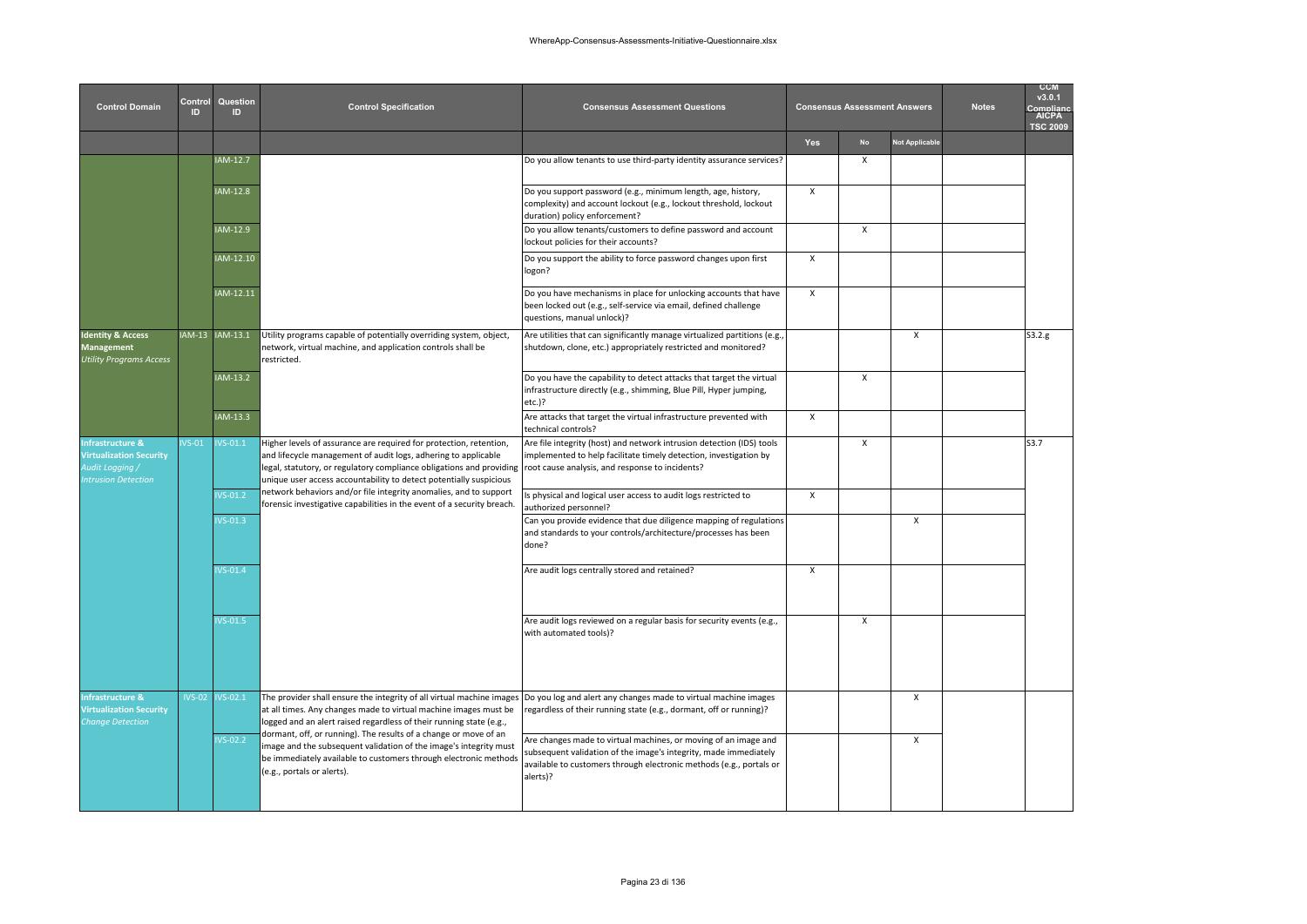| <b>Control Domain</b>                                                                                               | Control<br>ID. | Question<br>ID. | <b>Control Specification</b>                                                                                                                                                                                                                                                                                                                         | <b>Consensus Assessment Questions</b>                                                                                                                                                            |              | <b>Consensus Assessment Answers</b> | <b>Notes</b>          | <b>CCM</b><br>v3.0.1<br>Complian<br><b>AICPA</b><br><b>TSC 2009</b> |                  |
|---------------------------------------------------------------------------------------------------------------------|----------------|-----------------|------------------------------------------------------------------------------------------------------------------------------------------------------------------------------------------------------------------------------------------------------------------------------------------------------------------------------------------------------|--------------------------------------------------------------------------------------------------------------------------------------------------------------------------------------------------|--------------|-------------------------------------|-----------------------|---------------------------------------------------------------------|------------------|
|                                                                                                                     |                |                 |                                                                                                                                                                                                                                                                                                                                                      |                                                                                                                                                                                                  | <b>Yes</b>   | <b>No</b>                           | <b>Not Applicable</b> |                                                                     |                  |
| Infrastructure &<br><b>/irtualization Security</b><br><b>Clock Synchronization</b>                                  | $VS-03$        | $VS - 03.1$     | A reliable and mutually agreed upon external time source shall be<br>used to synchronize the system clocks of all relevant information<br>processing systems to facilitate tracing and reconstitution of<br>activity timelines.                                                                                                                      | Do you use a synchronized time-service protocol (e.g., NTP) to<br>ensure all systems have a common time reference?                                                                               | X            |                                     |                       |                                                                     | S3.7             |
| <b>Infrastructure &amp;</b><br><b>Virtualization Security</b><br>Capacity / Resource<br>Planning                    | $VS-04$        | <b>IVS-04.1</b> | The availability, quality, and adequate capacity and resources shall<br>be planned, prepared, and measured to deliver the required system (e.g., network, storage, memory, I/O, etc.) oversubscription you<br>performance in accordance with legal, statutory, and regulatory<br>compliance obligations. Projections of future capacity requirements | Do you provide documentation regarding what levels of system<br>maintain and under what circumstances/scenarios?                                                                                 |              | $\mathsf{x}$                        |                       |                                                                     | A3.2.0           |
|                                                                                                                     |                | $VS-04.2$       | shall be made to mitigate the risk of system overload.                                                                                                                                                                                                                                                                                               | Do you restrict use of the memory oversubscription capabilities<br>present in the hypervisor?                                                                                                    |              |                                     | X                     |                                                                     | A4.1.0           |
|                                                                                                                     |                | $VS-04.3$       |                                                                                                                                                                                                                                                                                                                                                      | Do your system capacity requirements take into account current,<br>projected, and anticipated capacity needs for all systems used to<br>provide services to the tenants?                         | X            |                                     |                       |                                                                     |                  |
|                                                                                                                     |                | <b>IVS-04.4</b> |                                                                                                                                                                                                                                                                                                                                                      | Is system performance monitored and tuned in order to<br>continuously meet regulatory, contractual, and business<br>requirements for all the systems used to provide services to the<br>tenants? | X            |                                     |                       |                                                                     |                  |
| <b>Infrastructure &amp;</b><br><b>Virtualization Security</b><br>Management -<br>Vulnerability<br><b>Management</b> | $VS-05$        | $VS-05.1$       | Implementers shall ensure that the security vulnerability<br>assessment tools or services accommodate the virtualization<br>technologies used (e.g., virtualization aware).                                                                                                                                                                          | Do security vulnerability assessment tools or services accommodate<br>the virtualization technologies being used (e.g., virtualization<br>aware)?                                                | $\mathsf{x}$ |                                     |                       |                                                                     |                  |
| <b>Infrastructure &amp;</b><br><b>Virtualization Security</b><br><b>Network Security</b>                            | $VS-06$        | IVS-06.1        | Network environments and virtual instances shall be designed and<br>configured to restrict and monitor traffic between trusted and<br>untrusted connections. These configurations shall be reviewed at                                                                                                                                               | For your laaS offering, do you provide customers with guidance on<br>how to create a layered security architecture equivalence using<br>your virtualized solution?                               |              |                                     | X                     |                                                                     | S <sub>3.4</sub> |
|                                                                                                                     |                | $VS-06.2$       | least annually, and supported by a documented justification for use<br>for all allowed services, protocols, ports, and compensating                                                                                                                                                                                                                  | Do you regularly update network architecture diagrams that include<br>data flows between security domains/zones?                                                                                 |              |                                     | X                     |                                                                     |                  |
|                                                                                                                     |                | $VS-06.3$       | controls.                                                                                                                                                                                                                                                                                                                                            | Do you regularly review for appropriateness the allowed<br>access/connectivity (e.g., firewall rules) between security<br>domains/zones within the network?                                      | X            |                                     |                       |                                                                     |                  |
|                                                                                                                     |                | $VS-06.4$       |                                                                                                                                                                                                                                                                                                                                                      | Are all firewall access control lists documented with business<br>iustification?                                                                                                                 | X            |                                     |                       |                                                                     |                  |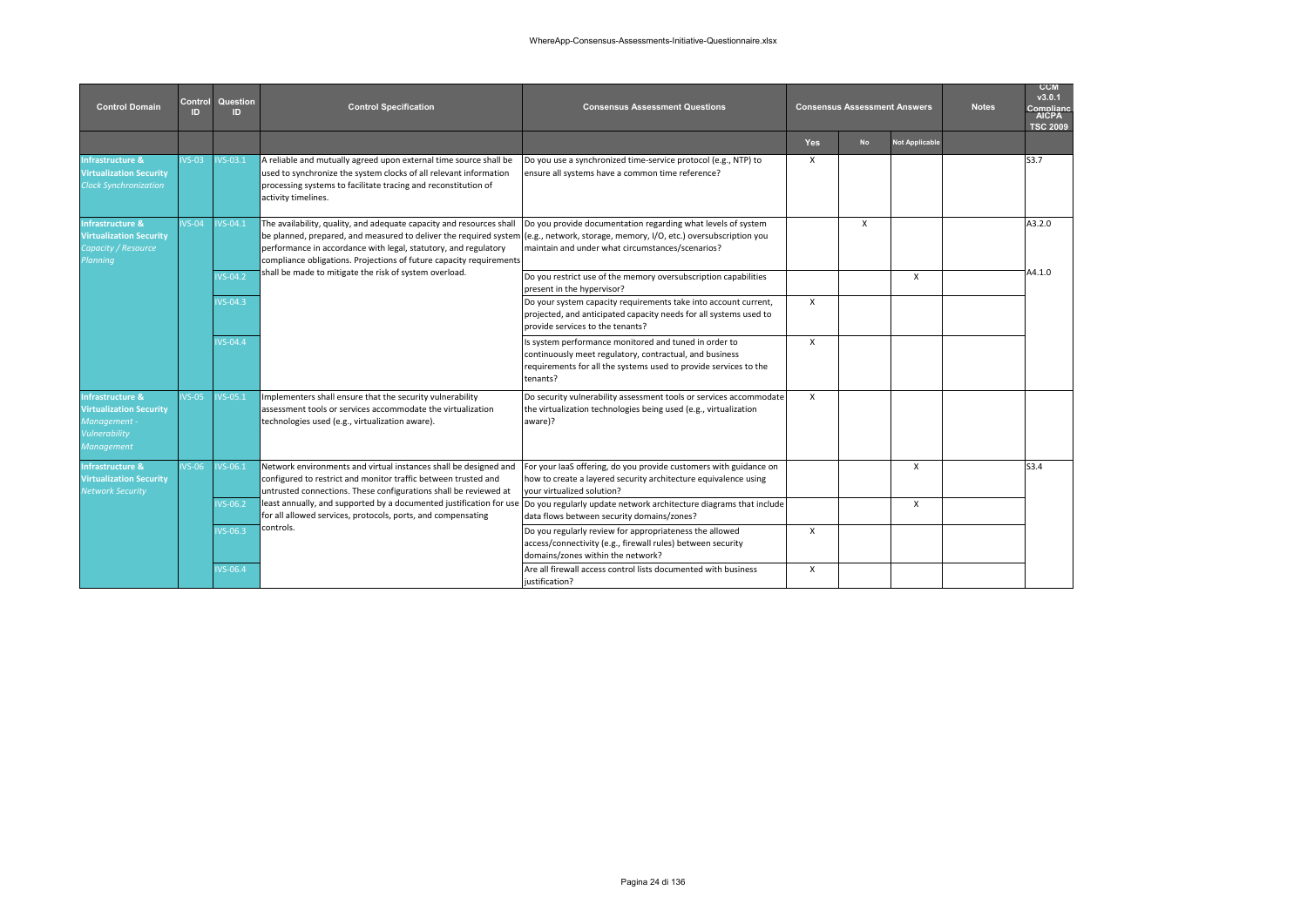| <b>Control Domain</b>                                                                                     | Control<br>ID. | Question<br>ID.        | <b>Control Specification</b>                                                                                                                                                                                                                                                                                                    |                                                                                                                                                                                                                                                                      | <b>Consensus Assessment Answers</b> |           | <b>Notes</b>          | <b>CCM</b><br>v3.0.1<br>Complian<br><b>AICPA</b><br><b>TSC 2009</b> |      |
|-----------------------------------------------------------------------------------------------------------|----------------|------------------------|---------------------------------------------------------------------------------------------------------------------------------------------------------------------------------------------------------------------------------------------------------------------------------------------------------------------------------|----------------------------------------------------------------------------------------------------------------------------------------------------------------------------------------------------------------------------------------------------------------------|-------------------------------------|-----------|-----------------------|---------------------------------------------------------------------|------|
|                                                                                                           |                |                        |                                                                                                                                                                                                                                                                                                                                 |                                                                                                                                                                                                                                                                      | Yes                                 | <b>No</b> | <b>Not Applicable</b> |                                                                     |      |
| <b>Infrastructure &amp;</b><br><b>Virtualization Security</b><br><b>OS Hardening and Base</b><br>Controls | $VS-07$        | <b>VS-07.1</b>         | Each operating system shall be hardened to provide only necessary<br>ports, protocols, and services to meet business needs and have in<br>place supporting technical controls such as: antivirus, file integrity<br>monitoring, and logging as part of their baseline operating build<br>standard or template.                  | Are operating systems hardened to provide only the necessary<br>ports, protocols, and services to meet business needs using<br>technical controls (e.g., antivirus, file integrity monitoring, and<br>logging) as part of their baseline build standard or template? |                                     | $\times$  |                       |                                                                     |      |
| Infrastructure &<br><b>Virtualization Security</b>                                                        | $VS-08$        | $VS - 08.1$            | Production and non-production environments shall be separated to For your SaaS or PaaS offering, do you provide tenants with<br>prevent unauthorized access or changes to information assets.                                                                                                                                   | separate environments for production and test processes?                                                                                                                                                                                                             | $\mathsf{x}$                        |           |                       |                                                                     | S3.4 |
| Production / Non-<br><i><u><b>roduction</b></u></i>                                                       |                | $VS-08.2$              | Separation of the environments may include: stateful inspection<br>firewalls, domain/realm authentication sources, and clear                                                                                                                                                                                                    | For your laaS offering, do you provide tenants with guidance on<br>how to create suitable production and test environments?                                                                                                                                          |                                     |           | X                     |                                                                     |      |
| <b>Environments</b>                                                                                       |                | $VS - 08.3$            | segregation of duties for personnel accessing these environments<br>as part of their job duties.                                                                                                                                                                                                                                | Do you logically and physically segregate production and non-<br>production environments?                                                                                                                                                                            | X                                   |           |                       |                                                                     |      |
| <b>Infrastructure &amp;</b><br><b>Virtualization Security</b><br>egmentation                              | $VS-09$        | $VS-09.1$<br>$VS-09.2$ | Multi-tenant organizationally-owned or managed (physical and<br>virtual) applications, and infrastructure system and network<br>components, shall be designed, developed, deployed, and<br>configured such that provider and customer (tenant) user access is                                                                   | Are system and network environments protected by a firewall or<br>virtual firewall to ensure business and customer security<br>Are system and network environments protected by a firewall or<br>virtual firewall to ensure compliance with legislative, regulatory, | $\pmb{\chi}$<br>X                   |           |                       |                                                                     | S3.4 |
|                                                                                                           |                | $VS - 09.3$            | appropriately segmented from other tenant users, based on the<br>following considerations:<br>• Established policies and procedures<br>. Isolation of business critical assets and/or sensitive user data and                                                                                                                   | and contractual requirements?<br>Are system and network environments protected by a firewall or<br>virtual firewall to ensure separation of production and non-<br>production environments?                                                                          | X                                   |           |                       |                                                                     |      |
|                                                                                                           |                | $VS - O9.4$            | sessions that mandate stronger internal controls and high levels of<br>assurance<br>• Compliance with legal, statutory, and regulatory compliance                                                                                                                                                                               | Are system and network environments protected by a firewall or<br>virtual firewall to ensure protection and isolation of sensitive data?                                                                                                                             | X                                   |           |                       |                                                                     |      |
| <b>Infrastructure &amp;</b><br><b>Virtualization Security</b><br>VM Security - Data<br>Protection         | $/S-10$        | $IVS-10.1$             | Secured and encrypted communication channels shall be used<br>when migrating physical servers, applications, or data to virtualized migrating physical servers, applications, or data to virtual servers?<br>servers and, where possible, shall use a network segregated from<br>production-level networks for such migrations. | Are secured and encrypted communication channels used when                                                                                                                                                                                                           | X                                   |           |                       |                                                                     |      |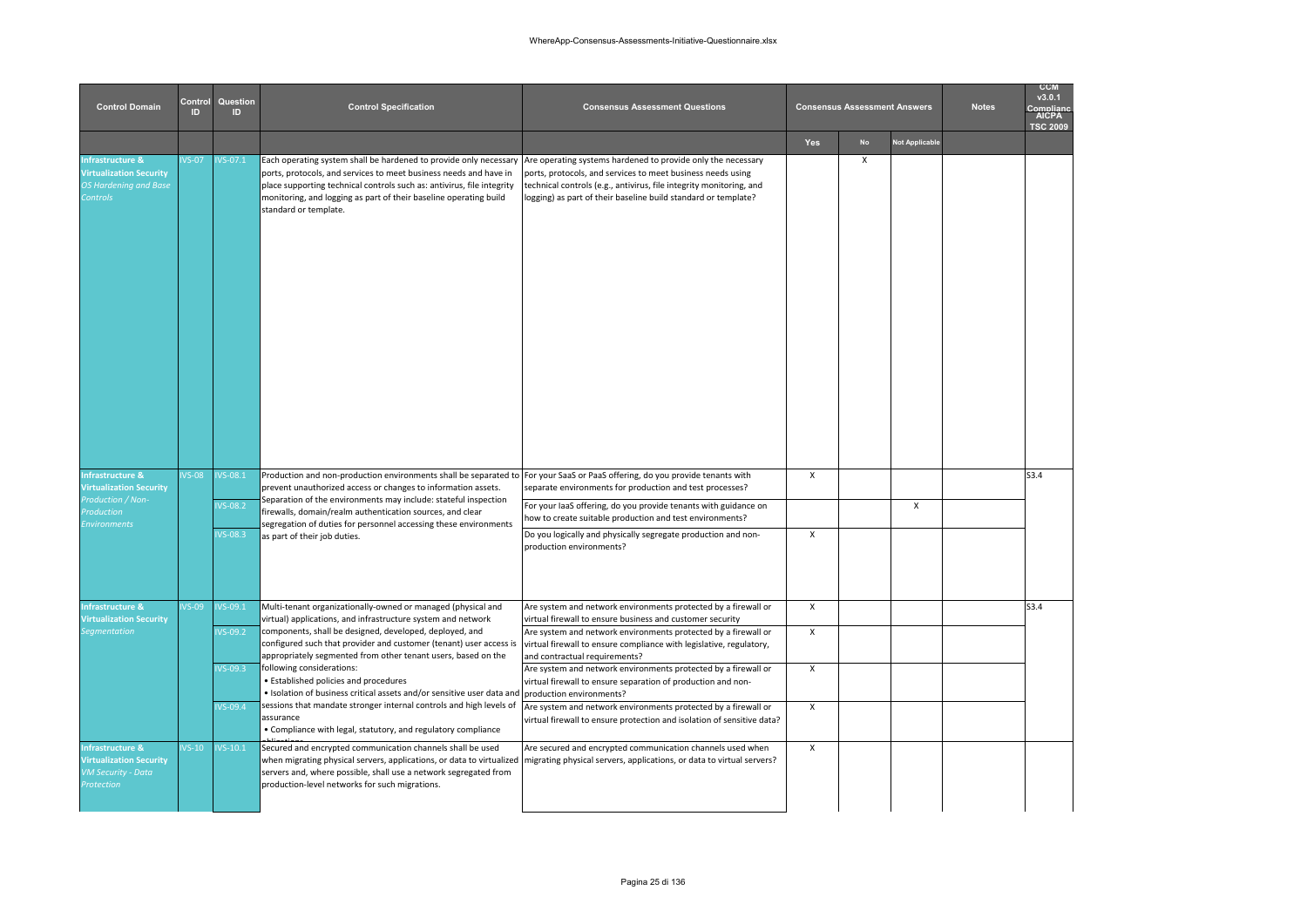| <b>Control Domain</b>                                                                               | Control<br>ID | Question<br>ID  | <b>Control Specification</b>                                                                                                                                                                                                                                                                                                                                                                                | <b>Consensus Assessment Questions</b>                                                                                                                                                                                                                                                                                                                                                             |                           |                           | <b>Consensus Assessment Answers</b> | <b>Notes</b> | <b>CCM</b><br>v3.0.1<br><b>AICPA</b><br><b>TSC 2009</b> |
|-----------------------------------------------------------------------------------------------------|---------------|-----------------|-------------------------------------------------------------------------------------------------------------------------------------------------------------------------------------------------------------------------------------------------------------------------------------------------------------------------------------------------------------------------------------------------------------|---------------------------------------------------------------------------------------------------------------------------------------------------------------------------------------------------------------------------------------------------------------------------------------------------------------------------------------------------------------------------------------------------|---------------------------|---------------------------|-------------------------------------|--------------|---------------------------------------------------------|
|                                                                                                     |               |                 |                                                                                                                                                                                                                                                                                                                                                                                                             |                                                                                                                                                                                                                                                                                                                                                                                                   | Yes                       | <b>No</b>                 | <b>Not Applicable</b>               |              |                                                         |
|                                                                                                     |               | $VS-10.2$       |                                                                                                                                                                                                                                                                                                                                                                                                             | Do you use a network segregated from production-level networks<br>when migrating physical servers, applications, or data to virtual<br>servers?                                                                                                                                                                                                                                                   | $\boldsymbol{\mathsf{x}}$ |                           |                                     |              |                                                         |
| Infrastructure &<br><b>Virtualization Security</b><br>VMM Security -<br><b>Hypervisor Hardening</b> | $VS-11$       | $VS-11.1$       | Access to all hypervisor management functions or administrative<br>consoles for systems hosting virtualized systems shall be restricted<br>to personnel based upon the principle of least privilege and<br>supported through technical controls (e.g., two-factor<br>authentication, audit trails, IP address filtering, firewalls, and TLS<br>encapsulated communications to the administrative consoles). | Do you restrict personnel access to all hypervisor management<br>functions or administrative consoles for systems hosting virtualized<br>systems based on the principle of least privilege and supported<br>through technical controls (e.g., two-factor authentication, audit<br>trails, IP address filtering, firewalls and TLS-encapsulated<br>communications to the administrative consoles)? |                           |                           | X                                   |              |                                                         |
| nfrastructure &<br><b>Virtualization Security</b><br><b>Wireless Security</b>                       | $VS-12$       | $VS-12.1$       | Policies and procedures shall be established, and supporting<br>business processes and technical measures implemented, to<br>protect wireless network environments, including the following:<br>. Perimeter firewalls implemented and configured to restrict                                                                                                                                                | Are policies and procedures established and mechanisms<br>configured and implemented to protect the wireless network<br>environment perimeter and to restrict unauthorized wireless<br>traffic?                                                                                                                                                                                                   | $\mathsf{x}$              |                           |                                     |              | S3.4                                                    |
|                                                                                                     |               | $VS-12.2$       | unauthorized traffic<br>· Security settings enabled with strong encryption for<br>authentication and transmission, replacing vendor default settings<br>(e.g., encryption keys, passwords, and SNMP community strings)<br>. User access to wireless network devices restricted to authorized<br>personnel                                                                                                   | Are policies and procedures established and mechanisms<br>mplemented to ensure wireless security settings are enabled with<br>strong encryption for authentication and transmission, replacing<br>vendor default settings (e.g., encryption keys, passwords, SNMP<br>community strings)?                                                                                                          | $\mathsf{x}$              |                           |                                     |              |                                                         |
|                                                                                                     |               | $VS-12.3$       | . The capability to detect the presence of unauthorized (rogue)<br>wireless network devices for a timely disconnect from the network                                                                                                                                                                                                                                                                        | Are policies and procedures established and mechanisms<br>mplemented to protect wireless network environments and detect<br>the presence of unauthorized (rogue) network devices for a timely<br>disconnect from the network?                                                                                                                                                                     |                           | $\pmb{\chi}$              |                                     |              |                                                         |
| <b>Infrastructure &amp;</b><br><b>Virtualization Security</b>                                       | $VS-13$       | $VS-13.1$       | Network architecture diagrams shall clearly identify high-risk<br>environments and data flows that may have legal compliance                                                                                                                                                                                                                                                                                | Do your network architecture diagrams clearly identify high-risk<br>environments and data flows that may have legal compliance                                                                                                                                                                                                                                                                    |                           | $\boldsymbol{\mathsf{x}}$ |                                     |              | S3.4                                                    |
| <b>Vetwork Architecture</b>                                                                         |               | $VS-13.2$       | impacts. Technical measures shall be implemented and shall apply<br>defense-in-depth techniques (e.g., deep packet analysis, traffic<br>throttling, and black-holing) for detection and timely response to<br>network-based attacks associated with anomalous ingress or egress<br>traffic patterns (e.g., MAC spoofing and ARP poisoning attacks)<br>and/or distributed denial-of-service (DDoS) attacks.  | Do you implement technical measures and apply defense-in-depth<br>techniques (e.g., deep packet analysis, traffic throttling and black-<br>holing) for detection and timely response to network-based attacks<br>associated with anomalous ingress or egress traffic patterns (e.g.,<br>MAC spoofing and ARP poisoning attacks) and/or distributed denial-<br>of-service (DDoS) attacks?          |                           | $\mathsf{X}$              |                                     |              |                                                         |
| <b>Interoperability &amp;</b><br><b>Portability</b><br><b>APIs</b>                                  | <b>PY-01</b>  | PY-01.1         | The provider shall use open and published APIs to ensure support<br>for interoperability between components and to facilitate migrating which are standard and which are customized?<br>applications.                                                                                                                                                                                                       | Do you publish a list of all APIs available in the service and indicate                                                                                                                                                                                                                                                                                                                           |                           | $\boldsymbol{\mathsf{x}}$ |                                     |              |                                                         |
| <b>Interoperability &amp;</b><br><b>Portability</b><br><b>Data Request</b>                          | <b>IPY-02</b> | PY-02.1         | All structured and unstructured data shall be available to the<br>customer and provided to them upon request in an industry-<br>standard format (e.g., .doc, .xls, .pdf, logs, and flat files).                                                                                                                                                                                                             | Is unstructured customer data available on request in an industry-<br>standard format (e.g., .doc, .xls, or .pdf)?                                                                                                                                                                                                                                                                                | $\mathsf{x}$              |                           |                                     |              |                                                         |
| <b>Interoperability &amp;</b><br><b>Portability</b><br><b>Policy &amp; Legal</b>                    | <b>IPY-03</b> | PY-03.1         | Policies, procedures, and mutually-agreed upon provisions and/or<br>terms shall be established to satisfy customer (tenant)<br>requirements for service-to-service application (API) and                                                                                                                                                                                                                    | Do you provide policies and procedures (i.e. service level<br>agreements) governing the use of APIs for interoperability between<br>your service and third-party applications?                                                                                                                                                                                                                    |                           | $\pmb{\chi}$              |                                     |              |                                                         |
|                                                                                                     |               | <b>IPY-03.2</b> | information processing interoperability, and portability for<br>application development and information exchange, usage, and<br>integrity persistence.                                                                                                                                                                                                                                                      | Do you provide policies and procedures (i.e. service level<br>agreements) governing the migration of application data to and<br>from your service?                                                                                                                                                                                                                                                |                           | X                         |                                     |              |                                                         |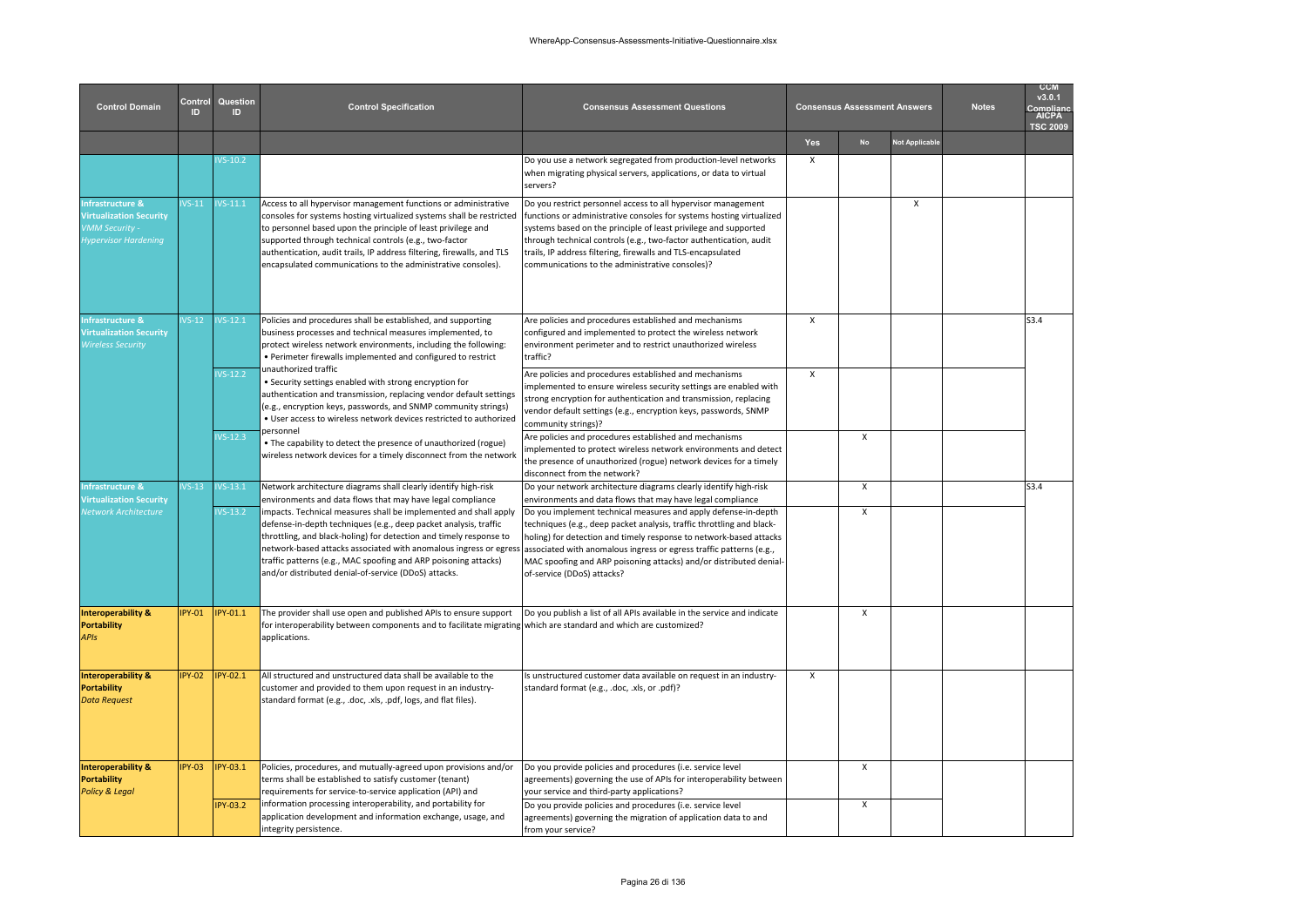| <b>Control Domain</b>                                                                                  | Control<br>הו | Question<br>ID              | <b>Control Specification</b>                                                                                                                                                                                                                                                                                                        | <b>Consensus Assessment Questions</b>                                                                                                                                                                                                              |              | <b>Consensus Assessment Answers</b> |                       | <b>Notes</b> | <b>CCM</b><br>v3.0.1<br>nmnlian<br>AICPA<br><b>TSC 2009</b> |
|--------------------------------------------------------------------------------------------------------|---------------|-----------------------------|-------------------------------------------------------------------------------------------------------------------------------------------------------------------------------------------------------------------------------------------------------------------------------------------------------------------------------------|----------------------------------------------------------------------------------------------------------------------------------------------------------------------------------------------------------------------------------------------------|--------------|-------------------------------------|-----------------------|--------------|-------------------------------------------------------------|
|                                                                                                        |               |                             |                                                                                                                                                                                                                                                                                                                                     |                                                                                                                                                                                                                                                    | Yes          | <b>No</b>                           | <b>Not Applicable</b> |              |                                                             |
| <b>Interoperability &amp;</b><br><b>Portability</b><br><b>Standardized Network</b><br><b>Protocols</b> | $PY-04$       | IPY-04.1<br><b>IPY-04.2</b> | The provider shall use secure (e.g., non-clear text and<br>authenticated) standardized network protocols for the import and<br>export of data and to manage the service, and shall make available<br>a document to consumers (tenants) detailing the relevant<br>interoperability and portability standards that are involved.      | Can data import, data export, and service management be<br>conducted over secure (e.g., non-clear text and authenticated),<br>industry accepted standardized network protocols?<br>Do you provide consumers (tenants) with documentation detailing | $\mathsf{x}$ | $\mathsf{x}$                        |                       |              |                                                             |
|                                                                                                        |               |                             |                                                                                                                                                                                                                                                                                                                                     | the relevant interoperability and portability network protocol<br>standards that are involved?                                                                                                                                                     |              |                                     |                       |              |                                                             |
| <b>Interoperability &amp;</b><br><b>Portability</b><br><b>Virtualization</b>                           | <b>IPY-05</b> | <b>IPY-05.1</b>             | The provider shall use an industry-recognized virtualization<br>platform and standard virtualization formats (e.g., OVF) to help<br>ensure interoperability, and shall have documented custom                                                                                                                                       | Do you use an industry-recognized virtualization platform and<br>standard virtualization formats (e.g., OVF) to help ensure<br>interoperability?                                                                                                   | X            |                                     |                       |              |                                                             |
|                                                                                                        |               | <b>IPY-05.2</b>             | changes made to any hypervisor in use, and all solution-specific<br>virtualization hooks, available for customer review.                                                                                                                                                                                                            | Do you have documented custom changes made to any hypervisor<br>in use, and all solution-specific virtualization hooks available for<br>customer review?                                                                                           |              |                                     | X                     |              |                                                             |
| <b>Mobile Security</b><br>Anti-Malware                                                                 |               | MOS-01 MOS-01.1             | Anti-malware awareness training, specific to mobile devices, shall<br>be included in the provider's information security awareness<br>training.                                                                                                                                                                                     | Do you provide anti-malware training specific to mobile devices as<br>part of your information security awareness training?                                                                                                                        |              | $\mathsf{x}$                        |                       |              |                                                             |
| <b>Mobile Security</b><br><b>Application Stores</b>                                                    |               | MOS-02 MOS-02.1             | A documented list of approved application stores has been<br>communicated as acceptable for mobile devices accessing or<br>storing provider managed data.                                                                                                                                                                           | Do you document and make available lists of approved application<br>stores for mobile devices accessing or storing company data and/or<br>company systems?                                                                                         | $\mathsf{x}$ |                                     |                       |              |                                                             |
| <b>Mobile Security</b><br><b>Approved Applications</b>                                                 |               | MOS-03 MOS-03.1             | The company shall have a documented policy prohibiting the<br>installation of non-approved applications or approved applications<br>not obtained through a pre-identified application store.                                                                                                                                        | Do you have a policy enforcement capability (e.g., XACML) to<br>ensure that only approved applications and those from approved<br>application stores can be loaded onto a mobile device?                                                           |              | $\mathsf{x}$                        |                       |              |                                                             |
| <b>Mobile Security</b><br>Approved Software for<br><b>BYOD</b>                                         |               | MOS-04 MOS-04.1             | The BYOD policy and supporting awareness training clearly states<br>the approved applications, application stores, and application<br>extensions and plugins that may be used for BYOD usage.                                                                                                                                       | Does your BYOD policy and training clearly state which applications<br>and applications stores are approved for use on BYOD devices?                                                                                                               | $\mathsf{x}$ |                                     |                       |              |                                                             |
| <b>Mobile Security</b><br><b>Awareness and Training</b>                                                |               | MOS-05 MOS-05.1             | The provider shall have a documented mobile device policy that<br>includes a documented definition for mobile devices and the<br>acceptable usage and requirements for all mobile devices. The<br>provider shall post and communicate the policy and requirements<br>through the company's security awareness and training program. | Do you have a documented mobile device policy in your employee<br>training that clearly defines mobile devices and the accepted usage<br>and requirements for mobile devices?                                                                      |              | X                                   |                       |              |                                                             |
| <b>Mobile Security</b><br><b>Cloud Based Services</b>                                                  |               | MOS-06 MOS-06.1             | All cloud-based services used by the company's mobile devices or<br>BYOD shall be pre-approved for usage and the storage of company<br>business data.                                                                                                                                                                               | Do you have a documented list of pre-approved cloud based<br>services that are allowed to be used for use and storage of<br>company business data via a mobile device?                                                                             |              | X                                   |                       |              |                                                             |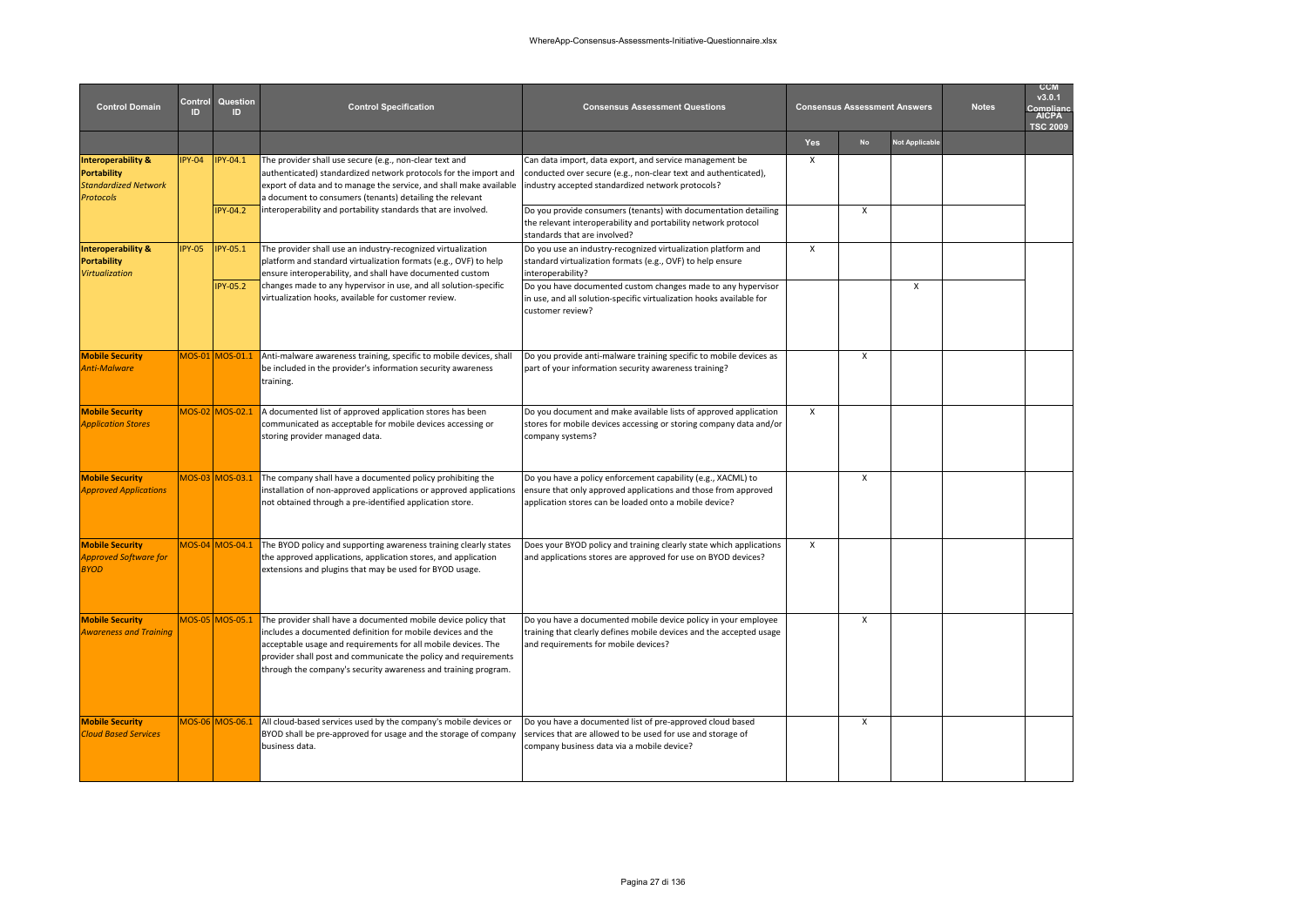| <b>Control Domain</b>                                 | Control<br>ID | Question<br><b>ID</b> | <b>Control Specification</b>                                                                                                                                                                                                                                                                                                                                    | <b>Consensus Assessment Questions</b>                                                                                                                                                                           |     | <b>Consensus Assessment Answers</b> |                | <b>Notes</b> | <b>CCM</b><br>v3.0.1<br>omplian<br>AICPA<br><b>TSC 2009</b> |
|-------------------------------------------------------|---------------|-----------------------|-----------------------------------------------------------------------------------------------------------------------------------------------------------------------------------------------------------------------------------------------------------------------------------------------------------------------------------------------------------------|-----------------------------------------------------------------------------------------------------------------------------------------------------------------------------------------------------------------|-----|-------------------------------------|----------------|--------------|-------------------------------------------------------------|
|                                                       |               |                       |                                                                                                                                                                                                                                                                                                                                                                 |                                                                                                                                                                                                                 | Yes | <b>No</b>                           | Not Applicable |              |                                                             |
| <b>Mobile Security</b><br><b>Compatibility</b>        |               | MOS-07 MOS-07.1       | The company shall have a documented application validation<br>process to test for mobile device, operating system, and application<br>compatibility issues.                                                                                                                                                                                                     | Do you have a documented application validation process for<br>testing device, operating system, and application compatibility<br>issues?                                                                       | X   |                                     |                |              |                                                             |
| <b>Mobile Security</b><br><b>Device Eligibility</b>   |               | MOS-08 MOS-08.1       | The BYOD policy shall define the device and eligibility requirements<br>to allow for BYOD usage.                                                                                                                                                                                                                                                                | Do you have a BYOD policy that defines the device(s) and eligibility<br>requirements allowed for BYOD usage?                                                                                                    | X   |                                     |                |              |                                                             |
| <b>Mobile Security</b><br><b>Device Inventory</b>     |               | MOS-09 MOS-09.1       | An inventory of all mobile devices used to store and access<br>company data shall be kept and maintained. All changes to the<br>status of these devices, (i.e., operating system and patch levels, lost<br>or decommissioned status, and to whom the device is assigned or<br>approved for usage (BYOD)), will be included for each device in the<br>inventory. | Do you maintain an inventory of all mobile devices storing and<br>accessing company data which includes device status (e.g.,<br>operating system and patch levels, lost or decommissioned, device<br>assignee)? |     | X                                   |                |              |                                                             |
| <b>Mobile Security</b><br><b>Device Management</b>    |               | MOS-10 MOS-10.1       | A centralized, mobile device management solution shall be<br>deployed to all mobile devices permitted to store, transmit, or<br>process customer data.                                                                                                                                                                                                          | Do you have a centralized mobile device management solution<br>deployed to all mobile devices that are permitted to store, transmit,<br>or process company data?                                                |     | X                                   |                |              |                                                             |
| <b>Mobile Security</b><br><b>Encryption</b>           |               | MOS-11 MOS-11.1       | The mobile device policy shall require the use of encryption either<br>for the entire device or for data identified as sensitive on all mobile<br>devices and shall be enforced through technology controls.                                                                                                                                                    | Does your mobile device policy require the use of encryption for<br>either the entire device or for data identified as sensitive<br>enforceable through technology controls for all mobile devices?             |     | X                                   |                |              |                                                             |
| <b>Mobile Security</b><br>lailbreaking and<br>Rooting |               | MOS-12 MOS-12.1       | The mobile device policy shall prohibit the circumvention of built-in Does your mobile device policy prohibit the circumvention of built-<br>security controls on mobile devices (e.g., jailbreaking or rooting)<br>and is enforced through detective and preventative controls on the                                                                          | in security controls on mobile devices (e.g., jailbreaking or rooting)?                                                                                                                                         |     | X                                   |                |              |                                                             |
|                                                       |               | MOS-12.2              | device or through a centralized device management system (e.g.,<br>mobile device management).                                                                                                                                                                                                                                                                   | Do you have detective and preventative controls on the device or<br>via a centralized device management system which prohibit the<br>circumvention of built-in security controls?                               |     | X                                   |                |              |                                                             |
| <b>Mobile Security</b><br>egal                        |               | MOS-13 MOS-13.1       | The BYOD policy includes clarifying language for the expectation of<br>privacy, requirements for litigation, e-discovery, and legal holds.<br>The BYOD policy shall clearly state the expectations over the loss of                                                                                                                                             | Does your BYOD policy clearly define the expectation of privacy,<br>requirements for litigation, e-discovery, and legal holds?                                                                                  | X   |                                     |                |              |                                                             |
|                                                       |               | MOS-13.2              | non-company data in the case that a wipe of the device is required.  Do you have detective and preventative controls on the device or                                                                                                                                                                                                                           | via a centralized device management system which prohibit the<br>circumvention of built-in security controls?                                                                                                   |     | X                                   |                |              |                                                             |
| <b>Mobile Security</b><br>Lockout Screen              |               | MOS-14 MOS-14.1       | BYOD and/or company owned devices are configured to require an<br>automatic lockout screen, and the requirement shall be enforced<br>through technical controls.                                                                                                                                                                                                | Do you require and enforce via technical controls an automatic<br>lockout screen for BYOD and company owned devices?                                                                                            | X   |                                     |                |              |                                                             |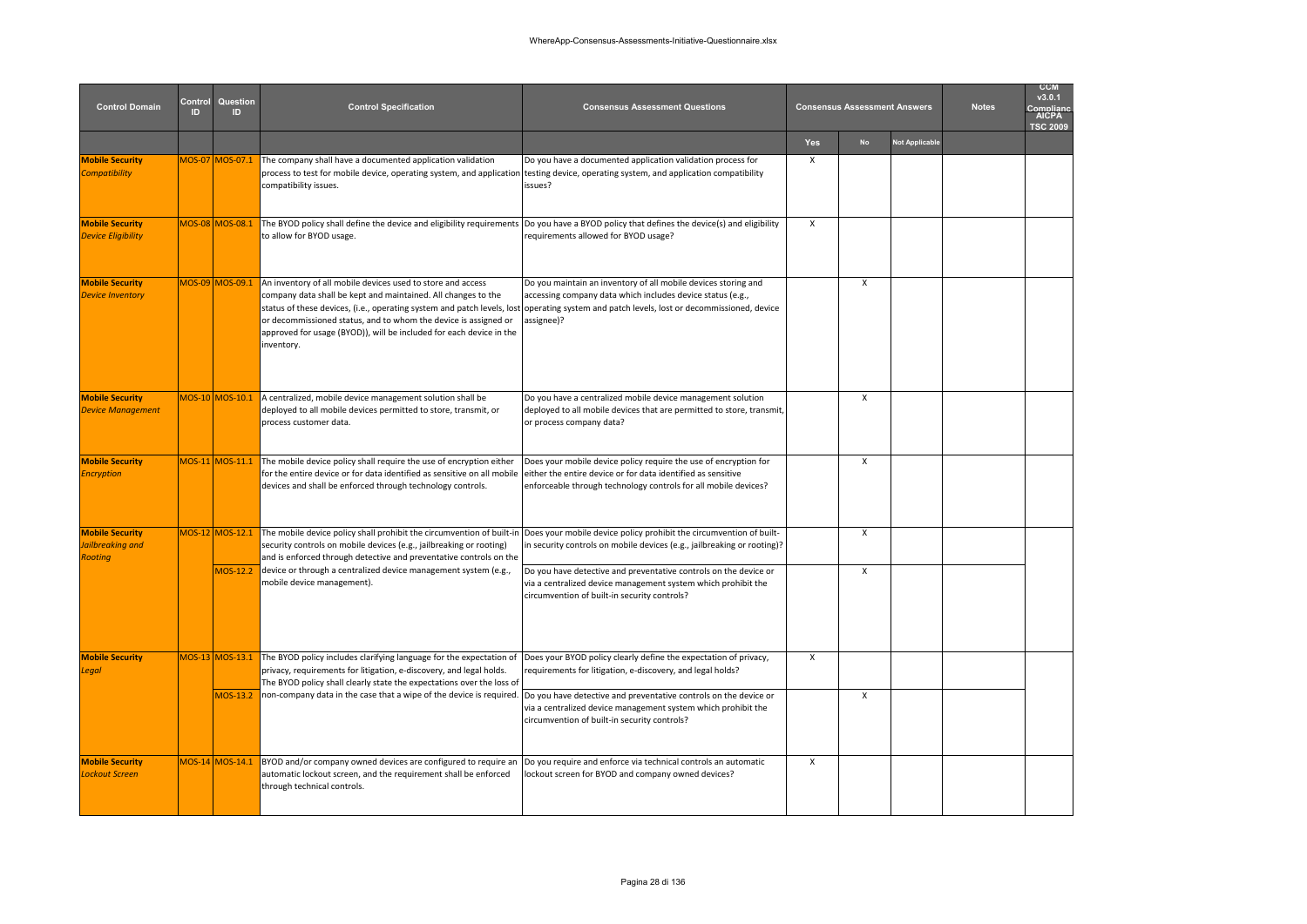| <b>Control Domain</b>                              | Control<br>ID | Question<br>ID.             | <b>Control Specification</b>                                                                                                                                                                                                                                | <b>Consensus Assessment Questions</b>                                                                                                                                              |              | <b>Consensus Assessment Answers</b> |                       | <b>Notes</b> | <b>CCM</b><br>v3.0.1<br>complianc<br><b>AICPA</b><br><b>TSC 2009</b> |
|----------------------------------------------------|---------------|-----------------------------|-------------------------------------------------------------------------------------------------------------------------------------------------------------------------------------------------------------------------------------------------------------|------------------------------------------------------------------------------------------------------------------------------------------------------------------------------------|--------------|-------------------------------------|-----------------------|--------------|----------------------------------------------------------------------|
|                                                    |               |                             |                                                                                                                                                                                                                                                             |                                                                                                                                                                                    | <b>Yes</b>   | <b>No</b>                           | <b>Not Applicable</b> |              |                                                                      |
| <b>Mobile Security</b><br><b>Operating Systems</b> |               | MOS-15 MOS-15.1             | Changes to mobile device operating systems, patch levels, and/or<br>applications shall be managed through the company's change<br>management processes.                                                                                                     | Do you manage all changes to mobile device operating systems,<br>patch levels, and applications via your company's change<br>management processes?                                 | $\times$     |                                     |                       |              |                                                                      |
| <b>Mobile Security</b><br><b>Passwords</b>         |               | MOS-16 MOS-16.1<br>MOS-16.2 | Password policies, applicable to mobile devices, shall be<br>documented and enforced through technical controls on all<br>company devices or devices approved for BYOD usage, and shall<br>prohibit the changing of password/PIN lengths and authentication | Do you have password policies for enterprise issued mobile devices<br>and/or BYOD mobile devices?<br>Are your password policies enforced through technical controls (i.e.<br>MDM)? | $\times$     | X                                   |                       |              |                                                                      |
|                                                    |               | MOS-16.3                    | requirements.                                                                                                                                                                                                                                               | Do your password policies prohibit the changing of authentication<br>requirements (i.e. password/PIN length) via a mobile device?                                                  | $\times$     |                                     |                       |              |                                                                      |
| <b>Mobile Security</b><br><b>Policy</b>            |               | MOS-17 MOS-17.1             | The mobile device policy shall require the BYOD user to perform<br>backups of data, prohibit the usage of unapproved application                                                                                                                            | Do you have a policy that requires BYOD users to perform backups<br>of specified corporate data?                                                                                   | $\mathsf{x}$ |                                     |                       |              |                                                                      |
|                                                    |               | MOS-17.2                    | stores, and require the use of anti-malware software (where<br>supported).                                                                                                                                                                                  | Do you have a policy that requires BYOD users to prohibit the usage<br>of unapproved application stores?                                                                           | $\mathsf{x}$ |                                     |                       |              |                                                                      |
|                                                    |               | MOS-17.3                    |                                                                                                                                                                                                                                                             | Do you have a policy that requires BYOD users to use anti-malware<br>software (where supported)?                                                                                   | $\mathsf{x}$ |                                     |                       |              |                                                                      |
| <b>Mobile Security</b><br><b>Remote Wipe</b>       |               | MOS-18 MOS-18.1             | All mobile devices permitted for use through the company BYOD<br>program or a company-assigned mobile device shall allow for                                                                                                                                | Does your IT provide remote wipe or corporate data wipe for all<br>company-accepted BYOD devices?                                                                                  |              | X                                   |                       |              |                                                                      |
|                                                    |               | MOS-18.2                    | remote wipe by the company's corporate IT or shall have all<br>company-provided data wiped by the company's corporate IT.                                                                                                                                   | Does your IT provide remote wipe or corporate data wipe for all<br>company-assigned mobile devices?                                                                                | $\times$     |                                     |                       |              |                                                                      |
| <b>Mobile Security</b><br><b>Security Patches</b>  |               | MOS-19 MOS-19.1             | Mobile devices connecting to corporate networks or storing and<br>accessing company information shall allow for remote software<br>version/patch validation. All mobile devices shall have the latest                                                       | Do your mobile devices have the latest available security-related<br>patches installed upon general release by the device manufacturer<br>or carrier?                              | $\mathsf{x}$ |                                     |                       |              |                                                                      |
|                                                    |               | MOS-19.2                    | available security-related patches installed upon general release by lDo your mobile devices allow for remote validation to download<br>the device manufacturer or carrier and authorized IT personnel<br>shall be able to perform these updates remotely.  | the latest security patches by company IT personnel?                                                                                                                               |              | $\mathsf{x}$                        |                       |              |                                                                      |
| <b>Mobile Security</b><br><b>Users</b>             |               | MOS-20 MOS-20.1             | The BYOD policy shall clarify the systems and servers allowed for<br>use or access on a BYOD-enabled device.                                                                                                                                                | Does your BYOD policy clarify the systems and servers allowed for<br>use or access on the BYOD-enabled device?                                                                     | $\times$     |                                     |                       |              |                                                                      |
|                                                    |               | MOS-20.2                    |                                                                                                                                                                                                                                                             | Does your BYOD policy specify the user roles that are allowed<br>access via a BYOD-enabled device?                                                                                 | $\mathsf{x}$ |                                     |                       |              |                                                                      |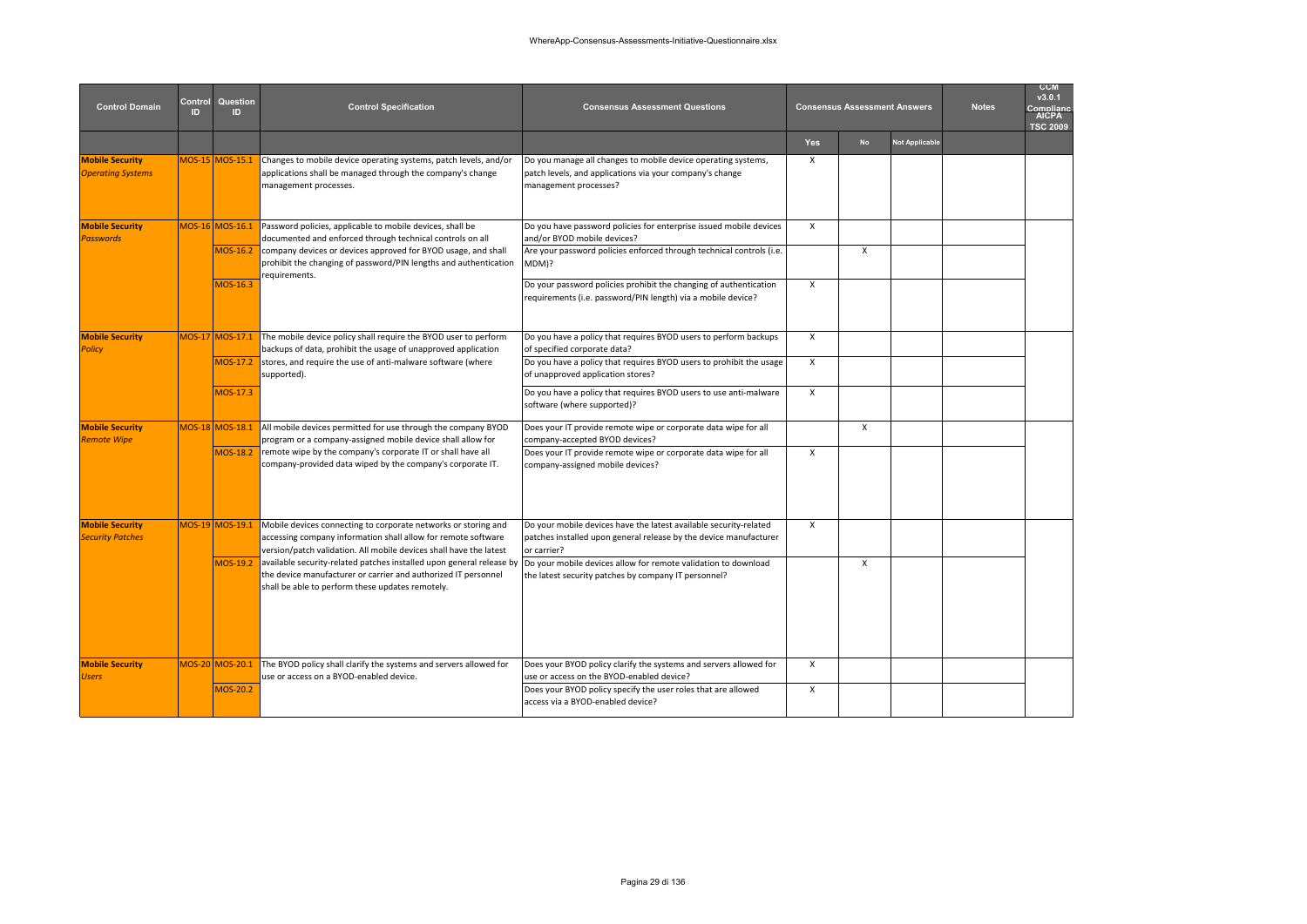| <b>Control Domain</b>                                                                                                     | Control<br>ID | Question<br><b>ID</b>            | <b>Control Specification</b>                                                                                                                                                                                                                                                                                                                                                                                                                  | <b>Consensus Assessment Questions</b>                                                                                                                                                                                                                                                                                 |            | <b>Consensus Assessment Answers</b> |                       | <b>Notes</b> | <b>CCM</b><br>v3.0.1<br>ompliar<br><b>AICPA</b><br><b>TSC 2009</b> |
|---------------------------------------------------------------------------------------------------------------------------|---------------|----------------------------------|-----------------------------------------------------------------------------------------------------------------------------------------------------------------------------------------------------------------------------------------------------------------------------------------------------------------------------------------------------------------------------------------------------------------------------------------------|-----------------------------------------------------------------------------------------------------------------------------------------------------------------------------------------------------------------------------------------------------------------------------------------------------------------------|------------|-------------------------------------|-----------------------|--------------|--------------------------------------------------------------------|
|                                                                                                                           |               |                                  |                                                                                                                                                                                                                                                                                                                                                                                                                                               |                                                                                                                                                                                                                                                                                                                       | <b>Yes</b> | No                                  | <b>Not Applicable</b> |              |                                                                    |
| ecurity Incident<br>Management, E-<br>Discovery, & Cloud<br><b>Forensics</b><br>Contact / Authority<br><b>Maintenance</b> | EF-01         | SEF-01.1                         | Points of contact for applicable regulation authorities, national and<br>local law enforcement, and other legal jurisdictional authorities<br>shall be maintained and regularly updated (e.g., change in impacted<br>scope and/or a change in any compliance obligation) to ensure<br>direct compliance liaisons have been established and to be<br>prepared for a forensic investigation requiring rapid engagement<br>with law enforcement. | Do you maintain liaisons and points of contact with local authorities<br>in accordance with contracts and appropriate regulations?                                                                                                                                                                                    | X          |                                     |                       |              |                                                                    |
| <b>Security Incident</b>                                                                                                  | <b>SEF-02</b> | SEF-02.1                         | Policies and procedures shall be established, and supporting                                                                                                                                                                                                                                                                                                                                                                                  | Do you have a documented security incident response plan?                                                                                                                                                                                                                                                             |            | x                                   |                       |              | IS3.7.0                                                            |
| Management, E-<br>Discovery, & Cloud<br><b>Forensics</b><br><b>Incident Management</b>                                    |               | SEF-02.2<br>SEF-02.3<br>SEF-02.4 | business processes and technical measures implemented, to triage<br>security-related events and ensure timely and thorough incident<br>management, as per established IT service management policies<br>and procedures.                                                                                                                                                                                                                       | Do you integrate customized tenant requirements into your<br>security incident response plans?<br>Do you publish a roles and responsibilities document specifying<br>what you vs. your tenants are responsible for during security<br>incidents?<br>Have you tested your security incident response plans in the last |            |                                     | X<br>X<br>Х           |              | S3.9.0                                                             |
| <b>Security Incident</b>                                                                                                  | <b>SEF-03</b> | SEF-03.1                         | Workforce personnel and external business relationships shall be                                                                                                                                                                                                                                                                                                                                                                              | Does your security information and event management (SIEM)                                                                                                                                                                                                                                                            |            |                                     | $\mathsf{x}$          |              | A2.3.0                                                             |
| Management, E-<br>Discovery, & Cloud<br><b>Forensics</b><br><b>Incident Reporting</b>                                     |               | SEF-03.2                         | informed of their responsibility and, if required, shall consent<br>and/or contractually agree to report all information security events<br>in a timely manner. Information security events shall be reported<br>through predefined communications channels in a timely manner<br>adhering to applicable legal, statutory, or regulatory compliance<br>obligations.                                                                           | system merge data sources (e.g., app logs, firewall logs, IDS logs,<br>physical access logs, etc.) for granular analysis and alerting?<br>Does your logging and monitoring framework allow isolation of an<br>incident to specific tenants?                                                                           |            | x                                   |                       |              | C2.3.0<br>12.3.0<br>S2.3.0<br>S <sub>2.4</sub>                     |
| <b>Security Incident</b><br>Management, E-<br>Discovery, & Cloud                                                          | SEF-04        | SEF-04.1                         | Proper forensic procedures, including chain of custody, are<br>required for the presentation of evidence to support potential legal<br>action subject to the relevant jurisdiction after an information                                                                                                                                                                                                                                       | Does your incident response plan comply with industry standards<br>for legally admissible chain-of-custody management processes and<br>controls?                                                                                                                                                                      |            |                                     | X                     |              | S2.4.0                                                             |
| <b>Forensics</b><br>ncident Response Legal                                                                                |               | SEF-04.2                         | security incident. Upon notification, customers and/or other<br>external business partners impacted by a security breach shall be                                                                                                                                                                                                                                                                                                             | Does your incident response capability include the use of legally<br>admissible forensic data collection and analysis techniques?                                                                                                                                                                                     | X          |                                     |                       |              |                                                                    |
| <b>Preparation</b>                                                                                                        |               | SEF-04.3                         | given the opportunity to participate as is legally permissible in the<br>forensic investigation.                                                                                                                                                                                                                                                                                                                                              | Are you capable of supporting litigation holds (freeze of data from a<br>specific point in time) for a specific tenant without freezing other<br>tenant data?                                                                                                                                                         | X          |                                     |                       |              | C3.15.0                                                            |
|                                                                                                                           |               | SEF-04.4                         |                                                                                                                                                                                                                                                                                                                                                                                                                                               | Do you enforce and attest to tenant data separation when<br>producing data in response to legal subpoenas?                                                                                                                                                                                                            | X          |                                     |                       |              |                                                                    |
| <b>Security Incident</b><br>Management, E-                                                                                | SEF-05        | SEF-05.1                         | Mechanisms shall be put in place to monitor and quantify the<br>types, volumes, and costs of information security incidents.                                                                                                                                                                                                                                                                                                                  | Do you monitor and quantify the types, volumes, and impacts on all<br>information security incidents?                                                                                                                                                                                                                 | X          |                                     |                       |              | S3.9.0                                                             |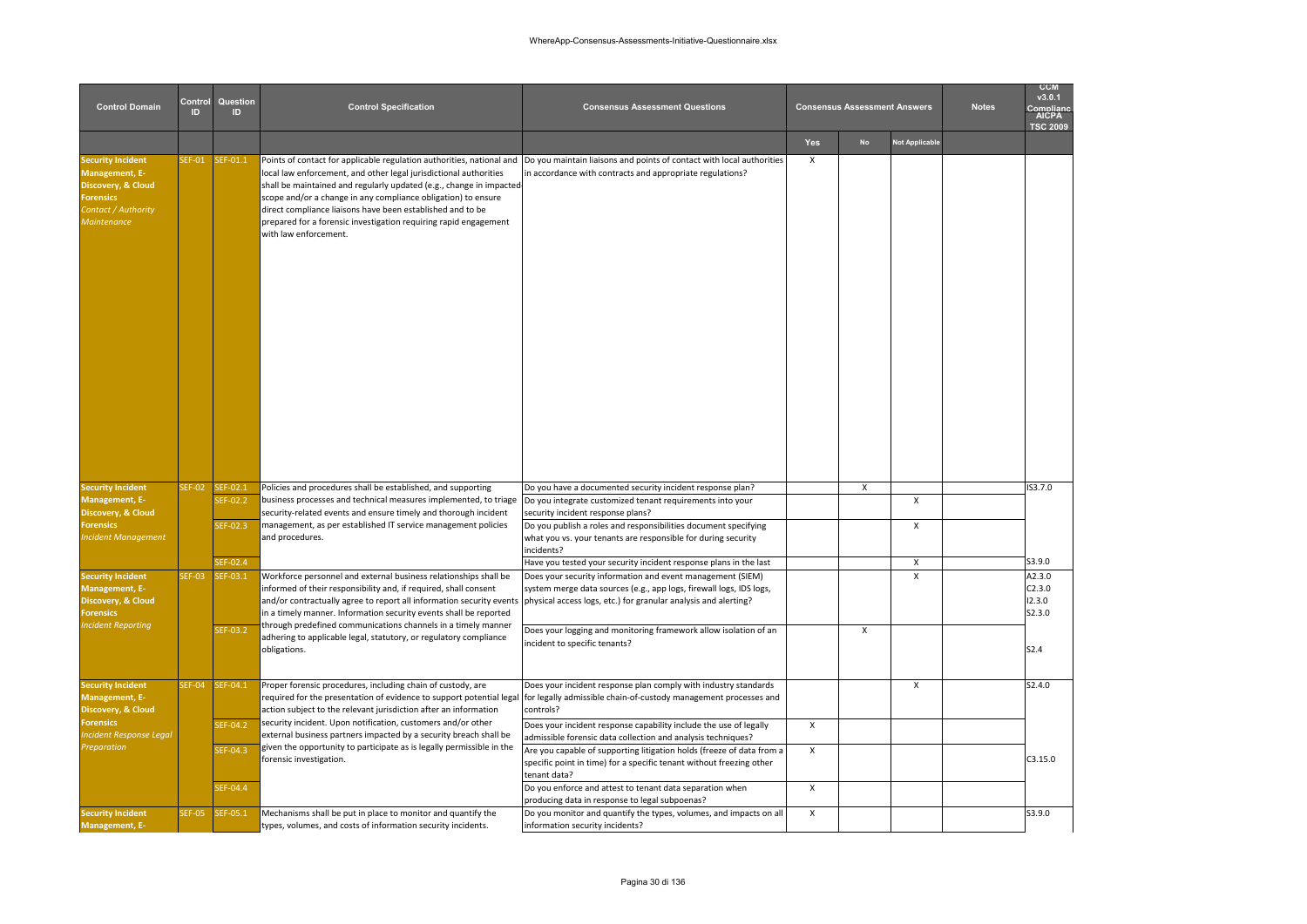| <b>Control Domain</b>                                                                                                       | Control<br>ID. | Question<br>ID              | <b>Control Specification</b>                                                                                                                                                                                                                                                                                                                                                                    | <b>Consensus Assessment Questions</b>                                                                                                                                                                                                                                                                                                                                                                                                                                                                                                                          |                                           | <b>Consensus Assessment Answers</b> |                       | <b>Notes</b> | <b>CCM</b><br>v3.0.1<br>Compliano<br><b>AICPA</b><br><b>TSC 2009</b> |
|-----------------------------------------------------------------------------------------------------------------------------|----------------|-----------------------------|-------------------------------------------------------------------------------------------------------------------------------------------------------------------------------------------------------------------------------------------------------------------------------------------------------------------------------------------------------------------------------------------------|----------------------------------------------------------------------------------------------------------------------------------------------------------------------------------------------------------------------------------------------------------------------------------------------------------------------------------------------------------------------------------------------------------------------------------------------------------------------------------------------------------------------------------------------------------------|-------------------------------------------|-------------------------------------|-----------------------|--------------|----------------------------------------------------------------------|
|                                                                                                                             |                |                             |                                                                                                                                                                                                                                                                                                                                                                                                 | your tenants upon request?<br>Do you inspect and account for data quality errors and associated<br>risks, and work with your cloud supply-chain partners to correct<br>security risks through proper separation of duties, role-based<br>access, and least-privileged access for all personnel within your<br>supply chain?<br>Do you make security incident information available to all affected<br>all affected customers and providers periodically through electronic customers and providers periodically through electronic methods<br>(e.g., portals)? |                                           |                                     | <b>Not Applicable</b> |              |                                                                      |
| Discovery, & Cloud<br>orensics<br>ncident Response                                                                          |                | SEF-05.2                    |                                                                                                                                                                                                                                                                                                                                                                                                 | Will you share statistical information for security incident data with                                                                                                                                                                                                                                                                                                                                                                                                                                                                                         |                                           | X                                   |                       |              | C4.1.0                                                               |
| <b>Supply Chain</b><br>Management,<br>Transparency, and<br><b>Accountability</b><br>Data Quality and<br><b>Integrity</b>    |                | STA-01 STA-01.1<br>STA-01.2 | Providers shall inspect, account for, and work with their cloud<br>supply-chain partners to correct data quality errors and associated<br>risks. Providers shall design and implement controls to mitigate and them?<br>contain data security risks through proper separation of duties, role-<br>based access, and least-privilege access for all personnel within<br>their supply chain.      | Do you design and implement controls to mitigate and contain data                                                                                                                                                                                                                                                                                                                                                                                                                                                                                              | $\mathsf{x}$<br>$\boldsymbol{\mathsf{X}}$ |                                     |                       |              |                                                                      |
| <b>Supply Chain</b><br>Management,<br>Transparency, and<br><b>Accountability</b><br>Incident Reporting                      |                | STA-02 STA-02.1             | The provider shall make security incident information available to<br>methods (e.g., portals).                                                                                                                                                                                                                                                                                                  |                                                                                                                                                                                                                                                                                                                                                                                                                                                                                                                                                                |                                           | $\mathsf{x}$                        |                       |              |                                                                      |
| <b>Supply Chain</b><br>Management,<br>Transparency, and<br><b>Accountability</b><br>Network / Infrastructure<br>Services    | <b>STA-03</b>  | STA-03.1<br>STA-03.2        | Business-critical or customer (tenant) impacting (physical and<br>virtual) application and system-system interface (API) designs and<br>configurations, and infrastructure network and systems<br>components, shall be designed, developed, and deployed in<br>accordance with mutually agreed-upon service and capacity-level<br>expectations, as well as IT governance and service management | Do you collect capacity and use data for all relevant components of<br>your cloud service offering?<br>Do you provide tenants with capacity planning and use reports?                                                                                                                                                                                                                                                                                                                                                                                          | $\mathsf{x}$                              | $\mathsf{x}$                        |                       |              | C2.2.0                                                               |
| <b>Supply Chain</b><br>Management,<br>Transparency, and<br><b>Accountability</b><br>Provider Internal<br><b>Assessments</b> |                | STA-04 STA-04.1             | The provider shall perform annual internal assessments of<br>conformance and effectiveness of its policies, procedures, and<br>supporting measures and metrics.                                                                                                                                                                                                                                 | Do you perform annual internal assessments of conformance and<br>effectiveness of your policies, procedures, and supporting measures<br>and metrics?                                                                                                                                                                                                                                                                                                                                                                                                           |                                           | X                                   |                       |              |                                                                      |
| <b>Supply Chain</b><br>Management,<br>Transparency, and                                                                     |                | STA-05 STA-05.1             | Supply chain agreements (e.g., SLAs) between providers and<br>customers (tenants) shall incorporate at least the following<br>mutually-agreed upon provisions and/or terms:                                                                                                                                                                                                                     | Do you select and monitor outsourced providers in compliance with<br>laws in the country where the data is processed, stored, and<br>transmitted?                                                                                                                                                                                                                                                                                                                                                                                                              |                                           |                                     | $\mathsf{x}$          |              | S2.2.0                                                               |
| <b>Accountability</b><br><b>Third Party Agreements</b>                                                                      |                | STA-05.2                    | . Scope of business relationship and services offered (e.g.,<br>customer (tenant) data acquisition, exchange and usage, feature<br>sets and functionality, personnel and infrastructure network and                                                                                                                                                                                             | Do you select and monitor outsourced providers in compliance with<br>laws in the country where the data originates?                                                                                                                                                                                                                                                                                                                                                                                                                                            | X                                         |                                     |                       |              | A3.6.0                                                               |
|                                                                                                                             |                | STA-05.3<br>STA-05.4        | systems components for service delivery and support, roles and<br>responsibilities of provider and customer (tenant) and any<br>subcontracted or outsourced business relationships, physical<br>geographical location of hosted services, and any known regulatory                                                                                                                              | Does legal counsel review all third-party agreements?<br>Do third-party agreements include provision for the security and<br>protection of information and assets?                                                                                                                                                                                                                                                                                                                                                                                             | $\pmb{\times}$                            | $\mathsf{x}$                        |                       |              |                                                                      |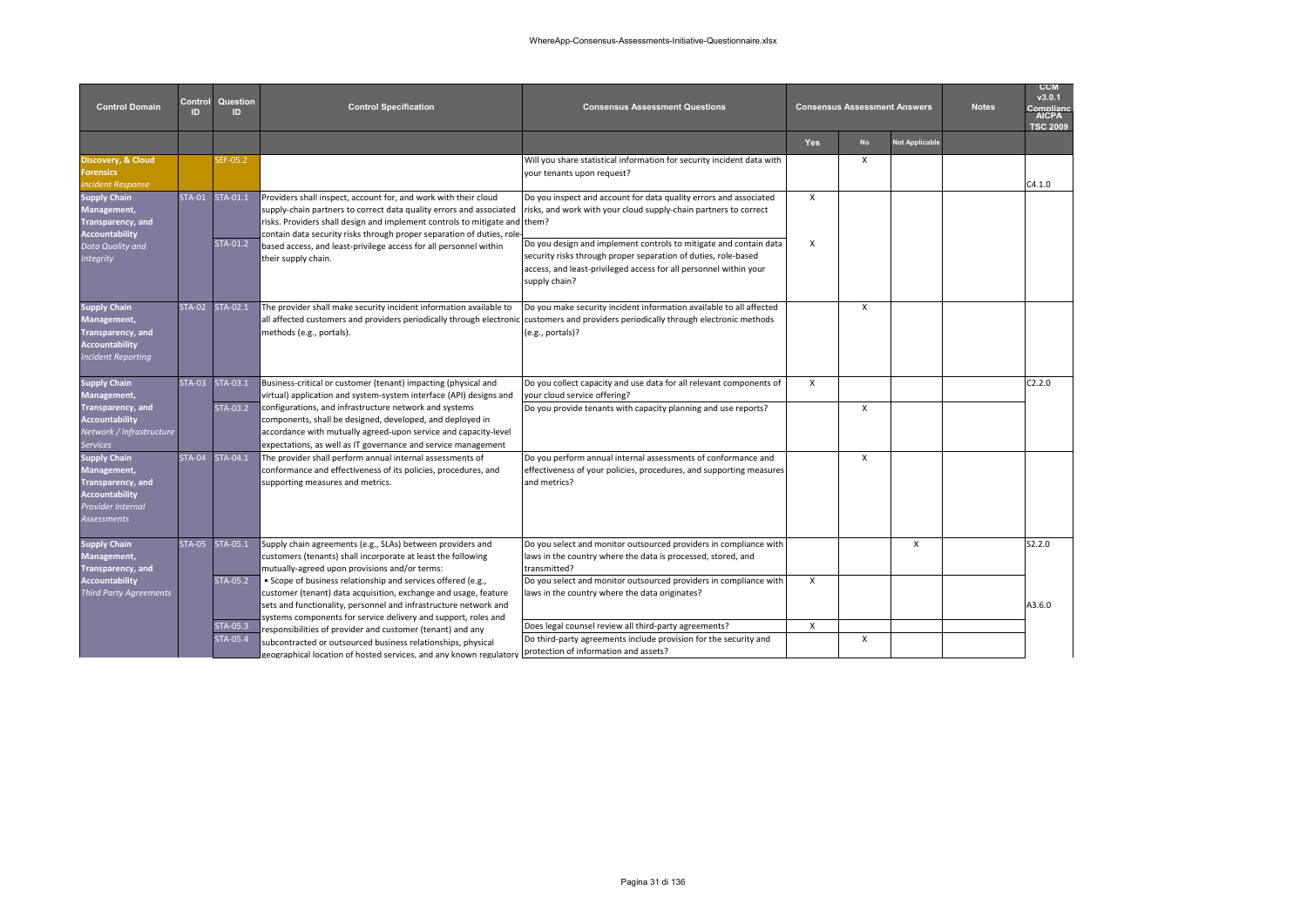| <b>Control Domain</b>                                                                                           | Control<br>ID | Question<br>ID. | <b>Control Specification</b>                                                                                                                                                                                                                                                                                                                                                                                                                                                                                                                                                                                                                                                                                                                                                                                                                                                                                                                                                                                                                                                                                                                                                                                                                                                                                                                                                                                                       | <b>Consensus Assessment Questions</b>                                                                                                                           |     | <b>Consensus Assessment Answers</b> |                       | <b>Notes</b> | <b>CCM</b><br>v3.0.1<br>omplian<br>AICPA<br><b>TSC 2009</b> |
|-----------------------------------------------------------------------------------------------------------------|---------------|-----------------|------------------------------------------------------------------------------------------------------------------------------------------------------------------------------------------------------------------------------------------------------------------------------------------------------------------------------------------------------------------------------------------------------------------------------------------------------------------------------------------------------------------------------------------------------------------------------------------------------------------------------------------------------------------------------------------------------------------------------------------------------------------------------------------------------------------------------------------------------------------------------------------------------------------------------------------------------------------------------------------------------------------------------------------------------------------------------------------------------------------------------------------------------------------------------------------------------------------------------------------------------------------------------------------------------------------------------------------------------------------------------------------------------------------------------------|-----------------------------------------------------------------------------------------------------------------------------------------------------------------|-----|-------------------------------------|-----------------------|--------------|-------------------------------------------------------------|
|                                                                                                                 |               |                 |                                                                                                                                                                                                                                                                                                                                                                                                                                                                                                                                                                                                                                                                                                                                                                                                                                                                                                                                                                                                                                                                                                                                                                                                                                                                                                                                                                                                                                    |                                                                                                                                                                 | Yes | No                                  | <b>Not Applicable</b> |              |                                                             |
|                                                                                                                 |               | STA-05.5        | compliance considerations)<br>• Information security requirements, provider and customer<br>(tenant) primary points of contact for the duration of the business<br>relationship, and references to detailed supporting and relevant<br>business processes and technical measures implemented to enable<br>effectively governance, risk management, assurance and legal,<br>statutory and regulatory compliance obligations by all impacted<br>business relationships<br>. Notification and/or pre-authorization of any changes controlled<br>by the provider with customer (tenant) impacts<br>. Timely notification of a security incident (or confirmed breach) to<br>all customers (tenants) and other business relationships impacted<br>(i.e., up- and down-stream impacted supply chain)<br>• Assessment and independent verification of compliance with<br>agreement provisions and/or terms (e.g., industry-acceptable<br>certification, attestation audit report, or equivalent forms of<br>assurance) without posing an unacceptable business risk of<br>exposure to the organization being assessed<br>. Expiration of the business relationship and treatment of<br>customer (tenant) data impacted<br>• Customer (tenant) service-to-service application (API) and data<br>interoperability and portability requirements for application<br>development and information exchange, usage, and integrity<br>persistence | Do you provide the client with a list and copies of all subprocessing<br>agreements and keep this updated?                                                      |     | $\mathsf{x}$                        |                       |              | C3.6.0                                                      |
| Supply Chain<br>Management,<br>Transparency, and<br><b>Accountability</b><br>Supply Chain<br>Governance Reviews |               | STA-06 STA-06.1 | Providers shall review the risk management and governance<br>processes of their partners so that practices are consistent and<br>aligned to account for risks inherited from other members of that<br>partner's cloud supply chain.                                                                                                                                                                                                                                                                                                                                                                                                                                                                                                                                                                                                                                                                                                                                                                                                                                                                                                                                                                                                                                                                                                                                                                                                | Do you review the risk management and governanced processes of<br>partners to account for risks inherited from other members of that<br>partner's supply chain? |     | $\pmb{\chi}$                        |                       |              |                                                             |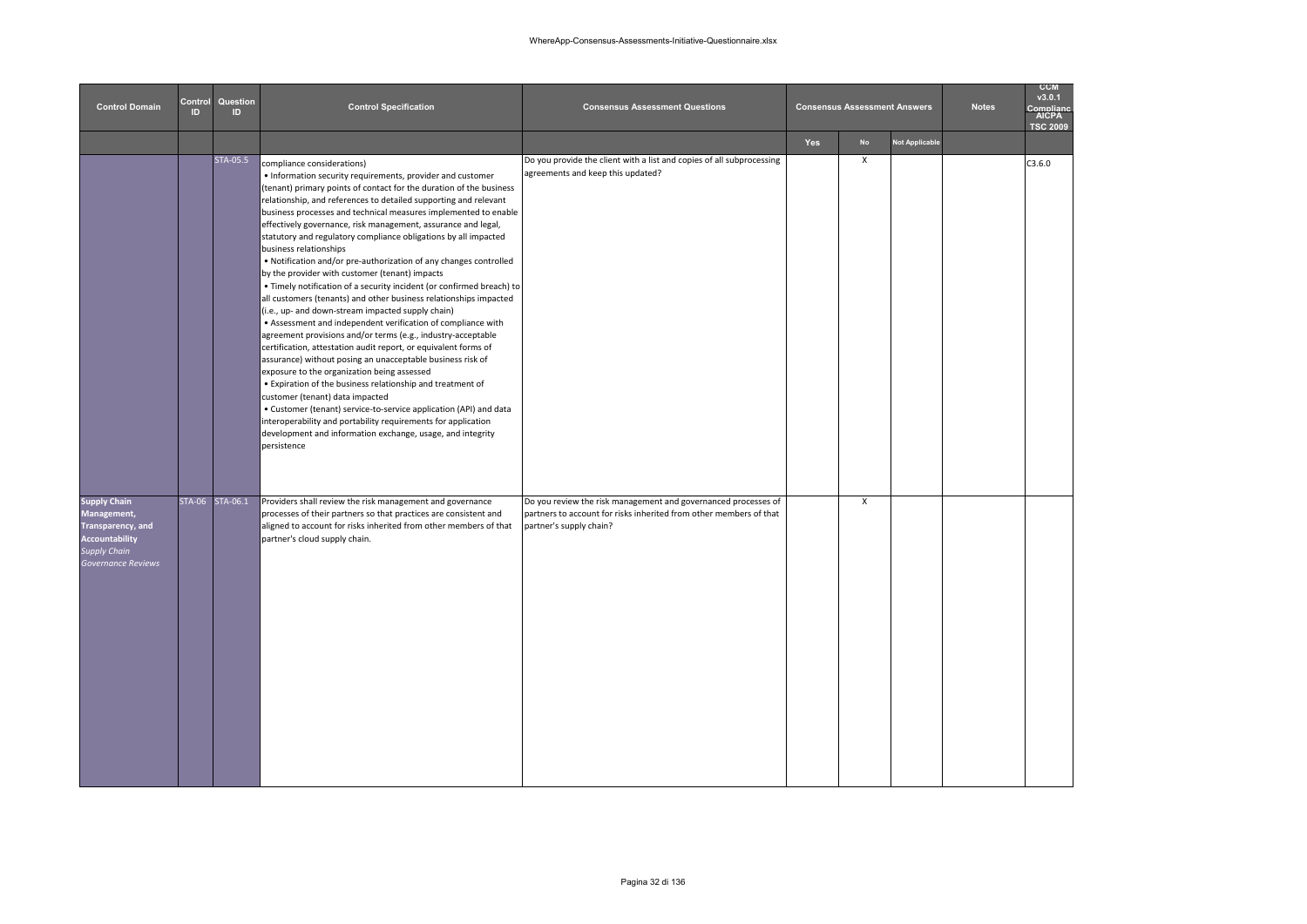| <b>Control Domain</b>                                                                                           | Control<br>ID. | Question<br>ID                           | <b>Control Specification</b>                                                                                                                                                                                                                                                                                                       | <b>Consensus Assessment Questions</b>                                                                                                                                                                                                       |                           | <b>Consensus Assessment Answers</b> |                       | <b>Notes</b> | <b>CCM</b><br>v3.0.1<br><b>AICPA</b><br><b>TSC 2009</b> |
|-----------------------------------------------------------------------------------------------------------------|----------------|------------------------------------------|------------------------------------------------------------------------------------------------------------------------------------------------------------------------------------------------------------------------------------------------------------------------------------------------------------------------------------|---------------------------------------------------------------------------------------------------------------------------------------------------------------------------------------------------------------------------------------------|---------------------------|-------------------------------------|-----------------------|--------------|---------------------------------------------------------|
|                                                                                                                 |                |                                          |                                                                                                                                                                                                                                                                                                                                    |                                                                                                                                                                                                                                             | <b>Yes</b>                | <b>No</b>                           | <b>Not Applicable</b> |              |                                                         |
| <b>Supply Chain</b><br>Management,<br>Transparency, and<br><b>Accountability</b><br><b>Supply Chain Metrics</b> |                | STA-07 STA-07.1                          | Policies and procedures shall be implemented to ensure the<br>consistent review of service agreements (e.g., SLAs) between<br>providers and customers (tenants) across the relevant supply chain<br>(upstream/downstream). Reviews shall be performed at least<br>annually and identify non-conformance to established agreements. | Are policies and procedures established, and supporting business<br>processes and technical measures implemented, for maintaining<br>complete, accurate, and relevant agreements (e.g., SLAs) between<br>providers and customers (tenants)? | $\boldsymbol{\mathsf{x}}$ |                                     |                       |              |                                                         |
|                                                                                                                 |                | STA-07.2                                 | The reviews should result in actions to address service-level<br>conflicts or inconsistencies resulting from disparate supplier<br>relationships.                                                                                                                                                                                  | Do you have the ability to measure and address non-conformance<br>of provisions and/or terms across the entire supply chain<br>upstream/downstream)?                                                                                        | $\mathsf{x}$              |                                     |                       |              |                                                         |
|                                                                                                                 |                | STA-07.3                                 |                                                                                                                                                                                                                                                                                                                                    | Can you manage service-level conflicts or inconsistencies resulting<br>from disparate supplier relationships?                                                                                                                               | X                         |                                     |                       |              |                                                         |
| <b>Supply Chain</b><br>Management,<br>Transparency, and<br>Accountability<br><b>Third Party Assessment</b>      |                | STA-07.4<br>STA-08 STA-08.1              | Providers shall assure reasonable information security across their<br>information supply chain by performing an annual review. The<br>review shall include all partners/third party providers upon which<br>their information supply chain depends on.                                                                            | Do you review all agreements, policies, and processes at least<br>Do you assure reasonable information security across your<br>nformation supply chain by performing an annual review?                                                      | X                         | X                                   |                       |              |                                                         |
|                                                                                                                 |                | STA-08.2                                 |                                                                                                                                                                                                                                                                                                                                    | Does your annual review include all partners/third-party providers<br>upon which your information supply chain depends?                                                                                                                     |                           |                                     | $\times$              |              |                                                         |
| <b>Supply Chain</b><br>Management,                                                                              |                | STA-09 STA-09.1                          | Third-party service providers shall demonstrate compliance with<br>information security and confidentiality, access control, service                                                                                                                                                                                               | Do you permit tenants to perform independent vulnerability<br>assessments?                                                                                                                                                                  | $\mathsf{x}$              |                                     |                       |              | S3.1.0                                                  |
| Transparency, and<br><b>Accountability</b><br><b>Third Party Audits</b>                                         |                | STA-09.2                                 | definitions, and delivery level agreements included in third-party<br>contracts. Third-party reports, records, and services shall undergo<br>audit and review at least annually to govern and maintain<br>compliance with the service delivery agreements.                                                                         | Do you have external third party services conduct vulnerability<br>scans and periodic penetration tests on your applications and<br>networks?                                                                                               |                           | $\mathsf{x}$                        |                       |              | x3.1.0                                                  |
| <b>Threat and Vulnerability</b><br><b>Management</b><br><b>Antivirus / Malicious</b><br>Software                | <b>TVM-01</b>  | TVM-01.1                                 | Policies and procedures shall be established, and supporting<br>business processes and technical measures implemented, to<br>prevent the execution of malware on organizationally-owned or<br>managed user end-point devices (i.e., issued workstations, laptops,                                                                  | Do you have anti-malware programs that support or connect to<br>your cloud service offerings installed on all of your systems?                                                                                                              | $\mathsf{x}$              |                                     |                       |              | S3.5.0                                                  |
|                                                                                                                 |                | <b>TVM-01.2</b>                          | and mobile devices) and IT infrastructure network and systems<br>components.                                                                                                                                                                                                                                                       | Do you ensure that security threat detection systems using<br>signatures, lists, or behavioral patterns are updated across all<br>infrastructure components within industry accepted time frames?                                           |                           | $\mathsf{x}$                        |                       |              |                                                         |
| Threat and Vulnerability TVM-02<br><b>Management</b>                                                            |                | TVM-02.1                                 | Policies and procedures shall be established, and supporting<br>processes and technical measures implemented, for timely                                                                                                                                                                                                           | Do you conduct network-layer vulnerability scans regularly as<br>prescribed by industry best practices?                                                                                                                                     | $\pmb{\chi}$              |                                     |                       |              | S3.10.0                                                 |
| Vulnerability / Patch<br>Management                                                                             |                | <b>TVM-02.2</b>                          | detection of vulnerabilities within organizationally-owned or<br>managed applications, infrastructure network and system                                                                                                                                                                                                           | Do you conduct application-layer vulnerability scans regularly as<br>prescribed by industry best practices?                                                                                                                                 | $\pmb{\chi}$              |                                     |                       |              |                                                         |
|                                                                                                                 |                | $VM-02.3$<br>$\overline{\text{VM-02.4}}$ | components (e.g., network vulnerability assessment, penetration<br>testing) to ensure the efficiency of implemented security controls.<br>A risk-based model for prioritizing remediation of identified                                                                                                                            | Do you conduct local operating system-layer vulnerability scans<br>regularly as prescribed by industry best practices?<br>Will you make the results of vulnerability scans available to tenants                                             | $\mathsf{x}$              | X                                   |                       |              |                                                         |
|                                                                                                                 |                | <b>TVM-02.5</b>                          | vulnerabilities shall be used. Changes shall be managed through a<br>change management process for all vendor-supplied patches,<br>configuration changes, or changes to the organization's internally                                                                                                                              | at their request?<br>Do you have a capability to rapidly patch vulnerabilities across all of<br>your computing devices, applications, and systems?                                                                                          | $\mathsf{x}$              |                                     |                       |              |                                                         |
|                                                                                                                 |                | $VM-02.6$                                | developed software. Upon request, the provider informs customer<br>(tenant) of policies and procedures and identified weaknesses<br>especially if customer (tenant) data is used as part the service<br>and/or customer (tenant) has some shared responsibility over                                                               | Will you provide your risk-based systems patching time frames to<br>your tenants upon request?                                                                                                                                              | $\pmb{\chi}$              |                                     |                       |              |                                                         |
| <b>Threat and Vulnerability</b><br><b>Management</b><br>Mobile Code                                             |                | TVM-03 TVM-03.1                          | Policies and procedures shall be established, and supporting<br>business processes and technical measures implemented, to<br>prevent the execution of unauthorized mobile code, defined as                                                                                                                                         | Is mobile code authorized before its installation and use, and the<br>code configuration checked, to ensure that the authorized mobile<br>code operates according to a clearly defined security policy?                                     | $\times$                  |                                     |                       |              | S3.4.0                                                  |
|                                                                                                                 |                |                                          | software transferred between systems over a trusted or untrusted                                                                                                                                                                                                                                                                   |                                                                                                                                                                                                                                             |                           |                                     |                       |              | S3.10.0                                                 |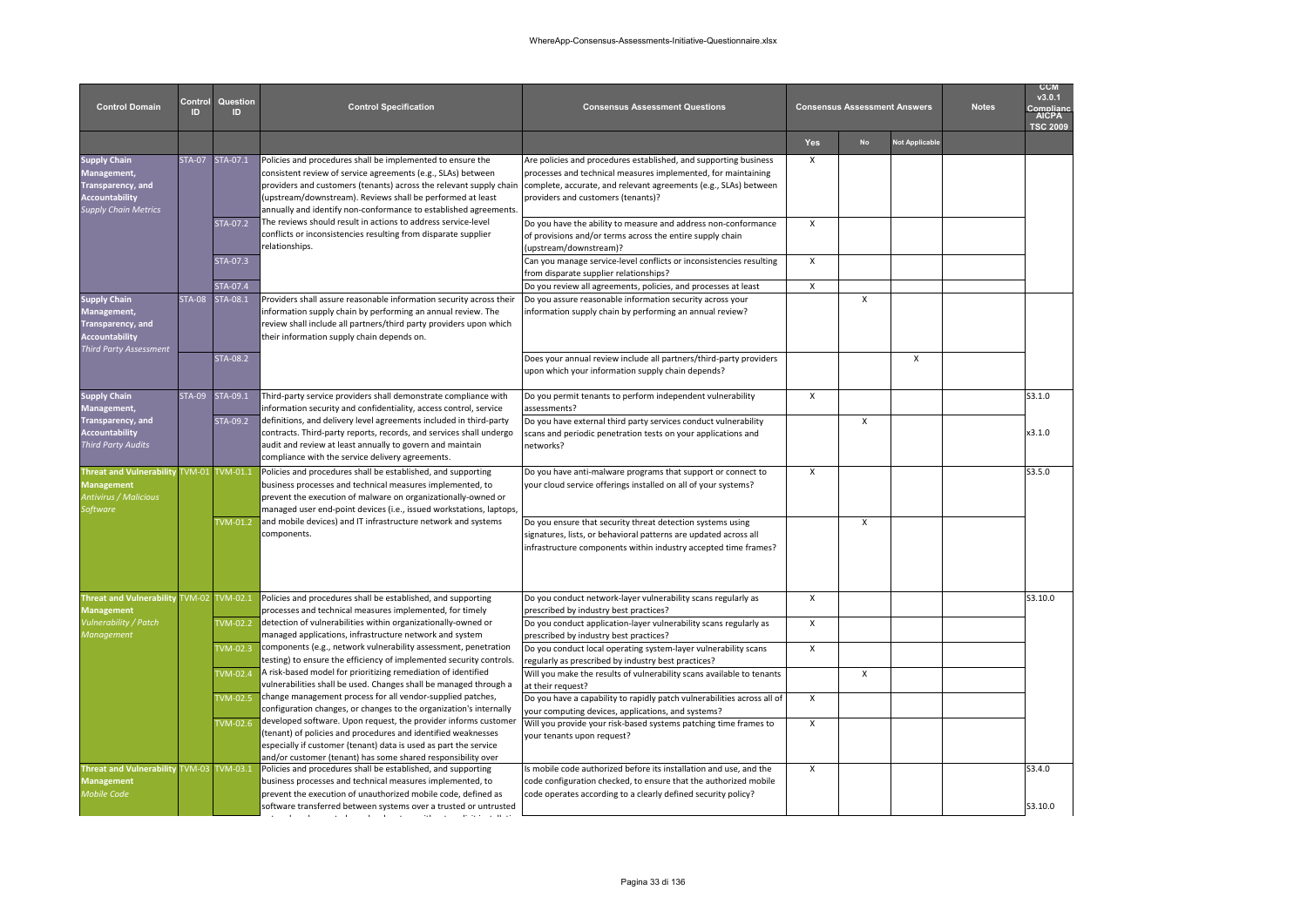| <b>Control Domain</b>                   | Control<br>ID | Question<br>ID | <b>Control Specification</b>                                                                                                                                                                                                                                                                                                                                                                                                                                                                                                                                                                                                                                                                                                                                                                                                                                                                                                                                                                                                                                                                                                                                                                   | <b>Consensus Assessment Questions</b> |              | <b>Consensus Assessment Answers</b> |                       | <b>Notes</b> | <b>CCM</b><br>v3.0.1<br>omnlian<br><b>AICPA</b><br><b>TSC 2009</b> |
|-----------------------------------------|---------------|----------------|------------------------------------------------------------------------------------------------------------------------------------------------------------------------------------------------------------------------------------------------------------------------------------------------------------------------------------------------------------------------------------------------------------------------------------------------------------------------------------------------------------------------------------------------------------------------------------------------------------------------------------------------------------------------------------------------------------------------------------------------------------------------------------------------------------------------------------------------------------------------------------------------------------------------------------------------------------------------------------------------------------------------------------------------------------------------------------------------------------------------------------------------------------------------------------------------|---------------------------------------|--------------|-------------------------------------|-----------------------|--------------|--------------------------------------------------------------------|
|                                         |               |                |                                                                                                                                                                                                                                                                                                                                                                                                                                                                                                                                                                                                                                                                                                                                                                                                                                                                                                                                                                                                                                                                                                                                                                                                |                                       | Yes          | No                                  | <b>Not Applicable</b> |              |                                                                    |
|                                         |               | TVM-03.2       | network and executed on a local system without explicit installation is all unauthorized mobile code prevented from executing?<br>or execution by the recipient, on organizationally-owned or<br>managed user end-point devices (e.g., issued workstations, laptops,<br>and mobile devices) and IT infrastructure network and systems<br>components.                                                                                                                                                                                                                                                                                                                                                                                                                                                                                                                                                                                                                                                                                                                                                                                                                                           |                                       | $\mathsf{x}$ |                                     |                       |              |                                                                    |
| contact info@cloudsecurityalliance.org. |               |                | © Copyright 2014 Cloud Security Alliance - All rights reserved. You may download, store, display on your computer,<br>view, print, and link to the Cloud Security Alliance "Consensus Assessments Initiative Questionnaire CAIQ Version<br>3.0.1" at http://www.cloudsecurityalliance.org subject to the following: (a) the Consensus Assessments Initiative<br>Questionnaire v3.0.1 may be used solely for your personal, informational, non-commercial use; (b) the Consensus<br>Assessments Initiative Questionnaire v3.0.1 may not be modified or altered in any way; (c) the Consensus<br>Assessments Initiative Questionnaire v3.0.1 may not be redistributed; and (d) the trademark, copyright or other<br>notices may not be removed. You may quote portions of the Consensus Assessments Initiative Questionnaire<br>v3.0.1 as permitted by the Fair Use provisions of the United States Copyright Act, provided that you attribute the<br>portions to the Cloud Security Alliance Cloud Consensus Assessments Initiative Questionnaire 3.0.1 (2014). If you<br>are interested in obtaining a license to this material for other usages not addresses in the copyright notice, please |                                       |              |                                     |                       |              |                                                                    |
|                                         |               |                |                                                                                                                                                                                                                                                                                                                                                                                                                                                                                                                                                                                                                                                                                                                                                                                                                                                                                                                                                                                                                                                                                                                                                                                                |                                       |              |                                     |                       |              |                                                                    |
|                                         |               |                |                                                                                                                                                                                                                                                                                                                                                                                                                                                                                                                                                                                                                                                                                                                                                                                                                                                                                                                                                                                                                                                                                                                                                                                                |                                       |              |                                     |                       |              |                                                                    |
|                                         |               |                |                                                                                                                                                                                                                                                                                                                                                                                                                                                                                                                                                                                                                                                                                                                                                                                                                                                                                                                                                                                                                                                                                                                                                                                                |                                       |              |                                     |                       |              |                                                                    |
|                                         |               |                |                                                                                                                                                                                                                                                                                                                                                                                                                                                                                                                                                                                                                                                                                                                                                                                                                                                                                                                                                                                                                                                                                                                                                                                                |                                       |              |                                     |                       |              |                                                                    |
|                                         |               |                |                                                                                                                                                                                                                                                                                                                                                                                                                                                                                                                                                                                                                                                                                                                                                                                                                                                                                                                                                                                                                                                                                                                                                                                                |                                       |              |                                     |                       |              |                                                                    |
|                                         |               |                |                                                                                                                                                                                                                                                                                                                                                                                                                                                                                                                                                                                                                                                                                                                                                                                                                                                                                                                                                                                                                                                                                                                                                                                                |                                       |              |                                     |                       |              |                                                                    |
|                                         |               |                |                                                                                                                                                                                                                                                                                                                                                                                                                                                                                                                                                                                                                                                                                                                                                                                                                                                                                                                                                                                                                                                                                                                                                                                                |                                       |              |                                     |                       |              |                                                                    |
|                                         |               |                |                                                                                                                                                                                                                                                                                                                                                                                                                                                                                                                                                                                                                                                                                                                                                                                                                                                                                                                                                                                                                                                                                                                                                                                                |                                       |              |                                     |                       |              |                                                                    |
|                                         |               |                |                                                                                                                                                                                                                                                                                                                                                                                                                                                                                                                                                                                                                                                                                                                                                                                                                                                                                                                                                                                                                                                                                                                                                                                                |                                       |              |                                     |                       |              |                                                                    |
|                                         |               |                |                                                                                                                                                                                                                                                                                                                                                                                                                                                                                                                                                                                                                                                                                                                                                                                                                                                                                                                                                                                                                                                                                                                                                                                                |                                       |              |                                     |                       |              |                                                                    |
|                                         |               |                |                                                                                                                                                                                                                                                                                                                                                                                                                                                                                                                                                                                                                                                                                                                                                                                                                                                                                                                                                                                                                                                                                                                                                                                                |                                       |              |                                     |                       |              |                                                                    |
|                                         |               |                |                                                                                                                                                                                                                                                                                                                                                                                                                                                                                                                                                                                                                                                                                                                                                                                                                                                                                                                                                                                                                                                                                                                                                                                                |                                       |              |                                     |                       |              |                                                                    |
|                                         |               |                |                                                                                                                                                                                                                                                                                                                                                                                                                                                                                                                                                                                                                                                                                                                                                                                                                                                                                                                                                                                                                                                                                                                                                                                                |                                       |              |                                     |                       |              |                                                                    |
|                                         |               |                |                                                                                                                                                                                                                                                                                                                                                                                                                                                                                                                                                                                                                                                                                                                                                                                                                                                                                                                                                                                                                                                                                                                                                                                                |                                       |              |                                     |                       |              |                                                                    |
|                                         |               |                |                                                                                                                                                                                                                                                                                                                                                                                                                                                                                                                                                                                                                                                                                                                                                                                                                                                                                                                                                                                                                                                                                                                                                                                                |                                       |              |                                     |                       |              |                                                                    |
|                                         |               |                |                                                                                                                                                                                                                                                                                                                                                                                                                                                                                                                                                                                                                                                                                                                                                                                                                                                                                                                                                                                                                                                                                                                                                                                                |                                       |              |                                     |                       |              |                                                                    |
|                                         |               |                |                                                                                                                                                                                                                                                                                                                                                                                                                                                                                                                                                                                                                                                                                                                                                                                                                                                                                                                                                                                                                                                                                                                                                                                                |                                       |              |                                     |                       |              |                                                                    |
|                                         |               |                |                                                                                                                                                                                                                                                                                                                                                                                                                                                                                                                                                                                                                                                                                                                                                                                                                                                                                                                                                                                                                                                                                                                                                                                                |                                       |              |                                     |                       |              |                                                                    |
|                                         |               |                |                                                                                                                                                                                                                                                                                                                                                                                                                                                                                                                                                                                                                                                                                                                                                                                                                                                                                                                                                                                                                                                                                                                                                                                                |                                       |              |                                     |                       |              |                                                                    |
|                                         |               |                |                                                                                                                                                                                                                                                                                                                                                                                                                                                                                                                                                                                                                                                                                                                                                                                                                                                                                                                                                                                                                                                                                                                                                                                                |                                       |              |                                     |                       |              |                                                                    |
|                                         |               |                |                                                                                                                                                                                                                                                                                                                                                                                                                                                                                                                                                                                                                                                                                                                                                                                                                                                                                                                                                                                                                                                                                                                                                                                                |                                       |              |                                     |                       |              |                                                                    |
|                                         |               |                |                                                                                                                                                                                                                                                                                                                                                                                                                                                                                                                                                                                                                                                                                                                                                                                                                                                                                                                                                                                                                                                                                                                                                                                                |                                       |              |                                     |                       |              |                                                                    |
|                                         |               |                |                                                                                                                                                                                                                                                                                                                                                                                                                                                                                                                                                                                                                                                                                                                                                                                                                                                                                                                                                                                                                                                                                                                                                                                                |                                       |              |                                     |                       |              |                                                                    |
|                                         |               |                |                                                                                                                                                                                                                                                                                                                                                                                                                                                                                                                                                                                                                                                                                                                                                                                                                                                                                                                                                                                                                                                                                                                                                                                                |                                       |              |                                     |                       |              |                                                                    |
|                                         |               |                |                                                                                                                                                                                                                                                                                                                                                                                                                                                                                                                                                                                                                                                                                                                                                                                                                                                                                                                                                                                                                                                                                                                                                                                                |                                       |              |                                     |                       |              |                                                                    |
|                                         |               |                |                                                                                                                                                                                                                                                                                                                                                                                                                                                                                                                                                                                                                                                                                                                                                                                                                                                                                                                                                                                                                                                                                                                                                                                                |                                       |              |                                     |                       |              |                                                                    |
|                                         |               |                |                                                                                                                                                                                                                                                                                                                                                                                                                                                                                                                                                                                                                                                                                                                                                                                                                                                                                                                                                                                                                                                                                                                                                                                                |                                       |              |                                     |                       |              |                                                                    |
|                                         |               |                |                                                                                                                                                                                                                                                                                                                                                                                                                                                                                                                                                                                                                                                                                                                                                                                                                                                                                                                                                                                                                                                                                                                                                                                                |                                       |              |                                     |                       |              |                                                                    |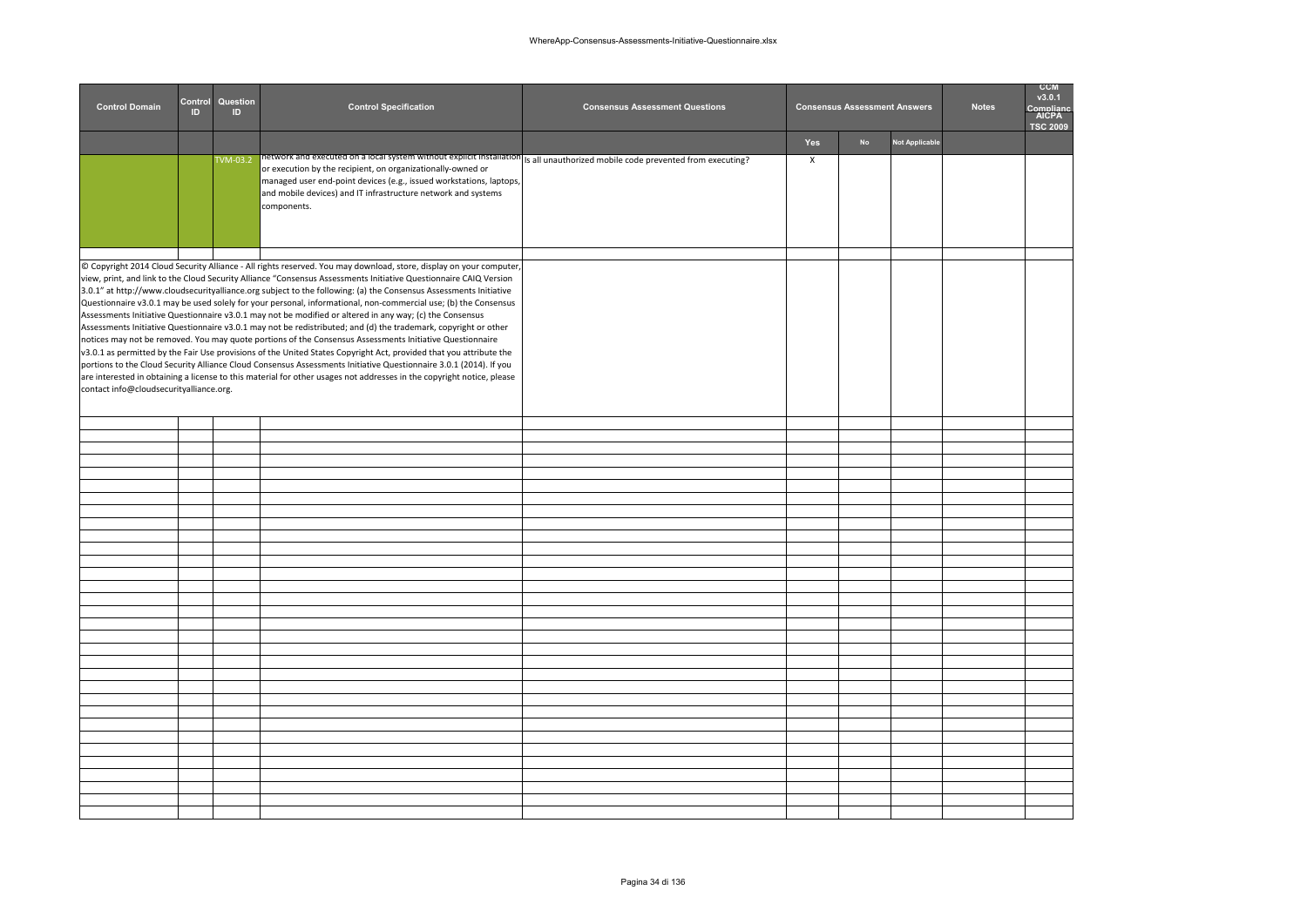| <b>AICPA</b><br>Trust Service Criteria (SOC 2SM Report)                                                                                                                                                                                                                                                                                                                                                                                                                                                                                                                                                                                                                                                                                                                          | <b>AICPA</b>            | <b>BITS Shared</b><br>TSC 2014 Assessments | <b>BITS Shared</b><br><b>Assessments</b> | <b>BSI</b><br>Germany | <b>Canada PIPEDA</b>                                                 | CCM V1.X | <b>CIS-AWS-</b><br>oundations v1.1 | COBIT 4.1       | COBIT 5.0                                                                                    | <b>COPPA</b>               |                                                                                            | <b>CSA Enterprise Architecture (formerly the Trusted</b><br><b>Cloud Initiative)</b> |         |
|----------------------------------------------------------------------------------------------------------------------------------------------------------------------------------------------------------------------------------------------------------------------------------------------------------------------------------------------------------------------------------------------------------------------------------------------------------------------------------------------------------------------------------------------------------------------------------------------------------------------------------------------------------------------------------------------------------------------------------------------------------------------------------|-------------------------|--------------------------------------------|------------------------------------------|-----------------------|----------------------------------------------------------------------|----------|------------------------------------|-----------------|----------------------------------------------------------------------------------------------|----------------------------|--------------------------------------------------------------------------------------------|--------------------------------------------------------------------------------------|---------|
|                                                                                                                                                                                                                                                                                                                                                                                                                                                                                                                                                                                                                                                                                                                                                                                  |                         |                                            |                                          |                       |                                                                      |          |                                    |                 |                                                                                              |                            | Domain > Container ><br>Capability                                                         | Public                                                                               | Private |
| (S3.10.0) Design, acquisition, implementation,<br>configuration, modification, and management of<br>infrastructure and software are consistent with<br>defined system security policies to enable<br>authorized access and to prevent unauthorized<br>access.<br>(S3.10.0) Design, acquisition, implementation,<br>configuration, modification, and management of<br>infrastructure and software are consistent with<br>defined processing integrity and related security<br>policies.                                                                                                                                                                                                                                                                                           | CC7.1                   | 1.4                                        | G.16.3, 1.3                              |                       | Schedule 1 (Section SA-04<br>5), 4.7 - Safeguards,<br>Subsec. 4.7.3  |          |                                    | COBIT 4.1 AI2.4 | APO09.03<br>APO13.01<br>BAI03.01<br>BAI03.02<br>BAI03.03<br>BAI03.05<br>MEA03.01<br>MEA03.02 | 312.8 and 312.10           | Application<br>Services ><br>Development<br>Process > Software<br><b>Quality Assurance</b> | shared                                                                               |         |
| (S3.2.a) a. Logical access security measures to<br>restrict access to information resources not<br>deemed to be public.                                                                                                                                                                                                                                                                                                                                                                                                                                                                                                                                                                                                                                                          | CC5.1                   |                                            | C.2.1, C.2.3,<br>C.2.4, C.2.6.1,<br>H.1  | 10(B)<br>$11(A+)$     | Schedule 1 (Section SA-01<br>5)4.1<br>Accountability,<br>Subs. 4.1.3 |          |                                    |                 | APO09.01<br>APO09.02<br>APO09.03<br>APO13.01<br>BAI02<br>DSS05                               | 312.3, 312.8 and<br>312.10 | <b>BOSS &gt; Legal</b><br>Services ><br>Contracts                                          | shared                                                                               |         |
| (I3.2.0) The procedures related to completeness,<br>accuracy, timeliness, and authorization of inputs<br>are consistent with the documented system<br>processing integrity policies.<br>(13.3.0) The procedures related to completeness,<br>accuracy, timeliness, and authorization of system<br>processing, including error correction and<br>database management, are consistent with<br>documented system processing integrity policies.<br>(13.4.0) The procedures related to completeness,<br>accuracy, timeliness, and authorization of outputs<br>are consistent with the documented system<br>processing integrity policies.<br>(13.5.0) There are procedures to enable tracing of<br>information inputs from their source to their final<br>disposition and vice versa. | PI1.2<br>PI1.3<br>PI1.5 | $\overline{1.4}$                           | G.16.3, 1.3                              |                       | Schedule 1 (Section SA-05<br>5), 4.7 - Safeguards,<br>Subsec. 4.7.3  |          |                                    |                 | DSS06.02<br>DSS06.04                                                                         | 312.8 and 312.10           | Application<br>Services ><br>Programming<br>Interfaces > Input<br>Validation               | shared                                                                               |         |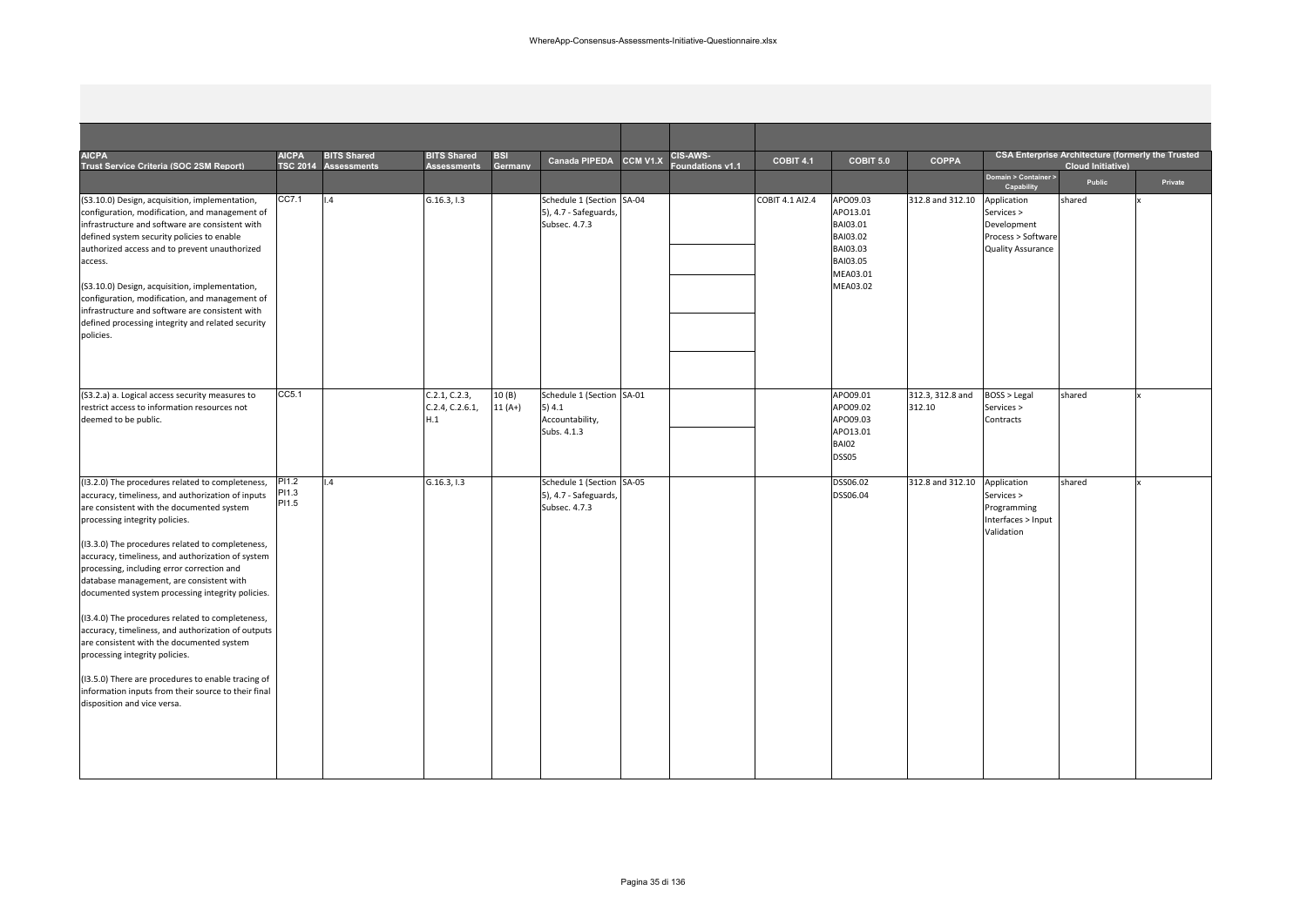| <b>AICPA</b><br>Trust Service Criteria (SOC 2SM Report)                                                                                                                                                                                                                                                                                     | <b>AICPA</b><br><b>TSC 2014</b> | <b>BITS Shared</b><br><b>Assessments</b> | <b>BITS Shared</b><br><b>Assessments</b>                                                                                                     | <b>BSI</b><br>Germany                       | <b>Canada PIPEDA</b>                                                | <b>CCM V1.X</b> | CIS-AWS-<br>oundations v1.1                                                                                                                           | COBIT 4.1                                    | COBIT 5.0                                                                        | COPPA             |                                                                                  | <b>CSA Enterprise Architecture (formerly the Trusted</b><br><b>Cloud Initiative)</b> |         |
|---------------------------------------------------------------------------------------------------------------------------------------------------------------------------------------------------------------------------------------------------------------------------------------------------------------------------------------------|---------------------------------|------------------------------------------|----------------------------------------------------------------------------------------------------------------------------------------------|---------------------------------------------|---------------------------------------------------------------------|-----------------|-------------------------------------------------------------------------------------------------------------------------------------------------------|----------------------------------------------|----------------------------------------------------------------------------------|-------------------|----------------------------------------------------------------------------------|--------------------------------------------------------------------------------------|---------|
|                                                                                                                                                                                                                                                                                                                                             |                                 |                                          |                                                                                                                                              |                                             |                                                                     |                 |                                                                                                                                                       |                                              |                                                                                  |                   | Domain > Container ><br>Capability                                               | Public                                                                               | Private |
| (S3.4) Procedures exist to protect against<br>unauthorized access to system resources.                                                                                                                                                                                                                                                      | CC5.6                           | B.1                                      | G.8.2.0.2,<br>G.8.2.0.3,<br>G.12.1, G.12.4,<br>G.12.9, G.12.10,<br>G.16.2, G.19.2.1<br>G.19.3.2, G.9.4,<br>G.17.2, G.17.3,<br>G.17.4, G.20.1 | 6(B)<br>26 (A+)                             | Schedule 1 (Section SA-03<br>5), 4.7 - Safeguards,<br>Subsec. 4.7.3 |                 | 1.1;1.2;1.3;1.4;1.5;1.<br>6;1.7;1.8;1.12;1.11;1<br>13;2.1;2.4;2.7;2.8;3.1<br>(3.2, 3.3, 3.4, 3.5, 3.6, 3.6)<br>7;3.8;3.9;3.10;3.11;3.<br>12;3.13;3.14 | COBIT 4.1 DS5.11 APO09.01                    | APO09.02<br>APO09.03<br>APO13.01<br>DSS05.02<br>DSS06.06<br>MEA03.01<br>MEA03.02 | 312.8 and 312.10  | BOSS > Data<br>Governance ><br>Rules for<br>Information<br>Leakage<br>Prevention | shared                                                                               |         |
| (S4.1.0) The entity's system security is periodically CC4.1<br>reviewed and compared with the defined system<br>security policies.<br>(S4.2.0) There is a process to identify and address<br>potential impairments to the entity's ongoing<br>ability to achieve its objectives in accordance with<br>its defined system security policies. |                                 |                                          | L.1, L.2, L.7, L.9, 58 (B)<br>L.11                                                                                                           |                                             |                                                                     | $CO-01$         |                                                                                                                                                       | COBIT 4.1 ME 2.1,<br>ME 2.2 PO 9.5 PO<br>9.6 | APO12.04<br>APO12.05<br>APO12.06<br>MEA02.01<br>MEA02.02                         | Title 16 Part 312 | BOSS<br>Compliance ><br><b>Audit Planning</b>                                    | shared                                                                               |         |
| (S4.1.0) The entity's system security is periodically CC4.1<br>reviewed and compared with the defined system<br>security policies.<br>(S4.2.0) There is a process to identify and address<br>potential impairments to the entity's ongoing<br>ability to achieve its objectives in accordance with<br>its defined system security policies. |                                 |                                          | L.2, L.4, L.7, L.9, 58 (B)<br>L.11                                                                                                           | 59 (B)<br>$61 (C+, A+)$<br>76 (B)<br>77 (B) |                                                                     | CO-02           |                                                                                                                                                       | COBIT 4.1 DS5.5,<br>ME2.5, ME 3.1 PO<br>9.6  | APO12.04<br>APO12.05<br>DSS05.07<br>MEA02.06<br>MEA02.07<br>MEA02.08<br>MEA03.01 | Title 16 Part 312 | BOSS<br>Compliance ><br>Independent<br>Audits                                    | shared                                                                               |         |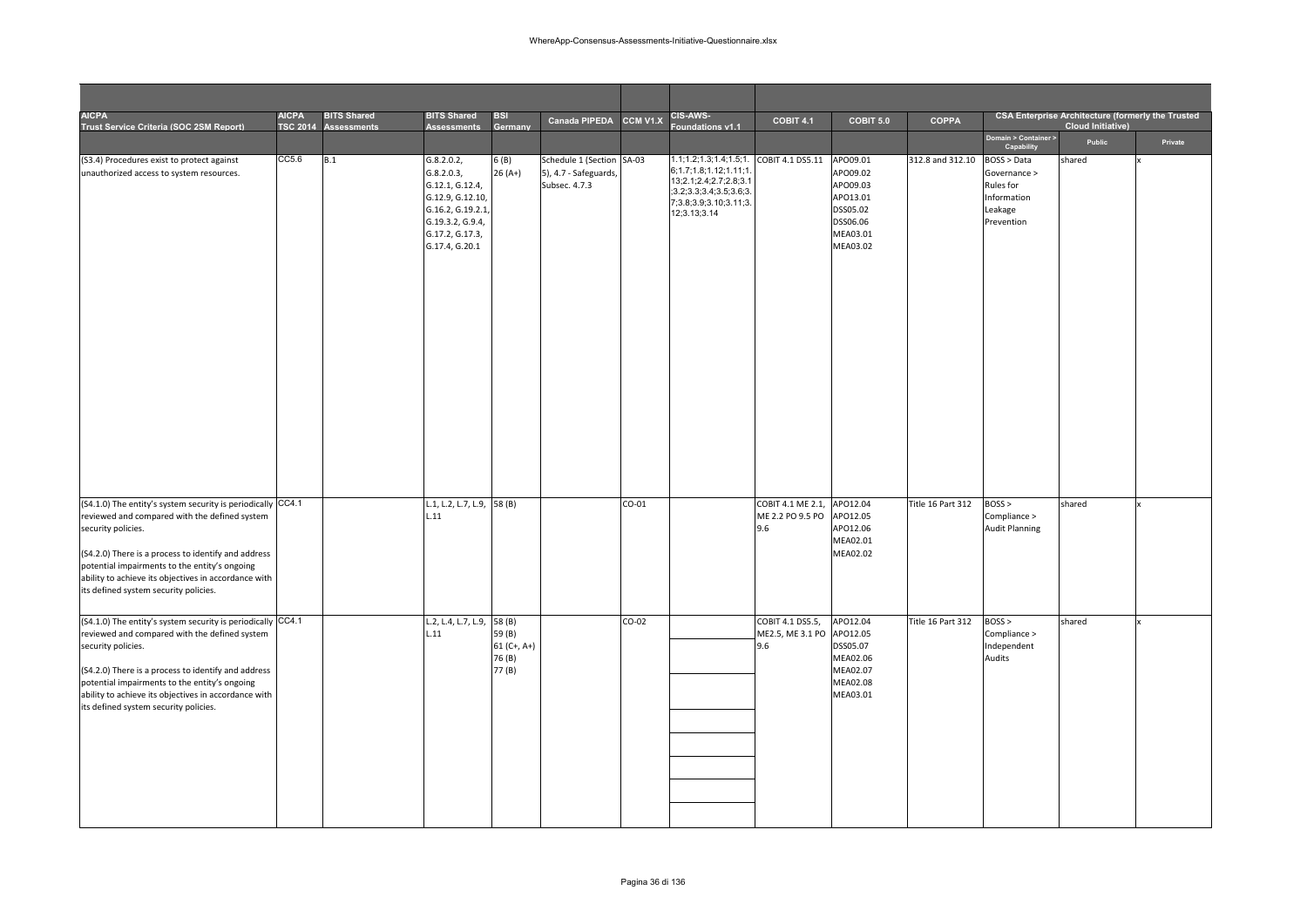| <b>AICPA</b><br>Trust Service Criteria (SOC 2SM Report)                                                                                                                                                                                    | <b>AICPA</b><br><b>TSC 2014</b> | <b>BITS Shared</b><br><b>Assessments</b> | <b>BITS Shared</b><br><b>Assessments</b>                                                        | <b>BSI</b><br>Germany | Canada PIPEDA                                                       | CCM V1.X     | CIS-AWS-<br>Foundations v1.1 | <b>COBIT 4.1</b> | COBIT 5.0                                    | <b>COPPA</b>     |                                                                                    | <b>CSA Enterprise Architecture (formerly the Trusted</b><br><b>Cloud Initiative)</b> |         |
|--------------------------------------------------------------------------------------------------------------------------------------------------------------------------------------------------------------------------------------------|---------------------------------|------------------------------------------|-------------------------------------------------------------------------------------------------|-----------------------|---------------------------------------------------------------------|--------------|------------------------------|------------------|----------------------------------------------|------------------|------------------------------------------------------------------------------------|--------------------------------------------------------------------------------------|---------|
|                                                                                                                                                                                                                                            |                                 |                                          |                                                                                                 |                       |                                                                     |              |                              |                  |                                              |                  | Domain > Container ><br>Capability                                                 | Public                                                                               | Private |
|                                                                                                                                                                                                                                            | CC3.1                           |                                          |                                                                                                 |                       |                                                                     |              | 2.8;3.7                      | COBIT 4.1 ME 3.1 | APO12.01<br>APO12.02<br>APO12.03<br>MEA03.01 | 312,4            | BOSS<br>Compliance ><br>Information<br>System Regulatory                           | shared                                                                               |         |
|                                                                                                                                                                                                                                            |                                 |                                          |                                                                                                 |                       |                                                                     |              | 2.8;3.7                      |                  |                                              |                  | Mapping                                                                            |                                                                                      |         |
|                                                                                                                                                                                                                                            |                                 |                                          |                                                                                                 |                       |                                                                     |              | 2.8;3.7                      |                  |                                              |                  |                                                                                    |                                                                                      |         |
|                                                                                                                                                                                                                                            |                                 |                                          |                                                                                                 |                       |                                                                     |              | 2.8;3.7                      |                  |                                              |                  |                                                                                    |                                                                                      |         |
| (A3.1.0) Procedures exist to (1) identify potential                                                                                                                                                                                        | CC3.1                           |                                          | K.1.2.3. K.1.2.4,                                                                               |                       |                                                                     | <b>RS-03</b> |                              |                  | DSS04.01                                     |                  | BOSS                                                                               | provider                                                                             |         |
| threats of disruptions to systems operation that<br>would impair system availability commitments<br>and (2) assess the risks associated with the<br>identified threats.                                                                    | A1.2<br>A1.3                    |                                          | K.1.2.5, K.1.2.6,<br>K.1.2.7, K.1.2.11,<br>K.1.2.13,<br>K.1.2.15                                |                       |                                                                     |              |                              |                  | DSS04.02<br>DSS04.03<br>DSS04.05             |                  | <b>Operational Risk</b><br>Management ><br><b>Business</b><br>Continuity           |                                                                                      |         |
| (A3.3) Procedures exist to provide for backup,<br>offsite storage, restoration, and disaster recovery<br>consistent with the entity's defined system<br>availability and related security policies.                                        | A1.2                            |                                          | K.1.3, K.1.4.3,<br>K.1.4.6, K.1.4.7,<br>K.1.4.8, K.1.4.9,<br>K.1.4.10,<br>K.1.4.11,<br>K.1.4.12 | 52(B)<br>$55(A+)$     |                                                                     | <b>RS-04</b> |                              |                  | DSS04.04                                     |                  | BOSS<br><b>Operational Risk</b><br>Management ><br><b>Business</b><br>Continuity   | provider                                                                             |         |
| (A3.2.0) Measures to prevent or mitigate threats<br>have been implemented consistent with the risk<br>assessment when commercially practicable.<br>(A3.4.0) Procedures exist to protect against<br>unauthorized access to system resource. | A1.1<br>A1.2<br>A1.3            | F.1                                      | F.1.6, F.1.6.1,<br>F.1.6.2, F.1.9.2,<br>F.2.10, F.2.11,<br>F.2.12                               | 9(B)<br>10(B)         | Schedule 1 (Section RS-08<br>5), 4.7 - Safeguards,<br>Subsec. 4.7.3 |              |                              |                  | DSS01.03<br>DSS01.04<br>DSS01.05<br>DSS04.03 | 312.8 and 312.10 | Infra Services ><br>Facility Security ><br>Environmental<br><b>Risk Management</b> | provider                                                                             |         |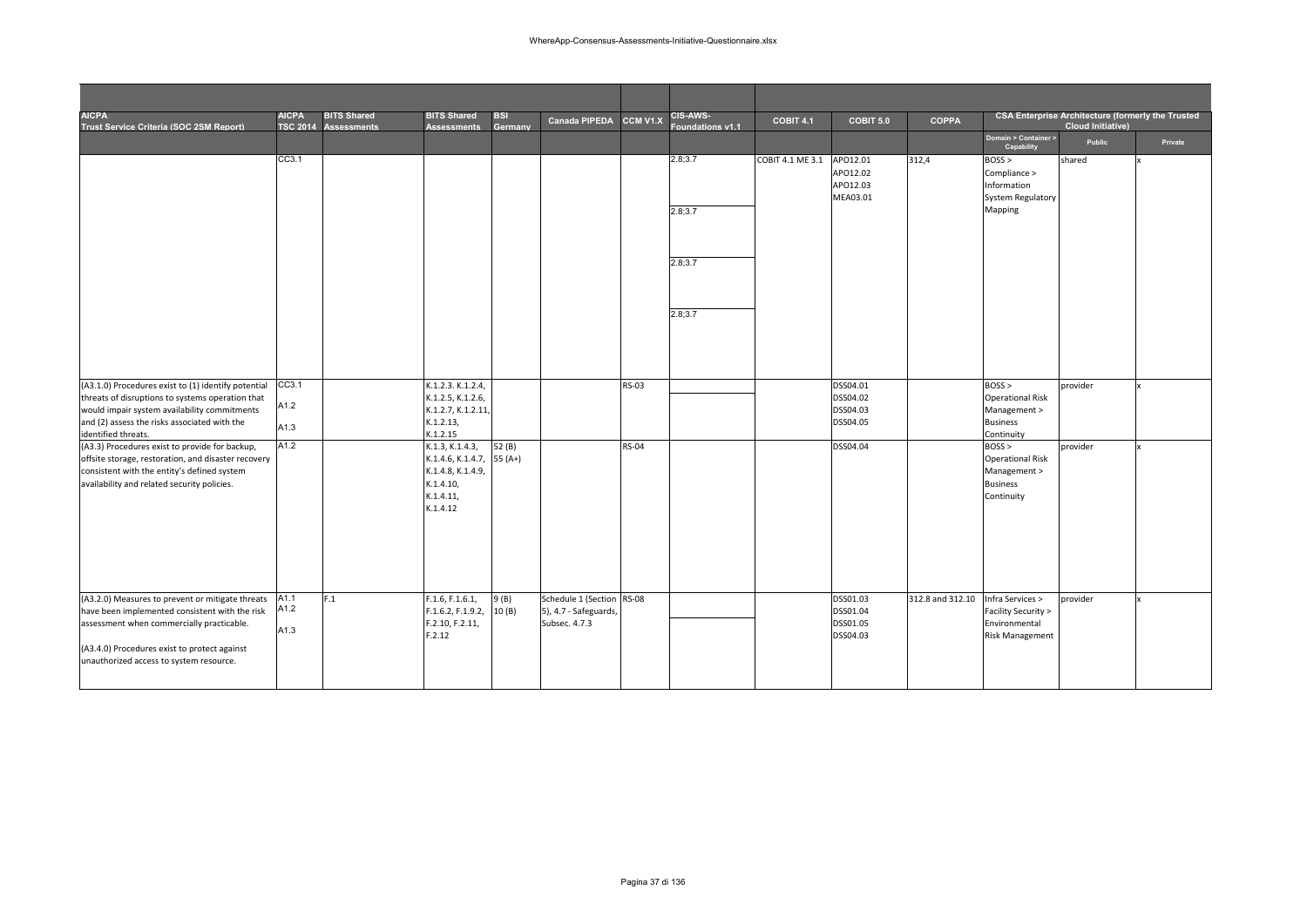| <b>AICPA</b><br>Trust Service Criteria (SOC 2SM Report)                                                                                                                                                                                                                                                                                                                                                       | <b>AICPA</b>            | <b>BITS Shared</b><br>TSC 2014 Assessments | <b>BITS Shared</b><br><b>Assessments</b>                   | <b>BSI</b><br>Germany | <b>Canada PIPEDA</b>                                                            | CCM V1.X | <b>CIS-AWS-</b><br>oundations v1.1 | <b>COBIT 4.1</b>                 | COBIT 5.0                                     | <b>COPPA</b>     |                                                                                    | <b>CSA Enterprise Architecture (formerly the Trusted</b><br><b>Cloud Initiative)</b> |         |
|---------------------------------------------------------------------------------------------------------------------------------------------------------------------------------------------------------------------------------------------------------------------------------------------------------------------------------------------------------------------------------------------------------------|-------------------------|--------------------------------------------|------------------------------------------------------------|-----------------------|---------------------------------------------------------------------------------|----------|------------------------------------|----------------------------------|-----------------------------------------------|------------------|------------------------------------------------------------------------------------|--------------------------------------------------------------------------------------|---------|
|                                                                                                                                                                                                                                                                                                                                                                                                               |                         |                                            |                                                            |                       |                                                                                 |          |                                    |                                  |                                               |                  | Domain > Container ><br>Capability                                                 | Public                                                                               | Private |
| (S3.11.0) Procedures exist to provide that<br>personnel responsible for the design,<br>development, implementation, and operation of<br>systems affecting security have the qualifications<br>and resources to fulfill their responsibilities.<br>(A.2.1.0) The entity has prepared an objective<br>description of the system and its boundaries and<br>communicated such description to authorized<br>users. | CC1.3<br>CC1.4<br>CC2.1 |                                            | G.1.1                                                      | 56 (B)<br>57(B)       | Schedule 1 (Section OP-02<br>5), 4.7 - Safeguards,<br>Subsec. 4.7.3             |          |                                    | COBIT 4.1 DS 9, DS BAI08<br>13.1 | <b>BAI10</b><br>DSS01.01                      | 312.8 and 312.10 | SRM > Policies and<br>Standards > Job<br><b>Aid Guidelines</b>                     | shared                                                                               |         |
| (A3.1.0) Procedures exist to (1) identify potential<br>threats of disruptions to systems operation that<br>would impair system availability commitments<br>and (2) assess the risks associated with the<br>identified threats.<br>(A3.2.0) Measures to prevent or mitigate threats<br>have been implemented consistent with the risk<br>assessment when commercially practicable.                             | CC3.1<br>A1.1<br>A1.2   | F.1                                        | F.2.9, F.1.2.21,<br>F.5.1, F.1.5.2,<br>F.2.1, F.2.7, F.2.8 |                       | Schedule 1 (Section RS-05<br>5), 4.7 - Safeguards,<br>Subsec. 4.7.3             |          | 2.8;3.7                            |                                  | DSS01.03<br>DSS01.04<br>DSS01.05              |                  | Infra Services ><br>Facility Security ><br>Environmental<br><b>Risk Management</b> | provider                                                                             |         |
| (A3.1.0) Procedures exist to (1) identify potential<br>threats of disruptions to systems operation that<br>would impair system availability commitments<br>and (2) assess the risks associated with the<br>identified threats.<br>(A3.2.0) Measures to prevent or mitigate threats<br>have been implemented consistent with the risk<br>assessment when commercially practicable.                             | CC3.1<br>A1.1<br>A1.2   | F.1                                        | F.2.9, F.1.2.21,<br>F.5.1, F.1.5.2,<br>F.2.1, F.2.7, F.2.8 | $53(A+)$              | Schedule 1 (Section RS-06<br>75 (C+, A+) 5), 4.7 - Safeguards,<br>Subsec. 4.7.3 |          |                                    |                                  | DSS01.04<br>DSS01.05                          | 312.8 and 312.10 | Infra Services ><br>Facility Security ><br>Environmental<br><b>Risk Management</b> | provider                                                                             |         |
| (A3.2.0) Measures to prevent or mitigate threats<br>have been implemented consistent with the risk<br>assessment when commercially practicable.                                                                                                                                                                                                                                                               | A1.1<br>A1.2<br>CC4.1   |                                            | F.2.19                                                     | 1(B)                  |                                                                                 | OP-04    | 2,1                                | COBIT 4.1 A13.3                  | BAI03.10<br>BAI04.03<br>BAI04.04<br>Inccon or |                  | Infra Services ><br>Equipment<br>Maintenance >                                     | provider                                                                             |         |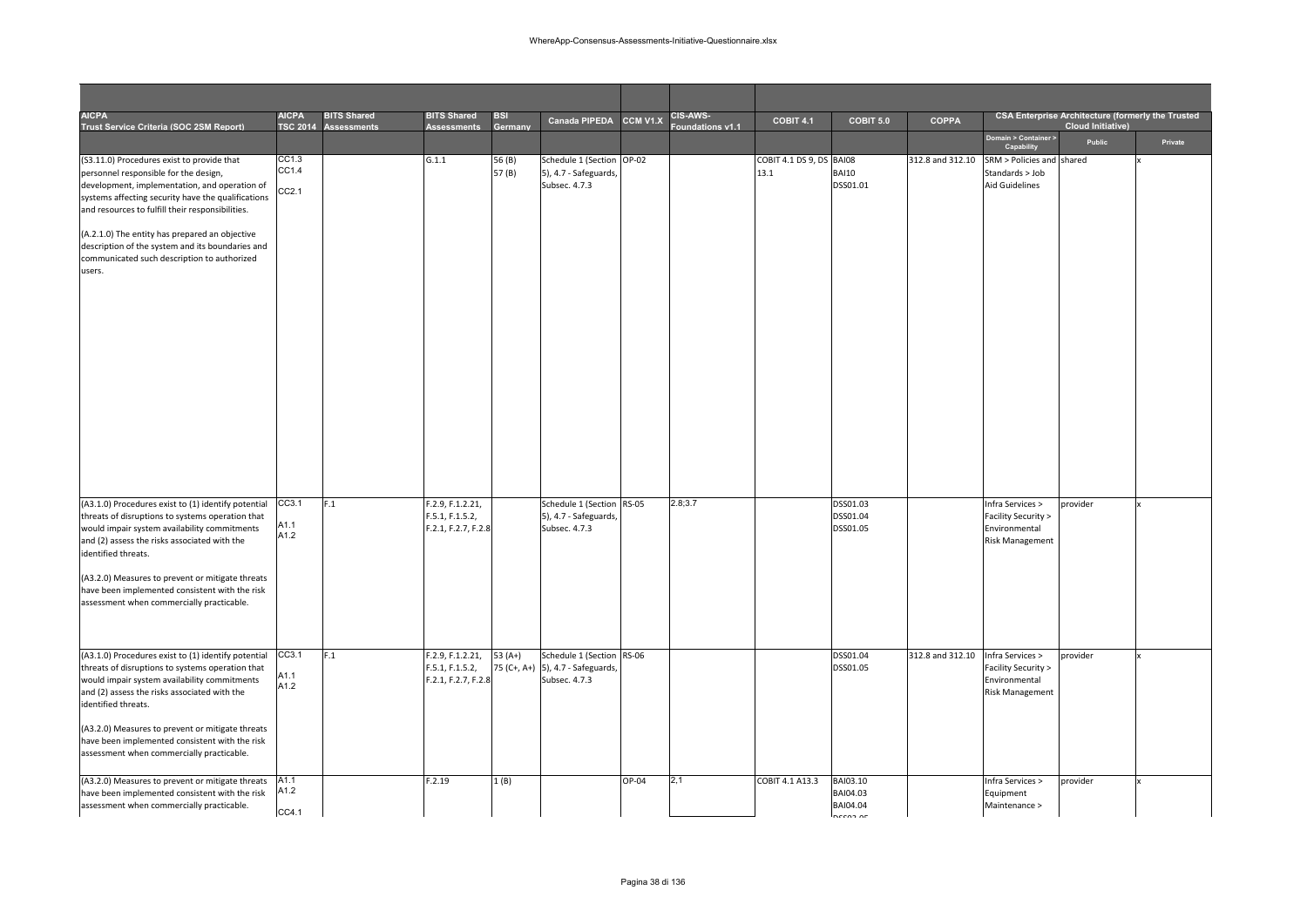| <b>AICPA</b><br>Trust Service Criteria (SOC 2SM Report)                                                                                                                                                                                                                                                                                                                                                                                                                                                                                                                                                                             | <b>AICPA</b>          | <b>BITS Shared</b><br>TSC 2014 Assessments | <b>BITS Shared</b><br><b>Assessments</b>                          | <b>BSI</b><br>Germany | Canada PIPEDA CCM V1.X                                              |              | CIS-AWS-<br>Foundations v1.1 | COBIT 4.1 | COBIT 5.0                                                            | <b>COPPA</b>     |                                                                                                        | <b>CSA Enterprise Architecture (formerly the Trusted</b><br><b>Cloud Initiative)</b> |         |
|-------------------------------------------------------------------------------------------------------------------------------------------------------------------------------------------------------------------------------------------------------------------------------------------------------------------------------------------------------------------------------------------------------------------------------------------------------------------------------------------------------------------------------------------------------------------------------------------------------------------------------------|-----------------------|--------------------------------------------|-------------------------------------------------------------------|-----------------------|---------------------------------------------------------------------|--------------|------------------------------|-----------|----------------------------------------------------------------------|------------------|--------------------------------------------------------------------------------------------------------|--------------------------------------------------------------------------------------|---------|
|                                                                                                                                                                                                                                                                                                                                                                                                                                                                                                                                                                                                                                     |                       |                                            |                                                                   |                       |                                                                     |              |                              |           |                                                                      |                  | Domain > Container ><br>Capability                                                                     | Public                                                                               | Private |
| (A4.1.0) The entity's system availability and<br>security performance is periodically reviewed and<br>compared with the defined system availability and<br>related security policies.                                                                                                                                                                                                                                                                                                                                                                                                                                               |                       |                                            |                                                                   |                       |                                                                     |              | 2,1<br>2,1<br>2,1            |           | 75503.05                                                             |                  |                                                                                                        |                                                                                      |         |
|                                                                                                                                                                                                                                                                                                                                                                                                                                                                                                                                                                                                                                     |                       |                                            |                                                                   |                       |                                                                     |              | 2,1                          |           |                                                                      |                  |                                                                                                        |                                                                                      |         |
| (A3.2.0) Measures to prevent or mitigate threats<br>have been implemented consistent with the risk<br>assessment when commercially practicable.                                                                                                                                                                                                                                                                                                                                                                                                                                                                                     | A1.1<br>A1.2          | F.1                                        | F.1.6, F.1.6.1,<br>F.1.6.2, F.1.9.2,<br>F.2.10, F.2.11,<br>F.2.12 | 54 (A+)               | Schedule 1 (Section RS-07<br>5), 4.7 - Safeguards,<br>Subsec. 4.7.3 |              |                              |           | DSS01.04<br>DSS01.05<br>DSS04.01<br>DSS04.02<br>DSS04.03             | 312.8 and 312.10 | Infra Services ><br>Facility Security ><br>Environmental<br><b>Risk Management</b>                     | provider                                                                             |         |
| (A3.1.0) Procedures exist to (1) identify potential<br>threats of disruptions to systems operation that<br>would impair system availability commitments<br>and (2) assess the risks associated with the<br>identified threats.<br>(A3.3.0) Procedures exist to provide for backup,<br>offsite storage, restoration, and disaster recovery<br>consistent with the entity's defined system<br>availability and related security policies.<br>(A3.4.0) Procedures exist to provide for the<br>integrity of backup data and systems maintained<br>to support the entity's defined system availability<br>and related security policies. | CC3.1<br>A1.2<br>A1.3 |                                            | K.2                                                               |                       |                                                                     | <b>RS-02</b> |                              |           | BAI06.01<br>BAI10.01<br>BAI10.02<br>BAI10.03<br>DSS04.01<br>DSS04.02 |                  | TOS > Service<br>Delivery ><br>Information<br>Technology<br>Resiliency -<br><b>Resiliency Analysis</b> | provider                                                                             |         |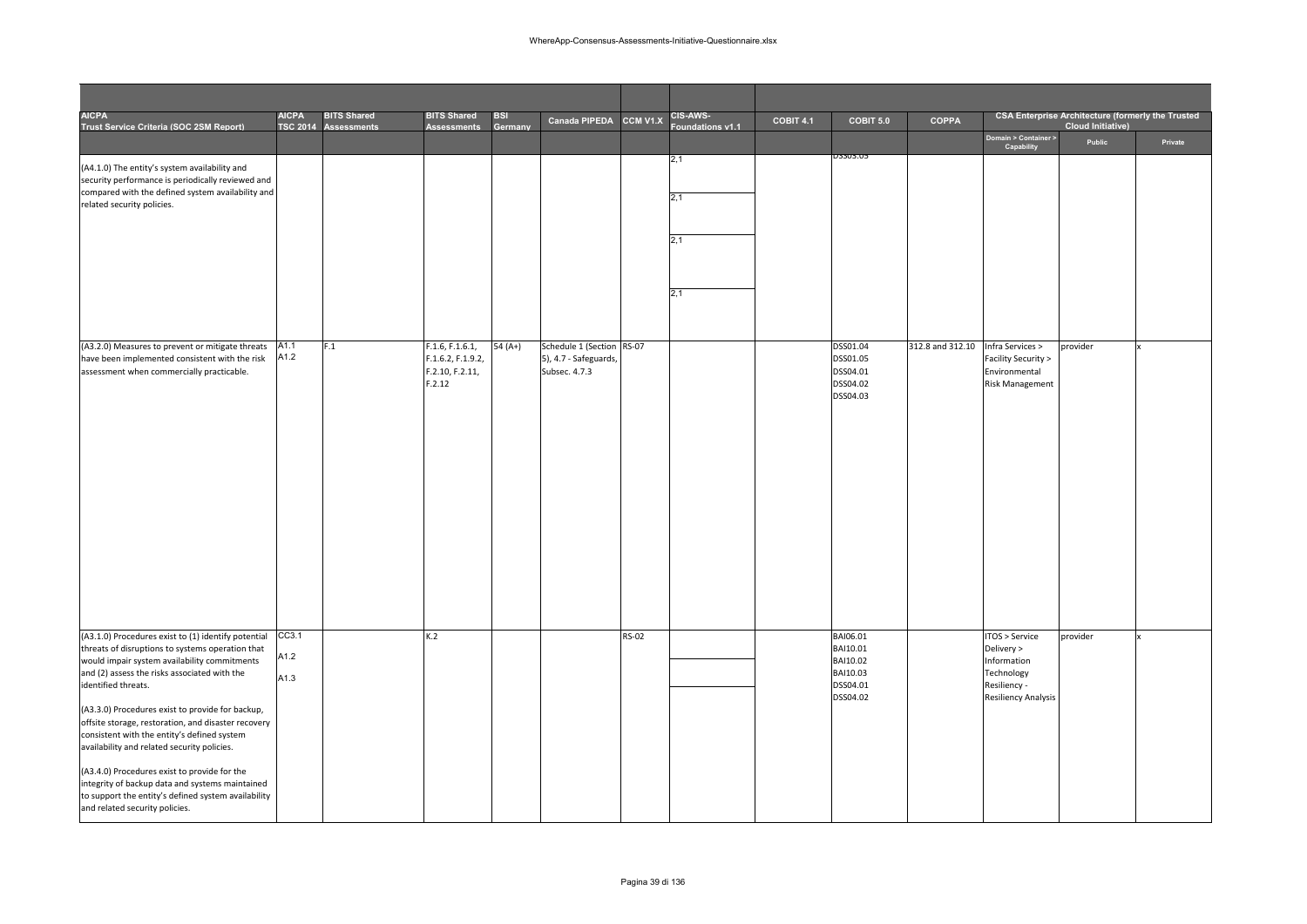| <b>AICPA</b><br>Trust Service Criteria (SOC 2SM Report)                                                                                                                                                                                                                                                                                                                                                                   | <b>AICPA</b><br><b>TSC 2014</b>           | <b>BITS Shared</b><br><b>Assessments</b> | <b>BITS Shared</b><br><b>Assessments</b>                                                                                                                                         | <b>BSI</b><br>Germany | <b>Canada PIPEDA</b>                                                                                 | CCM V1.X | CIS-AWS-<br>oundations v1.1                                                                                                                                                                                                               | COBIT 4.1                                               | COBIT 5.0                                                                                                       | <b>COPPA</b> |                                                                                      | <b>CSA Enterprise Architecture (formerly the Trusted</b><br><b>Cloud Initiative)</b> |         |
|---------------------------------------------------------------------------------------------------------------------------------------------------------------------------------------------------------------------------------------------------------------------------------------------------------------------------------------------------------------------------------------------------------------------------|-------------------------------------------|------------------------------------------|----------------------------------------------------------------------------------------------------------------------------------------------------------------------------------|-----------------------|------------------------------------------------------------------------------------------------------|----------|-------------------------------------------------------------------------------------------------------------------------------------------------------------------------------------------------------------------------------------------|---------------------------------------------------------|-----------------------------------------------------------------------------------------------------------------|--------------|--------------------------------------------------------------------------------------|--------------------------------------------------------------------------------------|---------|
|                                                                                                                                                                                                                                                                                                                                                                                                                           |                                           |                                          |                                                                                                                                                                                  |                       |                                                                                                      |          |                                                                                                                                                                                                                                           |                                                         |                                                                                                                 |              | Domain > Container ><br>Capability                                                   | <b>Public</b>                                                                        | Private |
| (S2.3.0) Responsibility and accountability for the<br>entity's system availability, confidentiality of data,<br>processing integrity, system security and related<br>security policies and changes and updates to<br>those policies are communicated to entity<br>personnel responsible for implementing them.                                                                                                            | CC3.2                                     |                                          | G.1.1                                                                                                                                                                            | 45 (B)                |                                                                                                      | OP-01    | 2,1                                                                                                                                                                                                                                       | COBIT 4.1 DS13.1                                        | APO01<br>APO07.01<br>APO07.03<br>APO09.03<br>DSS01.01                                                           |              | SRM > Policies and shared<br>Standards ><br>Operational<br><b>Security Baselines</b> |                                                                                      |         |
| (A3.3.0) Procedures exist to provide for backup,<br>offsite storage, restoration, and disaster recovery<br>consistent with the entity's defined system<br>availability and related security policies.<br>(A3.4.0) Procedures exist to provide for the<br>integrity of backup data and systems maintained<br>to support the entity's defined system availability<br>and related security policies.                         | A1.2<br>A1.3<br>13.21                     |                                          | D.2.2.9                                                                                                                                                                          | 36 (B)                | Schedule 1 (Section DG-04<br>5) 4.5 - Limiting<br>Use, Disclosure and<br>Retention, Subsec.<br>4.5.2 |          | 2.1;2.8;3.7<br>2.1:2.8:3.7<br>2.1;2.8;3.7<br>2.1;2.8;3.7                                                                                                                                                                                  | COBIT 4.1 DS 4.1,<br>DS 4.2, DS 4.5, DS<br>4.9, DS 11.6 | BAI09.01<br>BAI09.02<br>BAI09.03<br>DSS04.01<br>DSS04.02<br>DSS04.03<br>DSS04.04<br>DSS04.07<br>MEA03.01        | 312,3        | BOSS > Data<br>Governance > Data<br><b>Retention Rules</b>                           | shared                                                                               |         |
| (I3.20.0) Procedures exist to provide for                                                                                                                                                                                                                                                                                                                                                                                 |                                           |                                          |                                                                                                                                                                                  |                       |                                                                                                      |          |                                                                                                                                                                                                                                           |                                                         |                                                                                                                 |              |                                                                                      |                                                                                      |         |
| (S3.12.0) Procedures exist to maintain system<br>components, including configurations consistent<br>with the defined system security policies.<br>(S3.10.0) Design, acquisition, implementation,<br>configuration, modification, and management of<br>infrastructure and software are consistent with                                                                                                                     | CC7.2<br>CC7.1<br>CC7.4                   | 1.2                                      | 1.1.1, 1.1.2, 1.2.<br>7.2, 1.2.8, 1.2.9,<br>1.2.10, 1.2.13,<br>1.2.14, 1.2.15,<br>1.2.18, 1.2.22.6,<br>L.5                                                                       |                       | Schedule 1 (Section RM-01<br>5), 4.7 - Safeguards,<br>Subsec. 4.7.3                                  |          |                                                                                                                                                                                                                                           | COBIT 4.1 A12, A<br>16.1                                | APO01.02<br>APO01.06<br>BAI02.04<br>BAI06.01                                                                    |              | ITOS > IT<br>Operation ><br>Architecture<br>Governance                               | shared                                                                               |         |
| (S3.10.0) Design, acquisition, implementation,<br>configuration, modification, and management of<br>infrastructure and software are consistent with<br>defined system availability, confidentiality of data,<br>processing integrity, systems security and related<br>security policies.                                                                                                                                  | CC7.1<br>CC7.4                            | C.2<br>1.1<br>1.2<br>$\overline{A}$      | C.2.4, G.4, G6,<br>1.1, 1.4.4, 1.4.5,<br>1.2.7.2, 1.2.8,<br>1.2.9, 1.2.15,<br>1.2.18, 1.2.22.6,<br>1.2.7.1, 1.2.13,<br>1.2.14, 1.2.17,                                           | 27(B)                 | Schedule 1 (Section RM-04<br>5), 4.7 - Safeguards,<br>Subsec. 4.7.3                                  |          | 1.1; 1.2; 1.3; 1.4; 1.5; 1<br>6;1.7;1.8;1.11;1.13;2.<br>1;2.4;2.7;2.8;3.1;3.4;<br>3.5; 3.6; 3.7; 3.8; 3.9; 3.<br>10;3.11;3.12;3.13;3.1<br>1.5;1.6;1.7;1.8;1.11;1<br>13;2.1;2.4;2.7;2.8;3.<br>1;3.4;3.5;3.6;3.7;3.8;<br>0.2.10.2.11.2.12.2 |                                                         | APO07.06<br>APO09.03<br>APO09.04<br>APO10.01<br>APO10.04<br>APO10.05<br>APO11.01<br>00110                       |              | ITOS > IT<br>Operation ><br>Architecture<br>Governance                               | shared                                                                               |         |
| (A3.13.0, C3.16.0, I3.14.0, S3.10.0) Design,<br>acquisition, implementation, configuration,<br>modification, and management of infrastructure<br>and software are consistent with defined system<br>availability, confidentiality of data, processing<br>integrity, systems security and related security<br>policies.<br>(S3.13) Procedures exist to provide that only<br>authorized, tested, and documented changes are | CC7.1<br>CC7.1<br>CC7.1<br>CC7.1<br>CC7.4 |                                          | C.1.7, G.1, G.6,<br>I.1, I.4.5, I.2.18,<br>1.22.1, 1.22.3,<br>1.22.6, 1.2.23,<br>1.2.22.2, 1.2.22.4,<br>1.2.22.7.1.2.22.8,<br>1.2.22.9<br>1.2.22.10,<br>1.2.22.11,<br>1.2.22.12, |                       | Schedule 1 (Section RM-03<br>5), 4.7 - Safeguards,<br>Subsec. 4.7.3                                  |          |                                                                                                                                                                                                                                           | COBIT 4.1 PO 8.1                                        | APO11.01<br>APO11.02<br>APO11.04<br>APO11.05<br>BAI02.04<br>BAI03.06<br><b>BAI03.08</b><br>BAI07.03<br>BAI07.05 |              | ITOS > Service<br>Support > Release<br>Management                                    | shared                                                                               |         |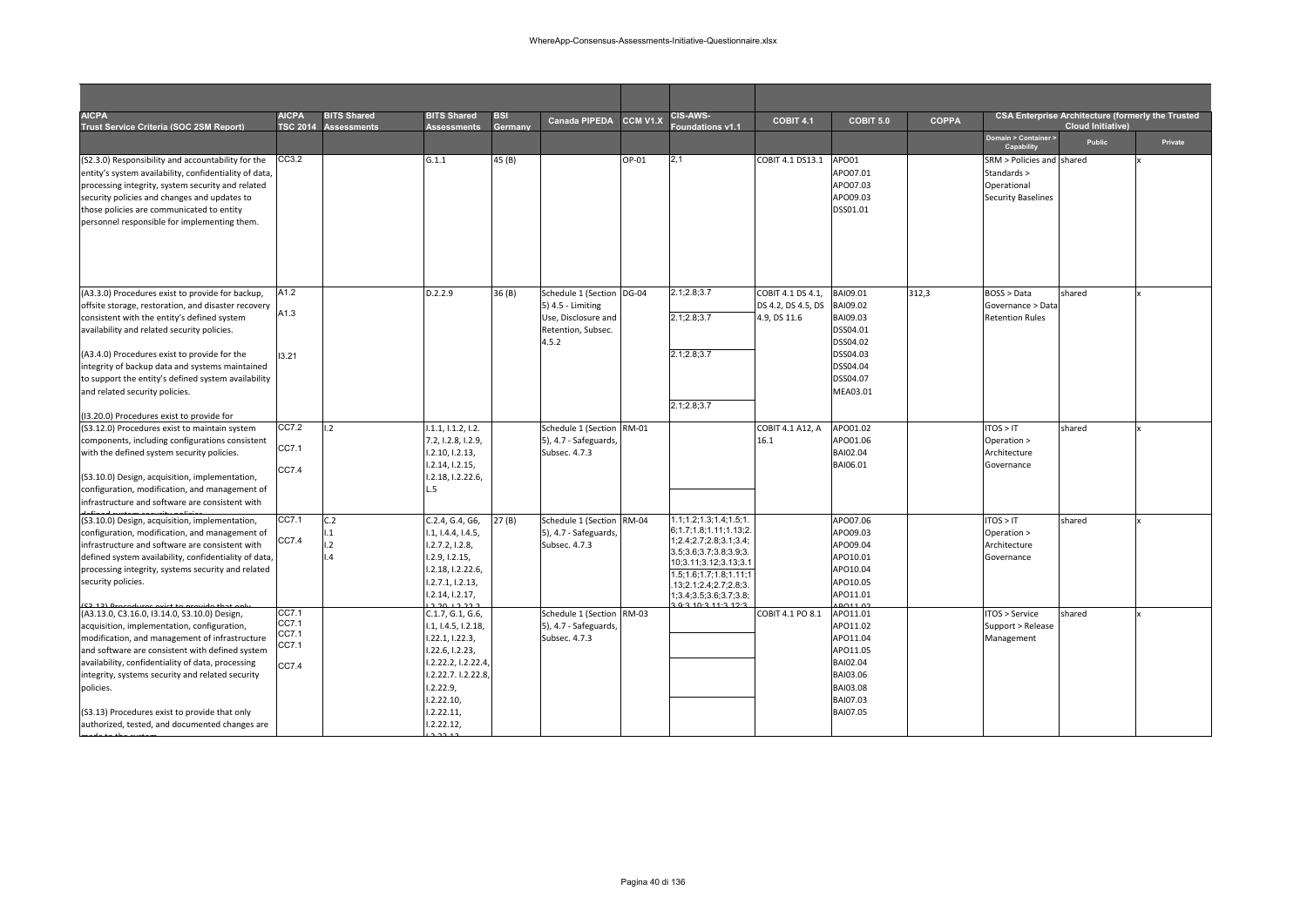| <b>AICPA</b>                                            | <b>AICPA</b> | <b>BITS Shared</b>   | <b>BITS Shared</b> | <b>BSI</b> | Canada PIPEDA             | CCM V1.X | CIS-AWS-                    | <b>COBIT 4.1</b> | COBIT 5.0    | <b>COPPA</b>     |                      | <b>CSA Enterprise Architecture (formerly the Trusted</b> |         |
|---------------------------------------------------------|--------------|----------------------|--------------------|------------|---------------------------|----------|-----------------------------|------------------|--------------|------------------|----------------------|----------------------------------------------------------|---------|
| Trust Service Criteria (SOC 2SM Report)                 |              | TSC 2014 Assessments | <b>Assessments</b> | Germany    |                           |          | <b>Foundations v1.1</b>     |                  |              |                  | Domain > Container > | <b>Cloud Initiative)</b>                                 |         |
|                                                         |              |                      |                    |            |                           |          |                             |                  |              |                  | Capability           | Public                                                   | Private |
| (A3.6.0) Procedures exist to restrict physical          | CC5.5        | G.1                  | G.2.13,            |            | Schedule 1 (Section RM-05 |          | 2.1;2.4;2.7;2.8;3.1;3.      |                  | APO13.01     | 312.8 and 312.10 | ITOS > Service       | shared                                                   |         |
| access to the defined system including, but not         |              | 1.2                  | G.20.2, G.20.4,    |            | 5), 4.7 - Safeguards,     |          | 4; 3.5; 3.6; 3.7; 3.8; 3.9; |                  | BAI06.01     |                  | Support >            |                                                          |         |
| limited to, facilities, backup media, and other         | CC5.8        |                      | G.20.5, G.7,       |            | Subsec. 4.7.3             |          | 3.10;3.11;3.12;3.13;3<br>14 |                  | <b>BAI10</b> |                  | Configuration        |                                                          |         |
| system components such as firewalls, routers, and CC7.4 |              |                      | G.7.1, G.12.11,    |            |                           |          |                             |                  | DSS05.03     |                  | Management ->        |                                                          |         |
| servers.                                                |              |                      | H.2.16, I.2.22.1,  |            |                           |          |                             |                  | DSS05.04     |                  | Software             |                                                          |         |
|                                                         |              |                      | 1.2.22.3,          |            |                           |          |                             |                  | DSS05.05     |                  | Management           |                                                          |         |
| (S3.5.0) Procedures exist to protect against            |              |                      | I.2.22.6, I.2.23   |            |                           |          |                             |                  | DSS05.07     |                  |                      |                                                          |         |
| infection by computer viruses, malicious code, and      |              |                      |                    |            |                           |          |                             |                  | DSS06.03     |                  |                      |                                                          |         |
| unauthorized software.                                  |              |                      |                    |            |                           |          |                             |                  |              |                  |                      |                                                          |         |
| (S3.13.0) Procedures exist to provide that only         |              |                      |                    |            |                           |          |                             |                  |              |                  |                      |                                                          |         |
| authorized, tested, and documented changes are          |              |                      |                    |            |                           |          |                             |                  |              |                  |                      |                                                          |         |
| made to the system.                                     |              |                      |                    |            |                           |          |                             |                  |              |                  |                      |                                                          |         |
|                                                         |              |                      |                    |            |                           |          |                             |                  |              |                  |                      |                                                          |         |
|                                                         |              |                      |                    |            |                           |          |                             |                  |              |                  |                      |                                                          |         |
|                                                         |              |                      |                    |            |                           |          |                             |                  |              |                  |                      |                                                          |         |
|                                                         |              |                      |                    |            |                           |          |                             |                  |              |                  |                      |                                                          |         |
|                                                         |              |                      |                    |            |                           |          |                             |                  |              |                  |                      |                                                          |         |
|                                                         |              |                      |                    |            |                           |          |                             |                  |              |                  |                      |                                                          |         |
|                                                         |              |                      |                    |            |                           |          |                             |                  |              |                  |                      |                                                          |         |
|                                                         |              |                      |                    |            |                           |          |                             |                  |              |                  |                      |                                                          |         |
|                                                         |              |                      |                    |            |                           |          |                             |                  |              |                  |                      |                                                          |         |
|                                                         |              |                      |                    |            |                           |          |                             |                  |              |                  |                      |                                                          |         |
|                                                         |              |                      |                    |            |                           |          |                             |                  |              |                  |                      |                                                          |         |
|                                                         |              |                      |                    |            |                           |          |                             |                  |              |                  |                      |                                                          |         |
|                                                         |              |                      |                    |            |                           |          |                             |                  |              |                  |                      |                                                          |         |
|                                                         |              |                      |                    |            |                           |          |                             |                  |              |                  |                      |                                                          |         |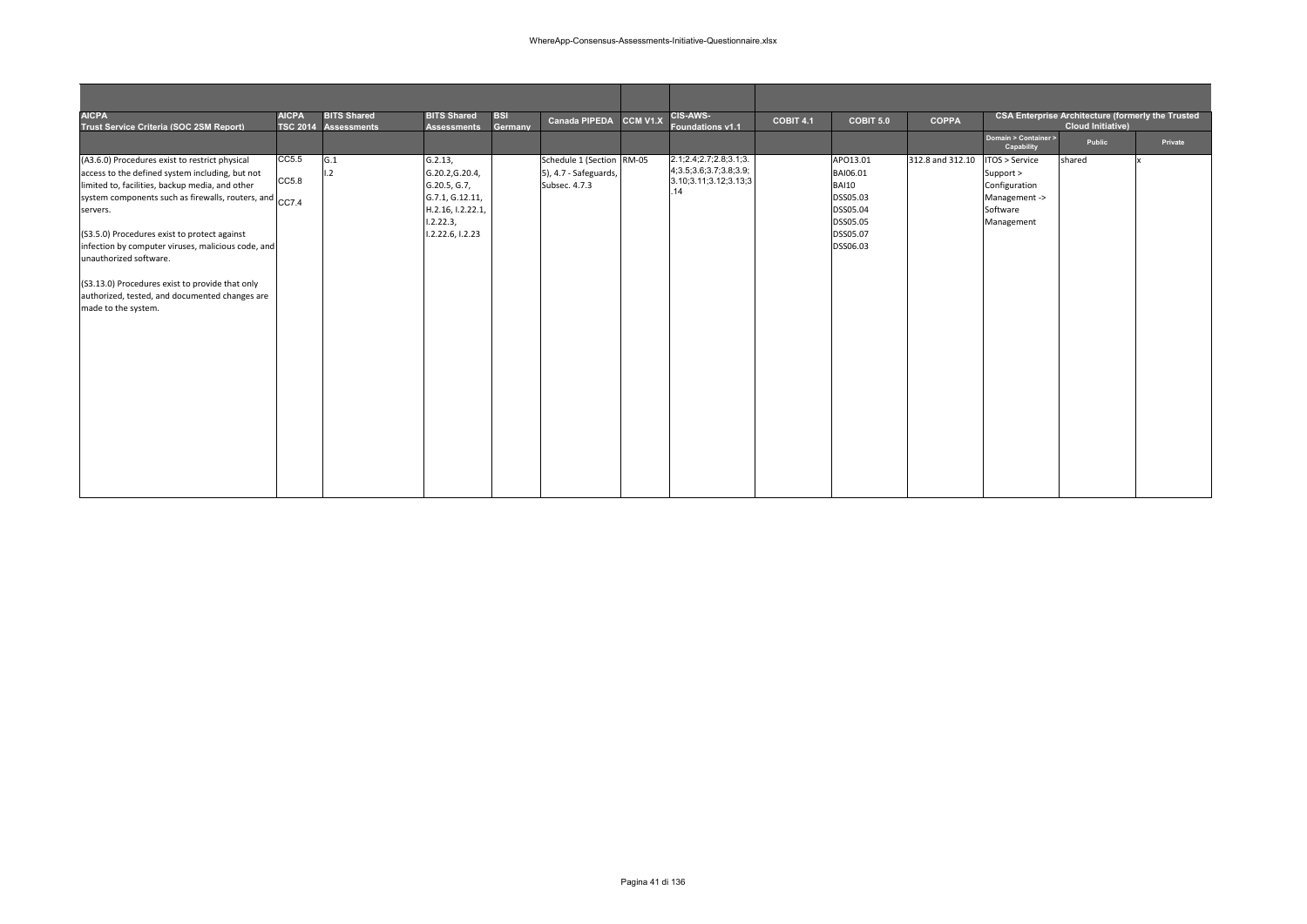| <b>AICPA</b><br>Trust Service Criteria (SOC 2SM Report)                                                                                                                                                                                                                                                                            | <b>AICPA</b>   | <b>BITS Shared</b><br>TSC 2014 Assessments | <b>BITS Shared</b><br><b>Assessments</b> | <b>BSI</b><br>Germany | Canada PIPEDA CCM V1.X                                              |              | <b>CIS-AWS-</b><br>Foundations v1.1                                       | <b>COBIT 4.1</b>             | COBIT 5.0                                                                                                                                    | COPPA |                                                                            | <b>CSA Enterprise Architecture (formerly the Trusted</b><br><b>Cloud Initiative)</b> |         |
|------------------------------------------------------------------------------------------------------------------------------------------------------------------------------------------------------------------------------------------------------------------------------------------------------------------------------------|----------------|--------------------------------------------|------------------------------------------|-----------------------|---------------------------------------------------------------------|--------------|---------------------------------------------------------------------------|------------------------------|----------------------------------------------------------------------------------------------------------------------------------------------|-------|----------------------------------------------------------------------------|--------------------------------------------------------------------------------------|---------|
|                                                                                                                                                                                                                                                                                                                                    |                |                                            |                                          |                       |                                                                     |              |                                                                           |                              |                                                                                                                                              |       | Domain > Container ><br>Capability                                         | Public                                                                               | Private |
| (A3.16.0, S3.13.0) Procedures exist to provide that CC7.4<br>only authorized, tested, and documented changes CC7.4<br>are made to the system.                                                                                                                                                                                      |                |                                            | 1.2.17, 1.2.20,<br>1.2.22                |                       | Schedule 1 (Section RM-02<br>5), 4.7 - Safeguards,<br>Subsec. 4.7.3 |              | 3.10;3.11;3.12;3.13;3 COBIT 4.1 A16.1,<br>14;4.3;4.4                      | A17.6                        | BAI06.01<br>BAI06.02<br>BAI06.03<br>BAI06.04<br>BAI07.01<br>BAI07.03<br>BAI07.04<br><b>BAI07.05</b><br>BAI07.06                              |       | TOS > Service<br>Support > Release<br>Management                           | shared                                                                               |         |
| (S3.8.0) Procedures exist to classify data in<br>accordance with classification policies and<br>periodically monitor and update such<br>classifications as necessary.<br>(C3.14.0) Procedures exist to provide that system<br>data are classified in accordance with the defined<br>confidentiality and related security policies. | CC3.1<br>CC3.1 |                                            | D.1.3, D.2.2                             |                       |                                                                     | <b>DG-02</b> | 2.8;3.7<br>2.8;3.7<br>2.8;3.7<br>2.8;3.7<br>2.8;3.7<br>2.8;3.7<br>2.8;3.7 | COBIT 4.1 PO 2.3,<br>DS 11.6 | APO01.06<br>APO03.02<br>APO08.01<br>APO09.03<br>APO13.01<br>BAI09.01<br>BAI09.02<br>BAI09.03<br>DSS04.07<br>DSS05.04<br>DSS05.05<br>DSS06.06 | 312,3 | <b>BOSS &gt; Data</b><br>Governance > Data<br>Classification               | shared                                                                               |         |
|                                                                                                                                                                                                                                                                                                                                    |                |                                            |                                          |                       |                                                                     |              |                                                                           |                              | APO01.06<br>APO03.01<br>APO03.02<br>APO09.01<br>APO09.01<br>BAI06.03<br>BAI09.01<br><b>BAI1001</b>                                           |       | BOSS > Data<br>Governance ><br>Handling /<br>Labeling / Security<br>Policy |                                                                                      |         |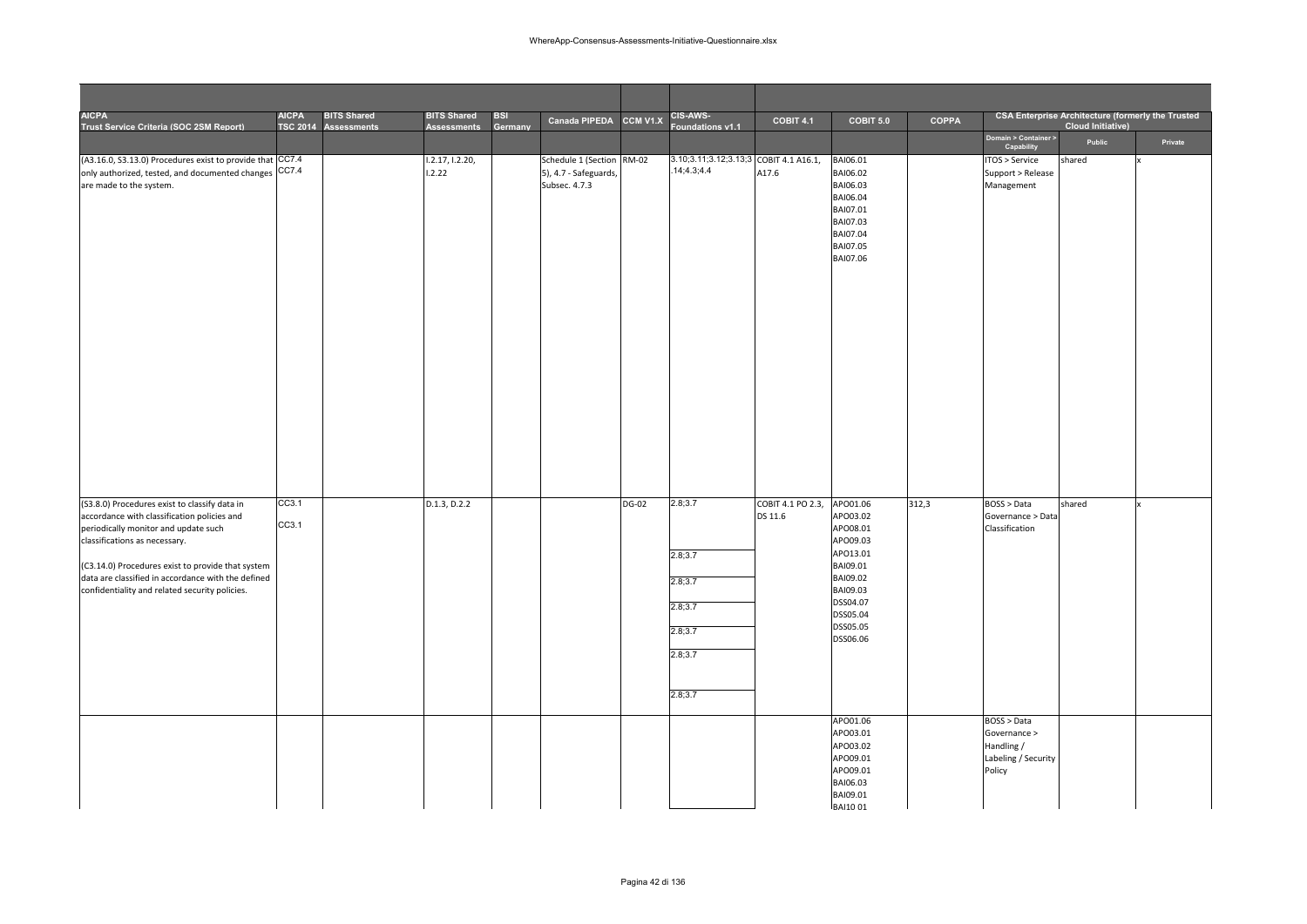| <b>AICPA</b><br>Trust Service Criteria (SOC 2SM Report)                                                                                                                                                                                                                                                                                                                                                                                                                                                                                     | <b>AICPA</b>          | <b>BITS Shared</b><br>TSC 2014 Assessments | <b>BITS Shared</b><br><b>Assessments</b>                             | BSI<br>Germany | Canada PIPEDA                                                                                        | CCM V1.X     | <b>CIS-AWS-</b><br>oundations v1.1 | <b>COBIT 4.1</b>                   | COBIT 5.0                                                             | <b>COPPA</b>     |                                                                                                                    | <b>CSA Enterprise Architecture (formerly the Trusted</b><br><b>Cloud Initiative)</b> |         |
|---------------------------------------------------------------------------------------------------------------------------------------------------------------------------------------------------------------------------------------------------------------------------------------------------------------------------------------------------------------------------------------------------------------------------------------------------------------------------------------------------------------------------------------------|-----------------------|--------------------------------------------|----------------------------------------------------------------------|----------------|------------------------------------------------------------------------------------------------------|--------------|------------------------------------|------------------------------------|-----------------------------------------------------------------------|------------------|--------------------------------------------------------------------------------------------------------------------|--------------------------------------------------------------------------------------|---------|
|                                                                                                                                                                                                                                                                                                                                                                                                                                                                                                                                             |                       |                                            |                                                                      |                |                                                                                                      |              |                                    |                                    |                                                                       |                  | Domain > Container ><br>Capability                                                                                 | Public                                                                               | Private |
|                                                                                                                                                                                                                                                                                                                                                                                                                                                                                                                                             |                       |                                            |                                                                      |                |                                                                                                      |              |                                    |                                    | BAI10.02<br>BAI10.03<br>BAI10.04<br><b>BAI10.05</b>                   |                  |                                                                                                                    |                                                                                      |         |
| (S3.6) Encryption or other equivalent security<br>techniques are used to protect transmissions of<br>user authentication and other confidential<br>information passed over the Internet or other<br>public networks.<br>(I13.3.a-e) The procedures related to<br>completeness, accuracy, timeliness, and<br>authorization of system processing, including                                                                                                                                                                                   | CC5.7<br>PI1.5        | G.4<br>G.11<br>G.16<br>G.18<br>I.3<br>.4   | G.19.1.1<br>G.19.1.2,<br>G.19.1.3, G.10.8<br>G.9.11, G.14,<br>G.15.1 |                | Schedule 1 (Section IS-28<br>5), 4.7 - Safeguards,<br>Subsec. 4.7.3                                  |              | 2.8;3.7<br>2.8;3.7                 | COBIT 4.1 DS 5.10 APO01.06<br>5.11 | APO03.02<br>APO08.01<br>APO13.01<br>APO13.02<br>DSS05<br><b>DSS06</b> | 312.8 and 312.10 | SRM ><br>Cryptographic<br>Services > Data in<br><b>Transit Encryption</b>                                          | shared                                                                               |         |
| (S3.2.a) a. Logical access security measures to<br>restrict access to information resources not<br>deemed to be public.                                                                                                                                                                                                                                                                                                                                                                                                                     | CC5.1                 | G.13                                       | D.2.2                                                                |                |                                                                                                      | <b>DG-03</b> |                                    | COBIT 4.1 PO 2.3,<br>DS 11.6       | APO01.06<br>APO03.02<br>APO08.01<br>APO09.03<br>APO13.01<br>BAI09.01  | 312,2            | BOSS > Data<br>Governance ><br>Handling /<br>Labeling / Security<br>Policy                                         | shared                                                                               |         |
| (C3.5.0) The system procedures provide that<br>confidential information is disclosed to parties<br>only in accordance with the entity's defined<br>confidentiality and related security policies.<br>(S3.4.0) Procedures exist to protect against<br>unauthorized access to system resources.<br>(C3.21.0) Procedures exist to provide that<br>confidential information is protected during the<br>system development, testing, and change<br>processes in accordance with defined system<br>confidentiality and related security policies. | C1.3<br>CC5.6<br>C1.1 |                                            | 1.2.18                                                               |                |                                                                                                      | <b>DG-06</b> |                                    |                                    | APO01.06<br>BAI01.01<br>BAI03.07<br><b>BAI07.04</b>                   |                  | SRM > Policies and shared<br>Standards ><br><b>Technical Standard</b><br>(Data<br>Management<br>Security Standard) |                                                                                      |         |
| (S2.2.0) The security obligations of users and the<br>entity's security commitments to users are<br>communicated to authorized users.<br>(S2.3.0) Responsibility and accountability for the<br>entity's system security policies and changes and<br>updates to those policies are communicated to<br>entity personnel responsible for implementing<br>them.<br>(S3.8.0) Procedures exist to classify data in<br>accordance with classification policies and<br>periodically monitor and update such<br>classifications as necessary         | CC2.3<br>CC3.1        |                                            | C.2.5.1, C.2.5.2,<br>D.1.3, L.7                                      |                | Schedule 1 (Section DG-01<br>5) 4.5 - Limiting<br>Use, Disclosure and<br>Retention, Subsec.<br>4.1.3 |              | 2.8;3.7                            | COBIT 4.1 DS5.1,<br>PO 2.3         | APO01.06<br>APO03.02<br>APO13.01<br>APO13.03                          | 312,4            | BOSS > Data<br>Governance > Data<br>Ownership /<br>Stewardship                                                     | shared                                                                               |         |
| (C3.5.0) The system procedures provide that<br>confidential information is disclosed to parties<br>only in accordance with the entity's defined<br>confidentiality and related security policies.                                                                                                                                                                                                                                                                                                                                           | C1.3<br>CC5.6         |                                            | D.2.2.10,<br>D.2.2.11,<br>D.2.2.14,                                  | 37 (B)         | Schedule 1 (Section DG-05<br>5) 4.5 - Limiting<br>Use, Disclosure and<br>Retention, Subsec.          |              | 2.8;3.7                            | COBIT 4.1 DS 11.4                  | APO01.06<br>APO13.01<br>BAI09.03<br>DSS01.01                          | 312,3            | BOSS > Data<br>Governance ><br>Secure Disposal of<br>Data                                                          | shared                                                                               |         |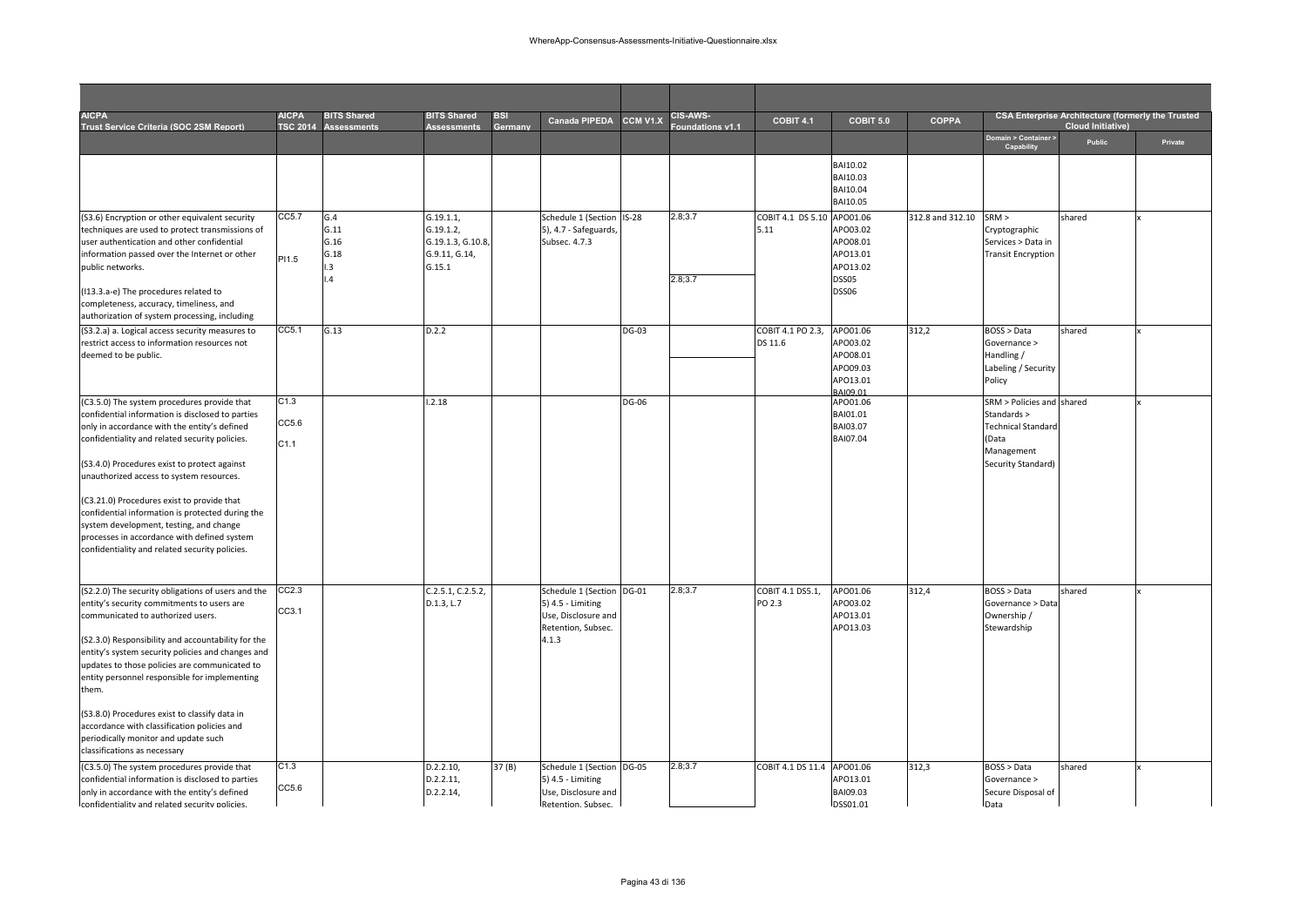| <b>AICPA</b><br>Trust Service Criteria (SOC 2SM Report)                                                                                                                                                                                                                                                            | <b>AICPA</b><br><b>TSC 2014</b> | <b>BITS Shared</b><br><b>Assessments</b> | <b>BITS Shared</b><br><b>Assessments</b>                                                                                                                                                                                                                                           | <b>BSI</b><br>Germany | <b>Canada PIPEDA</b>                                                | <b>CCM V1.X</b> | <b>CIS-AWS-</b><br>oundations v1.1 | COBIT 4.1         | COBIT 5.0                                                                        | <b>COPPA</b>               |                                                                                    | <b>CSA Enterprise Architecture (formerly the Trusted</b><br><b>Cloud Initiative)</b> |         |
|--------------------------------------------------------------------------------------------------------------------------------------------------------------------------------------------------------------------------------------------------------------------------------------------------------------------|---------------------------------|------------------------------------------|------------------------------------------------------------------------------------------------------------------------------------------------------------------------------------------------------------------------------------------------------------------------------------|-----------------------|---------------------------------------------------------------------|-----------------|------------------------------------|-------------------|----------------------------------------------------------------------------------|----------------------------|------------------------------------------------------------------------------------|--------------------------------------------------------------------------------------|---------|
|                                                                                                                                                                                                                                                                                                                    |                                 |                                          |                                                                                                                                                                                                                                                                                    |                       |                                                                     |                 |                                    |                   |                                                                                  |                            | Domain > Container ><br>Capability                                                 | Public                                                                               | Private |
| (S3.4.0) Procedures exist to protect against<br>unauthorized access to system resources.                                                                                                                                                                                                                           |                                 |                                          |                                                                                                                                                                                                                                                                                    |                       | 4.7.5 and 4.5.3                                                     |                 | 2.8;3.7                            |                   |                                                                                  |                            |                                                                                    |                                                                                      |         |
| (S3.1.0) Procedures exist to (1) identify potential<br>threats of disruption to systems operation that<br>would impair system security commitments and<br>(2) assess the risks associated with the identified<br>threats.                                                                                          | CC3.1<br>CC3.1                  |                                          |                                                                                                                                                                                                                                                                                    |                       | Schedule 1 (Section FS-08<br>5), 4.7 Safeguards,<br>Subsec. 4.7.3   |                 |                                    |                   | APO01.06<br>APO03.02<br>APO08.01<br>APO09.03<br>BAI09.01<br>BAI09.02             |                            | ITOS > Service<br>Support ><br>Configuration<br>Management -<br>Physical Inventory | provider                                                                             |         |
| (A3.6.0) Procedures exist to restrict physical<br>access to the defined system including, but not<br>limited to, facilities, backup media, and other<br>system components such as firewalls, routers, and<br>servers.                                                                                              | CC5.5                           | F.2                                      | F.1.2.3, F.1.2.4, 7(B)<br>F.1.2.5, F.1.2.6,<br>F.1.2.8, F.1.2.9,<br>F.1.2.10,<br>F.1.2.11,<br>F.1.2.12,<br>F.1.2.13,<br>F.1.2.14,<br>F.1.2.15,<br>F.1.2.24, F.1.3,<br>F.1.4.2, F1.4.6,<br>F.1.4.7, F.1.6,<br>F.1.7, F.1.8,<br>F.2.13, F.2.14,<br>F.2.15, F.2.16,<br>F.2.17, F.2.18 |                       | Schedule 1 (Section FS-03<br>5), 4.7 Safeguards,<br>Subsec. 4.7.3   |                 |                                    | COBIT 4.1 DS 12.3 | APO13.01<br>DSS01.01<br>DSS01.05<br>DSS05.05<br>DSS06.03<br>DSS06.06             | 312.8 and 312.10           | Infra Services ><br>Facility Security ><br><b>Controlled Physical</b><br>Access    | provider                                                                             |         |
| (S3.2.a) a. Logical access security measures to<br>restrict access to information resources not<br>deemed to be public.                                                                                                                                                                                            | CC5.1                           | D.1                                      | D.1.1, D.1.3                                                                                                                                                                                                                                                                       |                       | Schedule 1 (Section SA-13<br>5), 4.7 - Safeguards,<br>Subsec. 4.7.3 |                 |                                    | COBIT 4.1 DS5.7   | APO13.01<br>DSS05.02<br>DSS05.03                                                 | 312.3, 312.8 and<br>312.10 | >                                                                                  |                                                                                      |         |
| (S3.2.f) f. Restriction of access to offline storage,<br>backup data, systems, and media.<br>(C3.9.0) Procedures exist to restrict physical<br>access to the defined system including, but not<br>limited to: facilities, backup media, and other<br>system components such as firewalls, routers, and<br>servers. | CC5.1<br>CC5.5                  |                                          | F.2.18, F.2.19,                                                                                                                                                                                                                                                                    |                       | Schedule 1 (Section FS-06<br>5), 4.7 Safeguards,<br>Subsec. 4.7.5   |                 |                                    |                   | EDM05.02<br>APO01.02<br>APO03.02<br>BAI02.03<br>BAI02.04<br>BAI03.09<br>BAI06.01 | 312.8 and 312.10           | SRM > Facility<br>Security > Asset<br>Handling                                     | provider                                                                             |         |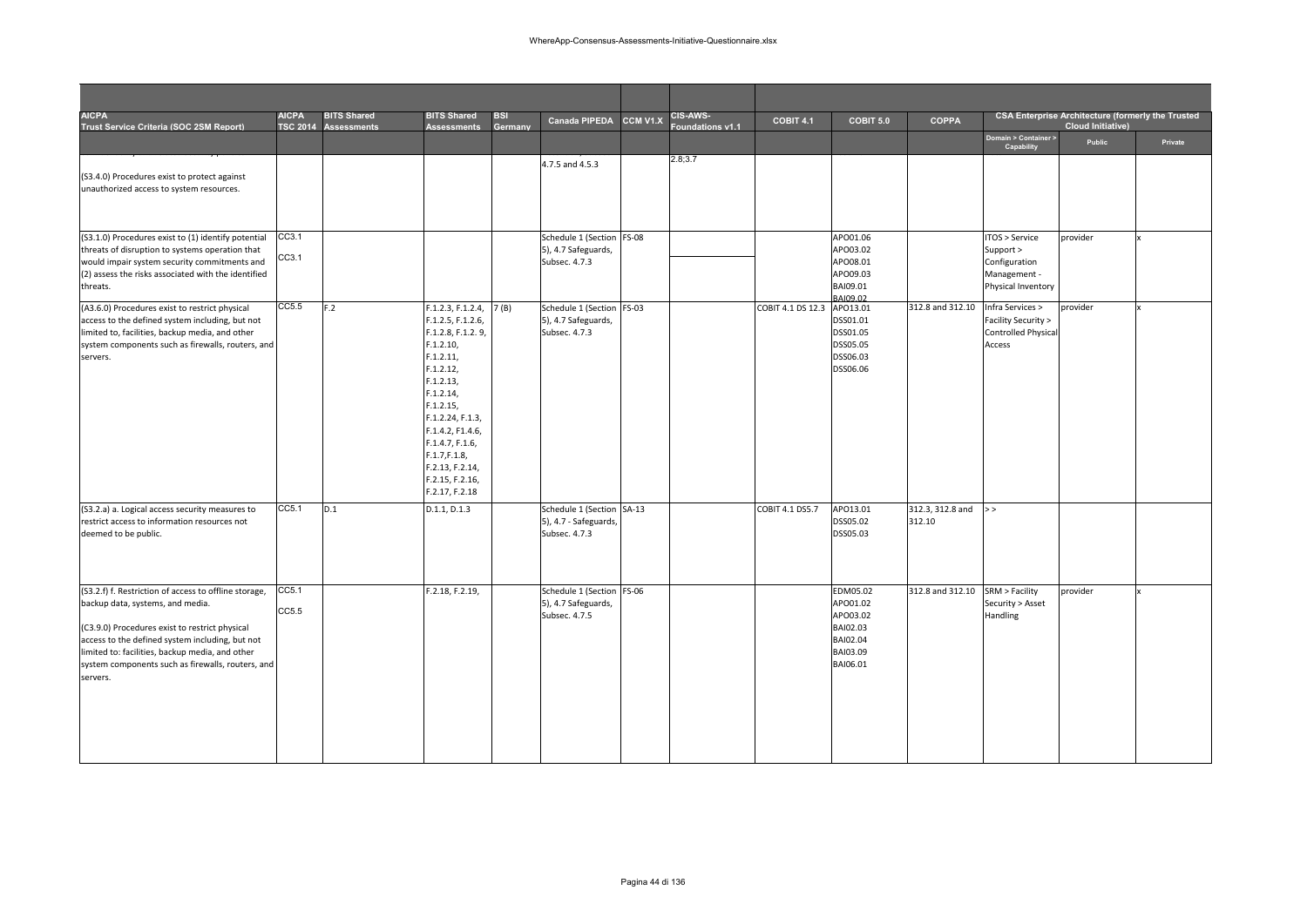| <b>AICPA</b><br>Trust Service Criteria (SOC 2SM Report)                                                                                                                                                               | <b>AICPA</b> | <b>BITS Shared</b><br>TSC 2014 Assessments | <b>BITS Shared</b><br><b>Assessments</b>                                                                                                                                                                                                                                      | <b>BSI</b><br>Germany | <b>Canada PIPEDA</b>                                              | CCM V1.X | <b>CIS-AWS-</b><br>Foundations v1.1 | COBIT 4.1                                      | COBIT 5.0                                                | <b>COPPA</b>     |                                                                                                                        | <b>CSA Enterprise Architecture (formerly the Trusted</b><br>Cloud Initiative) |         |
|-----------------------------------------------------------------------------------------------------------------------------------------------------------------------------------------------------------------------|--------------|--------------------------------------------|-------------------------------------------------------------------------------------------------------------------------------------------------------------------------------------------------------------------------------------------------------------------------------|-----------------------|-------------------------------------------------------------------|----------|-------------------------------------|------------------------------------------------|----------------------------------------------------------|------------------|------------------------------------------------------------------------------------------------------------------------|-------------------------------------------------------------------------------|---------|
|                                                                                                                                                                                                                       |              |                                            |                                                                                                                                                                                                                                                                               |                       |                                                                   |          |                                     |                                                |                                                          |                  | Domain > Container ><br>Capability                                                                                     | Public                                                                        | Private |
| (S3.4) Procedures exist to protect against<br>unauthorized access to system resources.                                                                                                                                | CC5.6        | D.1                                        | D.1.1, D.2.1.<br>D.2.2,                                                                                                                                                                                                                                                       |                       | Schedule 1 (Section FS-07<br>5), 4.7 Safeguards,<br>Subsec. 4.7.5 |          |                                     |                                                | APO09.03<br>APO10.04<br>APO10.05<br>APO13.01<br>DSS01.02 | 312.8 and 312.10 | BOSS > Data<br>Governance ><br>Secure Disposal of<br>Data                                                              | provider                                                                      |         |
| (A3.6.0) Procedures exist to restrict physical<br>access to the defined system including, but not<br>limited to, facilities, backup media, and other<br>system components such as firewalls, routers, and<br>servers. | CC5.5        | H.6                                        | F.1.2.3, F.1.2.4,<br>F.1.2.5, F.1.2.6,<br>F.1.2.8, F.1.2.9,<br>F.1.2.10,<br>F.1.2.11,<br>F.1.2.12,<br>F 1 2 13                                                                                                                                                                | 7(B)                  | Schedule 1 (Section FS-01<br>5), 4.7 Safeguards,<br>Subsec. 4.7.3 |          |                                     | COBIT 4.1 DS5.7,<br>DS 12.1, DS 12.4<br>DS 4.9 | APO13.01<br>DSS01.04<br>DSS01.05<br>DSS04.01<br>DSS04.03 |                  | SRM > Policies and provider<br>Standards ><br>Information<br><b>Security Policies</b><br>(Facility Security<br>Policy) |                                                                               |         |
| (A3.6.0) Procedures exist to restrict physical<br>access to the defined system including, but not<br>limited to, facilities, backup media, and other<br>system components such as firewalls, routers, and<br>servers. | CC5.5        | F.2                                        | F.1.2.3, F.1.2.4,<br>F.1.2.5, F.1.2.6,<br>F.1.2.8, F.1.2.9,<br>F.1.2.10,<br>F.1.2.11,<br>F.1.2.12,<br>F.1.2.13,<br>F.1.2.14,<br>F.1.2.15,<br>F.1.2.24, F.1.3,<br>F.1.4.2, F1.4.6,<br>F.1.4.7, F.1.6,<br>F.1.7, F.1.8,<br>F.2.13, F.2.14,<br>F.2.15, F.2.16,<br>F.2.17, F.2.18 | 7(B)                  | Schedule 1 (Section FS-04<br>5), 4.7 Safeguards,<br>Subsec. 4.7.3 |          |                                     | DS 12.2, DS 12.3                               | APO13.01<br>APO13.02<br>DSS05.05                         | 312.8 and 312.10 | SRM > Policies and provider<br>Standards ><br>Information<br><b>Security Policy</b><br>(Facility Security<br>Policy)   |                                                                               |         |
| (A3.6.0) Procedures exist to restrict physical<br>access to the defined system including, but not<br>limited to, facilities, backup media, and other<br>system components such as firewalls, routers, and<br>servers. | CC5.5        | G.21                                       | F.2.18                                                                                                                                                                                                                                                                        |                       | Schedule 1 (Section FS-05<br>5), 4.7 Safeguards,<br>Subsec. 4.7.3 |          |                                     | COBIT 4.1 DS 12.3                              | APO13.01<br>APO13.02<br>DSS05.05<br>DSS06.03             | 312.8 and 312.10 | SRM > Policies and provider<br>Standards ><br>Information<br><b>Security Policy</b><br>(Facility Security<br>Policy)   |                                                                               |         |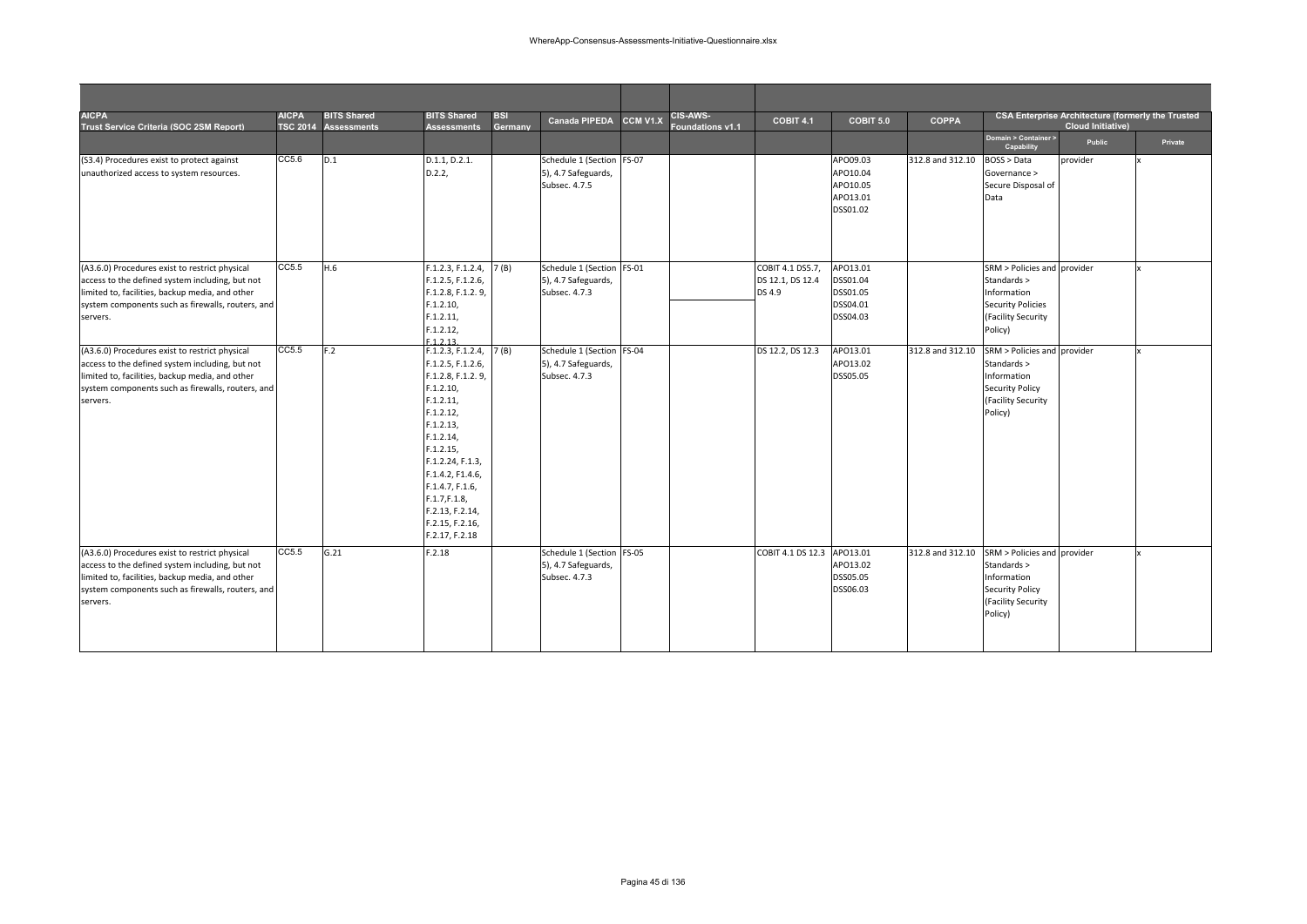| <b>AICPA</b><br>Trust Service Criteria (SOC 2SM Report)                                                                                                                                                                                                                                                                   | <b>AICPA</b><br><b>TSC 2014</b> | <b>BITS Shared</b><br><b>Assessments</b> | <b>BITS Shared</b><br><b>Assessments</b>                                                                                                                                                                                                                                      | <b>BSI</b><br>Germany   | <b>Canada PIPEDA</b>                                                | CCM V1.X | <b>CIS-AWS-</b><br>oundations v1.1                                                                                                                                                                                                                                                                                                       | COBIT 4.1                            | COBIT 5.0                                                                        | <b>COPPA</b>     |                                                                                                                                                             | <b>CSA Enterprise Architecture (formerly the Trusted</b><br><b>Cloud Initiative)</b> |         |
|---------------------------------------------------------------------------------------------------------------------------------------------------------------------------------------------------------------------------------------------------------------------------------------------------------------------------|---------------------------------|------------------------------------------|-------------------------------------------------------------------------------------------------------------------------------------------------------------------------------------------------------------------------------------------------------------------------------|-------------------------|---------------------------------------------------------------------|----------|------------------------------------------------------------------------------------------------------------------------------------------------------------------------------------------------------------------------------------------------------------------------------------------------------------------------------------------|--------------------------------------|----------------------------------------------------------------------------------|------------------|-------------------------------------------------------------------------------------------------------------------------------------------------------------|--------------------------------------------------------------------------------------|---------|
|                                                                                                                                                                                                                                                                                                                           |                                 |                                          |                                                                                                                                                                                                                                                                               |                         |                                                                     |          |                                                                                                                                                                                                                                                                                                                                          |                                      |                                                                                  |                  | Domain > Container ><br>Capability                                                                                                                          | <b>Public</b>                                                                        | Private |
| (A3.6.0) Procedures exist to restrict physical<br>access to the defined system including, but not<br>limited to, facilities, backup media, and other<br>system components such as firewalls, routers, and<br>servers.                                                                                                     | CC5.5                           | F.2                                      | F.1.2.3, F.1.2.4,<br>F.1.2.5, F.1.2.6,<br>F.1.2.8, F.1.2.9,<br>F.1.2.10,<br>F.1.2.11,<br>F.1.2.12,<br>F.1.2.13,<br>F.1.2.14,<br>F.1.2.15,<br>F.1.2.24, F.1.3,<br>F.1.4.2, F1.4.6,<br>F.1.4.7, F.1.6,<br>F.1.7, F.1.8,<br>F.2.13, F.2.14,<br>F.2.15, F.2.16,<br>F.2.17, F.2.18 | 7 (B)<br>10(B)          | Schedule 1 (Section FS-02<br>5), 4.7 Safeguards,<br>Subsec. 4.7.3   |          |                                                                                                                                                                                                                                                                                                                                          |                                      | APO13.01<br>APO13.02<br>DSS05.04<br>DSS05.05<br>DSS06.03                         | 312.8 and 312.10 | Infra Services ><br>Facility Security >                                                                                                                     |                                                                                      |         |
|                                                                                                                                                                                                                                                                                                                           |                                 |                                          |                                                                                                                                                                                                                                                                               |                         |                                                                     |          | 1.1:1.2:1.3:1.4:1.5:1<br>6; 1.7; 1.8; 1.11; 1.12; 2.<br>8;3.2;3.3;3.7                                                                                                                                                                                                                                                                    |                                      | APO01.06<br>APO13.01<br>DSS05.04<br>DSS05.06                                     |                  | SRM ><br>Cryptographic<br>Services > Key<br>Management                                                                                                      |                                                                                      |         |
| (S3.6.0) Encryption or other equivalent security<br>techniques are used to protect transmissions of<br>user authentication and other confidential<br>information passed over the Internet or other<br>public networks.<br>(S3.4) Procedures exist to protect against<br>unauthorized access to system resources.          | CC5.7<br>CC5.6                  |                                          | .6                                                                                                                                                                                                                                                                            | 38 (B)<br>$39($ C+)     |                                                                     | $IS-19$  | 1.1;1.2;1.3;1.4;1.5;1. COBIT 4.1 DS5.8<br>6; 1.7; 1.8; 1.11; 1.12; 2.<br>1.1; 1.2; 1.3; 1.4; 1.5; 1.<br>6;1.7;1.8;1.11;1.12;2.<br>8;3.2;3.7<br>1.1; 1.2; 1.3; 1.4; 1.5; 1.<br>6;1.7;1.8;1.11;1.12;2.<br>1.1; 1.2; 1.3; 1.4; 1.5; 1.<br>6; 1.7; 1.8; 1.11; 1.12; 3.<br>1.1; 1.2; 1.3; 1.4; 1.5; 1.<br>6;1.7;1.8;1.11;1.12;2.<br>8;3.2;3.7 |                                      | APO13.01<br>APO13.02<br>APO09.03<br>BAI06.01<br>BAI09.01<br>BAI09.02<br>BAI09.03 | 312.8 and 312.10 | SRM ><br>Cryptographic<br>Services > Key<br>Management                                                                                                      | shared                                                                               |         |
| (C3.12.0, S3.6.0) Encryption or other equivalent<br>security techniques are used to protect<br>transmissions of user authentication and other<br>confidential information passed over the Internet<br>or other public networks.<br>(S3.4) Procedures exist to protect against<br>unauthorized access to system resources. | CC5.7<br>CC5.6                  | G.4<br>G.15<br>L <sub>3</sub>            | G.10.4, G.11.1,<br>G.11.2, G.12.1,<br>G.12.2, G.12.4,<br>G.12.10,<br>G.14.18,<br>G.14.19, G.16.2,<br>G.16.18,<br>G.16.19,<br>G.17.16,<br>G.17.17,<br>G.18.13,<br>G.18.14,<br>G.19.1.1,                                                                                        | 23(B)<br>24(B)<br>25(B) | Schedule 1 (Section IS-18<br>5), 4.7 - Safeguards,<br>Subsec. 4.7.3 |          | $1.1; 1.2; 1.3; 1.4; 1.5; 1.$ COBIT 4.1 DS5.8<br>6;1.7;1.8;1.11;1.12;2.<br>1.1; 1.2; 1.3; 1.4; 1.5; 1<br>6;1.7;1.8;1.11;1.12;2.<br>8;3.2;3.7<br>1.1; 1.2; 1.3; 1.4; 1.5; 1.<br>6; 1.7; 1.8; 1.11; 1.12; 2.<br>8;3.2;3.7<br>1.1; 1.2; 1.3; 1.4; 1.5; 1.<br>6;1.7;1.8;1.11;1.12;2.<br>8;3.2;3.7                                            | COBIT 4.1 DS5.10<br>COBIT 4.1 DS5.11 | APO13.01<br>DSS05.02<br>DSS05.03<br>DSS06.06                                     | 312.8 and 312.10 | SRM > Data<br>Protection ><br>Cryptographic<br>Services - Data-At-<br>Rest Encryption,<br>Cryptographic<br>Services - Data-in-<br><b>Transit Encryption</b> | shared                                                                               |         |
|                                                                                                                                                                                                                                                                                                                           |                                 |                                          |                                                                                                                                                                                                                                                                               |                         |                                                                     |          | 2.8;3.7                                                                                                                                                                                                                                                                                                                                  |                                      | APO01.06<br>BAI09.02<br>BAI09.03                                                 |                  | SRM ><br>Cryptographic<br>Services > Key                                                                                                                    | shared                                                                               |         |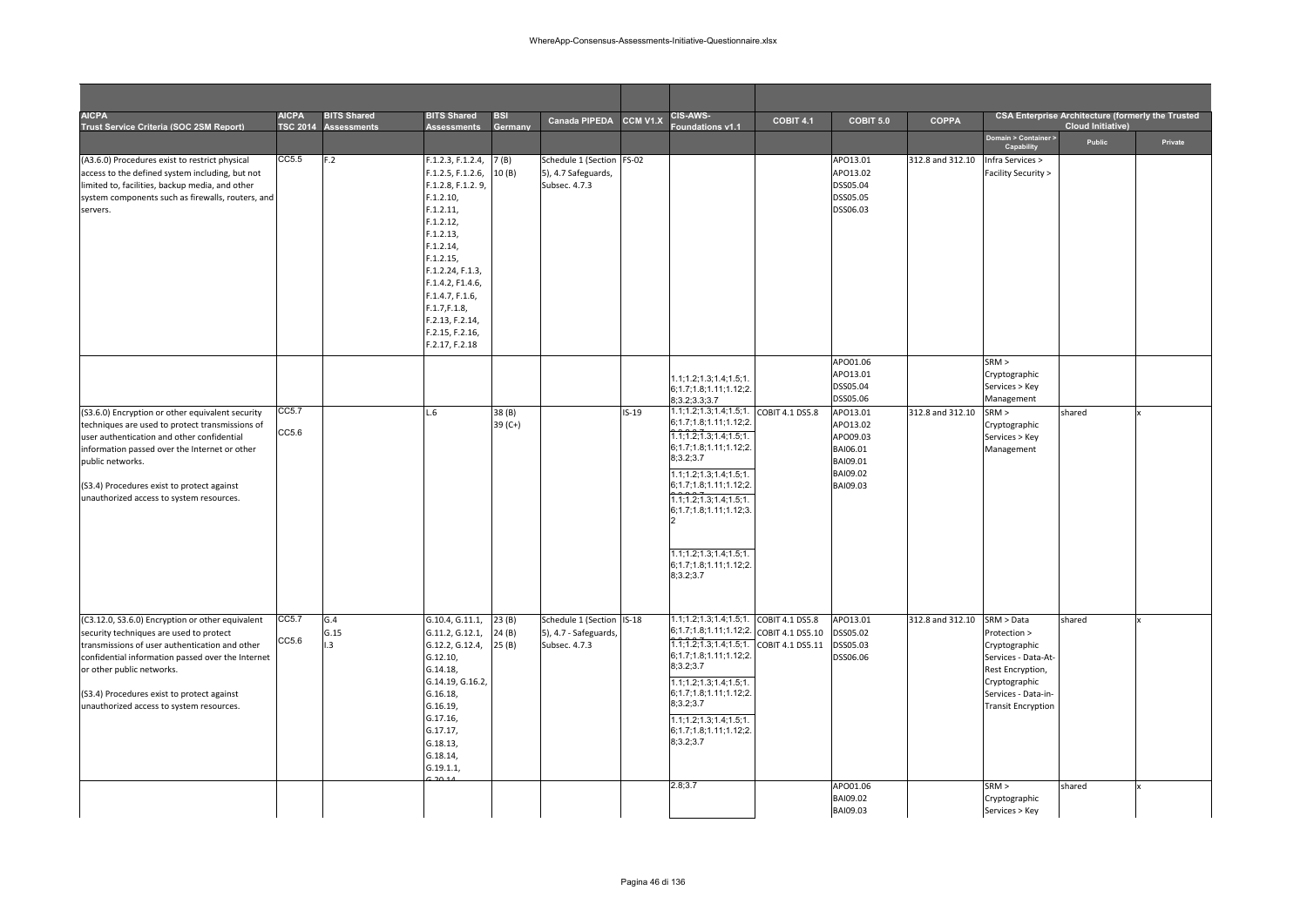| <b>AICPA</b><br>Trust Service Criteria (SOC 2SM Report)                                                    | <b>AICPA</b><br><b>TSC 2014</b> | <b>BITS Shared</b><br><b>Assessments</b> | <b>BITS Shared</b><br><b>Assessments</b> | <b>BSI</b><br><b>Germany</b> | <b>Canada PIPEDA</b>                              | CCM V1.X | <b>CIS-AWS-</b><br>oundations v1.1    | COBIT 4.1                          | COBIT 5.0            | <b>COPPA</b>     |                                           | <b>CSA Enterprise Architecture (formerly the Trusted</b><br><b>Cloud Initiative)</b> |         |
|------------------------------------------------------------------------------------------------------------|---------------------------------|------------------------------------------|------------------------------------------|------------------------------|---------------------------------------------------|----------|---------------------------------------|------------------------------------|----------------------|------------------|-------------------------------------------|--------------------------------------------------------------------------------------|---------|
|                                                                                                            |                                 |                                          |                                          |                              |                                                   |          |                                       |                                    |                      |                  | Domain > Container ><br>Capability        | Public                                                                               | Private |
|                                                                                                            |                                 |                                          |                                          |                              |                                                   |          | 2.8;3.7                               |                                    |                      |                  | Management                                |                                                                                      |         |
|                                                                                                            |                                 |                                          |                                          |                              |                                                   |          |                                       |                                    |                      |                  |                                           |                                                                                      |         |
|                                                                                                            |                                 |                                          |                                          |                              |                                                   |          | 2.8;3.7                               |                                    |                      |                  |                                           |                                                                                      |         |
|                                                                                                            |                                 |                                          |                                          |                              |                                                   |          | 2.8;3.7                               |                                    |                      |                  |                                           |                                                                                      |         |
|                                                                                                            |                                 |                                          |                                          |                              |                                                   |          |                                       |                                    |                      |                  |                                           |                                                                                      |         |
| (S1.1.0) The entity's security policies are                                                                | CC3.2                           | L.2                                      | L.2, L.5, L.7 L.8,                       | 12(B)                        | Schedule 1 (Section IS-04                         |          | 3.10;3.11;3.12;3.13;3 COBIT 4.1 AI2.1 |                                    | APO01.06             | 312.8 and 312.10 | SRM > Governance shared                   |                                                                                      |         |
| established and periodically reviewed and                                                                  |                                 |                                          | L.9, L.10                                | 14(B)<br>13(B)               | 5), 4.7 - Safeguards                              |          | .14;4.3;4.4                           | COBIT 4.1 AI2.2<br>COBIT 4.1 AI3.3 | APO03.02<br>APO13.01 |                  | Risk & Compliance<br>> Technical          |                                                                                      |         |
| approved by a designated individual or group.                                                              |                                 |                                          |                                          | 15(B)                        |                                                   |          | 3.10;3.11;3.12;3.13;3 COBIT 4.1 DS2.3 |                                    | APO13.02             |                  | <b>Standards</b>                          |                                                                                      |         |
| (S1.2.0(a-i)) The entity's security policies include,<br>but may not be limited to, the following matters: |                                 |                                          |                                          | $16 (C+, A+)$<br>21(B)       |                                                   |          | 14;4.1;4.2;4.3;4.4                    | COBIT 4.1 DS11.6                   | BAI02.01<br>BAI02.03 |                  |                                           |                                                                                      |         |
|                                                                                                            |                                 |                                          |                                          |                              |                                                   |          | 3.10;3.11;3.12;3.13;3                 |                                    | BAI02.04             |                  |                                           |                                                                                      |         |
|                                                                                                            |                                 |                                          |                                          |                              |                                                   |          | .14;4.3;4.4                           |                                    | BAI06.01<br>BAI10.01 |                  |                                           |                                                                                      |         |
|                                                                                                            |                                 |                                          |                                          |                              |                                                   |          |                                       |                                    | BAI10.02             |                  |                                           |                                                                                      |         |
|                                                                                                            | CC3.1                           |                                          |                                          |                              |                                                   |          |                                       | COBIT 4.1 PO 9.1,                  | MEA02.01<br>EDM03.02 | 312,1            | BOSS                                      |                                                                                      |         |
| (S3.1.0) Procedures exist to (1) identify potential<br>threats of disruption to systems operation that     |                                 |                                          | L.4, L.5, L.6, L.7                       | 34(B)                        | Schedule 1 (Section DG-08<br>5), 4.7 - Safeguards |          |                                       | PO 9.2, PO 9.4, DS                 | APO01.03             |                  | <b>Operational Risk</b>                   | shared                                                                               |         |
| would impair system security commitments and<br>(2) assess the risks associated with the identified        | CC3.1                           |                                          |                                          |                              |                                                   |          |                                       | 5.7                                | APO12.01<br>APO12.02 |                  | Management ><br><b>Independent Risk</b>   |                                                                                      |         |
| threats.                                                                                                   |                                 |                                          |                                          |                              |                                                   |          |                                       |                                    | APO12.03             |                  | Management                                |                                                                                      |         |
| (C3.14.0) Procedures exist to provide that system                                                          |                                 |                                          |                                          |                              |                                                   |          |                                       |                                    | APO12.04<br>BAI09.01 |                  |                                           |                                                                                      |         |
| data are classified in accordance with the defined                                                         |                                 |                                          |                                          |                              |                                                   |          |                                       |                                    |                      |                  |                                           |                                                                                      |         |
| confidentiality and related security policies.                                                             |                                 |                                          |                                          |                              |                                                   |          |                                       |                                    |                      |                  |                                           |                                                                                      |         |
| (S1.2.f) f. Assigning responsibility and<br>accountability for system availability,                        |                                 | E.1                                      | E.4                                      | 5(B)<br>65 (B)               | Schedule 1 (Section IS-14<br>5)4.1                |          |                                       | COBIT 4.1 DS5.3<br>COBIT 4.1 DS5.4 | APO01.03<br>APO01.04 | 312.8 and 312.10 | BOSS > Human<br><b>Resources Security</b> | shared                                                                               |         |
| confidentiality, processing integrity and related                                                          | CC3.2                           |                                          |                                          |                              | Accountability; 4.7                               |          |                                       | COBIT 4.1 DS5.5                    | APO01.08             |                  | > Roles and                               |                                                                                      |         |
| security.                                                                                                  |                                 |                                          |                                          |                              | Safeguards, Sub<br>4.7.4                          |          |                                       |                                    | DSS01.01             |                  | Responsibilities                          |                                                                                      |         |
| (S2.3.0) Responsibility and accountability for the                                                         |                                 |                                          |                                          |                              |                                                   |          |                                       |                                    |                      |                  |                                           |                                                                                      |         |
| entity's system security policies and changes and<br>updates to those policies are communicated to         |                                 |                                          |                                          |                              |                                                   |          |                                       |                                    |                      |                  |                                           |                                                                                      |         |
| entity personnel responsible for implementing<br>them.                                                     |                                 |                                          |                                          |                              |                                                   |          |                                       |                                    |                      |                  |                                           |                                                                                      |         |
|                                                                                                            |                                 |                                          |                                          |                              |                                                   |          |                                       |                                    |                      |                  |                                           |                                                                                      |         |
|                                                                                                            |                                 |                                          |                                          |                              |                                                   |          |                                       |                                    |                      |                  |                                           |                                                                                      |         |
|                                                                                                            |                                 |                                          |                                          |                              |                                                   |          |                                       |                                    |                      |                  |                                           |                                                                                      |         |
|                                                                                                            |                                 |                                          |                                          |                              |                                                   |          |                                       |                                    |                      |                  |                                           |                                                                                      |         |
|                                                                                                            |                                 |                                          |                                          |                              |                                                   |          |                                       |                                    |                      |                  |                                           |                                                                                      |         |
|                                                                                                            |                                 |                                          |                                          |                              |                                                   |          |                                       |                                    |                      |                  |                                           |                                                                                      |         |
|                                                                                                            |                                 |                                          |                                          |                              |                                                   |          |                                       |                                    |                      |                  |                                           |                                                                                      |         |
|                                                                                                            |                                 |                                          |                                          |                              |                                                   |          |                                       |                                    |                      |                  |                                           |                                                                                      |         |
|                                                                                                            |                                 |                                          |                                          |                              |                                                   |          |                                       |                                    |                      |                  |                                           |                                                                                      |         |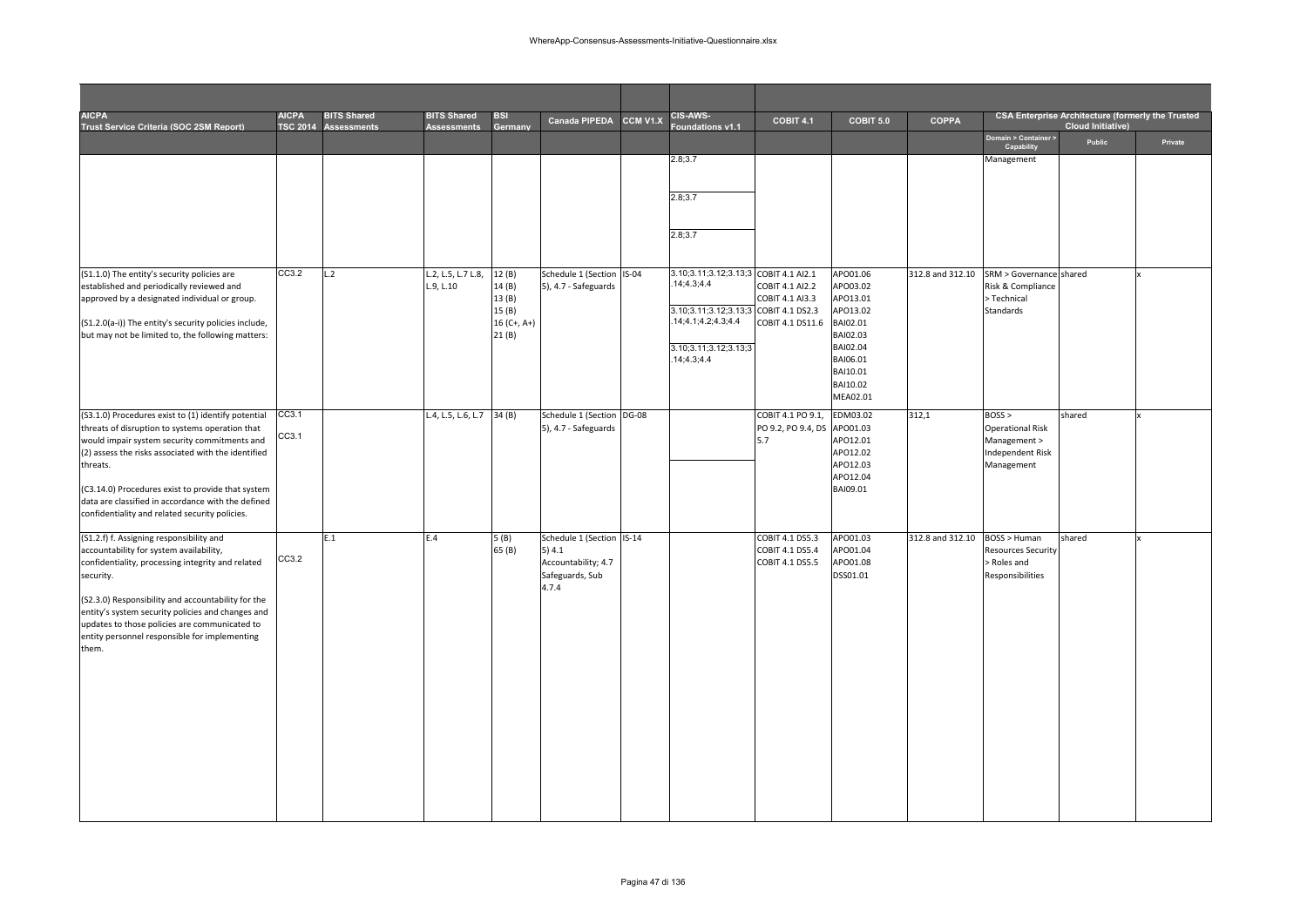| <b>AICPA</b><br>Trust Service Criteria (SOC 2SM Report)                                                                                                                                                                                                                                                                                                                                                                                                                | <b>AICPA</b>            | <b>BITS Shared</b><br>TSC 2014 Assessments | <b>BITS Shared</b><br><b>Assessments</b> | <b>BSI</b><br>Germany | <b>Canada PIPEDA</b>                                                          | CCM V1.X | CIS-AWS-<br>oundations v1.1                                                                                  | COBIT 4.1                                             | COBIT 5.0                                                                        | <b>COPPA</b>     |                                                                                     | <b>CSA Enterprise Architecture (formerly the Trusted</b><br><b>Cloud Initiative)</b> |         |
|------------------------------------------------------------------------------------------------------------------------------------------------------------------------------------------------------------------------------------------------------------------------------------------------------------------------------------------------------------------------------------------------------------------------------------------------------------------------|-------------------------|--------------------------------------------|------------------------------------------|-----------------------|-------------------------------------------------------------------------------|----------|--------------------------------------------------------------------------------------------------------------|-------------------------------------------------------|----------------------------------------------------------------------------------|------------------|-------------------------------------------------------------------------------------|--------------------------------------------------------------------------------------|---------|
|                                                                                                                                                                                                                                                                                                                                                                                                                                                                        |                         |                                            |                                          |                       |                                                                               |          |                                                                                                              |                                                       |                                                                                  |                  | Domain > Container ><br>Capability                                                  | Public                                                                               | Private |
| (x1.2.) The entity's system [availability, processing<br>integrity, confidentiality and related] security<br>policies include, but may not be limited to, the<br>following matters:                                                                                                                                                                                                                                                                                    |                         |                                            | A.1, B.1                                 | 2(B)<br>3(B)<br>5(B)  | Schedule 1 (Section IS-01<br>$5), 4.1 -$<br>Accountability; 4.7<br>Safeguards |          |                                                                                                              | COBIT 4.1 R2<br>DS5.2<br>COBIT 4.1 R2<br><b>DS5.5</b> | APO13.01<br>APO13.02<br>APO13.03                                                 | 312.8 and 312.10 | SRM > InfoSec<br>Management ><br>Capability<br>Mapping                              | shared                                                                               |         |
| (S1.3.0) Responsibility and accountability for<br>developing and maintaining the entity's system<br>security policies, and changes and updates to<br>those policies, are assigned.<br>The entity has prepared an objective description<br>of the system and its boundaries and<br>communicated such description to authorized<br>users<br>The security obligations of users and the entity's<br>security commitments to users are communicated<br>to authorized users. | CC1.2                   |                                            | C.1                                      | 5(B)                  | Schedule 1 (Section IS-02<br>5), 4.1 Safeguards,<br>Subsec. 4.1.1             |          |                                                                                                              | COBIT 4.1 DS5.1                                       | APO01.02<br>APO01.03<br>APO01.04<br>APO01.08<br>APO13.01<br>APO13.02<br>APO13.03 | 312.8 and 312.10 | SRM > Governance shared<br>Risk & Compliance<br>> Compliance<br>Management          |                                                                                      |         |
| (S1.1.0) The entity's security policies are<br>established and periodically reviewed and<br>approved by a designated individual or group.<br>(S1.3.0) Responsibility and accountability for<br>developing and maintaining the entity's system<br>security policies, and changes and updates to<br>those policies, are assigned.                                                                                                                                        | CC3.2<br>CC1.2<br>CC2.3 |                                            | B.1                                      |                       | Schedule 1 (Section<br>5)4.1<br>Accountability,<br>Subsec 4.1.4               | $IS-03$  | 1.1; 1.2; 1.3; 1.4; 1.12<br>1.1; 1.2; 1.3; 1.4; 1.12<br>1.1; 1.2; 1.3; 1.4; 1.12<br>1.1; 1.2; 1.3; 1.4; 1.12 | COBIT 4.1 DS5.2                                       | APO01.03<br>APO01.04<br>APO13.01<br>APO13.02                                     | 312.8 and 312.10 | SRM > Policies and shared<br>Standards ><br>Information<br><b>Security Policies</b> |                                                                                      |         |
| (S3.9) Procedures exist to provide that issues of<br>noncompliance with security policies are promptly<br>addressed and that corrective measures are taken<br>on a timalu hacic                                                                                                                                                                                                                                                                                        | CC6.2<br>CC2.5          |                                            | B.1.5                                    |                       | Schedule 1 (Section IS-06<br>5)4.1<br>Accountability,<br>Cube A 1 A           |          |                                                                                                              | COBIT 4.1 PO 7.7                                      | APO01.03<br>APO01.08<br>APO07.04                                                 | 312.8 and 312.10 | SRM > Governance shared<br>Risk & Compliance                                        |                                                                                      |         |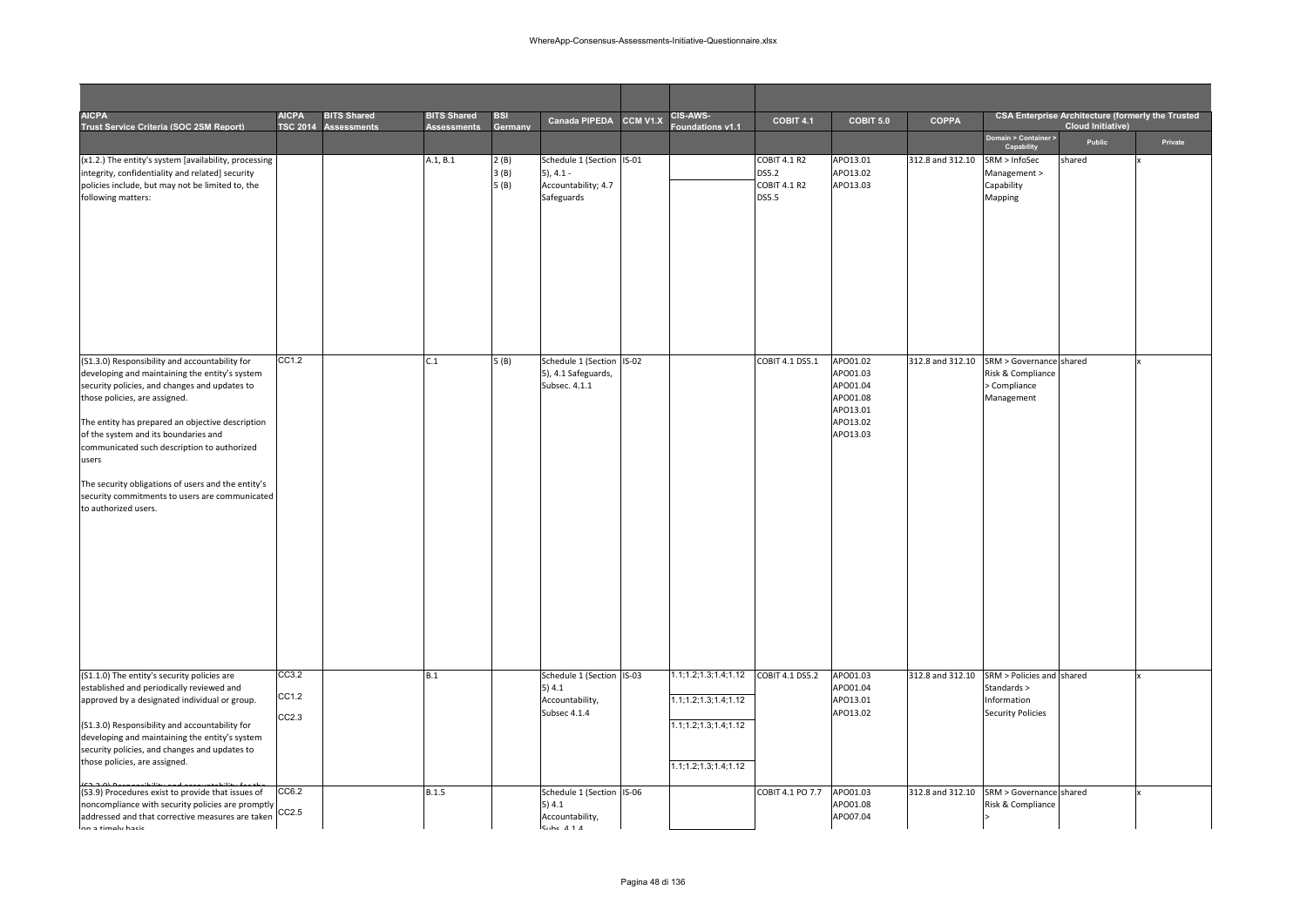| <b>AICPA</b><br>Trust Service Criteria (SOC 2SM Report)                                                                                   | <b>AICPA</b> | <b>BITS Shared</b><br>TSC 2014 Assessments | <b>BITS Shared</b><br><b>Assessments</b>           | BSI<br>Germany | Canada PIPEDA CCM V1.X                            |         | CIS-AWS-<br>Foundations v1.1 | COBIT 4.1                  | COBIT 5.0                                             | <b>COPPA</b>            |                                                                                         | <b>CSA Enterprise Architecture (formerly the Trusted</b><br><b>Cloud Initiative)</b> |         |
|-------------------------------------------------------------------------------------------------------------------------------------------|--------------|--------------------------------------------|----------------------------------------------------|----------------|---------------------------------------------------|---------|------------------------------|----------------------------|-------------------------------------------------------|-------------------------|-----------------------------------------------------------------------------------------|--------------------------------------------------------------------------------------|---------|
|                                                                                                                                           |              |                                            |                                                    |                |                                                   |         |                              |                            |                                                       |                         | Domain > Container ><br>Capability                                                      | Public                                                                               | Private |
|                                                                                                                                           |              |                                            |                                                    |                |                                                   |         |                              |                            |                                                       |                         |                                                                                         |                                                                                      |         |
| (S2 A 0) The security obligations of users and the                                                                                        |              | B.2<br>G.21<br>L.2                         | B.1.1, B.1.2,<br>B.1.6, B.1.7.2,<br>G.2, L.9, L.10 |                | Schedule 1 (Section RI-04<br>5), 4.7 - Safeguards |         |                              | COBIT 4.1 PO 9.6           | AP012<br>APO13.01<br>APO13.03                         | 312.8 and 312.10 BOSS > | <b>Operational Risk</b><br>Management ><br><b>Risk Management</b><br>Framework          | shared                                                                               |         |
| (S1.1.0) The entity's security policies are<br>established and periodically reviewed and<br>approved by a designated individual or group. | CC3.2        | B.2                                        | B.1.33. B.1.34,                                    |                |                                                   | $IS-05$ |                              | COBIT 4.1 DS 5.2<br>DS 5.4 | APO12<br>APO13.01<br>APO13.03<br>MEA03.01<br>MEA03.02 |                         | 312.8 and 312.10 SRM > Governance shared<br>Risk & Compliance<br>> Policy<br>Management |                                                                                      |         |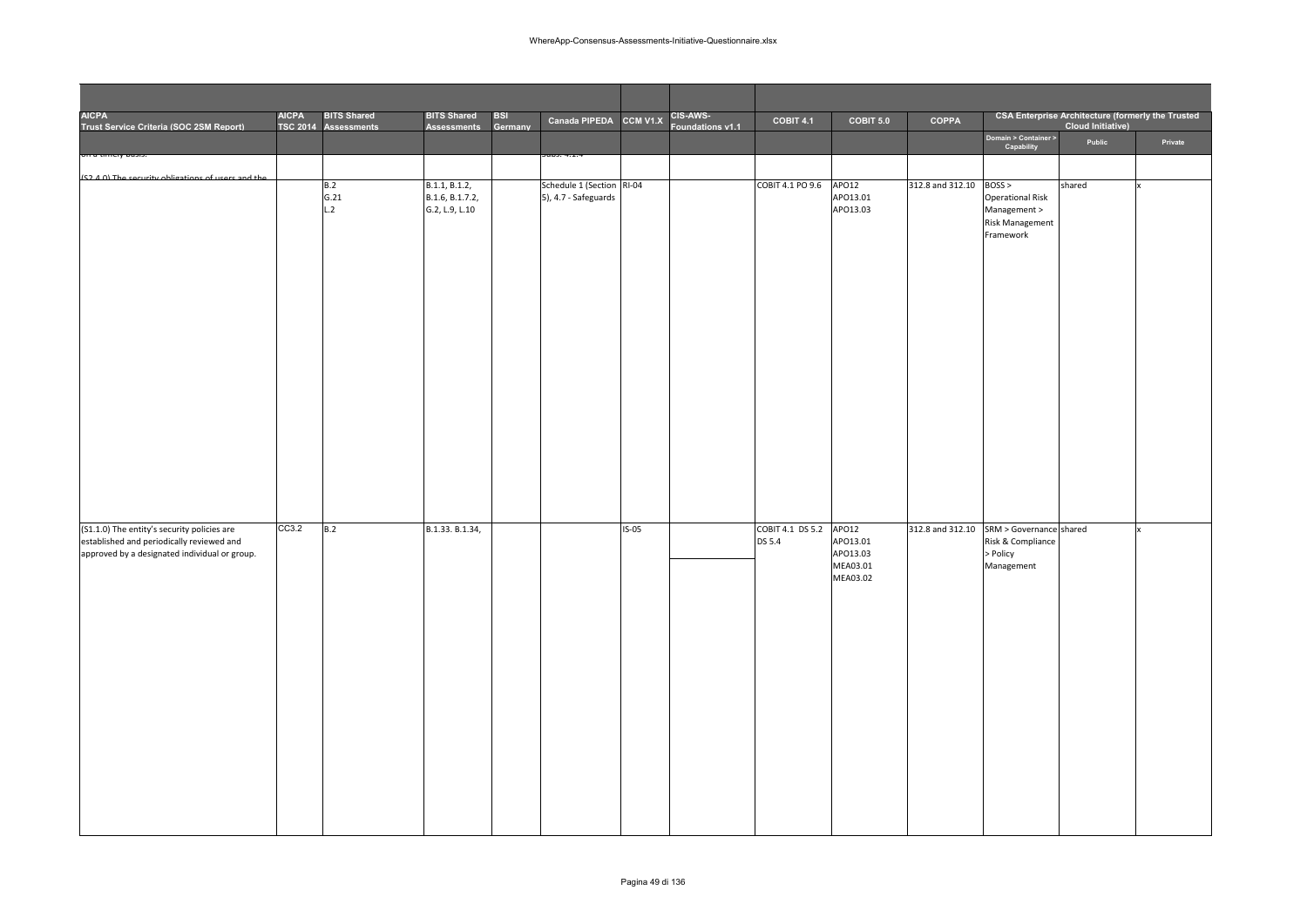| <b>AICPA</b><br>Trust Service Criteria (SOC 2SM Report)                                                                                                                                                                                                                   | <b>AICPA</b>   | <b>BITS Shared</b><br>TSC 2014 Assessments | <b>BITS Shared</b><br><b>Assessments</b> | <b>BSI</b><br>Germany | Canada PIPEDA                                                                         | CCM V1.X | <b>CIS-AWS-</b><br>Foundations v1.1 | <b>COBIT 4.1</b> | COBIT 5.0                                                | <b>COPPA</b>                  |                                                                                        | <b>CSA Enterprise Architecture (formerly the Trusted</b><br><b>Cloud Initiative)</b> |         |
|---------------------------------------------------------------------------------------------------------------------------------------------------------------------------------------------------------------------------------------------------------------------------|----------------|--------------------------------------------|------------------------------------------|-----------------------|---------------------------------------------------------------------------------------|----------|-------------------------------------|------------------|----------------------------------------------------------|-------------------------------|----------------------------------------------------------------------------------------|--------------------------------------------------------------------------------------|---------|
|                                                                                                                                                                                                                                                                           |                |                                            |                                          |                       |                                                                                       |          |                                     |                  |                                                          |                               | Domain > Container ><br>Capability                                                     | Public                                                                               | Private |
| (S3.1) Procedures exist to (1) identify potential<br>threats of disruption to systems operation that<br>would impair system security commitments and<br>(2) assess the risks associated with the identified<br>threats.                                                   | CC3.1<br>CC3.3 | 1.1<br>$\mathsf{L}4$                       | C.2.1, 1.4.1, 1.5,<br>G.15.1.3, I.3      | 46 (B)<br>74 (B)      | Schedule 1 (Section RI-02<br>5), 4.7 - Safeguards                                     |          |                                     | COBIT 4.1 PO 9.4 | APO12                                                    | 312.8 and 312.10              | BOSS<br><b>Operational Risk</b><br>Management ><br><b>Risk Management</b><br>Framework | shared                                                                               |         |
| (x3.1.0) Procedures exist to (1) identify potential<br>threats of disruptions to systems operation that<br>would impair system [availability, processing                                                                                                                  |                |                                            |                                          |                       |                                                                                       |          |                                     |                  |                                                          |                               |                                                                                        |                                                                                      |         |
| (S3.1) Procedures exist to (1) identify potential<br>threats of disruption to systems operation that<br>would impair system security commitments and<br>(2) assess the risks associated with the identified<br>threats.                                                   | CC3.1          | L.2                                        | A.1, L.1                                 |                       | Schedule 1 (Section RI-01<br>5), 4.7 - Safeguards                                     |          |                                     | COBIT 4.1 PO 9.1 | EDM03.02<br>APO01.03<br>APO12                            | 312.8 and 312.10              | BOSS<br><b>Operational Risk</b><br>Management ><br><b>Risk Management</b><br>Framework | shared                                                                               |         |
| (S3.4) Procedures exist to protect against<br>unauthorized access to system resources.                                                                                                                                                                                    | CC5.6          | D.1                                        | E.6.4                                    |                       | Schedule 1 (Section IS-27<br>5) 4.5 Limiting Use,<br>Disclosure and<br>Retention; 4.7 |          |                                     |                  | APO01.08<br>APO07.06<br>APO13.01<br>BAI09.03             | 312.3, 312.8 and<br>312.10    | BOSS > Human<br><b>Resources Security</b><br>> Employee<br>Termination                 | provider                                                                             |         |
| (S3.11.0) Procedures exist to help ensure that<br>personnel responsible for the design,<br>development, implementation, and operation of<br>systems affecting confidentiality and security have<br>the qualifications and resources to fulfill their<br>responsibilities. | CC1.3<br>CC1.4 | E.2                                        | E.2                                      | 63(B)<br>HR-01        | Schedule 1 (Section<br>5), 4.7 Safeguards,<br>Subsec. 4.7.3                           |          |                                     | COBIT 4.1 PO 7.6 | APO07.01<br>APO07.05<br>APO07.06                         | 312.8 and 312.10              | BOSS > Human<br><b>Resources Security</b><br>> Background<br>Screening                 | shared                                                                               |         |
| (S2.2.0) The security obligations of users and the<br>entity's security commitments to users are<br>communicated to authorized users                                                                                                                                      | CC2.2<br>CC2.3 | C.1                                        | E.3.5                                    | 66 (B)                | Schedule 1 (Section<br>5) 4.7 Safeguards,<br>Subsec. 4.7.4                            | HR-02    |                                     | COBIT DS 2.1     | APO01.03<br>APO13.01<br>APO07.06<br>APO09.03<br>APO10.01 | 312.3, 312.8 and<br>312.10    | BOSS > Human<br><b>Resources Security</b><br>> Employee Code<br>of Conduct             | shared                                                                               |         |
| (S3.2.d) Procedures exist to restrict logical access CC5.4<br>to the system and information resources<br>maintained in the system including, but not<br>limited to, the following matters:<br>d. The process to make changes and updates to                               |                |                                            | E.6                                      |                       |                                                                                       | HR-03    |                                     | COBIT 4.1 PO 7.8 | APO01.02<br>APO07.05<br>APO07.06                         | 312.8 and 312.10 BOSS > Human | Resources Security<br>> Roles and<br>Responsibilities                                  | shared                                                                               |         |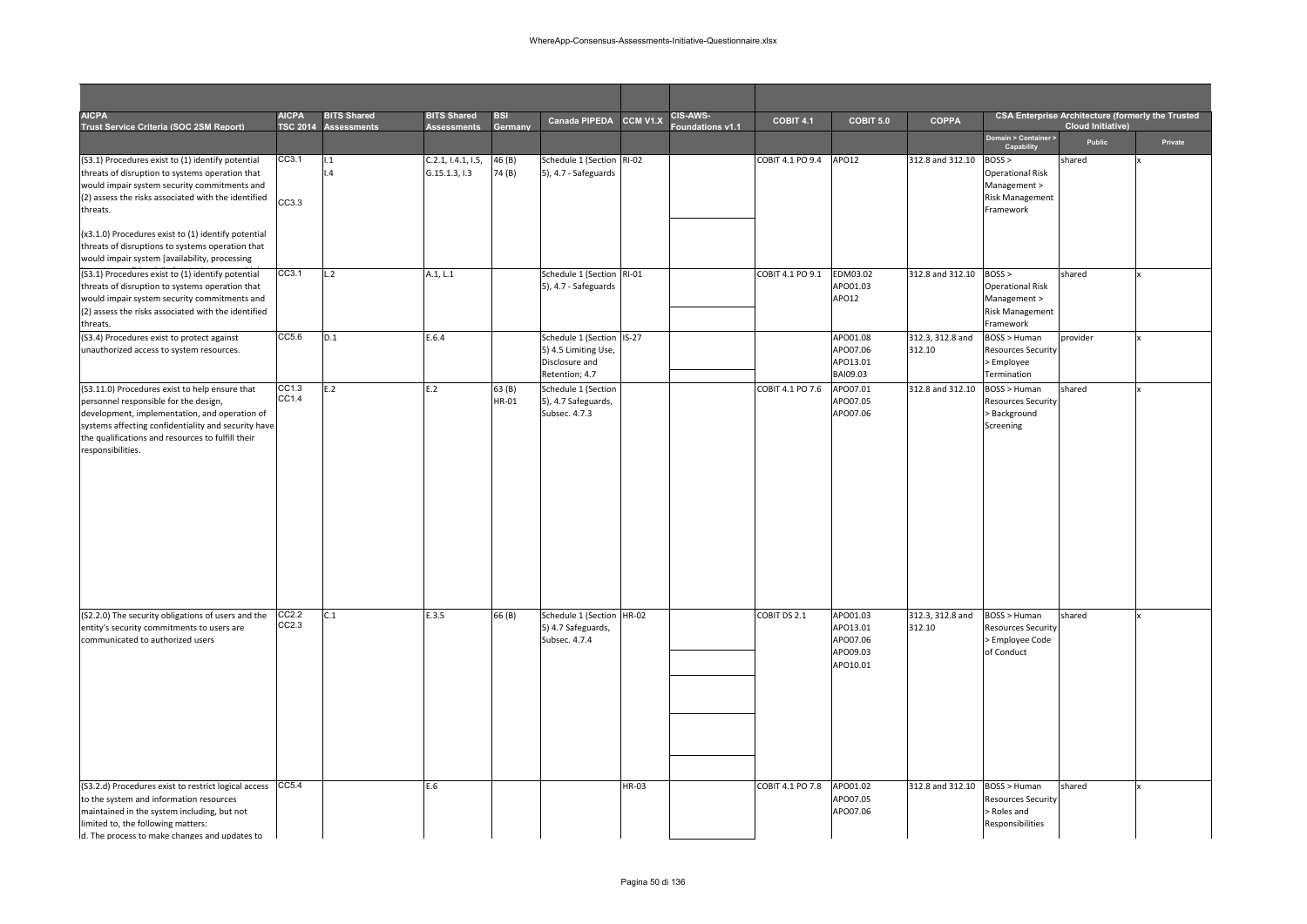| <b>AICPA</b><br>Trust Service Criteria (SOC 2SM Report)                                                                                                                                                                         | <b>AICPA</b> | <b>BITS Shared</b><br>TSC 2014 Assessments | <b>BITS Shared</b><br><b>Assessments</b> | BSI<br>Germany | Canada PIPEDA                                                       | CCM V1.X | CIS-AWS-<br><b>Foundations v1.1</b> | COBIT 4.1                           | COBIT 5.0                                                                                                | <b>COPPA</b>     |                                                                                                                            | <b>CSA Enterprise Architecture (formerly the Trusted</b><br><b>Cloud Initiative)</b> |         |
|---------------------------------------------------------------------------------------------------------------------------------------------------------------------------------------------------------------------------------|--------------|--------------------------------------------|------------------------------------------|----------------|---------------------------------------------------------------------|----------|-------------------------------------|-------------------------------------|----------------------------------------------------------------------------------------------------------|------------------|----------------------------------------------------------------------------------------------------------------------------|--------------------------------------------------------------------------------------|---------|
|                                                                                                                                                                                                                                 |              |                                            |                                          |                |                                                                     |          |                                     |                                     |                                                                                                          |                  | Domain > Container ><br>Capability                                                                                         | Public                                                                               | Private |
| user profiles                                                                                                                                                                                                                   |              |                                            |                                          |                |                                                                     |          |                                     |                                     |                                                                                                          |                  |                                                                                                                            |                                                                                      |         |
| (S3.8.e) e. Procedures to prevent customers,<br>groups of individuals, or other entities from<br>accessing confidential information other than<br>their own                                                                     |              |                                            |                                          |                |                                                                     |          |                                     |                                     |                                                                                                          |                  |                                                                                                                            |                                                                                      |         |
| (S3.4) Procedures exist to protect against<br>unauthorized access to system resources.                                                                                                                                          | CC5.6        |                                            | G.11, G12,<br>G.20.13, G.20.14           |                | Schedule 1 (Section IS-32<br>5), 4.7 - Safeguards,<br>Subsec. 4.7.3 |          |                                     | COBIT 4.1 DS5.11<br>COBIT 4.1 DS5.5 | APO01.08<br>APO13.01<br>APO13.02<br>DSS05.01<br>DSS05.02<br>DSS05.03<br>DSS05.07<br>DSS06.03<br>DSS06.06 | 312.8 and 312.10 | Presentation<br>Services ><br>Presentation<br>Platform ><br>Endpoints - Mobile<br>Devices - Mobile<br>Device<br>Management | shared                                                                               |         |
| (S4.1.0) The entity's system availability,<br>confidentiality, processing integrity and security<br>performance is periodically reviewed and<br>compared with the defined system availability and<br>related security policies. | CC4.1        |                                            | C.2.5                                    |                | Schedule 1 (Section LG-01<br>5), 4.7 - Safeguards                   |          |                                     |                                     | APO01.02<br>APO01.03<br>APO01.08<br>APO07.06<br>APO09.03<br>APO10.04<br>APO13.01<br>APO13.03             | 312.8 and 312.10 | BOSS<br>Compliance ><br>Intellectual<br>Property<br>Protection                                                             | shared                                                                               |         |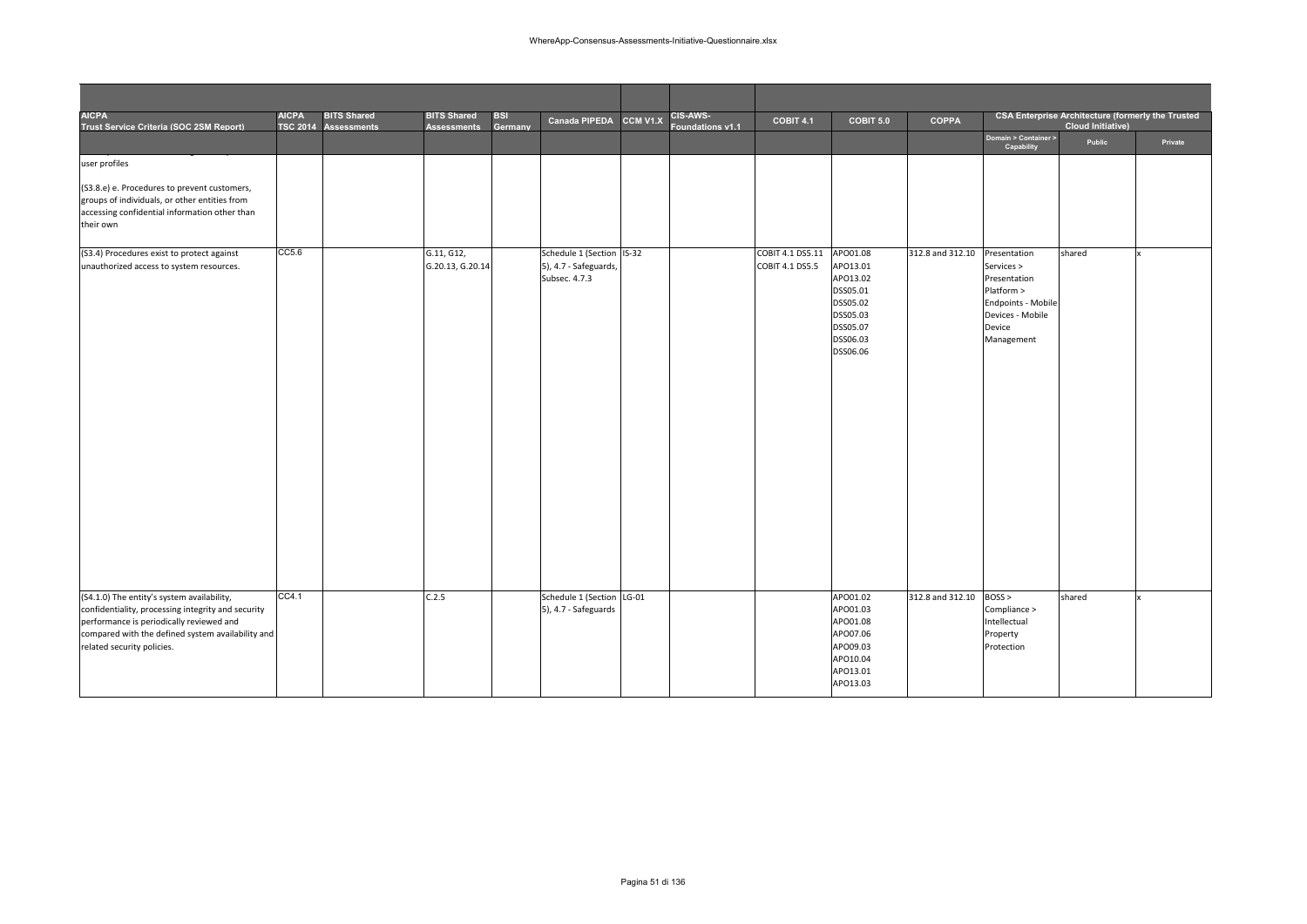| <b>AICPA</b><br>Trust Service Criteria (SOC 2SM Report)                                                                                                                                                                                                                                                                                 | <b>AICPA</b><br><b>TSC 2014</b> | <b>BITS Shared</b><br><b>Assessments</b> | <b>BITS Shared</b><br>Assessments                        | <b>BSI</b><br>Germany | <b>Canada PIPEDA</b>                                                                                    | CCM V1.X | <b>CIS-AWS-</b><br>oundations v1.1                                              | COBIT 4.1        | COBIT 5.0                                                                                                | <b>COPPA</b>                 |                                                                                     | <b>CSA Enterprise Architecture (formerly the Trusted</b><br><b>Cloud Initiative)</b> |         |
|-----------------------------------------------------------------------------------------------------------------------------------------------------------------------------------------------------------------------------------------------------------------------------------------------------------------------------------------|---------------------------------|------------------------------------------|----------------------------------------------------------|-----------------------|---------------------------------------------------------------------------------------------------------|----------|---------------------------------------------------------------------------------|------------------|----------------------------------------------------------------------------------------------------------|------------------------------|-------------------------------------------------------------------------------------|--------------------------------------------------------------------------------------|---------|
|                                                                                                                                                                                                                                                                                                                                         |                                 |                                          |                                                          |                       |                                                                                                         |          |                                                                                 |                  |                                                                                                          |                              | Domain > Container ><br>Capability                                                  | Public                                                                               | Private |
| (S1.2.f) f. Assigning responsibility and<br>accountability for system availability,<br>confidentiality, processing integrity and related<br>security.                                                                                                                                                                                   |                                 | B.1                                      | B.1.5,<br>D.1.1, D.1.3.3,<br>E.1, F.1.1, H.1.1,<br>K.1.2 | 5(B)                  | Schedule 1 (Section<br>5)4.1<br>Accountability                                                          | $IS-13$  |                                                                                 | COBIT 4.1 DS5.1  | APO01.02<br>APO01.03<br>APO01.08<br>APO07.06<br>APO09.03<br>APO10.04<br>APO13.01<br>APO13.03             | 312.3, 312.8 and<br>312.10   | BOSS > Human<br>Resources Security<br>> Roles and<br>Responsibilities               | shared                                                                               |         |
| (S1.2) The entity's security policies include, but<br>may not be limited to, the following matters:<br>(S3.9) Procedures exist to provide that issues of<br>noncompliance with security policies are promptly<br>addressed and that corrective measures are taken<br>on a timely basis.                                                 | CC3.2<br>CC6.2                  | B.3                                      | B.1.7, D.1.3.3,<br>E.3.2, E.3.5.1,<br>E.3.5.2            |                       | Schedule 1 (Section IS-26<br>5)4.1<br>Accountability,<br>Subs. 4.1.4                                    |          |                                                                                 | COBIT 4.1 DS 5.3 | APO01.03<br>APO01.08<br>APO13.01<br>APO13.02<br>DSS05.04<br>DSS06.06                                     | 312.4, 312.8 and<br>312.10   | SRM > Policies and shared<br>Standards ><br>Information<br><b>Security Policies</b> |                                                                                      |         |
| (S1.2.k) The entity's security policies include, but<br>may not be limited to, the following matters:<br>Providing for training and other resources to<br>support its system security policies<br>(S2.2.0) The security obligations of users and the<br>entity's security commitments to users are<br>communicated to authorized users. | CC2.2<br>CC2.3                  | E.1                                      | E.4                                                      | 65 (B)                | Schedule 1 (Section IS-11<br>5)4.1<br>Accountability,<br>Subs. 4.1.4; 4.7<br>Safeguards, Subs.<br>4.7.4 |          |                                                                                 | COBIT 4.1 PO 7.4 | APO01.03<br>APO01.08<br>APO07.03<br>APO07.06<br>APO13.01<br>APO13.03                                     | 312.8 and 312.10 SRM > GRC > |                                                                                     | shared                                                                               |         |
| (S2.3.0) Responsibility and accountability for the<br>entity's system availability, confidentiality,<br>processing integrity and security policies and<br>changes and updates to those policies are<br>communicated to entity personnel responsible for<br>implementing them.                                                           | CC3.2                           | E.1                                      | E.4                                                      | 65 (B)<br>66 (B)      | Schedule 1 (Section IS-16<br>5), 4.7 - Safeguards,<br>Subsec. 4.7.4                                     |          |                                                                                 | COBIT 4.1 PO 4.6 | APO01.02<br>APO01.03<br>APO01.08<br>APO07.03<br>APO07.06<br>APO13.01<br>APO13.03                         | 312.8 and 312.10             | BOSS > Human<br><b>Resources Security</b><br>> Employee<br>Awareness                | shared                                                                               |         |
| (S3.3.0) Procedures exist to restrict physical access<br>to the defined system including, but not limited<br>to, facilities, backup media, and other system<br>components such as firewalls, routers, and<br>servers.<br>(S3.4.0) Procedures exist to protect against<br>unauthorized access to system resources.                       | CC5.5<br>CC5.6                  | E.1                                      | E.4                                                      |                       | Schedule 1 (Section IS-17<br>5), 4.7 - Safeguards,<br>Subsec. 4.7.3                                     |          | 1.1;1.2;1.3;1.4;1.12;3<br>1.1; 1.2; 1.3; 1.4; 1.12; 3<br>1.1;1.2;1.3;1.4;1.12;3 |                  | APO01.02<br>APO01.03<br>APO01.08<br>APO07.03<br>APO07.06<br>APO13.01<br>APO13.03<br>DSS05.03<br>DSS06.06 | 312.8 and 312.10             | <b>BOSS &gt; Data</b><br>Governance ><br>Clear Desk Policy                          | shared                                                                               |         |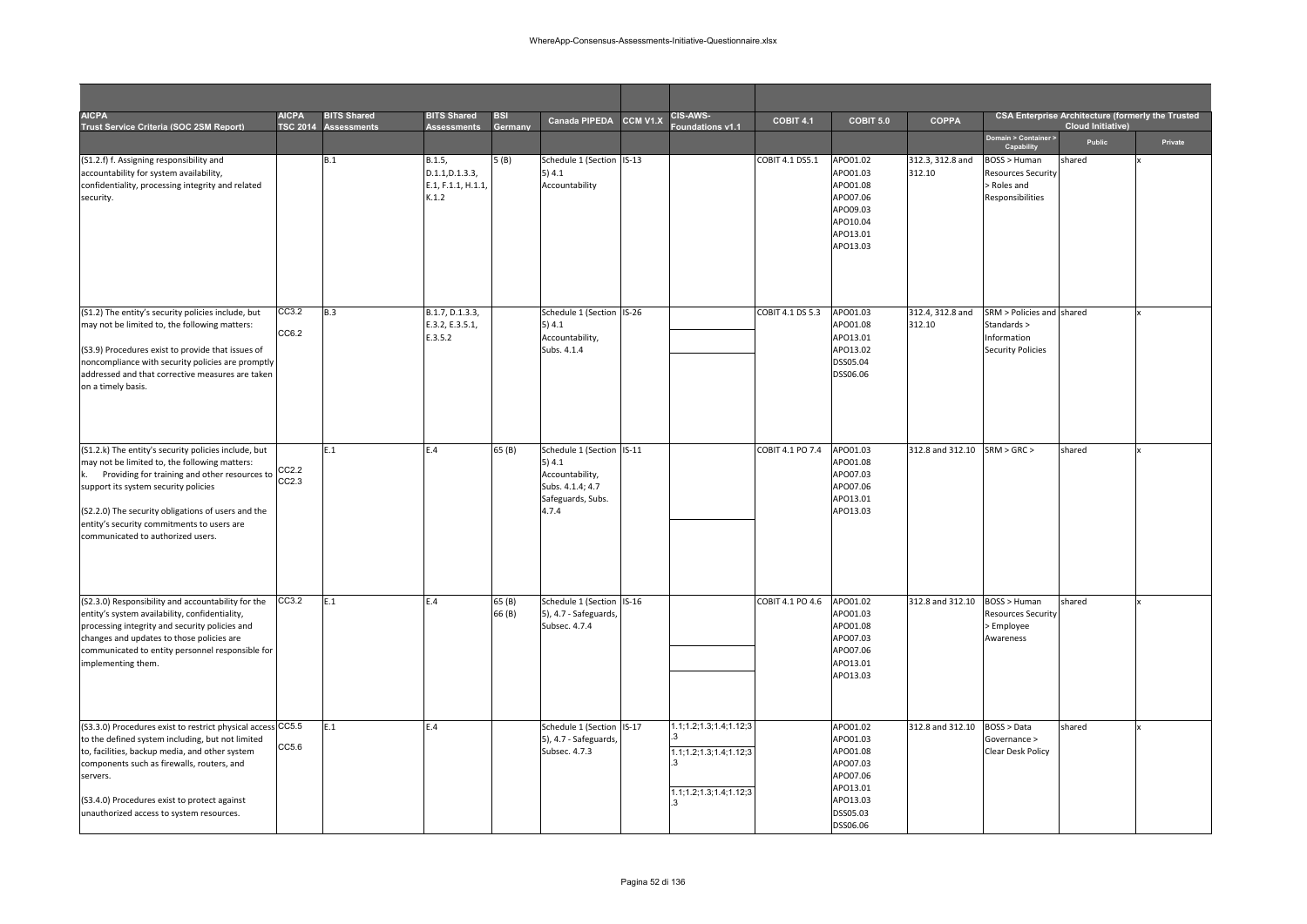| <b>AICPA</b><br>Trust Service Criteria (SOC 2SM Report)                                                                                                                                                                                                                                                                                                                                                                    | <b>AICPA</b> | <b>BITS Shared</b><br>TSC 2014 Assessments | <b>BITS Shared</b><br><b>Assessments</b>            | <b>BSI</b><br>Germany                                  | <b>Canada PIPEDA</b>                                                                                     | CCM V1.X | <b>CIS-AWS-</b><br><b>Foundations v1.1</b>                                                                            | <b>COBIT 4.1</b> | COBIT 5.0                                                                                                            | <b>COPPA</b>     |                                                                                    | <b>Cloud Initiative)</b> | <b>CSA Enterprise Architecture (formerly the Trusted</b> |
|----------------------------------------------------------------------------------------------------------------------------------------------------------------------------------------------------------------------------------------------------------------------------------------------------------------------------------------------------------------------------------------------------------------------------|--------------|--------------------------------------------|-----------------------------------------------------|--------------------------------------------------------|----------------------------------------------------------------------------------------------------------|----------|-----------------------------------------------------------------------------------------------------------------------|------------------|----------------------------------------------------------------------------------------------------------------------|------------------|------------------------------------------------------------------------------------|--------------------------|----------------------------------------------------------|
|                                                                                                                                                                                                                                                                                                                                                                                                                            |              |                                            |                                                     |                                                        |                                                                                                          |          |                                                                                                                       |                  |                                                                                                                      |                  | Domain > Container ><br>Capability                                                 | Public                   | Private                                                  |
| (S3.2.g) g. Restriction of access to system<br>configurations, superuser functionality, master<br>passwords, powerful utilities, and security devices<br>(for example, firewalls).                                                                                                                                                                                                                                         | CC5.1        |                                            |                                                     |                                                        | Schedule 1 (Section IS-29<br>5), 4.7 - Safeguards,<br>Subsec. 4.7.3                                      |          | 1.1;1.2;1.3;1.4;1.12;2 COBIT 4.1 DS 5.7<br>.1;2.4;2.7;3.1;3.3;3.4;<br>3.5;3.6;3.7;3.8;3.9;3.<br>10;3.11;3.12;3.13;3.1 |                  | APO01.03<br>APO01.08<br>APO13.01<br>APO13.02<br>DSS05.03<br>DSS05.05                                                 | 312.8 and 312.10 | SRM > Privilege<br>Management<br>Infrastructure ><br>Privilege Usage<br>Management | shared                   |                                                          |
|                                                                                                                                                                                                                                                                                                                                                                                                                            |              |                                            |                                                     |                                                        |                                                                                                          |          | 1.1; 1.2; 1.3; 1.4; 1.12; 2<br>1,2.4;2.7;3.1;3.3;3.4;<br>3.5; 3.6; 3.7; 3.8; 3.9; 3.                                  |                  |                                                                                                                      |                  |                                                                                    |                          |                                                          |
| (S3.2.0) Procedures exist to restrict logical access<br>to the defined system including, but not limited<br>to, the following matters:<br>c. Registration and authorization of new users.<br>d. The process to make changes to user profiles.<br>g. Restriction of access to system configurations,<br>superuser functionality, master passwords,<br>powerful utilities, and security devices (for<br>example, firewalls). |              | B.1                                        | B.1.8, B.1.21,<br>B.1.28, E.6.2,<br>H.1.1, K.1.4.5, | 8(B)<br>40 (B)<br>41(B)<br>42 (B)<br>43 (B)<br>44 (C+) | Schedule 1 (Section IS-07<br>5) 4.1<br>Accountability,<br>Subs. 4.1.4; 4.7<br>Safeguards, Subs.<br>4.7.4 |          | 1.1;1.2;1.3;1.4;1.12;2 COBIT 4.1 DS 5.4<br>.8;3.7                                                                     |                  | APO01.02<br>APO01.03<br>APO01.08<br>APO13.01<br>APO13.02<br>DSS05.04<br>DSS05.05<br>DSS05.06<br>DSS06.03<br>DSS06.06 | 312.8 and 312.10 | SRM > Policies and shared<br>Standards >                                           |                          |                                                          |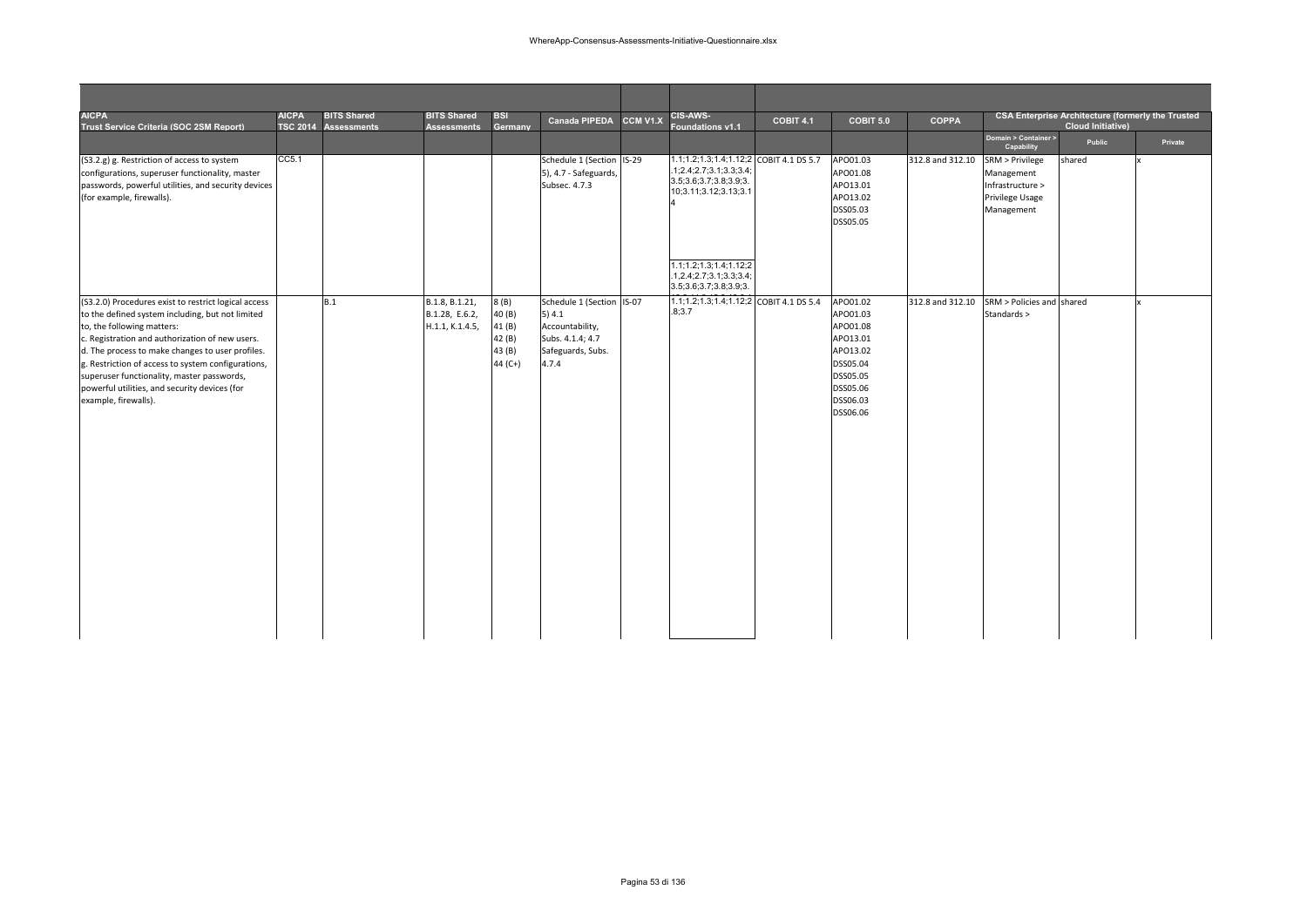| AICPA<br>Trust Service Criteria (SOC 2SM Report)                                                                                                                                   | <b>AICPA</b> | <b>BITS Shared</b><br>TSC 2014 Assessments | <b>BITS Shared</b><br><b>Assessments</b> | <b>BSI</b><br>Germany | Canada PIPEDA                                                       | CCM V1.X | CIS-AWS-<br>Foundations v1.1     | COBIT 4.1       | COBIT 5.0                                                            | <b>COPPA</b>     |                                                                                                                                      | <b>CSA Enterprise Architecture (formerly the Trusted</b><br><b>Cloud Initiative)</b> |         |
|------------------------------------------------------------------------------------------------------------------------------------------------------------------------------------|--------------|--------------------------------------------|------------------------------------------|-----------------------|---------------------------------------------------------------------|----------|----------------------------------|-----------------|----------------------------------------------------------------------|------------------|--------------------------------------------------------------------------------------------------------------------------------------|--------------------------------------------------------------------------------------|---------|
|                                                                                                                                                                                    |              |                                            |                                          |                       |                                                                     |          |                                  |                 |                                                                      |                  | Domain > Container ><br>Capability                                                                                                   | Public                                                                               | Private |
|                                                                                                                                                                                    |              |                                            |                                          |                       |                                                                     |          | 1.1;1.2;1.3;1.4;1.12;2<br>.8;3.7 |                 |                                                                      |                  |                                                                                                                                      |                                                                                      |         |
| (S3.2.g) g. Restriction of access to system<br>configurations, superuser functionality, master<br>passwords, powerful utilities, and security devices<br>(for example, firewalls). | CC5.1        |                                            | H1.1, H1.2,<br>G.9.15                    |                       | Schedule 1 (Section IS-30<br>5), 4.7 - Safeguards,<br>Subsec. 4.7.3 |          | 1.1; 1.2; 1.3; 1.4; 1.12         | COBIT 4.1 DS5.7 | APO13.01<br>DSS05.02<br>DSS05.03<br>DSS05.05<br>DSS06.06<br>APO01.03 | 312.8 and 312.10 | SRM > Privilege<br>Management<br>Infrastructure ><br>Privilege Usage<br>Management -<br>Resource<br>Protection<br>SRM > Policies and | provider                                                                             |         |
|                                                                                                                                                                                    |              |                                            |                                          |                       |                                                                     |          | 1.1; 1.2; 1.3; 1.4; 1.12         |                 | APO01.08<br>APO13.01<br>APO13.02<br><b>DSS05.02</b>                  |                  | Standards ><br>Information<br><b>Security Policies</b>                                                                               |                                                                                      |         |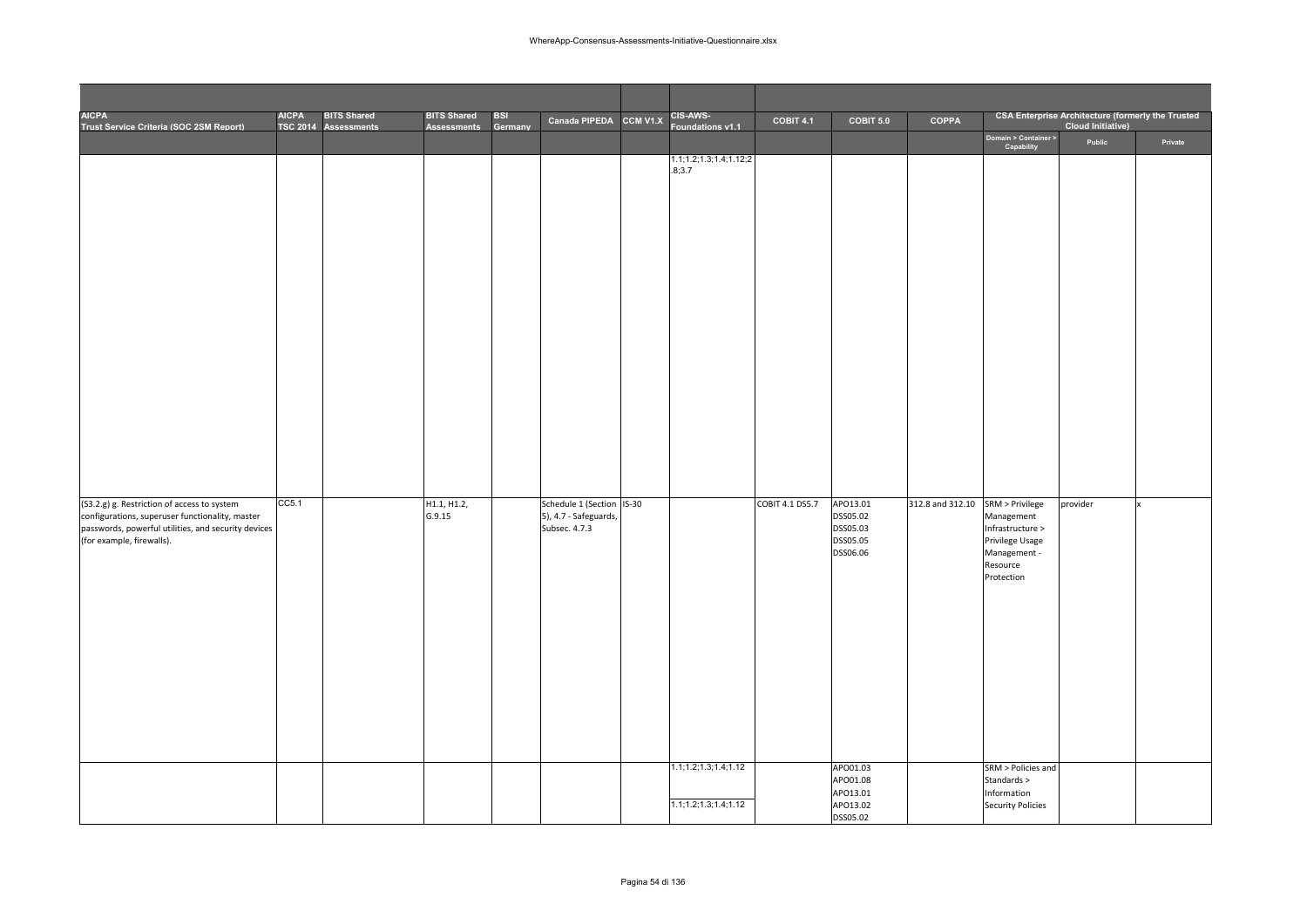| <b>AICPA</b><br>Trust Service Criteria (SOC 2SM Report)                                                                                                                                                                                                                                                                                                                                                                                                                                              | <b>AICPA</b><br><b>TSC 2014</b> | <b>BITS Shared</b><br><b>Assessments</b> | <b>BITS Shared</b><br><b>Assessments</b>                             | <b>BSI</b><br>Germany | <b>Canada PIPEDA</b>                                                | CCM V1.X                | <b>CIS-AWS-</b><br>oundations v1.1 | <b>COBIT 4.1</b> | COBIT 5.0                                                                                                | <b>COPPA</b>     |                                                                                                | <b>CSA Enterprise Architecture (formerly the Trusted</b><br><b>Cloud Initiative)</b> |         |
|------------------------------------------------------------------------------------------------------------------------------------------------------------------------------------------------------------------------------------------------------------------------------------------------------------------------------------------------------------------------------------------------------------------------------------------------------------------------------------------------------|---------------------------------|------------------------------------------|----------------------------------------------------------------------|-----------------------|---------------------------------------------------------------------|-------------------------|------------------------------------|------------------|----------------------------------------------------------------------------------------------------------|------------------|------------------------------------------------------------------------------------------------|--------------------------------------------------------------------------------------|---------|
|                                                                                                                                                                                                                                                                                                                                                                                                                                                                                                      |                                 |                                          |                                                                      |                       |                                                                     |                         |                                    |                  |                                                                                                          |                  | Domain > Container ><br>Capability                                                             | Public                                                                               | Private |
| (S3.2.a) a. Logical access security measures to<br>restrict access to information resources not<br>deemed to be public.                                                                                                                                                                                                                                                                                                                                                                              | CC5.1                           |                                          |                                                                      |                       | Schedule 1 (Section IS-15<br>5) 4.7 Safeguards,<br>Subs. 4.7.3(b)   |                         | 1.1;1.2;1.3;1.4;1.12               | COBIT 4.1 DS 5.4 | APO01.03<br>APO01.08<br>APO13.02<br>DSS05.04<br>DSS06.03                                                 | 312.8 and 312.10 | <b>ITOS &gt; Resource</b><br>Management ><br>Segregation of<br><b>Duties</b>                   | shared                                                                               |         |
| (S3.13.0) Procedures exist to provide that only<br>authorized, tested, and documented changes are<br>made to the system.                                                                                                                                                                                                                                                                                                                                                                             | CC7.4                           |                                          | 1.2.7.2, 1.2.9,<br>1.2.10, 1.2.15                                    |                       | Schedule 1 (Section IS-33<br>5), 4.7 - Safeguards,<br>Subsec. 4.7.3 |                         |                                    |                  | APO01.03<br>APO01.08<br>APO13.02<br>DSS05.04<br>DSS06.03                                                 |                  | ITOS > Service<br>Support > Release<br>Management -<br>Source Code<br>Management               | shared                                                                               |         |
| (S3.1) Procedures exist to (1) identify potential<br>threats of disruption to systems operation that<br>would impair system security commitments and<br>(2) assess the risks associated with the identified<br>threats.<br>(x3.1.0) Procedures exist to (1) identify potential<br>threats of disruptions to systems operation that<br>would impair system [availability, processing<br>integrity, confidentiality] commitments and (2)<br>assess the risks associated with the identified<br>threats | CC3.1                           | B.1<br>H.2                               | B.1.1, B.1.2,<br>D.1.1, E.1, F.1.1,<br>H.1.1, K.1.1,<br>E.6.2, E.6.3 |                       | Schedule 1 (Section RI-05<br>5), 4.7 - Safeguards                   |                         |                                    | COBIT 4.1 DS 2.3 | APO01.03<br>APO01.08<br>APO07.06<br>APO10.04<br>APO13.02<br>DSS05.04<br>DSS05.07<br>DSS06.03<br>DSS06.06 | 312.8 and 312.10 | SRM > Governance shared<br>Risk & Compliance<br>> Vendor<br>Management                         |                                                                                      |         |
| (S3.2.0) Procedures exist to restrict logical access<br>to the defined system including, but not limited<br>to, the following matters:<br>c. Registration and authorization of new users.<br>d. The process to make changes to user profiles.                                                                                                                                                                                                                                                        | CC3.3                           |                                          |                                                                      |                       |                                                                     | <b>IS-08</b><br>$IS-12$ |                                    | COBIT 4.1 DS5.4  | APO01.03<br>APO01.08<br>APO10.04<br>APO13.02<br>DSS05.04                                                 | 312.8 and 312.10 | Information<br>Services > User<br><b>Directory Services</b><br>> Active Directory<br>Services, | shared                                                                               |         |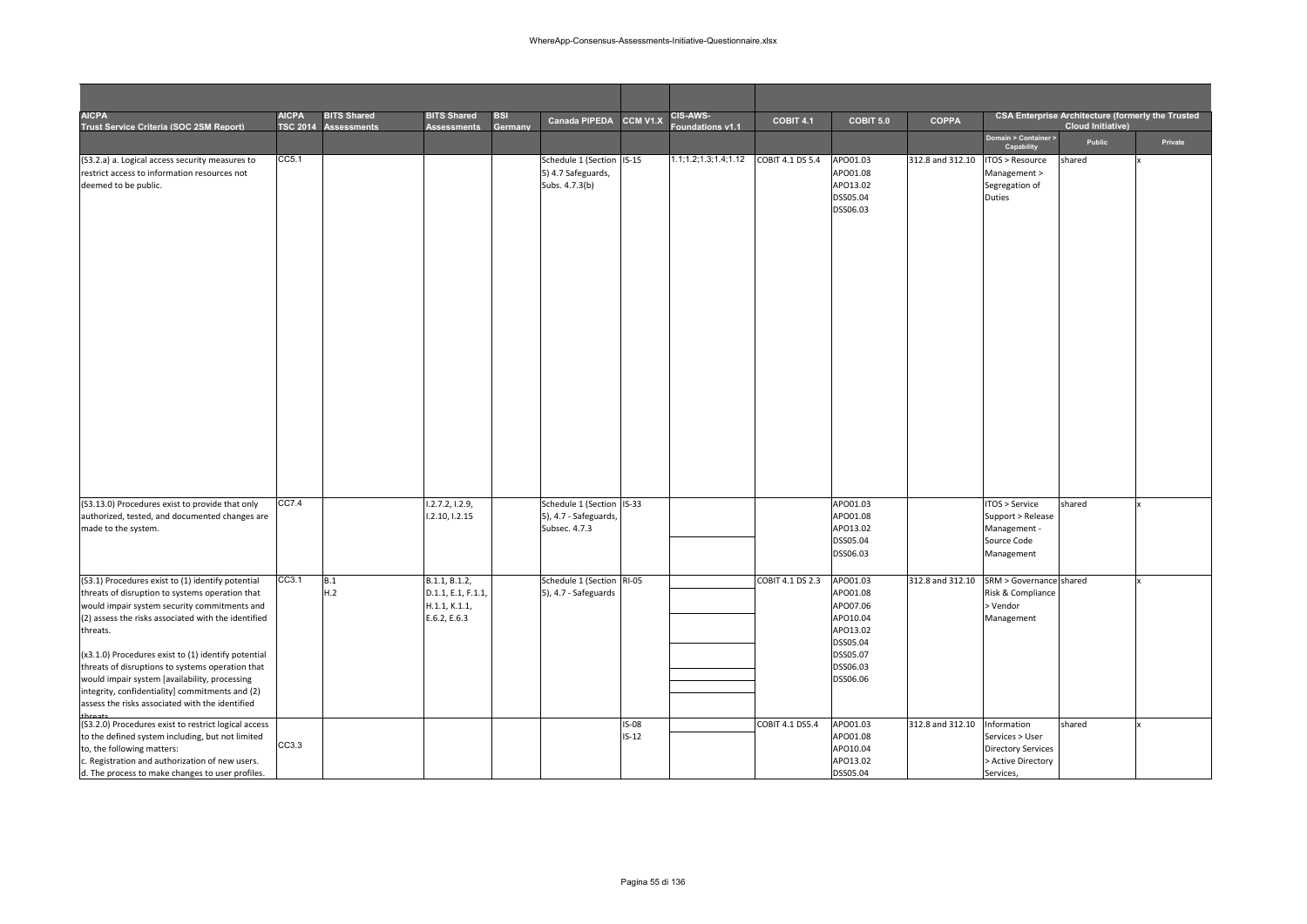| <b>AICPA</b><br>Trust Service Criteria (SOC 2SM Report)                                                                                                                                                                                                                                                                                                                                                                    | <b>AICPA</b><br><b>ISC 2014</b> | <b>BITS Shared</b><br><b>Assessments</b> | <b>BITS Shared</b><br>Assessments                                       | <b>BSI</b><br>Germany                          | <b>Canada PIPEDA</b>                                                | CCM V1.X     | <b>CIS-AWS-</b><br>oundations v1.1                                                                                                                                       | COBIT 4.1       | <b>COBIT 5.0</b>                                                                             | <b>COPPA</b>     |                                                                                                           | <b>CSA Enterprise Architecture (formerly the Trusted</b><br><b>Cloud Initiative)</b> |         |
|----------------------------------------------------------------------------------------------------------------------------------------------------------------------------------------------------------------------------------------------------------------------------------------------------------------------------------------------------------------------------------------------------------------------------|---------------------------------|------------------------------------------|-------------------------------------------------------------------------|------------------------------------------------|---------------------------------------------------------------------|--------------|--------------------------------------------------------------------------------------------------------------------------------------------------------------------------|-----------------|----------------------------------------------------------------------------------------------|------------------|-----------------------------------------------------------------------------------------------------------|--------------------------------------------------------------------------------------|---------|
|                                                                                                                                                                                                                                                                                                                                                                                                                            |                                 |                                          |                                                                         |                                                |                                                                     |              |                                                                                                                                                                          |                 |                                                                                              |                  | Domain > Container ><br>Capability                                                                        | Public                                                                               | Private |
| (S3.2.0) Procedures exist to restrict logical access<br>to the defined system including, but not limited<br>to, the following matters:<br>c. Registration and authorization of new users.<br>d. The process to make changes to user profiles.<br>g. Restriction of access to system configurations,<br>superuser functionality, master passwords,<br>powerful utilities, and security devices (for<br>example, firewalls). |                                 |                                          | H.2.4, H.2.5,                                                           | 35 (B)<br>40 (B)<br>41(B)<br>42 (B)<br>44 (C+) | Schedule 1 (Section<br>5) Safeguards, Subs.<br>4.7.2 and 4.7.3      | <b>IS-08</b> |                                                                                                                                                                          | DS5.4           | APO01.03<br>APO01.08<br>APO07.06<br>APO10.04<br>APO13.02<br>DSS05.04<br>DSS06.03<br>DSS06.06 | 312.8 and 312.10 | SRM > Privilege<br>Management<br>Infrastructure ><br>Identity<br>Management -<br>Identity<br>Provisioning | shared                                                                               |         |
| (S3.2.0) Procedures exist to restrict logical access<br>to the defined system including, but not limited<br>to, the following matters:<br>d. The process to make changes to user profiles.<br>g. Restriction of access to system configurations,<br>superuser functionality, master passwords,<br>powerful utilities, and security devices (for<br>example, firewalls).                                                    |                                 |                                          | H.2.6, H.2.7,<br>H.2.9                                                  | 41(B)                                          | Schedule 1 (Section IS-10<br>5), 4.7 - Safeguards                   |              | 1.1;1.2;1.3;1.4;1.12;1 COBIT 4.1 DS5.3<br>.2; 1.3; 3.3<br>1.1;1.2;1.3;1.4;1.12;1<br>.2; 1.3; 3.3<br>1.1; 1.2; 1.3; 1.4; 1.12; 1<br>.2; 1.3; 3.3                          | COBIT 4.1 DS5.4 | APO01.03<br>APO01.08<br>APO13.02<br>DSS05.04<br>DSS06.03<br>DSS06.06<br>MEA01.03             | 312.8 and 312.10 | SRM > Privilege<br>Management<br>Infrastructure ><br>Authorization<br>Services -<br>Entitlement<br>Review | shared                                                                               |         |
| (S3.2.0) Procedures exist to restrict logical access<br>to the defined system including, but not limited<br>to, the following matters:<br>d. The process to make changes to user profiles.<br>g. Restriction of access to system configurations,<br>superuser functionality, master passwords,<br>powerful utilities, and security devices (for<br>example, firewalls).                                                    |                                 | H.2                                      | E.6.2, E.6.3                                                            |                                                | Schedule 1 (Section IS-09<br>5), 4.7 - Safeguards                   |              | 1.1;1.2;1.3;1.4;1.12;1 COBIT 4.1 DS 5.4<br>.2; 1.3; 3.3<br>1.1; 1.2; 1.3; 1.4; 1.12; 1<br>.2; 1.3; 3.3                                                                   |                 | APO01.03<br>APO01.08<br>APO13.02<br>DSS05.04<br>DSS06.03<br>DSS06.06<br>MEA01.03             | 312.8 and 312.10 | SRM > Privilege<br>Management<br>Infrastructure ><br>Identity<br>Management -<br>Identity<br>Provisioning | shared                                                                               |         |
| (S3.2.b) b. Identification and authentication of<br>users.                                                                                                                                                                                                                                                                                                                                                                 | CC5.3                           | B.1<br>H.5                               | E.6.2, E.6.3,<br>H.1.1, H.1.2, H.2<br>H.3.2, H.4, H.4.1<br>H.4.5, H.4.8 | 6 (B)                                          | Schedule 1 (Section SA-02<br>5), 4.7 - Safeguards,<br>Subsec. 4.7.3 |              | 1.1;1.2;1.3;1.4;1.12;2 COBIT 4.1 DS5.3<br>1.1;1.2;1.3;1.4;1.12;2<br>1.1;1.2;1.3;1.4;1.12;2<br>1.1;1.2;1.3;1.4;1.12;2<br>1.1;1.2;1.3;1.4;1.12;2<br>1.1;1.2;1.3;1.4;1.12;2 | COBIT 4.1 DS5.4 | APO01.03<br>APO01.08<br>APO13.02<br>DSS05.04<br>DSS06.03<br>DSS06.06<br>MEA01.03             | 312.8 and 312.10 | SRM > Policies and shared<br>Standards ><br><b>Technical Security</b><br>Standards                        |                                                                                      |         |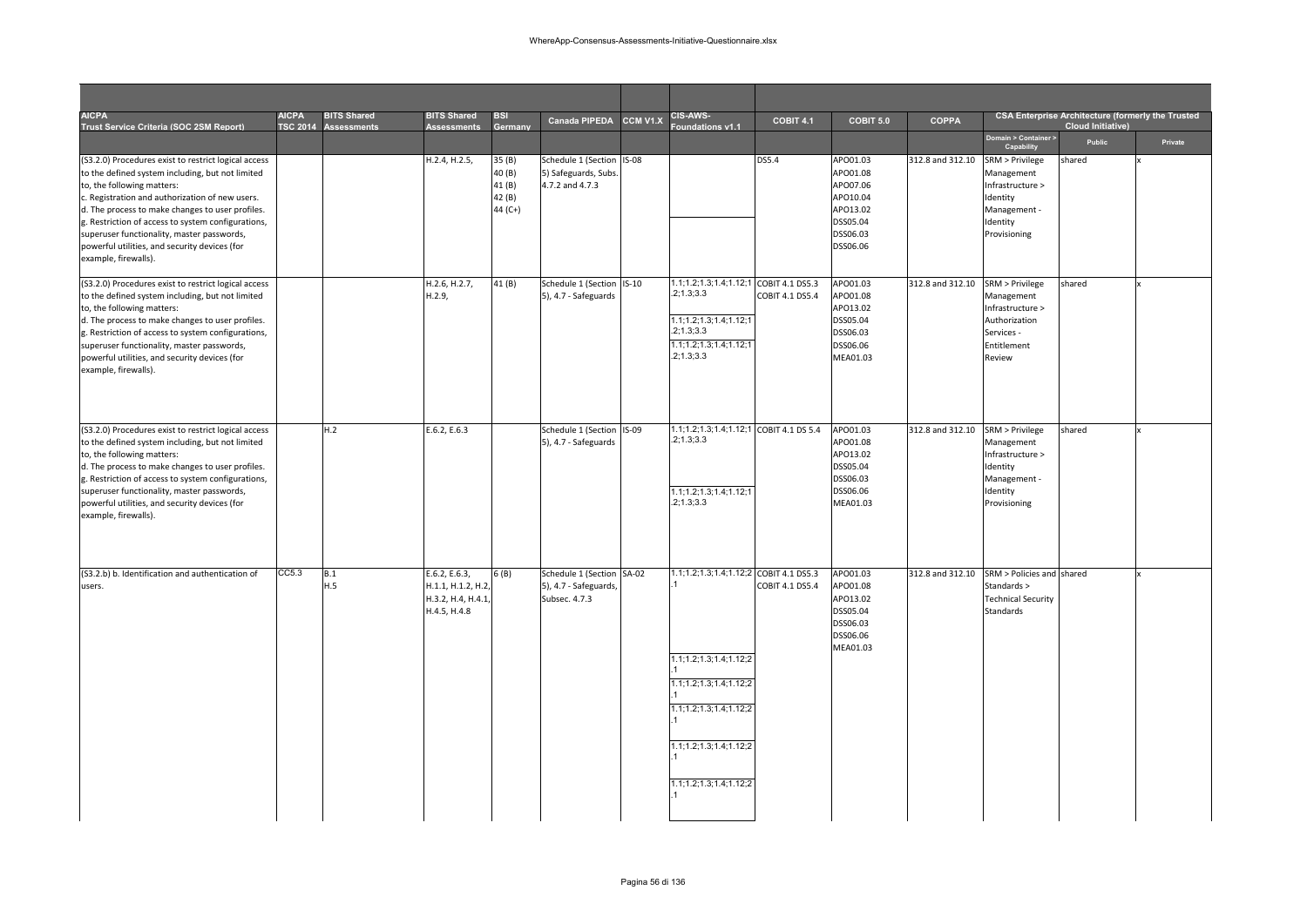| <b>AICPA</b><br>Trust Service Criteria (SOC 2SM Report)                                                                                                                            | <b>AICPA</b> | <b>BITS Shared</b><br>TSC 2014 Assessments | <b>BITS Shared</b><br><b>Assessments</b>                                                                                                                                                                                                                                                                                              | <b>BSI</b><br>Germany | <b>Canada PIPEDA</b>                                                | CCM V1.X | <b>CIS-AWS-</b><br>oundations v1.1                                                                                                                                                                                                                                                                                                                                               | COBIT 4.1                          | COBIT 5.0                                                                                                | <b>COPPA</b>               |                                                                                                                                             | <b>CSA Enterprise Architecture (formerly the Trusted</b><br><b>Cloud Initiative)</b> |         |
|------------------------------------------------------------------------------------------------------------------------------------------------------------------------------------|--------------|--------------------------------------------|---------------------------------------------------------------------------------------------------------------------------------------------------------------------------------------------------------------------------------------------------------------------------------------------------------------------------------------|-----------------------|---------------------------------------------------------------------|----------|----------------------------------------------------------------------------------------------------------------------------------------------------------------------------------------------------------------------------------------------------------------------------------------------------------------------------------------------------------------------------------|------------------------------------|----------------------------------------------------------------------------------------------------------|----------------------------|---------------------------------------------------------------------------------------------------------------------------------------------|--------------------------------------------------------------------------------------|---------|
|                                                                                                                                                                                    |              |                                            |                                                                                                                                                                                                                                                                                                                                       |                       |                                                                     |          |                                                                                                                                                                                                                                                                                                                                                                                  |                                    |                                                                                                          |                            | Domain > Container ><br>Capability                                                                                                          | Public                                                                               | Private |
|                                                                                                                                                                                    |              |                                            |                                                                                                                                                                                                                                                                                                                                       |                       |                                                                     |          | 1.1;1.2;1.3;1.4;1.12;2                                                                                                                                                                                                                                                                                                                                                           |                                    |                                                                                                          |                            |                                                                                                                                             |                                                                                      |         |
|                                                                                                                                                                                    |              |                                            |                                                                                                                                                                                                                                                                                                                                       |                       |                                                                     |          | 1.1; 1.2; 1.3; 1.4; 1.9; 1.                                                                                                                                                                                                                                                                                                                                                      |                                    |                                                                                                          |                            |                                                                                                                                             |                                                                                      |         |
|                                                                                                                                                                                    |              |                                            |                                                                                                                                                                                                                                                                                                                                       |                       |                                                                     |          | 12;2.1                                                                                                                                                                                                                                                                                                                                                                           |                                    |                                                                                                          |                            |                                                                                                                                             |                                                                                      |         |
|                                                                                                                                                                                    |              |                                            |                                                                                                                                                                                                                                                                                                                                       |                       |                                                                     |          | 1.1;1.2;1.3;1.4;1.12;2                                                                                                                                                                                                                                                                                                                                                           |                                    |                                                                                                          |                            |                                                                                                                                             |                                                                                      |         |
|                                                                                                                                                                                    |              |                                            |                                                                                                                                                                                                                                                                                                                                       |                       |                                                                     |          | 1.1;1.2;1.3;1.4;1.12;2                                                                                                                                                                                                                                                                                                                                                           |                                    |                                                                                                          |                            |                                                                                                                                             |                                                                                      |         |
|                                                                                                                                                                                    |              |                                            |                                                                                                                                                                                                                                                                                                                                       |                       |                                                                     |          | 1.1; 1.2; 1.3; 1.4; 1.12; 2                                                                                                                                                                                                                                                                                                                                                      |                                    |                                                                                                          |                            |                                                                                                                                             |                                                                                      |         |
|                                                                                                                                                                                    |              |                                            |                                                                                                                                                                                                                                                                                                                                       |                       |                                                                     |          |                                                                                                                                                                                                                                                                                                                                                                                  |                                    |                                                                                                          |                            |                                                                                                                                             |                                                                                      |         |
| (S3.2.g) g. Restriction of access to system<br>configurations, superuser functionality, master<br>passwords, powerful utilities, and security devices<br>(for example, firewalls). | CC5.1        |                                            | H.2.16                                                                                                                                                                                                                                                                                                                                |                       | Schedule 1 (Section IS-34<br>5), 4.7 - Safeguards,<br>Subsec. 4.7.3 |          |                                                                                                                                                                                                                                                                                                                                                                                  | COBIT 4.1 DS5.7                    | APO13.01<br>APO13.02<br>DSS05.05                                                                         | 312.8 and 312.10           | SRM > Privilege<br>Management<br>Infrastructure ><br>Privilege Usage<br>Management -<br>Resource<br>Protection                              | shared                                                                               |         |
| (S3.7) Procedures exist to identify, report, and act CC6.2<br>upon system security breaches and other<br>incidents.                                                                |              | G.7<br>G.8<br>G.9<br>J.1<br>L.2            | G.14.7, G.14.8,<br>G.14.9,<br>G.14.10, G.14.11,<br>G.14.12, G.15.5,<br>G.15.7, G.15.8,<br>G.16.8, G.16.9,<br>G.16.10, G.15.9,<br>G.17.5, G.17.7,<br>G.17.8, G.17.6,<br>G.17.9, G.18.2,<br>G.18.3, G.18.5,<br>G.18.6, G.19.2.6,<br>G.19.3.1,<br>G.9.6.2, G.9.6.3,<br>G.9.6.4, G.9.19,<br>H.2.16, H.3.3,<br>J.1, J.2, L.5, L.9,<br>1.10 |                       | Schedule 1 (Section SA-14<br>5), 4.7 - Safeguards,<br>Subsec. 4.7.3 |          | 2.1;2.4;2.7;3.1;3.4;3.<br>5;3.6;3.7;3.8;3.9;3.10 COBIT 4.1 DS5.6<br>;3.11;3.12;3.13;3.14<br>2.1;2.4;2.7;3.1;3.4;3.<br>5;3.6;3.7;3.8;3.9;3.10<br>2.1;2.4;2.7;3.1;3.4;3.<br>5;3.6;3.7;3.8;3.9;3.10<br>;3.11;3.12;3.13;3.14<br>2.1;2.4;2.7;3.1;3.4;3.<br>5;3.6;3.7;3.8;3.9;3.10<br>;3.11;3.12;3.13;3.14<br>2.1;2.4;2.7;3.1;3.4;3.<br>5;3.6;3.7;3.8;3.9;3.10<br>;3.11;3.12;3.13;3.14 | COBIT 4.1 DS5.5<br>COBIT 4.1 DS9.2 | APO13.01<br>APO13.02<br>BAI10.01<br>BAI10.02<br>BAI10.03<br>DSS01.03<br>DSS02.01<br>DSS05.07<br>DSS06.05 | 312.3, 312.8 and<br>312.10 | <b>BOSS &gt; Security</b><br>Monitoring<br>Services > SIEM                                                                                  | shared                                                                               |         |
|                                                                                                                                                                                    |              |                                            |                                                                                                                                                                                                                                                                                                                                       |                       |                                                                     |          | 2.1;2.4;2.7;3.1;3.4;3.<br>5;3.6;3.7;3.8;3.9;3.10<br>;3.11;3.12;3.13;3.14<br>2.1;2.4;2.7;3.1;3.4;3.<br>5;3.6;3.7;3.8;3.9;3.10<br>;3.11;3.12;3.13;3.14                                                                                                                                                                                                                             |                                    | APO08.04<br>APO13.01<br>BAI06.01<br>BAI06.02<br>BAI10.03<br>BAI10.04                                     |                            | SRM > Privilege<br>Management<br>Infrastructure ><br><b>Privileged Usage</b><br>Management -><br>Hypervisor<br>Governance and<br>Compliance |                                                                                      |         |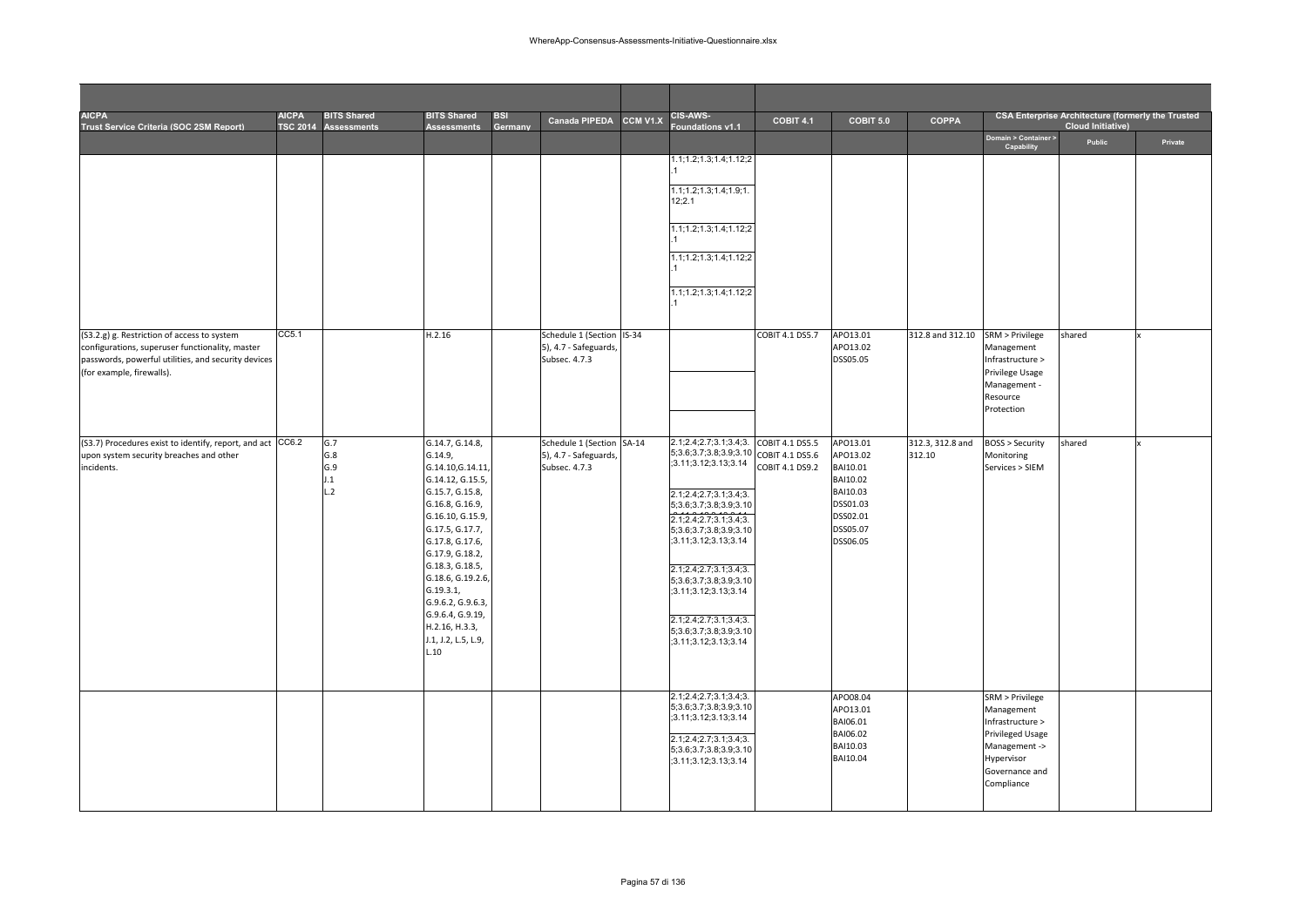| <b>AICPA</b><br>Trust Service Criteria (SOC 2SM Report)                                                                                                                                                                                                                                                                                  | <b>AICPA</b><br><b>TSC 2014</b> | <b>BITS Shared</b><br><b>Assessments</b>                      | <b>BITS Shared</b><br><b>Assessments</b>                                      | <b>BSI</b><br>Germany             | <b>Canada PIPEDA</b>                                                | CCM V1.X | CIS-AWS-<br>Foundations v1.1 | COBIT 4.1             | COBIT 5.0                                                                                                            | <b>COPPA</b>     |                                                                                                       | <b>CSA Enterprise Architecture (formerly the Trusted</b><br><b>Cloud Initiative)</b> |         |
|------------------------------------------------------------------------------------------------------------------------------------------------------------------------------------------------------------------------------------------------------------------------------------------------------------------------------------------|---------------------------------|---------------------------------------------------------------|-------------------------------------------------------------------------------|-----------------------------------|---------------------------------------------------------------------|----------|------------------------------|-----------------------|----------------------------------------------------------------------------------------------------------------------|------------------|-------------------------------------------------------------------------------------------------------|--------------------------------------------------------------------------------------|---------|
|                                                                                                                                                                                                                                                                                                                                          |                                 |                                                               |                                                                               |                                   |                                                                     |          |                              |                       |                                                                                                                      |                  | Domain > Container ><br>Capability                                                                    | Public                                                                               | Private |
| (S3.7) Procedures exist to identify, report, and act CC6.2<br>upon system security breaches and other<br>incidents.                                                                                                                                                                                                                      |                                 | G.7<br>G.8                                                    | G.13, G.14.8,<br>G.15.5, G.16.8,<br>G.17.6, G.18.3,<br>G.19.2.6<br>G.19.3.1   | 20(B)<br>28(B)<br>30(B)<br>35 (B) | Schedule 1 (Section SA-12<br>5), 4.7 - Safeguards,<br>Subsec. 4.7.3 |          | 2,1                          | COBIT 4.1 DS5.7       | APO01.08<br>APO13.01<br>APO13.02<br>BAI03.05<br>DSS01.01                                                             | 312.8 and 312.10 | Infra Services ><br><b>Network Services</b><br>> Authoritative<br><b>Time Source</b>                  | provider                                                                             |         |
| (A3.2.0) Measures to prevent or mitigate threats<br>have been implemented consistent with the risk<br>assessment when commercially practicable.<br>(A4.1.0) The entity's system availability and<br>security performance is periodically reviewed and<br>compared with the defined system availability and<br>related security policies. | A1.1<br>A1.2<br>CC4.1           |                                                               | G.5                                                                           |                                   |                                                                     | OP-03    |                              | <b>COBIT 4.1 DS 3</b> | APO01.03<br>APO01.08<br>BAI04.01<br>BAI04.04<br>BAI04.05<br>BAI10.01<br>BAI10.02                                     | 312.8 and 312.10 | ITOS > Service<br>Delivery ><br>Information<br>Technology<br>Resiliency -<br><b>Capacity Planning</b> | provider                                                                             |         |
|                                                                                                                                                                                                                                                                                                                                          |                                 |                                                               |                                                                               |                                   |                                                                     |          |                              |                       | APO01.08<br>APO04.02<br>APO04.03<br>APO04.04<br>DSS05.03<br>nssne ne                                                 |                  | SRM > Threat and provider<br>Vulnerability<br>Management ><br>Vulnerability<br>Management             |                                                                                      |         |
| (S3.4) Procedures exist to protect against<br>unauthorized access to system resources.                                                                                                                                                                                                                                                   | CC5.6                           | G.2<br>G.4<br>G.15<br>G.16<br>G.17<br>G.18<br>$\overline{.3}$ | G.9.17, G.9.7,<br>G.10, G.9.11,<br>G.14.1, G.15.1,<br>G.9.2, G.9.3,<br>G.9.13 |                                   | Schedule 1 (Section SA-08<br>5), 4.7 - Safeguards,<br>Subsec. 4.7.3 |          | 4,4                          |                       | APO03.01<br>APO03.02<br>APO13.01<br>APO13.02<br>BAI02.01<br>BAI03.02<br>BAI03.03<br>BAI03.04<br>BAI03.05<br>DSS05.02 | 312.8 and 312.10 | SRM ><br>Infrastructure<br>Protection<br>Services ><br>Network                                        | provider                                                                             |         |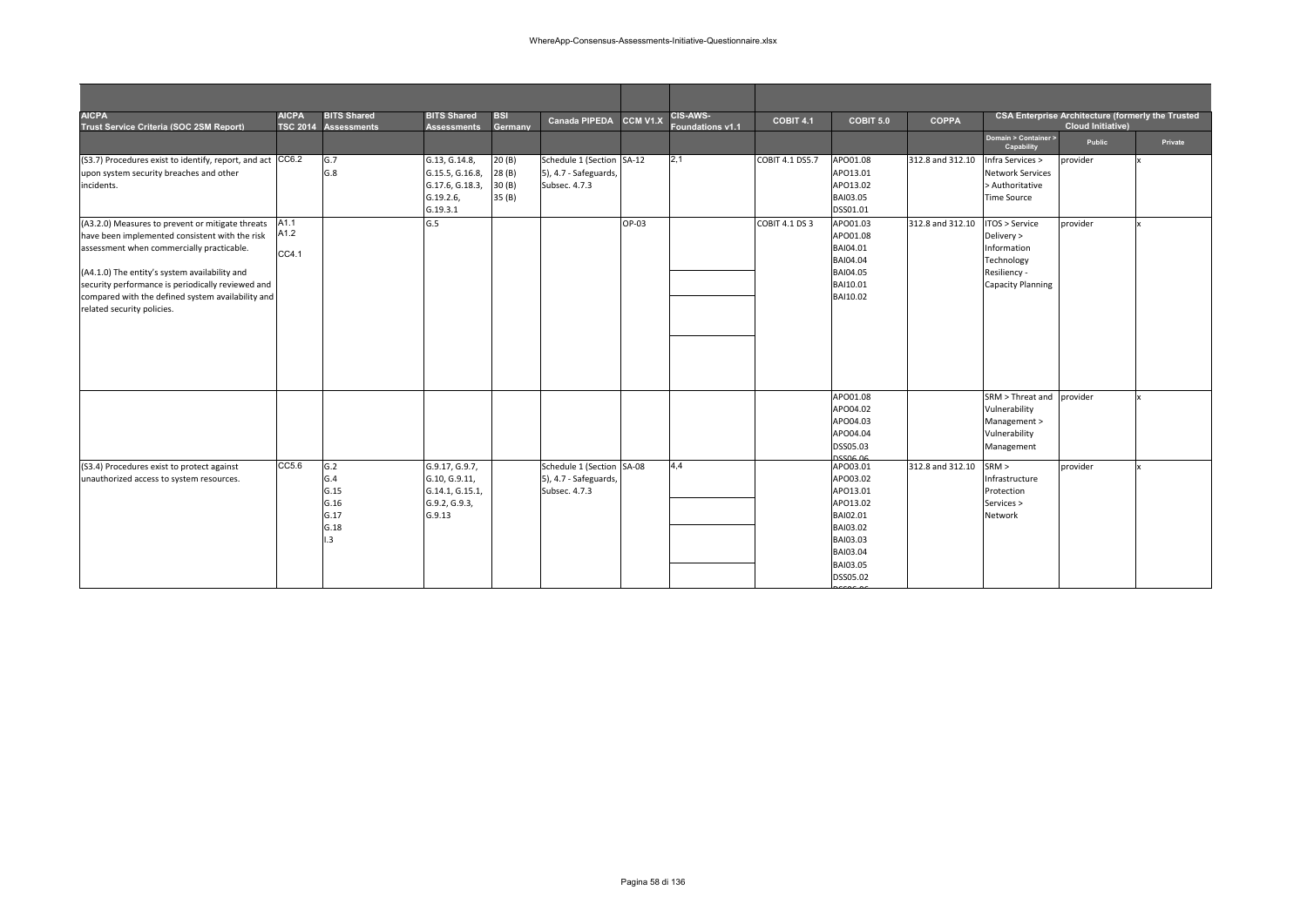| <b>AICPA</b><br>Trust Service Criteria (SOC 2SM Report)                                | <b>AICPA</b> | <b>BITS Shared</b><br>TSC 2014 Assessments | <b>BITS Shared</b><br><b>Assessments</b>                                       | BSI<br>Germany | Canada PIPEDA CCM V1.X                                              | CIS-AWS-<br>oundations v1.1 | COBIT 4.1        | COBIT 5.0                                                                                                            | <b>COPPA</b>     |                                                                                      | <b>CSA Enterprise Architecture (formerly the Trusted</b><br><b>Cloud Initiative)</b> |         |
|----------------------------------------------------------------------------------------|--------------|--------------------------------------------|--------------------------------------------------------------------------------|----------------|---------------------------------------------------------------------|-----------------------------|------------------|----------------------------------------------------------------------------------------------------------------------|------------------|--------------------------------------------------------------------------------------|--------------------------------------------------------------------------------------|---------|
|                                                                                        |              |                                            |                                                                                |                |                                                                     |                             |                  |                                                                                                                      |                  | Domain > Container ><br>Capability                                                   | Public                                                                               | Private |
|                                                                                        |              |                                            |                                                                                |                |                                                                     |                             |                  | APO13.01<br>APO13.02<br>BAI02.01<br>BAI03.02<br>BAI03.03<br>BAI03.04<br>BAI03.05<br>DSS05.01<br>DSS05.03<br>DSS06.06 |                  | SRM > Policies and shared<br>Standards ><br>Operational<br><b>Security Baselines</b> |                                                                                      |         |
| (S3.4) Procedures exist to protect against<br>unauthorized access to system resources. | CC5.6        | B.1                                        | 1.2.7.1, 1.2.20,<br>1.2.17, 1.2.22.2,<br>1.2.22.4,<br>$1.2.22.10-14,$<br>H.1.1 | 22(B)          | Schedule 1 (Section SA-06<br>5), 4.7 - Safeguards,<br>Subsec. 4.7.3 |                             | COBIT 4.1 DS5.7  | APO03.01<br>APO03.02<br>APO13.01<br>APO13.02<br>DSS05.02<br>DSS05.05<br>DSS06.06                                     | 312.8 and 312.10 | Information<br>Services > Data<br>Governance > Data<br>Segregation                   | shared                                                                               |         |
| (S3.4) Procedures exist to protect against<br>unauthorized access to system resources. | CC5.6        | G.17                                       | G.9.2, G.9.3,<br>G.9.13                                                        |                | Schedule 1 (Section SA-09<br>5), 4.7 - Safeguards,<br>Subsec. 4.7.3 |                             | COBIT 4.1 DS5.10 | APO03.01<br>APO03.02<br>APO13.01<br>APO13.02<br>DSS05.02<br>DSS05.05<br>DSS06.06                                     | 312.8 and 312.10 | SRM ><br>Infrastructure<br>Protection<br>Services ><br>Network - Firewall            | provider                                                                             |         |
|                                                                                        |              |                                            |                                                                                |                |                                                                     |                             |                  | APO03.01<br>APO03.02<br>APO03.04<br>APO13.01<br>APO13.02<br>DSS05.02                                                 |                  | SRM ><br>Cryptographic<br>Services > Data-in-<br>transit Encryption                  | provider                                                                             | x       |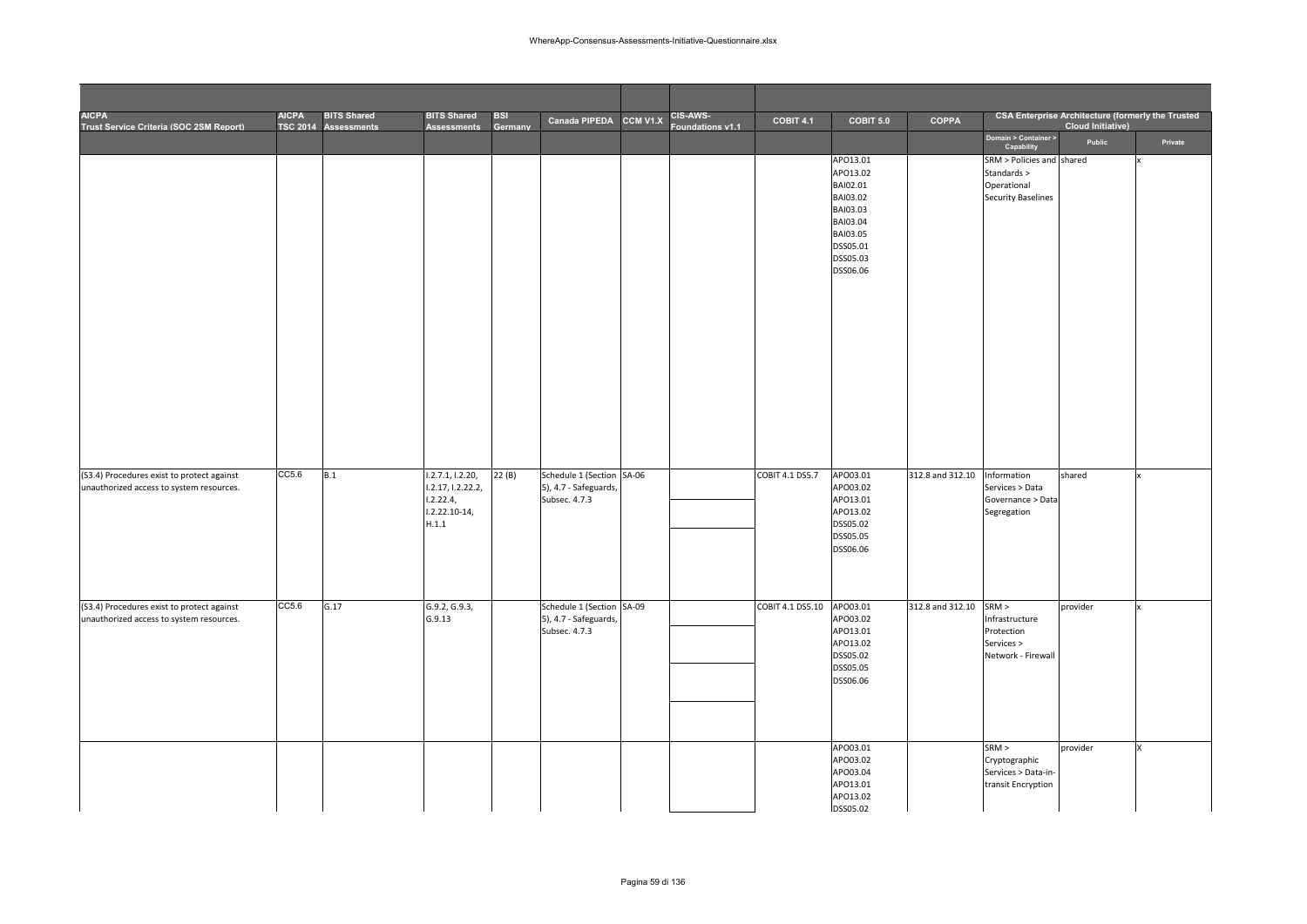| <b>AICPA</b><br>Trust Service Criteria (SOC 2SM Report)                                | <b>AICPA</b> | <b>BITS Shared</b><br>TSC 2014 Assessments        | <b>BITS Shared</b><br><b>Assessments</b>                                                                                                                                                                                       | <b>BSI</b><br><b>Germany</b> | <b>Canada PIPEDA</b>                                                | CCM V1.X | <b>CIS-AWS-</b><br>oundations v1.1                                                                                                  | COBIT 4.1                                                     | <b>COBIT 5.0</b>                                                                                                                 | <b>COPPA</b>     |                                                                                                                                  | CSA Enterprise Architecture (formerly the Trusted<br><b>Cloud Initiative)</b> |         |
|----------------------------------------------------------------------------------------|--------------|---------------------------------------------------|--------------------------------------------------------------------------------------------------------------------------------------------------------------------------------------------------------------------------------|------------------------------|---------------------------------------------------------------------|----------|-------------------------------------------------------------------------------------------------------------------------------------|---------------------------------------------------------------|----------------------------------------------------------------------------------------------------------------------------------|------------------|----------------------------------------------------------------------------------------------------------------------------------|-------------------------------------------------------------------------------|---------|
|                                                                                        |              |                                                   |                                                                                                                                                                                                                                |                              |                                                                     |          |                                                                                                                                     |                                                               |                                                                                                                                  |                  | Domain > Container ><br>Capability                                                                                               | Public                                                                        | Private |
|                                                                                        |              |                                                   |                                                                                                                                                                                                                                |                              |                                                                     |          |                                                                                                                                     |                                                               | DSS05.05<br>DSS06.06                                                                                                             |                  |                                                                                                                                  |                                                                               |         |
|                                                                                        |              |                                                   |                                                                                                                                                                                                                                |                              |                                                                     |          | ;2.8.3.7                                                                                                                            |                                                               | APO13.01<br>APO13.02<br>DSS05.02<br>DSS05.04<br>DSS06.03<br>DSS06.06                                                             |                  | SRM > Privilege<br>Management<br>Infrastructure ><br>Privilege Use<br>Management -<br>Hypervisor<br>Governance and<br>Compliance | provider                                                                      |         |
| (S3.4) Procedures exist to protect against<br>unauthorized access to system resources. | CC5.6        | D.1<br>B.3<br>F.1<br>G.4<br>G.15<br>G.17<br>G.18  | E.3.1, F.1.2.4,<br>F.1.2.5, F.1.2.6,<br>F.1.2.8, F.1.2.9,<br>F.1.2.10,<br>F.1.2.11,<br>F.1.2.12,<br>F.1.2.13,<br>F.1.2.14,<br>F.1.2.15,<br>F.1.2.24, F.1.3,<br>F.1.4.2, F1.4.6,<br>F.1.4.7, F.1.6,<br>F.1.7, F.1.8,<br>2125214 | 40 (B)<br>44 (C+)            | Schedule 1 (Section SA-10<br>5), 4.7 - Safeguards,<br>Subsec. 4.7.3 |          | 3.10;3.11;3.12;3.13;3 COBIT 4.1 DS5.5<br>14;4.3;4.4<br>3.10;3.11;3.12;3.13;3<br>.14;4.3;4.4<br>3.10;3.11;3.12;3.13;3<br>.14;4.3;4.4 | COBIT 4.1 DS5.7<br><b>COBIT 4.1 DS5.8</b><br>COBIT 4.1 DS5.10 | APO01.08<br>APO13.01<br>APO13.02<br>DSS02.02<br>DSS05.02<br>DSS05.03<br>DSS05.04<br>DSS05.05<br>DSS05.07<br>DSS06.03<br>DSS06.06 | 312.8 and 312.10 | SRM ><br>Infrastructure<br>Protection<br>Services ><br>Network - Wireless<br>Protection                                          | provider                                                                      |         |
| (S3.4) Procedures exist to protect against<br>unauthorized access to system resources. | CC5.6        | G.2<br>G.4<br>G.15<br>G.16<br>G.17<br>G.18<br>1.3 | G.9.17, G.9.7,<br>G.10, G.9.11,<br>G.14.1, G.15.1,<br>G.9.2, G.9.3,<br>G.9.13                                                                                                                                                  |                              | Schedule 1 (Section SA-08<br>5), 4.7 - Safeguards,<br>Subsec. 4.7.3 |          |                                                                                                                                     |                                                               | APO03.01<br>APO03.02<br>APO13.01<br>APO13.02<br>BAI02.01<br>BAI03.02<br>BAI03.03<br>BAI03.04<br>BAI03.05<br>DSS05.02<br>DSS06.06 | 312.8 and 312.10 | SRM ><br>Infrastructure<br>Protection<br>Services ><br>Network                                                                   | provider                                                                      |         |
|                                                                                        |              |                                                   |                                                                                                                                                                                                                                |                              |                                                                     |          |                                                                                                                                     |                                                               | BAI02.04<br>BAI03.01<br>BAI03.02<br>BAI03.03<br>BAI03.04                                                                         |                  | Application<br>Services ><br>Programming<br>Interfaces >                                                                         | provider                                                                      | x       |
|                                                                                        |              |                                                   |                                                                                                                                                                                                                                |                              |                                                                     |          |                                                                                                                                     |                                                               | APO01.03<br>APO01.06<br>APO03.01<br>APO08.01<br>APO09.03<br>DSS04.07                                                             |                  | Information<br>Services ><br><b>Reporting Services</b>                                                                           | provider                                                                      |         |
|                                                                                        |              |                                                   |                                                                                                                                                                                                                                |                              |                                                                     | $\sim$   |                                                                                                                                     |                                                               | APO01.08<br>APO02.05<br>APO03.01<br>APO03.02<br>APO04.02<br>BAI02.01                                                             |                  | Information<br>Technology<br><b>Operation Services</b><br>Service Delivery<br>> Service Level<br>Management -                    | provider                                                                      |         |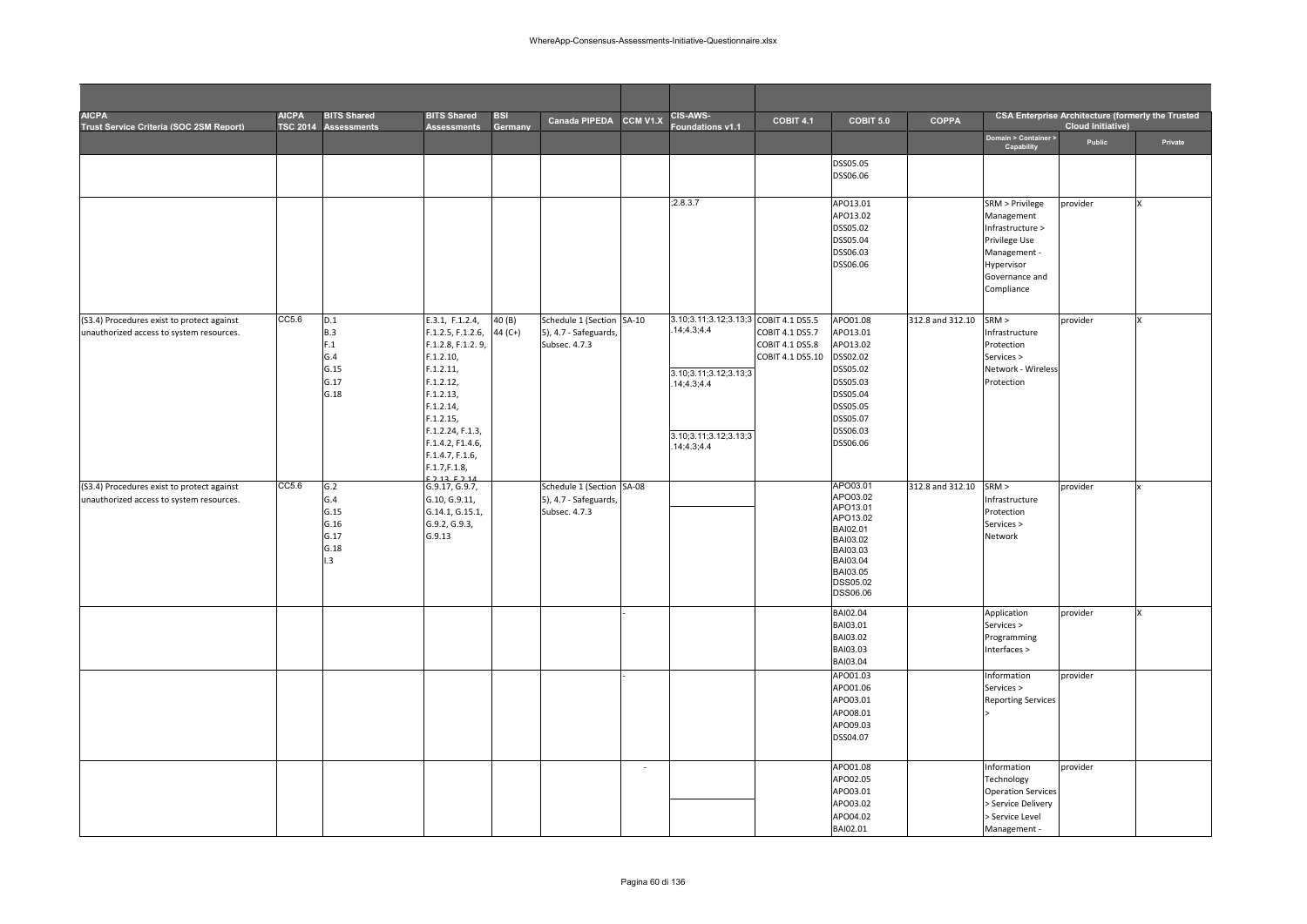| <b>AICPA</b><br>Trust Service Criteria (SOC 2SM Report) | <b>AICPA</b><br><b>TSC 2014</b> | <b>BITS Shared</b><br><b>Assessments</b> | <b>BITS Shared</b><br><b>Assessments</b> | <b>BSI</b><br>Germany | Canada PIPEDA | CCM V1.X | <b>CIS-AWS-</b><br>Foundations v1.1 | COBIT 4.1 | COBIT 5.0            | <b>COPPA</b> |                                            | <b>CSA Enterprise Architecture (formerly the Trusted</b><br><b>Cloud Initiative)</b> |         |
|---------------------------------------------------------|---------------------------------|------------------------------------------|------------------------------------------|-----------------------|---------------|----------|-------------------------------------|-----------|----------------------|--------------|--------------------------------------------|--------------------------------------------------------------------------------------|---------|
|                                                         |                                 |                                          |                                          |                       |               |          |                                     |           |                      |              | Domain > Container ><br>Capability         | Public                                                                               | Private |
|                                                         |                                 |                                          |                                          |                       |               |          |                                     |           | APO01.08             |              | SRM > Data                                 | provider                                                                             |         |
|                                                         |                                 |                                          |                                          |                       |               |          |                                     |           | APO02.05             |              | Protection >                               |                                                                                      |         |
|                                                         |                                 |                                          |                                          |                       |               |          |                                     |           | APO03.01             |              | Cryptographic                              |                                                                                      |         |
|                                                         |                                 |                                          |                                          |                       |               |          |                                     |           | APO03.02             |              | Services - Data-In-                        |                                                                                      |         |
|                                                         |                                 |                                          |                                          |                       |               |          |                                     |           | APO04.02             |              | <b>Transit Encryption</b>                  |                                                                                      |         |
|                                                         |                                 |                                          |                                          |                       |               |          |                                     |           | BAI02.01<br>BAI02.04 |              |                                            |                                                                                      |         |
|                                                         |                                 |                                          |                                          |                       |               |          |                                     |           | APO01.08             |              |                                            |                                                                                      |         |
|                                                         |                                 |                                          |                                          |                       |               |          |                                     |           | APO02.05             |              | Infrastructure<br>Services > Virtual       | provider                                                                             |         |
|                                                         |                                 |                                          |                                          |                       |               |          |                                     |           | APO03.01             |              | Infrastructure >                           |                                                                                      |         |
|                                                         |                                 |                                          |                                          |                       |               |          |                                     |           | APO03.02             |              | Server                                     |                                                                                      |         |
|                                                         |                                 |                                          |                                          |                       |               |          |                                     |           | APO04.02             |              | Virtualization                             |                                                                                      |         |
|                                                         |                                 |                                          |                                          |                       |               |          |                                     |           | BAI02.01             |              |                                            |                                                                                      |         |
|                                                         |                                 |                                          |                                          |                       |               |          |                                     |           | BAI02.04             |              |                                            |                                                                                      |         |
|                                                         |                                 |                                          |                                          |                       |               |          |                                     |           | APO09.03             |              |                                            |                                                                                      |         |
|                                                         |                                 |                                          |                                          |                       |               |          |                                     |           | APO01.03             |              | SRM > Governance provider                  |                                                                                      |         |
|                                                         |                                 |                                          |                                          |                       |               |          |                                     |           | APO13.01             |              | Risk & Compliance                          |                                                                                      |         |
|                                                         |                                 |                                          |                                          |                       |               |          |                                     |           | APO07.03             |              | > Technical                                |                                                                                      |         |
|                                                         |                                 |                                          |                                          |                       |               |          |                                     |           | APO07.06             |              | Awareness and                              |                                                                                      |         |
|                                                         |                                 |                                          |                                          |                       |               |          |                                     |           | APO01.04             |              | SRM > Policies and provider                |                                                                                      |         |
|                                                         |                                 |                                          |                                          |                       |               |          |                                     |           | APO01.08             |              | Standards >                                |                                                                                      |         |
|                                                         |                                 |                                          |                                          |                       |               |          |                                     |           | APO04.02             |              | <b>Technical Security</b>                  |                                                                                      |         |
|                                                         |                                 |                                          |                                          |                       |               |          |                                     |           | APO13.01             |              | Standards                                  |                                                                                      |         |
|                                                         |                                 |                                          |                                          |                       |               |          |                                     |           | APO13.02             |              |                                            |                                                                                      |         |
|                                                         |                                 |                                          |                                          |                       |               |          |                                     |           | APO01.03             |              | ITOS > Service                             | provider                                                                             |         |
|                                                         |                                 |                                          |                                          |                       |               |          |                                     |           | APO01.08<br>APO13.01 |              | Support ><br>Configuration                 |                                                                                      |         |
|                                                         |                                 |                                          |                                          |                       |               |          |                                     |           | APO13.02             |              | Management -                               |                                                                                      |         |
|                                                         |                                 |                                          |                                          |                       |               |          |                                     |           | APO13.03             |              | Software                                   |                                                                                      |         |
|                                                         |                                 |                                          |                                          |                       |               |          |                                     |           |                      |              |                                            |                                                                                      |         |
|                                                         |                                 |                                          |                                          |                       |               |          |                                     |           | APO01.03             |              | SRM > Policies and provider<br>Standards > |                                                                                      |         |
|                                                         |                                 |                                          |                                          |                       |               |          |                                     |           | APO01.08<br>APO13.01 |              | <b>Technical Security</b>                  |                                                                                      |         |
|                                                         |                                 |                                          |                                          |                       |               |          |                                     |           | APO13.02             |              | Standards                                  |                                                                                      |         |
|                                                         |                                 |                                          |                                          |                       |               |          |                                     |           | APO13.03             |              |                                            |                                                                                      |         |
|                                                         |                                 |                                          |                                          |                       |               |          |                                     |           |                      |              |                                            |                                                                                      |         |
|                                                         |                                 |                                          |                                          |                       |               |          |                                     |           | APO01.03             |              | SRM > Policies and provider                |                                                                                      |         |
|                                                         |                                 |                                          |                                          |                       |               |          |                                     |           | APO01.08             |              | Standards >                                |                                                                                      |         |
|                                                         |                                 |                                          |                                          |                       |               |          |                                     |           | APO13.01             |              | <b>Technical Security</b>                  |                                                                                      |         |
|                                                         |                                 |                                          |                                          |                       |               |          |                                     |           | APO13.02             |              | Standards                                  |                                                                                      |         |
|                                                         |                                 |                                          |                                          |                       |               |          |                                     |           | APO13.03             |              |                                            |                                                                                      |         |
|                                                         |                                 |                                          |                                          |                       |               |          |                                     |           |                      |              |                                            |                                                                                      |         |
|                                                         |                                 |                                          |                                          |                       |               |          |                                     |           |                      |              |                                            |                                                                                      |         |
|                                                         |                                 |                                          |                                          |                       |               |          |                                     |           | APO01.03             |              | SRM > Governance provider                  |                                                                                      |         |
|                                                         |                                 |                                          |                                          |                       |               |          |                                     |           | APO01.08             |              | Risk & Compliance                          |                                                                                      |         |
|                                                         |                                 |                                          |                                          |                       |               |          |                                     |           | APO13.01             |              | > Vendor                                   |                                                                                      |         |
|                                                         |                                 |                                          |                                          |                       |               |          |                                     |           | APO13.02             |              | Management                                 |                                                                                      |         |
|                                                         |                                 |                                          |                                          |                       |               |          |                                     |           | APO13.03             |              |                                            |                                                                                      |         |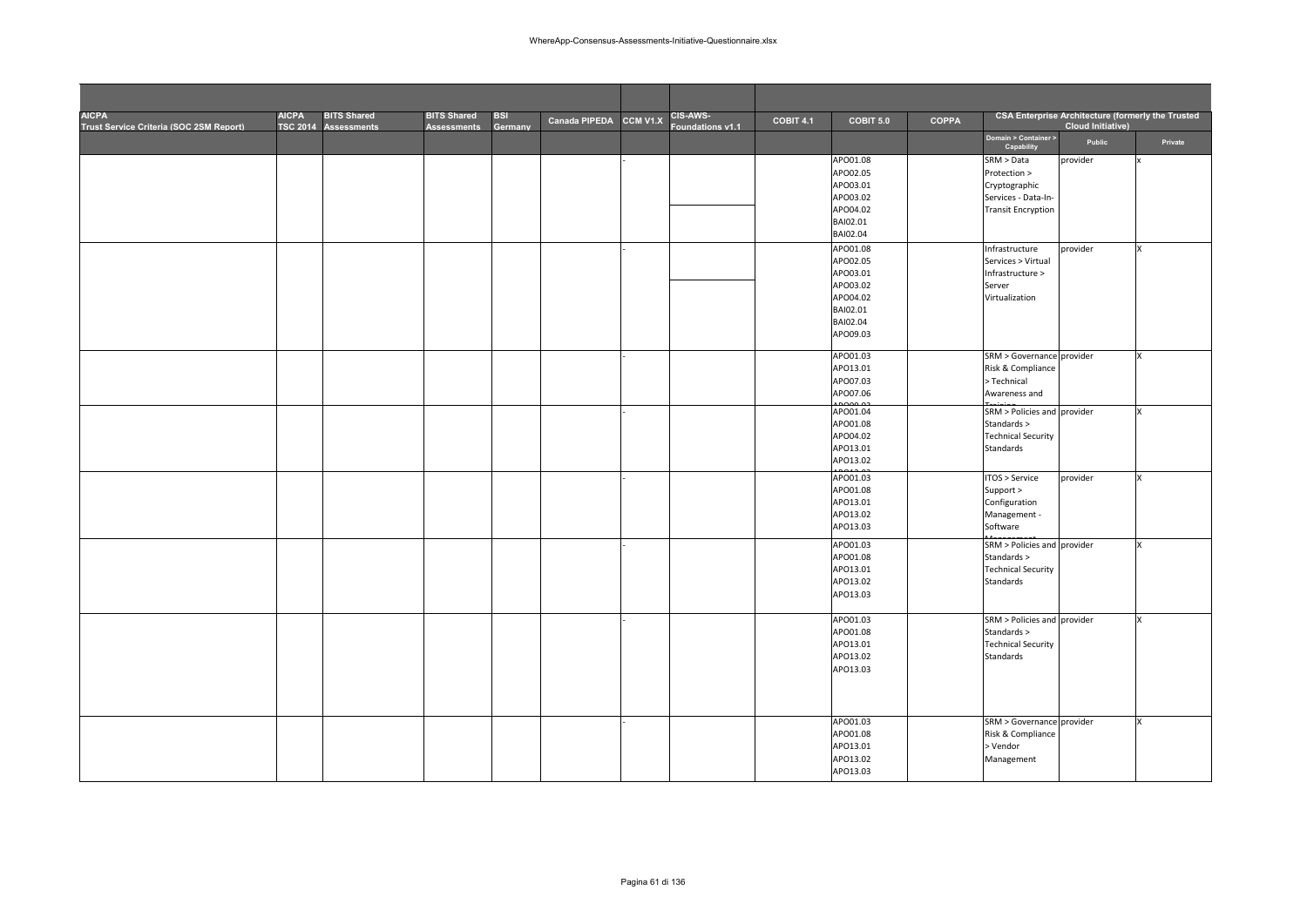| <b>AICPA</b><br>Trust Service Criteria (SOC 2SM Report) | <b>AICPA</b><br><b>TSC 2014</b> | <b>BITS Shared</b><br>Assessments | <b>BITS Shared</b><br><b>Assessments</b> | <b>BSI</b><br>Germany | Canada PIPEDA CCM V1.X | <b>CIS-AWS-</b><br>Foundations v1.1 | COBIT 4.1 | COBIT 5.0            | <b>COPPA</b> |                                    | <b>CSA Enterprise Architecture (formerly the Trusted</b><br><b>Cloud Initiative)</b> |         |
|---------------------------------------------------------|---------------------------------|-----------------------------------|------------------------------------------|-----------------------|------------------------|-------------------------------------|-----------|----------------------|--------------|------------------------------------|--------------------------------------------------------------------------------------|---------|
|                                                         |                                 |                                   |                                          |                       |                        |                                     |           |                      |              | Domain > Container ><br>Capability | Public                                                                               | Private |
|                                                         |                                 |                                   |                                          |                       |                        |                                     |           | APO01.03             |              | ITOS > Service                     | provider                                                                             |         |
|                                                         |                                 |                                   |                                          |                       |                        |                                     |           | APO01.08<br>APO13.01 |              | Support ><br>Configuration         |                                                                                      |         |
|                                                         |                                 |                                   |                                          |                       |                        |                                     |           | APO13.02             |              | Management -                       |                                                                                      |         |
|                                                         |                                 |                                   |                                          |                       |                        |                                     |           | BAI03.07             |              | Software                           |                                                                                      |         |
|                                                         |                                 |                                   |                                          |                       |                        |                                     |           | APO01.03             |              | SRM > Policies and provider        |                                                                                      | x       |
|                                                         |                                 |                                   |                                          |                       |                        |                                     |           | APO01.08             |              | Standards >                        |                                                                                      |         |
|                                                         |                                 |                                   |                                          |                       |                        |                                     |           | APO13.01             |              | Information                        |                                                                                      |         |
|                                                         |                                 |                                   |                                          |                       |                        |                                     |           | APO13.02             |              | <b>Security Policies</b>           |                                                                                      |         |
|                                                         |                                 |                                   |                                          |                       |                        |                                     |           | BAI02.01<br>BAI06.01 |              | SRM >                              | provider                                                                             | x       |
|                                                         |                                 |                                   |                                          |                       |                        |                                     |           | BAI06.02             |              | Infrastructure                     |                                                                                      |         |
|                                                         |                                 |                                   |                                          |                       |                        |                                     |           | BAI06.04             |              | Protection                         |                                                                                      |         |
|                                                         |                                 |                                   |                                          |                       |                        |                                     |           | BAI10.01             |              | Services > End                     |                                                                                      |         |
|                                                         |                                 |                                   |                                          |                       |                        |                                     |           | BAI10.02             |              | Point - Inventory                  |                                                                                      |         |
|                                                         |                                 |                                   |                                          |                       |                        |                                     |           | BAI10.03             |              | Control                            |                                                                                      |         |
|                                                         |                                 |                                   |                                          |                       |                        |                                     |           |                      |              |                                    |                                                                                      |         |
|                                                         |                                 |                                   |                                          |                       |                        |                                     |           |                      |              |                                    |                                                                                      |         |
|                                                         |                                 |                                   |                                          |                       |                        |                                     |           | APO03.01             |              | Presentation                       | provider                                                                             | x       |
|                                                         |                                 |                                   |                                          |                       |                        |                                     |           | APO03.02             |              | Services >                         |                                                                                      |         |
|                                                         |                                 |                                   |                                          |                       |                        |                                     |           | APO04.02             |              | Presentation                       |                                                                                      |         |
|                                                         |                                 |                                   |                                          |                       |                        |                                     |           | APO13.01             |              | Platform > End-                    |                                                                                      |         |
|                                                         |                                 |                                   |                                          |                       |                        |                                     |           | APO13.02             |              | Points-Mobile                      |                                                                                      |         |
|                                                         |                                 |                                   |                                          |                       |                        |                                     |           | APO01.03             |              | SRM > Data                         | provider                                                                             | x       |
|                                                         |                                 |                                   |                                          |                       |                        |                                     |           | APO13.01             |              | Protection >                       |                                                                                      |         |
|                                                         |                                 |                                   |                                          |                       |                        |                                     |           | APO13.02             |              | Cryptographic                      |                                                                                      |         |
|                                                         |                                 |                                   |                                          |                       |                        |                                     |           | DSS05.03             |              | Services - Data-At-                |                                                                                      |         |
|                                                         |                                 |                                   |                                          |                       |                        |                                     |           | DSS05.05<br>DSS06.06 |              | <b>Rest Encryption</b>             |                                                                                      |         |
|                                                         |                                 |                                   |                                          |                       |                        |                                     |           | APO01.03             |              | Presentation                       | provider                                                                             | x       |
|                                                         |                                 |                                   |                                          |                       |                        |                                     |           | APO13.01             |              | Services >                         |                                                                                      |         |
|                                                         |                                 |                                   |                                          |                       |                        |                                     |           | APO13.02             |              | Presentation                       |                                                                                      |         |
|                                                         |                                 |                                   |                                          |                       |                        |                                     |           | DSS05.03             |              | Platform > End-                    |                                                                                      |         |
|                                                         |                                 |                                   |                                          |                       |                        |                                     |           |                      |              | Points-Mobile                      |                                                                                      |         |
|                                                         |                                 |                                   |                                          |                       |                        |                                     |           |                      |              | Devices-Mobile<br>Device           |                                                                                      |         |
|                                                         |                                 |                                   |                                          |                       |                        |                                     |           |                      |              | Management                         |                                                                                      |         |
|                                                         |                                 |                                   |                                          |                       |                        |                                     |           |                      |              |                                    |                                                                                      |         |
|                                                         |                                 |                                   |                                          |                       |                        |                                     |           |                      |              |                                    |                                                                                      |         |
|                                                         |                                 |                                   |                                          |                       |                        |                                     |           | APO01.03             |              | SRM > Policies and shared          |                                                                                      | x       |
|                                                         |                                 |                                   |                                          |                       |                        |                                     |           | APO13.01             |              | Standards >                        |                                                                                      |         |
|                                                         |                                 |                                   |                                          |                       |                        |                                     |           | APO13.02             |              | Information                        |                                                                                      |         |
|                                                         |                                 |                                   |                                          |                       |                        |                                     |           |                      |              | <b>Security Services</b>           |                                                                                      |         |
|                                                         |                                 |                                   |                                          |                       |                        |                                     |           |                      |              |                                    |                                                                                      |         |
|                                                         |                                 |                                   |                                          |                       |                        |                                     |           |                      |              |                                    |                                                                                      |         |
|                                                         |                                 |                                   |                                          |                       |                        |                                     |           |                      |              |                                    |                                                                                      |         |
|                                                         |                                 |                                   |                                          |                       |                        |                                     |           | DSS05.03             |              | Presentation                       | shared                                                                               | x       |
|                                                         |                                 |                                   |                                          |                       |                        |                                     |           | DSS05.05             |              | Services >                         |                                                                                      |         |
|                                                         |                                 |                                   |                                          |                       |                        |                                     |           |                      |              | Presentation                       |                                                                                      |         |
|                                                         |                                 |                                   |                                          |                       |                        |                                     |           |                      |              | Platform > End-                    |                                                                                      |         |
|                                                         |                                 |                                   |                                          |                       |                        |                                     |           |                      |              | Points-Mobile                      |                                                                                      |         |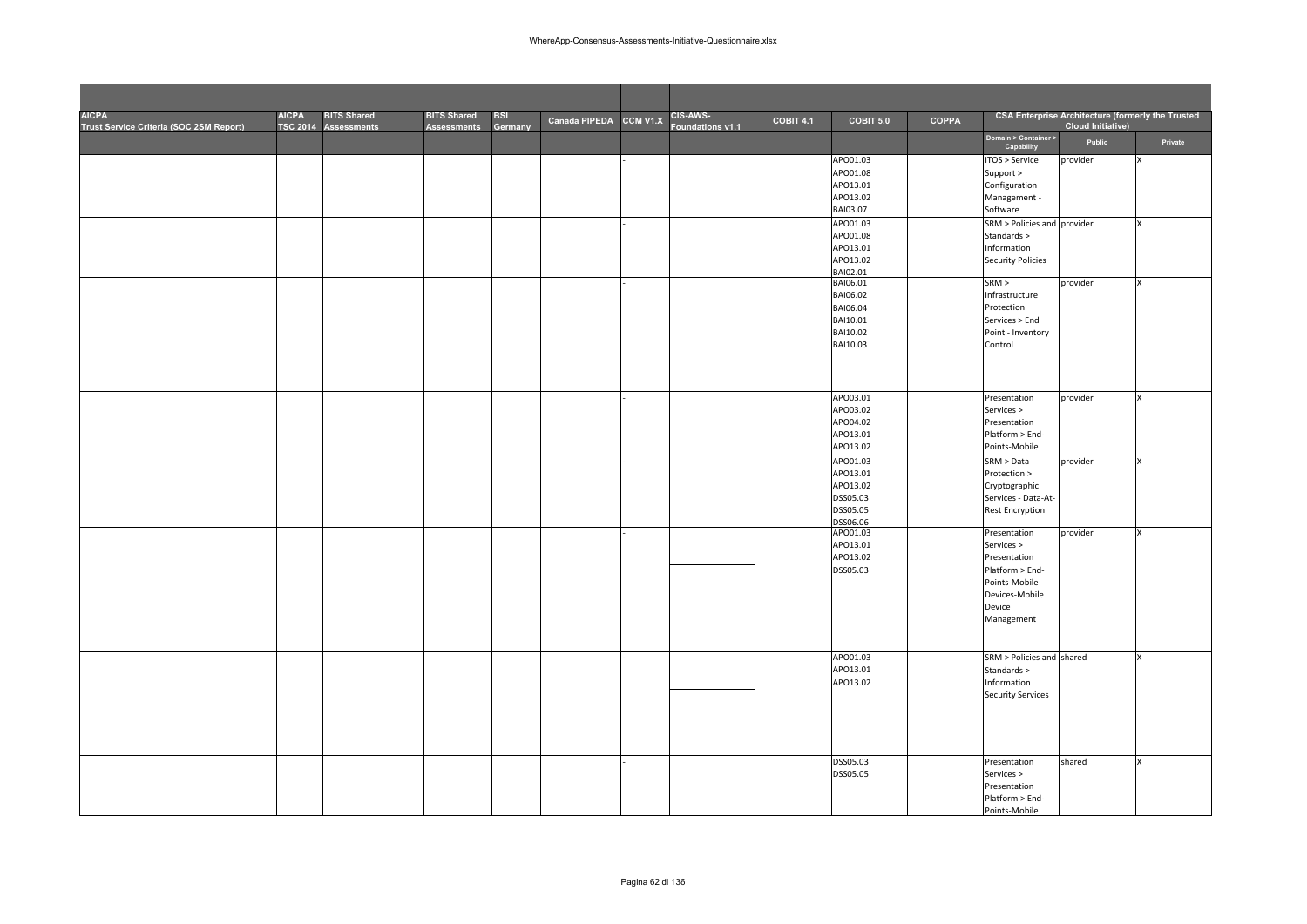| <b>AICPA</b><br>Trust Service Criteria (SOC 2SM Report) | <b>AICPA</b><br><b>TSC 2014</b> | <b>BITS Shared</b><br><b>Assessments</b> | <b>BITS Shared</b><br><b>Assessments</b> | <b>BSI</b><br>Germany | Canada PIPEDA | CCM V1.X | CIS-AWS-<br>Foundations v1.1 | <b>COBIT 4.1</b> | COBIT 5.0    | <b>COPPA</b> |                                    | <b>CSA Enterprise Architecture (formerly the Trusted</b><br><b>Cloud Initiative)</b> |          |
|---------------------------------------------------------|---------------------------------|------------------------------------------|------------------------------------------|-----------------------|---------------|----------|------------------------------|------------------|--------------|--------------|------------------------------------|--------------------------------------------------------------------------------------|----------|
|                                                         |                                 |                                          |                                          |                       |               |          |                              |                  |              |              | Domain > Container ><br>Capability | Public                                                                               | Private  |
|                                                         |                                 |                                          |                                          |                       |               |          |                              |                  | APO01.03     |              | ITOS > Service                     | shared                                                                               | x        |
|                                                         |                                 |                                          |                                          |                       |               |          |                              |                  | APO13.01     |              | Support - Change                   |                                                                                      |          |
|                                                         |                                 |                                          |                                          |                       |               |          |                              |                  | APO13.02     |              | Management >                       |                                                                                      |          |
|                                                         |                                 |                                          |                                          |                       |               |          |                              |                  | <b>BAI06</b> |              | <b>Planned Changes</b>             |                                                                                      |          |
|                                                         |                                 |                                          |                                          |                       |               |          |                              |                  |              |              |                                    |                                                                                      |          |
|                                                         |                                 |                                          |                                          |                       |               |          |                              |                  | APO01.03     |              | Presentation                       | shared                                                                               | x        |
|                                                         |                                 |                                          |                                          |                       |               |          |                              |                  | APO13.01     |              | Services >                         |                                                                                      |          |
|                                                         |                                 |                                          |                                          |                       |               |          |                              |                  | APO13.02     |              | Presentation                       |                                                                                      |          |
|                                                         |                                 |                                          |                                          |                       |               |          |                              |                  | DSS05.03     |              | Platform > End-                    |                                                                                      |          |
|                                                         |                                 |                                          |                                          |                       |               |          |                              |                  |              |              | Points-Mobile                      |                                                                                      |          |
|                                                         |                                 |                                          |                                          |                       |               |          |                              |                  |              |              | Devices-Mobile                     |                                                                                      |          |
|                                                         |                                 |                                          |                                          |                       |               |          |                              |                  |              |              | Device                             |                                                                                      |          |
|                                                         |                                 |                                          |                                          |                       |               |          |                              |                  |              |              | Management                         |                                                                                      |          |
|                                                         |                                 |                                          |                                          |                       |               |          |                              |                  | APO01.03     |              | SRM > Policies and shared          |                                                                                      | x        |
|                                                         |                                 |                                          |                                          |                       |               |          |                              |                  | APO13.01     |              | Standards >                        |                                                                                      |          |
|                                                         |                                 |                                          |                                          |                       |               |          |                              |                  | APO13.02     |              | <b>Technical Security</b>          |                                                                                      |          |
|                                                         |                                 |                                          |                                          |                       |               |          |                              |                  | DSS05.01     |              | Standards                          |                                                                                      |          |
|                                                         |                                 |                                          |                                          |                       |               |          |                              |                  | DSS05.03     |              |                                    |                                                                                      |          |
|                                                         |                                 |                                          |                                          |                       |               |          |                              |                  |              |              |                                    |                                                                                      |          |
|                                                         |                                 |                                          |                                          |                       |               |          |                              |                  |              |              |                                    |                                                                                      |          |
|                                                         |                                 |                                          |                                          |                       |               |          |                              |                  | APO01.03     |              | BOSS > Data                        | shared                                                                               | $\times$ |
|                                                         |                                 |                                          |                                          |                       |               |          |                              |                  | APO13.01     |              | Governance >                       |                                                                                      |          |
|                                                         |                                 |                                          |                                          |                       |               |          |                              |                  | APO13.02     |              | Secure Disposal of                 |                                                                                      |          |
|                                                         |                                 |                                          |                                          |                       |               |          |                              |                  | DSS05.03     |              | Data                               |                                                                                      |          |
|                                                         |                                 |                                          |                                          |                       |               |          |                              |                  | DSS05.05     |              |                                    |                                                                                      |          |
|                                                         |                                 |                                          |                                          |                       |               |          |                              |                  | DSS05.06     |              |                                    |                                                                                      |          |
|                                                         |                                 |                                          |                                          |                       |               |          |                              |                  |              |              |                                    |                                                                                      |          |
|                                                         |                                 |                                          |                                          |                       |               |          |                              |                  | APO01.03     |              | SRM >                              | shared                                                                               | x        |
|                                                         |                                 |                                          |                                          |                       |               |          |                              |                  | APO13.01     |              | Infrastructure                     |                                                                                      |          |
|                                                         |                                 |                                          |                                          |                       |               |          |                              |                  | APO13.02     |              | Protection                         |                                                                                      |          |
|                                                         |                                 |                                          |                                          |                       |               |          |                              |                  | DSS05.03     |              | Services->Network                  |                                                                                      |          |
|                                                         |                                 |                                          |                                          |                       |               |          |                              |                  | DSS05.05     |              | > Link Layer                       |                                                                                      |          |
|                                                         |                                 |                                          |                                          |                       |               |          |                              |                  | DSS05.06     |              | Network Security                   |                                                                                      |          |
|                                                         |                                 |                                          |                                          |                       |               |          |                              |                  |              |              |                                    |                                                                                      |          |
|                                                         |                                 |                                          |                                          |                       |               |          |                              |                  |              |              |                                    |                                                                                      |          |
|                                                         |                                 |                                          |                                          |                       |               |          |                              |                  |              |              |                                    |                                                                                      |          |
|                                                         |                                 |                                          |                                          |                       |               |          |                              |                  |              |              |                                    |                                                                                      |          |
|                                                         |                                 |                                          |                                          |                       |               |          |                              |                  |              |              |                                    |                                                                                      |          |
|                                                         |                                 |                                          |                                          |                       |               |          |                              |                  | APO01.03     |              | SRM > Policies and shared          |                                                                                      | x        |
|                                                         |                                 |                                          |                                          |                       |               |          |                              |                  | APO13.01     |              | Standards >                        |                                                                                      |          |
|                                                         |                                 |                                          |                                          |                       |               |          |                              |                  | APO13.02     |              | <b>Technical Security</b>          |                                                                                      |          |
|                                                         |                                 |                                          |                                          |                       |               |          |                              |                  |              |              | <b>Standards</b>                   |                                                                                      |          |
|                                                         |                                 |                                          |                                          |                       |               |          |                              |                  |              |              |                                    |                                                                                      |          |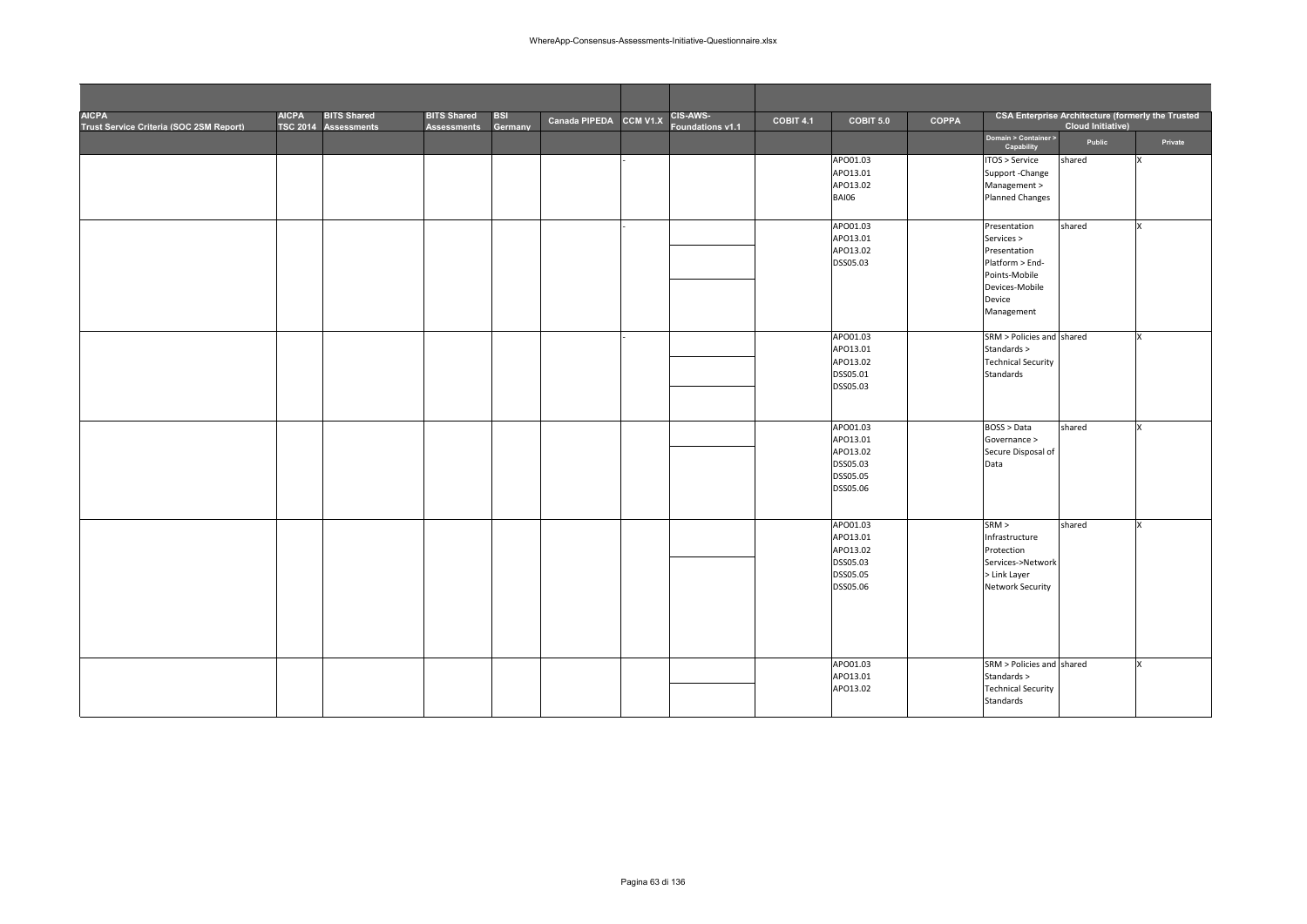| <b>AICPA</b><br>Trust Service Criteria (SOC 2SM Report)                                                                                                                                                                                                                                                                                                                                                                                        | <b>AICPA</b><br><b>TSC 2014</b> | <b>BITS Shared</b><br>Assessments | <b>BITS Shared</b><br><b>Assessments</b> | <b>BSI</b><br>Germany                | Canada PIPEDA CCM V1.X                                                   |         | <b>CIS-AWS-</b><br>oundations v1.1 | <b>COBIT 4.1</b> | COBIT 5.0                                                                                                | <b>COPPA</b>     |                                                                      | <b>CSA Enterprise Architecture (formerly the Trusted</b><br><b>Cloud Initiative)</b> |         |
|------------------------------------------------------------------------------------------------------------------------------------------------------------------------------------------------------------------------------------------------------------------------------------------------------------------------------------------------------------------------------------------------------------------------------------------------|---------------------------------|-----------------------------------|------------------------------------------|--------------------------------------|--------------------------------------------------------------------------|---------|------------------------------------|------------------|----------------------------------------------------------------------------------------------------------|------------------|----------------------------------------------------------------------|--------------------------------------------------------------------------------------|---------|
|                                                                                                                                                                                                                                                                                                                                                                                                                                                |                                 |                                   |                                          |                                      |                                                                          |         |                                    |                  |                                                                                                          |                  | Domain > Container ><br>Capability                                   | Public                                                                               | Private |
|                                                                                                                                                                                                                                                                                                                                                                                                                                                | CC3.3                           |                                   |                                          |                                      |                                                                          |         |                                    |                  | APO01.01<br>APO01.02<br>APO01.03<br>APO01.08<br>MEA03.01<br>MEA03.02<br>MEA03.03                         | 312,4            | $BOSS$ ><br>Compliance ><br>Contact/Authority<br>Maintenance         | shared                                                                               |         |
| (IS3.7.0) Procedures exist to identify, report, and                                                                                                                                                                                                                                                                                                                                                                                            | CC5.5                           | J.1                               | J.1.1, J.1.2                             | 46 (B)                               | Schedule 1 (Section IS-22                                                |         |                                    | COBIT 4.1 DS5.6  | APO01.03                                                                                                 | 312.8 and 312.10 | ITOS > Service                                                       | shared                                                                               |         |
| act upon system security breaches and other<br>incidents.                                                                                                                                                                                                                                                                                                                                                                                      | CC6.2                           |                                   |                                          |                                      | 5)4.1<br>Accountability,<br>Subs. 4.1.4; 4.8<br>Openness, Subs.<br>4.8.2 |         |                                    |                  | APO13.01<br>APO13.02<br>DSS01.03<br>DSS02.01<br>DSS02.02                                                 |                  | Support > Security<br>Incident<br>Management                         |                                                                                      |         |
| (S3.9.0) Procedures exist to provide that issues of<br>(A2.3.0, C2.3.0, I2.3.0, S2.3.0) Responsibility and                                                                                                                                                                                                                                                                                                                                     | CC2.3                           | $\mathbf{1}$                      | J.1.1, E.4                               | 5(B)                                 | Schedule 1 (Section IS-23                                                |         |                                    | COBIT 4.1 DS5.6  | DSS02.04<br>APO01.03                                                                                     | 312.3, 312.8 and | BOSS > Human                                                         | shared                                                                               |         |
| accountability for the entity's system availability,<br>confidentiality of data, processing integrity and<br>related security policies and changes and updates<br>to those policies are communicated to entity<br>personnel responsible for implementing them.<br>(S2.4) The process for informing the entity about<br>breaches of the system security and for                                                                                 | CC2.5<br>C1.4<br>C1.5           | E.1                               |                                          | 46 (B)<br>48 (A+)<br>49 (B)<br>50(B) | 5) 4.1<br>Accountability,<br>Subs. 4.1.3                                 |         |                                    |                  | APO07.06<br>APO07.03<br>APO13.01<br>APO13.02<br>DSS02.01                                                 | 312.10           | <b>Resources Security</b><br>> Employee<br>Awareness                 |                                                                                      |         |
| (S2.4.0) The process for informing the entity about CC2.5<br>system availability issues, confidentiality issues,<br>processing integrity issues, security issues and<br>breaches of the system security and for<br>submitting complaints is communicated to<br>authorized users.<br>(C3.15.0) Procedures exist to provide that issues<br>of noncompliance with defined confidentiality and<br>related security policies are promptly addressed | CC6.2                           | $\cdot$<br>E.1                    | J.1.1, J.1.2, E.4                        |                                      |                                                                          | $IS-24$ |                                    | COBIT 4.1 DS5.6  | APO01.03<br>APO13.01<br>APO13.02<br>DSS01.03<br>DSS02.01<br>DSS02.02<br>DSS02.04<br>DSS02.05<br>DSS02.06 | 312.8 and 312.10 | BOSS > Legal<br>Services > Incident<br>Response Legal<br>Preparation | shared                                                                               |         |
| (S3.9.0) Procedures exist to provide that issues of CC6.2<br>noncompliance with security policies are promptly                                                                                                                                                                                                                                                                                                                                 |                                 |                                   | 1.1.2                                    | 47 (B)                               |                                                                          | $IS-25$ |                                    | COBIT 4.1 DS 4.9 | DSS04.07                                                                                                 | 312.8 and 312.10 | BOSS ><br><b>Operational Risk</b>                                    | shared                                                                               |         |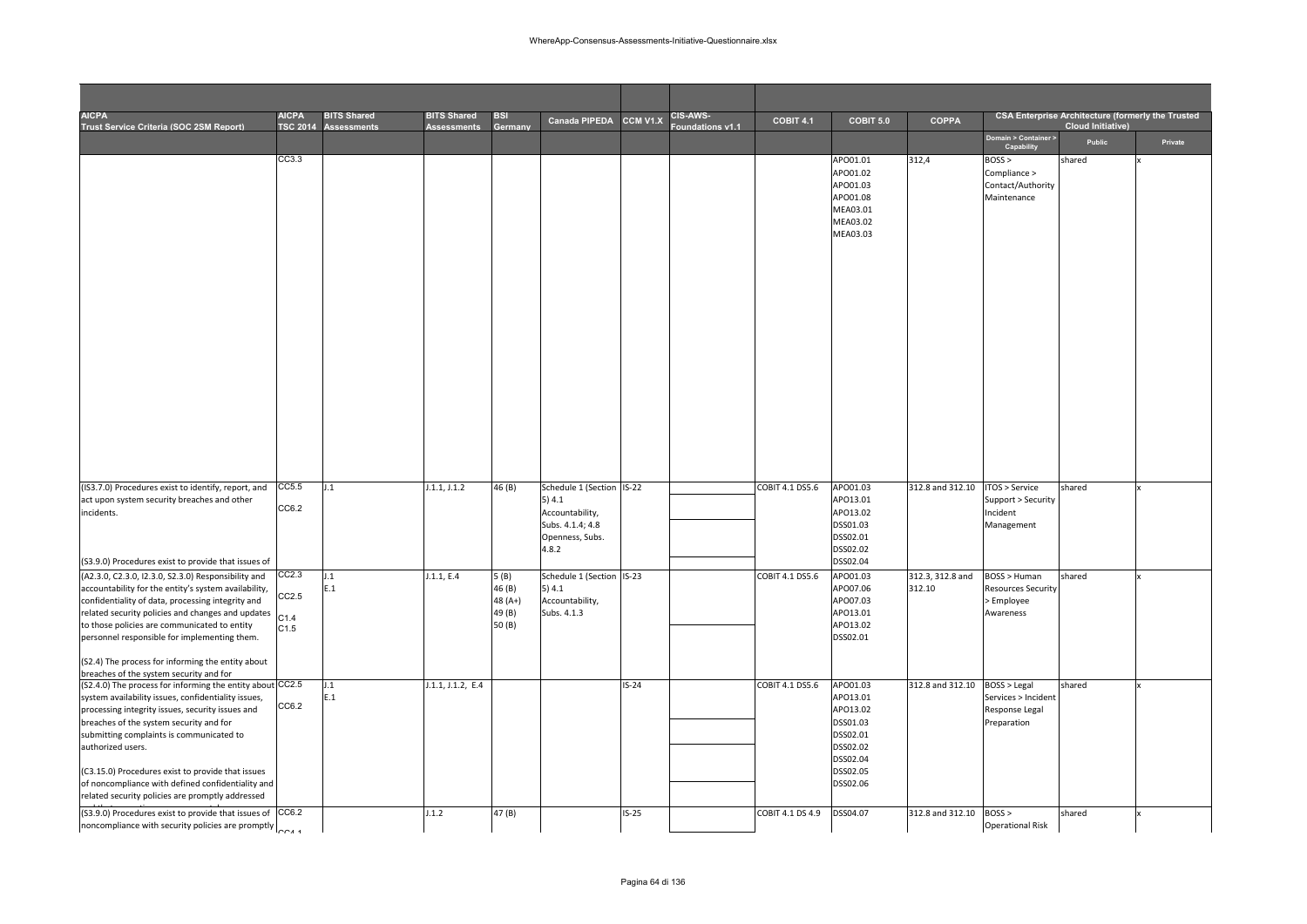| <b>AICPA</b><br>Trust Service Criteria (SOC 2SM Report)                                             | AICPA          | <b>BITS Shared</b><br>TSC 2014 Assessments | <b>BITS Shared</b><br><b>Assessments</b> | <b>BSI</b><br>Germany   | Canada PIPEDA                          | CCM V1.X | <b>CIS-AWS-</b><br>Foundations v1.1 | <b>COBIT 4.1</b> | COBIT 5.0            | <b>COPPA</b>     |                                    | <b>CSA Enterprise Architecture (formerly the Trusted</b><br><b>Cloud Initiative)</b> |         |
|-----------------------------------------------------------------------------------------------------|----------------|--------------------------------------------|------------------------------------------|-------------------------|----------------------------------------|----------|-------------------------------------|------------------|----------------------|------------------|------------------------------------|--------------------------------------------------------------------------------------|---------|
|                                                                                                     |                |                                            |                                          |                         |                                        |          |                                     |                  |                      |                  | Domain > Container ><br>Capability | Public                                                                               | Private |
| addressed and that corrective measures are taken                                                    | CC4.1          |                                            |                                          |                         |                                        |          |                                     |                  |                      |                  | Management >                       |                                                                                      |         |
| on a timely basis.                                                                                  |                |                                            |                                          |                         |                                        |          |                                     |                  |                      |                  | <b>Key Risk Indicators</b>         |                                                                                      |         |
|                                                                                                     |                |                                            |                                          |                         |                                        |          |                                     |                  | APO10                |                  | SRM > Governance provider          |                                                                                      |         |
|                                                                                                     |                |                                            |                                          |                         |                                        |          |                                     |                  | APO11                |                  | Risk & Compliance                  |                                                                                      |         |
|                                                                                                     |                |                                            |                                          |                         |                                        |          |                                     |                  | DSS05.04<br>DSS06.03 |                  | > Vendor<br>Management             |                                                                                      |         |
|                                                                                                     |                |                                            |                                          |                         |                                        |          |                                     |                  | DSS06.06             |                  |                                    |                                                                                      |         |
|                                                                                                     |                |                                            |                                          |                         |                                        |          |                                     |                  |                      |                  |                                    |                                                                                      |         |
|                                                                                                     |                |                                            |                                          |                         |                                        |          |                                     |                  |                      |                  |                                    |                                                                                      |         |
|                                                                                                     |                |                                            |                                          |                         |                                        |          |                                     |                  |                      |                  |                                    |                                                                                      |         |
|                                                                                                     |                |                                            |                                          |                         |                                        |          |                                     |                  | APO09.03             |                  | ITOS > Service                     | provider                                                                             |         |
|                                                                                                     |                |                                            |                                          |                         |                                        |          |                                     |                  | APO09.04             |                  | Support ->                         |                                                                                      |         |
|                                                                                                     |                |                                            |                                          |                         |                                        |          |                                     |                  | APO10.04             |                  | Incident                           |                                                                                      |         |
|                                                                                                     |                |                                            |                                          |                         |                                        |          |                                     |                  | APO10.05             |                  | Management >                       |                                                                                      |         |
|                                                                                                     |                |                                            |                                          |                         |                                        |          |                                     |                  | DSS02.07             |                  | <b>Cross Cloud</b>                 |                                                                                      |         |
|                                                                                                     |                |                                            |                                          |                         |                                        |          |                                     |                  |                      |                  | <b>Incident Response</b>           |                                                                                      |         |
| (C2.2.0) The system security, availability, system                                                  | CC2.2<br>CC2.3 | C.2                                        | C.2.6, G.9.9                             | 45 (B)                  | Schedule 1 (Section IS-31              |          |                                     | COBIT 4.1 DS5.10 | APO01.03             | 312.8 and 312.10 | ITOS > Service                     | provider                                                                             |         |
| integrity, and confidentiality and related security<br>obligations of users and the entity's system |                |                                            |                                          | 74 (B)                  | 5), 4.7 - Safeguards,<br>Subsec. 4.7.3 |          |                                     |                  | APO03.01<br>APO03.02 |                  | Delivery > Service<br>Level        |                                                                                      |         |
| security, availability, system integrity, and                                                       |                |                                            |                                          |                         |                                        |          |                                     |                  | APO09.03             |                  | Management                         |                                                                                      |         |
| confidentiality and related security commitments                                                    |                |                                            |                                          |                         |                                        |          |                                     |                  | BAI02.01             |                  |                                    |                                                                                      |         |
| to users are communicated to authorized users.                                                      |                |                                            |                                          |                         |                                        |          |                                     |                  | BAI02.04             |                  |                                    |                                                                                      |         |
|                                                                                                     |                |                                            |                                          |                         |                                        |          |                                     |                  | MEA01                |                  | SRM > Governance provider          |                                                                                      |         |
|                                                                                                     |                |                                            |                                          |                         |                                        |          |                                     |                  | MEA02                |                  | Risk & Compliance                  |                                                                                      |         |
|                                                                                                     |                |                                            |                                          |                         |                                        |          |                                     |                  |                      |                  | > Vendor                           |                                                                                      |         |
|                                                                                                     |                |                                            |                                          |                         |                                        |          |                                     |                  |                      |                  | Management                         |                                                                                      |         |
|                                                                                                     |                |                                            |                                          |                         |                                        |          |                                     |                  |                      |                  |                                    |                                                                                      |         |
|                                                                                                     |                |                                            |                                          |                         |                                        |          |                                     |                  |                      |                  |                                    |                                                                                      |         |
| (S2.2.0) The availability, confidentiality of data,                                                 | CC2.2          | C.2                                        | C.2.4, C.2.6,                            | 74 (B)                  | Schedule 1 (Section LG-02              |          |                                     | COBIT 4.1 DS5.11 | APO09.03             | 312.3, 312.8 and | <b>BOSS &gt; Legal</b>             | shared                                                                               |         |
| processing integrity, system security and related                                                   | CC2.3          |                                            | G.4.1, G.16.3                            | 75 (C+, A+) 5) 4.1      |                                        |          |                                     |                  | APO09.05             | 312.10           | Services >                         |                                                                                      |         |
| security obligations of users and the entity's                                                      | CC5.5          |                                            |                                          | 45 (B)                  | Accountability,                        |          |                                     |                  |                      |                  | Contracts                          |                                                                                      |         |
| availability and related security commitments to                                                    |                |                                            |                                          | 75 (C+, A+) Subs. 4.1.3 |                                        |          |                                     |                  |                      |                  |                                    |                                                                                      |         |
| users are communicated to authorized users.                                                         | C1.4           |                                            |                                          | 79 (B)<br>$4(C+, A+)$   |                                        |          |                                     |                  |                      |                  |                                    |                                                                                      |         |
|                                                                                                     | C1.5           |                                            |                                          |                         |                                        |          |                                     |                  |                      |                  |                                    |                                                                                      |         |
| (A3.6.0) Procedures exist to restrict physical<br>access to the defined system including, but not   |                |                                            |                                          |                         |                                        |          |                                     |                  |                      |                  |                                    |                                                                                      |         |
| limited to, facilities, backup media, and other                                                     |                |                                            |                                          |                         |                                        |          |                                     |                  |                      |                  |                                    |                                                                                      |         |
| system components such as firewalls, routers, and                                                   |                |                                            |                                          |                         |                                        |          |                                     |                  |                      |                  |                                    |                                                                                      |         |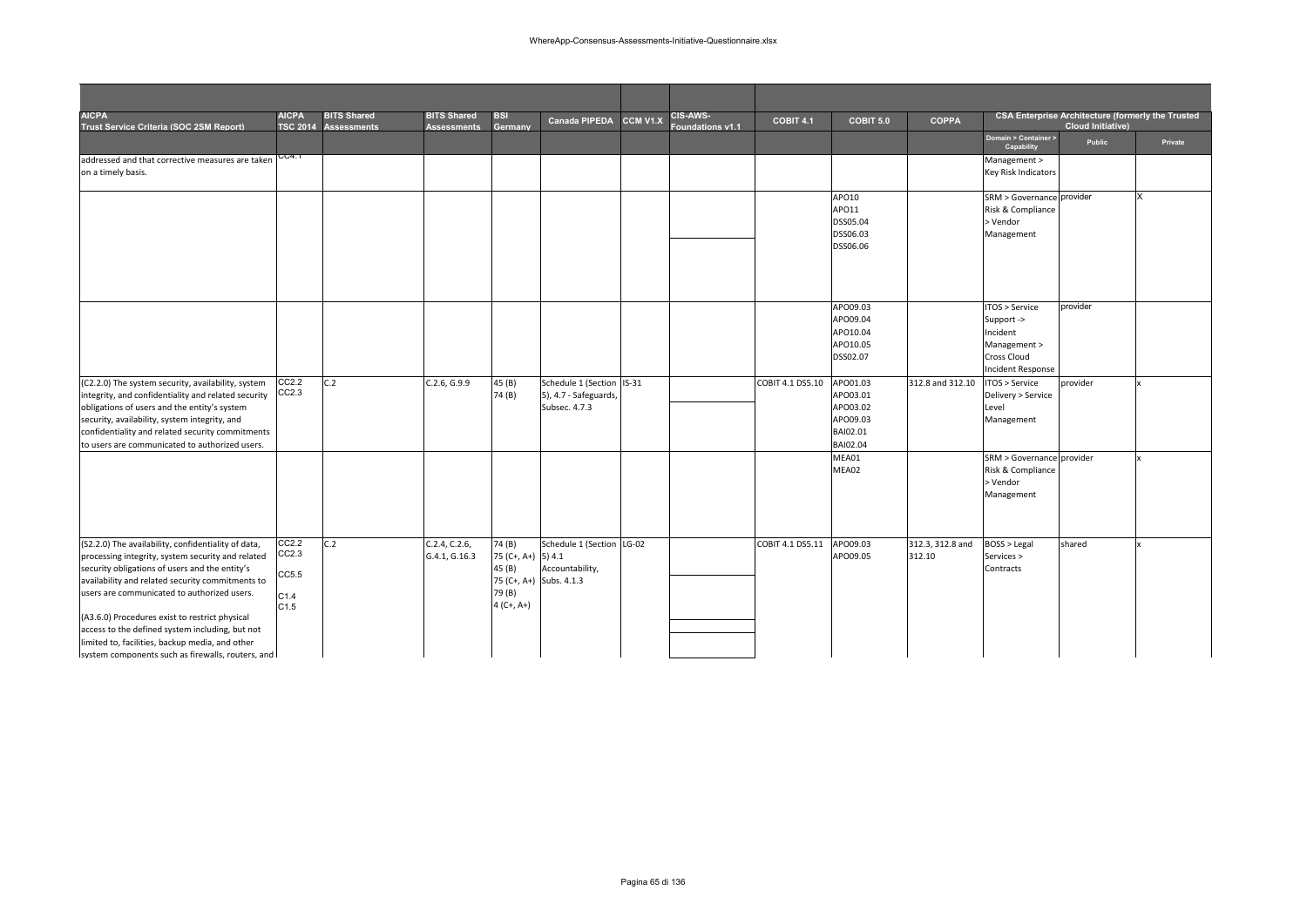| <b>AICPA</b><br>Trust Service Criteria (SOC 2SM Report)                                                                                                                                                                                                                                                                                                                            | <b>AICPA</b> | <b>BITS Shared</b><br>TSC 2014 Assessments | <b>BITS Shared</b><br><b>Assessments</b> | BSI<br>Germany | Canada PIPEDA CCM V1.X | CIS-AWS-<br>Foundations v1.1 | COBIT 4.1 | COBIT 5.0                     | COPPA |                                                                            | <b>CSA Enterprise Architecture (formerly the Trusted</b><br><b>Cloud Initiative)</b> |         |
|------------------------------------------------------------------------------------------------------------------------------------------------------------------------------------------------------------------------------------------------------------------------------------------------------------------------------------------------------------------------------------|--------------|--------------------------------------------|------------------------------------------|----------------|------------------------|------------------------------|-----------|-------------------------------|-------|----------------------------------------------------------------------------|--------------------------------------------------------------------------------------|---------|
|                                                                                                                                                                                                                                                                                                                                                                                    |              |                                            |                                          |                |                        |                              |           |                               |       | Domain > Container ><br>Capability                                         | Public                                                                               | Private |
| servers.                                                                                                                                                                                                                                                                                                                                                                           |              |                                            |                                          |                |                        |                              |           |                               |       |                                                                            |                                                                                      |         |
| (C3.6.0) The entity has procedures to obtain<br>assurance or representation that the<br>confidentiality policies of third parties to whom<br>information is transferred and upon which the<br>entity relies are in conformity with the entity's<br>defined system confidentiality and related security<br>policies and that the third party is in compliance<br>with its policies. |              |                                            |                                          |                |                        |                              |           |                               |       |                                                                            |                                                                                      |         |
|                                                                                                                                                                                                                                                                                                                                                                                    |              |                                            |                                          |                |                        |                              |           |                               |       |                                                                            |                                                                                      |         |
|                                                                                                                                                                                                                                                                                                                                                                                    |              |                                            |                                          |                |                        |                              |           | APO10.04<br>APO10.05<br>MEA01 |       | SRM > Governance provider<br>Risk & Compliance<br>$>$ Vendor<br>Management |                                                                                      |         |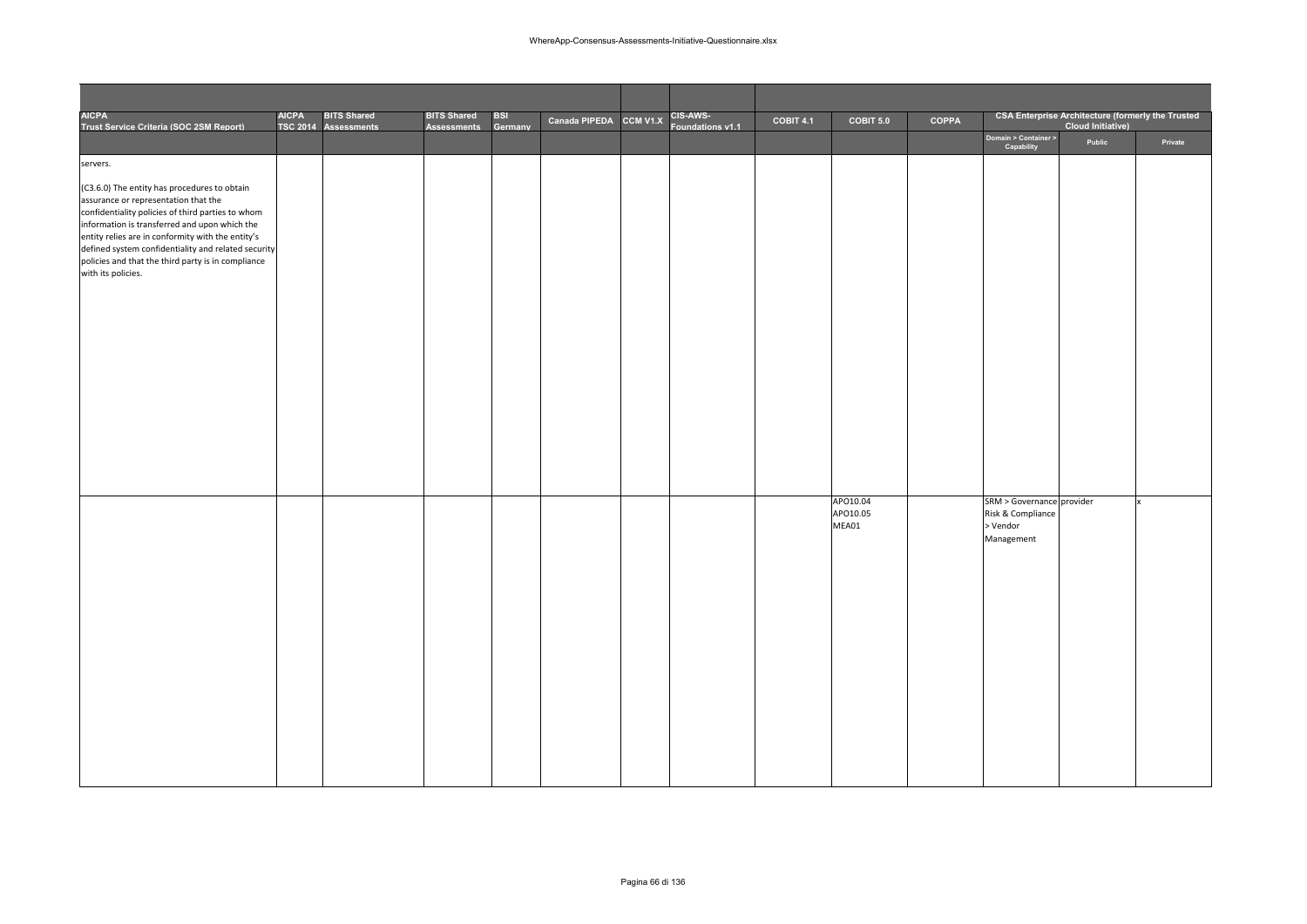| <b>AICPA</b><br>Trust Service Criteria (SOC 2SM Report)                                                                                                                                                                                                                                                                                                                                                               | <b>AICPA</b><br><b>TSC 2014</b> | <b>BITS Shared</b><br>Assessments | <b>BITS Shared</b><br><b>Assessments</b> | <b>BSI</b><br>Germany                         | Canada PIPEDA                                                       | <b>CCM V1.X</b> | <b>CIS-AWS-</b><br>oundations v1.1 | COBIT 4.1                                             | COBIT 5.0                                                                                                                                                            | <b>COPPA</b>                                                |                                                                                         | <b>CSA Enterprise Architecture (formerly the Trusted</b><br><b>Cloud Initiative)</b> |         |
|-----------------------------------------------------------------------------------------------------------------------------------------------------------------------------------------------------------------------------------------------------------------------------------------------------------------------------------------------------------------------------------------------------------------------|---------------------------------|-----------------------------------|------------------------------------------|-----------------------------------------------|---------------------------------------------------------------------|-----------------|------------------------------------|-------------------------------------------------------|----------------------------------------------------------------------------------------------------------------------------------------------------------------------|-------------------------------------------------------------|-----------------------------------------------------------------------------------------|--------------------------------------------------------------------------------------|---------|
|                                                                                                                                                                                                                                                                                                                                                                                                                       |                                 |                                   |                                          |                                               |                                                                     |                 |                                    |                                                       |                                                                                                                                                                      |                                                             | Domain > Container ><br>Capability                                                      | Public                                                                               | Private |
|                                                                                                                                                                                                                                                                                                                                                                                                                       |                                 |                                   |                                          | 51(B)                                         |                                                                     |                 |                                    |                                                       | APO01.03<br>APO09.03<br>APO09.04<br>APO09.05<br>APO10.01<br>APO10.03<br>APO10.04                                                                                     |                                                             | TOS > Service<br>Delivery > Service<br>Level<br>Management -<br>Vendor<br>Management    | provider                                                                             |         |
|                                                                                                                                                                                                                                                                                                                                                                                                                       |                                 |                                   |                                          |                                               |                                                                     |                 |                                    |                                                       | APO09.03<br>MEA01<br>MEA02                                                                                                                                           |                                                             | SRM > Governance provider<br>Risk & Compliance<br>> Vendor<br>Management                |                                                                                      |         |
| (S3.1.0) Procedures exist to (1) identify potential<br>threats of disruption to systems operation that<br>would impair system security commitments and<br>(2) assess the risks associated with the identified<br>threats.                                                                                                                                                                                             | CC2.2<br>CC2.3<br>C1.4<br>C1.5  |                                   | L.1, L.2, L.4, L.7, 76 (B)<br>$\cdot$    | 77 (B)<br>78(B)<br>83 (B)<br>84 (B)<br>85 (B) |                                                                     | $CO-05$         |                                    | COBIT 4.1 ME 2.6,<br>DS 2.1, DS 2.4                   | APO01.08<br>APO10.05<br>MEA02.01                                                                                                                                     | 312.2(a) and 312.3 BOSS ><br>(Prohibition on<br>Disclosure) | Compliance ><br>Third-Party Audits                                                      | shared                                                                               |         |
| (S3.5.0) Procedures exist to protect against<br>infection by computer viruses, malicious codes,<br>and unauthorized software.                                                                                                                                                                                                                                                                                         | CC5.8                           |                                   | G.7                                      | 17(B)                                         | Schedule 1 (Section IS-21<br>5), 4.7 - Safeguards,<br>Subsec. 4.7.3 |                 |                                    | COBIT 4.1 DS5.9                                       | APO01.03<br>APO13.01<br>APO13.02<br>DSS05.01                                                                                                                         | 312.8 and 312.10                                            | SRM ><br>Infrastructure<br>Protection<br>Services > Anti-<br>Virus                      | shared                                                                               |         |
| (S3.10.0) Design, acquisition, implementation,<br>configuration, modification, and management of<br>infrastructure and software are consistent with<br>defined system security policies to enable<br>authorized access and to prevent unauthorized<br>access.                                                                                                                                                         | CC7.1                           | 1.4                               | G.15.2, 1.3                              | 32 (B)<br>33 (B)                              | Schedule 1 (Section IS-20<br>5), 4.7 - Safeguards,<br>Subsec. 4.7.3 |                 |                                    | COBIT 4.1 AI6.1<br>COBIT 4.1 AI3.3<br>COBIT 4.1 DS5.9 | APO01.03<br>APO13.01<br>APO13.02<br>BAI06.01<br>BAI06.02<br>BAI06.03<br>BAI06.04<br>DSS01.01<br>DSS01.02<br>DSS01.03<br>DSS03.05<br>DSS05.01<br>DSS05.03<br>DSS05.07 | 312.8 and 312.10                                            | SRM > Threat and shared<br>Vulnerability<br>Management ><br>Vulnerability<br>Management |                                                                                      |         |
| (S3.4.0) Procedures exist to protect against<br>infection by computer viruses, malicious code, and<br>unauthorized software.<br><b><i><u>Lander and the state of the state of the state of the state of the state of the state of the state of the state of the state of the state of the state of the state of the state of the state of the state of the state of </u></i></b><br>and the company<br><b>College</b> | CC5.6<br>CC7.1                  |                                   | G.20.12, I.2.5                           |                                               |                                                                     | $SA-15$         |                                    |                                                       | APO01.03<br>APO13.01<br>APO13.02<br>DSS05.01<br>- ---- --                                                                                                            | 312.8 and 312.10                                            | SRM ><br>Infrastructure<br>Protection<br>Services > End<br>and company                  | shared                                                                               |         |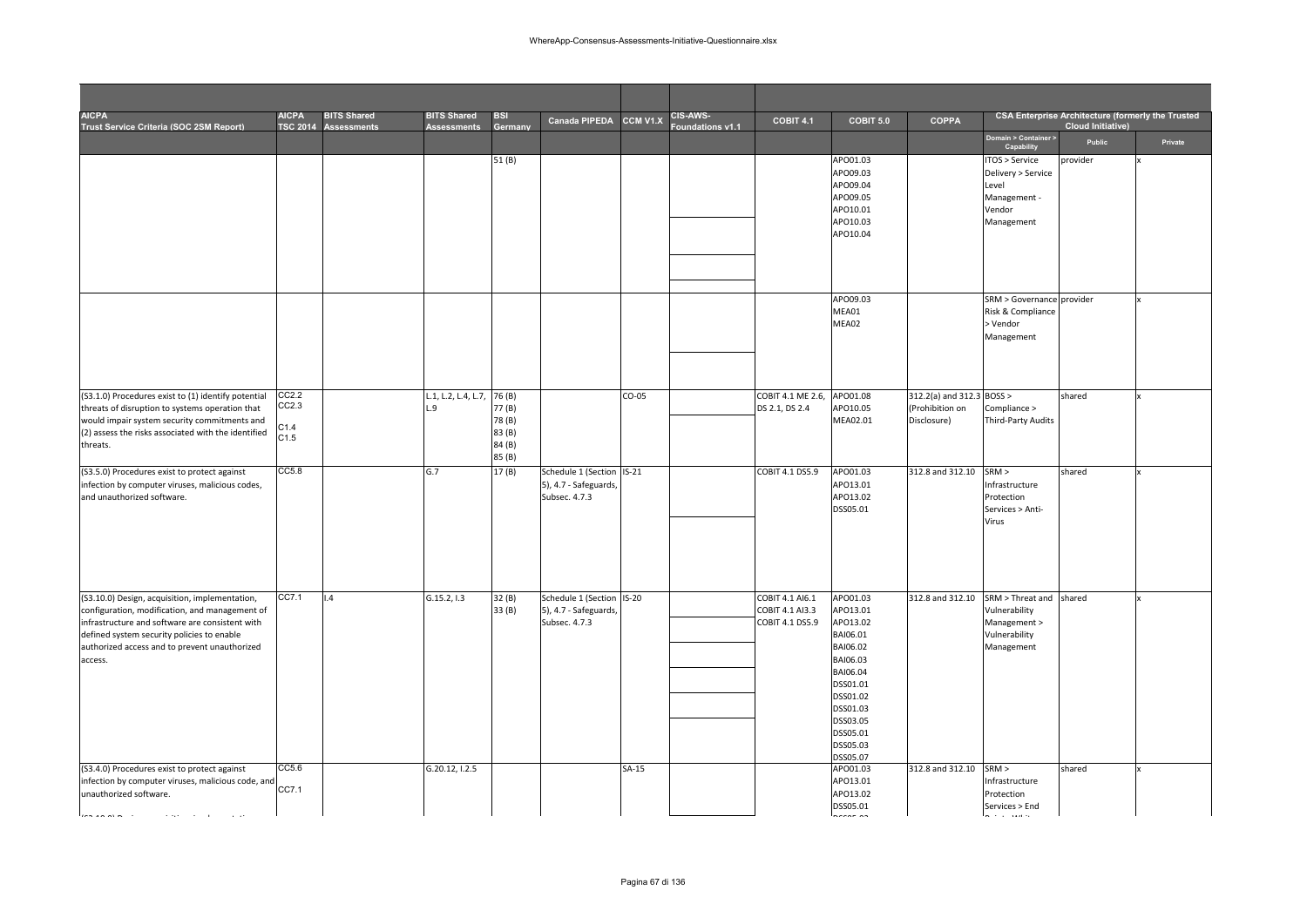| CSA Enterprise Architecture (formerly the Trusted<br>Cloud Initiative)<br><b>AICPA</b><br><b>BITS Shared</b><br>CIS-AWS-<br><b>BITS Shared</b><br><b>BSI</b><br>Canada PIPEDA CCM V1.X<br>COPPA<br>COBIT 4.1<br>COBIT 5.0<br>Trust Service Criteria (SOC 2SM Report)<br>TSC 2014 Assessments<br>Germany<br>Foundations v1.1<br><b>Assessments</b><br>Domain > Container ><br>Public<br>Private<br>Capability<br>Point - White<br>(S3.10.0) Design, acquisition, implementation,<br>DSS05.02<br>DSS05.03<br>Listing<br>DSS05.04 |                                                                                                                                                                                                             |  |  |  |  |  |  |  |
|--------------------------------------------------------------------------------------------------------------------------------------------------------------------------------------------------------------------------------------------------------------------------------------------------------------------------------------------------------------------------------------------------------------------------------------------------------------------------------------------------------------------------------|-------------------------------------------------------------------------------------------------------------------------------------------------------------------------------------------------------------|--|--|--|--|--|--|--|
|                                                                                                                                                                                                                                                                                                                                                                                                                                                                                                                                | <b>AICPA</b>                                                                                                                                                                                                |  |  |  |  |  |  |  |
|                                                                                                                                                                                                                                                                                                                                                                                                                                                                                                                                |                                                                                                                                                                                                             |  |  |  |  |  |  |  |
|                                                                                                                                                                                                                                                                                                                                                                                                                                                                                                                                | configuration, modification, and management of<br>infrastructure and software are consistent with<br>defined system security policies to enable<br>authorized access and to prevent unauthorized<br>access. |  |  |  |  |  |  |  |
|                                                                                                                                                                                                                                                                                                                                                                                                                                                                                                                                |                                                                                                                                                                                                             |  |  |  |  |  |  |  |
|                                                                                                                                                                                                                                                                                                                                                                                                                                                                                                                                |                                                                                                                                                                                                             |  |  |  |  |  |  |  |
|                                                                                                                                                                                                                                                                                                                                                                                                                                                                                                                                |                                                                                                                                                                                                             |  |  |  |  |  |  |  |
|                                                                                                                                                                                                                                                                                                                                                                                                                                                                                                                                |                                                                                                                                                                                                             |  |  |  |  |  |  |  |
|                                                                                                                                                                                                                                                                                                                                                                                                                                                                                                                                |                                                                                                                                                                                                             |  |  |  |  |  |  |  |
|                                                                                                                                                                                                                                                                                                                                                                                                                                                                                                                                |                                                                                                                                                                                                             |  |  |  |  |  |  |  |
|                                                                                                                                                                                                                                                                                                                                                                                                                                                                                                                                |                                                                                                                                                                                                             |  |  |  |  |  |  |  |
|                                                                                                                                                                                                                                                                                                                                                                                                                                                                                                                                |                                                                                                                                                                                                             |  |  |  |  |  |  |  |
|                                                                                                                                                                                                                                                                                                                                                                                                                                                                                                                                |                                                                                                                                                                                                             |  |  |  |  |  |  |  |
|                                                                                                                                                                                                                                                                                                                                                                                                                                                                                                                                |                                                                                                                                                                                                             |  |  |  |  |  |  |  |
|                                                                                                                                                                                                                                                                                                                                                                                                                                                                                                                                |                                                                                                                                                                                                             |  |  |  |  |  |  |  |
|                                                                                                                                                                                                                                                                                                                                                                                                                                                                                                                                |                                                                                                                                                                                                             |  |  |  |  |  |  |  |
|                                                                                                                                                                                                                                                                                                                                                                                                                                                                                                                                |                                                                                                                                                                                                             |  |  |  |  |  |  |  |
|                                                                                                                                                                                                                                                                                                                                                                                                                                                                                                                                |                                                                                                                                                                                                             |  |  |  |  |  |  |  |
|                                                                                                                                                                                                                                                                                                                                                                                                                                                                                                                                |                                                                                                                                                                                                             |  |  |  |  |  |  |  |
|                                                                                                                                                                                                                                                                                                                                                                                                                                                                                                                                |                                                                                                                                                                                                             |  |  |  |  |  |  |  |
|                                                                                                                                                                                                                                                                                                                                                                                                                                                                                                                                |                                                                                                                                                                                                             |  |  |  |  |  |  |  |
|                                                                                                                                                                                                                                                                                                                                                                                                                                                                                                                                |                                                                                                                                                                                                             |  |  |  |  |  |  |  |
|                                                                                                                                                                                                                                                                                                                                                                                                                                                                                                                                |                                                                                                                                                                                                             |  |  |  |  |  |  |  |
|                                                                                                                                                                                                                                                                                                                                                                                                                                                                                                                                |                                                                                                                                                                                                             |  |  |  |  |  |  |  |
|                                                                                                                                                                                                                                                                                                                                                                                                                                                                                                                                |                                                                                                                                                                                                             |  |  |  |  |  |  |  |
|                                                                                                                                                                                                                                                                                                                                                                                                                                                                                                                                |                                                                                                                                                                                                             |  |  |  |  |  |  |  |
|                                                                                                                                                                                                                                                                                                                                                                                                                                                                                                                                |                                                                                                                                                                                                             |  |  |  |  |  |  |  |
|                                                                                                                                                                                                                                                                                                                                                                                                                                                                                                                                |                                                                                                                                                                                                             |  |  |  |  |  |  |  |
|                                                                                                                                                                                                                                                                                                                                                                                                                                                                                                                                |                                                                                                                                                                                                             |  |  |  |  |  |  |  |
|                                                                                                                                                                                                                                                                                                                                                                                                                                                                                                                                |                                                                                                                                                                                                             |  |  |  |  |  |  |  |
|                                                                                                                                                                                                                                                                                                                                                                                                                                                                                                                                |                                                                                                                                                                                                             |  |  |  |  |  |  |  |
|                                                                                                                                                                                                                                                                                                                                                                                                                                                                                                                                |                                                                                                                                                                                                             |  |  |  |  |  |  |  |
|                                                                                                                                                                                                                                                                                                                                                                                                                                                                                                                                |                                                                                                                                                                                                             |  |  |  |  |  |  |  |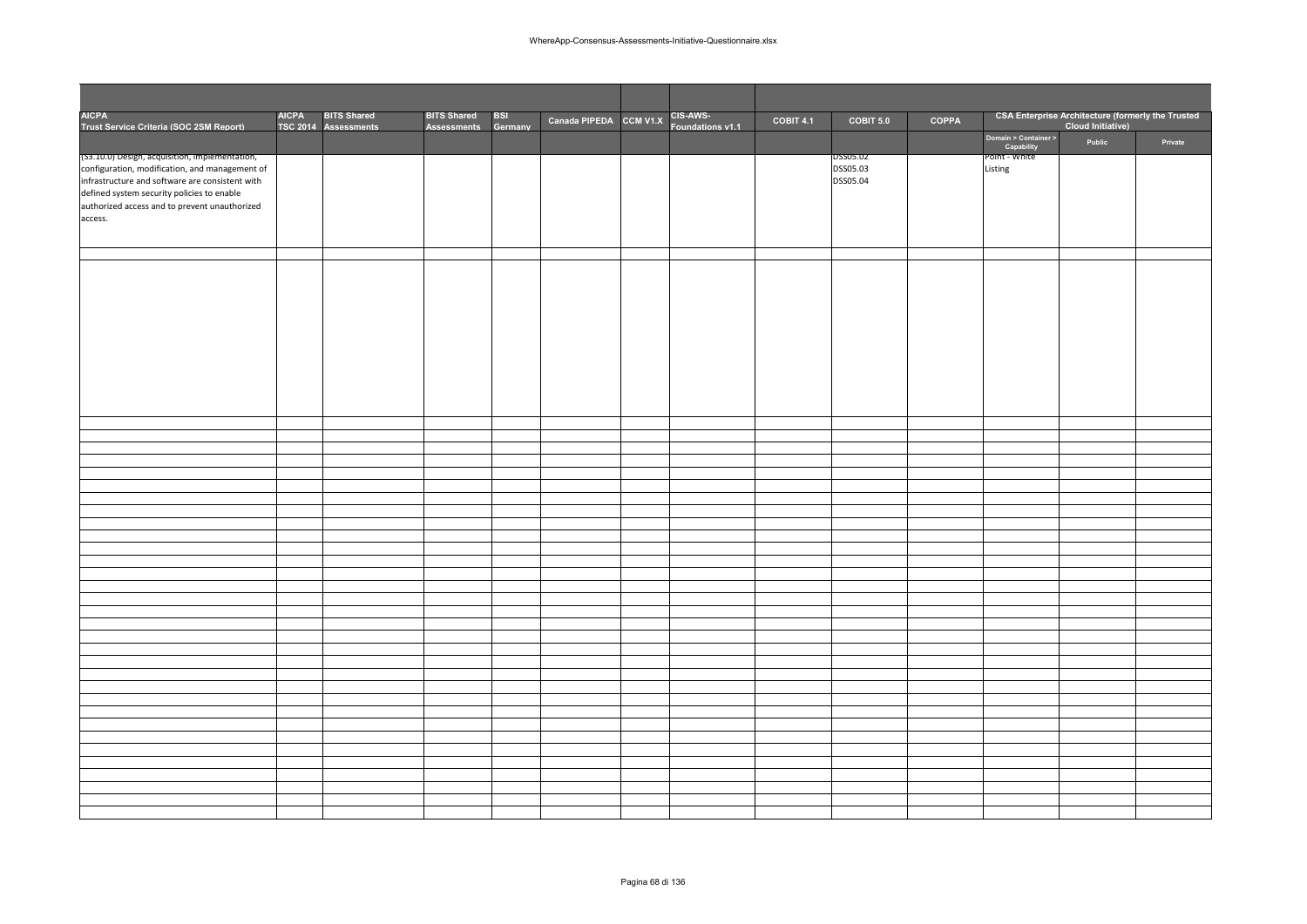| <b>CSA</b><br>Guidance | <b>ENISA IAF</b> | 95/46/EC - European Union<br><b>Data Protection Directive</b> | <b>FedRAMP Security</b><br><b>Controls</b>                                                                                                                  | <b>FedRAMP Security Controls</b><br>(Final Release, Jan 2012)                                                                                                                                                                                                                                                                                                                                                                                                                                | <b>FERPA</b> | <b>GAPP</b><br>(Aug 2009)        | <b>HIPAA/HITECH</b><br>(Omnibus Rule)                                                                    | <b>HITRUST CSF v8.1</b> | <b>ISO/IEC</b><br>27001:2005                                                                                                     | <b>ISO/IEC</b><br>27001:2013                                                                     | <b>ITAR</b> | Jericho Forum                                                                           |
|------------------------|------------------|---------------------------------------------------------------|-------------------------------------------------------------------------------------------------------------------------------------------------------------|----------------------------------------------------------------------------------------------------------------------------------------------------------------------------------------------------------------------------------------------------------------------------------------------------------------------------------------------------------------------------------------------------------------------------------------------------------------------------------------------|--------------|----------------------------------|----------------------------------------------------------------------------------------------------------|-------------------------|----------------------------------------------------------------------------------------------------------------------------------|--------------------------------------------------------------------------------------------------|-------------|-----------------------------------------------------------------------------------------|
| Domain 10              | $6.03.01.$ (c)   | Article: 27 (3)                                               | NIST SP 800-53 R3 SC-5<br>NIST SP 800-53 R3 SC-6<br>NIST SP 800-53 R3 SC-7<br>NIST SP 800-53 R3 SC-12<br>NIST SP 800-53 R3 SC-13<br>NIST SP 800-53 R3 SC-14 | NIST SP 800-53 R3 SA-8<br>NIST SP 800-53 R3 SC-2<br>NIST SP 800-53 R3 SC-4<br>NIST SP 800-53 R3 SC-5<br>NIST SP 800-53 R3 SC-6<br>NIST SP 800-53 R3 SC-7<br>NIST SP 800-53 R3 SC-7 (1)<br>NIST SP 800-53 R3 SC-7 (2)<br>NIST SP 800-53 R3 SC-7 (3)<br>NIST SP 800-53 R3 SC-7 (4)<br>NIST SP 800-53 R3 SC-7 (5)<br>NIST SP 800-53 R3 SC-7 (7)<br>NIST SP 800-53 R3 SC-7 (8)<br>NIST SP 800-53 R3 SC-7 (12)                                                                                    |              | 1.2.6                            | 45 CFR<br>164.312(e)(2)(i)                                                                               | 10.b;10.c;10.e          | A.11.5.6<br>A.11.6.1<br>A.12.2.1<br>A.12.2.2<br>A.12.2.3<br>A.12.2.4<br>A.12.5.2<br>A.12.5.4<br>A.12.5.5<br>A.12.6.1<br>A.15.2.1 | A9.4.2<br>A9.4.1,<br>8.1*Partial,<br>A14.2.3,<br>8.1*partial,<br>A.14.2.7<br>A12.6.1,<br>A18.2.2 |             | Commandment #1<br>Commandment #2<br>Commandment #4<br>Commandment #5<br>Commandment #11 |
| Domain 10              |                  | Article 17 (1), (2)                                           | NIST SP 800-53 R3 CA-1<br>NIST SP 800-53 R3 CA-2<br>NIST SP 800-53 R3 CA-5<br>NIST SP 800-53 R3 CA-6                                                        | NIST SP 800-53 R3 SC-7 (13)<br>NIST SP 800-53 R3 SC-7 (18)<br>NIST SP 800-53 R3 CA-1<br>NIST SP 800-53 R3 CA-2<br>NIST SP 800-53 R3 CA-2 (1) NIST SP 800-53 R3 CA-2 (1)<br>NIST SP 800-53 R3 CA-5<br>NIST SP 800-53 R3 CA-6                                                                                                                                                                                                                                                                  |              | 1.2.2<br>1.2.6<br>6.2.1<br>6.2.2 |                                                                                                          | 05.j                    | A.6.2.1<br>A.6.2.2<br>A.11.1.1                                                                                                   | A9.1.1.                                                                                          |             | Commandment #6<br>Commandment #7<br>Commandment #8                                      |
| Domain 10              |                  |                                                               | NIST SP 800-53 R3 SI-2<br>NIST SP 800-53 R3 SI-3                                                                                                            | NIST SP 800-53 R3 SI-2<br>NIST SP 800-53 R3 SI-2 (2)<br>NIST SP 800-53 R3 SI-3<br>NIST SP 800-53 R3 SI-3 (1)<br>NIST SP 800-53 R3 SI-3 (2)<br>NIST SP 800-53 R3 SI-3 (3)<br>NIST SP 800-53 R3 SI-4<br>NIST SP 800-53 R3 SI-4 (2)<br>NIST SP 800-53 R3 SI-4 (4)<br>NIST SP 800-53 R3 SI-4 (5)<br>NIST SP 800-53 R3 SI-4 (6)<br>NIST SP 800-53 R3 SI-6<br>NIST SP 800-53 R3 SI-7<br>NIST SP 800-53 R3 SI-7 (1)<br>NIST SP 800-53 R3 SI-9<br>NIST SP 800-53 R3 SI-10<br>NIST SP 800-53 R3 SI-11 |              | 1.2.6                            | 45 CFR 164.312<br>$(c)(1)$ (New)<br>45 CFR 164.312<br>(c)(2)(New)<br>45 CFR<br>164.312(e)(2)(i)(<br>New) | 10.b;10.e               | A.10.9.2<br>A.10.9.3<br>A.12.2.1<br>A.12.2.2<br>A.12.2.3<br>A.12.2.4<br>A.12.6.1<br>A.15.2.1                                     | A13.2.1.<br>A13.2.2,<br>A9.1.1,<br>A9.4.1,<br>A10.1.1<br>A18.1.4                                 |             | Commandment #1<br>Commandment #9<br>Commandment #11                                     |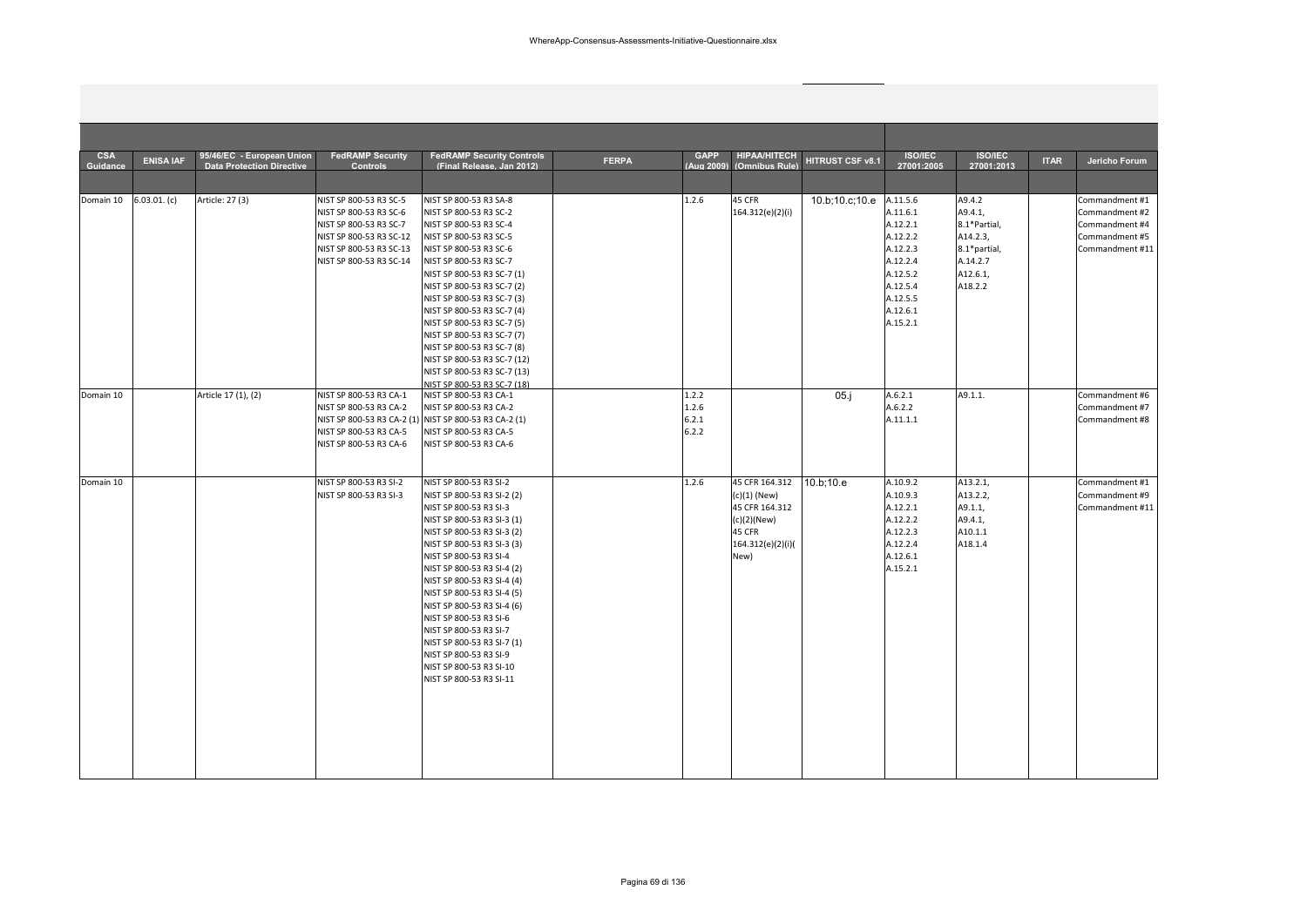| <b>CSA</b><br>Guidance | <b>ENISA IAF</b>               | 95/46/EC - European Union<br><b>Data Protection Directive</b> | <b>FedRAMP Security</b><br><b>Controls</b>                                                           | <b>FedRAMP Security Controls</b><br>(Final Release. Jan 2012)                                                                                                                                                                                                                                                       | <b>FERPA</b> | <b>GAPP</b><br>(Aug 2009)                                                                                                           | <b>HIPAA/HITECH</b><br>(Omnibus Rule)                          | HITRUST CSF v8.1 | <b>ISO/IEC</b><br>27001:2005                                                                 | <b>ISO/IEC</b><br>27001:2013                                                                                | <b>ITAR</b> | Jericho Forum                                      |
|------------------------|--------------------------------|---------------------------------------------------------------|------------------------------------------------------------------------------------------------------|---------------------------------------------------------------------------------------------------------------------------------------------------------------------------------------------------------------------------------------------------------------------------------------------------------------------|--------------|-------------------------------------------------------------------------------------------------------------------------------------|----------------------------------------------------------------|------------------|----------------------------------------------------------------------------------------------|-------------------------------------------------------------------------------------------------------------|-------------|----------------------------------------------------|
|                        |                                |                                                               |                                                                                                      |                                                                                                                                                                                                                                                                                                                     |              |                                                                                                                                     |                                                                |                  |                                                                                              |                                                                                                             |             |                                                    |
| Domain 10 6.02. (b)    | 6.04.03. (a)                   | Article 17 (1), (2), (3), (4)                                 | NIST SP 800-53 R3 AC-1<br>NIST SP 800-53 R3 SC-1<br>NIST SP 800-53 R3 SC-13                          | NIST SP 800-53 R3 AC-1<br>NIST SP 800-53 R3 AC-4<br>NIST SP 800-53 R3 SC-1<br>NIST SP 800-53 R3 SC-8                                                                                                                                                                                                                |              | 1.1.0<br>1.2.2<br>1.2.6<br>4.2.3<br>5.2.1<br>7.1.2<br>7.2.1<br>7.2.2<br>7.2.3<br>7.2.4<br>8.2.1<br>8.2.2<br>8.2.3<br>8.2.5<br>9.2.1 |                                                                | 01.t;09.s        | A.10.8.1<br>A.10.8.2<br>A.11.1.1<br>A.11.6.1<br>A.11.4.6<br>A.12.3.1<br>A.12.5.4<br>A.15.1.4 | A13.2.1,<br>A13.2.2,<br>A9.1.1,<br>A9.4.1,<br>A10.1.1<br>A18.1.4                                            |             | All                                                |
| Domain 2, 4 6.01. (d)  |                                |                                                               | NIST SP 800-53 R3 CA-2<br>NIST SP 800-53 R3 CA-7                                                     | NIST SP 800-53 R3 CA-2<br>NIST SP 800-53 R3 CA-2 (1) NIST SP 800-53 R3 CA-2 (1)<br>NIST SP 800-53 R3 CA-7<br>NIST SP 800-53 R3 CA-7 (2)<br>NIST SP 800-53 R3 PL-6                                                                                                                                                   |              | 10.2.5                                                                                                                              | 45 CFR<br>164.312(b)                                           | 06.i             | Clause 4.2.3 e)<br>Clause 4.2.3b<br>Clause 5.1 g<br>Clause 6<br>A.15.3.1                     | Clauses<br>$4.3(a)$ ,<br>$4.3(b)$ ,<br>$5.1(e)$ ,<br>$5.1(f)$ ,<br>$6.2(e)$ ,<br>9.1,<br>$9.1(e)$ ,<br>9.2, |             | Commandment #1<br>Commandment #2<br>Commandment #3 |
| Domain 2, 4 6.03. (e)  | $6.07.01.$ (m)<br>6.07.01. (n) |                                                               | NIST SP 800-53 R3 CA-1<br>NIST SP 800-53 R3 CA-2<br>NIST SP 800-53 R3 CA-6<br>NIST SP 800-53 R3 RA-5 | NIST SP 800-53 R3 CA-1<br>NIST SP 800-53 R3 CA-2<br>NIST SP 800-53 R3 CA-2 (1) NIST SP 800-53 R3 CA-2 (1)<br>NIST SP 800-53 R3 CA-6<br>NIST SP 800-53 R3 RA-5<br>NIST SP 800-53 R3 RA-5 (1)<br>NIST SP 800-53 R3 RA-5 (2)<br>NIST SP 800-53 R3 RA-5 (3)<br>NIST SP 800-53 R3 RA-5 (6)<br>NIST SP 800-53 R3 RA-5 (9) |              | 1.2.5<br>1.2.7<br>4.2.1<br>8.2.7<br>10.2.3<br>10.2.5                                                                                | 45 CFR 164.308<br>(a)(8)<br>45 CFR<br>164.308(a)(1)(ii)(<br>D) | 05.h;06.i;06.j   | Clause 4.2.3e<br>Clause 5.1 g<br>Clause 5.2.1 d)<br>Clause 6<br>A.6.1.8                      | Clauses<br>$4.3(a)$ ,<br>$4.3(b)$ ,<br>$5.1(e)$ ,<br>$5.1(f)$ ,<br>9.1,<br>9.2,<br>$9.3(f)$ ,<br>A18.2.1    |             | Commandment #1<br>Commandment #2<br>Commandment #3 |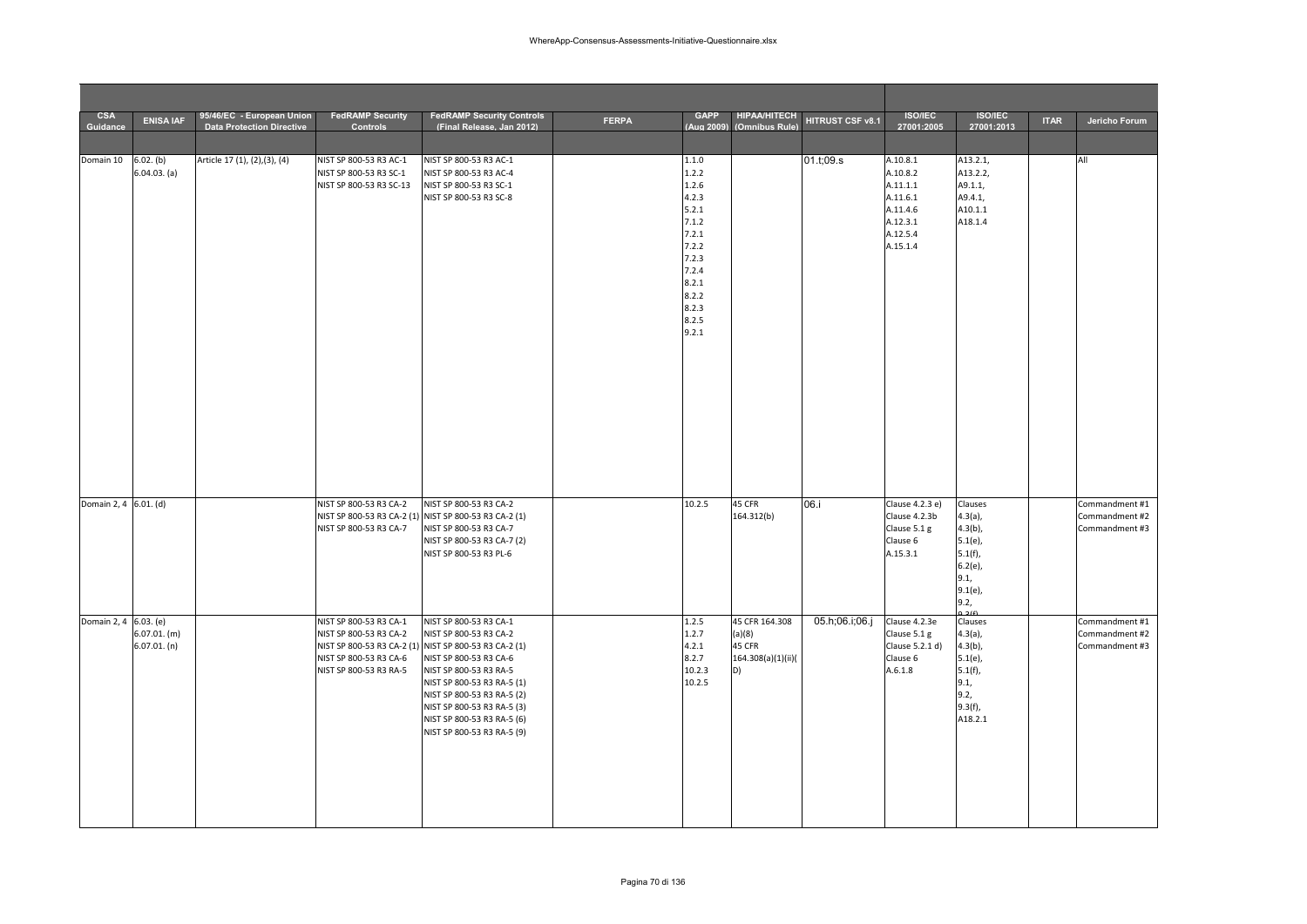| <b>CSA</b><br>Guidance   | <b>ENISA IAF</b>                   | 95/46/EC - European Union<br><b>Data Protection Directive</b> | <b>FedRAMP Security</b><br>Controls                                                                                                                | <b>FedRAMP Security Controls</b><br>(Final Release, Jan 2012)                                                                                                                           | <b>FERPA</b> | <b>GAPP</b> | <b>HIPAA/HITECH</b><br>(Aug 2009) (Omnibus Rule)               | HITRUST CSF v8.1 | <b>ISO/IEC</b><br>27001:2005                                                                                                                                                                                                                        | <b>ISO/IEC</b><br>27001:2013                                                                                                     | <b>ITAR</b> | Jericho Forum                                                                                             |
|--------------------------|------------------------------------|---------------------------------------------------------------|----------------------------------------------------------------------------------------------------------------------------------------------------|-----------------------------------------------------------------------------------------------------------------------------------------------------------------------------------------|--------------|-------------|----------------------------------------------------------------|------------------|-----------------------------------------------------------------------------------------------------------------------------------------------------------------------------------------------------------------------------------------------------|----------------------------------------------------------------------------------------------------------------------------------|-------------|-----------------------------------------------------------------------------------------------------------|
|                          |                                    |                                                               |                                                                                                                                                    |                                                                                                                                                                                         |              |             |                                                                |                  |                                                                                                                                                                                                                                                     |                                                                                                                                  |             |                                                                                                           |
| Domain 2, 4              |                                    |                                                               |                                                                                                                                                    |                                                                                                                                                                                         |              |             |                                                                | 06.a             | ISO/IEC<br>27001:2005<br>Clause 4.2.1 b) 2) 4.4,<br>Clause 4.2.1 c) 1) 5.2(c),<br>Clause 4.2.1 g)<br>Clause 4.2.3 d) 6) 6.1.2,<br>Clause 4.3.3<br>Clause 5.2.1 a - f<br>Clause 7.3 c) 4)<br>A.7.2.1<br>A.15.1.1<br>A.15.1.3<br>A.15.1.4<br>A.15.1.6 | Clauses<br>$4.2(b)$ ,<br>$5.3(ab)$ ,<br>6.1.3,<br>$6.1.3(b)$ ,<br>$7.5.3(b)$ ,<br>7.5.3(d),<br>8.1,<br>8.3<br>$9.2(g)$ ,<br>9.3, |             |                                                                                                           |
| Domain 7, 8 6.07. (a)    | 6.07. (b)<br>6.07. (c)             | Article 17 (1), (2)                                           | NIST SP800-53 R3 CP-1<br>NIST SP800-53 R3 CP-2<br>NIST SP800-53 R3 CP-3<br>NIST SP800-53 R3 CP-4                                                   | NIST SP800-53 R3 CP-1<br>NIST SP800-53 R3 CP-2<br>NIST SP800-53 R3 CP-2 (1)<br>NIST SP800-53 R3 CP-2 (2)                                                                                |              |             | 45 CFR 164.308<br>(a)(7)(i)<br>45 CFR 164.308<br>(a)(7)(ii)(B) | 12.d             | Clause 5.1<br>A.6.1.2<br>A.14.1.3<br>A.14.1.4                                                                                                                                                                                                       | $9.3(b)$ ,<br>$9.3(f)$ ,<br>10.2,<br>A.8.2.1,<br>Clause 5.1(h)<br>A.17.1.2<br>A.17.1.2                                           |             | Commandment #1<br>Commandment #2<br>Commandment #3                                                        |
| Domain 7, 8 6.07.01. (b) | $6.07.01$ . (j)<br>$6.07.01.$ (I)  |                                                               | NIST SP800-53 R3 CP-9<br>NIST SP800-53 R3 CP-2<br>NIST SP800-53 R3 CP-3<br>NIST SP800-53 R3 CP-4                                                   | NIST SP800-53 R3 CP-3<br>NIST SP800-53 R3 CP-2<br>NIST SP800-53 R3 CP-2 (1)<br>NIST SP800-53 R3 CP-2 (2)<br>NIST SP800-53 R3 CP-3<br>NIST SP800-53 R3 CP-4<br>NIST SP800-53 R3 CP-4 (1) |              |             | 45 CFR 164.308<br>45 CFR 164.308<br>(a)(7)(ii)(D)              | 12.e             | A.14.1.5                                                                                                                                                                                                                                            | A17.3.1                                                                                                                          |             | Commandment #1<br>Commandment #2<br>Commandment #3                                                        |
| Domain 7, 8 6.08. (a)    | 6.09. (c)<br>6.09.(f)<br>6.09. (g) | Article 17 (1), (2)                                           | NIST SP800-53 R3 PE-1<br>NIST SP800-53 R3 PE-13<br>NIST SP800-53 R3 PE-13<br>(1)<br>NIST SP800-53 R3 PE-13<br>(2)<br>NIST SP800-53 R3 PE-13<br>13) | NIST SP800-53 R3 PE-1<br>NIST SP800-53 R3 PE-4<br>NIST SP800-53 R3 PE-13<br>NIST SP800-53 R3 PE-13 (1)<br>NIST SP800-53 R3 PE-13 (2)<br>NIST SP800-53 R3 PE-13 (3)                      |              |             |                                                                | 08.h;08.i        | A.9.2.2<br>A.9.2.3                                                                                                                                                                                                                                  | A11.2.2,<br>A11.2.3                                                                                                              |             | Commandment #1<br>Commandment #2<br>Commandment #3<br>Commandment #4<br>Commandment #9<br>Commandment #11 |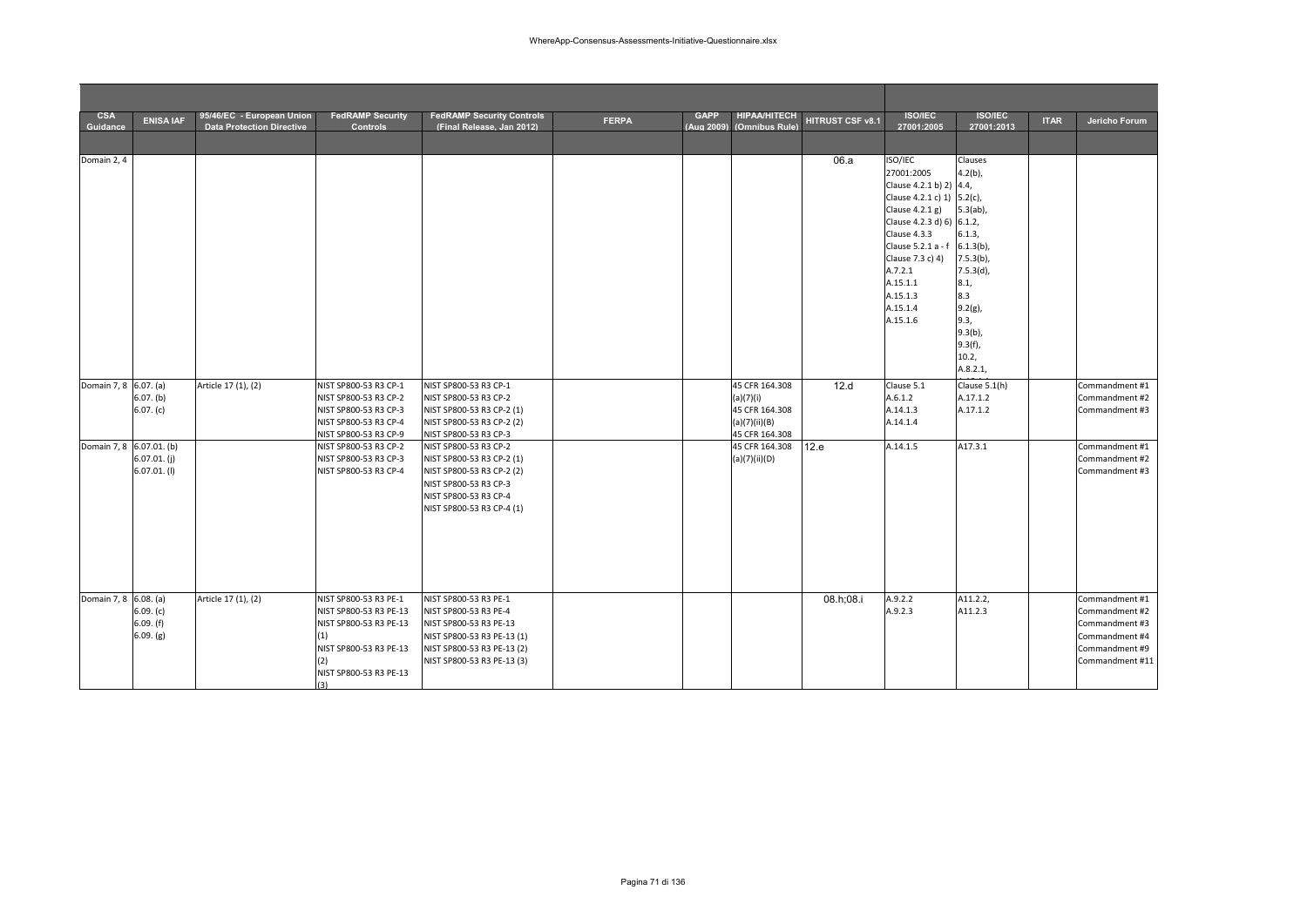| <b>CSA</b><br>Guidance | <b>ENISA IAF</b>                                     | 95/46/EC - European Union<br><b>Data Protection Directive</b> | <b>FedRAMP Security</b><br><b>Controls</b>                                                          | <b>FedRAMP Security Controls</b><br>(Final Release, Jan 2012)                                                                                                                                                                                                                                                                                          | <b>FERPA</b> | <b>GAPP</b><br>(Aug 2009)       | <b>HIPAA/HITECH</b><br>(Omnibus Rule)                               | HITRUST CSF v8.1 | <b>ISO/IEC</b><br>27001:2005 | <b>ISO/IEC</b><br>27001:2013 | <b>ITAR</b> | Jericho Forum                                                                           |
|------------------------|------------------------------------------------------|---------------------------------------------------------------|-----------------------------------------------------------------------------------------------------|--------------------------------------------------------------------------------------------------------------------------------------------------------------------------------------------------------------------------------------------------------------------------------------------------------------------------------------------------------|--------------|---------------------------------|---------------------------------------------------------------------|------------------|------------------------------|------------------------------|-------------|-----------------------------------------------------------------------------------------|
|                        |                                                      |                                                               |                                                                                                     |                                                                                                                                                                                                                                                                                                                                                        |              |                                 |                                                                     |                  |                              |                              |             |                                                                                         |
| Domain 7, 8            |                                                      | Article 17                                                    | NIST SP 800-53 R3 CP-9<br>NIST SP 800-53 R3 CP-10<br>NIST SP 800-53 R3 SA-5                         | NIST SP 800-53 R3 CP-9<br>NIST SP 800-53 R3 CP-9 (1)<br>NIST SP 800-53 R3 CP-9 (3)<br>NIST SP 800-53 R3 CP-10<br>NIST SP 800-53 R3 CP-10 (2)<br>NIST SP 800-53 R3 CP-10 (3)<br>NIST SP 800-53 R3 SA-5<br>NIST SP 800-53 R3 SA-5 (1)<br>NIST SP 800-53 R3 SA-5 (3)<br>NIST SP 800-53 R3 SA-10<br>NIST SP 800-53 R3 SA-11<br>NIST SP 800-53 R3 SA-11 (1) |              | 1.2.6                           |                                                                     | 09.a;09.r        | Clause 4.3.3<br>A.10.7.4     | Clause $9.2(g)$              |             | Commandment #1<br>Commandment #2<br>Commandment #4<br>Commandment #5<br>Commandment #11 |
| Domain 7, 8 6.07. (d)  | 6.08. (a)<br>6.09. (a)<br>6.09. (b)<br>6.09. (d)     | Article 17 (1), (2)                                           | NIST SP800-53 R3 PE-1<br>NIST SP800-53 R3 PE-13<br>NIST SP800-53 R3 PE-14<br>NIST SP800-53 R3 PE-15 | NIST SP800-53 R3 PE-1<br>NIST SP800-53 R3 PE-13<br>NIST SP800-53 R3 PE-13 (1)<br>NIST SP800-53 R3 PE-13 (2)<br>NIST SP800-53 R3 PE-13 (3)<br>NIST SP800-53 R3 PE-14<br>NIST SP800-53 R3 PE-15<br>NIST SP800-53 R3 PE-18                                                                                                                                |              | 8.2.4                           | 45 CFR 164.308<br>(a)(7)(i)<br>45 CFR<br>164.310(a)(2)(ii)<br>(New) | 08.d             | A.9.1.4<br>A.9.2.1           | A11.1.4,<br>A11.2.1          |             | Commandment #1<br>Commandment #2<br>Commandment #3                                      |
| Domain 7, 8 6.07. (d)  | 6.08. (a)<br>6.09. (a)<br>$6.09.$ (b)<br>$6.09.$ (d) | Article 17 (1), (2)                                           | NIST SP800-53 R3 PE-1<br>NIST SP800-53 R3 PE-14<br>NIST SP800-53 R3 PE-15                           | NIST SP800-53 R3 PE-1<br>NIST SP800-53 R3 PE-5<br>NIST SP800-53 R3 PE-14<br>NIST SP800-53 R3 PE-15<br>NIST SP800-53 R3 PE-18                                                                                                                                                                                                                           |              |                                 | 45 CFR 164.310                                                      | 08.g             | A.9.2.1                      | A11.2.1                      |             | Commandment #1<br>Commandment #2<br>Commandment #3                                      |
| Domain 7, 8 6.09. (h)  |                                                      | Article 17 (1)                                                | NIST SP 800-53 R3 MA-2<br>NIST SP 800-53 R3 MA-4<br>NIST SP 800-53 R3 MA-5                          | NIST SP 800-53 R3 MA-2<br>NIST SP 800-53 R3 MA-2 (1)<br>NIST SP 800-53 R3 MA-3<br>MCTCDOOOCDD2MAAD1                                                                                                                                                                                                                                                    |              | 5.2.3<br>8.2.2<br>8.2.3<br>0.21 | 45 CFR 164.310<br>(a)(2)(iv)                                        | $08.$ j          | A.9.2.4                      | A11.2.4                      |             | Commandment #2<br>Commandment #5<br>Commandment #11                                     |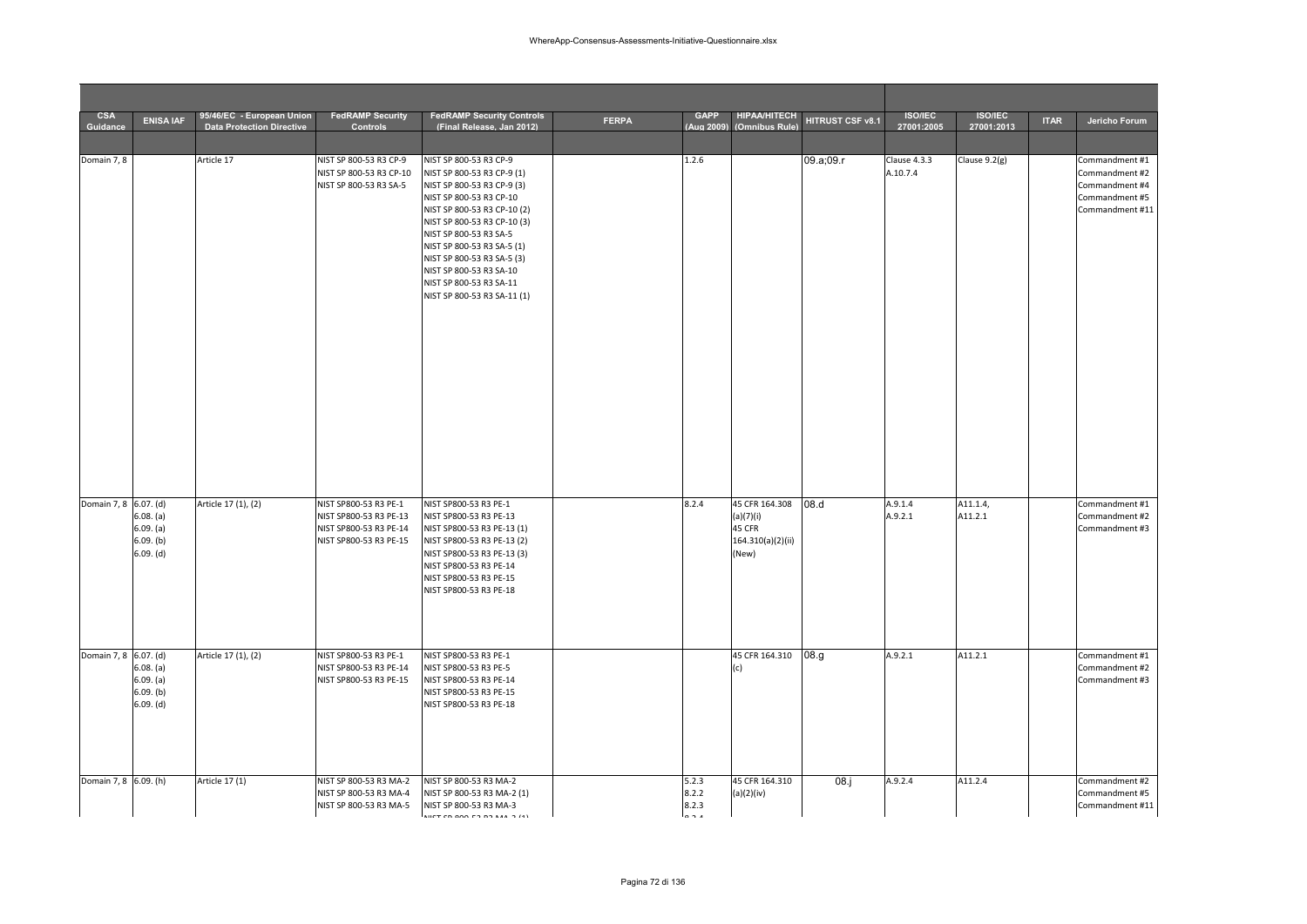| <b>CSA</b><br>Guidance | <b>ENISA IAF</b>                                    | 95/46/EC - European Union<br><b>Data Protection Directive</b> | <b>FedRAMP Security</b><br><b>Controls</b>                                                          | <b>FedRAMP Security Controls</b><br>(Final Release, Jan 2012)                                                                                                                                                                                                                                                                                                 | <b>FERPA</b> | <b>GAPP</b><br>(Aug 2009)        | <b>HIPAA/HITECH</b><br>(Omnibus Rule) | HITRUST CSF v8.1 | <b>ISO/IEC</b><br>27001:2005                  | <b>ISO/IEC</b><br>27001:2013       | <b>ITAR</b> | Jericho Forum                                      |
|------------------------|-----------------------------------------------------|---------------------------------------------------------------|-----------------------------------------------------------------------------------------------------|---------------------------------------------------------------------------------------------------------------------------------------------------------------------------------------------------------------------------------------------------------------------------------------------------------------------------------------------------------------|--------------|----------------------------------|---------------------------------------|------------------|-----------------------------------------------|------------------------------------|-------------|----------------------------------------------------|
|                        |                                                     |                                                               |                                                                                                     |                                                                                                                                                                                                                                                                                                                                                               |              |                                  |                                       |                  |                                               |                                    |             |                                                    |
|                        |                                                     |                                                               |                                                                                                     | <u>NIST SP 800-53 R3 MA-3 [1]</u><br>NIST SP 800-53 R3 MA-3 (2)<br>NIST SP 800-53 R3 MA-3 (3)<br>NIST SP 800-53 R3 MA-4<br>NIST SP 800-53 R3 MA-4 (1)<br>NIST SP 800-53 R3 MA-4 (2)<br>NIST SP 800-53 R3 MA-5<br>NIST SP 800-53 R3 MA-6                                                                                                                       |              | 8.Z.4<br>8.2.5<br>8.2.6<br>8.2.7 |                                       |                  |                                               |                                    |             |                                                    |
| Domain 7, 8 6.08. (a)  | 6.09. (e)<br>6.09. (f)                              | Article 17 (1), (2)                                           | NIST SP800-53 R3 PE-1<br>NIST SP800-53 R3 PE-12<br>NIST SP800-53 R3 PE-13<br>NIST SP800-53 R3 PE-14 | NIST SP800-53 R3 CP-8<br>NIST SP800-53 R3 CP-8 (1)<br>NIST SP800-53 R3 CP-8 (2)<br>NIST SP800-53 R3 PE-1<br>NIST SP800-53 R3 PE-9<br>NIST SP800-53 R3 PE-10<br>NIST SP800-53 R3 PE-11<br>NIST SP800-53 R3 PE-12<br>NIST SP800-53 R3 PE-13<br>NIST SP800-53 R3 PE-13 (1)<br>NIST SP800-53 R3 PE-13 (2)<br>NIST SP800-53 R3 PE-13 (3)<br>NIST SP800-53 R3 PE-14 |              |                                  |                                       | 08.h             | A.9.2.2<br>A.9.2.3<br>A9.2.4                  | A.11.2.2,<br>A.11.2.3,<br>A.11.2.4 |             | Commandment #1<br>Commandment #2<br>Commandment #3 |
| Domain 7, 8 6.02. (a)  | 6.03.03. (c)<br>6.07. (a)<br>6.07. (b)<br>6.07. (c) | Article 17 (1), (2)                                           | NIST SP 800-53 R3 CP-1<br>NIST SP 800-53 R3 CP-2<br>NIST SP 800-53 R3 RA-3                          | NIST SP 800-53 R3 CP-1<br>NIST SP 800-53 R3 CP-2<br>NIST SP 800-53 R3 RA-3                                                                                                                                                                                                                                                                                    |              |                                  | 45 CFR 164.308<br>(a)(7)(ii)(E)       | 12.a; 12.b; 12.c | ISO/IEC<br>27001:2005<br>A.14.1.2<br>A 14.1.4 | A.17.1.1<br>A.17.1.2               |             | Commandment #1<br>Commandment #2<br>Commandment #3 |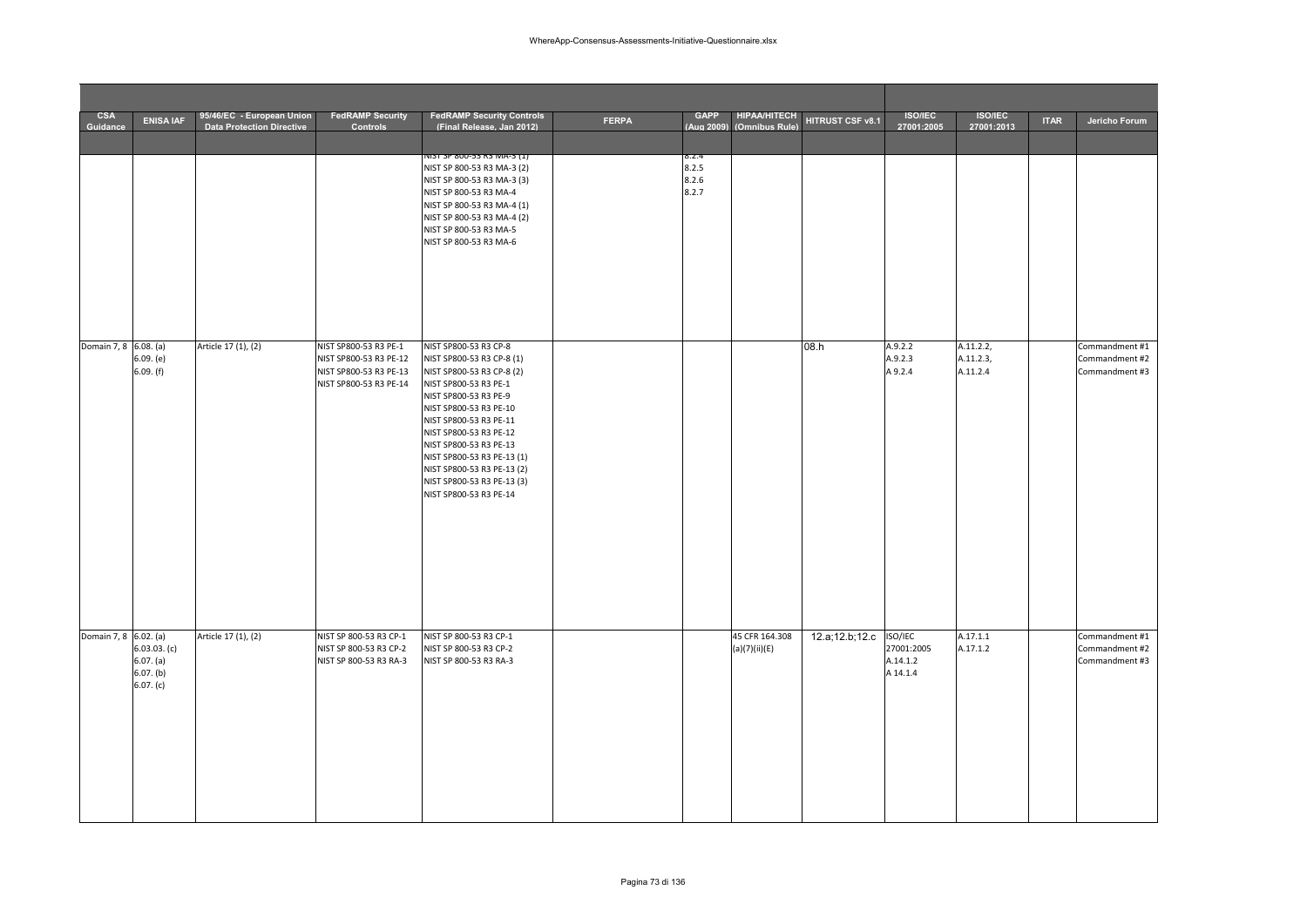| <b>CSA</b><br>Guidance | <b>ENISA IAF</b> | 95/46/EC - European Union<br><b>Data Protection Directive</b> | <b>FedRAMP Security</b><br><b>Controls</b> | <b>FedRAMP Security Controls</b><br>(Final Release, Jan 2012) | <b>FERPA</b> | <b>GAPP</b><br>(Aug 2009) | <b>HIPAA/HITECH</b><br>(Omnibus Rule) | HITRUST CSF v8.1 | <b>ISO/IEC</b><br>27001:2005 | <b>ISO/IEC</b><br>27001:2013 | <b>ITAR</b> | Jericho Forum   |
|------------------------|------------------|---------------------------------------------------------------|--------------------------------------------|---------------------------------------------------------------|--------------|---------------------------|---------------------------------------|------------------|------------------------------|------------------------------|-------------|-----------------|
|                        |                  |                                                               |                                            |                                                               |              |                           |                                       |                  |                              |                              |             |                 |
| Domain 7, 8 6.03. (c)  |                  |                                                               | NIST SP 800-53 R3 CM-2                     | NIST SP 800-53 R3 CM-2                                        |              | 8.2.1                     |                                       | 09.a             | Clause 5.1                   | Clause 5.1(h)                |             | Commandment #1  |
|                        |                  |                                                               | NIST SP 800-53 R3 CM-4                     | NIST SP 800-53 R3 CM-2 (1)                                    |              |                           |                                       |                  | A 8.1.1                      | A.6.1.1                      |             | Commandment #2  |
|                        |                  |                                                               | NIST SP 800-53 R3 CM-6                     | NIST SP 800-53 R3 CM-2 (3)                                    |              |                           |                                       |                  | A.8.2.1                      | A.7.2.1                      |             | Commandment #3  |
|                        |                  |                                                               | NIST SP 800-53 R3 MA-4                     | NIST SP 800-53 R3 CM-2 (5)                                    |              |                           |                                       |                  | A 8.2.2                      | A.7.2.2                      |             | Commandment #6  |
|                        |                  |                                                               | NIST SP 800-53 R3 SA-3                     | NIST SP 800-53 R3 CM-3                                        |              |                           |                                       |                  | A.10.1.1                     | A.12.1.1                     |             | Commandment #7  |
|                        |                  |                                                               | NIST SP 800-53 R3 SA-4                     | NIST SP 800-53 R3 CM-3 (2)                                    |              |                           |                                       |                  |                              |                              |             |                 |
|                        |                  |                                                               | NIST SP 800-53 R3 SA-5                     | NIST SP 800-53 R3 CM-4                                        |              |                           |                                       |                  |                              |                              |             |                 |
|                        |                  |                                                               |                                            | NIST SP 800-53 R3 CM-5<br>NIST SP 800-53 R3 CM-6              |              |                           |                                       |                  |                              |                              |             |                 |
|                        |                  |                                                               |                                            | NIST SP 800-53 R3 CM-6 (1)                                    |              |                           |                                       |                  |                              |                              |             |                 |
|                        |                  |                                                               |                                            | NIST SP 800-53 R3 CM-6 (3)                                    |              |                           |                                       |                  |                              |                              |             |                 |
| Domain 5               | 6.03. (h)        | Article 6(1) e                                                | NIST SP 800-53 R3 CP-2                     | NIST SP 800-53 R3 CP-2                                        |              | 5.1.0                     | 45 CFR 164.308                        | 09.1             | Clause 4.3.3                 | Clauses                      | EAR 15 §    | Commandment #11 |
|                        | $6.07.01.$ (c)   |                                                               | NIST SP 800-53 R3 CP-9                     | NIST SP 800-53 R3 CP-2 (1)                                    |              | 5.1.1                     | (a)(7)(ii)(A)                         |                  | A.10.5.1                     | 9.2(g)                       | 762.6       |                 |
|                        |                  |                                                               |                                            | NIST SP 800-53 R3 CP-2 (2)                                    |              | 5.2.2                     | 45 CFR 164.310                        |                  | A.10.7.3                     | 7.5.3(b)                     | Period of   |                 |
|                        |                  |                                                               |                                            | NIST SP 800-53 R3 CP-6                                        |              | 8.2.6                     | (d)(2)(iv)                            |                  |                              | 5.2 $(c)$                    | Retention   |                 |
|                        |                  |                                                               |                                            | NIST SP 800-53 R3 CP-6 (1)                                    |              |                           | 45 CFR                                |                  |                              | 7.5.3(d)                     | EAR 15 CFR  |                 |
|                        |                  |                                                               |                                            | NIST SP 800-53 R3 CP-6 (3)                                    |              |                           | 164.308(a)(7)(ii)(                    |                  |                              | 5.3(a)                       | §786.2      |                 |
|                        |                  |                                                               |                                            | NIST SP 800-53 R3 CP-7                                        |              |                           | D) (New)                              |                  |                              | 5.3(b)                       | Recordkee   |                 |
|                        |                  |                                                               |                                            | NIST SP 800-53 R3 CP-7 (1)                                    |              |                           | 45 CFR                                |                  |                              | 8.1                          | ping        |                 |
|                        |                  |                                                               |                                            | NIST SP 800-53 R3 CP-7 (2)                                    |              |                           | 164.316(b)(2)(i)                      |                  |                              | 8.3                          |             |                 |
|                        |                  |                                                               |                                            | NIST SP 800-53 R3 CP-7 (3)                                    |              |                           | (New)                                 |                  |                              | A.12.3.1                     |             |                 |
|                        |                  |                                                               |                                            | NIST SP 800-53 R3 CP-7 (5)                                    |              |                           |                                       |                  |                              | A.8.2.3                      |             |                 |
| None                   | 6.03. (a)        |                                                               | NIST SP 800-53 R3 CA-1                     | NIST SP 800-53 R3 CA-1                                        |              | 1.2.6                     |                                       | 05.d;09.i        | A.6.1.4                      | A.14.1.1                     |             | Commandment #1  |
|                        |                  |                                                               | NIST SP 800-53 R3 CM-1                     | NIST SP 800-53 R3 CM-1                                        |              |                           |                                       |                  | A.6.2.1                      | A.12.5.1                     |             | Commandment #2  |
|                        |                  |                                                               | NIST SP 800-53 R3 PL-1                     | NIST SP 800-53 R3 CM-9                                        |              |                           |                                       |                  | A.12.1.1                     | A.14.3.1                     |             | Commandment #3  |
|                        |                  |                                                               | NIST SP 800-53 R3 PL-2                     | NIST SP 800-53 R3 PL-1                                        |              |                           |                                       |                  | A.12.4.1                     | A.9.4.5                      |             |                 |
|                        |                  |                                                               | NIST SP 800-53 R3 SA-1                     | NIST SP 800-53 R3 PL-2                                        |              |                           |                                       |                  | A.12.4.2                     | 8.1* (partial)               |             |                 |
|                        |                  |                                                               | NIST SP 800-53 R3 SA-3                     | NIST SP 800-53 R3 SA-1                                        |              |                           |                                       |                  | A.12.4.3                     | A.14.2.7                     |             |                 |
|                        |                  |                                                               | NIST SP 800-53 R3 SA-4                     | NIST SP 800-53 R3 SA-3                                        |              |                           |                                       |                  | A.12.5.5                     | A.18.1.3                     |             |                 |
| None                   |                  |                                                               | NIST SP 800-53 R3 SA-4                     | NIST SP 800-53 R3 SA-4                                        |              |                           |                                       | 10.1             | A.6.1.8                      | A18.2.1                      |             | Commandment #1  |
|                        |                  |                                                               | NIST SP 800-53 R3 SA-5                     | NIST SP 800-53 R3 SA-4 (1)                                    |              |                           |                                       |                  | A.6.2.1                      | A.15.1.2                     |             | Commandment #2  |
|                        |                  |                                                               | NIST SP 800-53 R3 SA-9                     | NIST SP 800-53 R3 SA-4 (4)                                    |              |                           |                                       |                  | A.6.2.3                      | A.12.1.4                     |             | Commandment #3  |
|                        |                  |                                                               |                                            | NIST SP 800-53 R3 SA-4 (7)                                    |              |                           |                                       |                  | A.10.1.4                     | 8.1* (partial)               |             |                 |
|                        |                  |                                                               |                                            | NIST SP 800-53 R3 SA-5                                        |              |                           |                                       |                  | A.10.2.1                     | $8.1*$ (partial)             |             |                 |
|                        |                  |                                                               |                                            | NIST SP 800-53 R3 SA-5 (1)                                    |              |                           |                                       |                  | A.10.2.2                     | A.15.2.1                     |             |                 |
|                        |                  |                                                               |                                            | NIST SP 800-53 R3 SA-5 (3)                                    |              |                           |                                       |                  | A.10.2.3                     | 8.1* (partial)               |             |                 |
| None                   | $6.03.01.$ (b)   |                                                               | NIST SP 800-53 R3 CM-1                     | <u>IICT CD ON A COD</u> CAC<br>NIST SP 800-53 R3 CM-1         |              | 9.1.0                     |                                       | 09.i             | A.6.1.3                      | محافظ<br>A.6.1.1             |             | Commandment #1  |
|                        | $6.03.01.$ (d)   |                                                               | NIST SP 800-53 R3 CM-2                     | NIST SP 800-53 R3 CM-2                                        |              | 9.1.1                     |                                       |                  | A.10.1.1                     | A.12.1.1                     |             | Commandment #2  |
|                        |                  |                                                               | NIST SP 800-53 R3 SA-3                     | NIST SP 800-53 R3 CM-2 (1)                                    |              | 9.2.1                     |                                       |                  | A.10.1.4                     | A.12.1.4                     |             | Commandment #3  |
|                        |                  |                                                               | NIST SP 800-53 R3 SA-4                     | NIST SP 800-53 R3 CM-2 (3)                                    |              | 9.2.2                     |                                       |                  | A.10.3.2                     | A.14.2.9                     |             |                 |
|                        |                  |                                                               | NIST SP 800-53 R3 SA-5                     | NIST SP 800-53 R3 CM-2 (5)                                    |              |                           |                                       |                  | A.12.1.1                     | A.14.1.1                     |             |                 |
|                        |                  |                                                               |                                            | NIST SP 800-53 R3 SA-3                                        |              |                           |                                       |                  | A.12.2.1                     | A.12.5.1                     |             |                 |
|                        |                  |                                                               |                                            | NIST SP 800-53 R3 SA-4                                        |              |                           |                                       |                  | A.12.2.2                     | A.14.3.1                     |             |                 |
|                        |                  |                                                               |                                            | NIST SP 800-53 R3 SA-4 (1)                                    |              |                           |                                       |                  | A.12.2.3                     | A.9.4.5                      |             |                 |
|                        |                  |                                                               |                                            | NIST SP 800-53 R3 SA-4 (4)                                    |              |                           |                                       |                  | A.12.2.4                     | 8.1* partial                 |             |                 |
|                        |                  |                                                               |                                            | NIST SP 800-53 R3 SA-4 (7)                                    |              |                           |                                       |                  | A.12.4.1                     | A.14.2.2                     |             |                 |
|                        |                  |                                                               |                                            |                                                               |              |                           |                                       |                  |                              |                              |             |                 |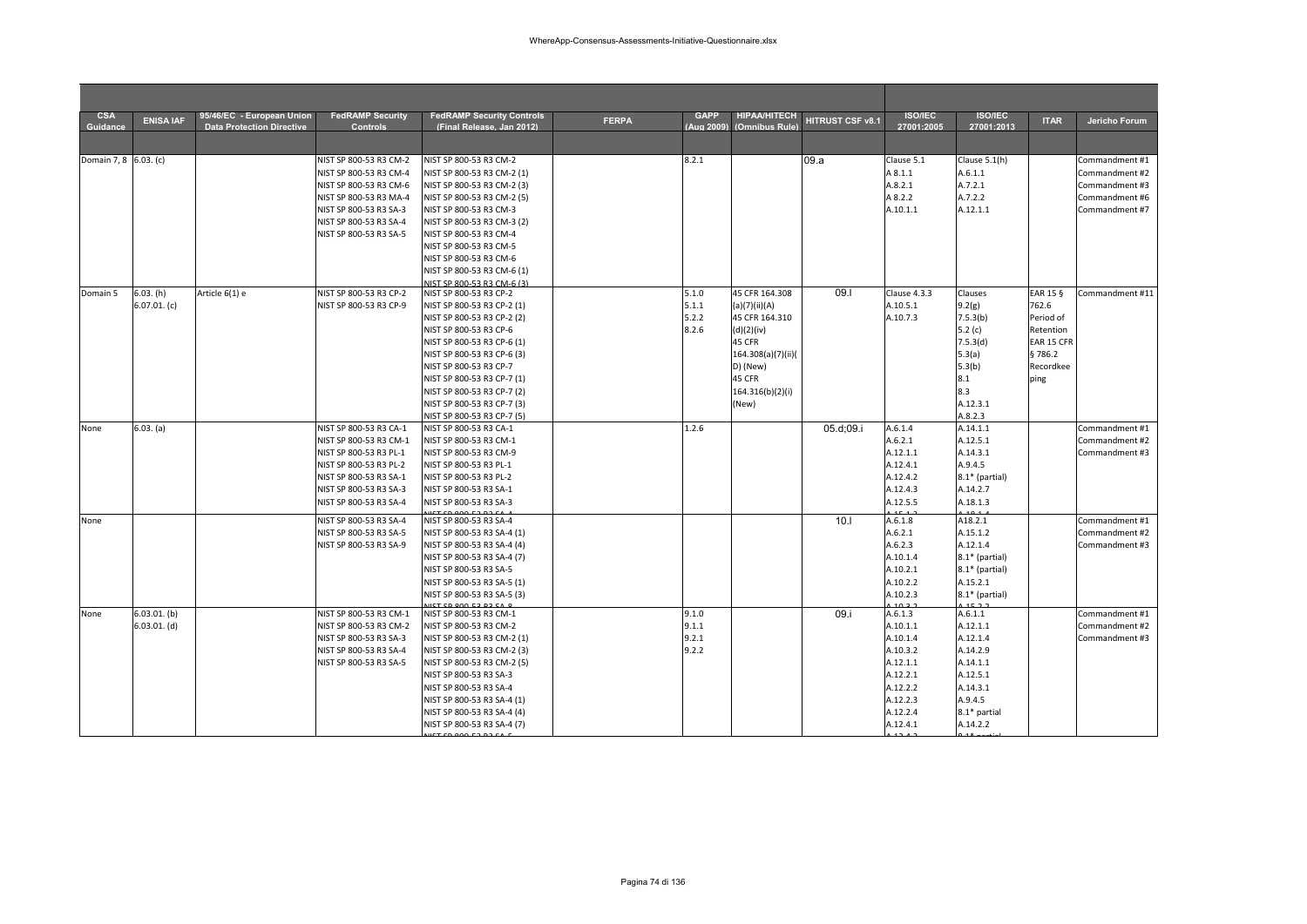| <b>CSA</b><br>Guidance | <b>ENISA IAF</b> | 95/46/EC - European Union<br><b>Data Protection Directive</b> | <b>FedRAMP Security</b><br><b>Controls</b>       | <b>FedRAMP Security Controls</b><br>(Final Release, Jan 2012) | <b>FERPA</b> | <b>GAPP</b><br>(Aug 2009) | <b>HIPAA/HITECH</b><br>(Omnibus Rule) | <b>HITRUST CSF v8.1</b> | <b>ISO/IEC</b><br>27001:2005 | <b>ISO/IEC</b><br>27001:2013 | <b>ITAR</b> | Jericho Forum                    |
|------------------------|------------------|---------------------------------------------------------------|--------------------------------------------------|---------------------------------------------------------------|--------------|---------------------------|---------------------------------------|-------------------------|------------------------------|------------------------------|-------------|----------------------------------|
|                        |                  |                                                               |                                                  |                                                               |              |                           |                                       |                         |                              |                              |             |                                  |
| None                   |                  |                                                               | NIST SP 800-53 R3 CM-1                           | NIST SP 800-53 R3 CM-1                                        |              | 3.2.4                     |                                       | 10.h                    | A.10.1.3                     | A.6.1.2                      |             | Commandment #1                   |
|                        |                  |                                                               | NIST SP 800-53 R3 CM-2                           | NIST SP 800-53 R3 CM-2                                        |              | 8.2.2                     |                                       |                         | A.10.4.1                     | A.12.2.1                     |             | Commandment #2                   |
|                        |                  |                                                               | NIST SP 800-53 R3 CM-7<br>NIST SP 800-53 R3 CM-8 | NIST SP 800-53 R3 CM-2 (1)<br>NIST SP 800-53 R3 CM-2 (3)      |              |                           |                                       |                         | A.11.5.4<br>A.11.6.1         | A.9.4.4<br>A.9.4.1           |             | Commandment #3<br>Commandment #5 |
|                        |                  |                                                               | NIST SP 800-53 R3 SA-6                           | NIST SP 800-53 R3 CM-2 (5)                                    |              |                           |                                       |                         | A.12.4.1                     | A.12.5.1                     |             | Commandment #11                  |
|                        |                  |                                                               | NIST SP 800-53 R3 SA-7                           | NIST SP 800-53 R3 CM-3                                        |              |                           |                                       |                         | A.12.5.3                     | 8.1* (partial)               |             |                                  |
|                        |                  |                                                               | NIST SP 800-53 R3 SI-1                           | NIST SP 800-53 R3 CM-3 (2)                                    |              |                           |                                       |                         |                              | A.14.2.4                     |             |                                  |
|                        |                  |                                                               | NIST SP 800-53 R3 SI-3                           | NIST SP 800-53 R3 CM-5                                        |              |                           |                                       |                         |                              |                              |             |                                  |
|                        |                  |                                                               |                                                  | NIST SP 800-53 R3 CM-5 (1)                                    |              |                           |                                       |                         |                              |                              |             |                                  |
|                        |                  |                                                               |                                                  | NIST SP 800-53 R3 CM-5 (5)                                    |              |                           |                                       |                         |                              |                              |             |                                  |
|                        |                  |                                                               |                                                  | NIST SP 800-53 R3 CM-7                                        |              |                           |                                       |                         |                              |                              |             |                                  |
|                        |                  |                                                               |                                                  | NIST SP 800-53 R3 CM-7 (1)                                    |              |                           |                                       |                         |                              |                              |             |                                  |
|                        |                  |                                                               |                                                  | NIST SP 800-53 R3 CM-8                                        |              |                           |                                       |                         |                              |                              |             |                                  |
|                        |                  |                                                               |                                                  | NIST SP 800-53 R3 CM-8 (1)                                    |              |                           |                                       |                         |                              |                              |             |                                  |
|                        |                  |                                                               |                                                  | NIST SP 800-53 R3 CM-8 (3)                                    |              |                           |                                       |                         |                              |                              |             |                                  |
|                        |                  |                                                               |                                                  | NIST SP 800-53 R3 CM-8 (5)                                    |              |                           |                                       |                         |                              |                              |             |                                  |
|                        |                  |                                                               |                                                  | NIST SP 800-53 R3 CM-9                                        |              |                           |                                       |                         |                              |                              |             |                                  |
|                        |                  |                                                               |                                                  | NIST SP 800-53 R3 SA-6                                        |              |                           |                                       |                         |                              |                              |             |                                  |
|                        |                  |                                                               |                                                  | NIST SP 800-53 R3 SA-7                                        |              |                           |                                       |                         |                              |                              |             |                                  |
|                        |                  |                                                               |                                                  | NIST SP 800-53 R3 SI-1                                        |              |                           |                                       |                         |                              |                              |             |                                  |
|                        |                  |                                                               |                                                  | NIST SP 800-53 R3 SI-3                                        |              |                           |                                       |                         |                              |                              |             |                                  |
|                        |                  |                                                               |                                                  | NIST SP 800-53 R3 SI-3 (1)                                    |              |                           |                                       |                         |                              |                              |             |                                  |
|                        |                  |                                                               |                                                  | NIST SP 800-53 R3 SI-3 (2)                                    |              |                           |                                       |                         |                              |                              |             |                                  |
|                        |                  |                                                               |                                                  | NIST SP 800-53 R3 SI-3 (3)                                    |              |                           |                                       |                         |                              |                              |             |                                  |
|                        |                  |                                                               |                                                  | NIST SP 800-53 R3 SI-4                                        |              |                           |                                       |                         |                              |                              |             |                                  |
|                        |                  |                                                               |                                                  | NIST SP 800-53 R3 SI-4 (2)                                    |              |                           |                                       |                         |                              |                              |             |                                  |
|                        |                  |                                                               |                                                  | NIST SP 800-53 R3 SI-4 (4)                                    |              |                           |                                       |                         |                              |                              |             |                                  |
|                        |                  |                                                               |                                                  | NIST SP 800-53 R3 SI-4 (5)                                    |              |                           |                                       |                         |                              |                              |             |                                  |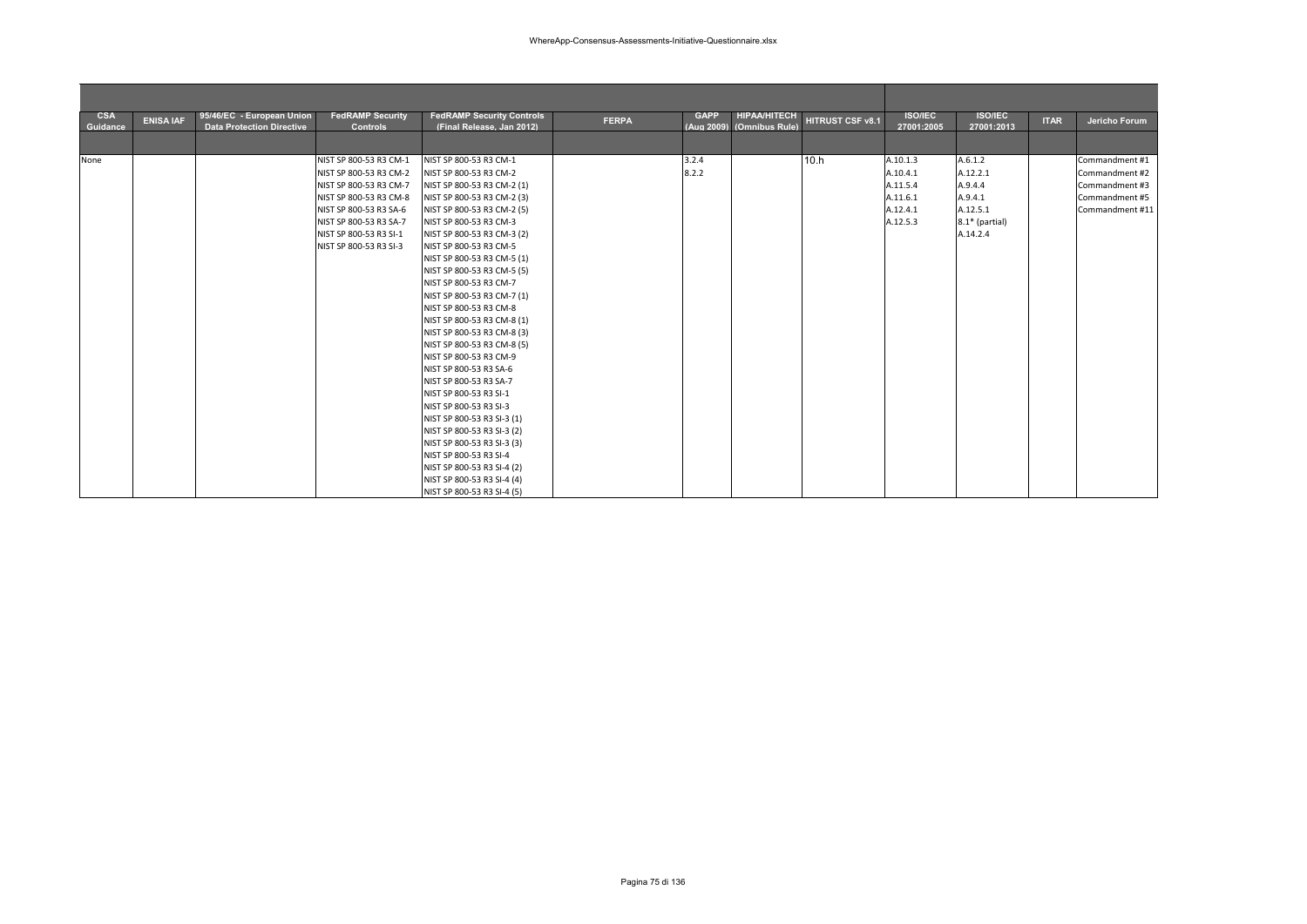| <b>CSA</b><br>Guidance | <b>ENISA IAF</b> | 95/46/EC - European Union<br><b>Data Protection Directive</b> | <b>FedRAMP Security</b><br><b>Controls</b>                                                                                                                                                                   | <b>FedRAMP Security Controls</b><br>(Final Release, Jan 2012)                                                                                                                                                                                                                                                                                                                                                                                                                                                                                                                                                                                                                            | <b>FERPA</b> | <b>GAPP</b>                                        | <b>HIPAA/HITECH</b><br>(Aug 2009) (Omnibus Rule)         | HITRUST CSF v8.1 | <b>ISO/IEC</b><br>27001:2005     | <b>ISO/IEC</b><br>27001:2013                                         | <b>ITAR</b> | Jericho Forum                                                         |
|------------------------|------------------|---------------------------------------------------------------|--------------------------------------------------------------------------------------------------------------------------------------------------------------------------------------------------------------|------------------------------------------------------------------------------------------------------------------------------------------------------------------------------------------------------------------------------------------------------------------------------------------------------------------------------------------------------------------------------------------------------------------------------------------------------------------------------------------------------------------------------------------------------------------------------------------------------------------------------------------------------------------------------------------|--------------|----------------------------------------------------|----------------------------------------------------------|------------------|----------------------------------|----------------------------------------------------------------------|-------------|-----------------------------------------------------------------------|
|                        |                  |                                                               |                                                                                                                                                                                                              |                                                                                                                                                                                                                                                                                                                                                                                                                                                                                                                                                                                                                                                                                          |              |                                                    |                                                          |                  |                                  |                                                                      |             |                                                                       |
| None                   | 6.03. (a)        |                                                               | NIST SP 800-53 R3 CA-1<br>NIST SP 800-53 R3 CA-6<br>NIST SP 800-53 R3 CA-7<br>NIST SP 800-53 R3 CM-2<br>NIST SP 800-53 R3 CM-6<br>NIST SP 800-53 R3 PL-2<br>NIST SP 800-53 R3 PL-5<br>NIST SP 800-53 R3 SI-2 | NIST SP 800-53 R3 CA-1<br>NIST SP 800-53 R3 CA-6<br>NIST SP 800-53 R3 CA-7<br>NIST SP 800-53 R3 CA-7 (2)<br>NIST SP 800-53 R3 CM-2<br>NIST SP 800-53 R3 CM-2 (1)<br>NIST SP 800-53 R3 CM-2 (3)<br>NIST SP 800-53 R3 CM-2 (5)<br>NIST SP 800-53 R3 CM-3<br>NIST SP 800-53 R3 CM-3 (2)<br>NIST SP 800-53 R3 CM-5<br>NIST SP 800-53 R3 CM-5 (1)<br>NIST SP 800-53 R3 CM-5 (5)<br>NIST SP 800-53 R3 CM-6<br>NIST SP 800-53 R3 CM-6 (1)<br>NIST SP 800-53 R3 CM-6 (3)<br>NIST SP 800-53 R3 CM-9<br>NIST SP 800-53 R3 PL-2<br>NIST SP 800-53 R3 PL-5<br>NIST SP 800-53 R3 SI-2<br>NIST SP 800-53 R3 SI-2 (2)<br>NIST SP 800-53 R3 SI-6<br>NIST SP 800-53 R3 SI-7<br>NIST SP 800-53 R3 SI-7 (1) |              | 1.2.6                                              | 45 CFR 164.308<br>(a)(5)(ii)(C)<br>45 CFR 164.312<br>(b) | 09.i;10.k        | A.10.1.4<br>A.12.5.1<br>A.12.5.2 | A.12.1.4<br>8.1* (partial)<br>A.14.2.2<br>8.1* (partial)<br>A.14.2.3 |             | Commandment #1<br>Commandment #2<br>Commandment #3<br>Commandment #11 |
| Domain 5               | 6.04.03. (a)     | Article 4 (1),<br>Article 12, Article 17                      | NIST SP 800-53 R3 RA-2                                                                                                                                                                                       | NIST SP 800-53 R3 RA-2<br>NIST SP 800-53 R3 AC-4                                                                                                                                                                                                                                                                                                                                                                                                                                                                                                                                                                                                                                         |              | 1.2.3<br>1.2.6<br>4.1.2<br>8.2.1<br>8.2.5<br>8.2.6 |                                                          | 07.d             | A.7.2.1                          | A.8.2.1                                                              |             | Commandment #9                                                        |
| Domain 5               |                  |                                                               |                                                                                                                                                                                                              |                                                                                                                                                                                                                                                                                                                                                                                                                                                                                                                                                                                                                                                                                          |              |                                                    |                                                          | 01.m             |                                  | Clause<br>4.2<br>5.2,<br>7.5,<br>8.1                                 |             |                                                                       |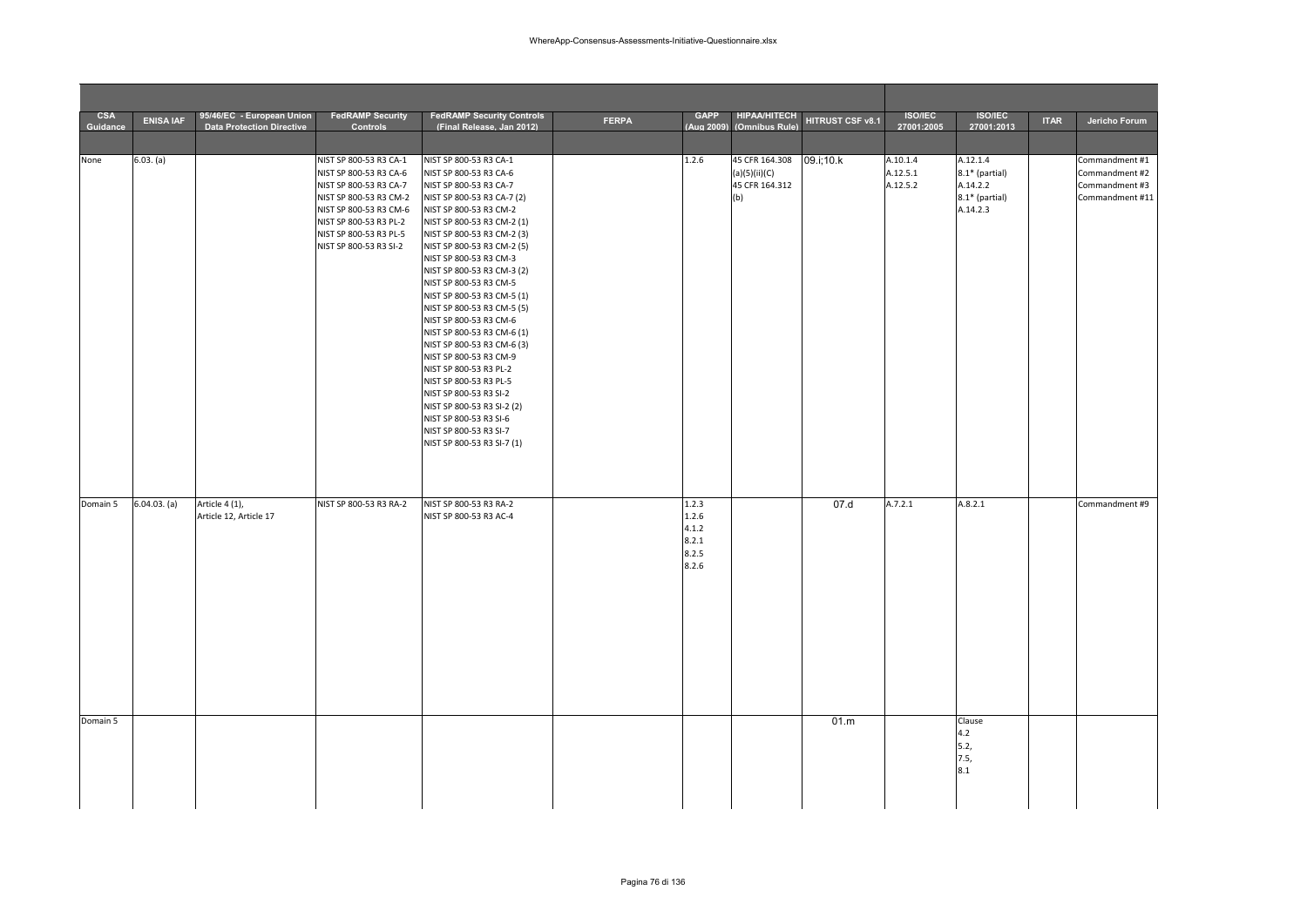| <b>CSA</b> |                  | 95/46/EC - European Union        | <b>FedRAMP Security</b>                           | <b>FedRAMP Security Controls</b>                                                |                  | <b>GAPP</b>    | <b>HIPAA/HITECH</b>          |                  | <b>ISO/IEC</b>       | <b>ISO/IEC</b>       |             |                                    |
|------------|------------------|----------------------------------|---------------------------------------------------|---------------------------------------------------------------------------------|------------------|----------------|------------------------------|------------------|----------------------|----------------------|-------------|------------------------------------|
| Guidance   | <b>ENISA IAF</b> | <b>Data Protection Directive</b> | <b>Controls</b>                                   | (Final Release, Jan 2012)                                                       | <b>FERPA</b>     | (Aug 2009)     | (Omnibus Rule)               | HITRUST CSF v8.1 | 27001:2005           | 27001:2013           | <b>ITAR</b> | Jericho Forum                      |
|            |                  |                                  |                                                   |                                                                                 |                  |                |                              |                  |                      |                      |             |                                    |
|            |                  |                                  |                                                   |                                                                                 |                  |                |                              |                  |                      |                      |             |                                    |
|            |                  |                                  |                                                   |                                                                                 |                  |                |                              |                  |                      |                      |             |                                    |
|            |                  |                                  |                                                   |                                                                                 |                  |                |                              |                  |                      |                      |             |                                    |
| Domain 2   |                  | Article 17                       | NIST SP 800-53 R3 AC-1                            | NIST SP 800-53 R3 AC-22                                                         |                  | 3.2.4          | 45 CFR                       | 09.x;09.y        | A.7.2.1              | A.8.2.1              |             | Commandment #4                     |
|            |                  |                                  | NIST SP 800-53 R3 AC-2                            | NIST SP 800-53 R3 AU-10                                                         |                  | 4.2.3          | 164.312(e)(1)                |                  | A.10.6.1             | A.13.1.1             |             | Commandment #5                     |
|            |                  |                                  | NIST SP 800-53 R3 AC-22                           | NIST SP 800-53 R3 AU-10 (5)                                                     |                  | 7.1.2          | 45 CFR                       |                  | A.10.6.2             | A.13.1.2             |             | Commandment #9                     |
|            |                  |                                  | NIST SP 800-53 R3 AU-1                            | NIST SP 800-53 R3 SC-8<br>NIST SP 800-53 R3 SC-8 (1)                            |                  | 7.2.1<br>7.2.2 | 164.312(e)(2)(i)             |                  | A.10.9.1<br>A.10.9.2 | A.14.1.2<br>A.14.1.3 |             | Commandment #10<br>Commandment #11 |
|            |                  |                                  |                                                   | NIST SP 800-53 R3 SC-9                                                          |                  | 8.2.1          |                              |                  | A.15.1.4             | A.18.1.4             |             |                                    |
|            |                  |                                  |                                                   | NIST SP 800-53 R3 SC-9 (1)                                                      |                  | 8.2.5          |                              |                  |                      |                      |             |                                    |
|            |                  |                                  |                                                   |                                                                                 |                  |                |                              |                  |                      |                      |             |                                    |
| Domain 5   | $6.03.05.$ (b)   | Article 22                       | NIST SP 800-53 R3 AC-1                            | NIST SP 800-53 R3 AC-1                                                          | 99.31.(a)(1)(ii) | 1.1.2          |                              | 07.e             | A.7.2.2              | A.8.2.2              |             | Commandment #8                     |
|            |                  | Article 23                       | NIST SP 800-53 R3 MP-1                            | NIST SP 800-53 R3 AC-16                                                         |                  | 5.1.0          |                              |                  | A.10.7.1             | A.8.3.1              |             | Commandment #9                     |
|            |                  |                                  | NIST SP 800-53 R3 PE-1                            | NIST SP 800-53 R3 MP-1                                                          |                  | 7.1.2          |                              |                  | A.10.7.3             | A.8.2.3              |             | Commandment #10                    |
|            |                  |                                  | NIST SP 800-53 R3 PE-16<br>NIST SP 800-53 R3 SI-1 | NIST SP 800-53 R3 MP-3<br>NIST SP 800-53 R3 PE-16                               |                  | 8.1.0<br>8.2.5 |                              |                  | A.10.8.1             | A.13.2.1             |             |                                    |
|            |                  |                                  | NIST SP 800-53 R3 SI-12                           | NIST SP 800-53 R3 SC-9                                                          |                  | 8.2.6          |                              |                  |                      |                      |             |                                    |
| Domain 5   | $6.03.$ (d)      |                                  |                                                   | NIST SP 800-53 R3 SA-11                                                         |                  | 1.2.6          | 45 CFR                       | 10.i             | A.7.1.3              | A.8.1.3              |             | Commandment #9                     |
|            |                  |                                  |                                                   | NIST SP 800-53 R3 SA-11 (1)                                                     |                  |                | 164.308(a)(4)(ii)(<br>B)     |                  | A.10.1.4<br>A.12.4.2 | A.12.1.4<br>A.14.3.1 |             | Commandment #10<br>Commandment #11 |
|            |                  |                                  |                                                   |                                                                                 |                  |                |                              |                  | A.12.5.1             | 8.1* (partial)       |             |                                    |
|            |                  |                                  |                                                   |                                                                                 |                  |                |                              |                  |                      | A.14.2.2.            |             |                                    |
|            |                  |                                  |                                                   |                                                                                 |                  |                |                              |                  |                      |                      |             |                                    |
|            |                  |                                  |                                                   |                                                                                 |                  |                |                              |                  |                      |                      |             |                                    |
|            |                  |                                  |                                                   |                                                                                 |                  |                |                              |                  |                      |                      |             |                                    |
|            |                  |                                  |                                                   |                                                                                 |                  |                |                              |                  |                      |                      |             |                                    |
|            |                  |                                  |                                                   |                                                                                 |                  |                |                              |                  |                      |                      |             |                                    |
|            |                  |                                  |                                                   |                                                                                 |                  |                |                              |                  |                      |                      |             |                                    |
|            |                  |                                  |                                                   |                                                                                 |                  |                |                              |                  |                      |                      |             |                                    |
|            |                  |                                  |                                                   |                                                                                 |                  |                |                              |                  |                      |                      |             |                                    |
| Domain 5   |                  | Article 4                        | NIST SP 800-53 R3 CA-2                            | NIST SP 800-53 R3 CA-2                                                          |                  | 6.2.1          | 45 CFR 164.308               | 07.b             | A.6.1.3              | A.6.1.1              |             | Commandment #6                     |
|            |                  |                                  | NIST SP 800-53 R3 PS-2                            | NIST SP 800-53 R3 CA-2 (1) NIST SP 800-53 R3 CA-2 (1)<br>NIST SP 800-53 R3 PS-2 |                  |                | (a)(2)                       |                  | A.7.1.2<br>A.15.1.4  | A.8.1.2<br>A.18.1.4  |             | Commandment #10                    |
|            |                  |                                  | NIST SP 800-53 R3 RA-2                            | NIST SP 800-53 R3 RA-2                                                          |                  |                |                              |                  |                      |                      |             |                                    |
|            |                  |                                  | NIST SP 800-53 R3 SA-2                            | NIST SP 800-53 R3 SA-2                                                          |                  |                |                              |                  |                      |                      |             |                                    |
|            |                  |                                  |                                                   |                                                                                 |                  |                |                              |                  |                      |                      |             |                                    |
|            |                  |                                  |                                                   |                                                                                 |                  |                |                              |                  |                      |                      |             |                                    |
|            |                  |                                  |                                                   |                                                                                 |                  |                |                              |                  |                      |                      |             |                                    |
|            |                  |                                  |                                                   |                                                                                 |                  |                |                              |                  |                      |                      |             |                                    |
|            |                  |                                  |                                                   |                                                                                 |                  |                |                              |                  |                      |                      |             |                                    |
|            |                  |                                  |                                                   |                                                                                 |                  |                |                              |                  |                      |                      |             |                                    |
|            |                  |                                  |                                                   |                                                                                 |                  |                |                              |                  |                      |                      |             |                                    |
| Domain 5   | 6.03.(h)         | Article 16                       | NIST SP 800-53 R3 MP-6                            | NIST SP 800-53 R3 MP-6                                                          |                  | 5.1.0          | 45 CFR 164.310               | 08.I;09.p        | A.9.2.6              | A.11.2.7             |             | Commandment #11                    |
|            |                  | Article 17                       | NIST SP 800-53 R3 PE-1                            | NIST SP 800-53 R3 MP-6 (4)                                                      |                  | 5.2.3          | (d)(2)(i)                    |                  | A.10.7.2             | A.8.3.2              |             |                                    |
|            |                  |                                  |                                                   | NIST SP 800-53 R3 PE-1                                                          |                  |                | 45 CFR 164.310<br>(d)(2)(ii) |                  |                      |                      |             |                                    |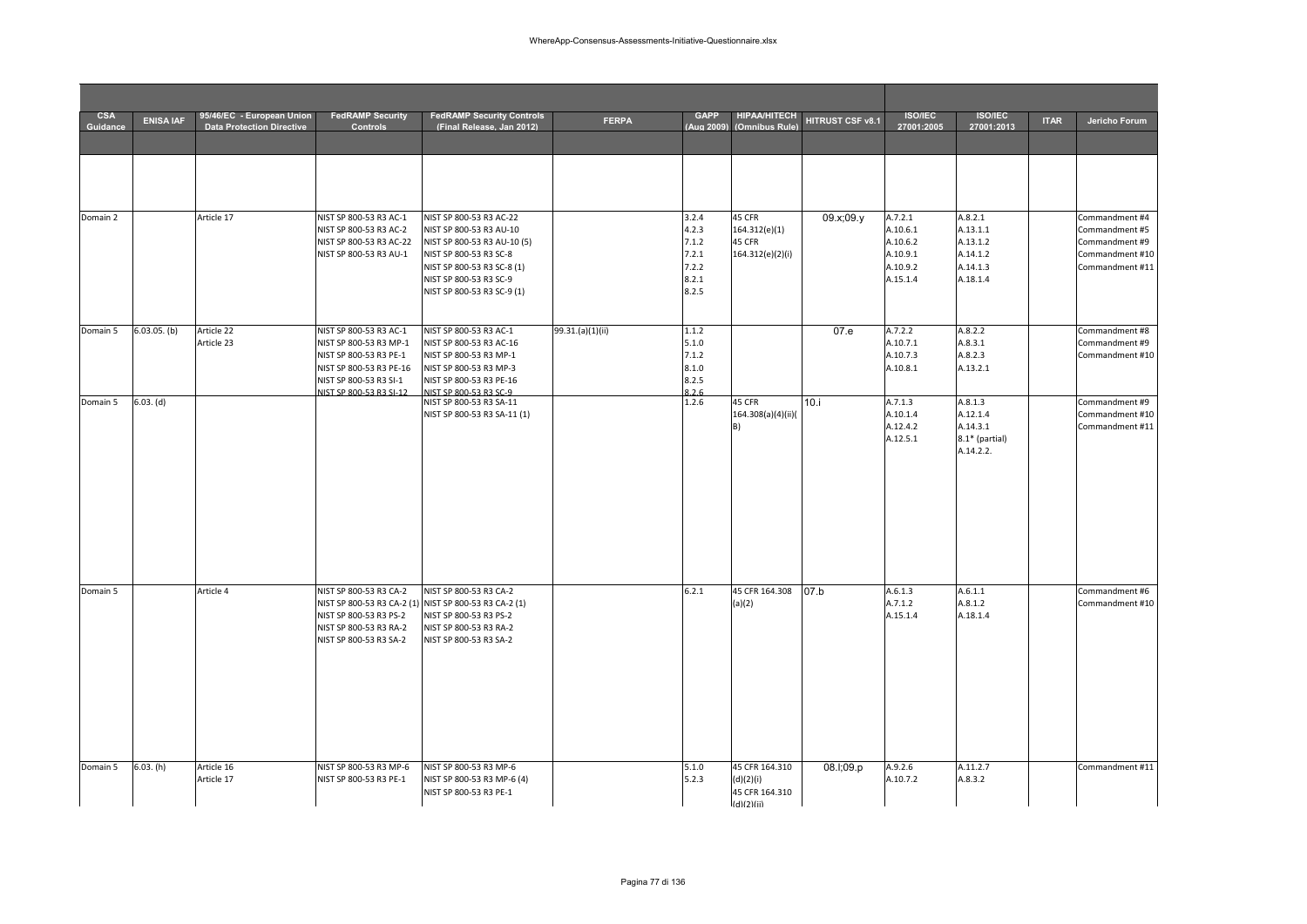| <b>CSA</b><br>Guidance | <b>ENISA IAF</b>       | 95/46/EC - European Union<br><b>Data Protection Directive</b> | <b>FedRAMP Security</b><br><b>Controls</b>                                                                                     | <b>FedRAMP Security Controls</b><br>(Final Release, Jan 2012)                                                                                                                                                                                                                                                                                              | <b>FERPA</b> | <b>GAPP</b><br>(Aug 2009) | <b>HIPAA/HITECH</b><br>(Omnibus Rule) | HITRUST CSF v8.1 | <b>ISO/IEC</b><br>27001:2005 | <b>ISO/IEC</b><br>27001:2013 | <b>ITAR</b> | Jericho Forum                                                                          |
|------------------------|------------------------|---------------------------------------------------------------|--------------------------------------------------------------------------------------------------------------------------------|------------------------------------------------------------------------------------------------------------------------------------------------------------------------------------------------------------------------------------------------------------------------------------------------------------------------------------------------------------|--------------|---------------------------|---------------------------------------|------------------|------------------------------|------------------------------|-------------|----------------------------------------------------------------------------------------|
|                        |                        |                                                               |                                                                                                                                |                                                                                                                                                                                                                                                                                                                                                            |              |                           |                                       |                  |                              |                              |             |                                                                                        |
|                        |                        |                                                               |                                                                                                                                |                                                                                                                                                                                                                                                                                                                                                            |              |                           |                                       |                  |                              |                              |             |                                                                                        |
| Domain 8               |                        | Article 17                                                    |                                                                                                                                |                                                                                                                                                                                                                                                                                                                                                            |              |                           | 45 CFR 164.310<br>(d)(2)(iii)         | 07.a;07.b        | A.7.1.1<br>A.7.1.2           | Annex A.8                    |             |                                                                                        |
| Domain 8               | 6.08. (a)<br>6.09. (i) | Article 17                                                    | NIST SP 800-53 R3 PE-2<br>NIST SP 800-53 R3 PE-3<br>NIST SP 800-53 R3 PE-6<br>NIST SP 800-53 R3 PE-7<br>NIST SP 800-53 R3 PE-8 | NIST SP 800-53 R3 PE-2<br>NIST SP 800-53 R3 PE-3<br>NIST SP 800-53 R3 PE-6<br>NIST SP 800-53 R3 PE-6 (1)<br>NIST SP 800-53 R3 PE-7<br>NIST SP 800-53 R3 PE-7 (1)<br>NIST SP 800-53 R3 PE-8<br>NIST SP 800-53 R3 PE-18                                                                                                                                      | 99.31.a.1.ii | 8.2.3                     |                                       | 08.a             | A.9.1.1                      | A.11.1.1<br>A.11.1.2         |             | Commandment #1<br>Commandment #2<br>Commandment #3<br>Commandment #5                   |
| Domain 8               | 6.05. (a)              |                                                               | NIST SP 800-53 R3 IA-4                                                                                                         | NIST SP 800-53 R3 IA-3<br>NIST SP 800-53 R3 IA-4<br>NIST SP 800-53 R3 IA-4 (4)                                                                                                                                                                                                                                                                             |              |                           |                                       | 01.k             | A.11.4.3                     |                              |             | Commandment #1<br>Commandment #2<br>Commandment #3<br>Commandment #5<br>Commandment #8 |
| Domain 8               | 6.08. (a)<br>6.09. (j) | Article 17                                                    | NIST SP 800-53 R3 AC-17<br>NIST SP 800-53 R3 MA-1<br>NIST SP 800-53 R3 PE-1<br>NIST SP 800-53 R3 PE-16                         | NIST SP 800-53 R3 AC-17<br>NIST SP 800-53 R3 AC-17 (1)<br>NIST SP 800-53 R3 AC-17 (2)<br>NIST SP 800-53 R3 AC-17 (3)<br>NIST SP 800-53 R3 AC-17 (4)<br>NIST SP 800-53 R3 AC-17 (5)<br>NIST SP 800-53 R3 AC-17 (7)<br>NIST SP 800-53 R3 AC-17 (8)<br>NIST SP 800-53 R3 MA-1<br>NIST SP 800-53 R3 PE-1<br>NIST SP 800-53 R3 PE-16<br>NIST SP 800-53 R3 PE-17 |              |                           | 45 CFR 164.310<br>(d)(1) (New)        | 08.k;08.m        | A.9.2.7<br>A.10.1.2          | A.11.2.6<br>A.11.2.7         |             | Commandment #4<br>Commandment #5<br>Commandment #11                                    |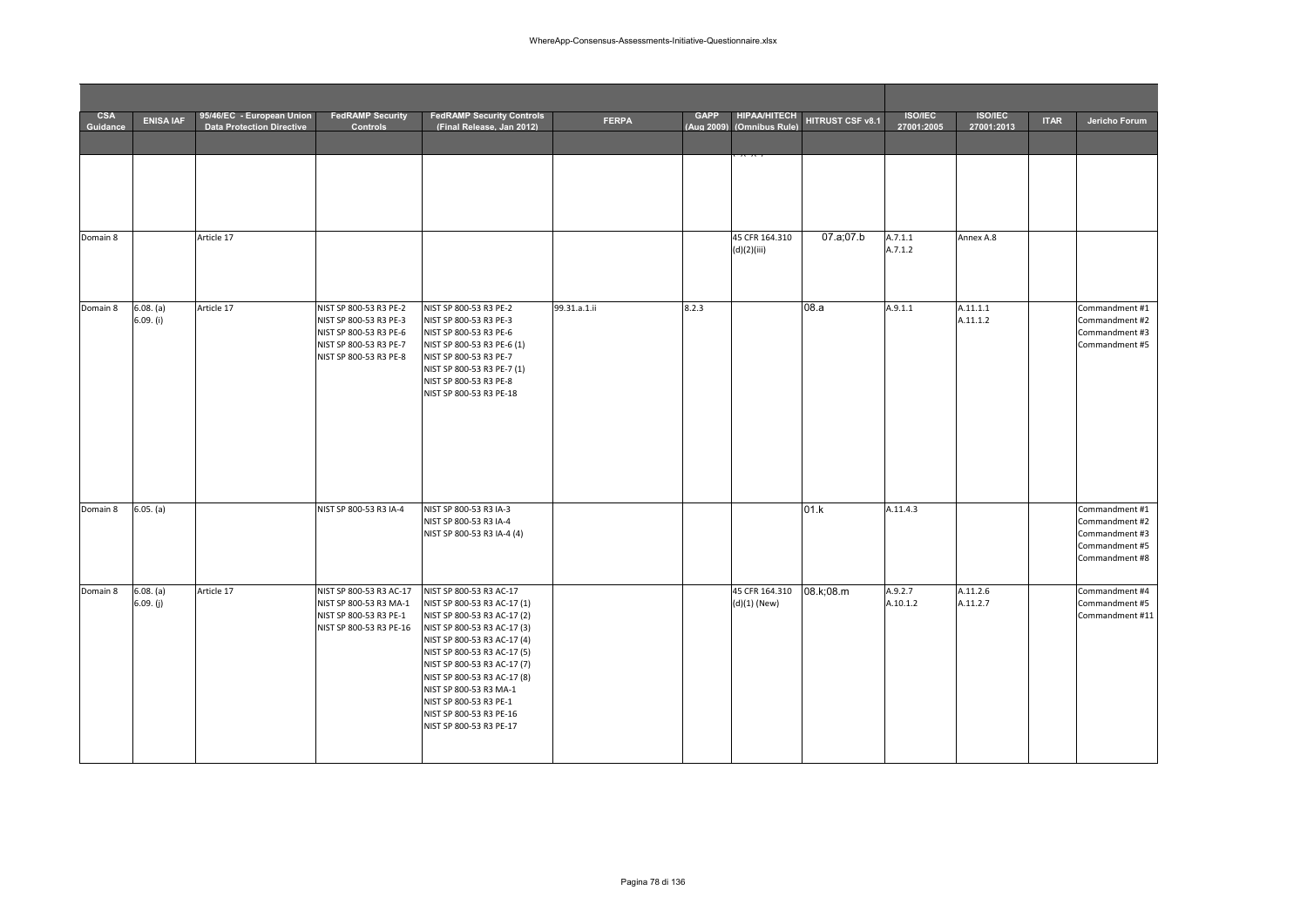| <b>CSA</b><br>Guidance | <b>ENISA IAF</b>                    | 95/46/EC - European Union<br><b>Data Protection Directive</b> | <b>FedRAMP Security</b><br><b>Controls</b>                                  | <b>FedRAMP Security Controls</b><br>(Final Release, Jan 2012)                                                                                                | <b>FERPA</b> | <b>GAPP</b><br>(Aug 2009) | <b>HIPAA/HITECH</b><br>(Omnibus Rule)                                                                | HITRUST CSF v8.1 | <b>ISO/IEC</b><br>27001:2005  | <b>ISO/IEC</b><br>27001:2013           | <b>ITAR</b> | Jericho Forum                                                        |
|------------------------|-------------------------------------|---------------------------------------------------------------|-----------------------------------------------------------------------------|--------------------------------------------------------------------------------------------------------------------------------------------------------------|--------------|---------------------------|------------------------------------------------------------------------------------------------------|------------------|-------------------------------|----------------------------------------|-------------|----------------------------------------------------------------------|
|                        |                                     |                                                               |                                                                             |                                                                                                                                                              |              |                           |                                                                                                      |                  |                               |                                        |             |                                                                      |
| Domain 8               | 6.05. (a)<br>6.05. (b)<br>6.05. (c) | Article 17                                                    | NIST SP 800-53 R3 CM-8                                                      | NIST SP 800-53 R3 CM-8<br>NIST SP 800-53 R3 CM-8 (1)<br>NIST SP 800-53 R3 CM-8 (3)<br>NIST SP 800-53 R3 CM-8 (5)<br>NIST SP 800-53 R3 SC-30                  |              |                           | 45 CFR 164.310 (c 08.k<br>45 CFR 164.310<br>$(d)(1)$ (New)<br>45 CFR 164.310<br>(d)(2)(i) (New)      |                  | A.9.2.5<br>A.9.2.6            | A.8.1.1<br>A.8.1.2                     |             | Commandment #6<br>Commandment #7<br>Commandment #8                   |
| Domain 8               | 6.08. (a)<br>6.09. (i)              | Article 17                                                    | NIST SP 800-53 R3 PE-2<br>NIST SP 800-53 R3 PE-3<br>NIST SP 800-53 R3 PE-6  | NIST SP 800-53 R3 PE-2<br>NIST SP 800-53 R3 PE-3<br>NIST SP 800-53 R3 PE-4<br>NIST SP 800-53 R3 PE-5<br>NIST SP 800-53 R3 PE-6<br>NIST SP 800-53 R3 PE-6 (1) | 99.31.a.1.ii | 8.2.1<br>8.2.2<br>8.2.3   | 45 CFR 164.310<br>(a)(1)<br>45 CFR 164.310<br>(a)(2)(ii)<br>45 CFR<br>164.308(a)(3)(ii)(<br>A) (New) | 08.c             | A.5.1.1<br>A.9.1.3<br>A.9.1.5 | A.11.1.1<br>A.11.1.2                   |             | Commandment #1<br>Commandment #2<br>Commandment #3<br>Commandment #5 |
| Domain 8               | 6.08. (a)<br>6.09. (i)              | Article 17                                                    | NIST SP 800-53 R3 PE-7<br>NIST SP 800-53 R3 PE-16                           | NIST SP 800-53 R3 PE-7<br>NIST SP 800-53 R3 PE-7 (1)<br>NIST SP 800-53 R3 PE-16<br>NIST SP 800-53 R3 PE-18                                                   | 99.31.a.1.ii | 8.2.3                     |                                                                                                      | 08.b             | A.9.1.1<br>A.9.1.2            | A.11.1.6                               |             | Commandment #1<br>Commandment #2<br>Commandment #3<br>Commandment #5 |
| Domain 8               | 6.08. (a)<br>6.09. (j)              | Article 17                                                    | NIST SP 800-53 R3 MA-1<br>NIST SP 800-53 R3 MA-2<br>NIST SP 800-53 R3 PE-16 | NIST SP 800-53 R3 MA-1<br>NIST SP 800-53 R3 MA-2<br>NIST SP 800-53 R3 MA-2 (1)<br>NIST SP 800-53 R3 PE-16                                                    | 99.31.a.1.ii | 8.2.5<br>8.2.6            |                                                                                                      | 08.f             | A.9.1.6                       | A.11.2.5<br>8.1* (partial)<br>A.12.1.2 |             | Commandment #6<br>Commandment #7                                     |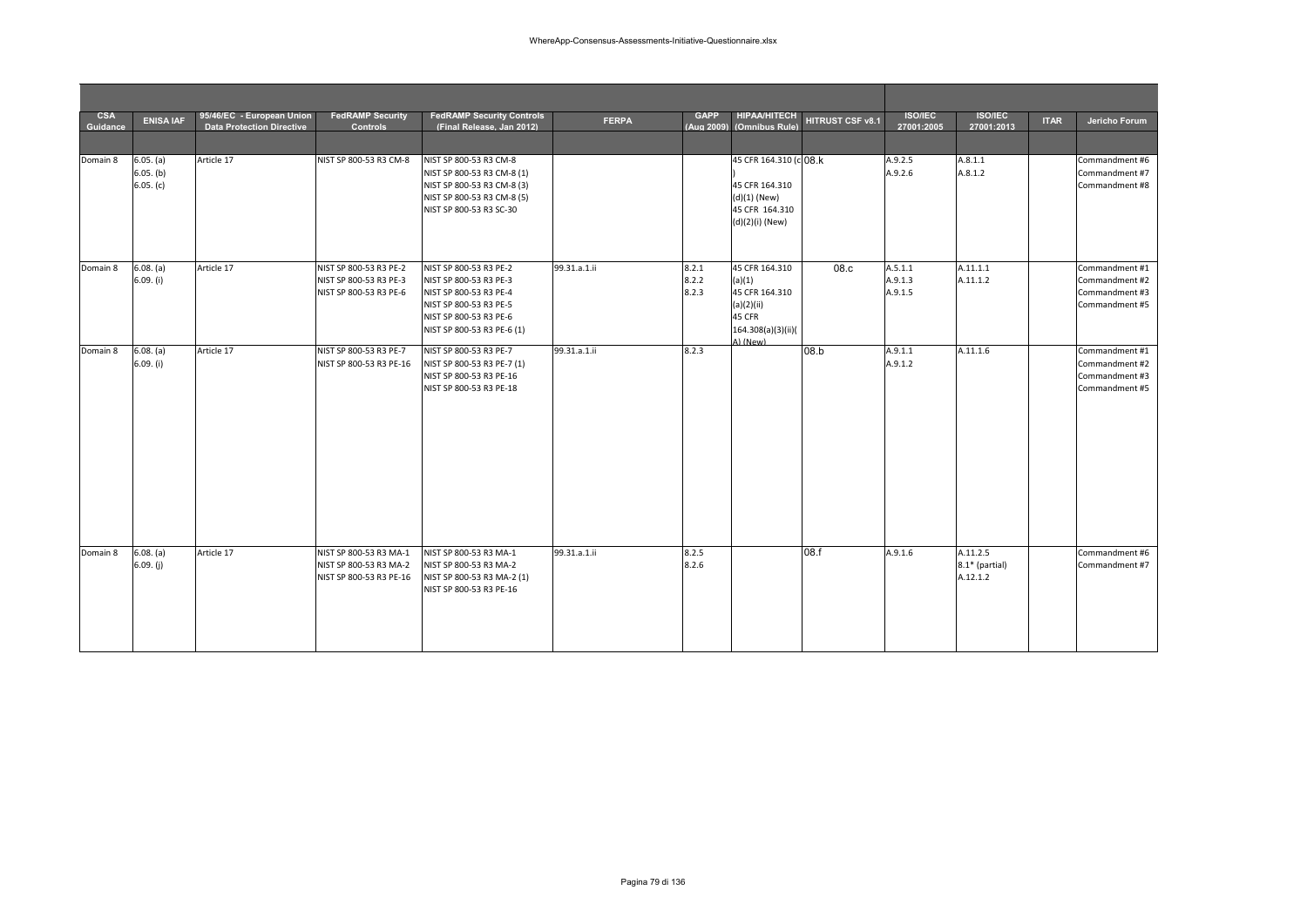| <b>CSA</b><br>Guidance | <b>ENISA IAF</b>                                                                                                                                | 95/46/EC - European Union<br><b>Data Protection Directive</b> | <b>FedRAMP Security</b><br><b>Controls</b>                                                                                                                 | <b>FedRAMP Security Controls</b><br>(Final Release. Jan 2012)                                                                                                                                                                                                                                                                                                                | <b>FERPA</b> | <b>GAPP</b><br>(Aug 2009 | <b>HIPAA/HITECH</b><br>(Omnibus Rule)                                                                                                  | HITRUST CSF v8.1                                      | <b>ISO/IEC</b><br>27001:2005                                                     | <b>ISO/IEC</b><br>27001:2013                                                                                             | <b>ITAR</b> | Jericho Forum                                                                            |
|------------------------|-------------------------------------------------------------------------------------------------------------------------------------------------|---------------------------------------------------------------|------------------------------------------------------------------------------------------------------------------------------------------------------------|------------------------------------------------------------------------------------------------------------------------------------------------------------------------------------------------------------------------------------------------------------------------------------------------------------------------------------------------------------------------------|--------------|--------------------------|----------------------------------------------------------------------------------------------------------------------------------------|-------------------------------------------------------|----------------------------------------------------------------------------------|--------------------------------------------------------------------------------------------------------------------------|-------------|------------------------------------------------------------------------------------------|
|                        |                                                                                                                                                 |                                                               |                                                                                                                                                            |                                                                                                                                                                                                                                                                                                                                                                              |              |                          |                                                                                                                                        |                                                       |                                                                                  |                                                                                                                          |             |                                                                                          |
| Domain 8               | 6.08. (a)<br>6.09. (i)                                                                                                                          | Article 17                                                    | NIST SP 800-53 R3 PE-2<br>NIST SP 800-53 R3 PE-3<br>NIST SP 800-53 R3 PE-6                                                                                 | NIST SP 800-53 R3 PE-2<br>NIST SP 800-53 R3 PE-3<br>NIST SP 800-53 R3 PE-6<br>NIST SP 800-53 R3 PE-6 (1)<br>NIST SP 800-53 R3 PE-18                                                                                                                                                                                                                                          | 99.31.a.1.ii | 8.2.3                    | 45 CFR<br>164.310(a)(1)<br>(New)<br>45 CFR<br>164.310(a)(2)(ii)<br>(New)<br>45 CFR<br>164.310(b) (New)<br>45 CFR 164.310 (<br>c) (New) | 08.b;08.i                                             | A.9.1.1<br>A.9.1.2                                                               | A.11.1.1                                                                                                                 |             | Commandment #1<br>Commandment #2<br>Commandment #3<br>Commandment #5                     |
|                        |                                                                                                                                                 |                                                               |                                                                                                                                                            |                                                                                                                                                                                                                                                                                                                                                                              |              |                          |                                                                                                                                        | 06.d;10.g                                             |                                                                                  | Annex<br>A.10.1<br>A.10.1.1<br>A.10.1.2                                                                                  |             |                                                                                          |
| Domain 2               | $6.04.04.$ (a)<br>$6.04.04.$ (b)<br>$6.04.04.$ (c)<br>$6.04.04.$ (d)<br>$6.04.04.$ (e)<br>$6.04.05.$ (d)<br>$6.04.05.$ (e)<br>$6.04.08.02.$ (b) | Article 17                                                    | NIST SP 800-53 R3 SC-12<br>NIST SP 800-53 R3 SC-13                                                                                                         | NIST SP 800-53 R3 SC-12<br>NIST SP 800-53 R3 SC-12 (2)<br>NIST SP 800-53 R3 SC-12 (5)<br>NIST SP 800-53 R3 SC-13<br>NIST SP 800-53 R3 SC-13 (1)<br>NIST SP 800-53 R3 SC-17                                                                                                                                                                                                   |              | 8.1.1<br>8.2.1<br>8.2.5  | 45 CFR 164.312<br>(a)(2)(iv)<br>45 CFR<br>164.312(e)(1)<br>(New)                                                                       | 06.d;10.g                                             | Clause 4.3.3<br>A.10.7.3<br>A.12.3.2<br>A.15.1.6                                 | Clauses<br>5.2(c)<br>5.3(a)<br>5.3(b)<br>7.5.3(b)<br>7.5.3(d)<br>8.1<br>8.3<br>9.2(g)<br>A.8.2.3<br>A.10.1.2<br>A.18.1.5 |             | Commandment #9<br>Commandment #10<br>Commandment #11                                     |
| Domain 2               | $6.04.05.$ (a)<br>$6.04.05.$ (c)                                                                                                                | Article 17                                                    | NIST SP 800-53 R3 AC-1<br>NIST SP 800-53 R3 AC-18<br>NIST SP 800-53 R3 IA-7<br>NIST SP 800-53 R3 SC-1<br>NIST SP 800-53 R3 SC-7<br>NIST SP 800-53 R3 SC-13 | NIST SP 800-53 R3 AC-18<br>NIST SP 800-53 R3 AC-18 (1)<br>NIST SP 800-53 R3 AC-18 (2)<br>NIST SP 800-53 R3 IA-7<br>NIST SP 800-53 R3 SC-7<br>NIST SP 800-53 R3 SC-7 (4)<br>NIST SP 800-53 R3 SC-8<br>NIST SP 800-53 R3 SC-8 (1)<br>NIST SP 800-53 R3 SC-9<br>NIST SP 800-53 R3 SC-9 (1)<br>NIST SP 800-53 R3 SC-13<br>NIST SP 800-53 R3 SC-13 (1)<br>NIST SP 800-53 R3 SC-23 |              | 8.1.1<br>8.2.1<br>8.2.5  | (a)(2)(iv)<br>45 CFR 164.312<br>(e)(1)<br>45 CFR 164.312<br>(e)(2)(ii)                                                                 | 45 CFR 164.312 06.d;09.l;09.o;09 A.10.6.1<br>.s; 10.f | A.10.8.3<br>A.10.8.4<br>A.10.9.2<br>A.10.9.3<br>A.12.3.1<br>A.15.1.3<br>A.15.1.4 | A.13.1.1<br>A.8.3.3<br>A.13.2.3<br>A.14.1.3<br>A.14.1.2<br>A.10.1.1<br>A.18.1.3<br>A.18.1.4                              |             | Commandment #4<br>Commandment #5<br>Commandment #9<br>Commandment #10<br>Commandment #11 |
| Domain 11              |                                                                                                                                                 |                                                               |                                                                                                                                                            |                                                                                                                                                                                                                                                                                                                                                                              |              |                          |                                                                                                                                        |                                                       |                                                                                  | Annex<br>A.10.1<br>A.10.1.1                                                                                              |             |                                                                                          |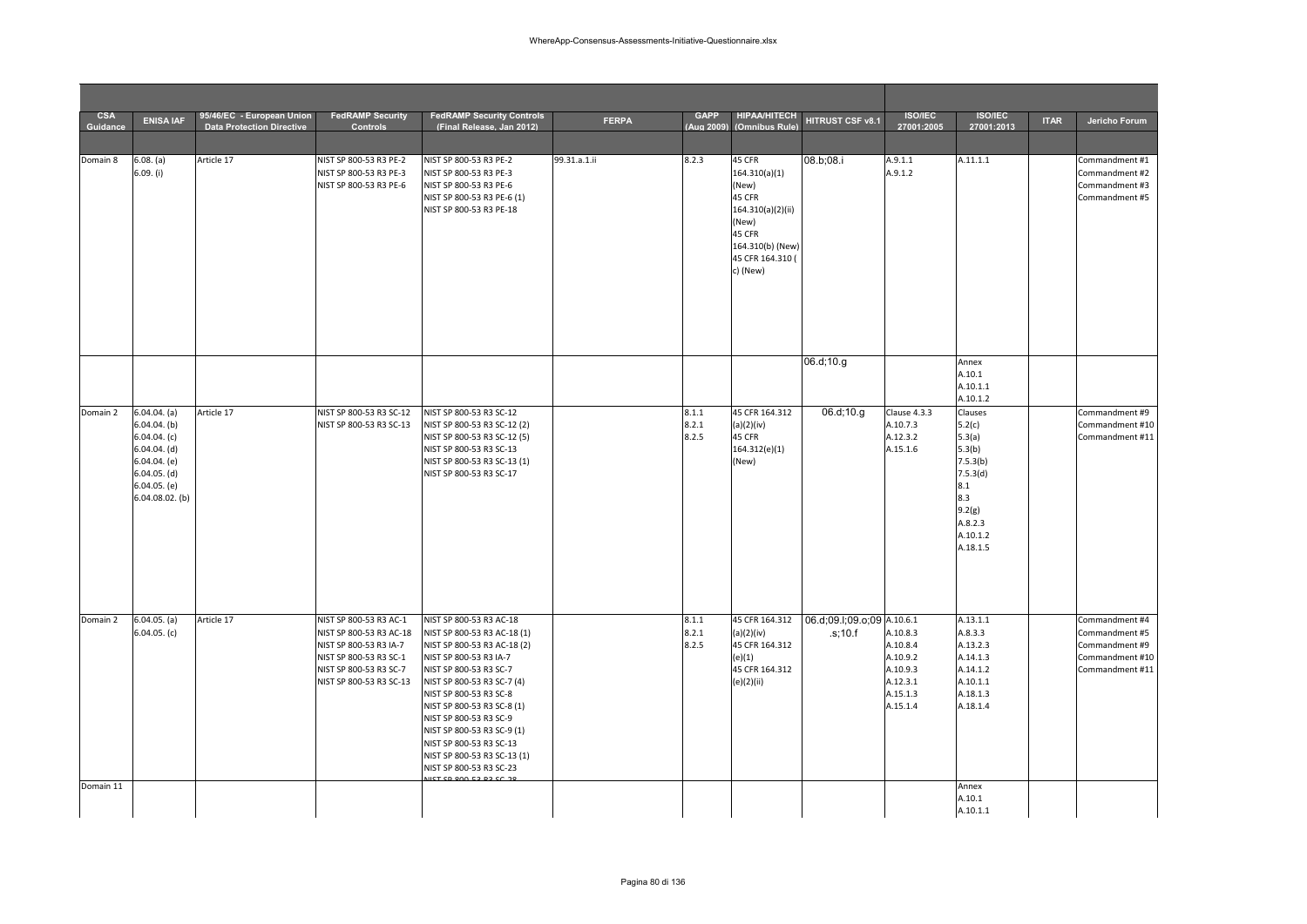| <b>CSA</b><br>Guidance | <b>ENISA IAF</b>                                                                                 | 95/46/EC - European Union<br><b>Data Protection Directive</b> | <b>FedRAMP Security</b><br>Controls                                                                                                                                                | <b>FedRAMP Security Controls</b><br>(Final Release. Jan 2012)                                                                                                                                                                                                                             | <b>FERPA</b> | <b>GAPP</b><br>(Aug 2009) | <b>HIPAA/HITECH</b><br>(Omnibus Rule)                                        | HITRUST CSF v8.1 | <b>ISO/IEC</b><br>27001:2005                                                                                                                     | <b>ISO/IEC</b><br>27001:2013                                                                             | <b>ITAR</b> | Jericho Forum                                                                                                                                                        |
|------------------------|--------------------------------------------------------------------------------------------------|---------------------------------------------------------------|------------------------------------------------------------------------------------------------------------------------------------------------------------------------------------|-------------------------------------------------------------------------------------------------------------------------------------------------------------------------------------------------------------------------------------------------------------------------------------------|--------------|---------------------------|------------------------------------------------------------------------------|------------------|--------------------------------------------------------------------------------------------------------------------------------------------------|----------------------------------------------------------------------------------------------------------|-------------|----------------------------------------------------------------------------------------------------------------------------------------------------------------------|
|                        |                                                                                                  |                                                               |                                                                                                                                                                                    |                                                                                                                                                                                                                                                                                           |              |                           |                                                                              |                  |                                                                                                                                                  | A.10.1.2                                                                                                 |             |                                                                                                                                                                      |
| Domain 2               | 6.03.01. (a)<br>6.03.04. (a)<br>$6.03.04.$ (b)<br>6.03.04. (c)<br>6.03.04. (e)<br>$6.07.01.$ (o) | Article 17                                                    | NIST SP 800-53 R3 CM-2<br>NIST SP 800-53 R3 SA-2<br>NIST SP 800-53 R3 SA-4                                                                                                         | NIST SP 800-53 R3 CM-2<br>NIST SP 800-53 R3 CM-2 (1)<br>NIST SP 800-53 R3 CM-2 (3)<br>NIST SP 800-53 R3 CM-2 (5)<br>NIST SP 800-53 R3 SA-2<br>NIST SP 800-53 R3 SA-4<br>NIST SP 800-53 R3 SA-4 (1)<br>NIST SP 800-53 R3 SA-4 (4)<br>NIST SP 800-53 R3 SA-4 (7)<br>NIST SP 800-53 R3 SC-30 |              | 1.2.6<br>8.2.1<br>8.2.7   |                                                                              | 10.a             | A.12.1.1<br>A.15.2.2                                                                                                                             | A.14.1.1<br>A.18.2.3                                                                                     |             | Commandment #2<br>Commandment #4<br>Commandment #5<br>Commandment #11                                                                                                |
| Domain 5               | 6.01. (d)<br>6.04.03. (a)                                                                        | Article 6, Article 8, Article 17<br>(1)                       | NIST SP 800-53 R3 CA-3<br>NIST SP 800-53 R3 RA-2<br>NIST SP 800-53 R3 RA-3<br>NIST SP 800-53 R3 SI-12                                                                              | NIST SP 800-53 R3 CA-3<br>NIST SP 800-53 R3 RA-2<br>NIST SP 800-53 R3 RA-3<br>NIST SP 800-53 R3 SI-12                                                                                                                                                                                     |              | 1.2.4<br>8.2.1            | 45 CFR<br>164.308(a)(1)(ii)(<br>A) (New)<br>45 CFR<br>164.308(a)(8)<br>(New) | 03.b             | Clause 4.2.1 c) &<br>$\mathbf{g}$<br>Clause 4.2.3 d)<br>Clause 4.3.1 &<br>4.3.3<br>Clause 7.2 & 7.3<br>A.7.2<br>A.15.1.1<br>A.15.1.3<br>A.15.1.4 | Clauses<br>5.2(c)<br>5.3(a)<br>5.3(b)<br>6.1.2<br>6.1.2(a)(2)<br>6.1.3(b)<br>7.5.3(b)<br>7.5.3(d)<br>8.1 |             | EAR 15 CFR Commandment #1<br>§736.2 (b) Commandment #2<br>Commandment #3<br>Commandment #6<br>Commandment #7<br>Commandment #9<br>Commandment #10<br>Commandment #11 |
| Domain 3, 9            |                                                                                                  |                                                               | NIST SP 800-53 R3 AT-2<br>NIST SP 800-53 R3 AT-3<br>NIST SP 800-53 R3 AT-4<br>NIST SP 800-53 R3 CA-1<br>NIST SP 800-53 R3 CA-5<br>NIST SP 800-53 R3 CA-6<br>NIST SP 800-53 R3 CA-7 | NIST SP 800-53 R3 AT-2<br>NIST SP 800-53 R3 AT-3<br>NIST SP 800-53 R3 AT-4<br>NIST SP 800-53 R3 CA-1<br>NIST SP 800-53 R3 CA-5<br>NIST SP 800-53 R3 CA-6<br>NIST SP 800-53 R3 CA-7<br>NIST SP 800-53 R3 CA-7 (2)                                                                          |              | 1.1.2<br>8.2.1            |                                                                              | 02.d             | Clause 5.2.2<br>A.8.2.1<br>A.8.2.2<br>A 11.2.4<br>A.15.2.1                                                                                       | Clause 7.2(a,b)<br>A.7.2.1<br>A.7.2.2<br>A.9.2.5<br>A.18.2.2                                             |             | Commandment #6<br>Commandment #7<br>Commandment #8                                                                                                                   |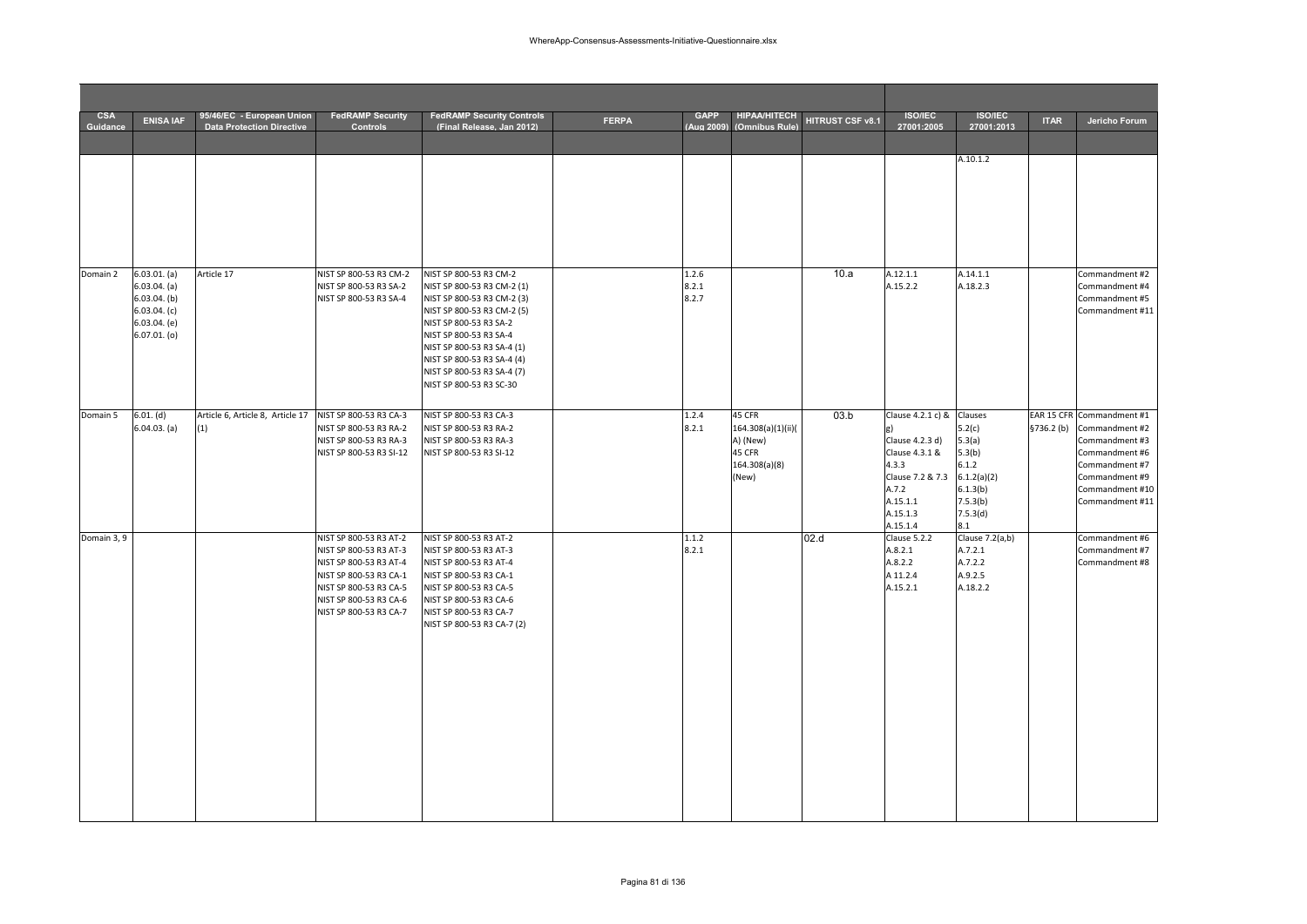|                        |                  | 95/46/EC - European Union<br><b>FedRAMP Security</b><br><b>FedRAMP Security Controls</b><br><b>GAPP</b><br><b>HIPAA/HITECH</b> |                                                                                                                                                                                                              |                                                                                                                                                                                                              |                  |           |                                                                                                          |                  |                                                                |                                                                            |             |                                  |
|------------------------|------------------|--------------------------------------------------------------------------------------------------------------------------------|--------------------------------------------------------------------------------------------------------------------------------------------------------------------------------------------------------------|--------------------------------------------------------------------------------------------------------------------------------------------------------------------------------------------------------------|------------------|-----------|----------------------------------------------------------------------------------------------------------|------------------|----------------------------------------------------------------|----------------------------------------------------------------------------|-------------|----------------------------------|
| <b>CSA</b><br>Guidance | <b>ENISA IAF</b> | <b>Data Protection Directive</b>                                                                                               | <b>Controls</b>                                                                                                                                                                                              | (Final Release, Jan 2012)                                                                                                                                                                                    | <b>FERPA</b>     | Aug 2009) | (Omnibus Rule)                                                                                           | HITRUST CSF v8.1 | <b>ISO/IEC</b><br>27001:2005                                   | <b>ISO/IEC</b><br>27001:2013                                               | <b>ITAR</b> | Jericho Forum                    |
| Domain 2               |                  | Article 17                                                                                                                     |                                                                                                                                                                                                              |                                                                                                                                                                                                              | 99.31.(a)(1)(ii) | 8.2.1     | 45 CFR<br>164.308(a)(1)(i)<br>45 CFR<br>164.308(a)(1)(ii)(                                               | 00.a;05.a;05.c   | Clause 4.2<br>Clause 5<br>A.6.1.1<br>A.6.1.2                   | All in sections 4,<br>5, 6, 7, 8, 9, 10.<br>A.6.1.1<br>A.13.2.4            |             | Commandment #1<br>Commandment #2 |
|                        |                  |                                                                                                                                |                                                                                                                                                                                                              |                                                                                                                                                                                                              |                  |           | B)<br>45 CFR<br>164.316(b)(1)(i)<br>45 CFR<br>164.308(a)(3)(i)<br>(New)<br>45 CFR<br>164.306(a)<br>(New) |                  | A.6.1.3<br>A.6.1.4<br>A.6.1.5<br>A.6.1.6<br>A.6.1.7<br>A.6.1.8 | A.6.1.3<br>A.6.1.4<br>A.18.2.1                                             |             |                                  |
| Domain 2               |                  | Article 17                                                                                                                     | NIST SP 800-53 R3 CM-1                                                                                                                                                                                       | NIST SP 800-53 R3 CM-1                                                                                                                                                                                       |                  | 8.2.1     | 45 CFR 164.316<br>(b)(2)(ii)<br>45 CFR 164.316                                                           | 05.a             | Clause 5<br>A.6.1.1                                            | All in section 5<br>plus clauses<br>4.4                                    |             | Commandment #3<br>Commandment #6 |
|                        |                  |                                                                                                                                |                                                                                                                                                                                                              |                                                                                                                                                                                                              |                  |           | (b)(2)(iii)                                                                                              |                  |                                                                | 4.2(b)<br>6.1.2(a)(1)<br>6.2<br>6.2(a)<br>6.2(d)                           |             |                                  |
|                        |                  |                                                                                                                                |                                                                                                                                                                                                              |                                                                                                                                                                                                              |                  |           |                                                                                                          |                  |                                                                | 7.1<br>7.4<br>9.3<br>10.2<br>7.2(a)<br>7.2(b)<br>7.2(c)<br>7.2(d)          |             |                                  |
|                        |                  |                                                                                                                                |                                                                                                                                                                                                              |                                                                                                                                                                                                              |                  |           |                                                                                                          |                  |                                                                | 7.3(b)<br>7.3(c)                                                           |             |                                  |
| Domain 2               | 6.02. (e)        | Article 17                                                                                                                     | NIST SP 800-53 R3 AC-1                                                                                                                                                                                       | NIST SP 800-53 R3 AC-1                                                                                                                                                                                       |                  | 8.1.0     | 45 CFR 164.316                                                                                           | 04.a;10.f        | Clause 4.2.1                                                   | Clause 4.3                                                                 |             | Commandment #1                   |
|                        |                  |                                                                                                                                | NIST SP 800-53 R3 AT-1<br>NIST SP 800-53 R3 AU-1<br>NIST SP 800-53 R3 CA-1<br>NIST SP 800-53 R3 CM-1<br>NIST SP 800-53 R3 IA-1<br>NIST SP 800-53 R3 IR-1<br>NIST SP 800-53 R3 MA-1<br>NIST SP 800-53 R3 MP-1 | NIST SP 800-53 R3 AT-1<br>NIST SP 800-53 R3 AU-1<br>NIST SP 800-53 R3 CA-1<br>NIST SP 800-53 R3 CM-1<br>NIST SP 800-53 R3 IA-1<br>NIST SP 800-53 R3 IR-1<br>NIST SP 800-53 R3 MA-1<br>NIST SP 800-53 R3 MP-1 |                  | 8.1.1     | (a)<br>45 CFR 164.316<br>(b)(1)(i)<br>45 CFR 164.316<br>(b)(2)(ii)<br>45 CFR<br>164.308(a)(2)<br>(New)   |                  | Clause 5<br>A.5.1.1<br>A.8.2.2                                 | Clause 5<br>4.4<br>4.2(b)<br>6.1.2(a)(1)<br>6.2<br>6.2(a)<br>6.2(d)<br>7.1 |             | Commandment #2<br>Commandment #3 |
| Domain 2               |                  | Article 17                                                                                                                     | NIST SP 800-53 R3 PL-4<br>NIST SP 800-53 R3 PS-1<br>NIST SP 800-53 R3 PS-8                                                                                                                                   | NIST SP 800-53 R3 PL-4<br>NIST SP 800-53 R3 PS-1<br>NIST SP 800-53 R3 PS-8                                                                                                                                   | 99.31(a)(i)(ii)  | 10.2.4    | 45 CFR 164.308<br>(a)(1)(ii)(C)                                                                          | 02.f             | A.8.2.3                                                        | A7.2.3                                                                     |             | Commandment #6<br>Commandment #7 |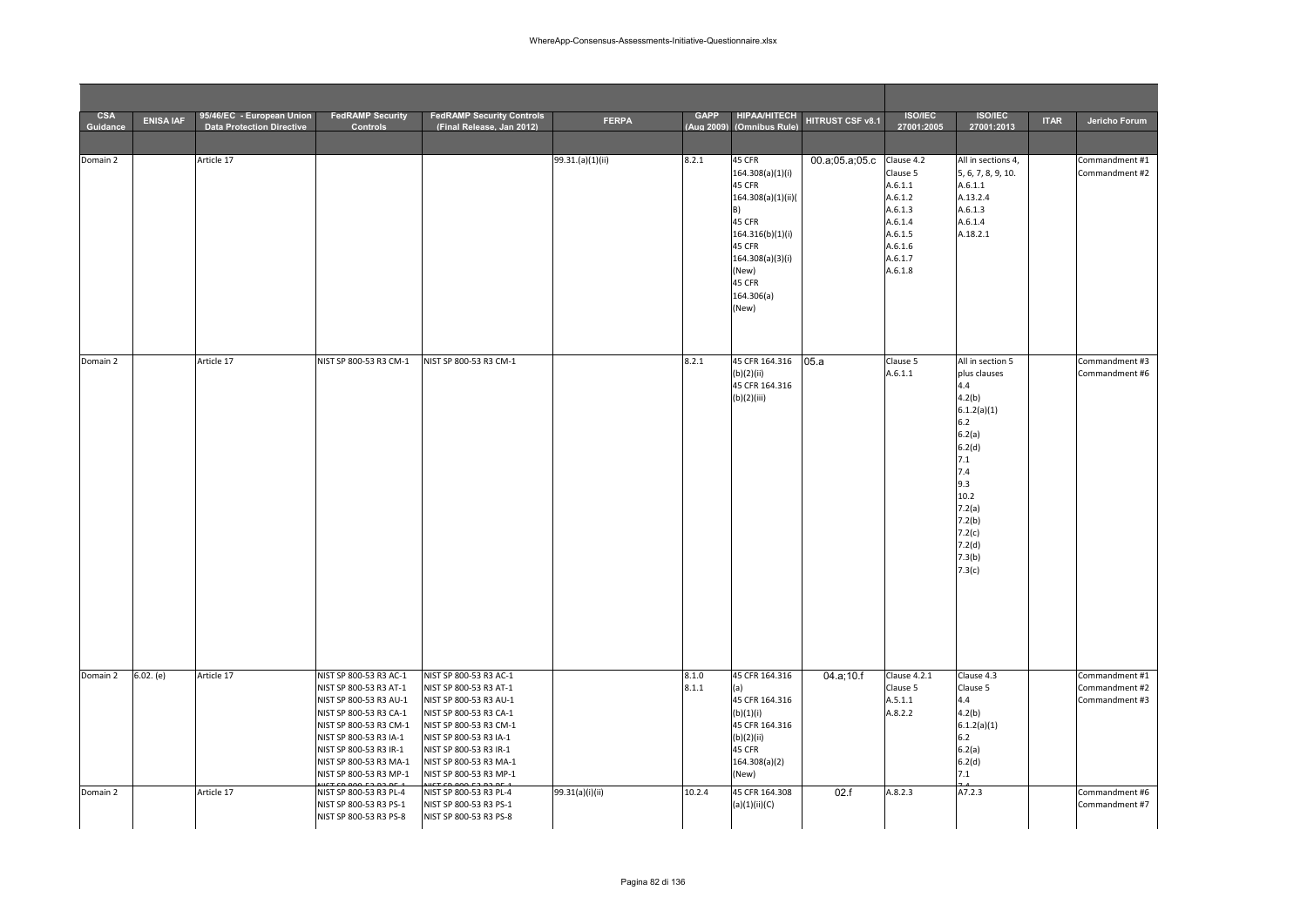| <b>CSA</b><br>Guidance | <b>ENISA IAF</b> | 95/46/EC - European Union<br><b>Data Protection Directive</b> | <b>FedRAMP Security</b><br><b>Controls</b>                                      | <b>FedRAMP Security Controls</b><br>(Final Release, Jan 2012) | <b>FERPA</b> | <b>GAPP</b><br>(Aug 2009) | <b>HIPAA/HITECH</b><br>(Omnibus Rule) | HITRUST CSF v8.1 | <b>ISO/IEC</b><br>27001:2005 | <b>ISO/IEC</b><br>27001:2013 | <b>ITAR</b> | Jericho Forum                    |
|------------------------|------------------|---------------------------------------------------------------|---------------------------------------------------------------------------------|---------------------------------------------------------------|--------------|---------------------------|---------------------------------------|------------------|------------------------------|------------------------------|-------------|----------------------------------|
|                        |                  |                                                               |                                                                                 |                                                               |              |                           |                                       |                  |                              |                              |             |                                  |
|                        |                  |                                                               |                                                                                 |                                                               |              |                           |                                       |                  |                              |                              |             |                                  |
|                        |                  |                                                               |                                                                                 |                                                               |              |                           |                                       |                  |                              |                              |             |                                  |
| Domain 2, 4 6.03. (a)  |                  | Article 17 (1), (2)                                           | NIST SP 800-53 R3 AC-1                                                          | NIST SP 800-53 R3 AC-1                                        |              |                           |                                       | 03.d             | Clause 4.2.3                 | Clause                       |             |                                  |
|                        |                  |                                                               | NIST SP 800-53 R3 AT-1                                                          | NIST SP 800-53 R3 AT-1                                        |              |                           |                                       |                  | Clause 4.2.4                 | 4.2.1 a,                     |             |                                  |
|                        |                  |                                                               | NIST SP 800-53 R3 AU-1<br>NIST SP 800-53 R3 CA-1                                | NIST SP 800-53 R3 AU-1<br>NIST SP 800-53 R3 CA-1              |              |                           |                                       |                  | Clause 4.3.1<br>Clause 5     | 4.2(b)<br>4.3 c,             |             |                                  |
|                        |                  |                                                               | NIST SP 800-53 R3 CM-1                                                          | NIST SP 800-53 R3 CM-1                                        |              |                           |                                       |                  | Clause 7                     | 4.3(a8b)                     |             |                                  |
|                        |                  |                                                               | NIST SP 800-53 R3 CP-1                                                          | NIST SP 800-53 R3 CP-1                                        |              |                           |                                       |                  | A.5.1.2                      | 4.4                          |             |                                  |
|                        |                  |                                                               | NIST SP 800-53 R3 IA-1                                                          | NIST SP 800-53 R3 IA-1                                        |              |                           |                                       |                  | A.10.1.2                     | 5.1(c)                       |             |                                  |
|                        |                  |                                                               | NIST SP 800-53 R3 IR-1                                                          | NIST SP 800-53 R3 IR-1                                        |              |                           |                                       |                  | A.10.2.3                     | 5.1(d)                       |             |                                  |
|                        |                  |                                                               | NIST SP 800-53 R3 MA-1<br>NIST SP 800-53 R3 MP-1                                | NIST SP 800-53 R3 MA-1<br>NIST SP 800-53 R3 MP-1              |              |                           |                                       |                  | A.14.1.2<br>A.15.2.1         | 5.1(e)<br>5.1(f)             |             |                                  |
|                        |                  |                                                               | NIST SP 800-53 R3 PE-1                                                          | NIST SP 800-53 R3 PE-1                                        |              |                           |                                       |                  | A.15.2.2                     | 5.1(g)                       |             |                                  |
|                        |                  |                                                               | NIST SP 800-53 R3 PL-1                                                          | NIST SP 800-53 R3 PL-1                                        |              |                           |                                       |                  |                              | 5.1(h)                       |             |                                  |
|                        |                  |                                                               | NIST SP 800-53 R3 PS-1                                                          | NIST SP 800-53 R3 PS-1                                        |              |                           |                                       |                  |                              | 5.2                          |             |                                  |
|                        |                  |                                                               | NIST SP 800-53 R3 RA-1<br>NIST SP 800-53 R3 RA-3                                | NIST SP 800-53 R3 RA-1<br>NIST SP 800-53 R3 RA-3              |              |                           |                                       |                  |                              | 5.2 e,<br>5.2(f)             |             |                                  |
|                        |                  |                                                               | NIST SP 800-53 R3 SC-1                                                          | NIST SP 800-53 R3 SC-1                                        |              |                           |                                       |                  |                              | 5.3                          |             |                                  |
|                        |                  |                                                               | NIST SP 800-53 R3 SI-1                                                          | NIST SP 800-53 R3 SI-1                                        |              |                           |                                       |                  |                              | $6.1.1(e)(2)$ ,              |             |                                  |
|                        |                  |                                                               |                                                                                 |                                                               |              |                           |                                       |                  |                              | 6.1.2(a)(1)                  |             |                                  |
|                        |                  |                                                               |                                                                                 |                                                               |              |                           |                                       |                  |                              | 6.2                          |             |                                  |
|                        |                  |                                                               |                                                                                 |                                                               |              |                           |                                       |                  |                              | 6.2(a)<br>6.2(d)             |             |                                  |
|                        |                  |                                                               |                                                                                 |                                                               |              |                           |                                       |                  |                              | 6.2 e,                       |             |                                  |
|                        |                  |                                                               |                                                                                 |                                                               |              |                           |                                       |                  |                              | $6.12$ (a) (2),              |             |                                  |
|                        |                  |                                                               |                                                                                 |                                                               |              |                           |                                       |                  |                              | 7.1                          |             |                                  |
|                        |                  |                                                               |                                                                                 |                                                               |              |                           |                                       |                  |                              | $7.2(a)$ ,                   |             |                                  |
|                        |                  |                                                               |                                                                                 |                                                               |              |                           |                                       |                  |                              | 7.2(b)<br>7.2(c)             |             |                                  |
|                        |                  |                                                               |                                                                                 |                                                               |              |                           |                                       |                  |                              | 7.2(d)                       |             |                                  |
| Domain 2               |                  | Article 17                                                    | NIST SP 800-53 R3 AC-1                                                          | NIST SP 800-53 R3 AC-1                                        |              | 1.2.1                     | 45 CFR 164.316                        | 04.b             | Clause 4.2.3 f)              | Clause 8.1                   |             | Commandment #1                   |
|                        |                  |                                                               | NIST SP 800-53 R3 AT-1                                                          | NIST SP 800-53 R3 AT-1                                        |              | 8.2.7                     | (b)(2)(iii)                           |                  | A.5.1.2                      | A.5.1.2                      |             | Commandment #2<br>Commandment #3 |
|                        |                  |                                                               | NIST SP 800-53 R3 AU-1<br>NIST SP 800-53 R3 CA-1                                | NIST SP 800-53 R3 AU-1<br>NIST SP 800-53 R3 CA-1              |              | 10.2.3                    | 45 CFE<br>164.306(e) (New)            |                  |                              |                              |             |                                  |
|                        |                  |                                                               | NIST SP 800-53 R3 CM-1                                                          | NIST SP 800-53 R3 CM-1                                        |              |                           |                                       |                  |                              |                              |             |                                  |
|                        |                  |                                                               | NIST SP 800-53 R3 CP-1                                                          | NIST SP 800-53 R3 CP-1                                        |              |                           |                                       |                  |                              |                              |             |                                  |
|                        |                  |                                                               | NIST SP 800-53 R3 IA-1                                                          | NIST SP 800-53 R3 IA-1                                        |              |                           |                                       |                  |                              |                              |             |                                  |
|                        |                  |                                                               | NIST SP 800-53 R3 IA-5<br>NIST SP 800-53 R3 IA-5 (1) NIST SP 800-53 R3 IA-5 (1) | NIST SP 800-53 R3 IA-5                                        |              |                           |                                       |                  |                              |                              |             |                                  |
|                        |                  |                                                               | NIST SP 800-53 R3 IR-1                                                          | NIST SP 800-53 R3 IA-5 (2)                                    |              |                           |                                       |                  |                              |                              |             |                                  |
|                        |                  |                                                               | NIST SP 800-53 R3 MA-1                                                          | NIST SP 800-53 R3 IA-5 (3)                                    |              |                           |                                       |                  |                              |                              |             |                                  |
|                        |                  |                                                               | NIST SP 800-53 R3 MP-1                                                          | NIST SP 800-53 R3 IA-5 (6)                                    |              |                           |                                       |                  |                              |                              |             |                                  |
|                        |                  |                                                               | NIST SP 800-53 R3 PE-1                                                          | NIST SP 800-53 R3 IA-5 (7)                                    |              |                           |                                       |                  |                              |                              |             |                                  |
|                        |                  |                                                               | NIST SP 800-53 R3 PL-1<br>NIST SP 800-53 R3 PS-1                                | NIST SP 800-53 R3 IR-1<br>NIST SP 800-53 R3 MA-1              |              |                           |                                       |                  |                              |                              |             |                                  |
|                        |                  |                                                               | NIST SP 800-53 R3 RA-1                                                          | NIST SP 800-53 R3 MP-1                                        |              |                           |                                       |                  |                              |                              |             |                                  |
|                        |                  |                                                               | NIST SP 800-53 R3 SA-1                                                          | NIST SP 800-53 R3 PE-1                                        |              |                           |                                       |                  |                              |                              |             |                                  |
|                        |                  |                                                               | NIST SP 800-53 R3 SC-1                                                          | NIST SP 800-53 R3 PL-1                                        |              |                           |                                       |                  |                              |                              |             |                                  |
|                        |                  |                                                               | NIST SP 800-53 R3 SI-1                                                          | NIST SP 800-53 R3 PS-1                                        |              |                           |                                       |                  |                              |                              |             |                                  |
|                        |                  |                                                               |                                                                                 | NIST SP 800-53 R3 RA-1<br>NIST SP 800-53 R3 SA-1              |              |                           |                                       |                  |                              |                              |             |                                  |
|                        |                  |                                                               |                                                                                 | NIST SP 800-53 R3 SC-1                                        |              |                           |                                       |                  |                              |                              |             |                                  |
|                        |                  |                                                               |                                                                                 | NIST SP 800-53 R3 SI-1                                        |              |                           |                                       |                  |                              |                              |             |                                  |
|                        |                  |                                                               |                                                                                 |                                                               |              |                           |                                       |                  |                              |                              |             |                                  |
|                        |                  |                                                               |                                                                                 |                                                               |              |                           |                                       |                  |                              |                              |             |                                  |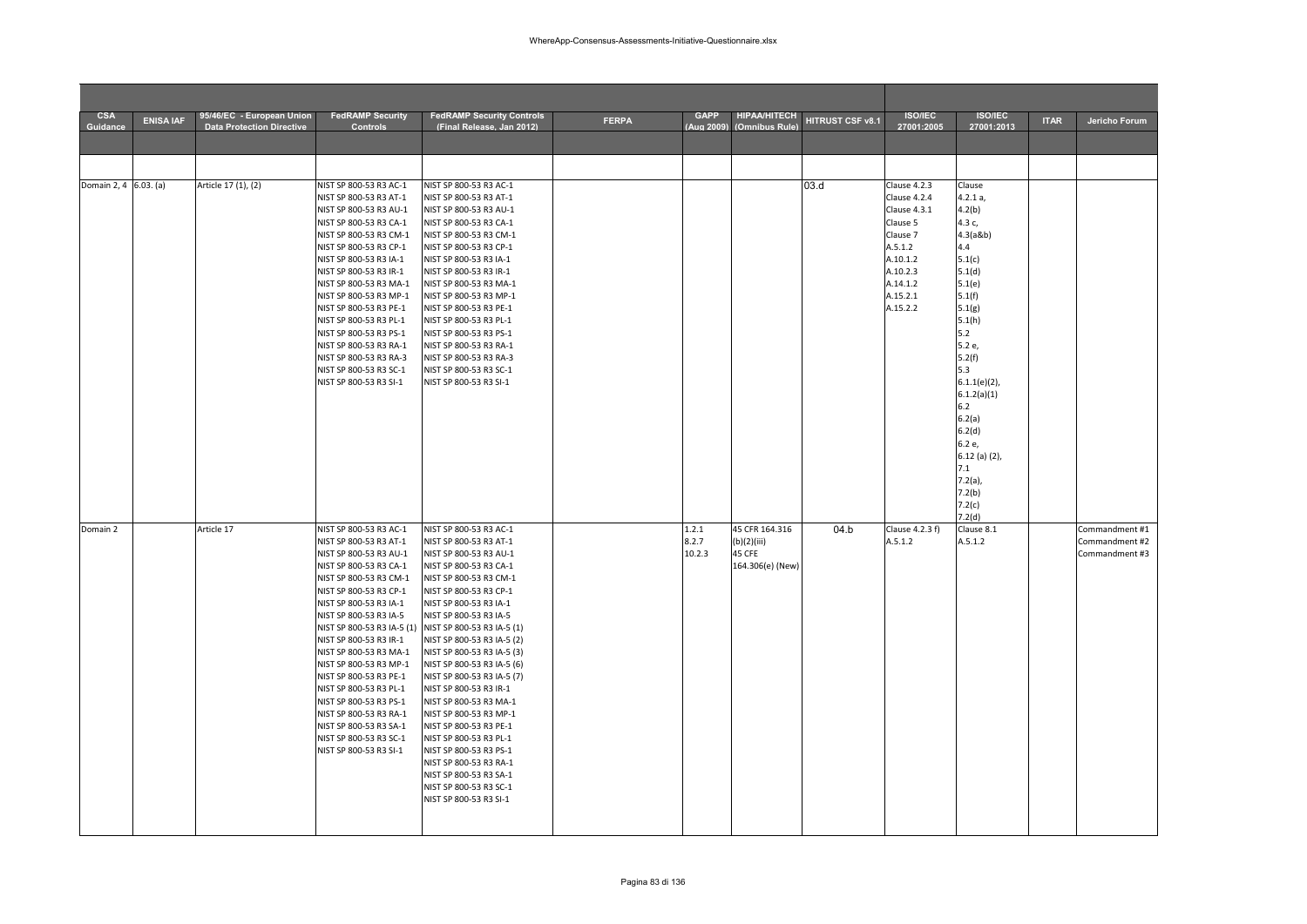| <b>CSA</b><br>Guidance | <b>ENISA IAF</b> | 95/46/EC - European Union<br><b>Data Protection Directive</b> | <b>FedRAMP Security</b><br><b>Controls</b>                                                                                     | <b>FedRAMP Security Controls</b><br>(Final Release. Jan 2012)                                                                  | <b>FERPA</b> | <b>GAPP</b><br>(Aug 2009)        | <b>HIPAA/HITECH</b><br>(Omnibus Rule)                                   | HITRUST CSF v8.1 | <b>ISO/IEC</b><br>27001:2005                                                                                                         | <b>ISO/IEC</b><br>27001:2013                                                                                     | <b>ITAR</b>                                            | Jericho Forum                                                                   |
|------------------------|------------------|---------------------------------------------------------------|--------------------------------------------------------------------------------------------------------------------------------|--------------------------------------------------------------------------------------------------------------------------------|--------------|----------------------------------|-------------------------------------------------------------------------|------------------|--------------------------------------------------------------------------------------------------------------------------------------|------------------------------------------------------------------------------------------------------------------|--------------------------------------------------------|---------------------------------------------------------------------------------|
|                        |                  |                                                               |                                                                                                                                |                                                                                                                                |              |                                  |                                                                         |                  |                                                                                                                                      |                                                                                                                  |                                                        |                                                                                 |
| Domain 2, 4 6.03. (a)  | 6.08. (a)        | Article 17 (1), (2)                                           | NIST SP 800-53 R3 CM-1<br>NIST SP 800-53 R3 RA-1<br>NIST SP 800-53 R3 RA-2<br>NIST SP 800-53 R3 RA-3                           | NIST SP 800-53 R3 RA-1<br>NIST SP 800-53 R3 RA-2<br>NIST SP 800-53 R3 RA-3<br>NIST SP 800-53 R3 SC-30                          |              | 1.2.4<br>1.2.5                   | 45 CFR 164.308<br>(a)(1)(ii)(A)                                         | 03.b             | Clause 4.2.1 c)<br>through g)<br>Clause 4.2.3 d)<br>Clause 5.1 f)<br>Clause 7.2 & 7.3<br>A.6.2.1<br>A.12.5.2<br>A.12.6.1<br>A.14.1.2 | Clause<br>$4.2(b)$ ,<br>6.1.1,<br>6.1.1(e)(2)<br>6.1.2<br>6.1.2(a)(1)<br>$6.1.2(a)(2)$ ,<br>6.1.2(b)<br>6.1.2(c) |                                                        |                                                                                 |
| Domain 2, 4            |                  | Article 17 (1), (2)                                           | NIST SP 800-53 R3 AC-1<br>NIST SP 800-53 R3 AT-1<br>NIST SP 800-53 R3 AU-1<br>NIST SP 800-53 R3 CA-1<br>NIST SP 800-53 R3 CA-6 | NIST SP 800-53 R3 AC-1<br>NIST SP 800-53 R3 AT-1<br>NIST SP 800-53 R3 AU-1<br>NIST SP 800-53 R3 CA-1<br>NIST SP 800-53 R3 CA-6 |              | 1.2.4                            | 45 CFR 164.308<br>(a)(8)<br>45 CFR<br>164.308(a)(1)(ii)(<br>B) (New)    | 03.a;03.c;05.a   | Clause 4.2.1 c)<br>through g)<br>Clause 4.2.2 b)<br>Clause 5.1 f)<br>Clause 7.2 & 7.3                                                | Clause<br>6.1.1,<br>6.1.1(e)(2)<br>6.1.2<br>6.1.2(a)(1)                                                          |                                                        |                                                                                 |
| Domain 2               |                  | Article 17                                                    | NIST SP 800-53 R3 PS-4                                                                                                         | NIST SP 800-53 R3 PS-4                                                                                                         |              | 5.2.3<br>7.2.2<br>8.2.1<br>8.2.6 | 45 CFR 164.308<br>(a)(3)(ii)(C)                                         | 02.h             | A.7.1.1<br>A.7.1.2<br>A.8.3.2                                                                                                        | A.8.1.1<br>A.8.1.2<br>A.8.1.4                                                                                    |                                                        |                                                                                 |
| None                   | 6.01. (a)        | Article 17                                                    | NIST SP 800-53 R3 PS-2<br>NIST SP 800-53 R3 PS-3                                                                               | NIST SP 800-53 R3 PS-2<br>NIST SP 800-53 R3 PS-3                                                                               |              | 1.2.9                            |                                                                         | 02.b             | A.8.1.2                                                                                                                              | A.7.1.1                                                                                                          | ITAR <sub>22</sub><br>CFR §<br>120.17<br>\$736.2(b)    | Commandment #2<br>Commandment #3<br>Commandment #6<br>EAR 15 CFR Commandment #9 |
| None                   |                  | Article 17                                                    | NIST SP 800-53 R3 PS-1<br>NIST SP 800-53 R3 PS-2<br>NIST SP 800-53 R3 PS-6<br>NIST SP 800-53 R3 PS-7                           | NIST SP 800-53 R3 PS-1<br>NIST SP 800-53 R3 PS-2<br>NIST SP 800-53 R3 PS-6<br>NIST SP 800-53 R3 PS-7                           |              | 1.2.9<br>8.2.6                   | 45 CFR<br>164.310(a)(1)<br>(New)<br>45 CFR<br>164.308(a)(4)(i)<br>(New) | 02.c             | A.6.1.5<br>A.8.1.3                                                                                                                   | A.13.2.4<br>A.7.1.2                                                                                              | ITAR 22<br>CFR §<br>120.17<br>EAR 15 CFR<br>§736.2 (b) | Commandment #6<br>Commandment #7                                                |
| None                   |                  | Article 17                                                    | NIST SP 800-53 R3 PS-2<br>NIST SP 800-53 R3 PS-4<br>NIST SP 800-53 R3 PS-5<br>NIST SP 800-53 R3 PS-6<br>NIST SP 800-53 R3 PS-8 | NIST SP 800-53 R3 PS-2<br>NIST SP 800-53 R3 PS-4<br>NIST SP 800-53 R3 PS-5<br>NIST SP 800-53 R3 PS-6<br>NIST SP 800-53 R3 PS-8 |              | 8.2.2<br>10.2.5                  | 45 CFR 164.308<br>(a)(3)(ii)(C)                                         | 02.g.            | A.8.3.1                                                                                                                              | A.7.3.1                                                                                                          |                                                        | Commandment #6<br>Commandment #7                                                |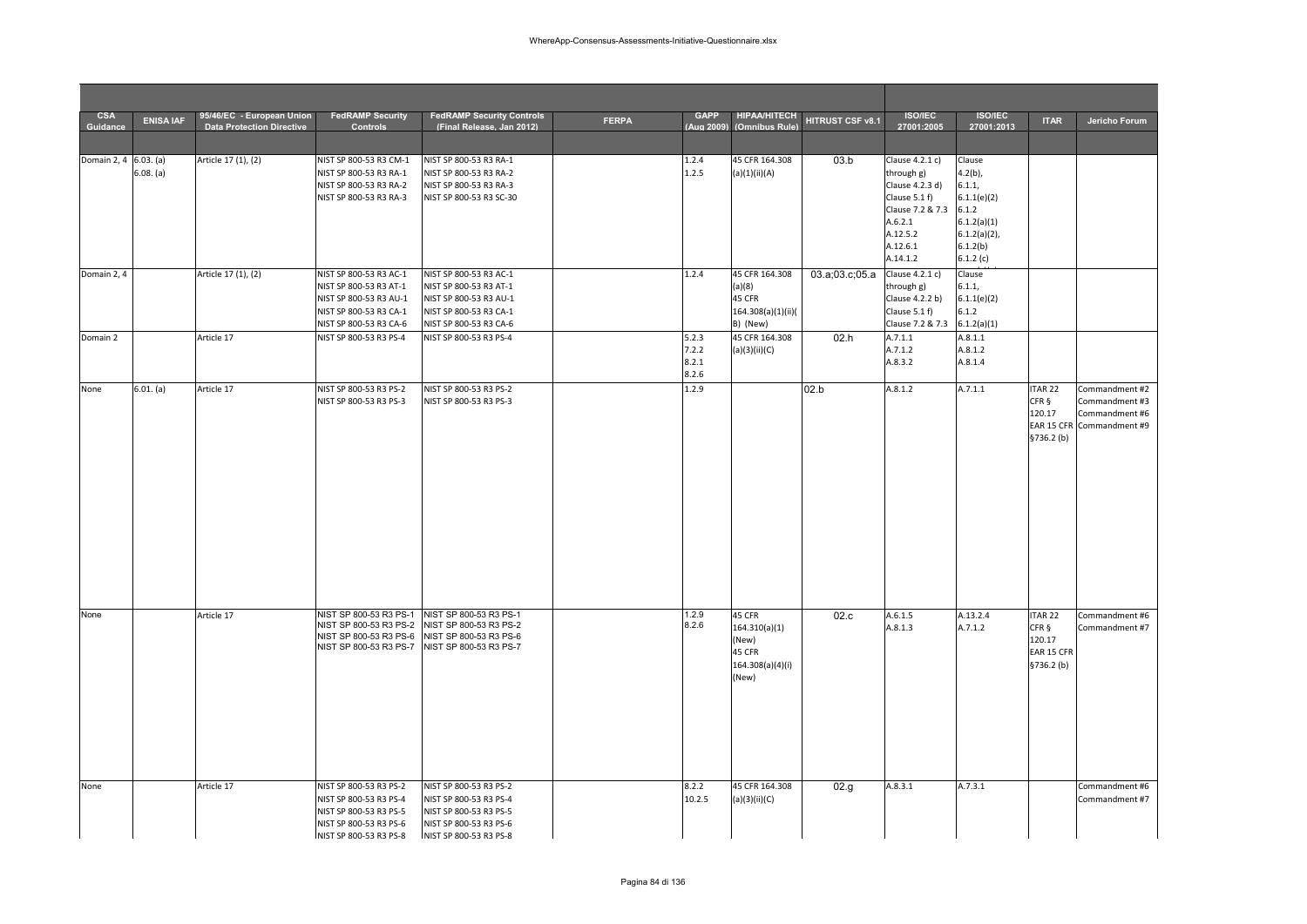| <b>CSA</b><br>Guidance | <b>ENISA IAF</b> | 95/46/EC - European Union<br><b>Data Protection Directive</b> | <b>FedRAMP Security</b><br><b>Controls</b>                                                                                        | <b>FedRAMP Security Controls</b><br>(Final Release. Jan 2012)                                                                                                                                                                                                                                                                                                                                                                                                                                                                                                                                                                             | <b>FERPA</b> | <b>GAPP</b><br>(Aug 2009) | <b>HIPAA/HITECH</b><br>(Omnibus Rule) | HITRUST CSF v8.1 | <b>ISO/IEC</b><br>27001:2005                                                    | <b>ISO/IEC</b><br>27001:2013                                               | <b>ITAR</b>                                                      | Jericho Forum                                                                   |
|------------------------|------------------|---------------------------------------------------------------|-----------------------------------------------------------------------------------------------------------------------------------|-------------------------------------------------------------------------------------------------------------------------------------------------------------------------------------------------------------------------------------------------------------------------------------------------------------------------------------------------------------------------------------------------------------------------------------------------------------------------------------------------------------------------------------------------------------------------------------------------------------------------------------------|--------------|---------------------------|---------------------------------------|------------------|---------------------------------------------------------------------------------|----------------------------------------------------------------------------|------------------------------------------------------------------|---------------------------------------------------------------------------------|
|                        |                  |                                                               |                                                                                                                                   |                                                                                                                                                                                                                                                                                                                                                                                                                                                                                                                                                                                                                                           |              |                           |                                       |                  |                                                                                 |                                                                            |                                                                  |                                                                                 |
|                        |                  |                                                               |                                                                                                                                   |                                                                                                                                                                                                                                                                                                                                                                                                                                                                                                                                                                                                                                           |              |                           |                                       |                  |                                                                                 |                                                                            |                                                                  |                                                                                 |
| Domain 2               |                  | Article 17                                                    | NIST SP 800-53 R3 AC-17<br>NIST SP 800-53 R3 AC-18<br>NIST SP 800-53 R3 AC-19<br>NIST SP 800-53 R3 MP-2<br>NIST SP 800-53 R3 MP-6 | NIST SP 800-53 R3 AC-17<br>NIST SP 800-53 R3 AC-17 (1)<br>NIST SP 800-53 R3 AC-17 (2)<br>NIST SP 800-53 R3 AC-17 (3)<br>NIST SP 800-53 R3 AC-17 (4)<br>NIST SP 800-53 R3 AC-17 (5)<br>NIST SP 800-53 R3 AC-17 (7)<br>NIST SP 800-53 R3 AC-17 (8)<br>NIST SP 800-53 R3 AC-18<br>NIST SP 800-53 R3 AC-18 (1)<br>NIST SP 800-53 R3 AC-18 (2)<br>NIST SP 800-53 R3 AC-19<br>NIST SP 800-53 R3 AC-19 (1)<br>NIST SP 800-53 R3 AC-19 (2)<br>NIST SP 800-53 R3 AC-19 (3)<br>NIST SP 800-53 R3 MP-2<br>NIST SP 800-53 R3 MP-2 (1)<br>NIST SP 800-53 R3 MP-4<br>NIST SP 800-53 R3 MP-4 (1)<br>NIST SP 800-53 R3 MP-6<br>NIST SP 800-53 R3 MP-6 (4) |              | 1.2.6<br>3.2.4<br>8.2.6   | 45 CFR 164.310<br>(d)(1)              | 01.x;09.o;09.u   | A.7.2.1<br>A.10.7.1<br>A.10.7.2<br>A.10.8.3<br>A.11.7.1<br>A.11.7.2<br>A.15.1.4 | A.8.2.1<br>A.8.3.1<br>A.8.3.2<br>A.8.3.3<br>A.6.2.1<br>A.6.2.2<br>A.18.1.4 | ITAR <sub>22</sub><br>CFR §<br>120.17<br>EAR 15 CFR<br>§736.2(b) | All                                                                             |
| Domain 3               |                  | Article 16                                                    | NIST SP 800-53 R3 PL-4<br>NIST SP 800-53 R3 PS-6<br>NIST SP 800-53 R3 SA-9                                                        | NIST SP 800-53 R3 PL-4<br>NIST SP 800-53 R3 PS-6<br>NIST SP 800-53 R3 SA-9<br>NIST SP 800-53 R3 SA-9 (1)                                                                                                                                                                                                                                                                                                                                                                                                                                                                                                                                  |              | 1.2.5                     |                                       | 05.e             | ISO/IEC<br>27001:2005<br>Annex A.6.1.5                                          | A.13.2.4                                                                   | <b>ITAR 22</b><br>CFR §<br>120.17<br>§736.2 (b)                  | Commandment #6<br>Commandment #7<br>Commandment #8<br>EAR 15 CFR Commandment #9 |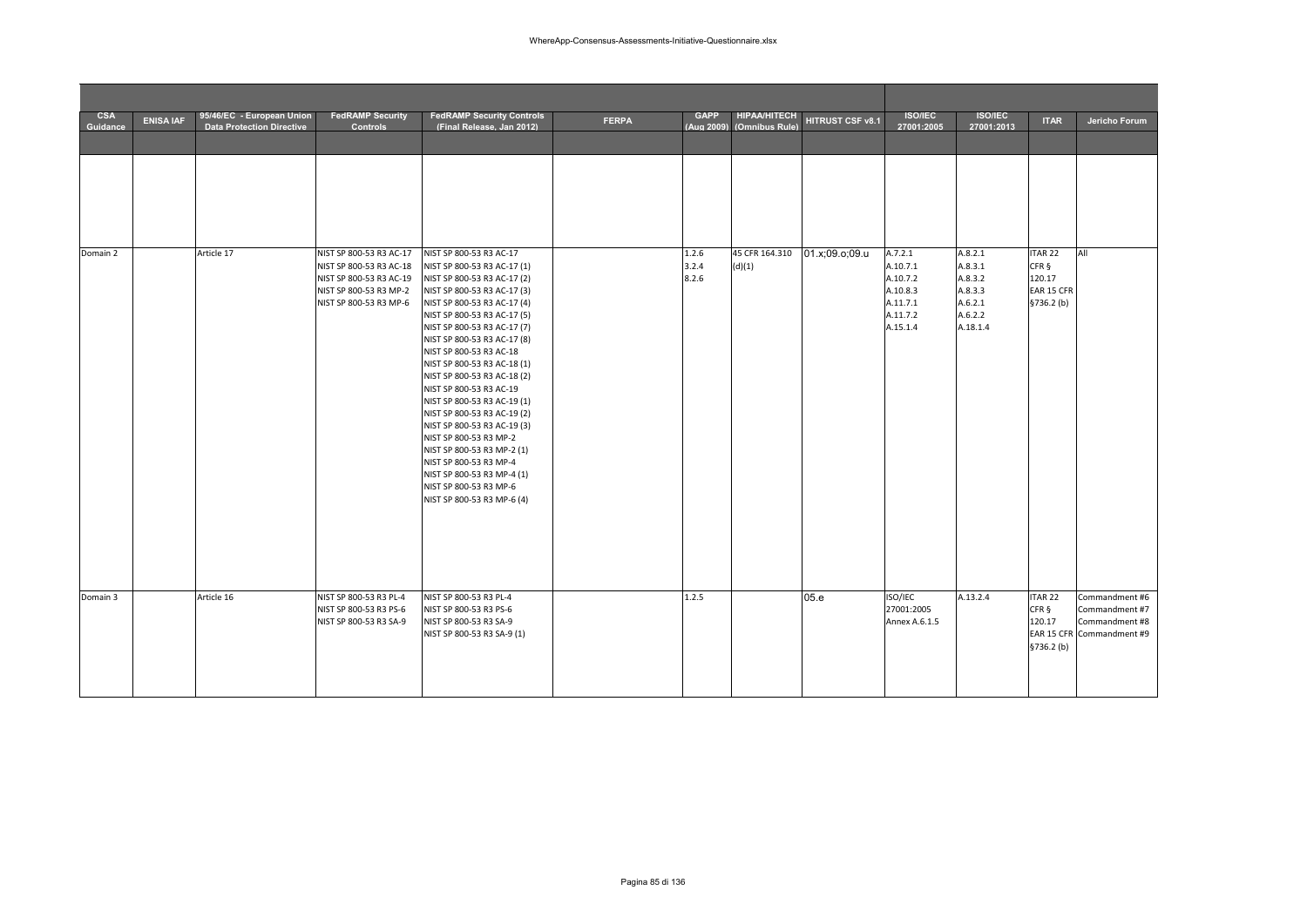| <b>CSA</b><br>Guidance | <b>ENISA IAF</b>       | 95/46/EC - European Union<br><b>Data Protection Directive</b> | <b>FedRAMP Security</b><br><b>Controls</b>                                                                                     | <b>FedRAMP Security Controls</b><br>(Final Release, Jan 2012)                                                                                                                               | <b>FERPA</b>    | <b>GAPP</b><br>(Aug 2009) | <b>HIPAA/HITECH</b><br>(Omnibus Rule)                          | HITRUST CSF v8.1 | <b>ISO/IEC</b><br>27001:2005                                           | <b>ISO/IEC</b><br>27001:2013                                                       | <b>ITAR</b>                                    | Jericho Forum                                                                    |
|------------------------|------------------------|---------------------------------------------------------------|--------------------------------------------------------------------------------------------------------------------------------|---------------------------------------------------------------------------------------------------------------------------------------------------------------------------------------------|-----------------|---------------------------|----------------------------------------------------------------|------------------|------------------------------------------------------------------------|------------------------------------------------------------------------------------|------------------------------------------------|----------------------------------------------------------------------------------|
|                        |                        |                                                               |                                                                                                                                |                                                                                                                                                                                             |                 |                           |                                                                |                  |                                                                        |                                                                                    |                                                |                                                                                  |
| Domain 2               |                        | Article 17                                                    | NIST SP 800-53 R3 PL-4<br>NIST SP 800-53 R3 PS-1<br>NIST SP 800-53 R3 PS-2<br>NIST SP 800-53 R3 PS-6<br>NIST SP 800-53 R3 PS-7 | NIST SP 800-53 R3 PL-4<br>NIST SP 800-53 R3 PS-1<br>NIST SP 800-53 R3 PS-2<br>NIST SP 800-53 R3 PS-6<br>NIST SP 800-53 R3 PS-7                                                              | 99.31(a)(1)(ii) | 1.2.9<br>8.2.1            |                                                                | 02.a;05.c;06.g   | Clause 5.1 c)<br>A.6.1.2<br>A.6.1.3<br>A.8.1.1                         | Clause 5.3<br>A.6.1.1<br>A.6.1.1                                                   |                                                | Commandment #6<br>Commandment #7<br>Commandment #8                               |
| Domain 2               |                        | Article 5, Article 6<br>Article 7                             | NIST SP 800-53 R3 AC-2<br>NIST SP 800-53 R3 AC-8<br>NIST SP 800-53 R3 AC-20<br>NIST SP 800-53 R3 PL-4                          | NIST SP 800-53 R3 AC-8<br>NIST SP 800-53 R3 AC-20<br>NIST SP 800-53 R3 AC-20 (1)<br>NIST SP 800-53 R3 AC-20 (2)<br>NIST SP 800-53 R3 PL-4                                                   |                 | 8.1.0                     | 45 CFR 164.310<br>(b)                                          | 07.c             | A.7.1.3                                                                | A.8.1.3                                                                            |                                                | Commandment #1<br>Commandment #2<br>Commandment #3                               |
| Domain 2               | 6.01. (c)<br>6.02. (e) |                                                               | NIST SP 800-53 R3 AT-1<br>NIST SP 800-53 R3 AT-2<br>NIST SP 800-53 R3 AT-3<br>NIST SP 800-53 R3 AT-4                           | NIST SP 800-53 R3 AT-1<br>NIST SP 800-53 R3 AT-2<br>NIST SP 800-53 R3 AT-3<br>NIST SP 800-53 R3 AT-4                                                                                        | 99.31(a)(1)(ii) | 1.2.10<br>8.2.1           | 45 CFR 164.308<br>(a)(5)(i)<br>45 CFR 164.308<br>(a)(5)(ii)(A) | 02.e             | Clause 5.2.2<br>A.8.2.2                                                | Clause 7.2(a),<br>7.2(b)<br>A.7.2.2                                                |                                                | Commandment #3<br>Commandment #6                                                 |
| Domain 2               |                        | Article 17                                                    | NIST SP 800-53 R3 AT-2<br>NIST SP 800-53 R3 AT-3<br>NIST SP 800-53 R3 AT-4<br>NIST SP 800-53 R3 PL-4                           | NIST SP 800-53 R3 AT-2<br>NIST SP 800-53 R3 AT-3<br>NIST SP 800-53 R3 AT-4<br>NIST SP 800-53 R3 PL-4                                                                                        |                 | 1.2.10<br>8.2.1           | 45 CFR 164.308<br>(a)(5)(ii)(D)                                | 01.g; 02.d       | Clause 5.2.2<br>A.8.2.2<br>A.11.3.1<br>A.11.3.2                        | Clause 7.2(a),<br>7.2(b)<br>A.7.2.2<br>A.9.3.1<br>A.11.2.8                         |                                                | Commandment #5<br>Commandment #6<br>Commandment #7                               |
| Domain 2               |                        |                                                               | NIST SP 800-53 R3 MP-1<br>NIST SP 800-53 R3 MP-2                                                                               | NIST SP 800-53 R3 AC-11<br>NIST SP 800-53 R3 MP-1<br>NIST SP 800-53 R3 MP-2<br>NIST SP 800-53 R3 MP-2 (1)<br>NIST SP 800-53 R3 MP-3<br>NIST SP 800-53 R3 MP-4<br>NIST SP 800-53 R3 MP-4 (1) |                 | 8.2.3                     |                                                                | 01.h             | Clause 5.2.2<br>A.8.2.2<br>A.9.1.5<br>A.11.3.1<br>A.11.3.2<br>A.11.3.3 | Clause 7.2(a),<br>7.2(b)<br>A.7.2.2<br>A.11.1.5<br>A.9.3.1<br>A.11.2.8<br>A.11.2.9 | <b>TAR 22</b><br>CFR §<br>120.17<br>§736.2 (b) | Commandment #5<br>Commandment #6<br>Commandment #7<br>EAR 15 CFR Commandment #11 |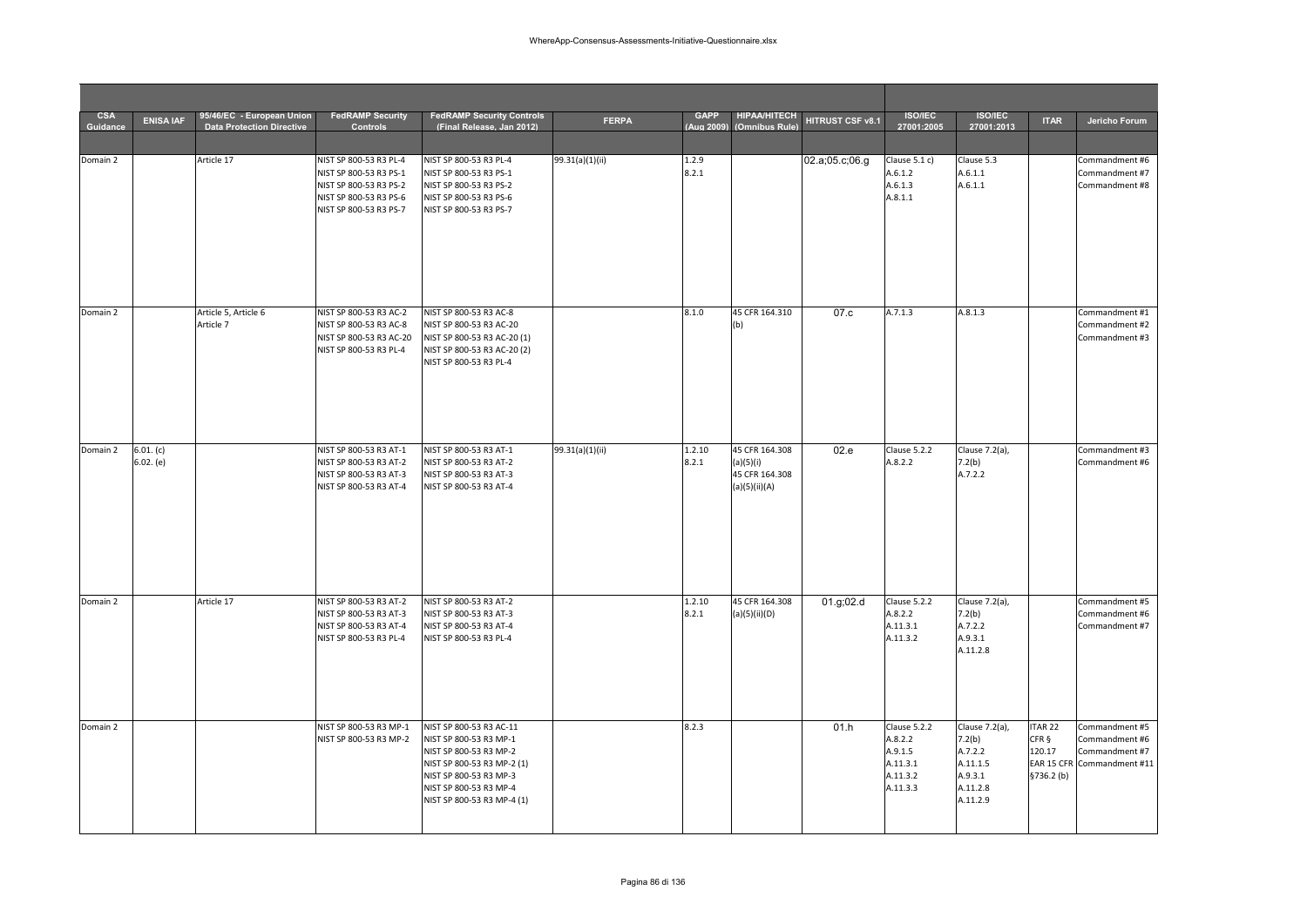| <b>CSA</b><br>Guidance | <b>ENISA IAF</b>                                                                                                                                                                                                                                                                                                                                                 | 95/46/EC - European Union<br>Data Protection Directive | <b>FedRAMP Security</b><br>Controls                                                                   | <b>FedRAMP Security Controls</b><br>(Final Release, Jan 2012)                                                                    | <b>FERPA</b> | <b>GAPP</b> | <b>HIPAA/HITECH</b><br>(Aug 2009) (Omnibus Rule)                                                                                                                                | HITRUST CSF v8.1 | <b>ISO/IEC</b><br>27001:2005                                         | <b>ISO/IEC</b><br>27001:2013                                    | <b>ITAR</b> | Jericho Forum                                       |
|------------------------|------------------------------------------------------------------------------------------------------------------------------------------------------------------------------------------------------------------------------------------------------------------------------------------------------------------------------------------------------------------|--------------------------------------------------------|-------------------------------------------------------------------------------------------------------|----------------------------------------------------------------------------------------------------------------------------------|--------------|-------------|---------------------------------------------------------------------------------------------------------------------------------------------------------------------------------|------------------|----------------------------------------------------------------------|-----------------------------------------------------------------|-------------|-----------------------------------------------------|
| Domain 2               | 6.03. (i)<br>6.03. (j)                                                                                                                                                                                                                                                                                                                                           |                                                        | NIST SP 800-53 R3 AU-9                                                                                | NIST SP 800-53 R3 AU-9<br>NIST SP 800-53 R3 AU-9 (2)                                                                             |              | 8.2.1       |                                                                                                                                                                                 | 06.j             | A.15.3.2                                                             |                                                                 |             | Commandment #2<br>Commandment #5<br>Commandment #11 |
| Domain 2               | 6.01. (b)<br>6.01. (d)<br>6.02. (e)<br>6.03. (b)<br>$6.03.04.$ (b)<br>6.03.04. (c)<br>$6.03.05.$ (b)<br>$6.03.05.$ (d)<br>$6.03.06.$ (b)<br>6.04.01. (c)<br>$6.04.01.$ (f)<br>$6.04.02.$ (a)<br>$6.04.02.$ (b)<br>6.04.02. (c)<br>$6.04.03.$ (b)<br>$6.04.06.$ (a)<br>$6.04.08.$ (a)<br>$6.04.08.$ (b)<br>6.04.08. (c)<br>$6.04.08.03.$ (a)<br>$6.04.08.03.$ (b) | Article 17                                             | NIST SP 800-53 R3 AC-1<br>NIST SP 800-53 R3 AC-7<br>NIST SP 800-53 R3 AC-14<br>NIST SP 800-53 R3 IA-1 | NIST SP 800-53 R3 AC-1<br>NIST SP 800-53 R3 AC-7<br>NIST SP 800-53 R3 AC-10<br>NIST SP 800-53 R3 AC-14<br>NIST SP 800-53 R3 IA-1 |              | 8.1.0       | 45 CFR 164.308<br>(a)(3)(i)<br>45 CFR 164.312<br>(a)(1)<br>45 CFR 164.312<br>(a)(2)(ii)<br>45 CFR<br>164.308(a)(4)(ii)(<br>B) (New)<br>45 CFR<br>164.308(a)(4)(ii)(<br>c) (New) | 01.a             | A.11.1.1<br>A.11.2.1<br>A.11.2.4<br>A.11.4.1<br>A.11.5.2<br>A.11.6.1 | A.9.1.1<br>A.9.2.1,<br>A.9.2.2<br>A.9.2.5<br>A.9.1.2<br>A.9.4.1 | 53.2.g      | Commandment #6<br>Commandment #7<br>Commandment #8  |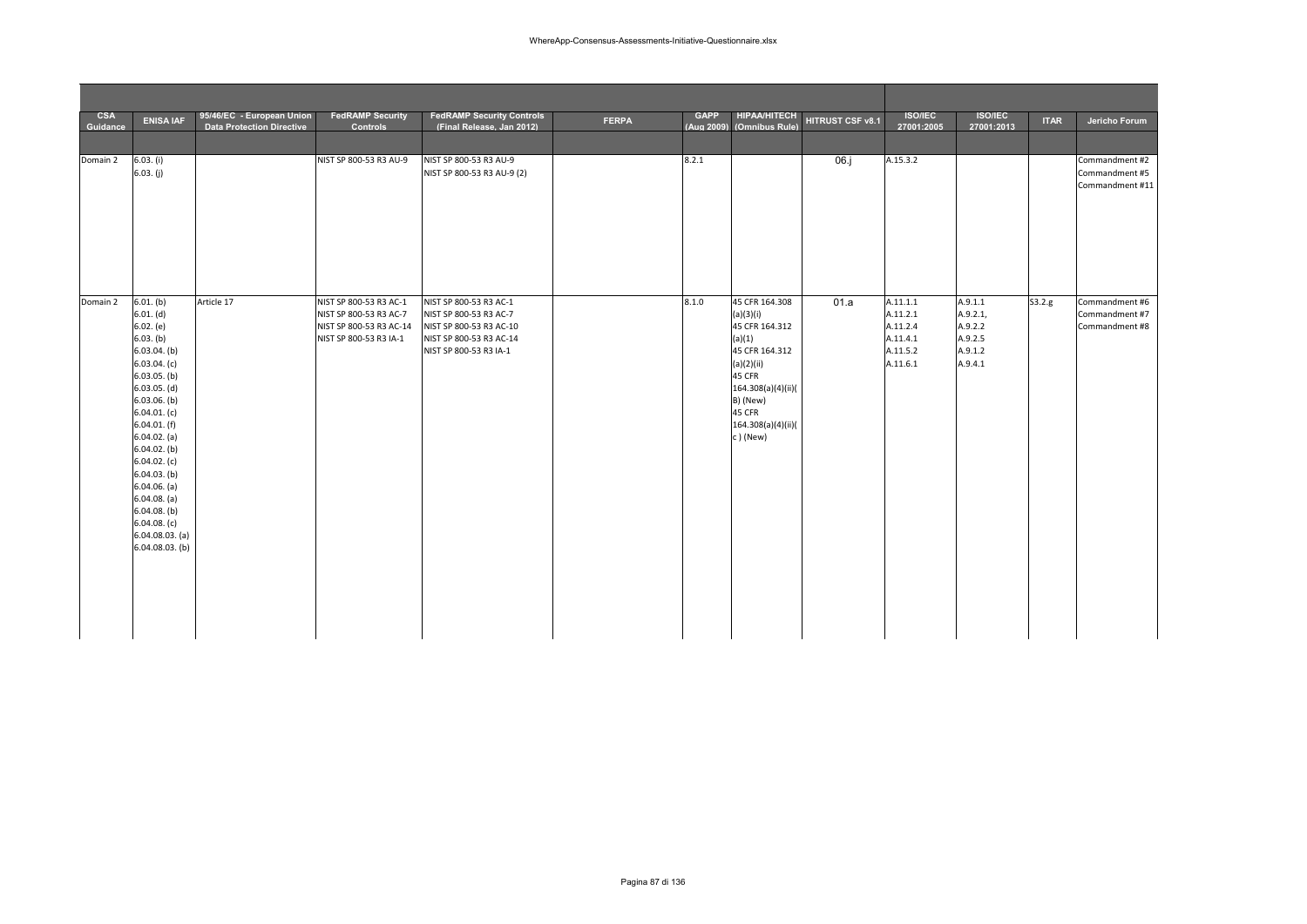| <b>CSA</b><br>Guidance | <b>ENISA IAF</b> | 95/46/EC - European Union<br><b>Data Protection Directive</b> | <b>FedRAMP Security</b><br>Controls                                        | <b>FedRAMP Security Controls</b><br>(Final Release. Jan 2012)                                                                                                                                                                                                                                                                                                                                                                                                                                                                                                                                                      | <b>FERPA</b> | <b>GAPP</b><br>(Aug 2009) | <b>HIPAA/HITECH</b><br>(Omnibus Rule) | HITRUST CSF v8.1  | <b>ISO/IEC</b><br>27001:2005                 | <b>ISO/IEC</b><br>27001:2013            | <b>ITAR</b> | Jericho Forum                                                                                            |
|------------------------|------------------|---------------------------------------------------------------|----------------------------------------------------------------------------|--------------------------------------------------------------------------------------------------------------------------------------------------------------------------------------------------------------------------------------------------------------------------------------------------------------------------------------------------------------------------------------------------------------------------------------------------------------------------------------------------------------------------------------------------------------------------------------------------------------------|--------------|---------------------------|---------------------------------------|-------------------|----------------------------------------------|-----------------------------------------|-------------|----------------------------------------------------------------------------------------------------------|
|                        |                  |                                                               |                                                                            |                                                                                                                                                                                                                                                                                                                                                                                                                                                                                                                                                                                                                    |              |                           |                                       |                   |                                              |                                         |             |                                                                                                          |
| Domain 2<br>Domain 12  |                  |                                                               | NIST SP 800-53 R3 CM-7<br>NIST SP 800-53 R3 MA-4<br>NIST SP 800-53 R3 MA-5 | NIST SP 800-53 R3 AC-1<br>NIST SP 800-53 R3 AC-2<br>NIST SP 800-53 R3 AC-2 (1)<br>NIST SP 800-53 R3 AC-2 (2)<br>NIST SP 800-53 R3 AC-2 (3)<br>NIST SP 800-53 R3 AC-2 (4)<br>NIST SP 800-53 R3 AC-2 (7)<br>NIST SP 800-53 R3 AC-5<br>NIST SP 800-53 R3 AC-6<br>NIST SP 800-53 R3 AC-6 (1)<br>NIST SP 800-53 R3 AC-6 (2)<br>NIST SP 800-53 R3 AU-1<br>NIST SP 800-53 R3 AU-2<br>NIST SP 800-53 R3 AU-6<br>NIST SP 800-53 R3 AU-6 (1)<br>NIST SP 800-53 R3 AU-6 (3)<br>NIST SP 800-53 R3 SI-4<br>NIST SP 800-53 R3 SI-4 (2)<br>NIST SP 800-53 R3 SI-4 (4)<br>NIST SP 800-53 R3 SI-4 (5)<br>NIST SP 800-53 R3 SI-4 (6) |              | 8.2.2                     |                                       | 01.1<br>01.c;01.q | A.10.6.1<br>A.11.1.1<br>A.11.4.4<br>A.11.5.4 | A.13.1.1<br>A.9.1.1<br>A.9.4.4<br>Annex |             | Commandment #3<br>Commandment #4<br>Commandment #5<br>Commandment #6<br>Commandment #7<br>Commandment #8 |
|                        |                  |                                                               |                                                                            |                                                                                                                                                                                                                                                                                                                                                                                                                                                                                                                                                                                                                    |              |                           |                                       |                   |                                              | A.9.2<br>A.9.2.1<br>A.9.2.2<br>A.9.2.3, |             |                                                                                                          |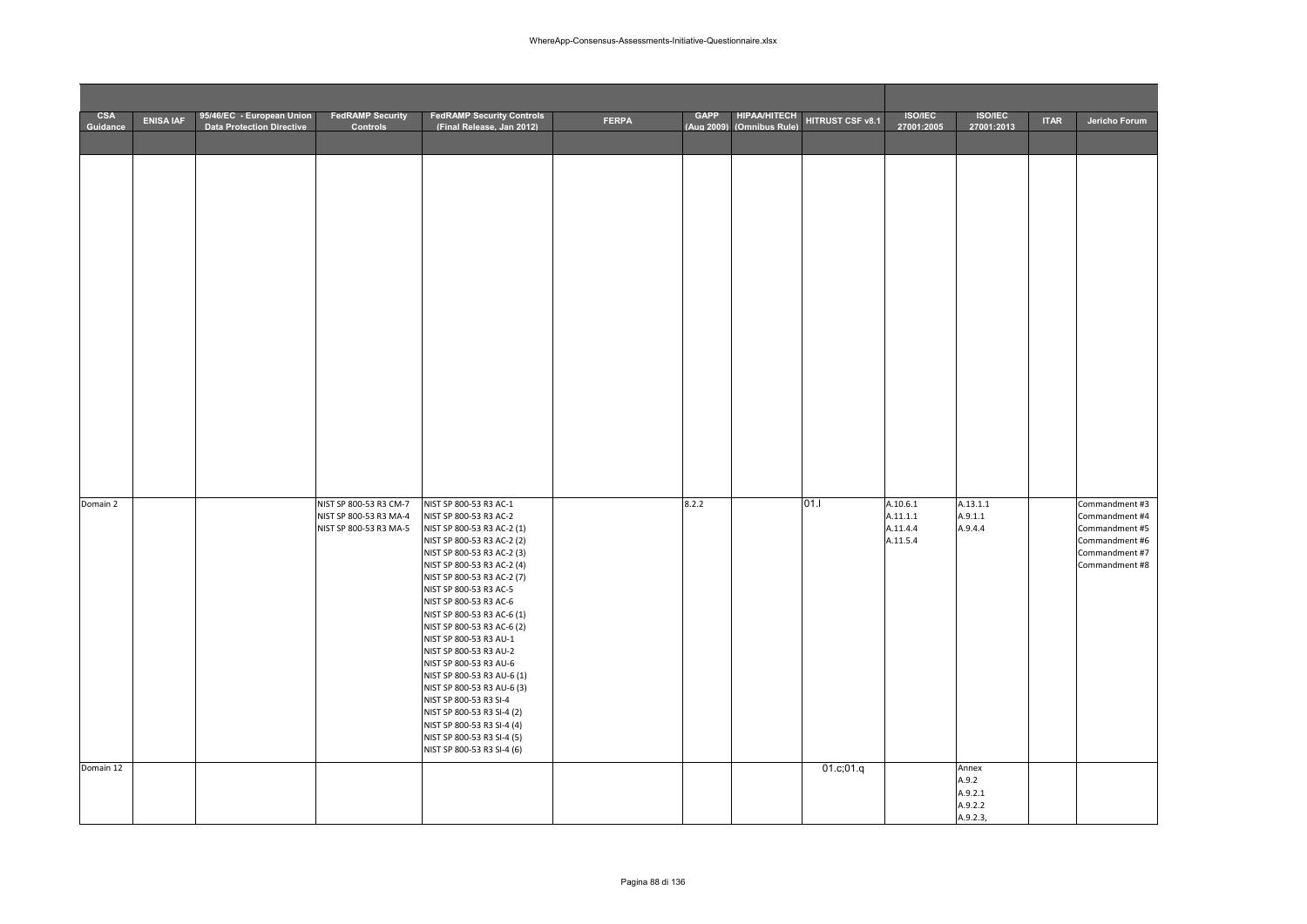| <b>CSA</b><br>Guidance | <b>ENISA IAF</b>                    | 95/46/EC - European Union<br><b>Data Protection Directive</b> | <b>FedRAMP Security</b><br><b>Controls</b>                                                                                                                                                                                                                                                                                                             | <b>FedRAMP Security Controls</b><br>(Final Release, Jan 2012)                                                                                                                                                                                                                                                                                                                                                                                                                                                                                                                                                      | <b>FERPA</b>    | <b>GAPP</b><br>(Aug 2009)                          | <b>HIPAA/HITECH</b><br>(Omnibus Rule)                                                                                                                                      | HITRUST CSF v8.1 | <b>ISO/IEC</b><br>27001:2005                             | <b>ISO/IEC</b><br>27001:2013                                         | <b>ITAR</b>                                        | Jericho Forum                                                                    |
|------------------------|-------------------------------------|---------------------------------------------------------------|--------------------------------------------------------------------------------------------------------------------------------------------------------------------------------------------------------------------------------------------------------------------------------------------------------------------------------------------------------|--------------------------------------------------------------------------------------------------------------------------------------------------------------------------------------------------------------------------------------------------------------------------------------------------------------------------------------------------------------------------------------------------------------------------------------------------------------------------------------------------------------------------------------------------------------------------------------------------------------------|-----------------|----------------------------------------------------|----------------------------------------------------------------------------------------------------------------------------------------------------------------------------|------------------|----------------------------------------------------------|----------------------------------------------------------------------|----------------------------------------------------|----------------------------------------------------------------------------------|
|                        |                                     |                                                               |                                                                                                                                                                                                                                                                                                                                                        |                                                                                                                                                                                                                                                                                                                                                                                                                                                                                                                                                                                                                    |                 |                                                    |                                                                                                                                                                            |                  |                                                          |                                                                      |                                                    |                                                                                  |
| Domain 2               | $6.04.01.$ (d)<br>$6.04.08.02.$ (a) | Article 17                                                    | NIST SP 800-53 R3 AC-1<br>NIST SP 800-53 R3 AC-2<br>NIST SP 800-53 R3 AU-1<br>NIST SP 800-53 R3 AU-2<br>NIST SP 800-53 R3 AU-6                                                                                                                                                                                                                         | NIST SP 800-53 R3 AC-1<br>NIST SP 800-53 R3 AC-2<br>NIST SP 800-53 R3 AC-2 (1)<br>NIST SP 800-53 R3 AC-2 (2)<br>NIST SP 800-53 R3 AC-2 (3)<br>NIST SP 800-53 R3 AC-2 (4)<br>NIST SP 800-53 R3 AC-2 (7)<br>NIST SP 800-53 R3 AC-5<br>NIST SP 800-53 R3 AC-6<br>NIST SP 800-53 R3 AC-6 (1)<br>NIST SP 800-53 R3 AC-6 (2)<br>NIST SP 800-53 R3 AU-1<br>NIST SP 800-53 R3 AU-2<br>NIST SP 800-53 R3 AU-6<br>NIST SP 800-53 R3 AU-6 (1)<br>NIST SP 800-53 R3 AU-6 (3)<br>NIST SP 800-53 R3 SI-4<br>NIST SP 800-53 R3 SI-4 (2)<br>NIST SP 800-53 R3 SI-4 (4)<br>NIST SP 800-53 R3 SI-4 (5)<br>NIST SP 800-53 R3 SI-4 (6) | 99.31(a)(1)(ii) | 8.2.2                                              | 45 CFR 164.308<br>(a)(1)(ii)(D)<br>45 CFR 164.308<br>(a)(3)(ii)(A)<br>45 CFR<br>164.308(a)(4)(ii)(<br>A) (New)<br>45 CFR 164.308<br>(a)(5)(ii)(C)<br>45 CFR 164.312<br>(b) | 09.c             | A.10.1.3                                                 | A.6.1.2                                                              |                                                    | Commandment #6<br>Commandment #7<br>Commandment #8<br>Commandment #10            |
| Domain 2               |                                     | Article 17                                                    |                                                                                                                                                                                                                                                                                                                                                        | NIST SP 800-53 R3 CM-5<br>NIST SP 800-53 R3 CM-5 (1)<br>NIST SP 800-53 R3 CM-5 (5)                                                                                                                                                                                                                                                                                                                                                                                                                                                                                                                                 |                 | 1.2.6<br>6.2.1                                     |                                                                                                                                                                            | 10.1             | Clause 4.3.3<br>A.12.4.3<br>A.15.1.3                     | Clause<br>5.2(c)<br>$5.3(a)$ ,<br>$5.3(b)$ ,<br>7.5.3(b)<br>7.5.3(d) | ITAR <sub>22</sub><br>CFR §<br>120.17<br>§736.2(b) | Commandment #6<br>Commandment #7<br>Commandment #9<br>EAR 15 CFR Commandment #10 |
| Domain 2, 4 6.02. (a)  | 6.02. (b)<br>6.03. (a)              | Article 17 (1), (2)                                           | NIST SP 800-53 R3 AC-1<br>NIST SP 800-53 R3 AT-1<br>NIST SP 800-53 R3 AU-1<br>NIST SP 800-53 R3 CA-1<br>NIST SP 800-53 R3 CM-1<br>NIST SP 800-53 R3 CP-1<br>NIST SP 800-53 R3 IA-1<br>NIST SP 800-53 R3 IA-5<br>NIST SP 800-53 R3 IA-5 (1) NIST SP 800-53 R3 IA-5<br>NIST SP 800-53 R3 IR-1<br>NIST SP 800-53 R3 MA-1<br><b>NIST SP 800-53 R3 MP-1</b> | NIST SP 800-53 R3 AC-1<br>NIST SP 800-53 R3 AT-1<br>NIST SP 800-53 R3 AU-1<br>NIST SP 800-53 R3 CA-1<br>NIST SP 800-53 R3 CM-1<br>NIST SP 800-53 R3 CP-1<br>NIST SP 800-53 R3 IA-1<br>NIST SP 800-53 R3 IA-4<br>NIST SP 800-53 R3 IA-5 (1)<br>NIST SP 800-53 R3 IA-5 (2)<br>NIST SP 800-53 R3 IA-5 (3)                                                                                                                                                                                                                                                                                                             |                 | 7.1.1<br>7.1.2<br>7.2.1<br>7.2.2<br>7.2.3<br>7.2.4 |                                                                                                                                                                            | 05.i             | A.6.2.1<br>A.8.3.3<br>A.11.1.1<br>A.11.2.1<br>A.11.2.4   | A.9.2.6<br>A.9.1.1<br>A.9.2.1, A.9.2.2<br>A.9.2.5                    |                                                    |                                                                                  |
| Domain 12              |                                     |                                                               |                                                                                                                                                                                                                                                                                                                                                        |                                                                                                                                                                                                                                                                                                                                                                                                                                                                                                                                                                                                                    |                 |                                                    | 45 CFR 164.308<br>(a)(3)(i)<br>45 CFR 164.308<br>(a)(3)(ii)(A)<br>45 CFR 164.308                                                                                           | 01.b             | A.11.2.1<br>A.11.2.2<br>A.11.4.1<br>A 11.4.2<br>A.11.6.1 | Annex<br>A.9.2,<br>A.9.2.1,<br>A.9.2.2,<br>A.9.2.3,                  |                                                    |                                                                                  |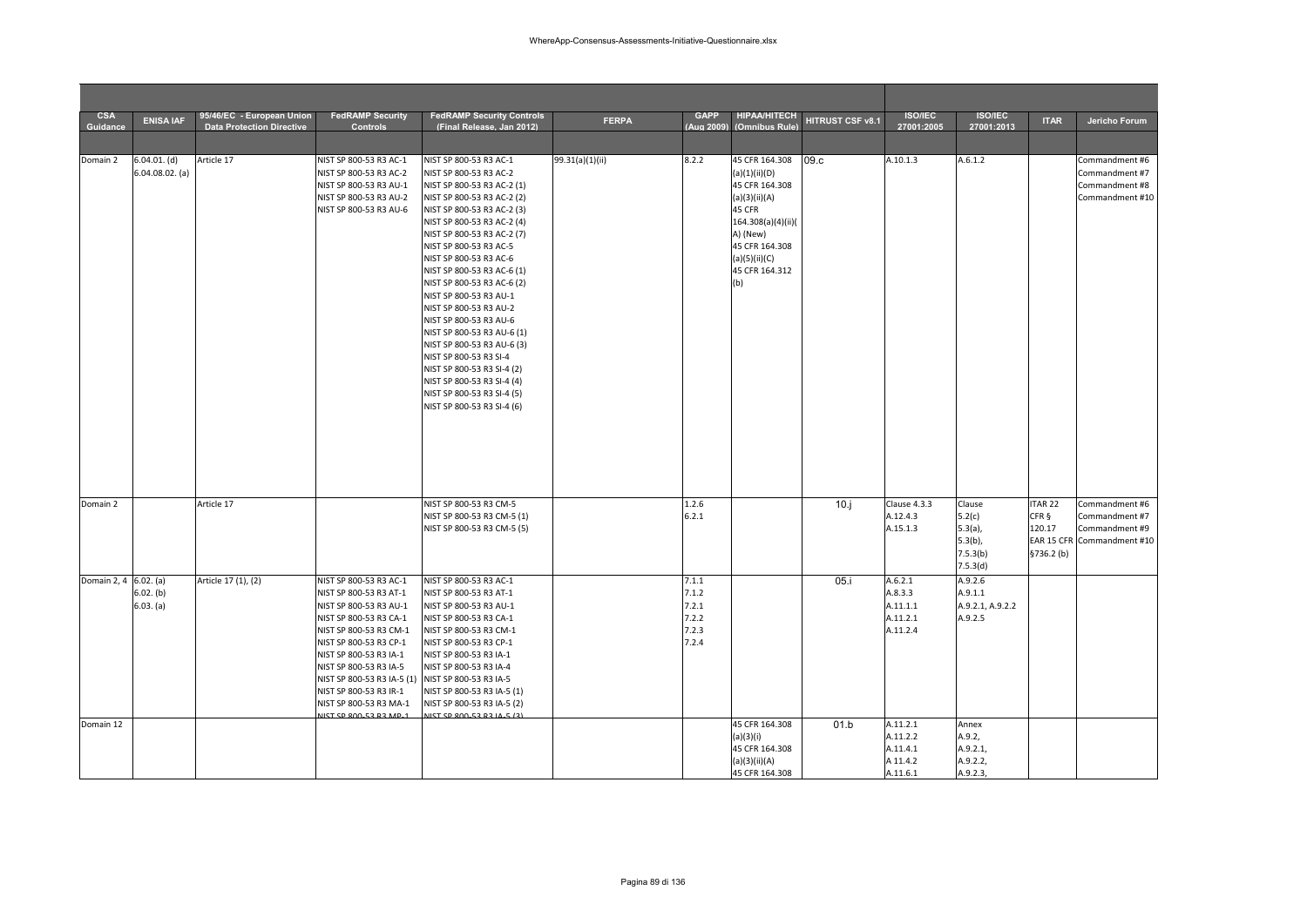| <b>CSA</b> | <b>ENISA IAF</b> | 95/46/EC - European Union        | <b>FedRAMP Security</b>                           | <b>FedRAMP Security Controls</b> | <b>FERPA</b>    | <b>GAPP</b> | <b>HIPAA/HITECH</b> | HITRUST CSF v8.1           | <b>ISO/IEC</b> | <b>ISO/IEC</b>   | <b>ITAR</b>        | Jericho Forum              |
|------------|------------------|----------------------------------|---------------------------------------------------|----------------------------------|-----------------|-------------|---------------------|----------------------------|----------------|------------------|--------------------|----------------------------|
| Guidance   |                  | <b>Data Protection Directive</b> | Controls                                          | (Final Release, Jan 2012)        |                 | Aua 2009    | (Omnibus Rule)      |                            | 27001:2005     | 27001:2013       |                    |                            |
| Domain 2   | $6.03.04.$ (b)   | Article 17                       | NIST SP 800-53 R3 AC-3                            | NIST SP 800-53 R3 AC-3           |                 | 8.2.2       | 45 CFR 164.308      | 01.b;01.c;01.i;01 A.11.2.1 |                | A.9.2.1, A.9.2.2 |                    |                            |
|            | $6.03.04.$ (c)   |                                  | NIST SP 800-53 R3 IA-2                            | NIST SP 800-53 R3 AC-3 (3)       |                 |             | (a)(3)(i)           | .v;10.j                    | A.11.2.2       | A.9.2.3          |                    |                            |
|            | $6.03.05.$ (d)   |                                  | NIST SP 800-53 R3 IA-2 (1) NIST SP 800-53 R3 AC-5 |                                  |                 |             | 45 CFR 164.308      |                            | A.11.4.1       | A.9.1.2          |                    |                            |
|            | $6.03.06.$ (a)   |                                  | NIST SP 800-53 R3 IA-4                            | NIST SP 800-53 R3 AC-6           |                 |             | (a)(3)(ii)(A)       |                            | A 11.4.2       | A.9.4.1          |                    |                            |
|            | $6.03.06.$ (b)   |                                  | NIST SP 800-53 R3 IA-5                            | NIST SP 800-53 R3 AC-6 (1)       |                 |             | 45 CFR 164.308      |                            | A.11.6.1       |                  |                    |                            |
|            | $6.04.01.$ (a)   |                                  | NIST SP 800-53 R3 IA-5 (1)                        | NIST SP 800-53 R3 AC-6 (2)       |                 |             | (a)(4)(i)           |                            |                |                  |                    |                            |
|            | $6.04.01.$ (b)   |                                  | NIST SP 800-53 R3 IA-8                            | NIST SP 800-53 R3 IA-2           |                 |             | 45 CFR 164.308      |                            |                |                  |                    |                            |
|            | $6.04.01.$ (d)   |                                  | NIST SP 800-53 R3 MA-5                            | NIST SP 800-53 R3 IA-2 (1)       |                 |             | (a)(4)(ii)(B)       |                            |                |                  |                    |                            |
|            | 6.04.01. (e)     |                                  | NIST SP 800-53 R3 PS-6                            | NIST SP 800-53 R3 IA-2 (2)       |                 |             | 45 CFR 164.308      |                            |                |                  |                    |                            |
|            | 6.04.01. (g)     |                                  | NIST SP 800-53 R3 SA-7                            | NIST SP 800-53 R3 IA-2 (3)       |                 |             | (a)(4)(ii)(C)       |                            |                |                  |                    |                            |
| Domain 2   |                  | Article 17                       | NIST SP 800-53 R3 AC-2                            | NIST SP 800-53 R3 AC-2           | 99.31(a)(1)(ii) | 8.2.1       | 45 CFR 164.308      | 01.e                       | A.11.2.4       | A.9.2.5          | ITAR <sub>22</sub> | Commandment #6             |
|            |                  |                                  | NIST SP 800-53 R3 AU-6                            | NIST SP 800-53 R3 AC-2 (1)       |                 | 8.2.7       | (a)(3)(ii)(B)       |                            |                |                  | CFR §              | Commandment #7             |
|            |                  |                                  | NIST SP 800-53 R3 PS-6                            | NIST SP 800-53 R3 AC-2 (2)       |                 |             | 45 CFR 164.308      |                            |                |                  | 120.17             | Commandment #8             |
|            |                  |                                  | NIST SP 800-53 R3 PS-7                            | NIST SP 800-53 R3 AC-2 (3)       |                 |             | (a)(4)(ii)(C)       |                            |                |                  |                    | EAR 15 CFR Commandment #10 |
|            |                  |                                  |                                                   | NIST SP 800-53 R3 AC-2 (4)       |                 |             |                     |                            |                |                  | \$736.2(b)         |                            |
|            |                  |                                  |                                                   | NIST SP 800-53 R3 AC-2 (7)       |                 |             |                     |                            |                |                  |                    |                            |
|            |                  |                                  |                                                   | NIST SP 800-53 R3 AU-6           |                 |             |                     |                            |                |                  |                    |                            |
|            |                  |                                  |                                                   | NIST SP 800-53 R3 AU-6 (1)       |                 |             |                     |                            |                |                  |                    |                            |
|            |                  |                                  |                                                   | NIST SP 800-53 R3 AU-6 (3)       |                 |             |                     |                            |                |                  |                    |                            |
|            |                  |                                  |                                                   | NIST SP 800-53 R3 PS-6           |                 |             |                     |                            |                |                  |                    |                            |
|            |                  |                                  |                                                   | NIST SP 800-53 R3 PS-7           |                 |             |                     |                            |                |                  |                    |                            |
| Domain 2   | $6.03.04.$ (b)   | Article 17                       | NIST SP 800-53 R3 AC-2                            | NIST SP 800-53 R3 AC-2           | 99.31(a)(1)(ii) | 8.2.1       | 45 CFR              | 02.g;02.i                  | ISO/IEC        | Annex A          | ITAR <sub>22</sub> | Commandment #6             |
|            | 6.03.04. (c)     |                                  | NIST SP 800-53 R3 PS-4                            | NIST SP 800-53 R3 AC-2 (1)       |                 |             | 164.308(a)(3)(ii)(  |                            | 27001:2005     | A.9.2.6          | CFR §              | Commandment #7             |
|            | $6.03.05.$ (d)   |                                  | NIST SP 800-53 R3 PS-5                            | NIST SP 800-53 R3 AC-2 (2)       |                 |             | $\cap$              |                            | A.8.3.3        | A.9.1.1          | 120.17             | Commandment #8             |
|            | $6.03.06.$ (a)   |                                  |                                                   | NIST SP 800-53 R3 AC-2 (3)       |                 |             |                     |                            | A.11.1.1       | A.9.2.1, A.9.2.2 | EAR 15 CFR         |                            |
|            | $6.04.02.$ (b)   |                                  |                                                   | NIST SP 800-53 R3 AC-2 (4)       |                 |             |                     |                            | A.11.2.1       | A.9.2.3          | \$736.2(b)         |                            |
|            |                  |                                  |                                                   | NIST SP 800-53 R3 AC-2 (7)       |                 |             |                     |                            | A.11.2.2       |                  |                    |                            |
|            |                  |                                  |                                                   | NIST SP 800-53 R3 PS-4           |                 |             |                     |                            |                |                  |                    |                            |
|            |                  |                                  |                                                   | NIST SP 800-53 R3 PS-5           |                 |             |                     |                            |                |                  |                    |                            |
|            |                  |                                  |                                                   | NIST SP 800-53 R3 SC-30          |                 |             |                     |                            |                |                  |                    |                            |
|            |                  |                                  |                                                   |                                  |                 |             |                     |                            |                |                  |                    |                            |
|            |                  |                                  |                                                   |                                  |                 |             |                     |                            |                |                  |                    |                            |
| Domain 10  | $6.03.04.$ (b)   | Article 17 (1), (2)              | NIST SP 800-53 R3 AC-1                            | NIST SP 800-53 R3 AC-1           | 99.3            |             | 45 CFR              | 01.d                       | A.8.3.3        | A.9.2.6          |                    | Commandment #6             |
|            | 6.03.04. (c)     |                                  | NIST SP 800-53 R3 AC-2                            | NIST SP 800-53 R3 AC-2           | 99.31(a)(1)(ii) |             | 164.308(a)(5)(ii)(  |                            | A.11.1.1       | A.9.1.1          |                    | Commandment #7             |
|            | $6.03.05.$ (d)   |                                  | NIST SP 800-53 R3 AC-3                            | NIST SP 800-53 R3 AC-3           |                 |             | c) (New)            |                            | A.11.2.1       | A.9.2.1, A.9.2.2 |                    | Commandment #8             |
|            | $6.04.05.$ (b)   |                                  | NIST SP 800-53 R3 AU-2                            | NIST SP 800-53 R3 AC-11          |                 |             | 45 CFR 164.308      |                            | A.11.2.3       | A.9.2.4          |                    | Commandment #9             |
|            |                  |                                  | NIST SP 800-53 R3 AU-11                           | NIST SP 800-53 R3 AC-11 (1)      |                 |             | (a)(5)(ii)(D)       |                            | A.11.2.4       | A.9.2.5          |                    |                            |
|            |                  |                                  | NIST SP 800-53 R3 IA-1                            | NIST SP 800-53 R3 AU-2           |                 |             | 45 CFR 164.312      |                            | A.11.5.5       | A.9.4.2          |                    |                            |
|            |                  |                                  | NIST SP 800-53 R3 IA-2                            | NIST SP 800-53 R3 AU-2 (3)       |                 |             | (a)(2)(i)           |                            |                |                  |                    |                            |
|            |                  |                                  | NIST SP 800-53 R3 IA-2 (1)                        | NIST SP 800-53 R3 AU-2 (4)       |                 |             | 45 CFR 164.312      |                            |                |                  |                    |                            |
|            |                  |                                  | NIST SP 800-53 R3 IA-5                            | NIST SP 800-53 R3 AU-11          |                 |             | (a)(2)(iii)         |                            |                |                  |                    |                            |
|            |                  |                                  | NIST SP 800-53 R3 IA-5 (1)                        | NIST SP 800-53 R3 IA-1           |                 |             | 45 CFR 164.312      |                            |                |                  |                    |                            |
|            |                  |                                  | NIST SP 800-53 R3 IA-6                            | NIST SP 800-53 R3 IA-2           |                 |             | (d)                 |                            |                |                  |                    |                            |
|            |                  |                                  | NIST SP 800-53 R3 IA-8                            | NIST SP 800-53 R3 IA-2 (1)       |                 |             |                     |                            |                |                  |                    |                            |
|            |                  |                                  |                                                   | NIST SP 800-53 R3 IA-2 (2)       |                 |             |                     |                            |                |                  |                    |                            |
|            |                  |                                  |                                                   | NIST SP 800-53 R3 IA-2 (3)       |                 |             |                     |                            |                |                  |                    |                            |
|            |                  |                                  |                                                   | NIST SP 800-53 R3 IA-2 (8)       |                 |             |                     |                            |                |                  |                    |                            |
|            |                  |                                  |                                                   | NIST SP 800-53 R3 IA-5           |                 |             |                     |                            |                |                  |                    |                            |
|            |                  |                                  |                                                   | NIST SP 800-53 R3 IA-5 (1)       |                 |             |                     |                            |                |                  |                    |                            |
|            |                  |                                  |                                                   | NIST SP 800-53 R3 IA-5 (2)       |                 |             |                     |                            |                |                  |                    |                            |
|            |                  |                                  |                                                   | NIST SP 800-53 R3 IA-5 (3)       |                 |             |                     |                            |                |                  |                    |                            |
|            |                  |                                  |                                                   | NIST SP 800-53 R3 IA-5 (6)       |                 |             |                     |                            |                |                  |                    |                            |
|            |                  |                                  |                                                   | NIST SP 800-53 R3 IA-5 (7)       |                 |             |                     |                            |                |                  |                    |                            |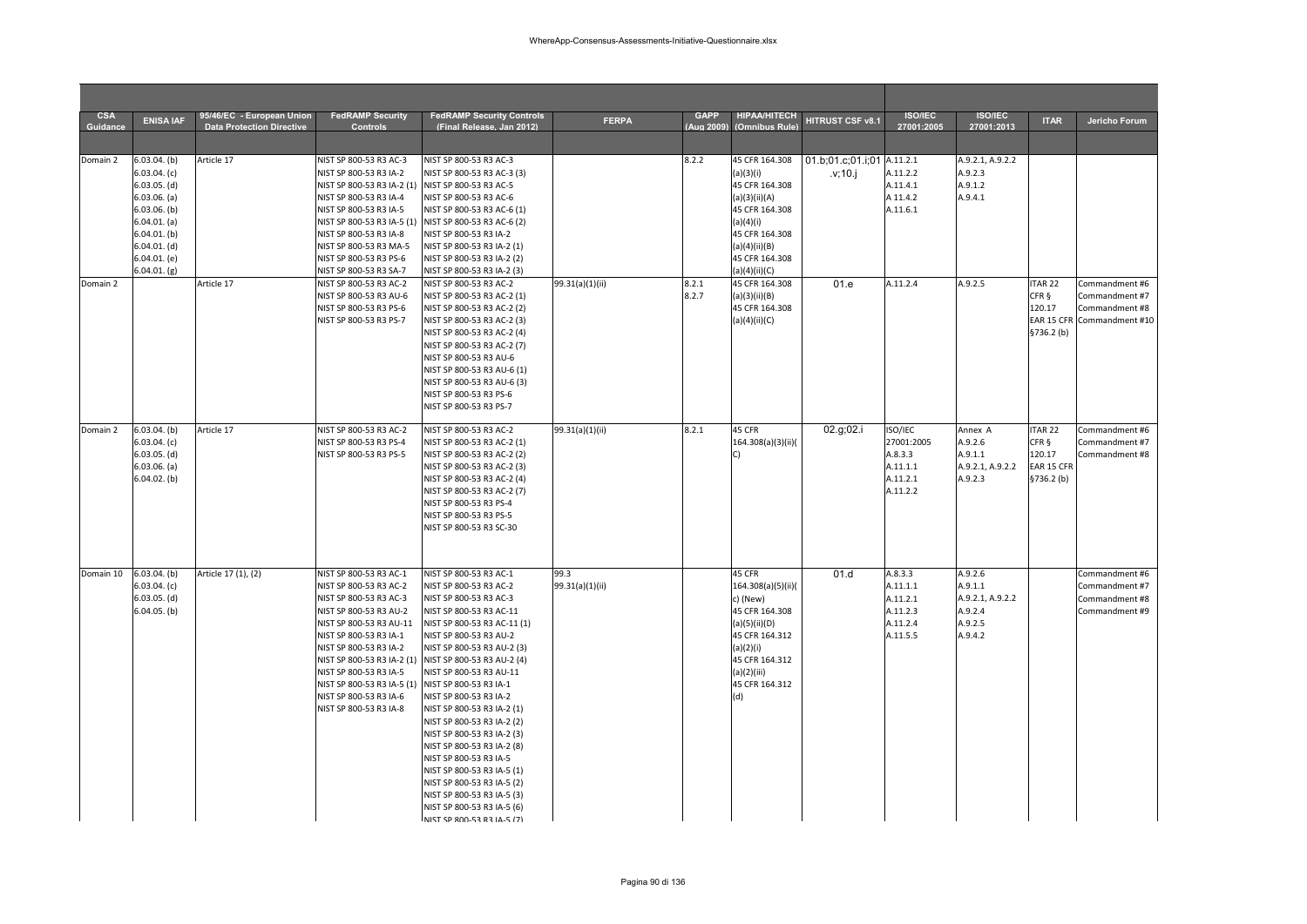| <b>CSA</b> |                                                                                                                                    | 95/46/EC - European Union        | <b>FedRAMP Security</b>                                                                                                                                                                                                                                                                      | <b>FedRAMP Security Controls</b>                                                                                                           |              | <b>GAPP</b>    | <b>HIPAA/HITECH</b>                                                                                  |                                          | <b>ISO/IEC</b>                                                                                                                       | <b>ISO/IEC</b>                                                                                                                                      |             |                                                                      |
|------------|------------------------------------------------------------------------------------------------------------------------------------|----------------------------------|----------------------------------------------------------------------------------------------------------------------------------------------------------------------------------------------------------------------------------------------------------------------------------------------|--------------------------------------------------------------------------------------------------------------------------------------------|--------------|----------------|------------------------------------------------------------------------------------------------------|------------------------------------------|--------------------------------------------------------------------------------------------------------------------------------------|-----------------------------------------------------------------------------------------------------------------------------------------------------|-------------|----------------------------------------------------------------------|
| Guidance   | <b>ENISA IAF</b>                                                                                                                   | <b>Data Protection Directive</b> | <b>Controls</b>                                                                                                                                                                                                                                                                              | (Final Release, Jan 2012)                                                                                                                  | <b>FERPA</b> | (Aug 2009)     | (Omnibus Rule)                                                                                       | HITRUST CSF v8.1                         | 27001:2005                                                                                                                           | 27001:2013                                                                                                                                          | <b>ITAR</b> | Jericho Forum                                                        |
|            |                                                                                                                                    |                                  |                                                                                                                                                                                                                                                                                              | NIST SP 800-53 R3 IA-6<br>NIST SP 800-53 R3 IA-8<br>NIST SP 800-53 R3 SC-10                                                                |              |                |                                                                                                      |                                          |                                                                                                                                      |                                                                                                                                                     |             |                                                                      |
| Domain 2   |                                                                                                                                    |                                  | NIST SP 800-53 R3 CM-7                                                                                                                                                                                                                                                                       | NIST SP 800-53 R3 AC-6<br>NIST SP 800-53 R3 AC-6 (1)<br>NIST SP 800-53 R3 AC-6 (2)<br>NIST SP 800-53 R3 CM-7<br>NIST SP 800-53 R3 CM-7 (1) |              |                |                                                                                                      | 01.s                                     | A.11.4.1<br>A 11.4.4<br>A.11.5.4                                                                                                     | A.9.1.2<br>Deleted<br>A.9.4.4                                                                                                                       |             | Commandment #1<br>Commandment #5<br>Commandment #6<br>Commandment #7 |
| Domain 10  | 6.03. (i)<br>6.03. (j)<br>$6.03.03.$ $(a)$<br>$6.03.03.$ (d)<br>$6.03.04.$ (e)<br>$6.04.07.$ (a)<br>$6.07.01.$ (a)<br>6.07.01. (c) | Article 17                       | NIST SP 800-53 R3 AU-1<br>NIST SP 800-53 R3 AU-2<br>NIST SP 800-53 R3 AU-3<br>NIST SP 800-53 R3 AU-4<br>NIST SP 800-53 R3 AU-5<br>NIST SP 800-53 R3 AU-6<br>NIST SP 800-53 R3 AU-9<br>NIST SP 800-53 R3 AU-11<br>NIST SP 800-53 R3 AU-12<br>NIST SP 800-53 R3 PE-2<br>NIST SP 800-53 R3 PE-3 | NIST SP 800-53 R3 AU-1<br>NIST SP 800-53 R3 AU-8<br>NIST SP 800-53 R3 AU-8 (1)                                                             |              | 8.2.1<br>8.2.2 | 45 CFR 164.308<br>(a)(1)(ii)(D)<br>45 CFR 164.312<br>(b)<br>45 CFR<br>164.308(a)(5)(ii)(<br>c) (New) | 09.aa;09.ab;09.a A.10.10.1<br>$d$ :09.ae | A.10.10.2<br>A.10.10.3<br>A.10.10.4<br>A.10.10.5<br>A.11.2.2<br>A.11.5.4<br>A.11.6.1<br>A.13.1.1<br>A.13.2.3<br>A.15.2.2<br>A.15.1.3 | A.12.4.1<br>A.12.4.1<br>A.12.4.2, A.12.4.3<br>A.12.4.3<br>A.12.4.1<br>A.9.2.3<br>A.9.4.4<br>A.9.4.1<br>A.16.1.2<br>A.16.1.7<br>A.18.2.3<br>A.18.1.3 |             | Commandment #6<br>Commandment #7<br>Commandment #11                  |
|            |                                                                                                                                    |                                  |                                                                                                                                                                                                                                                                                              |                                                                                                                                            |              |                |                                                                                                      | 10.k                                     |                                                                                                                                      | Annex<br>A.12.1.2<br>A.12.4,<br>A.12.4.1,<br>A.12.4.2,<br>A.12.4.3,<br>A.12.6.1,<br>A.12.6.2,<br>A.16.1.1,<br>1.1612                                |             |                                                                      |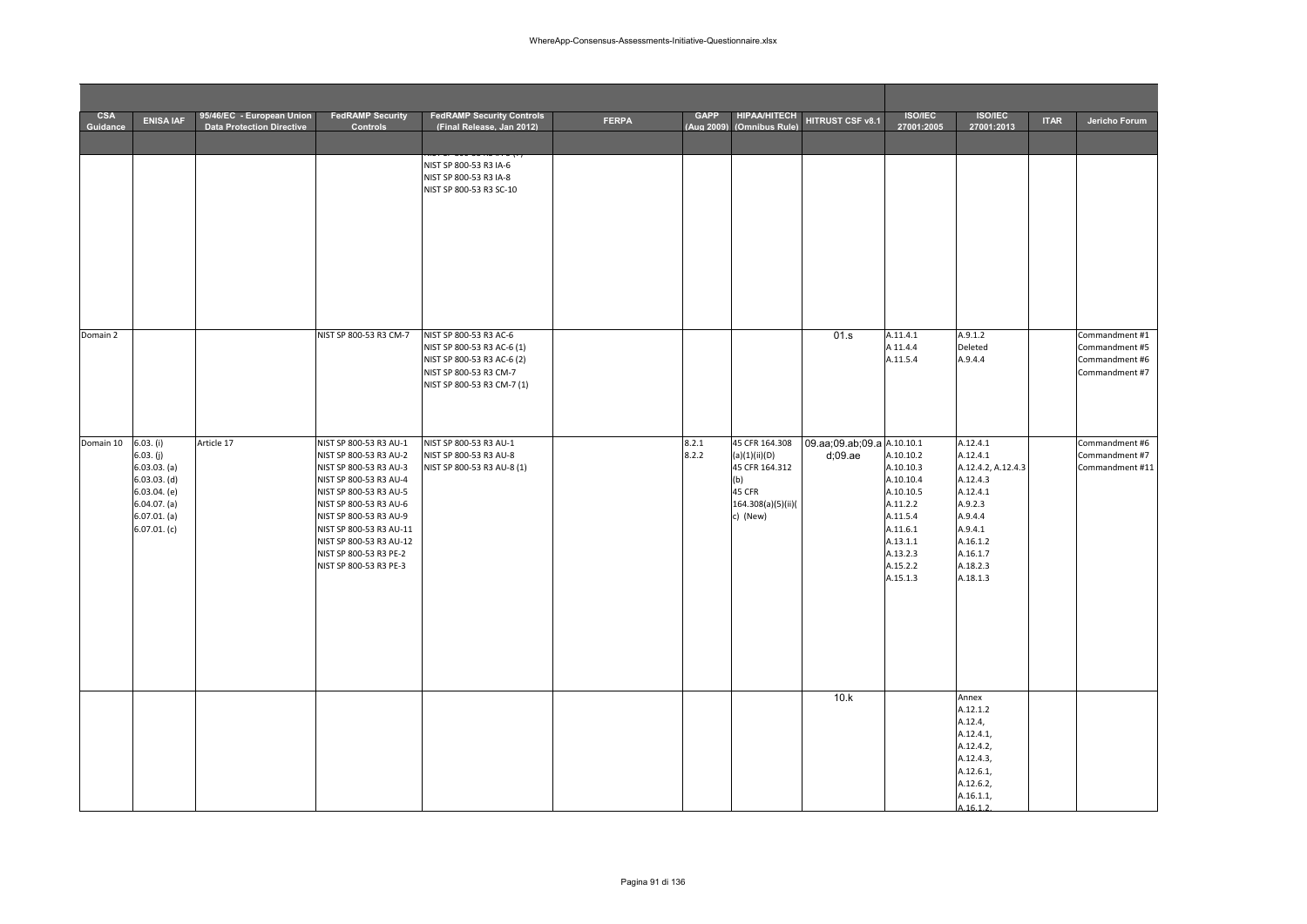| <b>CSA</b><br>Guidance   | <b>ENISA IAF</b>                                                                   | 95/46/EC - European Union<br><b>Data Protection Directive</b> | <b>FedRAMP Security</b><br><b>Controls</b>                                         | <b>FedRAMP Security Controls</b><br>(Final Release, Jan 2012)                                                                                                                                                                                                                                    | <b>FERPA</b> | <b>GAPP</b> | <b>HIPAA/HITECH</b><br>(Aug 2009) (Omnibus Rule) | HITRUST CSF v8.1                            | <b>ISO/IEC</b><br>27001:2005                                                                  | <b>ISO/IEC</b><br>27001:2013                                                    | <b>ITAR</b> | Jericho Forum                                                                                              |
|--------------------------|------------------------------------------------------------------------------------|---------------------------------------------------------------|------------------------------------------------------------------------------------|--------------------------------------------------------------------------------------------------------------------------------------------------------------------------------------------------------------------------------------------------------------------------------------------------|--------------|-------------|--------------------------------------------------|---------------------------------------------|-----------------------------------------------------------------------------------------------|---------------------------------------------------------------------------------|-------------|------------------------------------------------------------------------------------------------------------|
|                          |                                                                                    |                                                               |                                                                                    |                                                                                                                                                                                                                                                                                                  |              |             |                                                  |                                             |                                                                                               |                                                                                 |             |                                                                                                            |
| Domain 10                | 6.03. (k)                                                                          |                                                               | NIST SP 800-53 R3 AU-1<br>NIST SP 800-53 R3 AU-8                                   | NIST SP 800-53 R3 AU-1<br>NIST SP 800-53 R3 AU-8<br>NIST SP 800-53 R3 AU-8 (1)                                                                                                                                                                                                                   |              |             |                                                  | 09.a                                        | A.10.10.1<br>A.10.10.6                                                                        | A.12.4.1<br>A.12.4.4                                                            |             |                                                                                                            |
| Domain 7, 8 6.03.07. (a) | $6.03.07.$ (b)<br>6.03.07. (c)<br>$6.03.07.$ (d)                                   | Article 17 (1)                                                | NIST SP 800-53 R3 SA-4                                                             | NIST SP 800-53 R3 SA-4<br>NIST SP 800-53 R3 SA-4 (1)<br>NIST SP 800-53 R3 SA-4 (4)<br>NIST SP 800-53 R3 SA-4 (7)                                                                                                                                                                                 |              | 1.2.4       |                                                  | 09.h                                        | A.10.3.1                                                                                      | A.12.1.3                                                                        |             | Commandment #1<br>Commandment #2<br>Commandment #3                                                         |
| Domain 1,<br>13          |                                                                                    |                                                               |                                                                                    |                                                                                                                                                                                                                                                                                                  |              |             |                                                  | 10.m                                        |                                                                                               | Clause<br>6.1.1,<br>6.1.1(e)(2)<br>6.1.2<br>6.1.2(a)(1)<br>(12617)              |             |                                                                                                            |
| Domain 10                | 6.03.03. (a)<br>$6.03.03.$ (d)<br>$6.03.04.$ (d)<br>$6.04.07.$ (a)<br>6.07.01. (c) | Article 17                                                    | NIST SP 800-53 R3 CM-7<br>NIST SP 800-53 R3 SC-7<br>NIST SP 800-53 R3 SC-20<br>(1) | NIST SP 800-53 R3 CM-7<br>NIST SP 800-53 R3 CM-7 (1)<br>NIST SP 800-53 R3 SC-7<br>NIST SP 800-53 R3 SC-7 (1)<br>NIST SP 800-53 R3 SC-7 (2)<br>NIST SP 800-53 R3 SC-7 (3)<br>NIST SP 800-53 R3 SC-7 (4)<br>NIST SP 800-53 R3 SC-7 (5)<br>NIST SP 800-53 R3 SC-7 (7)<br>NIST SP 800-53 R3 SC-7 (8) |              | 8.2.5       |                                                  | 01.i;01.m;01.n;0 A.10.6.1<br>9 <sub>m</sub> | A.10.6.2<br>A.10.9.1<br>A.10.10.2<br>A.11.4.1<br>A.11.4.5<br>A.11.4.6<br>A.11.4.7<br>A.15.1.4 | A.13.1.1<br>A.13.1.2<br>A.14.1.2<br>A.12.4.1<br>A.9.1.2<br>A.13.1.3<br>A.18.1.4 |             | Commandment #1<br>Commandment #2<br>Commandment #3<br>Commandment #9<br>Commandment #10<br>Commandment #11 |

NIST SP 800 53 R3 SC 7 (12)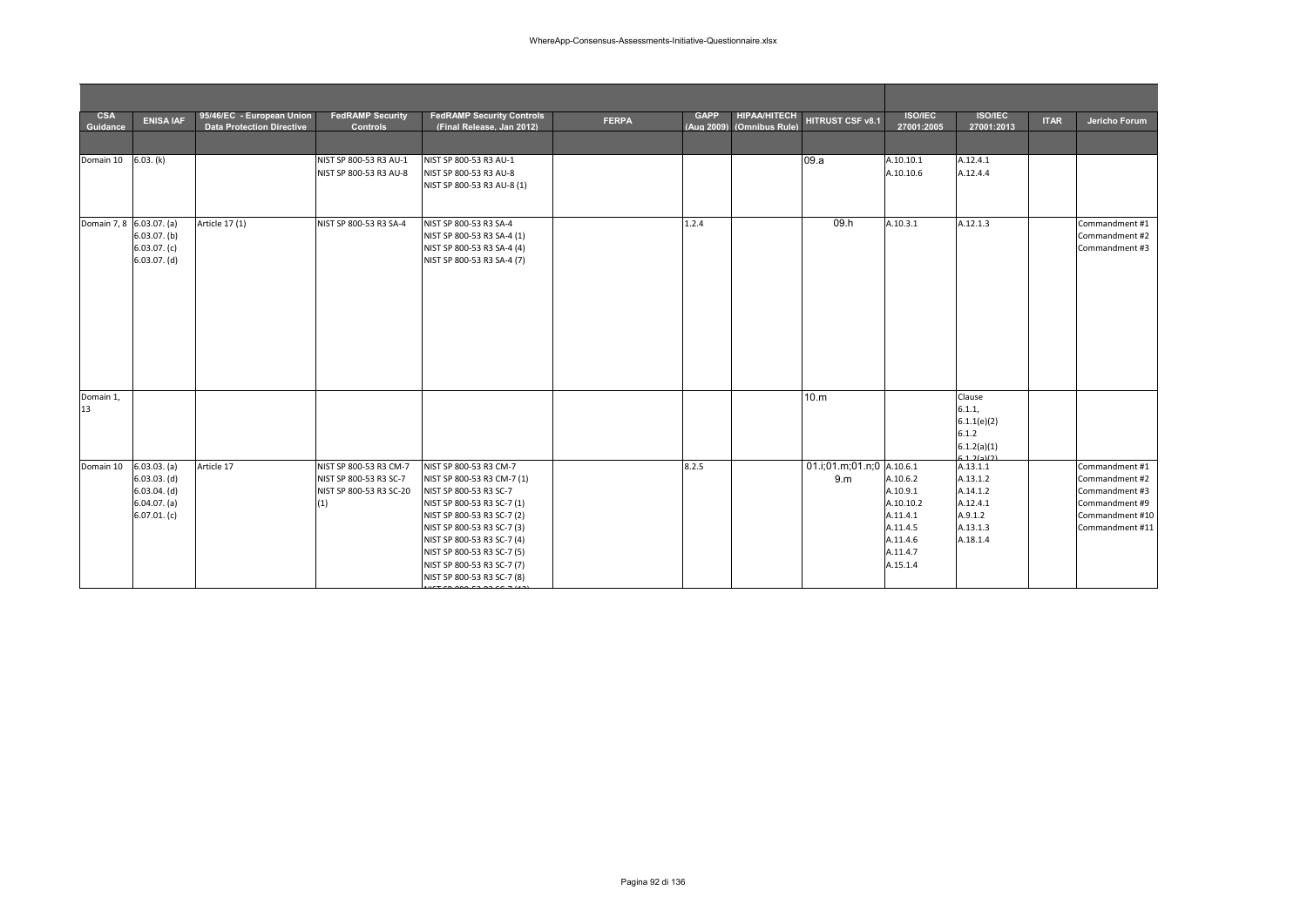| <b>CSA</b><br>Guidance | <b>ENISA IAF</b>                                                                                                                                        | 95/46/EC - European Union<br><b>Data Protection Directive</b> | <b>FedRAMP Security</b><br>Controls | <b>FedRAMP Security Controls</b><br>(Final Release, Jan 2012)                                                                                                                                                                                                                                                               | <b>FERPA</b> | <b>GAPP</b> | <b>HIPAA/HITECH</b><br>(Aug 2009) (Omnibus Rule) | HITRUST CSF v8.1 | <b>ISO/IEC</b><br>27001:2005                                         | <b>ISO/IEC</b><br>27001:2013                                                                                           | <b>ITAR</b> | Jericho Forum                                                                                              |
|------------------------|---------------------------------------------------------------------------------------------------------------------------------------------------------|---------------------------------------------------------------|-------------------------------------|-----------------------------------------------------------------------------------------------------------------------------------------------------------------------------------------------------------------------------------------------------------------------------------------------------------------------------|--------------|-------------|--------------------------------------------------|------------------|----------------------------------------------------------------------|------------------------------------------------------------------------------------------------------------------------|-------------|------------------------------------------------------------------------------------------------------------|
|                        |                                                                                                                                                         |                                                               |                                     |                                                                                                                                                                                                                                                                                                                             |              |             |                                                  | 01.l;10.h        |                                                                      | Annex<br>A.12.1.4<br>A.12.2.1<br>A.12.4.1<br>A.12.6.1                                                                  |             |                                                                                                            |
| Domain 10              | 6.03. (d)                                                                                                                                               |                                                               |                                     | NIST SP 800-53 R3 SC-2                                                                                                                                                                                                                                                                                                      |              | 1.2.6       |                                                  | 09.d             | A.10.1.4<br>A.10.3.2<br>A.11.1.1<br>A.12.5.1<br>A.12.5.2<br>A.12.5.3 | A.12.1.4<br>A.14.2.9<br>A.9.1.1<br>8.1, partial,<br>A.14.2.2<br>8.1, partial,<br>A.14.2.3<br>8.1, partial,<br>A.14.2.4 |             | Commandment #1<br>Commandment #10<br>Commandment #11                                                       |
| Domain 10              | $6.03.03.$ (b)<br>$6.03.05.$ (a)<br>$6.03.05.$ (b)<br>6.04.01. (a)<br>6.04.01. (g)<br>6.04.03. (c)<br>$6.04.08.02.$ (a)<br>6.04.08.02. (b)<br>6.05. (c) | Article 17                                                    | NIST SP 800-53 R3 SC-7              | NIST SP 800-53 R3 AC-4<br>NIST SP 800-53 R3 SC-2<br>NIST SP 800-53 R3 SC-7<br>NIST SP 800-53 R3 SC-7 (1)<br>NIST SP 800-53 R3 SC-7 (2)<br>NIST SP 800-53 R3 SC-7 (3)<br>NIST SP 800-53 R3 SC-7 (4)<br>NIST SP 800-53 R3 SC-7 (5)<br>NIST SP 800-53 R3 SC-7 (7)<br>NIST SP 800-53 R3 SC-7 (8)<br>NIST SP 800-53 R3 SC-7 (12) |              |             | 45 CFR 164.308<br>(a)(4)(ii)(A)                  | 01.m;01.n        | A.11.4.5<br>A.11.6.1<br>A.11.6.2<br>A.15.1.4                         | A.13.1.3<br>A.9.4.1<br>A.18.1.4                                                                                        |             | Commandment #1<br>Commandment #2<br>Commandment #3<br>Commandment #9<br>Commandment #10<br>Commandment #11 |
| Domain 1,<br>13        |                                                                                                                                                         |                                                               |                                     |                                                                                                                                                                                                                                                                                                                             |              |             |                                                  | 01.m;09.m        |                                                                      | Clause<br>6.1.1,<br>6.1.1(e)(2)<br>6.1.2<br>6.1.2(a)(1)<br>$6.1.2(a)(2)$ ,                                             |             |                                                                                                            |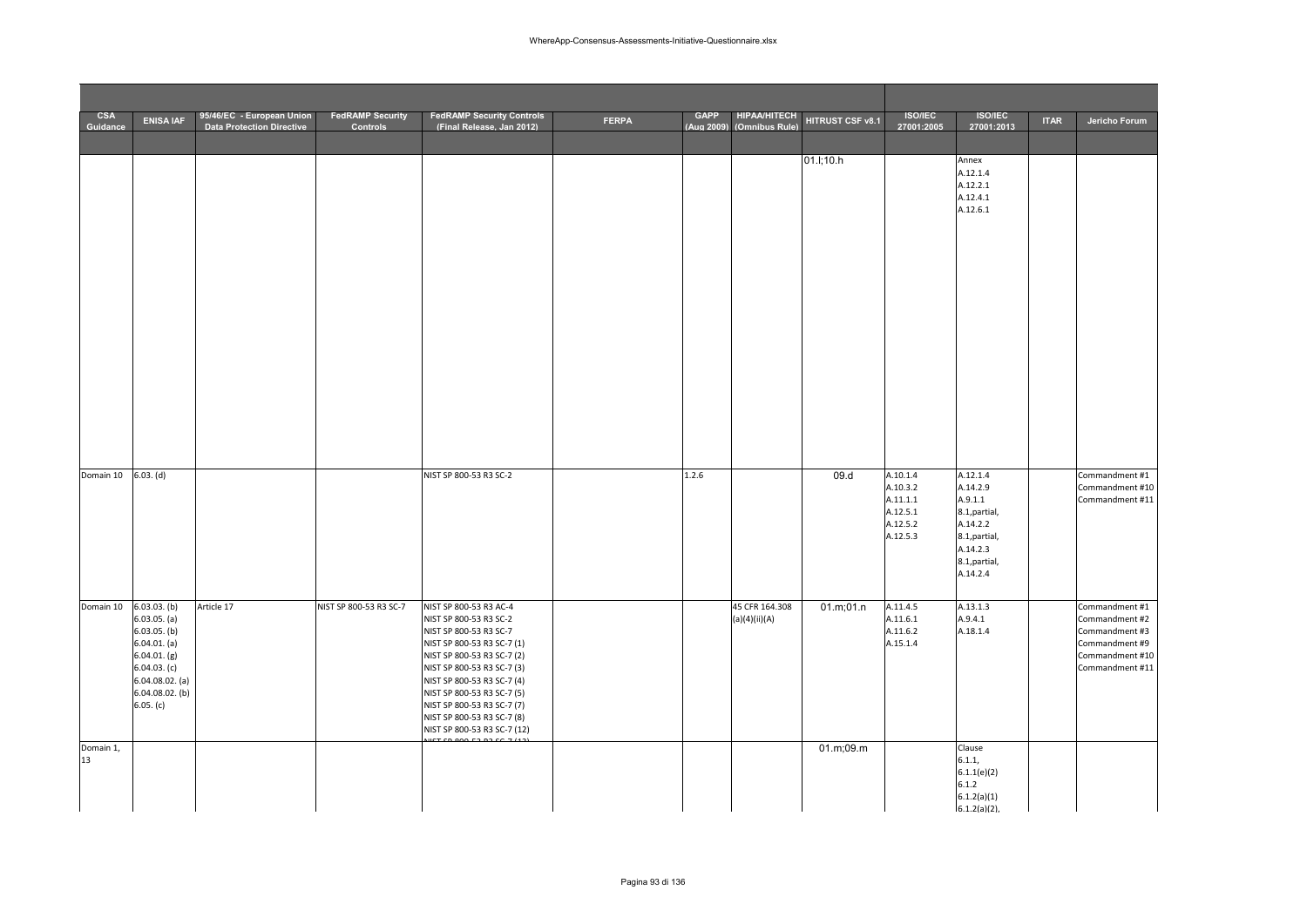| <b>CSA</b><br>Guidance | <b>ENISA IAF</b>                                                                            | 95/46/EC - European Union<br><b>Data Protection Directive</b> | <b>FedRAMP Security</b><br><b>Controls</b>                                                            | <b>FedRAMP Security Controls</b><br>(Final Release, Jan 2012)                                                                                                                                                                                                                                                                                                                                                  | <b>FERPA</b> | <b>GAPP</b><br>(Aug 2009) | <b>HIPAA/HITECH</b><br>(Omnibus Rule)                                                                                                                   | HITRUST CSF v8.1 | <b>ISO/IEC</b><br>27001:2005                                                                                                                         | <b>ISO/IEC</b><br>27001:2013                                                                                                                                        | <b>ITAR</b> | Jericho Forum                                                                                                                                  |
|------------------------|---------------------------------------------------------------------------------------------|---------------------------------------------------------------|-------------------------------------------------------------------------------------------------------|----------------------------------------------------------------------------------------------------------------------------------------------------------------------------------------------------------------------------------------------------------------------------------------------------------------------------------------------------------------------------------------------------------------|--------------|---------------------------|---------------------------------------------------------------------------------------------------------------------------------------------------------|------------------|------------------------------------------------------------------------------------------------------------------------------------------------------|---------------------------------------------------------------------------------------------------------------------------------------------------------------------|-------------|------------------------------------------------------------------------------------------------------------------------------------------------|
|                        |                                                                                             |                                                               |                                                                                                       |                                                                                                                                                                                                                                                                                                                                                                                                                |              |                           |                                                                                                                                                         |                  |                                                                                                                                                      |                                                                                                                                                                     |             |                                                                                                                                                |
|                        |                                                                                             |                                                               |                                                                                                       |                                                                                                                                                                                                                                                                                                                                                                                                                |              |                           |                                                                                                                                                         |                  |                                                                                                                                                      | 6.1.2(b)<br>6.1.2(c)<br>$6.1.2(c)(1)$ ,                                                                                                                             |             |                                                                                                                                                |
| Domain 1,<br>13        |                                                                                             |                                                               |                                                                                                       |                                                                                                                                                                                                                                                                                                                                                                                                                |              |                           |                                                                                                                                                         | 01.c             |                                                                                                                                                      | Clause<br>6.1.1,<br>6.1.1(e)(2)<br>6.1.2<br>6.1.2(a)(1)<br>$6.1.2(a)(2)$ ,<br>6.1.2(b)<br>6.1.2(c)<br>$6.1.2(c)(1)$ ,                                               |             |                                                                                                                                                |
| Domain 10              |                                                                                             | Article 17                                                    | NIST SP 800-53 R3 AC-1<br>NIST SP 800-53 R3 AC-18<br>NIST SP 800-53 R3 CM-6<br>NIST SP 800-53 R3 SC-7 | NIST SP 800-53 R3 AC-1<br>NIST SP 800-53 R3 AC-18<br>NIST SP 800-53 R3 AC-18 (1)<br>NIST SP 800-53 R3 AC-18 (2)<br>NIST SP 800-53 R3 CM-6<br>NIST SP 800-53 R3 CM-6 (1)<br>NIST SP 800-53 R3 CM-6 (3)<br>NIST SP 800-53 R3 PE-4<br>NIST SP 800-53 R3 SC-7<br>NIST SP 800-53 R3 SC-7 (1)<br>NIST SP 800-53 R3 SC-7 (2)<br>NIST SP 800-53 R3 SC-7 (3)<br>NIST SP 800-53 R3 SC-7 (4)<br>ILET CD ONA ES DS CC 7 /E |              | 8.2.5                     | 45 CFR 164.312<br>(e)(1)(2)(ii)<br>45 CFR<br>164.308(a)(5)(ii)(<br>D) (New)<br>45 CFR<br>164.312(e)(1)<br>(New)<br>45 CFR<br>164.312(e)(2)(ii)<br>(New) | 09.m             | A.7.1.1<br>A.7.1.2<br>A.7.1.3<br>A.9.2.1<br>A.9.2.4<br>A.10.6.1<br>A.10.6.2<br>A.10.8.1<br>A.10.8.3<br>A.10.8.5<br>A.10.10.2<br>A.11.2.1<br>A.11.4.3 | A.8.1.1<br>A.8.1.2<br>A.8.1.3<br>A.11.2.1<br>A.11.2.4<br>A.13.1.1<br>A.13.1.2<br>A.13.2.1<br>A.8.3.3<br>A.12.4.1<br>A.9.2.1, A.9.2.2<br>A.13.1.3<br>A.10.1.1<br>101 |             | Commandment #1<br>Commandment #2<br>Commandment #3<br>Commandment #4<br>Commandment #5<br>Commandment #9<br>Commandment #10<br>Commandment #11 |
| Domain 10              | $6.03.03.$ $(a)$<br>$6.03.03.$ (d)<br>$6.03.04.$ (d)<br>$6.04.07.$ (a)<br>6.07.01. ©        | Article 17                                                    | NIST SP 800-53 R3 CM-7<br>NIST SP 800-53 R3 SC-7<br>NIST SP 800-53 R3 SC-20<br>(1)                    | NIST SP 800-53 R3 CM-7<br>NIST SP 800-53 R3 CM-7 (1)<br>NIST SP 800-53 R3 SC-7<br>NIST SP 800-53 R3 SC-7 (1)<br>NIST SP 800-53 R3 SC-7 (2)<br>NIST SP 800-53 R3 SC-7 (3)<br>NIST SP 800-53 R3 SC-7 (4)<br>NIST SP 800-53 R3 SC-7 (5)<br>NIST SP 800-53 R3 SC-7 (7)<br>NIST SP 800-53 R3 SC-7 (8)                                                                                                               |              | 8.2.5                     |                                                                                                                                                         | 09.m;11.c        | A.10.6.1<br>A.10.6.2<br>A.10.9.1<br>A.10.10.2<br>A.11.4.1<br>A.11.4.5<br>A.11.4.6<br>A.11.4.7<br>A.15.1.4                                            | A.13.1.1<br>A.13.1.2<br>A.14.1.2<br>A.12.4.1<br>A.9.1.2<br>A.13.1.3<br>A.18.1.4                                                                                     |             | Commandment #1<br>Commandment #2<br>Commandment #3<br>Commandment #9<br>Commandment #10<br>Commandment #11                                     |
| Domain 6               |                                                                                             |                                                               |                                                                                                       |                                                                                                                                                                                                                                                                                                                                                                                                                |              |                           |                                                                                                                                                         | 10.h             |                                                                                                                                                      | Clause<br>6.1.1,<br>6.1.1(e)(2)<br>6.1.2<br>6.1.2(a)(1)                                                                                                             |             |                                                                                                                                                |
| Domain 6               |                                                                                             |                                                               |                                                                                                       |                                                                                                                                                                                                                                                                                                                                                                                                                |              |                           |                                                                                                                                                         | 10.h             |                                                                                                                                                      | Clause<br>6.1.1,<br>6.1.1(e)(2)<br>6.1.2<br>6.1.2(a)(1)<br>$6.1.2(a)(2)$ ,<br>6.1.2(b)                                                                              |             |                                                                                                                                                |
| Domain 3               | $6.04.03.$ (b)<br>$6.04.08.$ (a)<br>$6.04.08.$ (b)<br>6.06. (a)<br>$6.06.$ (b)<br>6.06. (c) |                                                               |                                                                                                       |                                                                                                                                                                                                                                                                                                                                                                                                                |              |                           |                                                                                                                                                         | 05.k             |                                                                                                                                                      | Clause<br>6.1.1,<br>6.1.1(e)(2)<br>6.1.2<br>6.1.2(a)(1)<br>$6.1.2(a)(2)$ ,                                                                                          |             |                                                                                                                                                |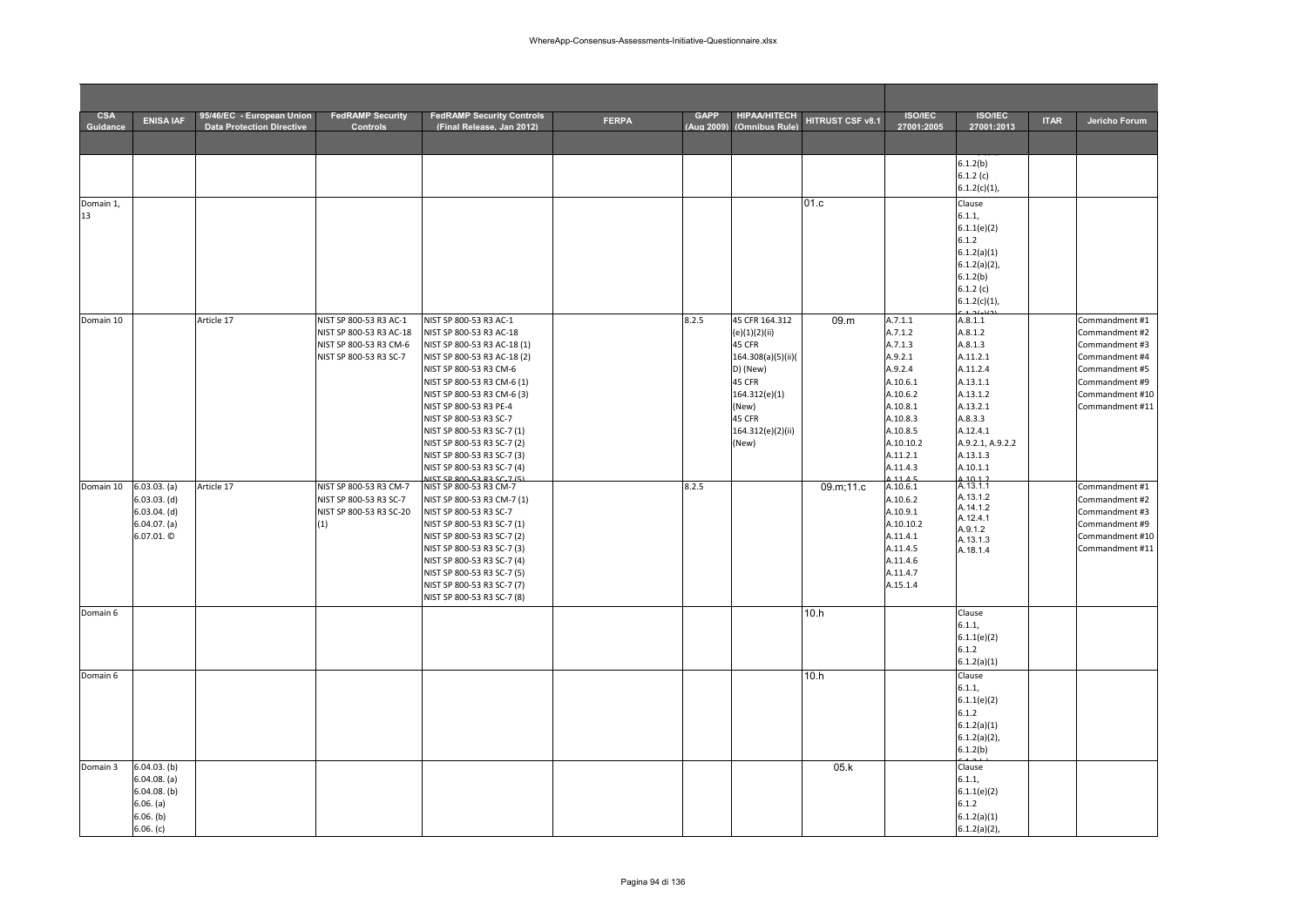| <b>CSA</b><br>Guidance | <b>ENISA IAF</b> | 95/46/EC - European Union<br><b>Data Protection Directive</b> | <b>FedRAMP Security</b><br>Controls | <b>FedRAMP Security Controls</b><br>(Final Release, Jan 2012) | <b>FERPA</b> | <b>GAPP</b><br>(Aug 2009) | <b>HIPAA/HITECH</b><br>(Omnibus Rule) | HITRUST CSF v8.1 | <b>ISO/IEC</b><br>27001:2005 | <b>ISO/IEC</b><br>27001:2013   | <b>ITAR</b> | Jericho Forum |
|------------------------|------------------|---------------------------------------------------------------|-------------------------------------|---------------------------------------------------------------|--------------|---------------------------|---------------------------------------|------------------|------------------------------|--------------------------------|-------------|---------------|
|                        |                  |                                                               |                                     |                                                               |              |                           |                                       |                  |                              |                                |             |               |
| Domain 6               |                  |                                                               |                                     |                                                               |              |                           |                                       | 09.s             |                              | Clause                         |             |               |
|                        |                  |                                                               |                                     |                                                               |              |                           |                                       |                  |                              | 6.1.1,<br>6.1.1(e)(2)          |             |               |
|                        |                  |                                                               |                                     |                                                               |              |                           |                                       |                  |                              | 6.1.2                          |             |               |
|                        |                  |                                                               |                                     |                                                               |              |                           |                                       |                  |                              | 6.1.2(a)(1)<br>$6.1.2(a)(2)$ , |             |               |
|                        |                  |                                                               |                                     |                                                               |              |                           |                                       |                  |                              | 6.1.2(b)                       |             |               |
| Domain 6               |                  |                                                               |                                     |                                                               |              |                           |                                       | 09.s             |                              | Clause                         |             |               |
|                        |                  |                                                               |                                     |                                                               |              |                           |                                       |                  |                              | 6.1.1,<br>6.1.1(e)(2)          |             |               |
|                        |                  |                                                               |                                     |                                                               |              |                           |                                       |                  |                              | 6.1.2                          |             |               |
|                        |                  |                                                               |                                     |                                                               |              |                           |                                       |                  |                              | 6.1.2(a)(1)                    |             |               |
|                        |                  |                                                               |                                     |                                                               |              |                           |                                       |                  |                              | $6.1.2(a)(2)$ ,<br>6.1.2(b)    |             |               |
|                        |                  |                                                               |                                     |                                                               |              |                           |                                       |                  |                              | 6.1.2(c)                       |             |               |
| None                   |                  |                                                               |                                     |                                                               |              |                           |                                       | 02.e             |                              | 6.1.2(c)(1)<br>Clause          |             |               |
| (Mobile                |                  |                                                               |                                     |                                                               |              |                           |                                       |                  |                              | 6.1.1,                         |             |               |
| Guidance)              |                  |                                                               |                                     |                                                               |              |                           |                                       |                  |                              | 6.1.1(e)(2)<br>6.1.2           |             |               |
|                        |                  |                                                               |                                     |                                                               |              |                           |                                       |                  |                              |                                |             |               |
| None<br>(Mobile        |                  |                                                               |                                     |                                                               |              |                           |                                       | 01.x             |                              | Clause<br>6.1.1,               |             |               |
| Guidance)              |                  |                                                               |                                     |                                                               |              |                           |                                       |                  |                              | 6.1.1(e)(2)                    |             |               |
|                        |                  |                                                               |                                     |                                                               |              |                           |                                       |                  |                              | 6.1.2<br>6.1.2(a)(1)           |             |               |
| None                   |                  |                                                               |                                     |                                                               |              |                           |                                       | 01.x             |                              | Clause                         |             |               |
| (Mobile                |                  |                                                               |                                     |                                                               |              |                           |                                       |                  |                              | 6.1.1,                         |             |               |
| Guidance)              |                  |                                                               |                                     |                                                               |              |                           |                                       |                  |                              | 6.1.1(e)(2)<br>6.1.2           |             |               |
|                        |                  |                                                               |                                     |                                                               |              |                           |                                       |                  |                              | 6.1.2(a)(1)                    |             |               |
| None                   |                  |                                                               |                                     |                                                               |              |                           |                                       | 02.d;02.e        |                              | Clause                         |             |               |
| (Mobile                |                  |                                                               |                                     |                                                               |              |                           |                                       |                  |                              | 6.1.1,                         |             |               |
| Guidance)              |                  |                                                               |                                     |                                                               |              |                           |                                       |                  |                              | 6.1.1(e)(2)<br>6.1.2           |             |               |
|                        |                  |                                                               |                                     |                                                               |              |                           |                                       |                  |                              | 6.1.2(a)(1)                    |             |               |
|                        |                  |                                                               |                                     |                                                               |              |                           |                                       |                  |                              | $6.1.2(a)(2)$ ,                |             |               |
| None<br>(Mobile        |                  |                                                               |                                     |                                                               |              |                           |                                       | 01.x;02.e        |                              | Clause<br>6.1.1,               |             |               |
| Guidance)              |                  |                                                               |                                     |                                                               |              |                           |                                       |                  |                              | 6.1.1(e)(2)                    |             |               |
|                        |                  |                                                               |                                     |                                                               |              |                           |                                       |                  |                              | 6.1.2                          |             |               |
|                        |                  |                                                               |                                     |                                                               |              |                           |                                       |                  |                              | 6.1.2(a)(1)<br>$6.1.2(a)(2)$ , |             |               |
|                        |                  |                                                               |                                     |                                                               |              |                           |                                       |                  |                              | 6.1.2(b)                       |             |               |
|                        |                  |                                                               |                                     |                                                               |              |                           |                                       |                  |                              | 6.1.2(c)                       |             |               |
| None<br>(Mobile        |                  |                                                               |                                     |                                                               |              |                           |                                       | 02.d             |                              | Clause<br>6.1.1,               |             |               |
| Guidance)              |                  |                                                               |                                     |                                                               |              |                           |                                       |                  |                              | 6.1.1(e)(2)                    |             |               |
|                        |                  |                                                               |                                     |                                                               |              |                           |                                       |                  |                              | 6.1.2                          |             |               |
|                        |                  |                                                               |                                     |                                                               |              |                           |                                       |                  |                              | 6.1.2(a)(1)                    |             |               |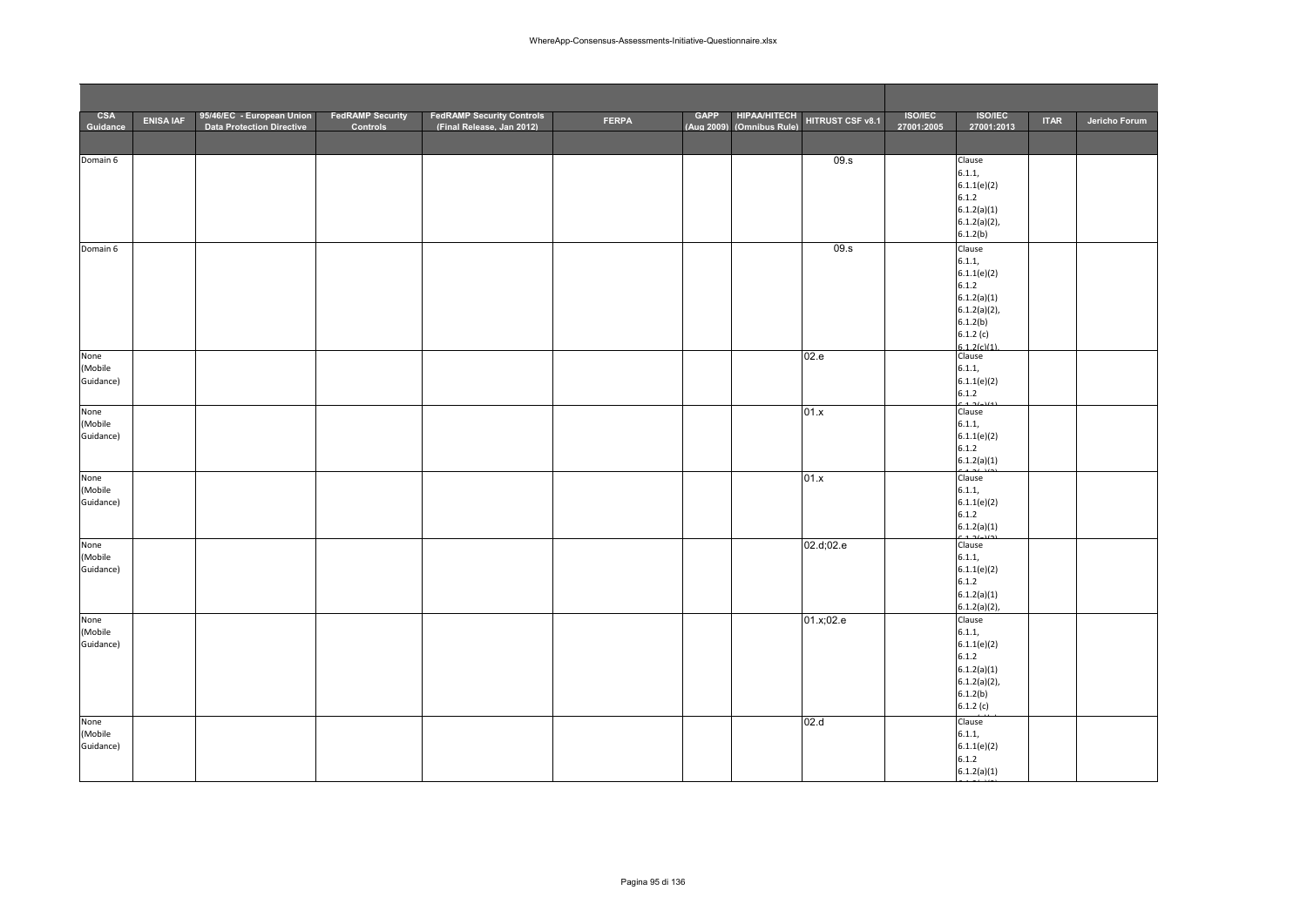| <b>CSA</b><br>Guidance | <b>ENISA IAF</b> | 95/46/EC - European Union<br><b>Data Protection Directive</b> | <b>FedRAMP Security</b><br>Controls | <b>FedRAMP Security Controls</b><br>(Final Release. Jan 2012) | <b>FERPA</b> | <b>GAPP</b> | <b>HIPAA/HITECH</b><br>(Aug 2009) (Omnibus Rule) | HITRUST CSF v8.1 | <b>ISO/IEC</b><br>27001:2005 | <b>ISO/IEC</b><br>27001:2013 | <b>ITAR</b> | Jericho Forum |
|------------------------|------------------|---------------------------------------------------------------|-------------------------------------|---------------------------------------------------------------|--------------|-------------|--------------------------------------------------|------------------|------------------------------|------------------------------|-------------|---------------|
|                        |                  |                                                               |                                     |                                                               |              |             |                                                  |                  |                              |                              |             |               |
| None                   |                  |                                                               |                                     |                                                               |              |             |                                                  | 10.k             |                              | Clause                       |             |               |
| (Mobile                |                  |                                                               |                                     |                                                               |              |             |                                                  |                  |                              | 6.1.1,                       |             |               |
| Guidance)              |                  |                                                               |                                     |                                                               |              |             |                                                  |                  |                              | 6.1.1(e)(2)<br>6.1.2         |             |               |
|                        |                  |                                                               |                                     |                                                               |              |             |                                                  |                  |                              | 6.1.2(a)(1)                  |             |               |
| None                   |                  |                                                               |                                     |                                                               |              |             |                                                  | 02.d             |                              | Clause                       |             |               |
| (Mobile                |                  |                                                               |                                     |                                                               |              |             |                                                  |                  |                              | 6.1.1,                       |             |               |
| Guidance)              |                  |                                                               |                                     |                                                               |              |             |                                                  |                  |                              | 6.1.1(e)(2)                  |             |               |
|                        |                  |                                                               |                                     |                                                               |              |             |                                                  |                  |                              | 6.1.2<br>6.1.2(a)(1)         |             |               |
| None                   |                  |                                                               |                                     |                                                               |              |             |                                                  | 07.a             |                              | Clause                       |             |               |
| (Mobile                |                  |                                                               |                                     |                                                               |              |             |                                                  |                  |                              | 6.1.1,                       |             |               |
| Guidance)              |                  |                                                               |                                     |                                                               |              |             |                                                  |                  |                              | 6.1.1(e)(2)                  |             |               |
|                        |                  |                                                               |                                     |                                                               |              |             |                                                  |                  |                              | 6.1.2                        |             |               |
|                        |                  |                                                               |                                     |                                                               |              |             |                                                  |                  |                              | 6.1.2(a)(1)                  |             |               |
|                        |                  |                                                               |                                     |                                                               |              |             |                                                  |                  |                              | $6.1.2(a)(2)$ ,<br>6.1.2(b)  |             |               |
|                        |                  |                                                               |                                     |                                                               |              |             |                                                  |                  |                              | 6.1.2(c)                     |             |               |
|                        |                  |                                                               |                                     |                                                               |              |             |                                                  |                  |                              | $6.1.2(c)(1)$ ,              |             |               |
| None                   |                  |                                                               |                                     |                                                               |              |             |                                                  | 01.x             |                              | Clause                       |             |               |
| (Mobile                |                  |                                                               |                                     |                                                               |              |             |                                                  |                  |                              | 6.1.1,                       |             |               |
| Guidance)              |                  |                                                               |                                     |                                                               |              |             |                                                  |                  |                              | 6.1.1(e)(2)                  |             |               |
|                        |                  |                                                               |                                     |                                                               |              |             |                                                  |                  |                              | 6.1.2                        |             |               |
|                        |                  |                                                               |                                     |                                                               |              |             |                                                  |                  |                              | 6.1.2(a)(1)                  |             |               |
| None<br>(Mobile        |                  |                                                               |                                     |                                                               |              |             |                                                  | 01.x             |                              | Clause<br>6.1.1,             |             |               |
| Guidance)              |                  |                                                               |                                     |                                                               |              |             |                                                  |                  |                              | 6.1.1(e)(2)                  |             |               |
|                        |                  |                                                               |                                     |                                                               |              |             |                                                  |                  |                              | 6.1.2                        |             |               |
|                        |                  |                                                               |                                     |                                                               |              |             |                                                  |                  |                              | 6.1.2(a)(1)                  |             |               |
| None                   |                  |                                                               |                                     |                                                               |              |             |                                                  | 01.x             |                              | 6.1.2(a)(2)<br>Clause        |             |               |
| (Mobile                |                  |                                                               |                                     |                                                               |              |             |                                                  |                  |                              | 6.1.1,                       |             |               |
| Guidance)              |                  |                                                               |                                     |                                                               |              |             |                                                  |                  |                              | 6.1.1(e)(2)                  |             |               |
|                        |                  |                                                               |                                     |                                                               |              |             |                                                  |                  |                              | 6.1.2                        |             |               |
|                        |                  |                                                               |                                     |                                                               |              |             |                                                  |                  |                              | 6.1.2(a)(1)                  |             |               |
|                        |                  |                                                               |                                     |                                                               |              |             |                                                  |                  |                              | $6.1.2(a)(2)$ ,              |             |               |
|                        |                  |                                                               |                                     |                                                               |              |             |                                                  |                  |                              | 6.1.2(b)<br>6.1.2(c)         |             |               |
|                        |                  |                                                               |                                     |                                                               |              |             |                                                  |                  |                              | $6.1.2(c)(1)$ ,              |             |               |
|                        |                  |                                                               |                                     |                                                               |              |             |                                                  |                  |                              | 6.1.2(c)(2)                  |             |               |
| None                   |                  |                                                               |                                     |                                                               |              |             |                                                  | 02.d             |                              | Clause                       |             |               |
| (Mobile                |                  |                                                               |                                     |                                                               |              |             |                                                  |                  |                              | 6.1.1,                       |             |               |
| Guidance)              |                  |                                                               |                                     |                                                               |              |             |                                                  |                  |                              | 6.1.1(e)(2)<br>6.1.2         |             |               |
|                        |                  |                                                               |                                     |                                                               |              |             |                                                  |                  |                              | 6.1.2(a)(1)                  |             |               |
|                        |                  |                                                               |                                     |                                                               |              |             |                                                  |                  |                              | $6.1.2(a)(2)$ ,              |             |               |
|                        |                  |                                                               |                                     |                                                               |              |             |                                                  |                  |                              | 6.1.2(b)                     |             |               |
|                        |                  |                                                               |                                     |                                                               |              |             |                                                  |                  |                              | 6.1.2(c)                     |             |               |
| None                   |                  |                                                               |                                     |                                                               |              |             |                                                  | 01.t             |                              | Clause                       |             |               |
| (Mobile                |                  |                                                               |                                     |                                                               |              |             |                                                  |                  |                              | 6.1.1,                       |             |               |
| Guidance)              |                  |                                                               |                                     |                                                               |              |             |                                                  |                  |                              | 6.1.1(e)(2)                  |             |               |
|                        |                  |                                                               |                                     |                                                               |              |             |                                                  |                  |                              | 6.1.2<br>6.1.2(a)(1)         |             |               |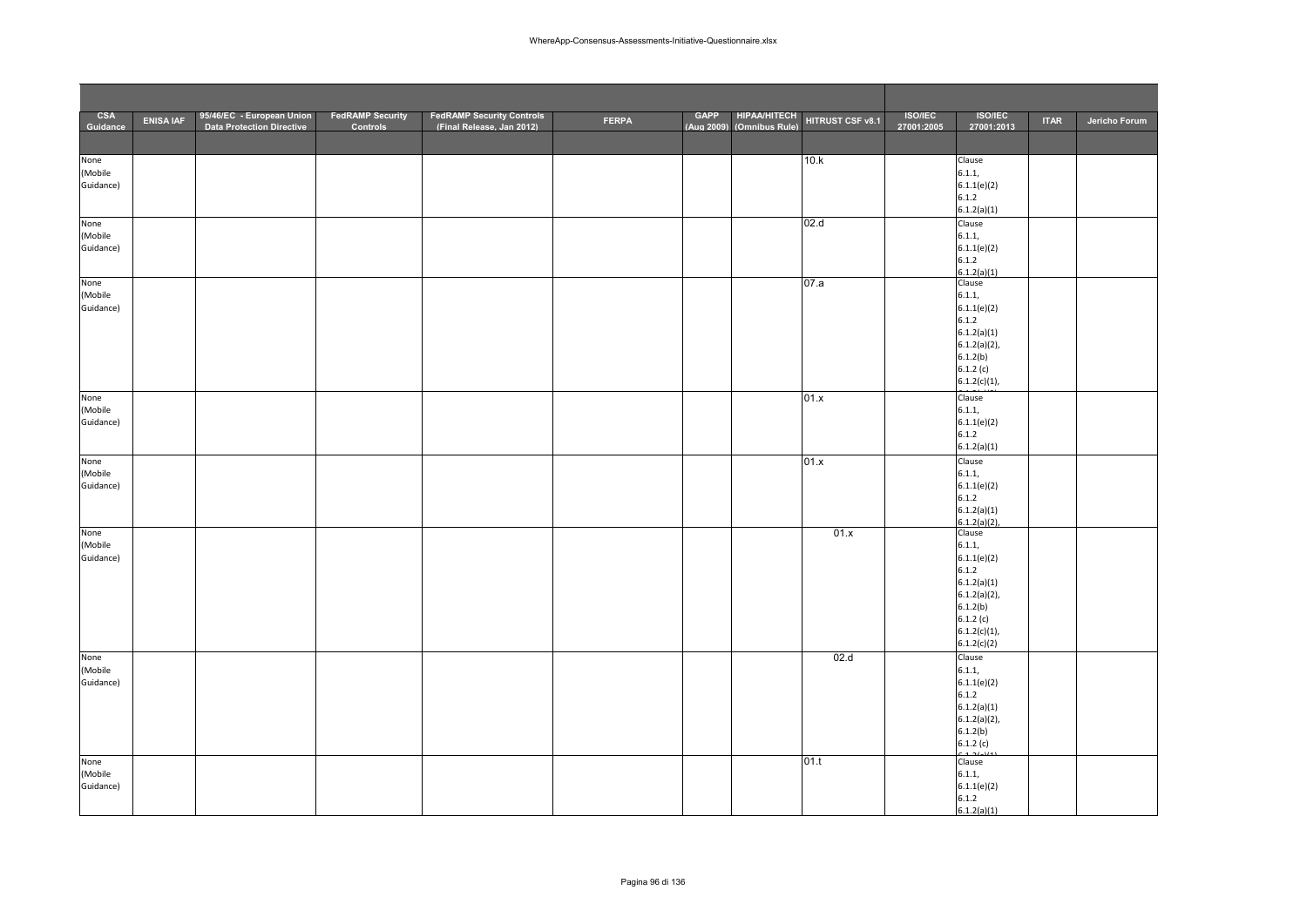| <b>CSA</b><br>Guidance | <b>ENISA IAF</b> | 95/46/EC - European Union<br><b>Data Protection Directive</b> | <b>FedRAMP Security</b><br><b>Controls</b> | <b>FedRAMP Security Controls</b><br>(Final Release, Jan 2012) | <b>FERPA</b> | <b>GAPP</b> | <b>HIPAA/HITECH</b><br>(Aug 2009) (Omnibus Rule) | HITRUST CSF v8.1 | <b>ISO/IEC</b><br>27001:2005 | <b>ISO/IEC</b><br>27001:2013 | <b>ITAR</b> | Jericho Forum |
|------------------------|------------------|---------------------------------------------------------------|--------------------------------------------|---------------------------------------------------------------|--------------|-------------|--------------------------------------------------|------------------|------------------------------|------------------------------|-------------|---------------|
|                        |                  |                                                               |                                            |                                                               |              |             |                                                  |                  |                              |                              |             |               |
| None                   |                  |                                                               |                                            |                                                               |              |             |                                                  | 10.k             |                              | Clause                       |             |               |
| (Mobile                |                  |                                                               |                                            |                                                               |              |             |                                                  |                  |                              | 6.1.1,                       |             |               |
| Guidance)              |                  |                                                               |                                            |                                                               |              |             |                                                  |                  |                              | 6.1.1(e)(2)                  |             |               |
|                        |                  |                                                               |                                            |                                                               |              |             |                                                  |                  |                              | 6.1.2                        |             |               |
|                        |                  |                                                               |                                            |                                                               |              |             |                                                  |                  |                              | 6.1.2(a)(1)                  |             |               |
| None                   |                  |                                                               |                                            |                                                               |              |             |                                                  | 01.d             |                              | Clause                       |             |               |
| (Mobile                |                  |                                                               |                                            |                                                               |              |             |                                                  |                  |                              | 6.1.1,                       |             |               |
| Guidance)              |                  |                                                               |                                            |                                                               |              |             |                                                  |                  |                              | 6.1.1(e)(2)<br>6.1.2         |             |               |
|                        |                  |                                                               |                                            |                                                               |              |             |                                                  |                  |                              | 6.1.2(a)(1)                  |             |               |
|                        |                  |                                                               |                                            |                                                               |              |             |                                                  |                  |                              | $6.1.2(a)(2)$ ,              |             |               |
|                        |                  |                                                               |                                            |                                                               |              |             |                                                  |                  |                              | 6.1.2(b)                     |             |               |
|                        |                  |                                                               |                                            |                                                               |              |             |                                                  |                  |                              | 6.1.2(c)                     |             |               |
|                        |                  |                                                               |                                            |                                                               |              |             |                                                  |                  |                              | $6.1.2(c)(1)$ ,<br>Clause    |             |               |
| None<br>(Mobile        |                  |                                                               |                                            |                                                               |              |             |                                                  | 01.x;09.j;09.l   |                              | 6.1.1,                       |             |               |
| Guidance)              |                  |                                                               |                                            |                                                               |              |             |                                                  |                  |                              | 6.1.1(e)(2)                  |             |               |
|                        |                  |                                                               |                                            |                                                               |              |             |                                                  |                  |                              | 6.1.2                        |             |               |
|                        |                  |                                                               |                                            |                                                               |              |             |                                                  |                  |                              | 6.1.2(a)(1)                  |             |               |
|                        |                  |                                                               |                                            |                                                               |              |             |                                                  |                  |                              | $6.1.2(a)(2)$ ,              |             |               |
|                        |                  |                                                               |                                            |                                                               |              |             |                                                  |                  |                              | 6.1.2(b)                     |             |               |
| None                   |                  |                                                               |                                            |                                                               |              |             |                                                  | 01.x             |                              | Clause                       |             |               |
| (Mobile<br>Guidance)   |                  |                                                               |                                            |                                                               |              |             |                                                  |                  |                              | 6.1.1,<br>6.1.1(e)(2)        |             |               |
|                        |                  |                                                               |                                            |                                                               |              |             |                                                  |                  |                              | 6.1.2                        |             |               |
|                        |                  |                                                               |                                            |                                                               |              |             |                                                  |                  |                              | 6.1.2(a)(1)                  |             |               |
|                        |                  |                                                               |                                            |                                                               |              |             |                                                  |                  |                              | $6.1.2(a)(2)$ ,              |             |               |
|                        |                  |                                                               |                                            |                                                               |              |             |                                                  |                  |                              | 6.1.2(b)                     |             |               |
|                        |                  |                                                               |                                            |                                                               |              |             |                                                  | 01.x             |                              | 6.1.2(c)<br>Clause           |             |               |
| None<br>(Mobile        |                  |                                                               |                                            |                                                               |              |             |                                                  |                  |                              | 6.1.1,                       |             |               |
| Guidance)              |                  |                                                               |                                            |                                                               |              |             |                                                  |                  |                              | 6.1.1(e)(2)                  |             |               |
|                        |                  |                                                               |                                            |                                                               |              |             |                                                  |                  |                              | 6.1.2                        |             |               |
|                        |                  |                                                               |                                            |                                                               |              |             |                                                  |                  |                              | 6.1.2(a)(1)                  |             |               |
|                        |                  |                                                               |                                            |                                                               |              |             |                                                  |                  |                              | $6.1.2(a)(2)$ ,              |             |               |
|                        |                  |                                                               |                                            |                                                               |              |             |                                                  |                  |                              | 6.1.2(b)<br>6.1.2(c)         |             |               |
|                        |                  |                                                               |                                            |                                                               |              |             |                                                  |                  |                              | $6.1.2(c)(1)$ ,              |             |               |
|                        |                  |                                                               |                                            |                                                               |              |             |                                                  |                  |                              | 6.1.2(c)(2)                  |             |               |
|                        |                  |                                                               |                                            |                                                               |              |             |                                                  |                  |                              | 6.1.2(d)                     |             |               |
| None                   |                  |                                                               |                                            |                                                               |              |             |                                                  | 02.d             |                              | Clause                       |             |               |
| (Mobile                |                  |                                                               |                                            |                                                               |              |             |                                                  |                  |                              | 6.1.1,                       |             |               |
| Guidance)              |                  |                                                               |                                            |                                                               |              |             |                                                  |                  |                              | 6.1.1(e)(2)                  |             |               |
|                        |                  |                                                               |                                            |                                                               |              |             |                                                  |                  |                              | 6.1.2<br>612(a)(1)           |             |               |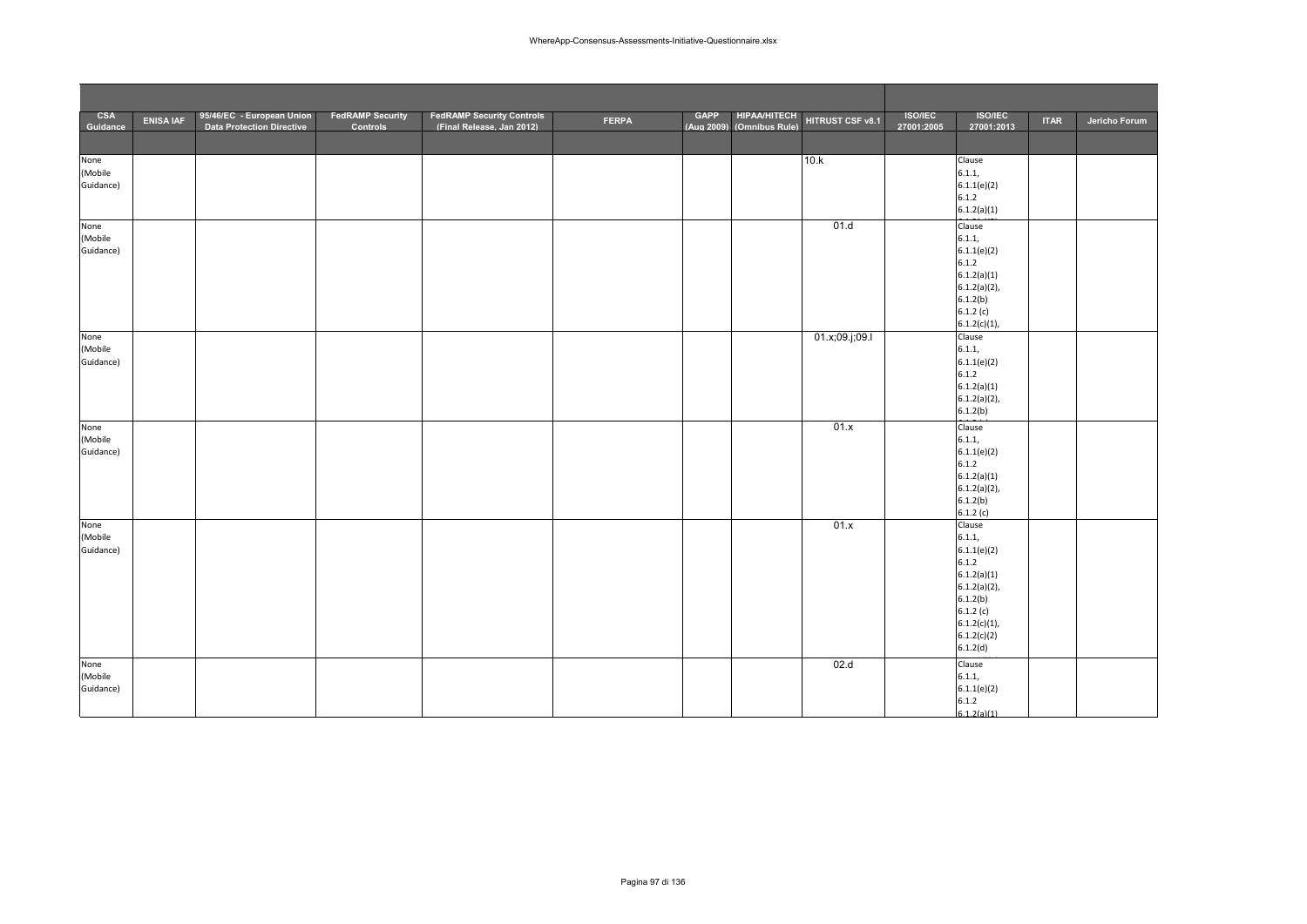# Pagina 98 di 136

| <b>CSA</b><br><b>Guidance</b> | <b>ENISA IAF</b>                 | 95/46/EC - European Union<br><b>Data Protection Directive</b> | <b>FedRAMP Security</b><br>Controls               | <b>FedRAMP Security Controls</b><br>(Final Release, Jan 2012) | <b>FERPA</b>                      | <b>GAPP</b><br>Aug 2009 | <b>HIPAA/HITECH</b><br>(Omnibus Rule) | HITRUST CSF v8.1 | <b>ISO/IEC</b><br>27001:2005 | <b>ISO/IEC</b><br>27001:2013 | <b>ITAR</b>                 | Jericho Forum                    |
|-------------------------------|----------------------------------|---------------------------------------------------------------|---------------------------------------------------|---------------------------------------------------------------|-----------------------------------|-------------------------|---------------------------------------|------------------|------------------------------|------------------------------|-----------------------------|----------------------------------|
|                               |                                  |                                                               |                                                   |                                                               |                                   |                         |                                       |                  |                              |                              |                             |                                  |
|                               |                                  |                                                               |                                                   |                                                               |                                   |                         |                                       | 05.f;05.g        | A.6.1.6                      | A.6.1.3<br>A.6.1.4           |                             |                                  |
|                               |                                  |                                                               |                                                   |                                                               |                                   |                         |                                       |                  | A.6.1.7                      |                              |                             |                                  |
|                               |                                  |                                                               |                                                   |                                                               |                                   |                         |                                       |                  |                              |                              |                             |                                  |
|                               |                                  |                                                               |                                                   |                                                               |                                   |                         |                                       |                  |                              |                              |                             |                                  |
|                               |                                  |                                                               |                                                   |                                                               |                                   |                         |                                       |                  |                              |                              |                             |                                  |
|                               |                                  |                                                               |                                                   |                                                               |                                   |                         |                                       |                  |                              |                              |                             |                                  |
|                               |                                  |                                                               |                                                   |                                                               |                                   |                         |                                       |                  |                              |                              |                             |                                  |
|                               |                                  |                                                               |                                                   |                                                               |                                   |                         |                                       |                  |                              |                              |                             |                                  |
|                               |                                  |                                                               |                                                   |                                                               |                                   |                         |                                       |                  |                              |                              |                             |                                  |
|                               |                                  |                                                               |                                                   |                                                               |                                   |                         |                                       |                  |                              |                              |                             |                                  |
|                               |                                  |                                                               |                                                   |                                                               |                                   |                         |                                       |                  |                              |                              |                             |                                  |
|                               |                                  |                                                               |                                                   |                                                               |                                   |                         |                                       |                  |                              |                              |                             |                                  |
|                               |                                  |                                                               |                                                   |                                                               |                                   |                         |                                       |                  |                              |                              |                             |                                  |
|                               |                                  |                                                               |                                                   |                                                               |                                   |                         |                                       |                  |                              |                              |                             |                                  |
|                               |                                  |                                                               |                                                   |                                                               |                                   |                         |                                       |                  |                              |                              |                             |                                  |
|                               |                                  |                                                               |                                                   |                                                               |                                   |                         |                                       |                  |                              |                              |                             |                                  |
|                               |                                  |                                                               |                                                   |                                                               |                                   |                         |                                       |                  |                              |                              |                             |                                  |
|                               |                                  |                                                               |                                                   |                                                               |                                   |                         |                                       |                  |                              |                              |                             |                                  |
| Domain 2                      | $6.04.07.$ (b)                   | Article 17                                                    | NIST SP 800-53 R3 IR-1                            | NIST SP 800-53 R3 IR-1                                        |                                   | 1.2.4                   | 45 CFR 164.308                        | 11.a;11.c        | Clause 4.3.3                 | Clause                       | <b>TAR22</b>                | Commandment #2                   |
|                               | 6.07.01. (a)<br>$6.07.01.$ (d)   |                                                               | NIST SP 800-53 R3 IR-2<br>NIST SP 800-53 R3 IR-4  | NIST SP 800-53 R3 IR-2<br>NIST SP 800-53 R3 IR-3              |                                   | 1.2.7<br>7.1.2          | (a)(1)(i)<br>45 CFR 164.308           |                  | A.13.1.1<br>A.13.2.1         | 5.3(a),<br>$5.3(b)$ ,        | CFR §<br>127.12             | Commandment #6<br>Commandment #8 |
|                               | 6.07.01. (e)                     |                                                               | NIST SP 800-53 R3 IR-5                            | NIST SP 800-53 R3 IR-4                                        |                                   | 7.2.2                   | (a)(6)(i)                             |                  |                              | $7.5.3(b)$ ,                 |                             |                                  |
|                               | $6.07.01.$ (f)<br>$6.07.01.$ (g) |                                                               | NIST SP 800-53 R3 IR-6<br>NIST SP 800-53 R3 IR-7  | NIST SP 800-53 R3 IR-4 (1)<br>NIST SP 800-53 R3 IR-5          |                                   | 7.2.4<br>10.2.1         |                                       |                  |                              | 5.2(c),<br>7.5.3(d),         |                             |                                  |
|                               | 6.07.01. (h)                     |                                                               |                                                   | NIST SP 800-53 R3 IR-7                                        |                                   | 10.2.4                  |                                       |                  |                              | 8.1,                         |                             |                                  |
| Domain 2                      | $\overline{6.0}$ 7.01. (a)       | Article 17                                                    | NIST SP 800-53 R3 IR-2<br>NIST SP 800-53 R3 IR-6  | NIST SP 800-53 R3 IR-2<br>NIST SP 800-53 R3 IR-6              | 99.31(a)(1)(i)<br>34 CFR 99.32(a) | 1.2.7<br>1.2.10         | 45 CFR 164.312<br>(a)(6)(ii)          | 11.a;11.b;11.c   | Clause 4.3.3<br>Clause 5.2.2 | Clause<br>5.2 $(c)$ ,        | ITAR <sub>22</sub><br>CFR § | Commandment #2<br>Commandment #6 |
|                               |                                  |                                                               | NIST SP 800-53 R3 IR-7                            | NIST SP 800-53 R3 IR-6 (1)                                    |                                   | 7.1.2                   | 16 CFR 318.3 (a)                      |                  | A.6.1.3                      | 5.3(a),                      | 127.12                      | Commandment #8                   |
|                               |                                  |                                                               | NIST SP 800-53 R3 SI-5                            | NIST SP 800-53 R3 IR-7                                        |                                   | 7.2.2<br>7.2.4          | (New)                                 |                  | A.8.2.1                      | $5.3(b)$ ,                   |                             |                                  |
|                               |                                  |                                                               |                                                   | NIST SP 800-53 R3 IR-7 (1)<br>NIST SP 800-53 R3 IR-7 (2)      |                                   | 10.2.4                  | 16 CFR 318.5 (a)<br>(New)             |                  | A.8.2.2<br>A.13.1.1          | $7.2(a)$ ,<br>$7.2(b)$ ,     |                             |                                  |
|                               |                                  |                                                               |                                                   | NIST SP 800-53 R3 SI-4                                        |                                   |                         | 45 CFR 160.410                        |                  | A.13.1.2                     | $7.2(c)$ ,                   |                             |                                  |
|                               |                                  |                                                               |                                                   | NIST SP 800-53 R3 SI-4 (2)<br>NIST SP 800-53 R3 SI-4 (4)      |                                   |                         | $(a)(1)$ (New)                        |                  | A.13.2.1                     | 7.2(d),<br>7.3(b)            |                             |                                  |
| Domain 2                      | 6.04.07. (b)                     |                                                               | NIST SP 800-53 R3 AU-6                            | NIST SP 800-53 R3 AU-6                                        |                                   | 1.2.7                   | 45 CFR 164.308                        | 11.a;11.e        | Clause 4.3.3                 | Clause                       |                             |                                  |
|                               | $6.07.01.$ (f)<br>6.07.01. (h)   |                                                               | NIST SP 800-53 R3 AU-9<br>NIST SP 800-53 R3 AU-11 | NIST SP 800-53 R3 AU-6 (1)<br>NIST SP 800-53 R3 AU-6 (3)      |                                   |                         | (a)(6)(ii)                            |                  | Clause 5.2.2<br>A.8.2.2      | 5.2(c),<br>$5.3$ (a),        |                             |                                  |
|                               |                                  |                                                               | NIST SP 800-53 R3 IR-5                            | NIST SP 800-53 R3 AU-7                                        |                                   |                         |                                       |                  | A.8.2.3                      | $5.3(b)$ ,                   |                             |                                  |
|                               |                                  |                                                               | NIST SP 800-53 R3 IR-7<br>NIST SP 800-53 R3 IR-8  | NIST SP 800-53 R3 AU-7 (1)<br>NIST SP 800-53 R3 AU-9          |                                   |                         |                                       |                  | A.13.2.3<br>A.15.1.3         | $7.2(a)$ ,<br>$7.2(b)$ ,     |                             |                                  |
|                               |                                  |                                                               |                                                   | NIST SP 800-53 R3 AU-9 (2)                                    |                                   |                         |                                       |                  |                              | $7.2(c)$ ,                   |                             |                                  |
|                               |                                  |                                                               |                                                   | NIST SP 800-53 R3 AU-10<br>NIST SP 800-53 R3 AU-10 (5)        |                                   |                         |                                       |                  |                              | 7.2(d),<br>$7.3(b)$ ,        |                             |                                  |
|                               |                                  |                                                               |                                                   | NIST SP 800-53 R3 AU-11                                       |                                   |                         |                                       |                  |                              | 7.3(c)                       |                             |                                  |
| Domain 2                      | 6.07.01. (a)                     |                                                               | NIST SP 800-53 R3 IR-4                            | NIST SP 800-53 R3 IR-4                                        |                                   | 1.2.7                   | 45 CFR 164.308                        | 11.d             | A.13.2.2                     | A.16.1.6                     |                             |                                  |
|                               | $6.07.01$ . (i)                  |                                                               | NIST SP 800-53 R3 IR-5                            | NIST SP 800-53 R3 IR-4 (1)                                    |                                   | 1.2.10                  | (a)(1)(ii)(D)                         |                  |                              |                              |                             |                                  |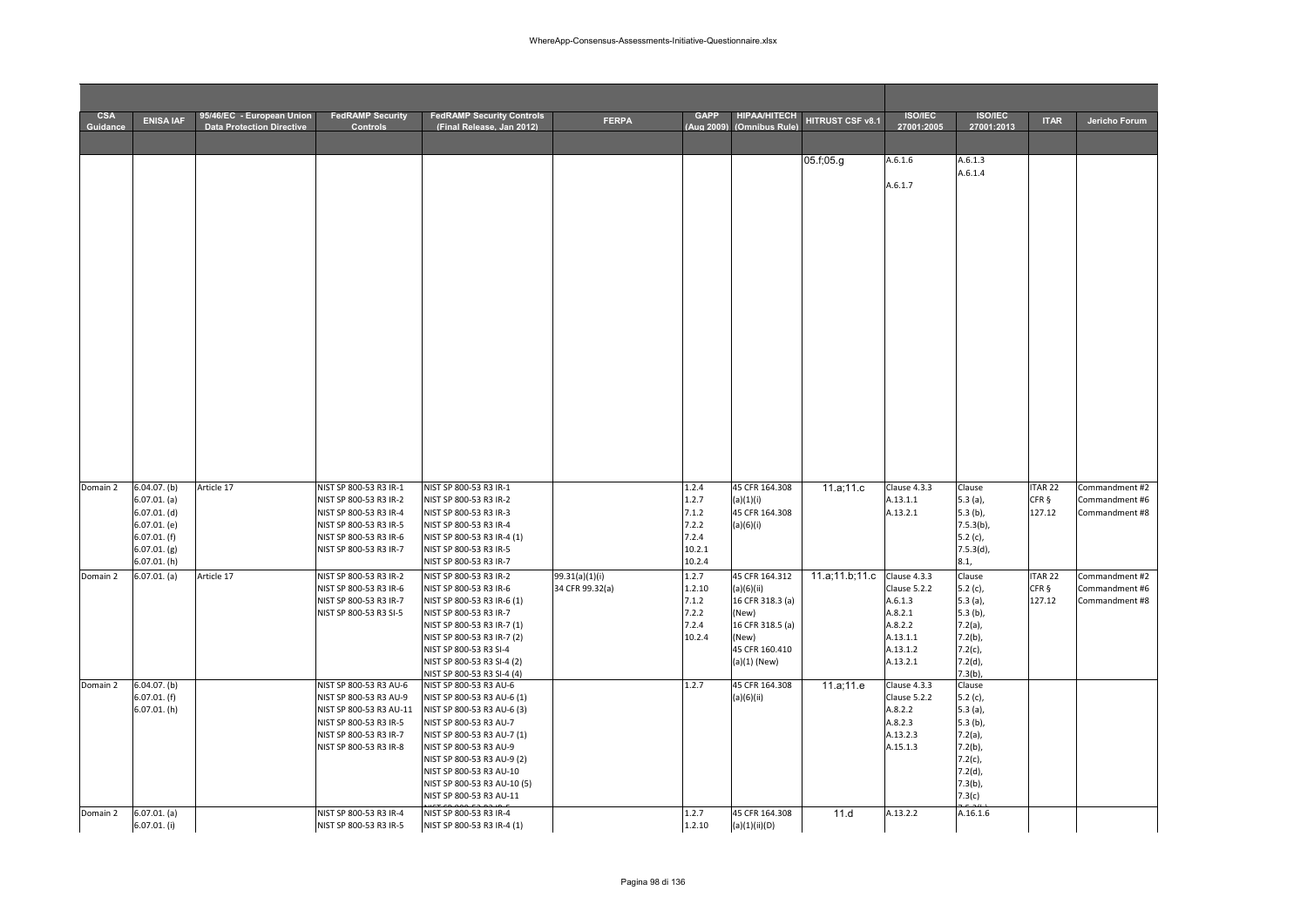| <b>CSA</b><br>Guidance | <b>ENISA IAF</b>                                                                | 95/46/EC - European Union<br><b>Data Protection Directive</b> | <b>FedRAMP Security</b><br><b>Controls</b>                                                                                     | <b>FedRAMP Security Controls</b><br>(Final Release, Jan 2012)                                                                                                                                                                                      | <b>FERPA</b> | <b>GAPP</b><br>(Aug 2009) | <b>HIPAA/HITECH</b><br>(Omnibus Rule) | HITRUST CSF v8.1 | <b>ISO/IEC</b><br>27001:2005                                                   | <b>ISO/IEC</b><br>27001:2013                                                                                          | <b>ITAR</b>                                         | Jericho Forum                                                                                                       |
|------------------------|---------------------------------------------------------------------------------|---------------------------------------------------------------|--------------------------------------------------------------------------------------------------------------------------------|----------------------------------------------------------------------------------------------------------------------------------------------------------------------------------------------------------------------------------------------------|--------------|---------------------------|---------------------------------------|------------------|--------------------------------------------------------------------------------|-----------------------------------------------------------------------------------------------------------------------|-----------------------------------------------------|---------------------------------------------------------------------------------------------------------------------|
|                        |                                                                                 |                                                               |                                                                                                                                |                                                                                                                                                                                                                                                    |              |                           |                                       |                  |                                                                                |                                                                                                                       |                                                     |                                                                                                                     |
|                        |                                                                                 |                                                               | NIST SP 800-53 R3 IR-8                                                                                                         | NIST SP 800-53 R3 IR-5<br>NIST SP 800-53 R3 IR-8                                                                                                                                                                                                   |              |                           |                                       |                  |                                                                                |                                                                                                                       |                                                     |                                                                                                                     |
| Domain 2               |                                                                                 |                                                               |                                                                                                                                |                                                                                                                                                                                                                                                    |              |                           |                                       | 05.i             |                                                                                | Clause<br>6.1.1,<br>6.1.1(e)(2)<br>6.1.2<br>6.1.2(a)(1)<br>$6.1.2(a)(2)$ ,<br>6.1.2(b)<br>6.1.2(c)<br>$6.1.2(c)(1)$ , |                                                     |                                                                                                                     |
| Domain 2               |                                                                                 |                                                               |                                                                                                                                |                                                                                                                                                                                                                                                    |              |                           |                                       | 11.a             |                                                                                | Clause<br>6.1.1,<br>6.1.1(e)(2)<br>6.1.2<br>6.1.2(a)(1)<br>$6.1.2(a)(2)$ ,                                            |                                                     |                                                                                                                     |
| Domain 2               | 6.02. (c)<br>6.03.07. (a)<br>$6.03.07.$ (b)<br>$6.03.07.$ (c)<br>$6.03.07.$ (d) | Article 17                                                    | NIST SP 800-53 R3 CA-3<br>NIST SP 800-53 R3 SA-9                                                                               | NIST SP 800-53 R3 CA-3<br>NIST SP 800-53 R3 CP-6<br>NIST SP 800-53 R3 CP-6 (1)<br>NIST SP 800-53 R3 CP-6 (3)<br>NIST SP 800-53 R3 CP-7<br>NIST SP 800-53 R3 CP-7 (1)                                                                               |              | 8.2.2<br>8.2.5            |                                       | 05.k;09.n        | A.6.2.3<br>A.10.6.2                                                            | A.15.1.2<br>A.13.1.2                                                                                                  |                                                     | Commandment #6<br>Commandment #7<br>Commandment #8                                                                  |
| Domain 2               |                                                                                 |                                                               |                                                                                                                                |                                                                                                                                                                                                                                                    |              |                           |                                       | 06.g             |                                                                                | Clause<br>6.1.1,<br>6.1.1(e)(2)<br>6.1.2<br>6.1.2(a)(1)<br>$6.1.2(a)(2)$ ,<br>6.1.2(b)                                |                                                     |                                                                                                                     |
| Domain 3               | 6.02. (e)<br>6.10. (h)<br>6.10. (i)                                             | Article 17 (3)                                                | NIST SP 800-53 R3 CA-3<br>NIST SP 800-53 R3 PS-7<br>NIST SP 800-53 R3 SA-6<br>NIST SP 800-53 R3 SA-7<br>NIST SP 800-53 R3 SA-9 | NIST SP 800-53 R3 CA-3<br>NIST SP 800-53 R3 MP-5<br>NIST SP 800-53 R3 MP-5 (2)<br>NIST SP 800-53 R3 MP-5 (4)<br>NIST SP 800-53 R3 PS-7<br>NIST SP 800-53 R3 SA-6<br>NIST SP 800-53 R3 SA-7<br>NIST SP 800-53 R3 SA-9<br>NIST SP 800-53 R3 SA-9 (1) |              | 1.2.5                     |                                       | 05.i;05.k;09.t   | A.6.2.3<br>A10.2.1<br>A.10.8.2<br>A.11.4.6<br>A.11.6.1<br>A.12.3.1<br>A.12.5.4 | A.15.1.2,<br>8.1* partial,<br>A.13.2.2,<br>A.9.4.1<br>A.10.1.1                                                        | ITAR <sub>22</sub><br>CFR §<br>120.17<br>\$736.2(b) | Commandment #1<br>Commandment #4<br>Commandment #5<br>EAR 15 CFR Commandment #6<br>Commandment #7<br>Commandment #8 |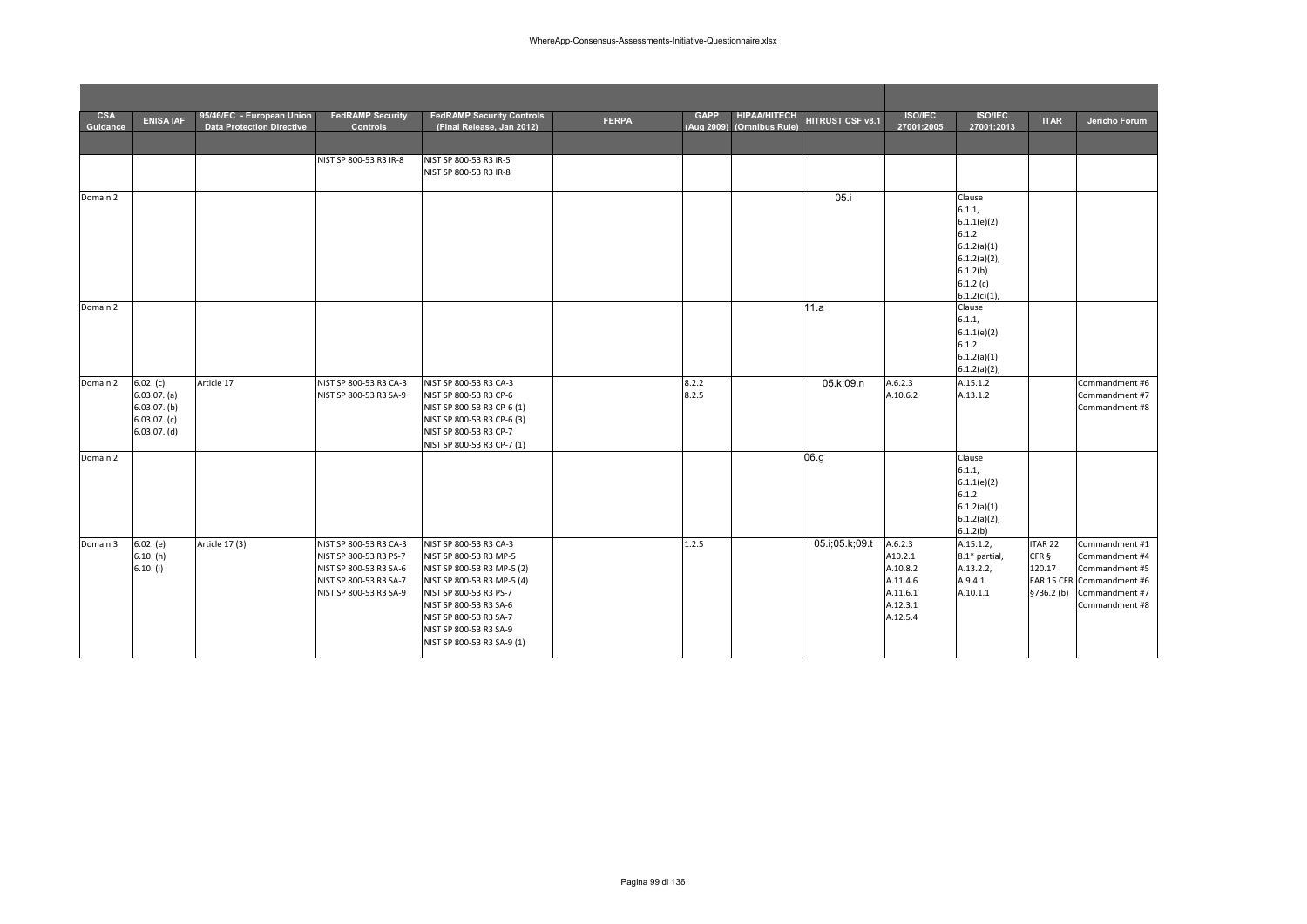| <b>CSA</b><br>Guidance | <b>ENISA IAF</b> | 95/46/EC - European Union<br><b>Data Protection Directive</b> | <b>FedRAMP Security</b><br>Controls | <b>FedRAMP Security Controls</b><br>(Final Release. Jan 2012) | <b>FERPA</b> | GAPP HIPAA/HITECH<br>(Aug 2009) (Omnibus Rule) | HITRUST CSF v8.1 | <b>ISO/IEC</b><br>27001:2005 | <b>ISO/IEC</b><br>27001:2013 | <b>ITAR</b> | Jericho Forum |
|------------------------|------------------|---------------------------------------------------------------|-------------------------------------|---------------------------------------------------------------|--------------|------------------------------------------------|------------------|------------------------------|------------------------------|-------------|---------------|
|                        |                  |                                                               |                                     |                                                               |              |                                                |                  |                              |                              |             |               |
|                        |                  |                                                               |                                     |                                                               |              |                                                |                  |                              |                              |             |               |
|                        |                  |                                                               |                                     |                                                               |              |                                                |                  |                              |                              |             |               |
|                        |                  |                                                               |                                     |                                                               |              |                                                |                  |                              |                              |             |               |
|                        |                  |                                                               |                                     |                                                               |              |                                                |                  |                              |                              |             |               |
|                        |                  |                                                               |                                     |                                                               |              |                                                |                  |                              |                              |             |               |
|                        |                  |                                                               |                                     |                                                               |              |                                                |                  |                              |                              |             |               |
|                        |                  |                                                               |                                     |                                                               |              |                                                |                  |                              |                              |             |               |
|                        |                  |                                                               |                                     |                                                               |              |                                                |                  |                              |                              |             |               |
|                        |                  |                                                               |                                     |                                                               |              |                                                |                  |                              |                              |             |               |
|                        |                  |                                                               |                                     |                                                               |              |                                                |                  |                              |                              |             |               |
|                        |                  |                                                               |                                     |                                                               |              |                                                |                  |                              |                              |             |               |
|                        |                  |                                                               |                                     |                                                               |              |                                                |                  |                              |                              |             |               |
|                        |                  |                                                               |                                     |                                                               |              |                                                |                  |                              |                              |             |               |
|                        |                  |                                                               |                                     |                                                               |              |                                                | 03.a             |                              | Clause                       |             |               |
|                        |                  |                                                               |                                     |                                                               |              |                                                |                  |                              | 6.1.1,<br>6.1.1(e)(2)        |             |               |
|                        |                  |                                                               |                                     |                                                               |              |                                                |                  |                              | 6.1.2<br>6.1.2(a)(1)         |             |               |
|                        |                  |                                                               |                                     |                                                               |              |                                                |                  |                              | $6.1.2(a)(2)$ ,<br>6.1.2(b)  |             |               |
|                        |                  |                                                               |                                     |                                                               |              |                                                |                  |                              | 6.1.2(c)<br>$6.1.2(c)(1)$ ,  |             |               |
|                        |                  |                                                               |                                     |                                                               |              |                                                |                  |                              | 6.1.2(c)(2)<br>6.1.2(d)      |             |               |
|                        |                  |                                                               |                                     |                                                               |              |                                                |                  |                              | 6.1.2(d)(1)<br>6.1.2(d)(2)   |             |               |
|                        |                  |                                                               |                                     |                                                               |              |                                                |                  |                              | 6.1.2(d)(3)<br>6.1.2(e)      |             |               |
|                        |                  |                                                               |                                     |                                                               |              |                                                |                  |                              | 6.1.2(e)(1)<br>6.1.2(e)(2)   |             |               |
|                        |                  |                                                               |                                     |                                                               |              |                                                |                  |                              | 6.1.3,<br>6.1.3(a)           |             |               |
|                        |                  |                                                               |                                     |                                                               |              |                                                |                  |                              | 6.1.3(b)<br>8.1              |             |               |
|                        |                  |                                                               |                                     |                                                               |              |                                                |                  |                              | 8.3                          |             |               |
|                        |                  |                                                               |                                     |                                                               |              |                                                |                  |                              | $9.3(a),$<br>$9.3(b)$        |             |               |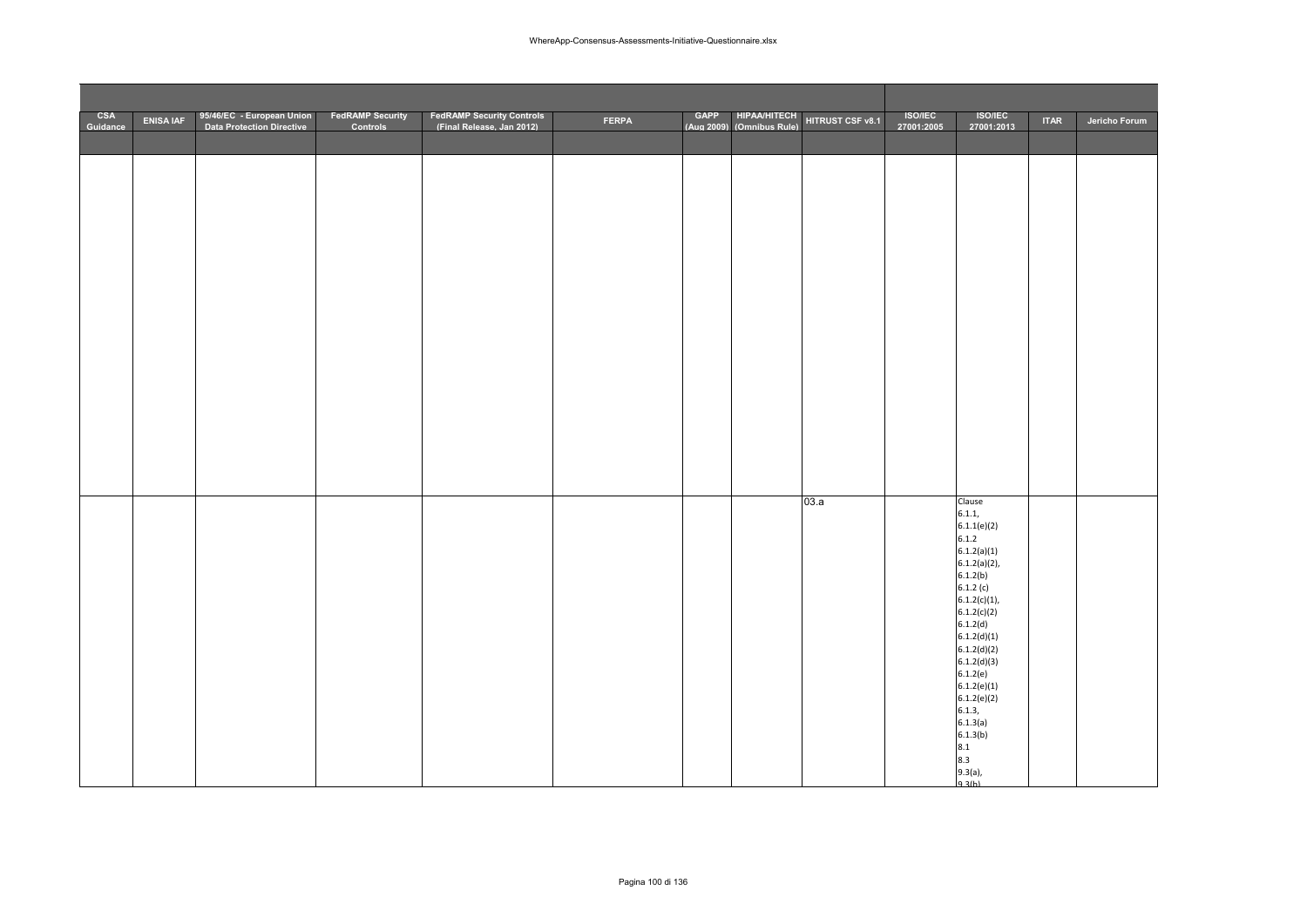| <b>CSA</b><br>Guidance | <b>ENISA IAF</b>                 | 95/46/EC - European Union<br><b>Data Protection Directive</b> | <b>FedRAMP Security</b><br><b>Controls</b>       | <b>FedRAMP Security Controls</b><br>(Final Release, Jan 2012) | <b>FERPA</b> | <b>GAPP</b><br>(Aug 2009) | <b>HIPAA/HITECH</b><br>(Omnibus Rule) | HITRUST CSF v8.1 | <b>ISO/IEC</b><br>27001:2005 | <b>ISO/IEC</b><br>27001:2013   | <b>ITAR</b> | Jericho Forum                    |
|------------------------|----------------------------------|---------------------------------------------------------------|--------------------------------------------------|---------------------------------------------------------------|--------------|---------------------------|---------------------------------------|------------------|------------------------------|--------------------------------|-------------|----------------------------------|
|                        |                                  |                                                               |                                                  |                                                               |              |                           |                                       |                  |                              |                                |             |                                  |
| Domain 3               | 6.02. (c)                        |                                                               |                                                  |                                                               |              |                           |                                       | 05.k             |                              | Clause                         |             |                                  |
|                        | 6.02. (d)<br>6.07.01(k)          |                                                               |                                                  |                                                               |              |                           |                                       |                  |                              | 6.1.1,<br>6.1.1(e)(2)          |             |                                  |
|                        |                                  |                                                               |                                                  |                                                               |              |                           |                                       |                  |                              | 6.1.2                          |             |                                  |
|                        |                                  |                                                               |                                                  |                                                               |              |                           |                                       |                  |                              | 6.1.2(a)(1)                    |             |                                  |
|                        |                                  |                                                               |                                                  |                                                               |              |                           |                                       |                  |                              | $6.1.2(a)(2)$ ,<br>6.1.2(b)    |             |                                  |
|                        |                                  |                                                               |                                                  |                                                               |              |                           |                                       |                  |                              | 6.1.2(c)                       |             |                                  |
|                        |                                  |                                                               |                                                  |                                                               |              |                           |                                       |                  |                              | $6.1.2(c)(1)$ ,                |             |                                  |
|                        |                                  |                                                               |                                                  |                                                               |              |                           |                                       |                  |                              | 6.1.2(c)(2)<br>6.1.2(d)        |             |                                  |
| Domain 2               |                                  |                                                               |                                                  |                                                               |              |                           |                                       | 05.i             |                              | Clause                         |             |                                  |
|                        |                                  |                                                               |                                                  |                                                               |              |                           |                                       |                  |                              | 6.1.1,                         |             |                                  |
|                        |                                  |                                                               |                                                  |                                                               |              |                           |                                       |                  |                              | 6.1.1(e)(2)<br>6.1.2           |             |                                  |
|                        |                                  |                                                               |                                                  |                                                               |              |                           |                                       |                  |                              | 6.1.2(a)(1)                    |             |                                  |
|                        |                                  |                                                               |                                                  |                                                               |              |                           |                                       |                  |                              | $6.1.2(a)(2)$ ,                |             |                                  |
|                        |                                  |                                                               |                                                  |                                                               |              |                           |                                       |                  |                              | 6.1.2(b)<br>6.1.2(c)           |             |                                  |
| Domain 2, 4 6.10. (a)  |                                  |                                                               | NIST SP 800-53 R3 AC-1                           | NIST SP 800-53 R3 AC-1                                        |              | 1.2.2                     | 45 CFR                                | 05.k;09.e;09.f   | A.6.2.3                      | A.15.1.2                       |             | Commandment #1                   |
|                        | $6.10.$ (b)<br>6.10. (c)         |                                                               | NIST SP 800-53 R3 AT-1<br>NIST SP 800-53 R3 AU-1 | NIST SP 800-53 R3 AT-1<br>NIST SP 800-53 R3 AU-1              |              | 1.2.4<br>1.2.6            | 164.308(b)(1)<br>(New)                |                  | A.10.2.1<br>A.10.2.2         | 8.1* partial,<br>8.1* partial, |             | Commandment #2<br>Commandment #3 |
|                        | 6.10. (d)                        |                                                               | NIST SP 800-53 R3 CA-1                           | NIST SP 800-53 R3 CA-1                                        |              | 1.2.11                    |                                       |                  | A.10.6.2                     | A.15.2.1                       |             |                                  |
|                        | 6.10. (e)                        |                                                               | NIST SP 800-53 R3 CM-1                           | NIST SP 800-53 R3 CM-1                                        |              | 3.2.4                     | 45 CFR 164.308                        |                  |                              | A.13.1.2                       |             |                                  |
|                        | $6.10.$ (f)                      |                                                               | NIST SP 800-53 R3 CP-1                           | NIST SP 800-53 R3 CP-1                                        |              | 5.2.1                     | (b)(4)                                |                  |                              |                                |             |                                  |
| Domain 2               | 6.03.(f)                         | Article 17                                                    | NIST SP 800-53 R3 SC-5<br>NIST SP 800-53 R3 SI-3 | NIST SP 800-53 R3 SC-5<br>NIST SP 800-53 R3 SI-3              |              | 8.2.2                     | 45 CFR 164.308<br>(a)(5)(ii)(B)       | $09.$ j;09.k     | A.10.4.1                     | A.12.2.1                       |             | Commandment #4<br>Commandment #5 |
|                        |                                  |                                                               | NIST SP 800-53 R3 SI-5                           | NIST SP 800-53 R3 SI-3 (1)                                    |              |                           |                                       |                  |                              |                                |             |                                  |
|                        |                                  |                                                               |                                                  | NIST SP 800-53 R3 SI-3 (2)                                    |              |                           |                                       |                  |                              |                                |             |                                  |
|                        |                                  |                                                               |                                                  | NIST SP 800-53 R3 SI-3 (3)<br>NIST SP 800-53 R3 SI-5          |              |                           |                                       |                  |                              |                                |             |                                  |
|                        |                                  |                                                               |                                                  | NIST SP 800-53 R3 SI-7                                        |              |                           |                                       |                  |                              |                                |             |                                  |
|                        |                                  |                                                               |                                                  | NIST SP 800-53 R3 SI-7 (1)                                    |              |                           |                                       |                  |                              |                                |             |                                  |
|                        |                                  |                                                               |                                                  | NIST SP 800-53 R3 SI-8                                        |              |                           |                                       |                  |                              |                                |             |                                  |
| Domain 2               | 6.03.02. (a)                     | Article 17                                                    | NIST SP 800-53 R3 CM-4                           | NIST SP 800-53 R3 CM-3                                        |              | 1.2.6                     | 45 CFR 164.308                        | 10.m             | A.12.5.1                     | 8.1*partial,                   |             | Commandment #4                   |
|                        | $6.03.02.$ (b)                   |                                                               | NIST SP 800-53 R3 RA-5                           | NIST SP 800-53 R3 CM-3 (2)                                    |              | 8.2.7                     | (a)(1)(i)(ii)(A)                      |                  | A.12.5.2                     | A.14.2.2,                      |             | Commandment #5                   |
|                        | $6.03.05.$ (c)<br>$6.07.01.$ (o) |                                                               | NIST SP 800-53 R3 SI-1<br>NIST SP 800-53 R3 SI-2 | NIST SP 800-53 R3 CM-4<br>NIST SP 800-53 R3 RA-5              |              |                           | 45 CFR 164.308<br>(a)(1)(i)(ii)(B)    |                  | A.12.6.1                     | 8.1*partial,<br>A.14.2.3       |             |                                  |
|                        |                                  |                                                               | NIST SP 800-53 R3 SI-5                           | NIST SP 800-53 R3 RA-5 (1)                                    |              |                           | 45 CFR 164.308                        |                  |                              | A.12.6.1                       |             |                                  |
|                        |                                  |                                                               |                                                  | NIST SP 800-53 R3 RA-5 (2)                                    |              |                           | (a)(5)(i)(ii)(B)                      |                  |                              |                                |             |                                  |
|                        |                                  |                                                               |                                                  | NIST SP 800-53 R3 RA-5 (3)<br>NIST SP 800-53 R3 RA-5 (6)      |              |                           |                                       |                  |                              |                                |             |                                  |
|                        |                                  |                                                               |                                                  | NIST SP 800-53 R3 RA-5 (9)                                    |              |                           |                                       |                  |                              |                                |             |                                  |
|                        |                                  |                                                               |                                                  | NIST SP 800-53 R3 SC-30                                       |              |                           |                                       |                  |                              |                                |             |                                  |
|                        |                                  |                                                               |                                                  | NIST SP 800-53 R3 SI-1<br>NIST SP 800-53 R3 SI-2              |              |                           |                                       |                  |                              |                                |             |                                  |
|                        |                                  |                                                               |                                                  | NIST SP 800-53 R3 SI-2 (2)                                    |              |                           |                                       |                  |                              |                                |             |                                  |
|                        |                                  |                                                               |                                                  | NIST SP 800-53 R3 SI-4                                        |              |                           |                                       |                  |                              |                                |             |                                  |
| Domain 10              | 6.03. (g)                        | Article 17                                                    |                                                  |                                                               |              |                           |                                       | 09.k             | A.10.4.2<br>A.12.2.2         | A.12.2.1                       |             | Commandment #1<br>Commandment #2 |
|                        |                                  |                                                               |                                                  |                                                               |              |                           |                                       |                  |                              |                                |             | Commandment #3                   |
|                        |                                  |                                                               |                                                  |                                                               |              |                           |                                       |                  |                              |                                |             | Commandment #5                   |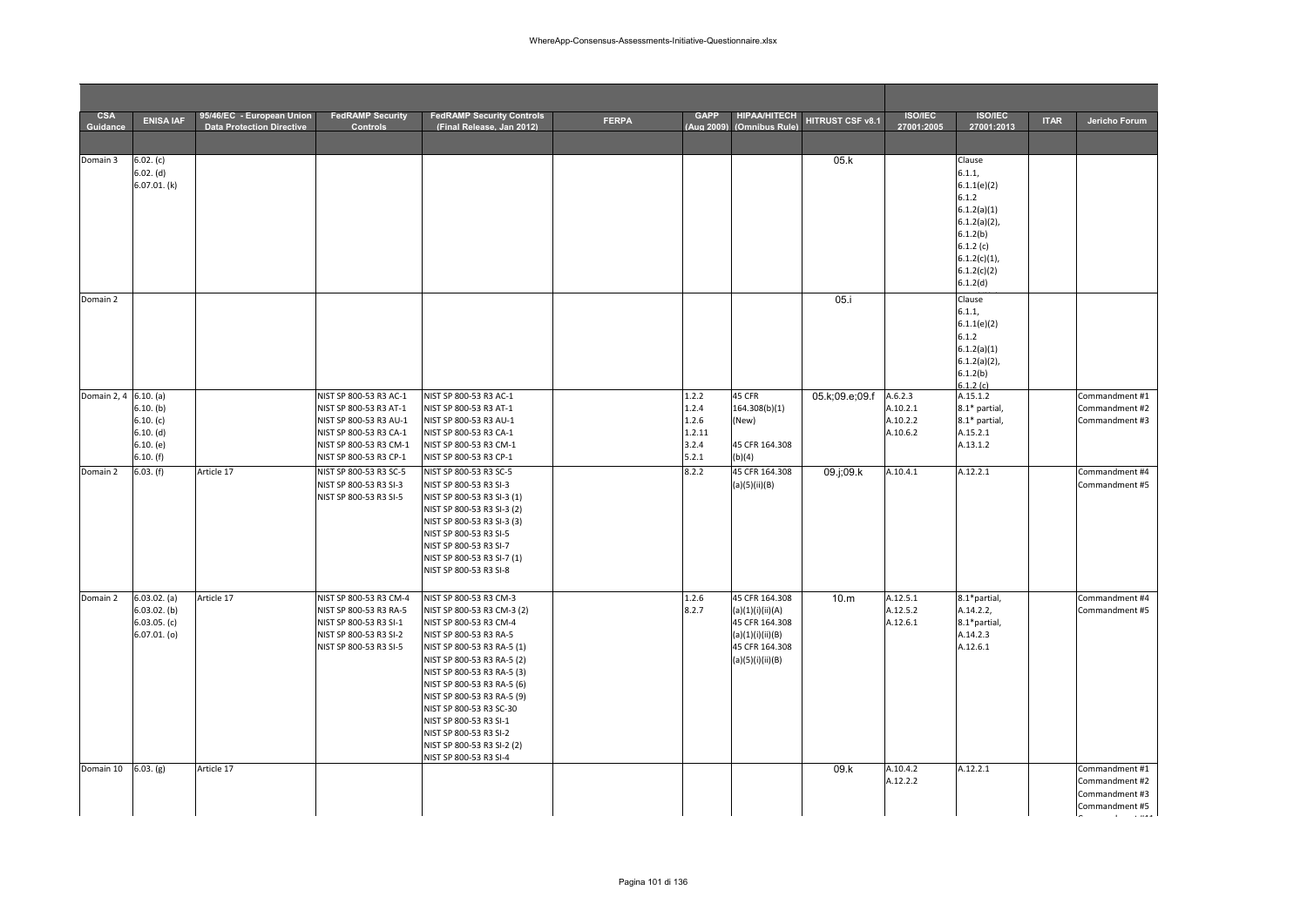| CSA<br>Guidance | <b>ENISA IAF</b> | 95/46/EC - European Union<br>Data Protection Directive | FedRAMP Security<br>Controls | FedRAMP Security Controls<br>Final Release. Jan 2012) | <b>FERPA</b> |  | GAPP HIPAA/HITECH HITRUST CSF v8.1 | <b>ISO/IEC</b><br>27001:2005 | <b>ISO/IEC</b><br>27001:2013 | <b>ITAR</b> | Jericho Forum   |
|-----------------|------------------|--------------------------------------------------------|------------------------------|-------------------------------------------------------|--------------|--|------------------------------------|------------------------------|------------------------------|-------------|-----------------|
|                 |                  |                                                        |                              |                                                       |              |  |                                    |                              |                              |             |                 |
|                 |                  |                                                        |                              |                                                       |              |  |                                    |                              |                              |             | Commandment #11 |
|                 |                  |                                                        |                              |                                                       |              |  |                                    |                              |                              |             |                 |
|                 |                  |                                                        |                              |                                                       |              |  |                                    |                              |                              |             |                 |
|                 |                  |                                                        |                              |                                                       |              |  |                                    |                              |                              |             |                 |
|                 |                  |                                                        |                              |                                                       |              |  |                                    |                              |                              |             |                 |
|                 |                  |                                                        |                              |                                                       |              |  |                                    |                              |                              |             |                 |
|                 |                  |                                                        |                              |                                                       |              |  |                                    |                              |                              |             |                 |
|                 |                  |                                                        |                              |                                                       |              |  |                                    |                              |                              |             |                 |
|                 |                  |                                                        |                              |                                                       |              |  |                                    |                              |                              |             |                 |
|                 |                  |                                                        |                              |                                                       |              |  |                                    |                              |                              |             |                 |
|                 |                  |                                                        |                              |                                                       |              |  |                                    |                              |                              |             |                 |
|                 |                  |                                                        |                              |                                                       |              |  |                                    |                              |                              |             |                 |
|                 |                  |                                                        |                              |                                                       |              |  |                                    |                              |                              |             |                 |
|                 |                  |                                                        |                              |                                                       |              |  |                                    |                              |                              |             |                 |
|                 |                  |                                                        |                              |                                                       |              |  |                                    |                              |                              |             |                 |
|                 |                  |                                                        |                              |                                                       |              |  |                                    |                              |                              |             |                 |
|                 |                  |                                                        |                              |                                                       |              |  |                                    |                              |                              |             |                 |
|                 |                  |                                                        |                              |                                                       |              |  |                                    |                              |                              |             |                 |
|                 |                  |                                                        |                              |                                                       |              |  |                                    |                              |                              |             |                 |
|                 |                  |                                                        |                              |                                                       |              |  |                                    |                              |                              |             |                 |
|                 |                  |                                                        |                              |                                                       |              |  |                                    |                              |                              |             |                 |
|                 |                  |                                                        |                              |                                                       |              |  |                                    |                              |                              |             |                 |
|                 |                  |                                                        |                              |                                                       |              |  |                                    |                              |                              |             |                 |
|                 |                  |                                                        |                              |                                                       |              |  |                                    |                              |                              |             |                 |
|                 |                  |                                                        |                              |                                                       |              |  |                                    |                              |                              |             |                 |
|                 |                  |                                                        |                              |                                                       |              |  |                                    |                              |                              |             |                 |
|                 |                  |                                                        |                              |                                                       |              |  |                                    |                              |                              |             |                 |
|                 |                  |                                                        |                              |                                                       |              |  |                                    |                              |                              |             |                 |
|                 |                  |                                                        |                              |                                                       |              |  |                                    |                              |                              |             |                 |
|                 |                  |                                                        |                              |                                                       |              |  |                                    |                              |                              |             |                 |
|                 |                  |                                                        |                              |                                                       |              |  |                                    |                              |                              |             |                 |
|                 |                  |                                                        |                              |                                                       |              |  |                                    |                              |                              |             |                 |
|                 |                  |                                                        |                              |                                                       |              |  |                                    |                              |                              |             |                 |
|                 |                  |                                                        |                              |                                                       |              |  |                                    |                              |                              |             |                 |
|                 |                  |                                                        |                              |                                                       |              |  |                                    |                              |                              |             |                 |
|                 |                  |                                                        |                              |                                                       |              |  |                                    |                              |                              |             |                 |
|                 |                  |                                                        |                              |                                                       |              |  |                                    |                              |                              |             |                 |
|                 |                  |                                                        |                              |                                                       |              |  |                                    |                              |                              |             |                 |
|                 |                  |                                                        |                              |                                                       |              |  |                                    |                              |                              |             |                 |
|                 |                  |                                                        |                              |                                                       |              |  |                                    |                              |                              |             |                 |
|                 |                  |                                                        |                              |                                                       |              |  |                                    |                              |                              |             |                 |
|                 |                  |                                                        |                              |                                                       |              |  |                                    |                              |                              |             |                 |
|                 |                  |                                                        |                              |                                                       |              |  |                                    |                              |                              |             |                 |
|                 |                  |                                                        |                              |                                                       |              |  |                                    |                              |                              |             |                 |
|                 |                  |                                                        |                              |                                                       |              |  |                                    |                              |                              |             |                 |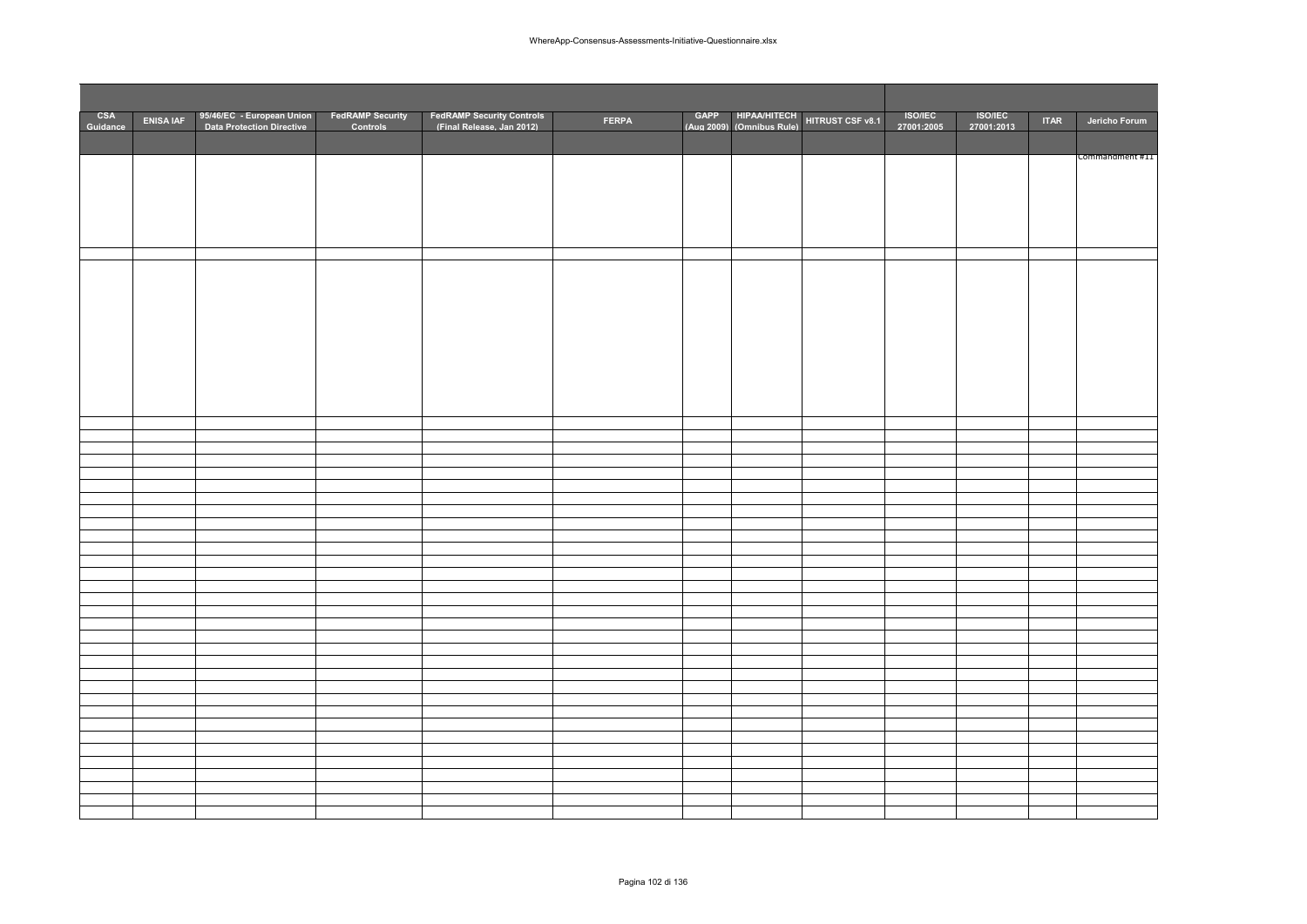| Mexico - Federal Law on<br><b>Protection of Personal Data</b> | <b>NERC CIP</b>           | <b>NIST SP800-53 R3</b>                                                                                                                                    | <b>NIST SP800-53 R4</b><br>Appendix J                                                                                                                                      | <b>NZISM</b> | <b>NZISM v2.5</b>                                                                                                                                              | <b>ODCA UM: PA R2.0</b>    |                    | PCI DSS v2.0                             | <b>PCI DSS</b><br>v3.0 | PCI DSS v3.2    | <b>Shared Assessments</b><br><b>2017 AUP</b> |
|---------------------------------------------------------------|---------------------------|------------------------------------------------------------------------------------------------------------------------------------------------------------|----------------------------------------------------------------------------------------------------------------------------------------------------------------------------|--------------|----------------------------------------------------------------------------------------------------------------------------------------------------------------|----------------------------|--------------------|------------------------------------------|------------------------|-----------------|----------------------------------------------|
|                                                               |                           |                                                                                                                                                            |                                                                                                                                                                            |              |                                                                                                                                                                | <b>PAID</b>                | PA level           |                                          |                        |                 |                                              |
|                                                               | CIP-007-3 - SC-2<br>R5.1  | $SC-3$<br>$SC-4$<br>$SC-5$<br>$SC-6$<br>$SC-7$<br>$SC-8$<br>$SC-9$<br>$SC-10$<br>$SC-11$<br>$SC-12$<br>$SC-13$<br>$SC-14$<br>$SC-17$<br>$SC-18$<br>$SC-20$ | AR-7 The organization<br>designs information<br>systems to support<br>privacy by automating<br>privacy controls.                                                           | 14.5<br>14.6 | 4.3.8.C.01.<br>14.4.4.C.01.<br>14.4.5.C.01.<br>14.4.6.C.01.<br>14.4.6.C.02.<br>14.4.6.C.03.<br>14.5.6.C.01.<br>14.5.7.C.01.<br>14.5.8.C.01.                    | <b>PA17</b><br><b>PA31</b> | SGP<br><b>BSGP</b> | PCI DSS v2.0 6.5                         | 6, 6.5                 | 6; 6.5          | 1.13                                         |
|                                                               |                           | $CA-1$<br>$CA-2$<br>$CA-5$<br>$CA-6$                                                                                                                       | AP-1 The organization<br>determines and<br>documents the legal<br>authority that permits the<br>collection, use,<br>maintenance, and sharing<br>of personally identifiable | 9,2          | 9.2.5.C.01.<br>9.2.6.C.01.<br>9.2.6.C.02.<br>9.2.7.C.01.<br>9.2.8.C.01.<br>9.2.8.C.02.<br>9.2.9.C.01.                                                          |                            |                    |                                          | 4.1.1, 4.2,<br>4.3     | 4.1.1; 4.2; 4.3 | L.3<br>P.4<br>P.5<br>A.8                     |
|                                                               | CIP-003-3 - SI-10<br>R4.2 | $SI-11$<br>$SI-2$<br>$SI-3$<br>$SI-4$<br>$SI-6$<br>$S-I-7$<br>$SI-9$                                                                                       | AR-7 The organization<br>designs information<br>systems to support<br>privacy by automating<br>privacy controls.                                                           | 14.5<br>14.6 | 14.4.4.C.01.<br>14.4.5.C.01.<br>14.4.6.C.01.<br>14.4.6.C.02.<br>14.4.6.C.03.<br>14.5.6.C.01.<br>14.5.7.C.01.<br>14.5.8.C.01.<br>20.3.13.C.01.<br>20.3.13.C.02. | <b>PA25</b>                | GP                 | PCI DSS v2.0 6.3.1<br>PCI DSS v2.0 6.3.2 | 6.3.1<br>6.3.2         | 6.3.1; 6.3.2    | N.4                                          |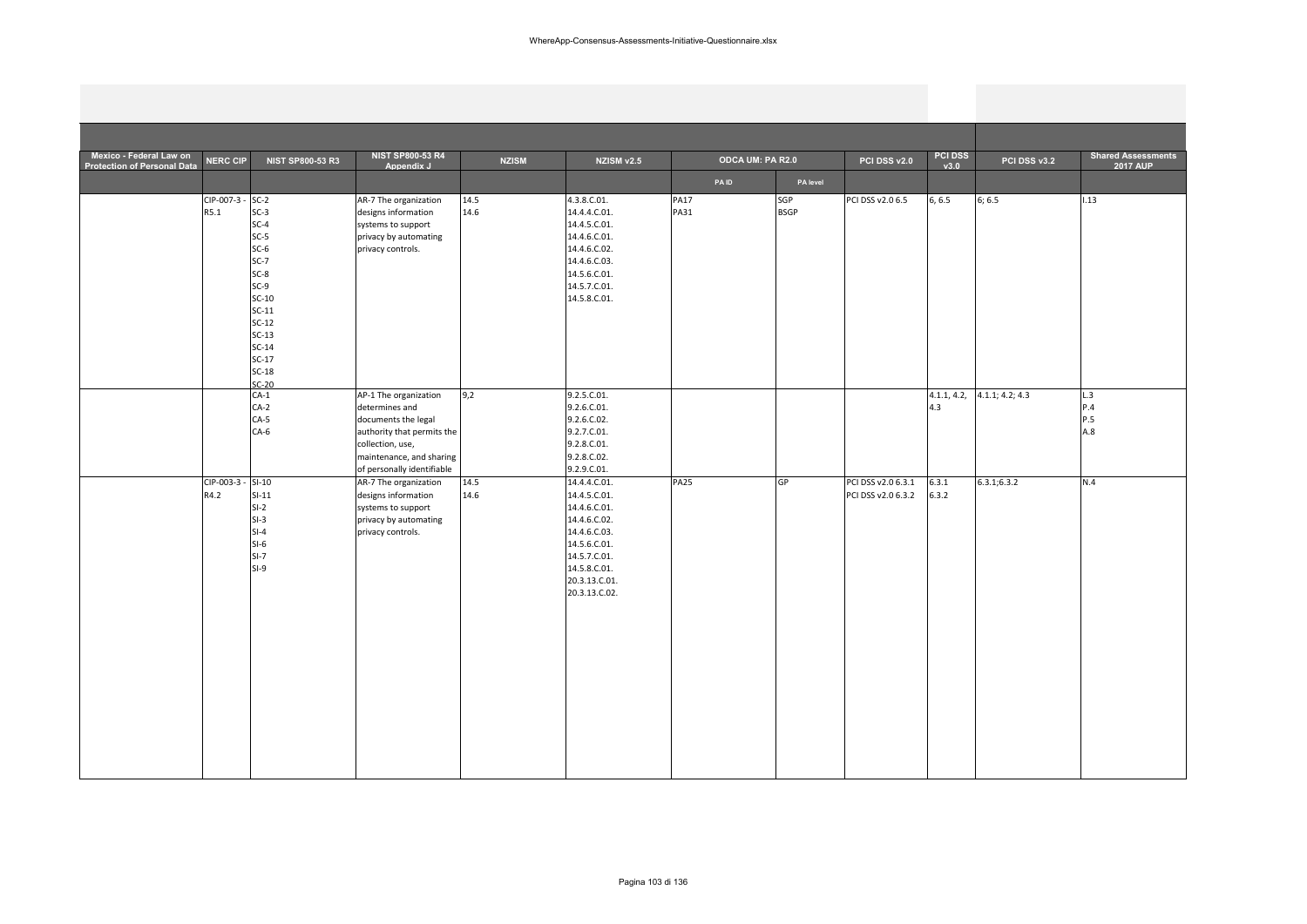| Mexico - Federal Law on<br><b>Protection of Personal Data</b>                | <b>NERC CIP</b>                                                                                       | <b>NIST SP800-53 R3</b>               | <b>NIST SP800-53 R4</b><br>Appendix J                                                                                                                                                                                                                          | <b>NZISM</b>         | NZISM v2.5                                                                                                                                                                                                                                                                                                                                                                                                                                                                   | ODCA UM: PA R2.0                          |           | PCI DSS v2.0                                                                                                                                                                                                      | <b>PCI DSS</b><br>v3.0                                                                                                                                    | PCI DSS v3.2                                                                                                                                                  | <b>Shared Assessments</b><br><b>2017 AUP</b> |
|------------------------------------------------------------------------------|-------------------------------------------------------------------------------------------------------|---------------------------------------|----------------------------------------------------------------------------------------------------------------------------------------------------------------------------------------------------------------------------------------------------------------|----------------------|------------------------------------------------------------------------------------------------------------------------------------------------------------------------------------------------------------------------------------------------------------------------------------------------------------------------------------------------------------------------------------------------------------------------------------------------------------------------------|-------------------------------------------|-----------|-------------------------------------------------------------------------------------------------------------------------------------------------------------------------------------------------------------------|-----------------------------------------------------------------------------------------------------------------------------------------------------------|---------------------------------------------------------------------------------------------------------------------------------------------------------------|----------------------------------------------|
|                                                                              |                                                                                                       |                                       |                                                                                                                                                                                                                                                                |                      |                                                                                                                                                                                                                                                                                                                                                                                                                                                                              | <b>PAID</b>                               | PA level  |                                                                                                                                                                                                                   |                                                                                                                                                           |                                                                                                                                                               |                                              |
|                                                                              |                                                                                                       | $AC-1$<br>$AC-4$<br>$SC-1$<br>$SC-16$ | AR-7 The organization<br>designs information<br>systems to support<br>privacy by automating<br>privacy controls.                                                                                                                                               | 16.5<br>16.8<br>17.4 | 17.5.5.C.01.<br>17.5.6.C.01.<br>17.5.6.C.02.<br>17.5.7.C.01.<br>17.5.7.C.02.<br>17.5.7.C.03.<br>17.5.8.C.01.<br>17.5.9.C.01.<br>17.8.10.C.01.<br>17.8.10.C.02.<br>17.8.11.C.01.<br>17.8.12.C.01.<br>17.8.13.C.01.<br>17.8.14.C.01.<br>17.8.15.C.01.<br>17.8.16.C.01.<br>17.8.17.C.01.<br>18.3.7.C.01.<br>18.3.8.C.01.<br>18.3.8.C.02.<br>18.3.9.C.01.<br>18.3.10.C.01.<br>18.3.10.C.02.<br>18.3.11.C.01.<br>18.3.11.C.02.<br>18.3.12.C.01.<br>18.3.12.C.02.<br>18.3.12.C.03. | <b>PA20</b><br><b>PA25</b><br><b>PA29</b> | GP<br>SGP | PCI DSS v2.0 2.3<br>PCI DSS v2.0 3.4.1,<br>PCI DSS v2.0 4.1<br>PCI DSS v2.0 4.1.1<br>PCI DSS v2.0 6.1<br>PCI DSS v2.0 6.3.2a<br>PCI DSS v2.0 6.5c<br>PCI DSS v2.0 8.3<br>PCI DSS v2.0 10.5.5<br>PCI DSS v2.0 11.5 | 2.3<br>3.4.1<br>4.1<br>4.1.1<br>6.1<br>6.3.2a<br>6.5c, 7.1,<br>7.2, 7.3,<br>8.1, 8.2,<br>8.3, 8.4,<br>8.5, 8.6,<br>8.7, 8.8<br>10.5.5, 10.8<br>11.5, 11.6 | 2.3<br>3.4.1<br>4.1<br>4.1.1<br>6.1<br>6.3.2<br>6.5b; 7.1; 7.2; 7.3; 8.1;<br>8.2; 8.3; 8.3.1; 8.3.2; 8.4;<br>8.5; 8.6; 8.7; 8.8<br>10.5.5; 10.9<br>11.5; 11.6 | B.1                                          |
|                                                                              |                                                                                                       | $CA-2$<br>$CA-7$<br>$PL-6$            | AR-4 Privacy Auditing and 5.1, 5.3, 5.4<br>Monitoring. To promote<br>accountability,<br>organizations identify and<br>address gaps in privacy<br>compliance, management,<br>operational, and technical<br>controls by conducting<br>regular assessments (e.g., |                      | 4.2.10.C.01.<br>4.2.11.C.01.<br>4.2.12.C.01<br>4.5.17.C.01.<br>4.5.18.C.01.<br>4.5.18.C.02.<br>4.5.18.C.03.<br>4.3.7.C.01.<br>4.3.8.C.01.                                                                                                                                                                                                                                                                                                                                    | <b>PA15</b>                               | SGP       | PCI DSS v2.0 2.1.2.b                                                                                                                                                                                              |                                                                                                                                                           |                                                                                                                                                               | A.1<br>A.2                                   |
| Chapter VI, Section 1<br>Article 39, I. and VIII.<br>Chapter 8<br>Article 59 | CIP-003-3 - CA-1<br>R1.3 - R4.3 CA-2<br>CIP-004-3<br>R4 - R4.2<br>CIP-005-3a<br>$R1 - R1.1 -$<br>R1.2 | $CA-6$<br>RA-5                        | AR-4. Privacy Auditing and 6,1<br>Monitoring. These<br>assessments can be self-<br>assessments or third party<br>audits that result in<br>reports on compliance<br>gaps identified in<br>programs, projects, and<br>information systems.                       |                      | 6.1.6.C.01.<br>6.1.7.C.01.<br>6.1.8.C.01.                                                                                                                                                                                                                                                                                                                                                                                                                                    | <b>PA18</b>                               | GP        | PCI DSS v2.0 11.2<br>PCI DSS v2.0 11.3<br>PCI DSS v2.0 6.6<br>PCI DSS v2.0<br>12.1.2.b                                                                                                                            | 11.2<br>11.3<br>6.3.2, 6.6<br>11.2.1,<br>11.2.2,<br>11.2.3,<br>11.3.1,<br>11.3.2,<br>12.1.2.b,<br>12.8.4                                                  | 11.2<br>11.3<br>6.3.2; 6.6<br>11.2.1; 11.2.2; 11.2.3;<br>11.3.1; 11.3.2; 11.3.3;<br>11.3.4; 12.8.4                                                            | L.2                                          |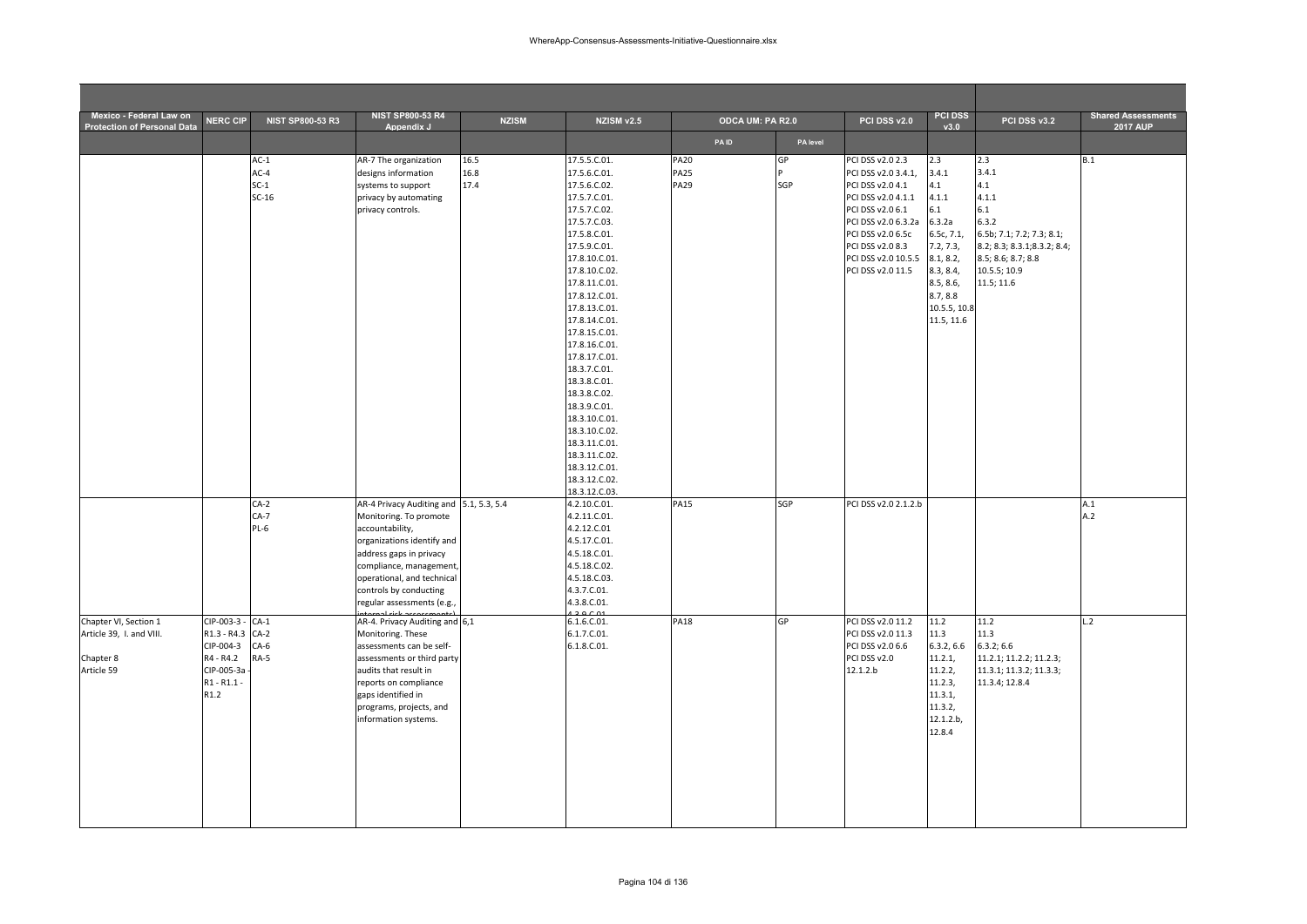| Mexico - Federal Law on<br><b>Protection of Personal Data</b> | <b>NERC CIP</b> | <b>NIST SP800-53 R3</b>                        | <b>NIST SP800-53 R4</b><br>Appendix J                                                                         | <b>NZISM</b>                                             | <b>NZISM v2.5</b>                                                                                                                                                                                                                                             | ODCA UM: PA R2.0 |          | PCI DSS v2.0                                                                             | <b>PCI DSS</b><br>v3.0               | PCI DSS v3.2         | <b>Shared Assessments</b><br><b>2017 AUP</b> |
|---------------------------------------------------------------|-----------------|------------------------------------------------|---------------------------------------------------------------------------------------------------------------|----------------------------------------------------------|---------------------------------------------------------------------------------------------------------------------------------------------------------------------------------------------------------------------------------------------------------------|------------------|----------|------------------------------------------------------------------------------------------|--------------------------------------|----------------------|----------------------------------------------|
|                                                               |                 |                                                |                                                                                                               |                                                          |                                                                                                                                                                                                                                                               | <b>PAID</b>      | PA level |                                                                                          |                                      |                      |                                              |
|                                                               |                 |                                                |                                                                                                               | 1.2<br>2.2<br>3.3<br>5.2                                 | 1.2.13.C.01.<br>1.2.13.C.02.<br>2.2.5.C.01.<br>2.2.5.C.02.<br>2.2.6.C.01.<br>2.2.6.C.02.<br>2.2.7.C.01.<br>3.3.4.C.01.<br>3.3.4.C.02.<br>3.3.4.C.03.<br>3.3.4.C.04.<br>3.3.4.C.05.<br>3.3.5.C.01.<br>3.3.5.C.02.<br>3.3.6.C.01.<br>3.3.6.C.02.<br>3.3.6.C.03. |                  |          | PCI DSS v2.0 3.1.1<br>PCI DSS v2.0 3.1                                                   | 3,1                                  | 3.1                  | L.3                                          |
|                                                               |                 | $CP-1$<br>$CP-2$<br>$CP-3$<br>$CP-4$<br>$CP-6$ | UL-2 INFORMATION<br>SHARING WITH THIRD<br>PARTIES - a. Shares<br>personally identifiable<br>information (PII) | 6,4                                                      | 3.3.6.C.04.<br>6.4.4.C.01.<br>6.4.5.C.01.<br>6.4.6.C.01.<br>6.4.7.C.01.                                                                                                                                                                                       |                  |          | PCI DSS v2.0 12.9.1<br>PCI DSS v2.0 12.9.3<br>PCI DSS v2.0 12.9.4<br>PCI DSS v2.0 12.9.6 | 12.9.1<br>12.9.3<br>12.9.4<br>12.9.6 |                      | K.1                                          |
|                                                               |                 | $CP-2$<br>$CP-3$<br>$CP-4$                     |                                                                                                               | 4.4<br>5.2(time limit)<br>6.3(whenever change<br>occurs) | 5.4.5.C.01.<br>5.4.5.C.02.<br>5.4.5.C.03.<br>4.4.4.C.01.<br>4.4.5.C.01<br>4.4.5.C.02.<br>4.4.5.C.03.<br>4.4.5.C.04.<br>4.4.6.C.01.<br>4.4.7.C.01.<br>4.4.7.C.02.<br>4.4.8.C.01.                                                                               | <b>PA15</b>      | SGP      | PCI DSS v2.0 12.9.2                                                                      | 12.9.2,<br>12.10.2                   | 12.10.2              | K.6                                          |
|                                                               |                 | $PE-1$<br>$PE-4$<br>PE-13                      |                                                                                                               | 10.1<br>10.2<br>10.3<br>10.4<br>10.5<br>10.6             | 10.1.17.C.01.<br>10.1.17.C.02.<br>10.1.18.C.01.<br>10.1.18.C.02.<br>10.1.18.C.03.<br>10.1.18.C.04.<br>10.1.19.C.01.<br>10.1.20.C.01.                                                                                                                          | <b>PA15</b>      | SGP      |                                                                                          | 4.1, 4.1.1,<br>9.1, 9.2              | 4.1; 4.1.1; 9.1; 9.2 | F.1                                          |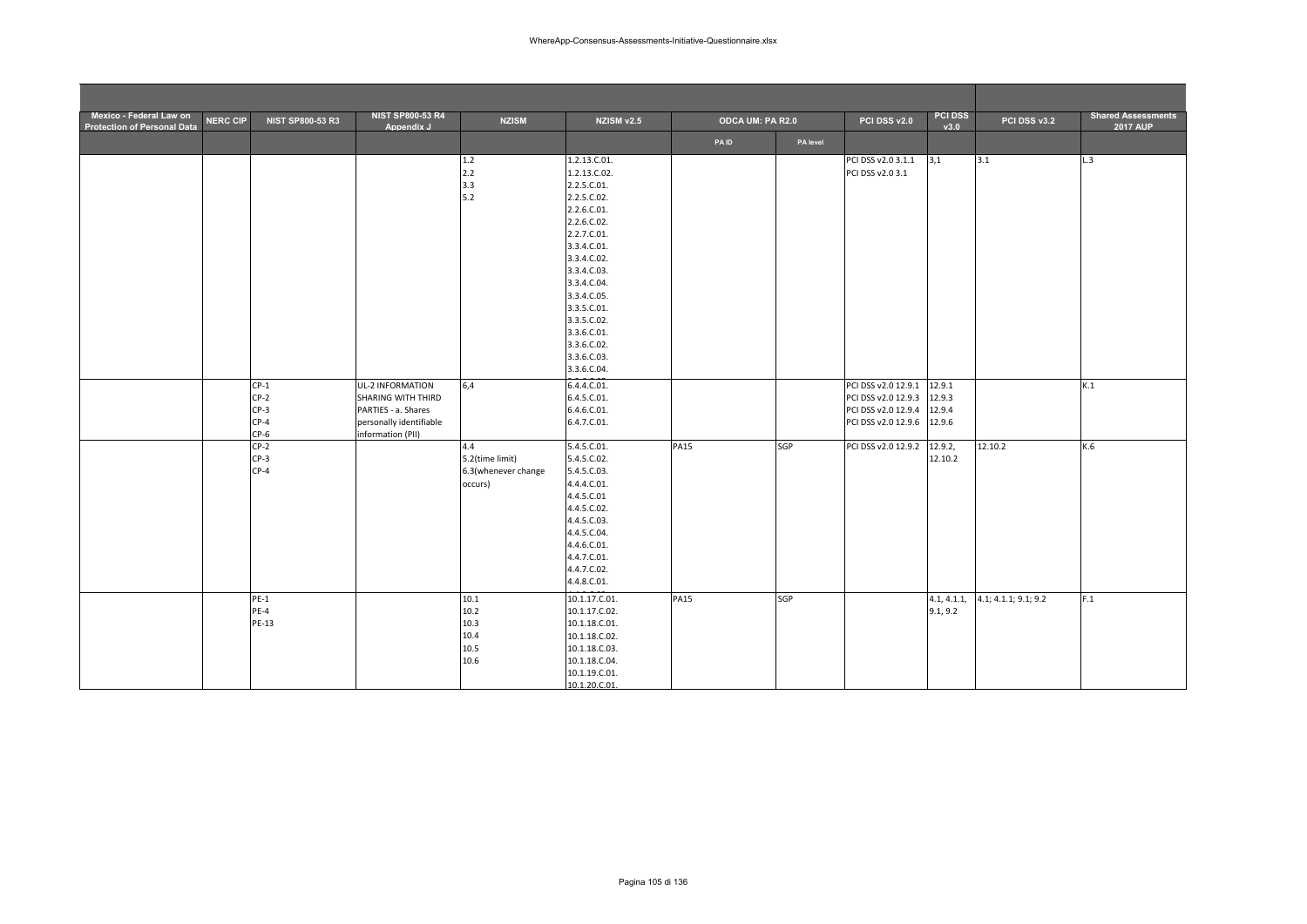| Mexico - Federal Law on<br><b>Protection of Personal Data</b> | <b>NERC CIP</b>                                            | <b>NIST SP800-53 R3</b>                           | <b>NIST SP800-53 R4</b><br>Appendix J | <b>NZISM</b>                            | NZISM v2.5                                                                                                                                                                                                                                                                                                                                                                                                                                      | ODCA UM: PA R2.0   |                    | PCI DSS v2.0                                                                                         | <b>PCI DSS</b><br>v3.0                                                                                                  | PCI DSS v3.2                                                                                                           | <b>Shared Assessments</b><br><b>2017 AUP</b> |
|---------------------------------------------------------------|------------------------------------------------------------|---------------------------------------------------|---------------------------------------|-----------------------------------------|-------------------------------------------------------------------------------------------------------------------------------------------------------------------------------------------------------------------------------------------------------------------------------------------------------------------------------------------------------------------------------------------------------------------------------------------------|--------------------|--------------------|------------------------------------------------------------------------------------------------------|-------------------------------------------------------------------------------------------------------------------------|------------------------------------------------------------------------------------------------------------------------|----------------------------------------------|
|                                                               |                                                            |                                                   |                                       |                                         |                                                                                                                                                                                                                                                                                                                                                                                                                                                 | <b>PAID</b>        | PA level           |                                                                                                      |                                                                                                                         |                                                                                                                        |                                              |
|                                                               | CIP-005-3a - CP-9<br>R1.3<br>CIP-007-3-<br>R9              | $CP-10$<br>$SA-5$<br>SA-10<br>$SA-11$             |                                       | 10.5<br>13.5<br>17.1                    | 10.5.4.C.01.<br>10.5.5.C.01.<br>10.5.6.C.01.<br>10.5.6.C.02.<br>10.5.7.C.01.<br>10.5.8.C.01.<br>10.5.8.C.02.<br>10.5.9.C.01.<br>10.5.9.C.02.<br>10.5.10.C.01.<br>10.5.10.C.02.<br>10.5.11.C.01.<br>13.6.5.C.01.<br>13.6.6.C.01.<br>13.6.7.C.01.<br>13.6.8.C.01.<br>13.6.9.C.01.<br>13.6.9.C.02.<br>18.1.8.C.01.<br>18.1.8.C.02.<br>18.1.8.C.03.<br>18.1.8.C.04.<br>18.1.8.C.05.<br>18.1.9.C.01.<br>18.1.9.C.02.<br>18.1.9.C.03.<br>18.1.9.C.04. |                    |                    | PCI DSS v2.0 12.1<br>PCI DSS v2.0 12.2<br>PCI DSS v2.0 12.3<br>PCI DSS v2.0 12.4                     | 2.2, 12.3<br>12.6                                                                                                       | 1.1.2, 1.1.3, 1.1.2; 1.1.3; 2.2; 12.3<br>12.6                                                                          | 1.16<br>U.1                                  |
|                                                               | CIP-004-3<br>R3.2                                          | $PE-1$<br>PE-13<br>PE-14<br><b>PE-15</b><br>PE-18 |                                       | 8.1<br>8.4                              | 18.1.10.C.01.<br>8.1.9.C.01.<br>8.1.10.C.01.<br>8.1.10.C.02.<br>8.1.11.C.01.<br>8.1.12.C.01.<br>8.4.8.C.01.<br>8.4.9.C.01.<br>8.4.10.C.01.<br>8.4.11.C.01.<br>8.4.12.C.01.<br>8.4.13.C.01.                                                                                                                                                                                                                                                      | <b>PA15</b>        | SGP                |                                                                                                      | 3.7,<br>5.1, 5.2,<br>5.3,<br>6.1, 6.2,<br>7.1, 7.2,<br>9.1, 9.2,<br>9.3, 9.4,<br>9.5, 9.6,<br>9.7, 9.8,<br>9.9,<br>12.2 | 3.5.2, 3.6.3, 3.5.3; 3.6.3; 3.7; 5.1; 5.2; 5.3; K.3<br>6.1;6.2;7.1;7.2;9.1;9.2;9.3; K.4<br>9.4;9.5;9.6;9.7;9.8;9.9;12. |                                              |
|                                                               |                                                            | $PE-1$<br>PE-5<br>PE-14<br>PE-15<br><b>PE-18</b>  |                                       | 8,1                                     | 8.1.9.C.01.<br>8.1.10.C.01.<br>8.1.10.C.02.<br>8.1.11.C.01.<br>8.1.12.C.01.                                                                                                                                                                                                                                                                                                                                                                     | <b>PA15</b>        | SGP                | PCI DSS v2.0 9.1.3<br>PCI DSS v2.0 9.5<br>PCI DSS v2.0 9.6<br>PCI DSS v2.0 9.9<br>PCI DSS v2.0 9.9.1 | 9.1.3<br>9.5<br>9.6<br>9.9<br>9.9.1, 12.2 9.9.1; 12.2                                                                   | 9.1.3<br>9.5<br>9.6<br>9.9                                                                                             | K.3                                          |
|                                                               | CIP-007-3 - MA-2<br>R6.1 - R6.2 - MA-3<br>R6.3 - R6.4 MA-4 | - ۱۰۰۰                                            |                                       | 3.3<br>12.1<br>12.5<br>$A = L_{1}L_{2}$ | 3.3.4.C.01.<br>3.3.4.C.02.<br>3.3.4.C.03.<br>.                                                                                                                                                                                                                                                                                                                                                                                                  | PA8<br><b>PA15</b> | <b>BSGP</b><br>SGP |                                                                                                      | 10.8, 11.6 10.9; 11.6                                                                                                   |                                                                                                                        | D.1<br>G.5                                   |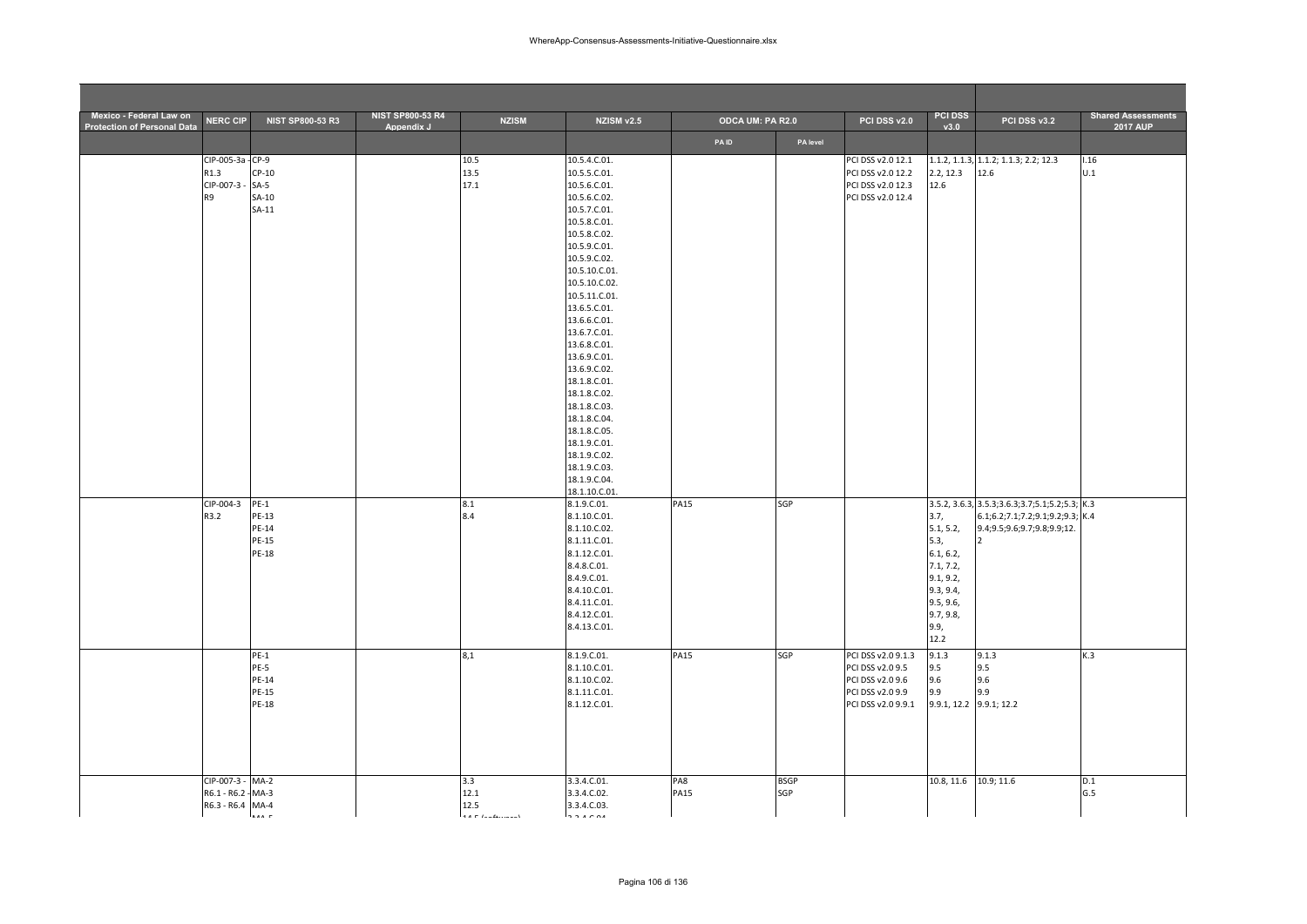| Mexico - Federal Law on<br><b>Protection of Personal Data</b> | <b>NERC CIP</b>                                | <b>NIST SP800-53 R3</b>                                               | <b>NIST SP800-53 R4</b><br>Appendix J | <b>NZISM</b>             | NZISM v2.5                                                                                                                                                                                                                                                                                                                                     | ODCA UM: PA R2.0   |                    | PCI DSS v2.0 | <b>PCI DSS</b><br>v3.0 | PCI DSS v3.2 | <b>Shared Assessments</b><br><b>2017 AUP</b> |
|---------------------------------------------------------------|------------------------------------------------|-----------------------------------------------------------------------|---------------------------------------|--------------------------|------------------------------------------------------------------------------------------------------------------------------------------------------------------------------------------------------------------------------------------------------------------------------------------------------------------------------------------------|--------------------|--------------------|--------------|------------------------|--------------|----------------------------------------------|
|                                                               |                                                |                                                                       |                                       |                          |                                                                                                                                                                                                                                                                                                                                                | PAID               | PA level           |              |                        |              |                                              |
|                                                               |                                                | 71A-5<br>$MA-6$                                                       |                                       | 14.5 (sortware)          | 3.3.4.C.U4.<br>3.3.4.C.05.<br>3.3.5.C.01.<br>3.3.5.C.02.<br>3.3.6.C.01.<br>3.3.6.C.02.<br>3.3.6.C.03.<br>3.3.6.C.04.<br>3.3.6.C.05.<br>3.3.6.C.06.<br>3.3.6.C.07.<br>3.3.7.C.01.<br>3.3.8.C.01.<br>3.3.8.C.02.<br>3.3.8.C.03.<br>22000                                                                                                         |                    |                    |              |                        |              |                                              |
|                                                               |                                                | $CP-8$<br>$PE-1$<br>PE-9<br>PE-10<br>PE-11<br>PE-12<br>PE-13<br>PE-14 |                                       | 8.1<br>8.2<br>8.3<br>8.4 | 8.1.9.C.01.<br>8.1.10.C.01.<br>8.1.10.C.02.<br>8.1.11.C.01.<br>8.1.12.C.01.<br>8.2.5.C.01.<br>8.2.5.C.02.<br>8.2.6.C.01.<br>8.2.6.C.02.<br>8.2.7.C.01.<br>8.2.8.C.01.<br>8.3.3.C.01.<br>8.3.3.C.02.<br>8.3.4.C.01.<br>8.3.4.C.02.<br>8.3.5.C.01.<br>8.4.8.C.01.<br>8.4.9.C.01.<br>8.4.10.C.01.<br>8.4.11.C.01.<br>8.4.12.C.01.<br>8.4.13.C.01. | <b>PA15</b>        | SGP                |              |                        |              | K.4                                          |
|                                                               | CIP-007-3 - RA-3<br>R8 - R8.1 -<br>R8.2 - R8.3 |                                                                       |                                       | 6,4                      | 6.4.4.C.01.<br>6.4.5.C.01.<br>$6.4.6$ .C.01.<br>6.4.7.C.01.                                                                                                                                                                                                                                                                                    | PA8<br><b>PA15</b> | <b>BSGP</b><br>SGP |              |                        |              | K.2                                          |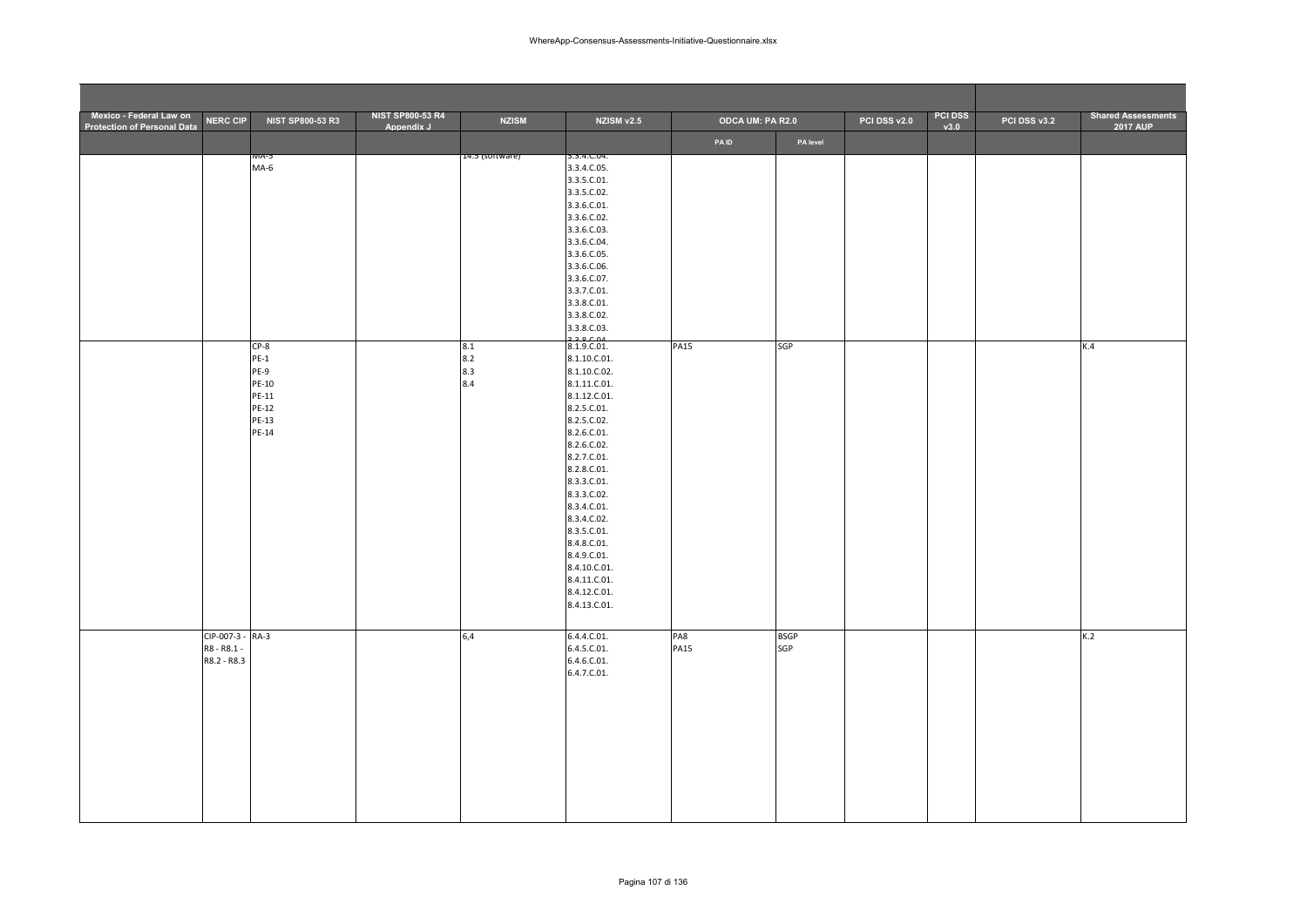| Mexico - Federal Law on<br><b>Protection of Personal Data</b> | <b>NERC CIP</b>   | <b>NIST SP800-53 R3</b>                                                                                                                                        | <b>NIST SP800-53 R4</b><br>Appendix J                                                                                                                                                                         | <b>NZISM</b>                       | NZISM v2.5                                                                                                                                                                                                                                                | ODCA UM: PA R2.0           |                    | PCI DSS v2.0                                                                                                                                                                                                        | <b>PCI DSS</b><br>v3.0                                                                           | PCI DSS v3.2                                                                                                                                                                                                                                                                                                                            | <b>Shared Assessments</b><br><b>2017 AUP</b> |
|---------------------------------------------------------------|-------------------|----------------------------------------------------------------------------------------------------------------------------------------------------------------|---------------------------------------------------------------------------------------------------------------------------------------------------------------------------------------------------------------|------------------------------------|-----------------------------------------------------------------------------------------------------------------------------------------------------------------------------------------------------------------------------------------------------------|----------------------------|--------------------|---------------------------------------------------------------------------------------------------------------------------------------------------------------------------------------------------------------------|--------------------------------------------------------------------------------------------------|-----------------------------------------------------------------------------------------------------------------------------------------------------------------------------------------------------------------------------------------------------------------------------------------------------------------------------------------|----------------------------------------------|
|                                                               |                   |                                                                                                                                                                |                                                                                                                                                                                                               |                                    |                                                                                                                                                                                                                                                           | <b>PAID</b>                | PA level           |                                                                                                                                                                                                                     |                                                                                                  |                                                                                                                                                                                                                                                                                                                                         |                                              |
|                                                               |                   | $CM-2$<br>$CM-3$<br>$CM-4$<br>$CM-5$<br>CM-6<br>$CM-9$<br>$MA-4$<br>$SA-3$<br>$SA-4$<br>$SA-5$                                                                 |                                                                                                                                                                                                               |                                    | <b>NA</b>                                                                                                                                                                                                                                                 |                            |                    | PCI DSS v2.0 12.1<br>PCI DSS v2.0 12.2<br>PCI DSS v2.0 12.3<br>PCI DSS v2.0 12.4                                                                                                                                    | 4.3, 10.8,<br>11.1.2,<br>12.1<br>12.2<br>12.3<br>12.4<br>12.5,<br>12.5.3,<br>12.6,<br>12.6.2,    | 4.3;10.9;11.1.2;12.1;12.2; C.1<br>12.3;12.4;12.4.1;12.5;12.5 G.5<br>.3;12.6;12.6.1;12.6.2;12.1                                                                                                                                                                                                                                          |                                              |
| Chapter II<br>Article 11, 13                                  | CIP-003-3<br>R4.1 | $A-A$<br>$CP-2$<br>$CP-6$<br>$CP-7$<br>$CP-8$<br>$CP-9$<br>$SI-12$<br>$AU-11$                                                                                  | FTC Fair Information<br>Principles<br>Integrity/Security<br>Security involves both<br>managerial and technical<br>measures to protect<br>against loss and the<br>unauthorized access,<br>destruction, use, or | 6.4<br>13.1                        | 6.4.4.C.01.<br>6.4.5.C.01.<br>6.4.6.C.01.<br>6.4.7.C.01.<br>13.2.10.C.01.<br>13.2.11.C.01.<br>13.2.11.C.02.<br>13.2.11.C.03.<br>13.2.11.C.04.<br>13.2.12.C.01.<br>13.2.13.C.01.                                                                           | <b>PA10</b><br><b>PA29</b> | <b>BSGP</b><br>SGP | PCI DSS v2.0 3.1<br>PCI DSS v2.0 3.1.1<br>PCI DSS v2.0 3.2<br>PCI DSS v2.0 9.9.1<br>PCI DSS v2.0 9.5<br>PCI DSS v2.0 9.6<br>PCI DSS v2.0 10.7                                                                       | 12 10<br>3.1<br>3.1.a<br>3.2<br>9.9.1<br>9.5.9.5.1<br>9.6.9.7,9.8<br>10.7,<br>12.10.1            | 3.1;3.2;3.2.1;3.2.2;3.2.3;9. D.1<br>9.1;9.5;9.5.1;9.6;9.7;9.8;1 K.5<br>0.7;12.10.1                                                                                                                                                                                                                                                      |                                              |
|                                                               |                   | $CA-1$<br>$CM-1$<br>$CM-9$<br>$PL-1$<br>$PL-2$<br>$SA-1$<br>$SA-3$                                                                                             |                                                                                                                                                                                                               | 12,1                               | 12.1.28.C.01<br>12.1.28.C.02<br>12.1.28.C.03<br>12.1.29.C.01<br>12.1.30.C.01<br>12.1.30.C.02<br>12.1.30.C.03                                                                                                                                              |                            |                    | PCI DSS v2.0 6.3.2                                                                                                                                                                                                  | 6.3.2,<br>12.3.4                                                                                 | 6.3.2;12.3.4                                                                                                                                                                                                                                                                                                                            | G.1                                          |
|                                                               |                   | $SA-4$<br>$SA-5$<br>$SA-8$<br>$SA-9$<br>SA-10<br>$SA-11$<br>$SA-12$<br>$CM-1$<br>$CM-2$<br>$SA-3$<br>$SA-4$<br>$SA-5$<br>$SA-8$<br>SA-10<br>$SA-11$<br>$SA-13$ |                                                                                                                                                                                                               | 2.2<br>4.1<br>12.1<br>14.1<br>14.2 | 2.2.5.C.01.<br>2.2.5.C.02.<br>2.2.6.C.01.<br>2.2.6.C.02.<br>2.2.7.C.01.<br>5.1.6.C.01.<br>5.1.7.C.01.<br>1000<br>5.1.6.C.01.<br>5.1.7.C.01.<br>5.1.8.C.01.<br>5.1.9.C.01.<br>5.1.10.C.01.<br>5.1.10.C.02.<br>5.1.11.C.01.<br>5.1.12.C.01.<br>5.1.13.C.01. | <b>PA17</b>                | SGP                | PCI DSS v2.0 3.6.7<br>PCI DSS v2.0 6.4.5.2<br>PCI DSS v2.0 7.1.3<br>PCI DSS v2.0 8.5.1<br>PCI DSS v2.0 9.1<br>PCI DSS v2.0 9.1.2<br>PCI DSS v2.0 9.2b<br>PCI DSS v2.0 1.1.1<br>PCI DSS v2.0 6.1<br>PCI DSS v2.0 6.4 | 2.1, 2.2.4,<br>2.3, 2.5<br>4.1, 4.2<br>6.4.4.<br>6.1<br>$6.2$<br>6.3<br>6.4<br>6.5<br>6.6<br>6.7 | 2.1;2.2.4;2.2.5;2.3;2.5;2.6; G.1<br>3.3;3.4;3.5.4;3.6;4.1;4.2;6.<br>3.3, 3.4, 3.6 3.1; 6.3.2; 6.4.2; 6.4.3; 6.4.4;<br>6.4.5.1;6.4.5.2;6.4.5.3;6.5.<br>6.3.1, 6.3.2, 4.4; 6.7; 7.1; 7.1.3; 7.1.4; 8.3;<br>6.4.2, 6.4.3, 8.3.1; 8.3.2; 8.5.1; 8.7; 9.1; 9.<br>1.2;9.2;10.5;11.5;12.3;12.<br>6.1<br>6.2<br>6.3<br>6.4<br>6.5<br>6.6<br>6.7 | G.1                                          |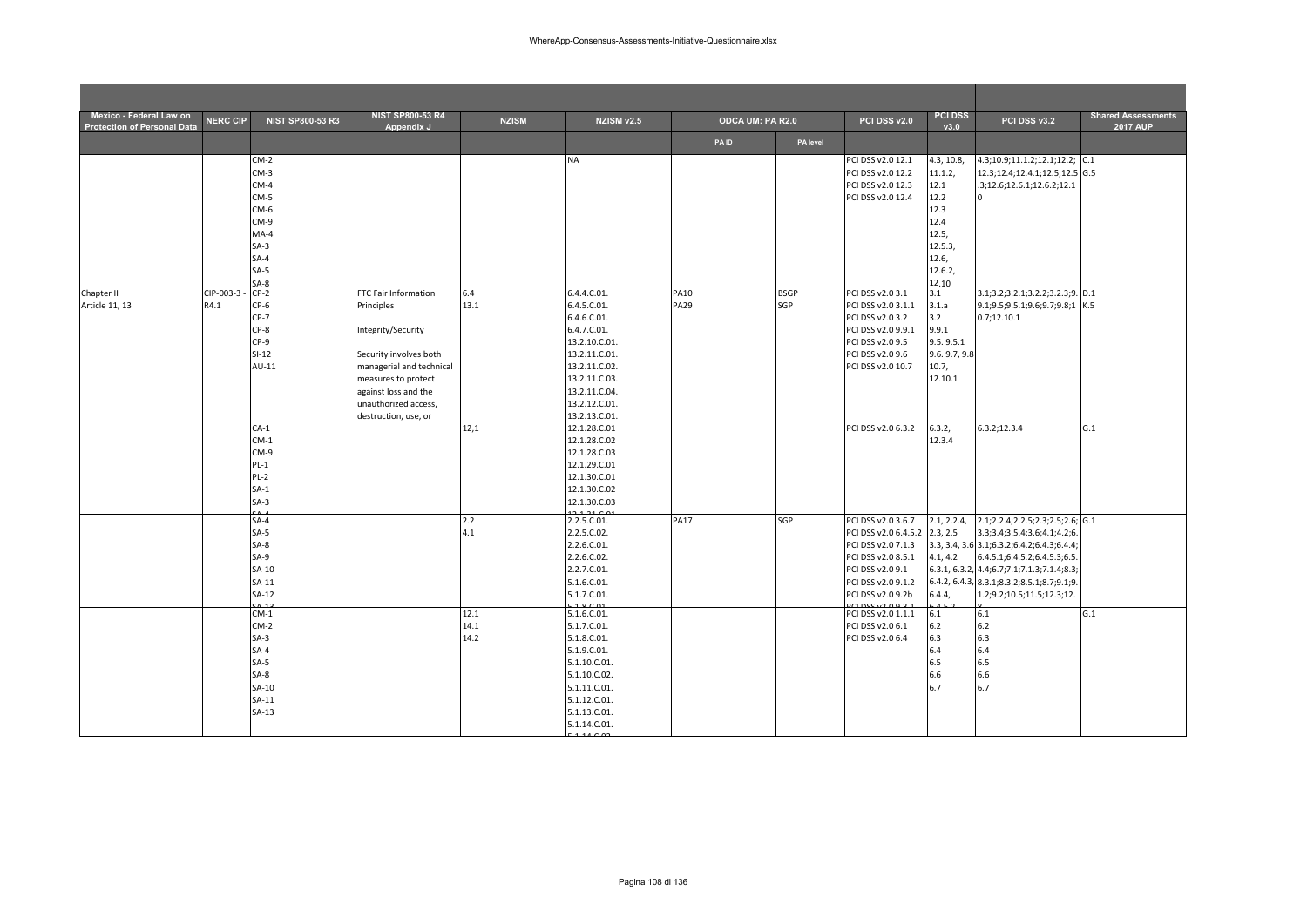| Mexico - Federal Law on<br><b>Protection of Personal Data</b> | <b>NERC CIP</b> | <b>NIST SP800-53 R3</b> | <b>NIST SP800-53 R4</b><br>Appendix J | <b>NZISM</b> | NZISM v2.5    | ODCA UM: PA R2.0 |          | PCI DSS v2.0 | <b>PCI DSS</b><br>v3.0 | PCI DSS v3.2                          | <b>Shared Assessments</b><br><b>2017 AUP</b> |
|---------------------------------------------------------------|-----------------|-------------------------|---------------------------------------|--------------|---------------|------------------|----------|--------------|------------------------|---------------------------------------|----------------------------------------------|
|                                                               |                 |                         |                                       |              |               | PAID             | PA level |              |                        |                                       |                                              |
|                                                               |                 | $CM-1$                  | FTC Fair Information                  | 14,1         | 14.1.6.C.01.  |                  |          |              | 1.3.3                  | 2.1; 2.2.2                            | 0.5                                          |
|                                                               |                 | $CM-2$                  | Principles                            |              | 14.1.7.C.01.  |                  |          |              | 2.1, 2.2.2             | 3.6                                   |                                              |
|                                                               |                 | $CM-3$                  |                                       |              | 14.1.7.C.02.  |                  |          |              | 3.6                    | 4.1                                   |                                              |
|                                                               |                 | $CM-5$                  | Involves both managerial              |              | 14.1.8.C.01.  |                  |          |              | 4.1                    | 5.1; 5.1.1; 5.1.2; 5.2; 5.3;          |                                              |
|                                                               |                 | $CM-7$                  | and technical measures to             |              | 14.1.8.C.02.  |                  |          |              | 5.1, 5.2,              | 5.4                                   |                                              |
|                                                               |                 | $CM-8$                  | protect against loss and              |              | 14.1.9.C.01.  |                  |          |              | 5.3, 5.4               | 6.2                                   |                                              |
|                                                               |                 | CM-9                    | the unauthorized access,              |              | 14.1.10.C.01. |                  |          |              | 6.2                    | 7.1                                   |                                              |
|                                                               |                 | $SA-6$                  | destruction, use, or                  |              | 14.1.10.C.02. |                  |          |              | 7.1                    | 9.1                                   |                                              |
|                                                               |                 | $SA-7$                  | disclosure of the data.(49)           |              | 14.1.10.C.03. |                  |          |              | 9.1                    | 9.1.1                                 |                                              |
|                                                               |                 | $SI-1$                  | Managerial measures                   |              | 14.1.11.C.01. |                  |          |              | 9.1.1                  | 9.1.2                                 |                                              |
|                                                               |                 | $SI-3$                  | include internal                      |              | 14.1.11.C.02. |                  |          |              | 9.1.2                  | 9.1.3                                 |                                              |
|                                                               |                 | $SI-4$                  | organizational measures               |              | 14.1.11.C.03. |                  |          |              | 9.1.3                  | 9.2                                   |                                              |
|                                                               |                 | $SI-7$                  | that limit access to data             |              | 14.1.11.C.01. |                  |          |              | 9.2                    | 9.3                                   |                                              |
|                                                               |                 |                         | and ensure that those                 |              | 18.1.9.C.02   |                  |          |              | 9.3                    | 9.4                                   |                                              |
|                                                               |                 |                         | individuals with access do            |              |               |                  |          |              | 9.4                    | 9.4.1                                 |                                              |
|                                                               |                 |                         | not utilize the data for              |              |               |                  |          |              | 9.4.1                  | 9.4.2                                 |                                              |
|                                                               |                 |                         | unauthorized purposes.                |              |               |                  |          |              | 9.4.2                  | 9.4.3                                 |                                              |
|                                                               |                 |                         | <b>Technical security</b>             |              |               |                  |          |              | 9.4.3                  | 10.1; 10.2; 10.2.1; 10.2.2;           |                                              |
|                                                               |                 |                         | measures to prevent                   |              |               |                  |          |              |                        | 10.1, 10.2, 10.2.3; 10.2.4; 10.2.5;   |                                              |
|                                                               |                 |                         | unauthorized access                   |              |               |                  |          |              | 10.3, 10.4,            | 10.2.6; 10.2.7; 10.3;                 |                                              |
|                                                               |                 |                         | include encryption in the             |              |               |                  |          |              | 10.5, 10.6,            | 10.3.1; 10.3.2; 10.3.3;               |                                              |
|                                                               |                 |                         | transmission and storage              |              |               |                  |          |              | 10.7                   | 10.3.4; 10.3.5; 10.3.6;               |                                              |
|                                                               |                 |                         | of data; limits on access             |              |               |                  |          |              |                        | 11.1, 11.4, 10.4; 10.5; 10.6; 10.6.1; |                                              |
|                                                               |                 |                         | through use of passwords;             |              |               |                  |          |              | 11.5                   | 10.6.2; 10.6.3; 10.7                  |                                              |
|                                                               |                 |                         | and the storage of data on            |              |               |                  |          |              | 12.3                   | 11.1; 11.4; 11.5; 11.5.1              |                                              |
|                                                               |                 |                         | secure servers or                     |              |               |                  |          |              |                        | 12.3; 12.3.1; 12.3.2;                 |                                              |
|                                                               |                 |                         | computers. -                          |              |               |                  |          |              |                        | 12.3.5; 12.3.6; 12.3.7                |                                              |
|                                                               |                 |                         | http://www.ftc.gov/repor              |              |               |                  |          |              |                        |                                       |                                              |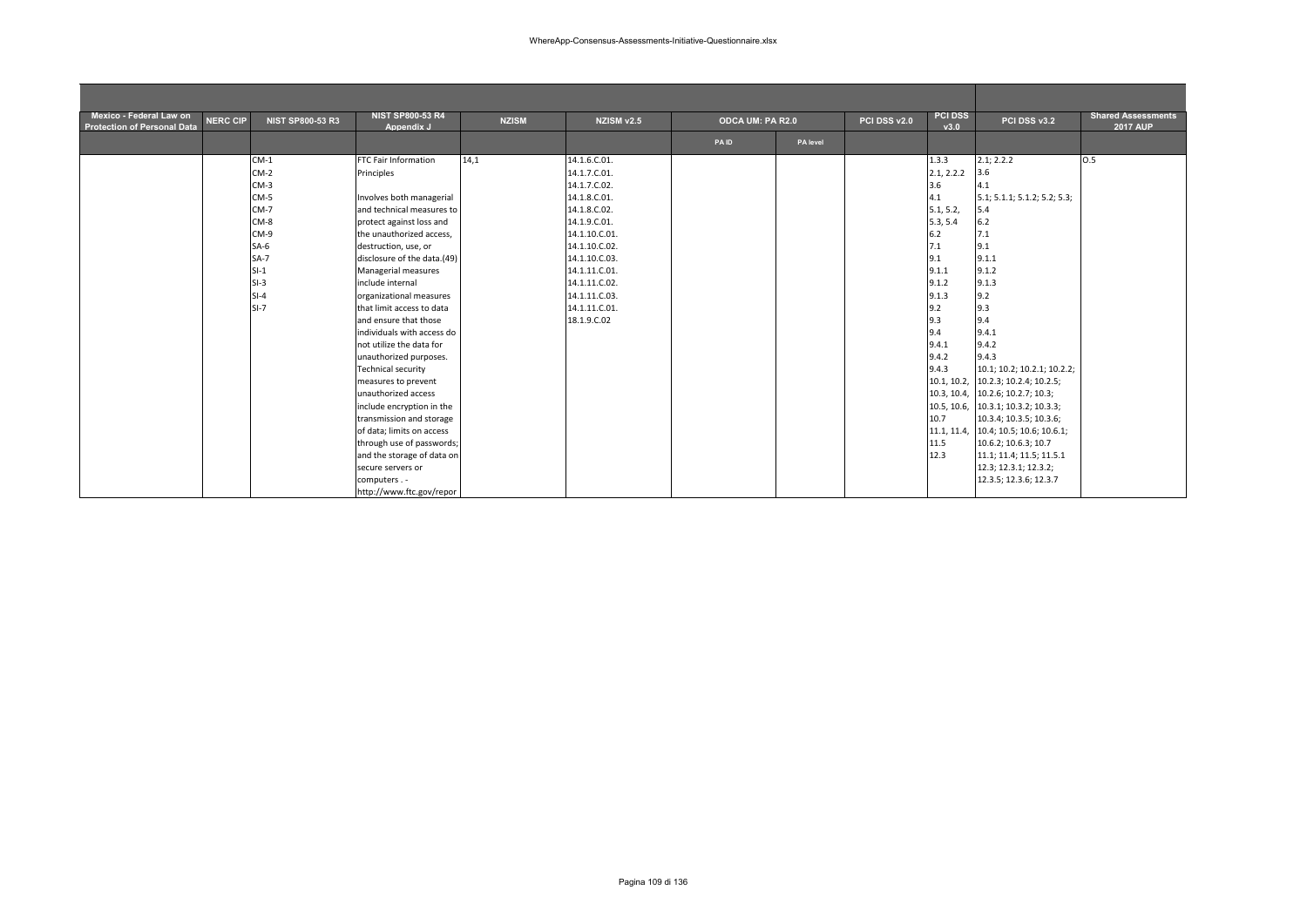| Mexico - Federal Law on                                  |                                    |                                                                                                                  | <b>NIST SP800-53 R4</b>                                                                                                                                                                                                                                                                                                                                                                                                                                                                                                                                                                                                                                                                                                                                        |              |                                                                                                                                                                                                                                                                                                                                                                                           |                         |                 |                                                                                  | <b>PCI DSS</b>          |                                                  | <b>Shared Assessments</b> |
|----------------------------------------------------------|------------------------------------|------------------------------------------------------------------------------------------------------------------|----------------------------------------------------------------------------------------------------------------------------------------------------------------------------------------------------------------------------------------------------------------------------------------------------------------------------------------------------------------------------------------------------------------------------------------------------------------------------------------------------------------------------------------------------------------------------------------------------------------------------------------------------------------------------------------------------------------------------------------------------------------|--------------|-------------------------------------------------------------------------------------------------------------------------------------------------------------------------------------------------------------------------------------------------------------------------------------------------------------------------------------------------------------------------------------------|-------------------------|-----------------|----------------------------------------------------------------------------------|-------------------------|--------------------------------------------------|---------------------------|
| <b>Protection of Personal Data</b>                       | <b>NERC CIP</b>                    | <b>NIST SP800-53 R3</b>                                                                                          | Appendix J                                                                                                                                                                                                                                                                                                                                                                                                                                                                                                                                                                                                                                                                                                                                                     | <b>NZISM</b> | NZISM v2.5                                                                                                                                                                                                                                                                                                                                                                                | <b>ODCA UM: PA R2.0</b> |                 | PCI DSS v2.0                                                                     | v3.0                    | PCI DSS v3.2                                     | <b>2017 AUP</b>           |
|                                                          | CIP-003-3 - CA-1<br>R <sub>6</sub> | $CA-6$<br>$CA-7$<br>$CM-2$<br>$CM-3$<br>$CM-5$<br>CM-6<br>CM-9<br>$PL-2$<br>$PL-5$<br>$SI-2$<br>$SI-6$<br>$SI-7$ | AR- 4. Privacy Monitoring 12.1<br>and Auditing.<br>Organizations also: (i)<br>implement technology to<br>audit for the security,<br>appropriate use, and loss<br>of PII; (ii) perform reviews<br>to ensure physical security<br>of documents containing<br>PII; (iii) assess contractor<br>compliance with privacy<br>requirements; and (iv)<br>ensure that corrective<br>actions identified as part<br>of the assessment process<br>are tracked and<br>monitored until audit<br>findings are corrected.<br>The organization Senior<br>Agency Official for Privacy<br>(SAOP)/Chief Privacy<br>Officer (CPO) coordinates<br>monitoring and auditing<br>efforts with information<br>security officials and<br>ensures that the results<br>are provided to senior | 12.4         | 12.1.24.C.01.<br>12.1.24.C.02.<br>12.1.24.C.03.<br>12.1.25.C.01.<br>12.1.26.C.01.<br>12.1.26.C.02.<br>12.1.26.C.03.<br>12.1.27.C.01.<br>12.1.28.C.01.<br>12.1.28.C.02.<br>12.1.29.C.01.<br>12.1.30.C.01.<br>12.1.31.C.01.<br>12.4.3.C.01.<br>12.4.4.C.01.<br>12.4.4.C.02.<br>12.4.4.C.03.<br>12.4.4.C.04.<br>12.4.4.C.05.<br>12.4.4.C.06.<br>12.4.5.C.01.<br>12.4.6.C.01.<br>12.4.7.C.01. | PAID<br><b>PA14</b>     | PA level<br>SGP | PCI DSS v2.0 1.1.1<br>PCI DSS v2.0 6.3.2<br>PCI DSS v2.0 6.4<br>PCI DSS v2.0 6.1 | 1.1.1<br>6.3.2<br>6.4.5 | 1.1.1<br>6.3.2<br>6.4.5                          | G.1                       |
| General Provisions, Article 3, V. CIP-003-3 -<br>and VI. | R4 - R5                            | $RA-2$<br>$AC-4$                                                                                                 | managers and oversight<br>DM-1 Minimization of<br>Personally Identifiable<br>Information. DM-2 Data<br>Retention & Disposal. DM-<br>3 Minimization of PII used<br>in Testing, Training, and<br>Research.                                                                                                                                                                                                                                                                                                                                                                                                                                                                                                                                                       |              |                                                                                                                                                                                                                                                                                                                                                                                           | <b>PA10</b>             | SGP             | PCI DSS v2.0 9.7.1<br>PCI DSS v2.0 9.10<br>PCI DSS v2.0 12.3                     | 3.1<br>9.10<br>12.3     | 3.1<br>9.6.1, 9.7.1 9.6.1; 9.7.1<br>9.10<br>12.3 | D.1                       |
|                                                          |                                    |                                                                                                                  | TR-2 SYSTEM OF RECORDS<br>NOTICES AND PRIVACY<br><b>ACT STATEMENTS</b>                                                                                                                                                                                                                                                                                                                                                                                                                                                                                                                                                                                                                                                                                         |              |                                                                                                                                                                                                                                                                                                                                                                                           |                         |                 |                                                                                  | 1.1.3<br>12.3.3         | 1.1.3<br>12.3.3; 12.3.10                         | L.4<br>P.1                |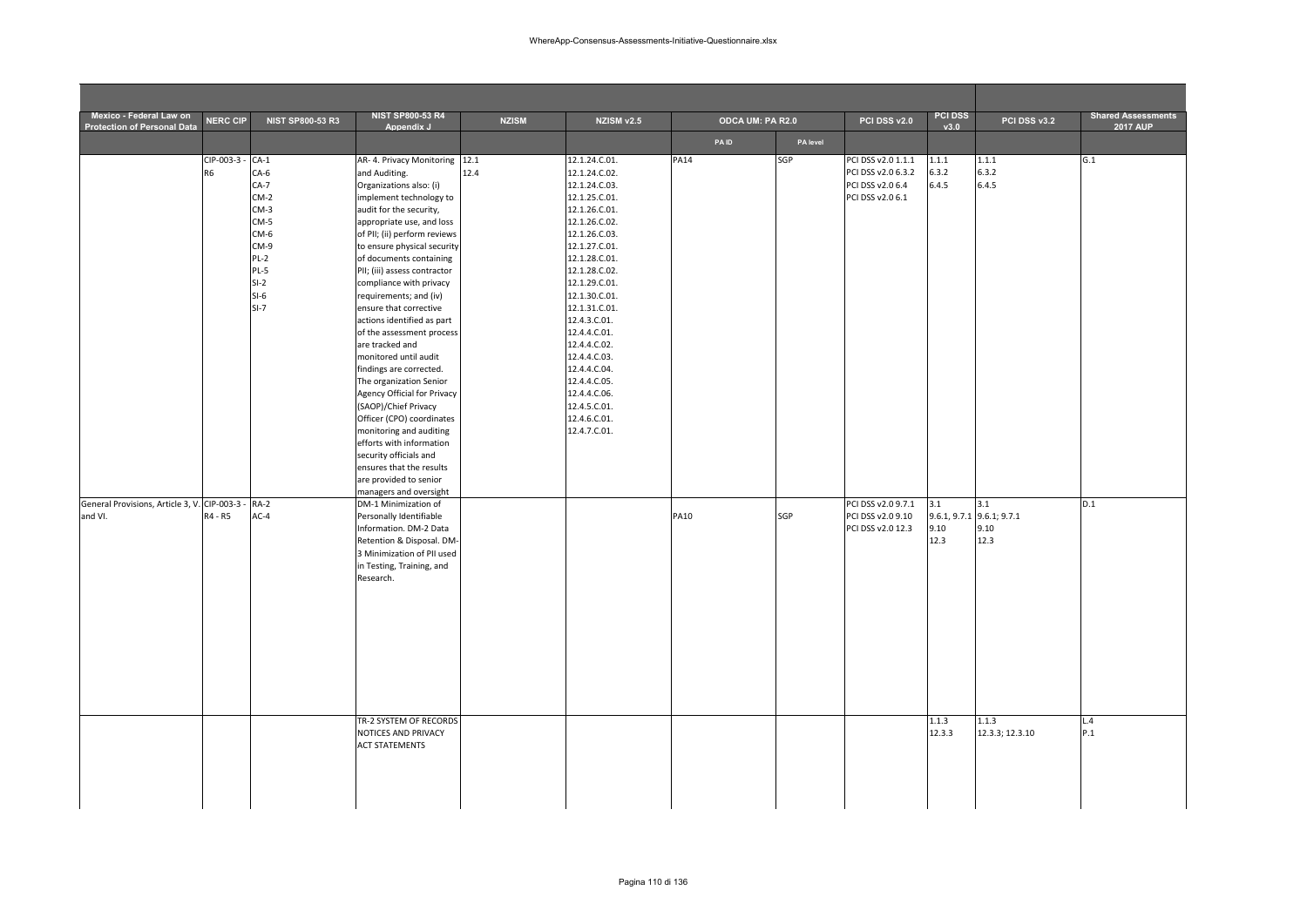| Mexico - Federal Law on<br><b>Protection of Personal Data</b> | <b>NERC CIP</b>                 | <b>NIST SP800-53 R3</b>     | <b>NIST SP800-53 R4</b><br>Appendix J                                                | <b>NZISM</b> | NZISM v2.5                                      | ODCA UM: PA R2.0           |                    | PCI DSS v2.0                               | <b>PCI DSS</b><br>v3.0 | PCI DSS v3.2                  | <b>Shared Assessments</b><br><b>2017 AUP</b> |
|---------------------------------------------------------------|---------------------------------|-----------------------------|--------------------------------------------------------------------------------------|--------------|-------------------------------------------------|----------------------------|--------------------|--------------------------------------------|------------------------|-------------------------------|----------------------------------------------|
|                                                               |                                 |                             |                                                                                      |              |                                                 | PAID                       | PA level           |                                            |                        |                               |                                              |
|                                                               |                                 |                             |                                                                                      |              |                                                 |                            |                    |                                            |                        |                               |                                              |
|                                                               |                                 | $AC-14$                     | TR-2 SYSTEM OF RECORDS                                                               |              |                                                 | <b>PA25</b>                | GP                 | PCI-DSS v2.0 2.1.1                         | 2.1.1                  | 2.1.1;3.1;4.1;4.1.1;4.2       | D.1                                          |
|                                                               |                                 | $AC-21$<br>$AC-22$          | NOTICES AND PRIVACY<br><b>ACT STATEMENTS</b>                                         |              |                                                 | <b>PA21</b><br>PA5         | GP<br><b>BSGP</b>  | PCI-DSS v2.0 4.1<br>PCI-DSS v2.0 4.1.1     | 3.1<br>4.1             |                               | D.6<br>P.1                                   |
|                                                               |                                 | IA-8<br>$AU-10$<br>$SC-4$   |                                                                                      |              |                                                 |                            |                    | PCI DSS v2.0 4.2                           | 4.1.1<br>4.2           |                               |                                              |
|                                                               |                                 | $SC-8$<br>$SC-9$            |                                                                                      |              |                                                 |                            |                    |                                            |                        |                               |                                              |
| Chapter II<br>Article 8, 9, 11, 12, 14, 18, 19,               | CIP-003-3<br>R4 - R4.1          | $AC-16$<br>$MP-1$           | DM-1 Minimization of<br>Personally Identifiable                                      | 13,1         | 13.1.7.C.01.<br>13.1.8.C.01.                    |                            |                    | PCI DSS v2.0 9.5<br>PCI DSS v2.0 9.6       | 9.5, 9.5.1<br>9.6      | 9.5; 9.5.1<br>9.6             | D.2                                          |
| 20, 21                                                        |                                 | $MP-3$<br>PE-16             | Information. DM-2 Data<br>Retention & Disposal. DM-                                  |              | 13.1.8.C.02.<br>13.1.8.C.03.                    |                            |                    | PCI DSS v2.0 9.7.1<br>PCI DSS v2.0 9.7.2   | 9.7<br>9.8             | 9.7<br>9.8                    |                                              |
|                                                               | CIP-003-3 -                     | $SI-12$<br>$C-9$<br>$SA-11$ | 3 Minimization of PII used<br>in Testing, Training, and<br>DM-1 Minimization of      | 17,8         | 13.1.8.C.04.<br>13.1.9.C.01<br>12.4.4.C.02      |                            |                    | PCI DSS v2.0 9.10<br>PCI DSS v2.0 6.4.3    | 9.9<br>6.4.3           | 9.9<br>6.4.3                  | 1.11                                         |
|                                                               | R <sub>6</sub>                  | CM-04                       | Personally Identifiable<br>Information. DM-2 Data                                    |              | 14.4.4.C.01<br>19.1.21.C.01                     |                            |                    |                                            |                        |                               |                                              |
|                                                               |                                 |                             | Retention & Disposal. DM-<br>3 Minimization of PII used<br>in Testing, Training, and |              | 20.1.5.C.01.<br>20.1.5.C.02.<br>20.1.6.C.01.    |                            |                    |                                            |                        |                               |                                              |
|                                                               |                                 |                             | Research. SE-1<br><b>INVENTORY OF</b><br>PERSONALLY                                  |              | 20.1.6.C.02.<br>20.1.7.C.01.<br>20.1.8.C.01.    |                            |                    |                                            |                        |                               |                                              |
|                                                               |                                 |                             | <b>IDENTIFIABLE</b><br><b>INFORMATION</b>                                            |              | 20.1.9.C.01.<br>20.1.9.C.02.                    |                            |                    |                                            |                        |                               |                                              |
|                                                               |                                 |                             |                                                                                      |              | 20.1.10.C.01.<br>20.1.11.C.01.<br>20.1.12.C.01. |                            |                    |                                            |                        |                               |                                              |
| Chapter IV                                                    | CIP-007-3 - CA-2                |                             | AP-1 AUTHORITY TO                                                                    | 3,4          | 3.4.8.C.01.                                     |                            |                    |                                            | 3.7                    | 3.7                           | D.1                                          |
| Article 30                                                    | R1.1 - R1.2 PM-5                | $PS-2$<br>$RA-2$            | COLLECT. AP-2 PURPOSE<br>SPECIFICATION.                                              |              | 3.4.8.C.02.<br>3.4.9.C.01.<br>3.4.10.C.01.      |                            |                    |                                            | 12.5.5<br>12.10.4      | 12.5.5<br>12.10.4             |                                              |
|                                                               |                                 | $SA-2$                      |                                                                                      |              | 3.4.10.C.02.                                    |                            |                    |                                            |                        |                               |                                              |
|                                                               |                                 |                             |                                                                                      |              |                                                 |                            |                    |                                            |                        |                               |                                              |
|                                                               |                                 |                             |                                                                                      |              |                                                 |                            |                    |                                            |                        |                               |                                              |
|                                                               |                                 |                             |                                                                                      |              |                                                 |                            |                    |                                            |                        |                               |                                              |
|                                                               | CIP-007-3 - MP-6<br>R7 - R7.1 - | $PE-1$                      | DM-2 DATA RETENTION<br>AND DISPOSAL                                                  | 13.4<br>13.5 | 13.1.7.C.01<br>13.5.5.C.01.                     | <b>PA10</b><br>PA39        | <b>BSGP</b><br>SGP | PCI DSS v2.0 3.1.1<br>PCI DSS v2.0 9.10    | 3.1.1<br>9.8, 9.8.1,   | 3.1<br>9.8; 9.8.1; 9.8.2; 3.1 | D.8                                          |
|                                                               | R7.2 R7.3                       |                             |                                                                                      |              | 13.5.6.C.01.<br>13.5.6.C.02.                    | <b>PA34</b><br><b>PA40</b> | SGP<br><b>SGP</b>  | PCI DSS v2.0 9.10.1<br>PCI DSS v2.0 9.10.2 | 9.8.2, 3.1             |                               |                                              |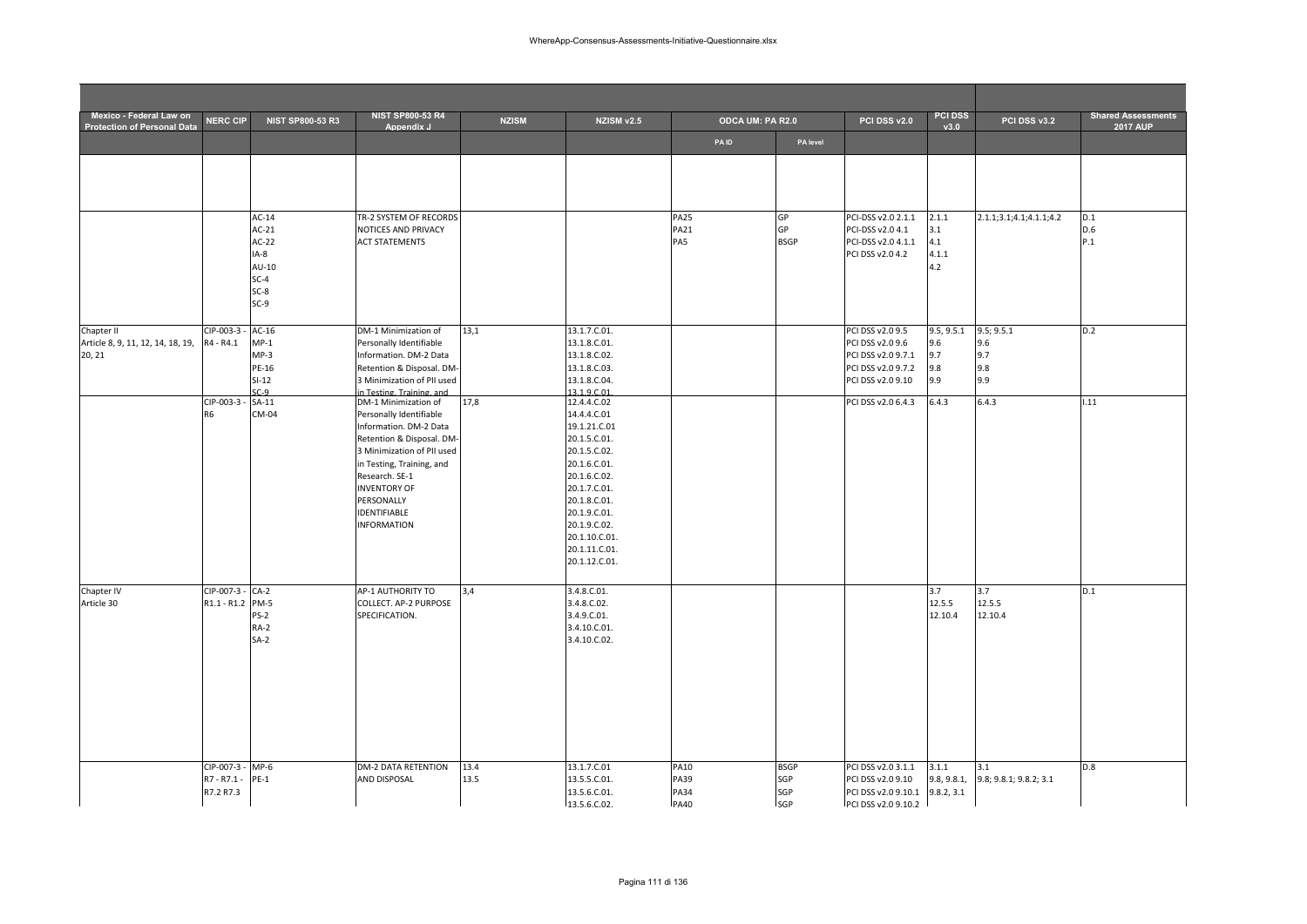| Mexico - Federal Law on<br><b>Protection of Personal Data</b> | <b>NERC CIP</b>                                                                                       | NIST SP800-53 R3                              | <b>NIST SP800-53 R4</b><br>Appendix J | <b>NZISM</b> | <b>NZISM v2.5</b>                                                                                                                                                                                                            | <b>ODCA UM: PA R2.0</b>                  |                                          | PCI DSS v2.0                                                                               | <b>PCI DSS</b><br>v3.0                              | PCI DSS v3.2                                                                                              | <b>Shared Assessments</b><br>2017 AUP |
|---------------------------------------------------------------|-------------------------------------------------------------------------------------------------------|-----------------------------------------------|---------------------------------------|--------------|------------------------------------------------------------------------------------------------------------------------------------------------------------------------------------------------------------------------------|------------------------------------------|------------------------------------------|--------------------------------------------------------------------------------------------|-----------------------------------------------------|-----------------------------------------------------------------------------------------------------------|---------------------------------------|
|                                                               |                                                                                                       |                                               |                                       |              |                                                                                                                                                                                                                              | <b>PAID</b>                              | PA level                                 |                                                                                            |                                                     |                                                                                                           |                                       |
|                                                               |                                                                                                       | NIST SP800-53 R3 CM-8                         |                                       | 12,3         | 13.5.7.C.01.<br>13.5.8.C.01.<br>13.5.9.C.01.<br>13.5.9.C.02.<br>13.5.9.C.03.<br>13.5.10.C.01.<br>12.3.4.C.01.<br>12.3.5.C.01.<br>12.3.5.C.02.<br>12.3.6.C.01.<br>12.3.7.C.01.                                                | PA4<br>PA8<br><b>PA37</b><br><b>PA38</b> | <b>BSGP</b><br><b>BSGP</b><br>SGP<br>SGP | PCI DSS v2.0 3.1<br>PCI DSS v2.0 9.9.1<br>PCI DSS v2.0 12.3.3<br>PCI DSS v2.0 12.3.4 9.9.1 | 9.7.1<br>9.9                                        | 9.7.1<br>9.9<br>9.9.1; 9.9.2; 9.9.3                                                                       | D.1                                   |
|                                                               | CIP-006-3c PE-2<br>R1.2 - R1.3 - PE-3<br>R1.4 - R1.6 - PE-6<br>R1.6.1 - R2 - PE-7<br>R <sub>2.2</sub> | <b>PE-8</b><br><b>PE-18</b>                   |                                       | 8.1<br>8.2   | 8.1.9.C.01.<br>8.1.10.C.01.<br>8.1.10.C.02.<br>8.1.11.C.01.<br>8.1.12.C.01.<br>8.2.5.C.01.<br>8.2.5.C.02.<br>8.2.6.C.01.<br>8.2.6.C.02.<br>8.2.7.C.01.<br>8.2.8.C.01.                                                        | PA4                                      | <b>BSGP</b>                              | PCI DSS v2.09.1                                                                            | 9.1<br>9.1.1<br>9.2, 9.3,<br>9.4.2, 9.4.3,<br>9.4.4 | 9.1<br>9.1.1<br>$9.1.2, 9.1.3$ $9.1.2, 9.1.3$<br>9.2; 9.3; 9.4; 9.4.1; 9.4.2;<br>9.4, 9.4.1, 9.4.3; 9.4.4 | F.2                                   |
|                                                               |                                                                                                       | $IA-3$<br>$IA-4$                              |                                       |              |                                                                                                                                                                                                                              | <b>PA22</b><br><b>PA33</b>               | <b>GP</b><br>SGP                         |                                                                                            |                                                     |                                                                                                           | O                                     |
|                                                               |                                                                                                       | $AC-17$<br>$MA-1$<br>$PE-1$<br>PE-16<br>PE-17 |                                       | 12.5<br>19.1 | 12.5.3.C.01.<br>12.5.3.C.02.<br>12.5.4.C.01.<br>12.5.4.C.02.<br>12.5.4.C.03.<br>12.5.4.C.04.<br>12.5.5.C.01.<br>12.5.6.C.01.<br>12.5.6.C.02.<br>21.1.8.C.01.<br>21.1.8.C.02.<br>21.1.8.C.03.<br>21.1.9.C.01.<br>21.1.9.C.02. | PA4                                      | <b>BSGP</b>                              | PCI DSS v2.0 9.8<br>PCI DSS v2.0 9.9                                                       | 9.6.3                                               | 9.6.3                                                                                                     | D.1                                   |

21 1 10 C 01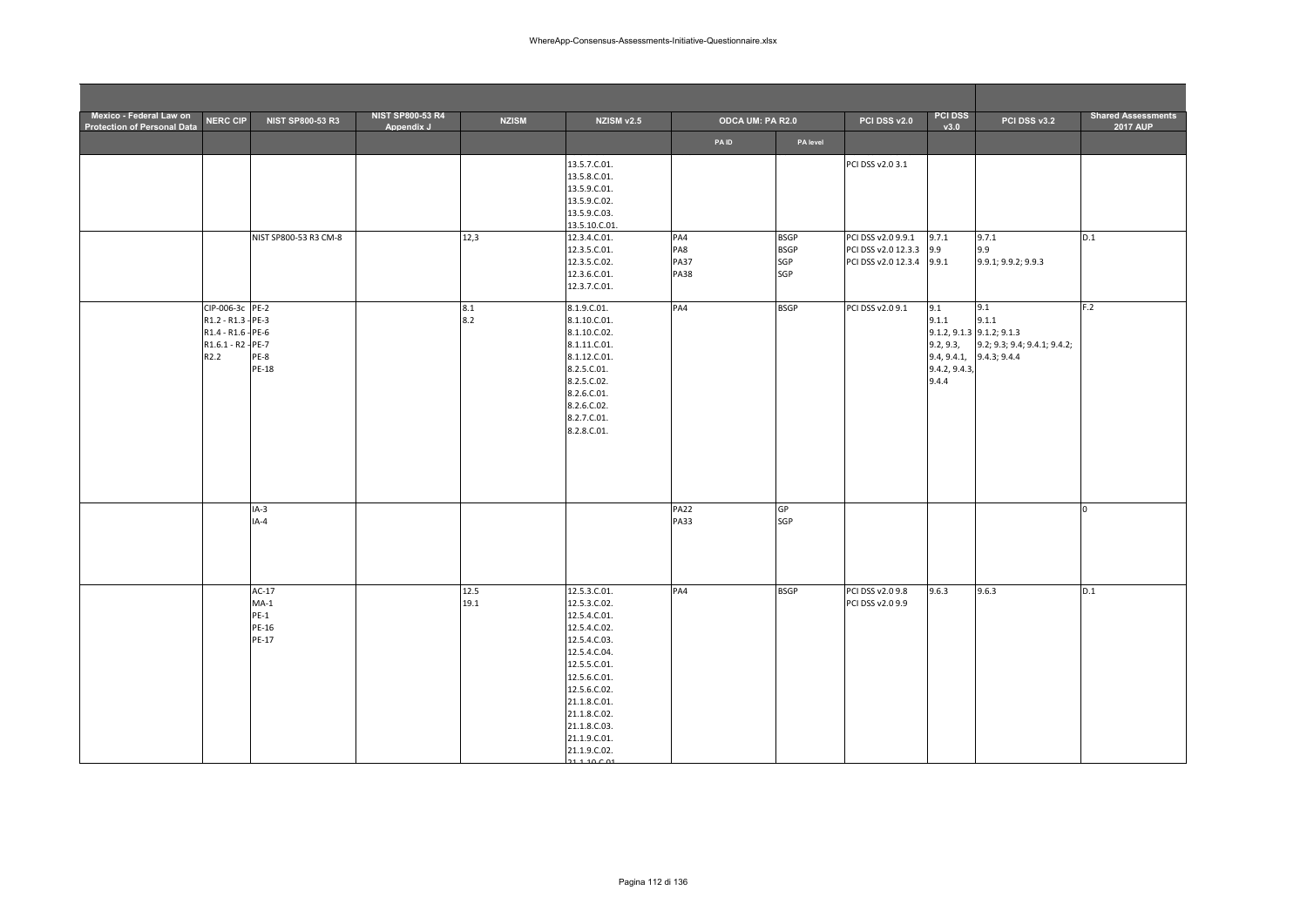| Mexico - Federal Law on<br><b>Protection of Personal Data</b> | <b>NERC CIP</b>                                              | <b>NIST SP800-53 R3</b>   | <b>NIST SP800-53 R4</b><br>Appendix J | <b>NZISM</b>             | NZISM v2.5                                                                                                                                                            | ODCA UM: PA R2.0 |             | PCI DSS v2.0                                                                                           | <b>PCI DSS</b><br>v3.0                                                 | PCI DSS v3.2                                                           | <b>Shared Assessments</b><br><b>2017 AUP</b> |
|---------------------------------------------------------------|--------------------------------------------------------------|---------------------------|---------------------------------------|--------------------------|-----------------------------------------------------------------------------------------------------------------------------------------------------------------------|------------------|-------------|--------------------------------------------------------------------------------------------------------|------------------------------------------------------------------------|------------------------------------------------------------------------|----------------------------------------------|
|                                                               |                                                              |                           |                                       |                          |                                                                                                                                                                       | <b>PAID</b>      | PA level    |                                                                                                        |                                                                        |                                                                        |                                              |
|                                                               |                                                              | CM-8                      |                                       | 12,6                     | 12.6.4.C.01.<br>12.6.4.C.02.<br>12.6.5.C.01.<br>12.6.5.C.02.<br>12.6.5.C.03.<br>12.6.5.C.04.<br>12.6.5.C.05.<br>12.6.6.C.01.<br>12.6.6.C.02.                          | PA4              | <b>BSGP</b> | PCI DSS v2.0 9.8<br>PCI DSS v2.0 9.9<br>PCI DSS v2.0 9.10                                              | 9.8, 9.8.1,<br>9.8.2<br>12.3                                           | 9.8; 9.8.1; 9.8.2<br>12.3                                              | D.8                                          |
|                                                               | CIP-006-3c PE-2<br>R1.2 - R1.3 - PE-3<br>R1.4 - R2 -<br>R2.2 | $PE-4$<br>PE-5<br>PE-6    |                                       | 4.2<br>8.1               | 5.2.3.C.01.<br>5.2.3.C.02.<br>8.1.9.C.01.<br>8.1.10.C.01.<br>8.1.10.C.02.<br>8.1.11.C.01.<br>8.1.12.C.01                                                              | PA4              | <b>BSGP</b> | PCI DSS v2.0 9.1<br>PCI DSS v2.0 9.2<br>PCI DSS v2.0 9.3<br>PCI DSS v2.0 9.4                           | 9.1<br>9.1.1<br>9.1.2<br>9.2<br>9.3<br>9.4<br>941                      | 9.1<br>9.1.1<br>9.1.2<br>9.2<br>9.3<br>9.4<br>941                      | F.3                                          |
|                                                               | CIP-006-3c PE-7<br>R1.2 - R1.3 - PE-16<br>R1.4               | PE-18                     |                                       | 8.2<br>8.1               | 8.1.9.C.01.<br>8.1.10.C.01.<br>8.1.10.C.02.<br>8.1.11.C.01.<br>8.1.12.C.01.<br>8.2.5.C.01.<br>8.2.5.C.02.<br>8.2.6.C.01.<br>8.2.6.C.02.<br>8.2.7.C.01.<br>8.2.8.C.01. | PA4              | <b>BSGP</b> | PCI DSS v2.0 9.1<br>PCI DSS v2.0 9.1.1<br>PCI DSS v2.0 9.1.2<br>PCI DSS v2.0 9.1.3<br>PCI DSS v2.0 9.2 | 9.1<br>9.1.1<br>9.1.3                                                  | 9.1; 9.1.1; 9.1.3                                                      | F.4                                          |
|                                                               |                                                              | $MA-1$<br>$MA-2$<br>PE-16 |                                       | 8.1<br>8.2<br>8.3<br>8.4 | 8.1.9.C.01.<br>8.1.10.C.01.<br>8.1.10.C.02.<br>8.1.11.C.01.<br>8.1.12.C.01.<br>8.2.5.C.01.<br>8.2.5.C.02.<br>8.2.6.C.01.<br>82602                                     | PA4              | <b>BSGP</b> |                                                                                                        | 9.1<br>9.1.1<br>9.1.2<br>9.2<br>9.3<br>9.4<br>9.4.1<br>9.4.2<br>$\sim$ | 9.1<br>9.1.1<br>9.1.2<br>9.2<br>9.3<br>9.4<br>9.4.1<br>9.4.2<br>$\sim$ | F.4                                          |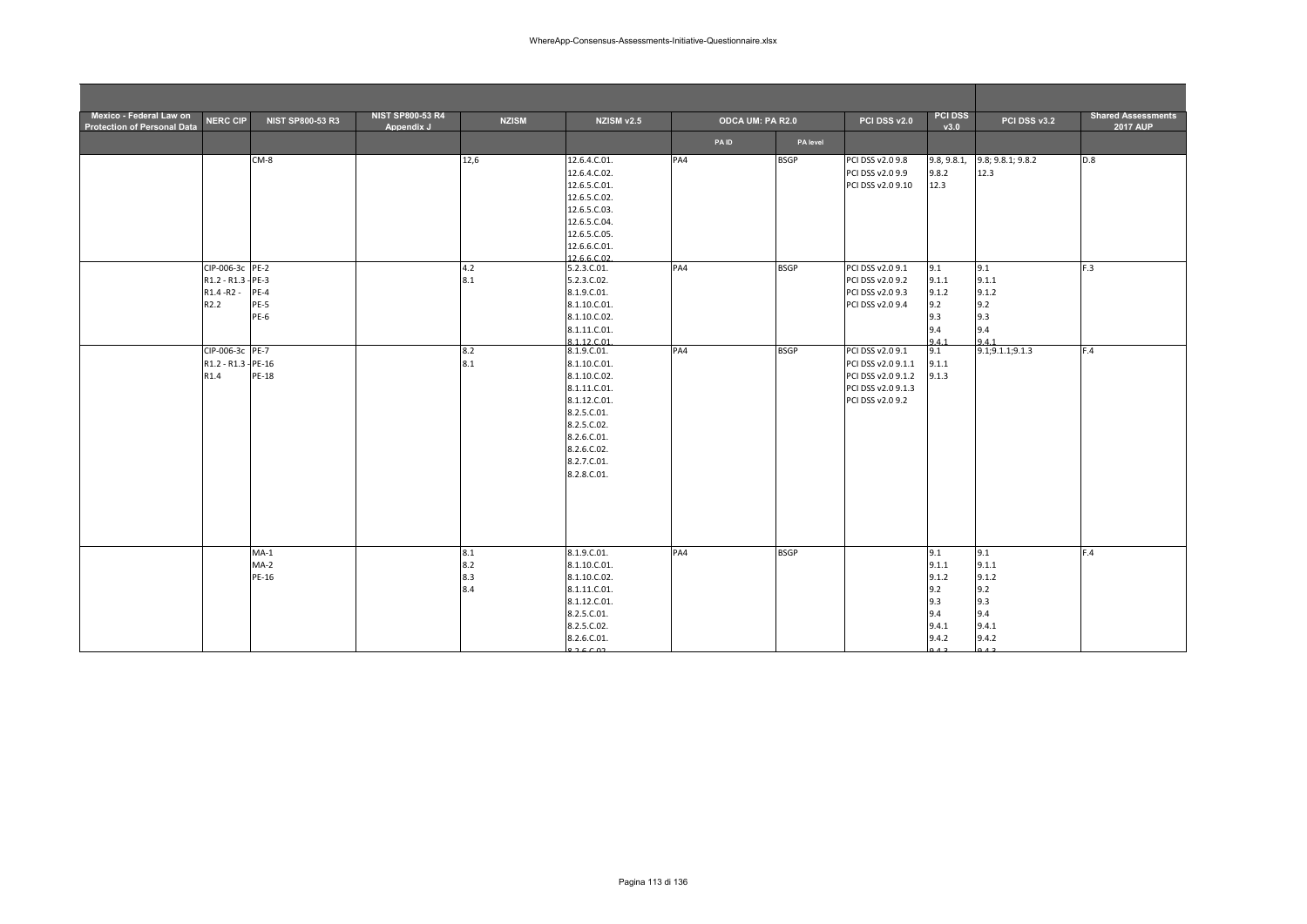| Mexico - Federal Law on<br><b>Protection of Personal Data</b> | <b>NERC CIP</b>     | <b>NIST SP800-53 R3</b> | <b>NIST SP800-53 R4</b><br>Appendix J | <b>NZISM</b> | NZISM v2.5                     | ODCA UM: PA R2.0 |             | PCI DSS v2.0       | <b>PCI DSS</b><br>v3.0 | PCI DSS v3.2                                        | <b>Shared Assessments</b><br>2017 AUP |
|---------------------------------------------------------------|---------------------|-------------------------|---------------------------------------|--------------|--------------------------------|------------------|-------------|--------------------|------------------------|-----------------------------------------------------|---------------------------------------|
|                                                               |                     |                         |                                       |              |                                | <b>PAID</b>      | PA level    |                    |                        |                                                     |                                       |
| Chapter II,                                                   | CIP-006-3c PE-2     |                         |                                       | 8.1          | 8.1.9.C.01.                    | PA4              | <b>BSGP</b> | PCI DSS v2.0 9.1   | 9.1                    | 9.1                                                 | F.2                                   |
|                                                               | R1.2 - R1.3 - PE-3  |                         |                                       | 8.2          | 8.1.10.C.01.                   | <b>PA13</b>      | SGP         |                    | 9.1.1                  | 9.1.1                                               |                                       |
| Article 19                                                    | R1.4 - R1.6 - PE-6  |                         |                                       |              | 8.1.10.C.02.                   | <b>PA24</b>      |             |                    | 9.1.2                  | 9.1.2                                               |                                       |
|                                                               | R1.6.1 - R2 - PE-18 |                         |                                       |              | 8.1.11.C.01.                   |                  |             |                    | 9.2                    | 9.2                                                 |                                       |
|                                                               | R <sub>2.2</sub>    |                         |                                       |              | 8.1.12.C.01.                   |                  |             |                    | 9.3                    | 9.3                                                 |                                       |
|                                                               |                     |                         |                                       |              | 8.2.5.C.01.<br>8.2.5.C.02.     |                  |             |                    | 9.4<br>9.4.1           | 9.4<br>9.4.1                                        |                                       |
|                                                               |                     |                         |                                       |              | 8.2.6.C.01.                    |                  |             |                    | 9.4.2                  | 9.4.2                                               |                                       |
|                                                               |                     |                         |                                       |              | 8.2.6.C.02.                    |                  |             |                    | 9.4.3                  | 9.4.3                                               |                                       |
|                                                               |                     |                         |                                       |              | 8.2.7.C.01.                    |                  |             |                    | 9.4.4                  | 9.4.4                                               |                                       |
|                                                               |                     |                         |                                       |              | 8.2.8.C.01.                    |                  |             |                    | 9.5                    | 9.5                                                 |                                       |
|                                                               |                     |                         |                                       |              |                                |                  |             |                    | 9.5.1                  | 9.5.1                                               |                                       |
|                                                               |                     |                         |                                       |              |                                |                  |             |                    |                        |                                                     |                                       |
|                                                               |                     |                         |                                       |              |                                |                  |             |                    |                        |                                                     |                                       |
|                                                               |                     |                         |                                       |              |                                |                  |             |                    |                        |                                                     |                                       |
|                                                               |                     |                         |                                       |              |                                |                  |             |                    |                        |                                                     |                                       |
|                                                               |                     |                         |                                       |              |                                | <b>PA36</b>      |             |                    | 3.5, 7.1.3             | 3.5; 7.1.3                                          | D.5                                   |
|                                                               |                     |                         |                                       |              |                                |                  |             |                    | 8.1                    | 8.1                                                 |                                       |
|                                                               |                     |                         |                                       |              |                                |                  |             |                    | 8.1.1                  | 8.1.1; 8.1.2; 8.1.6; 8.1.7                          |                                       |
|                                                               |                     |                         |                                       |              |                                |                  |             |                    | 8.2.2                  | 8.2.1; 8.2.2; 8.2.3; 8.2.4;                         |                                       |
|                                                               |                     | $SC-12$                 |                                       | 16,2         | 17.2.13.C.01.                  | <b>PA36</b>      |             | PCI-DSS v2.0 3.4.1 | 3.4.1                  | 3.4.1                                               | D.5                                   |
|                                                               |                     | $SC-13$                 |                                       |              | 17.2.14.C.01.                  |                  |             | PCI-DSS v2.0 3.5   | 3.5                    | 3.5; 3.5.1; 3.5.4                                   |                                       |
|                                                               |                     | $SC-17$                 |                                       |              | 17.2.15.C.01.                  |                  |             | PCI-DSS v2.0 3.5.1 | 3.5.1                  | 3.5.2                                               |                                       |
|                                                               |                     | $SC-28$                 |                                       |              | 17.2.16.C.01.                  |                  |             | PCI-DSS v2.0 3.5.2 | 3.5.2                  | 3.5.3                                               |                                       |
|                                                               |                     |                         |                                       |              | 17.2.16.C.02.                  |                  |             | PCI-DSS v2.0 3.6   | 3.6                    | 3.6                                                 |                                       |
|                                                               |                     |                         |                                       |              | 17.2.17.C.01.                  |                  |             | PCI-DSS v2.0 3.6.1 | 3.6.1                  | 3.6.1                                               |                                       |
|                                                               |                     |                         |                                       |              | 17.2.18.C.01.                  |                  |             | PCI-DSS v2.0 3.6.2 | 3.6.2                  | 3.6.2                                               |                                       |
|                                                               |                     |                         |                                       |              | 17.2.18.C.02.                  |                  |             | PCI-DSS v2.0 3.6.3 | 3.6.3                  | 3.6.3                                               |                                       |
|                                                               |                     |                         |                                       |              | 17.2.19.C.01.                  |                  |             | PCI-DSS v2.0 3.6.4 | 3.6.4                  | 3.6.4                                               |                                       |
|                                                               |                     |                         |                                       |              | 17.2.20.C.01.                  |                  |             | PCI-DSS v2.0 3.6.5 | 3.6.5                  | 3.6.5                                               |                                       |
|                                                               |                     |                         |                                       |              | 17.2.20.C.02.                  |                  |             | PCI-DSS v2.0 3.6.6 | 3.6.6                  | 3.6.6                                               |                                       |
|                                                               |                     |                         |                                       |              | 17.2.21.C.01.                  |                  |             | PCI-DSS v2.0 3.6.7 | 3.6.7                  | 3.6.7                                               |                                       |
|                                                               |                     |                         |                                       |              | 17.2.22.C.01.<br>17.2.23.C.01  |                  |             | PCI-DSS v2.0 3.6.8 | 3.6.8,<br>4.1          | 3.6.8;<br>4.1                                       |                                       |
|                                                               |                     |                         |                                       |              | 17.2.24.C.01.                  |                  |             |                    | 6.5.3                  | 6.5.3                                               |                                       |
|                                                               |                     |                         |                                       |              |                                |                  |             |                    | 8.2.1                  | 8.2.1                                               |                                       |
|                                                               |                     |                         |                                       |              |                                |                  |             |                    | 8.2.2                  | 8.2.2                                               |                                       |
|                                                               | CIP-003-3           | $AC-18$                 |                                       | 16,1         | 17.1.21.C.01.                  | <b>PA25</b>      | GP          | PCI-DSS v2.0 2.1.1 | 2.1.1                  | 2.1.1                                               | D.5                                   |
|                                                               | R4.2                | $IA-3$                  |                                       |              | 17.1.22.C.01.                  |                  |             | PCI-DSS v2.0 3.4   | 2.3                    | 2.3                                                 |                                       |
|                                                               |                     | $IA-7$                  |                                       |              | 17.1.22.C.02.                  |                  |             | PCI-DSS v2.0 3.4.1 | 3.3                    | 3.3                                                 |                                       |
|                                                               |                     | $SC-7$                  |                                       |              | 17.1.23.C.01.                  |                  |             | PCI-DSS v2.0 4.1   | 3.4                    | 3.4                                                 |                                       |
|                                                               |                     | $SC-8$                  |                                       |              | 17.1.23.C.02.                  |                  |             | PCI-DSS v2.0 4.1.1 | 3.4.1                  | 3.4.1                                               |                                       |
|                                                               |                     | $SC-9$                  |                                       |              | 17.1.23.C.03.                  |                  |             | PCI DSS v2.0 4.2   | 4.1                    | 4.1                                                 |                                       |
|                                                               |                     | $SC-13$                 |                                       |              | 17.1.23.C.04.                  |                  |             |                    | 4.1.1                  | 4.1.1                                               |                                       |
|                                                               |                     | $SC-16$                 |                                       |              | 17.1.24.C.01.                  |                  |             |                    | 4.2                    | 4.2                                                 |                                       |
|                                                               |                     | $SC-23$<br>$SI-8$       |                                       |              | 17.1.25.C.01.<br>17.1.25.C.02. |                  |             |                    | 4.3<br>6.5.3           | 4.3; 6.5.1; 6.5.2<br>6.5.3                          |                                       |
|                                                               |                     |                         |                                       |              | 17.1.25.C.03.                  |                  |             |                    | 6.5.4                  |                                                     |                                       |
|                                                               |                     |                         |                                       |              | 17.1.26.C.01.                  |                  |             |                    | 8.2.1                  | 6.5.4; 6.5.5; 6.5.6; 6.5.7;<br>6.5.8; 6.5.9; 6.5.10 |                                       |
|                                                               |                     |                         |                                       |              | 17.1.26.C.02.                  |                  |             |                    |                        | 8.2.1                                               |                                       |
|                                                               |                     |                         |                                       |              | 7127001                        |                  |             |                    |                        |                                                     |                                       |
|                                                               |                     |                         |                                       |              | 22.1.18.C.01.                  |                  |             |                    |                        | 3.5.2, 3.5.3 3.5.3; 3.5.4                           | D.5                                   |
|                                                               |                     |                         |                                       |              | 22.1.18.C.02.                  |                  |             |                    |                        | 3.6.1, 3.6.3 3.6.1; 3.6.3                           |                                       |
|                                                               |                     |                         |                                       |              | 22.1.18.C.03.                  |                  |             |                    |                        |                                                     |                                       |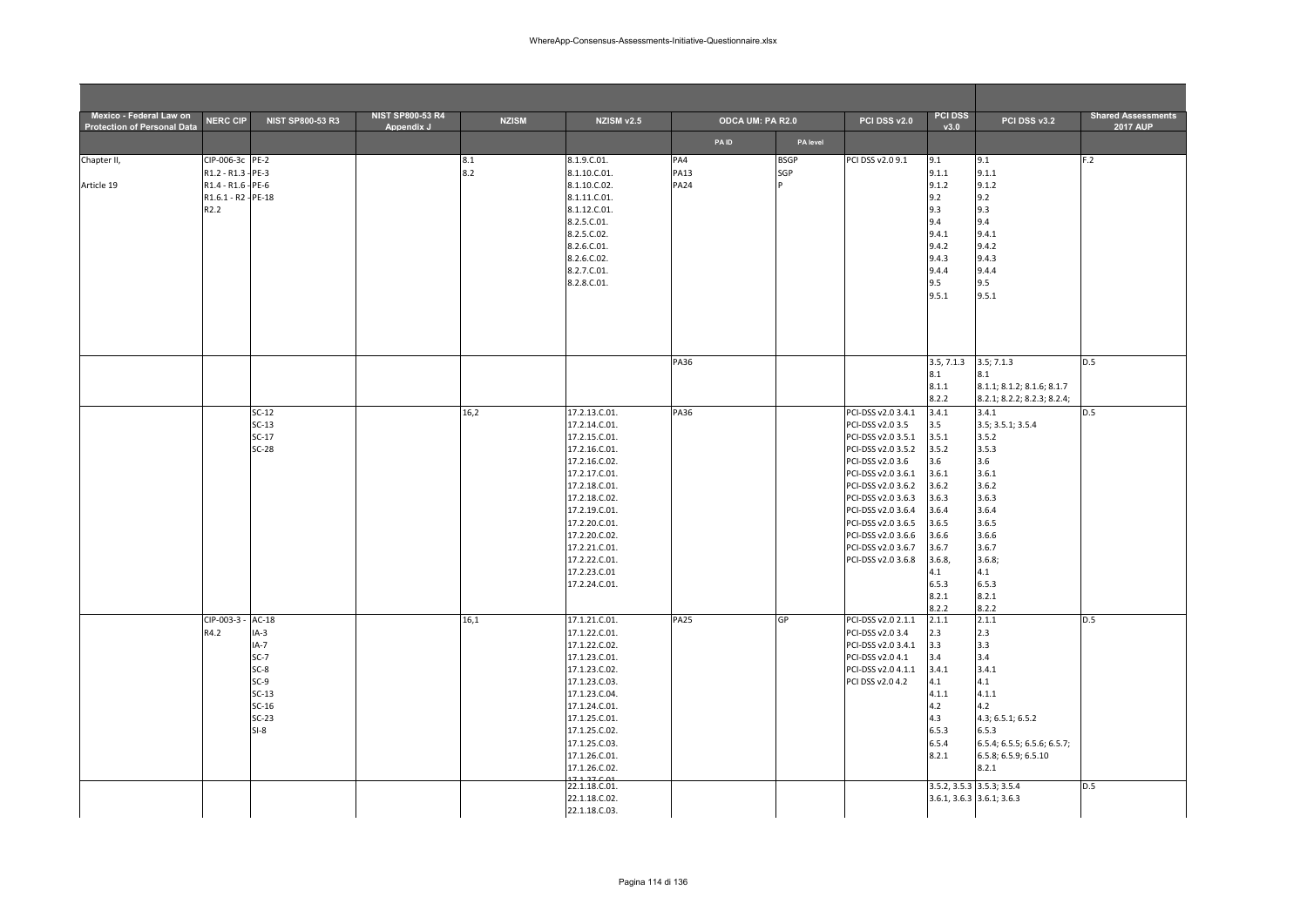| Mexico - Federal Law on<br><b>Protection of Personal Data</b>   | <b>NERC CIP</b> | <b>NIST SP800-53 R3</b>                                           | <b>NIST SP800-53 R4</b><br>Appendix J                                                                                             | <b>NZISM</b>      | NZISM v2.5                                                                                                                                                                                                                                                                                                                                                          | ODCA UM: PA R2.0           |                   | PCI DSS v2.0                                                                                                                                                                                                                               | <b>PCI DSS</b><br>v3.0                                                                      | PCI DSS v3.2                                                                                       | <b>Shared Assessments</b><br><b>2017 AUP</b> |
|-----------------------------------------------------------------|-----------------|-------------------------------------------------------------------|-----------------------------------------------------------------------------------------------------------------------------------|-------------------|---------------------------------------------------------------------------------------------------------------------------------------------------------------------------------------------------------------------------------------------------------------------------------------------------------------------------------------------------------------------|----------------------------|-------------------|--------------------------------------------------------------------------------------------------------------------------------------------------------------------------------------------------------------------------------------------|---------------------------------------------------------------------------------------------|----------------------------------------------------------------------------------------------------|----------------------------------------------|
|                                                                 |                 |                                                                   |                                                                                                                                   |                   |                                                                                                                                                                                                                                                                                                                                                                     | <b>PAID</b>                | PA level          |                                                                                                                                                                                                                                            |                                                                                             |                                                                                                    |                                              |
|                                                                 |                 |                                                                   |                                                                                                                                   |                   | 22.1.18.C.04.<br>22.1.18.C.05.<br>22.1.19.C.01.<br>22.1.19.C.02.<br>22.1.19.C.03.<br>22.1.19.C.04.<br>22.1.19.C.05.<br>22.1.19.C.06.<br>22.1.19.C.07.                                                                                                                                                                                                               |                            |                   |                                                                                                                                                                                                                                            |                                                                                             |                                                                                                    |                                              |
| Chapter II, Article 19 and<br>Chapter VI, Section I, Article 39 |                 | $CM-2$<br>$SA-2$<br>$SA-4$                                        | AR-1 Governance and<br>Privacy Program. TR-1<br>PRIVACY NOTICE. TR-3<br>DISSEMINATION OF<br>PRIVACY PROGRAM<br><b>INFORMATION</b> | 4.4<br>5.1        | 5.4.5.C.01.<br>5.4.5.C.02.<br>5.4.5.C.03.<br>4.2.10.C.01.<br>4.2.11.C.01.<br>4.2.12.C.01.<br>4.4.12.C.01<br>4.4.12.C.02<br>4.4.12.C.05                                                                                                                                                                                                                              |                            |                   | PCI DSS v1.2 1.1<br>PCI DSS v1.2 1.1.1<br>PCI DSS v1.2 1.1.2<br>PCI DSS v1.2 1.1.3<br>PCI DSS v1.2 1.1.4<br>PCI DSS v1.2 1.1.5<br>PCI DSS v1.2 1.1.6<br>PCI DSS v1.2 2.2<br>PCI DSS v1.2 2.2.1<br>PCI DSS v1.2 2.2.2<br>PCI DSS v1.2 2.2.3 | 1.1<br>1.1.1<br>1.1.2<br>1.1.3<br>1.1.4<br>1.1.5<br>1.1.6<br>2.2<br>2.2.1<br>2.2.2<br>2.2.3 | 1.1<br>1.1.1<br>1.1.2<br>1.1.3<br>1.1.4<br>1.1.5<br>1.1.6; 1.1.7<br>2.2<br>2.2.1<br>2.2.2<br>2.2.3 | A.1<br>B.2                                   |
|                                                                 |                 | $CA-3$<br>RA-2<br>RA-3<br>$MP-8$<br>PM-9<br>$SI-12$               | AR-2 Privacy Impact and<br><b>Risk Assessment</b>                                                                                 | 3.3<br>4.3<br>8.4 | 3.3.4.C.01.<br>3.3.4.C.02.<br>3.3.4.C.03.<br>3.3.4.C.04.<br>3.3.4.C.05.<br>3.3.5.C.01.<br>3.3.5.C.02.<br>3.3.6.C.01.<br>3.3.6.C.02.<br>3.3.6.C.03.                                                                                                                                                                                                                  | <b>PA10</b><br><b>PA18</b> | <b>BSGP</b><br>GP | PCI DSS v2.0 12.1<br>PCI DSS v2.0 12.1.2                                                                                                                                                                                                   | 12,2                                                                                        | 12.2                                                                                               | A.2<br>B.2                                   |
|                                                                 |                 | $AT-2$<br>$AT-3$<br>$CA-1$<br>$CA-5$<br>$CA-6$<br>$CA-7$<br>PM-10 | AR-1 Governance and<br>Privacy Program                                                                                            | 3,2               | 3.2.7.C.01.<br>3.2.7.C.02.<br>3.2.7.C.03.<br>3.2.7.C.04.<br>3.2.7.C.05.<br>3.2.8.C.01.<br>3.2.9.C.01.<br>3.2.9.C.02.<br>3.2.9.C.03.<br>3.2.10.C.01.<br>3.2.10.C.02.<br>3.2.10.C.03.<br>3.2.11.C.01.<br>3.2.11.C.02.<br>3.2.11.C.03.<br>3.2.12.C.01.<br>3.2.12.C.02.<br>3.2.13.C.01.<br>3.2.14.C.01.<br>3.2.15.C.01.<br>3.2.16.C.01.<br>3.2.17.C.01.<br>3.2.18.C.01. |                            |                   | PCI DSS v2.0 12.6.1<br>PCI DSS v2.0 12.6.2                                                                                                                                                                                                 | 12.6, 7.3,<br>8.8, 9.10                                                                     | 12.6; 7.3; 8.8; 9.10                                                                               | C.1                                          |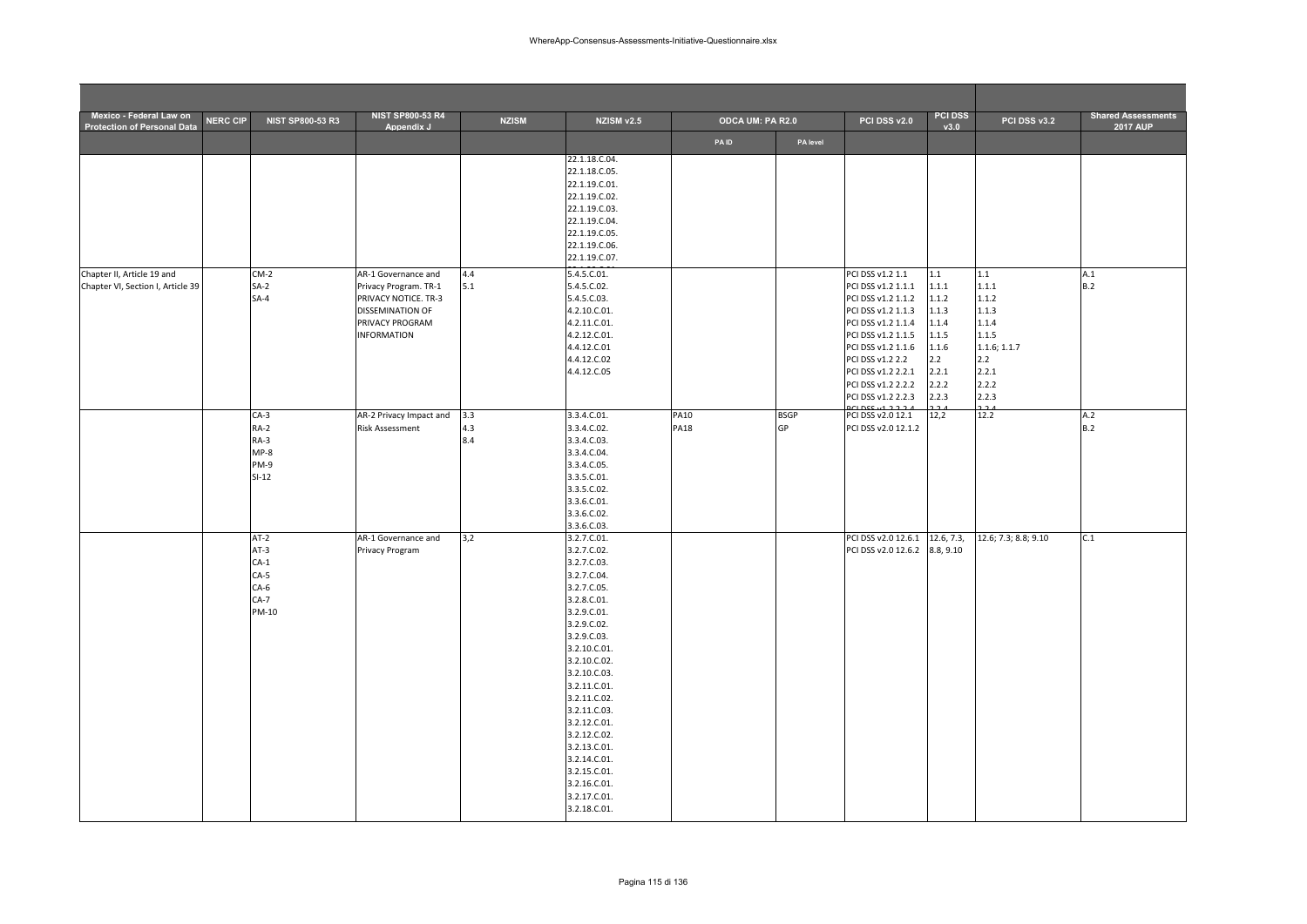| Mexico - Federal Law on                            |                    |                         | <b>NIST SP800-53 R4</b> |              |                              |             |                  |                   | <b>PCI DSS</b>    |                      | <b>Shared Assessments</b> |
|----------------------------------------------------|--------------------|-------------------------|-------------------------|--------------|------------------------------|-------------|------------------|-------------------|-------------------|----------------------|---------------------------|
| <b>Protection of Personal Data</b>                 | <b>NERC CIP</b>    | <b>NIST SP800-53 R3</b> | Appendix J              | <b>NZISM</b> | NZISM v2.5                   |             | ODCA UM: PA R2.0 | PCI DSS v2.0      | v3.0              | PCI DSS v3.2         | 2017 AUP                  |
|                                                    |                    |                         |                         |              |                              | <b>PAID</b> |                  | PA level          |                   |                      |                           |
| Chapter II, Article 19                             | CIP-001-1a - PM-1  |                         | AR-1 Governance and     | 4,1          | 5.1.6.C.01.                  | PA8         | <b>BSGP</b>      | PCI DSS v2.0 12.1 | 12.1              | 12.1                 | B.2                       |
|                                                    | $R1 - R2$          | <b>PM-2</b>             | Privacy Program         |              | 5.1.7.C.01.                  |             |                  | PCI DSS v2.0 12.2 | 12.2              | 12.2                 |                           |
|                                                    | CIP-003-3 -        | PM-3                    |                         |              | 5.1.8.C.01.                  |             |                  |                   |                   |                      |                           |
|                                                    | $R1 - R1.1 -$      | <b>PM-4</b>             |                         |              | 5.1.9.C.01.                  |             |                  |                   |                   |                      |                           |
|                                                    | R4                 | PM-5                    |                         |              | 5.1.10.C.01.                 |             |                  |                   |                   |                      |                           |
|                                                    | CIP-006-3c PM-6    |                         |                         |              | 5.1.10.C.02.                 |             |                  |                   |                   |                      |                           |
|                                                    | R1                 | <b>PM-7</b>             |                         |              | 5.1.11.C.01.                 |             |                  |                   |                   |                      |                           |
|                                                    |                    | PM-8                    |                         |              | 5.1.12.C.01.                 |             |                  |                   |                   |                      |                           |
|                                                    |                    | PM-9                    |                         |              | 5.1.13.C.01.                 |             |                  |                   |                   |                      |                           |
|                                                    |                    | PM-10                   |                         |              | 5.1.14.C.01.                 |             |                  |                   |                   |                      |                           |
|                                                    |                    | PM-11                   |                         |              | 5.1.14.C.02.                 |             |                  |                   |                   |                      |                           |
|                                                    |                    |                         |                         |              | 5.1.15.C.01.                 |             |                  |                   |                   |                      |                           |
|                                                    |                    |                         |                         |              | 5.1.16.C.01.                 |             |                  |                   |                   |                      |                           |
|                                                    |                    |                         |                         |              | 5.1.17.C.01.                 |             |                  |                   |                   |                      |                           |
|                                                    |                    |                         |                         |              | 5.1.18.C.01.                 |             |                  |                   |                   |                      |                           |
|                                                    |                    |                         |                         |              | 5.1.18.C.02.                 |             |                  |                   |                   |                      |                           |
| Chapter VI, Section I, Article 39 CIP-003-3 -      |                    | $CM-1$                  |                         | 4,1          | 3.1.9.C.01                   |             |                  | PCI DSS v2.0 12.5 | 12,4              | 12.4; 12.4.1         | C.1                       |
|                                                    | $R1 - R1.1$        | $PM-1$                  |                         |              | 3.2.10.C.01                  |             |                  |                   |                   |                      |                           |
|                                                    |                    | PM-11                   |                         |              | 3.2.10.C.02                  |             |                  |                   |                   |                      |                           |
|                                                    |                    |                         |                         |              | 3.2.10.C.03                  |             |                  |                   |                   |                      |                           |
|                                                    |                    |                         |                         |              | 3.2.11.C.01                  |             |                  |                   |                   |                      |                           |
|                                                    |                    |                         |                         |              | 3.2.11.C.02                  |             |                  |                   |                   |                      |                           |
|                                                    |                    |                         |                         |              | 3.2.11.C.03                  |             |                  |                   |                   |                      |                           |
|                                                    |                    |                         |                         |              | 5.1.6.C.01.                  |             |                  |                   |                   |                      |                           |
|                                                    |                    |                         |                         |              | 5.1.7.C.01.                  |             |                  |                   |                   |                      |                           |
|                                                    |                    |                         |                         |              | 5.1.8.C.01.                  |             |                  |                   |                   |                      |                           |
|                                                    |                    |                         |                         |              | 5.1.9.C.01.                  |             |                  |                   |                   |                      |                           |
|                                                    |                    |                         |                         |              | 5.1.10.C.01.                 |             |                  |                   |                   |                      |                           |
|                                                    |                    |                         |                         |              | 5.1.10.C.02.                 |             |                  |                   |                   |                      |                           |
|                                                    |                    |                         |                         |              | 5.1.11.C.01.                 |             |                  |                   |                   |                      |                           |
|                                                    |                    |                         |                         |              | 5.1.12.C.01.                 |             |                  |                   |                   |                      |                           |
|                                                    |                    |                         |                         |              | 5.1.13.C.01.                 |             |                  |                   |                   |                      |                           |
|                                                    |                    |                         |                         |              | 5.1.14.C.01.                 |             |                  |                   |                   |                      |                           |
|                                                    |                    |                         |                         |              | 5.1.14.C.02.                 |             |                  |                   |                   |                      |                           |
|                                                    |                    |                         |                         |              | 5.1.15.C.01.                 |             |                  |                   |                   |                      |                           |
|                                                    |                    |                         |                         |              | 5.1.16.C.01.                 |             |                  |                   |                   |                      |                           |
|                                                    |                    |                         |                         |              | 5.1.17.C.01.                 |             |                  |                   |                   |                      |                           |
|                                                    |                    |                         |                         |              | 5.1.18.C.01.<br>5.1.18.C.02. |             |                  |                   |                   |                      |                           |
|                                                    |                    |                         |                         |              | 5.1.19.C.01.                 |             |                  |                   |                   |                      |                           |
|                                                    |                    |                         |                         |              | 5.1.19.C.02.                 |             |                  |                   |                   |                      |                           |
|                                                    |                    |                         |                         |              |                              |             |                  |                   |                   |                      |                           |
| Chapter VI, Section I, Article 39 CIP-003-3 - AC-1 |                    |                         |                         | 4.2          | 3.1.9.C.01                   | <b>PA30</b> | <b>BSGP</b>      | PCI DSS v2.0 12.1 | 7.3, 8.8,         | 7.3; 8.8; 9.10; 12.1 | B.1                       |
|                                                    | $R1 - R1.1 -$      | $AT-1$                  |                         | 4.3          | 3.2.10.C.01                  |             |                  | PCI DSS v2.0 12.2 | $9.10, 12.1$ 12.2 |                      |                           |
|                                                    | $R1.2 - R2 -$      | $AU-1$                  |                         | 4.4          | 3.2.10.C.02                  |             |                  |                   | 12.2              |                      |                           |
|                                                    | R2.1 - R2.2 - CA-1 |                         |                         | 4.5          | 3.2.10.C.03                  |             |                  |                   |                   |                      |                           |
|                                                    | R2.3               | $CM-1$                  |                         |              | 3.2.11.C.01                  |             |                  |                   |                   |                      |                           |
|                                                    |                    | $IA-1$                  |                         |              | 3.2.11.C.02                  |             |                  |                   |                   |                      |                           |
|                                                    |                    | $IR-1$                  |                         |              | 3.2.11.C.03                  |             |                  |                   |                   |                      |                           |
|                                                    |                    | $MA-1$                  |                         |              | 5.2.3.C.01.                  |             |                  |                   |                   |                      |                           |
|                                                    |                    | $MP-1$<br>$\sim$        |                         |              | 5.2.3.C.02.<br>$1 - 1 - 0$   |             |                  |                   |                   |                      |                           |
| Chapter X, Article 64                              |                    | $PL-4$                  |                         |              | 5.2.3.C.01.                  |             |                  |                   |                   |                      | J.4                       |
|                                                    |                    | $PS-1$                  |                         |              | 5.2.3.C.02.                  |             |                  |                   |                   |                      |                           |
|                                                    |                    |                         |                         |              |                              |             |                  |                   |                   |                      |                           |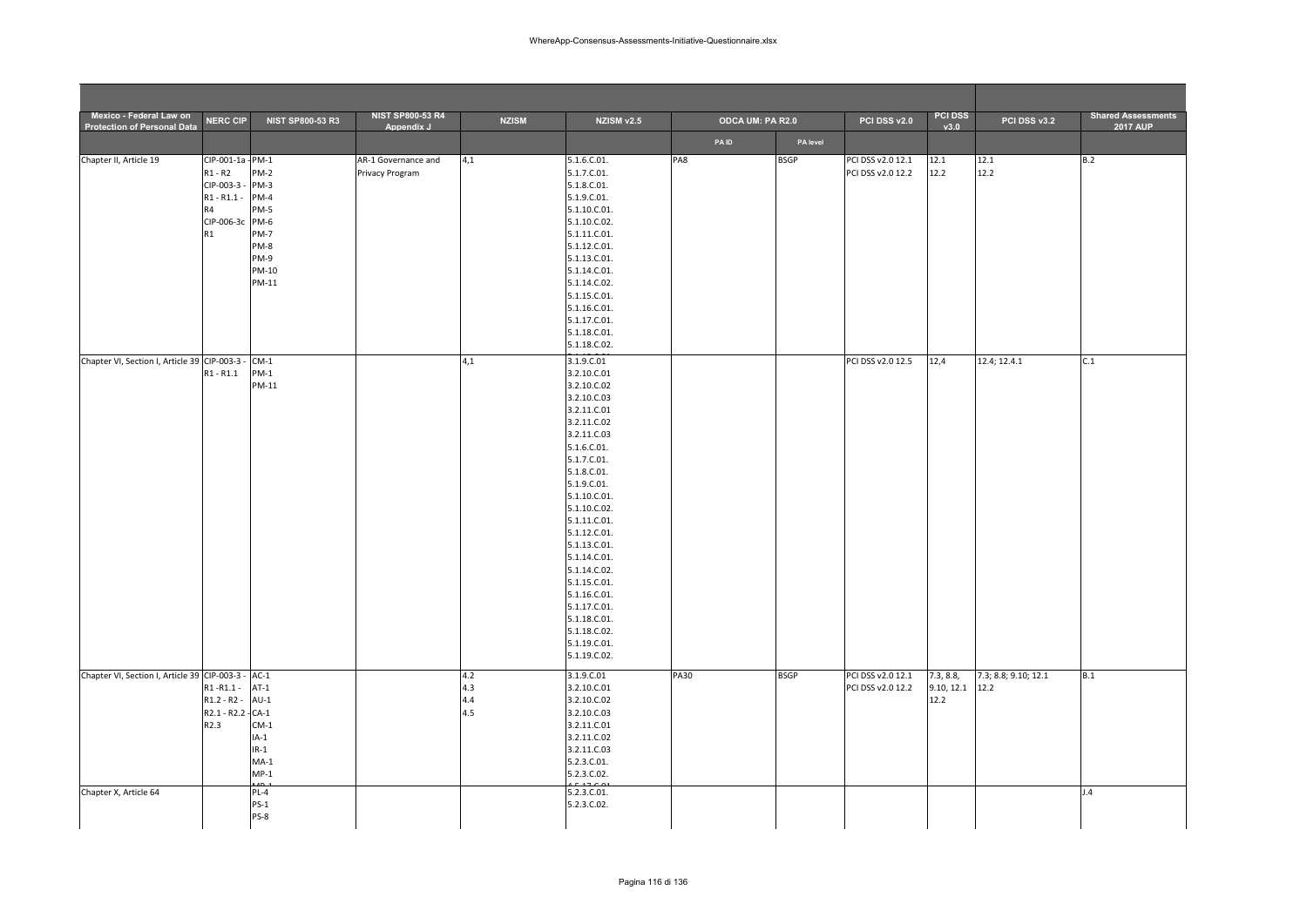| Mexico - Federal Law on<br><b>Protection of Personal Data</b> | <b>NERC CIP</b>                        | <b>NIST SP800-53 R3</b> | <b>NIST SP800-53 R4</b><br>Appendix J | <b>NZISM</b> | NZISM v2.5                   | <b>ODCA UM: PA R2.0</b> |          | PCI DSS v2.0               | <b>PCI DSS</b><br>v3.0 | PCI DSS v3.2 | <b>Shared Assessments</b><br><b>2017 AUP</b> |
|---------------------------------------------------------------|----------------------------------------|-------------------------|---------------------------------------|--------------|------------------------------|-------------------------|----------|----------------------------|------------------------|--------------|----------------------------------------------|
|                                                               |                                        |                         |                                       |              |                              | <b>PAID</b>             | PA level |                            |                        |              |                                              |
|                                                               |                                        |                         |                                       |              |                              |                         |          |                            |                        |              |                                              |
|                                                               | CIP-009-3 - CP-2                       |                         | AR-2 Privacy Impact and               | 4,3          | 4.5.17.C.01.                 |                         |          | PCI DSS v2.0 12.1.3 12,2   |                        | 12.2         | A.2                                          |
|                                                               | R2                                     | RA-2<br>RA-3            | Risk Assessment                       |              | 4.5.18.C.01.<br>4.5.18.C.02. |                         |          |                            |                        |              |                                              |
|                                                               |                                        |                         |                                       |              | 4.5.18.C.03.                 |                         |          |                            |                        |              |                                              |
|                                                               |                                        |                         |                                       |              |                              |                         |          |                            |                        |              |                                              |
|                                                               |                                        |                         |                                       |              |                              |                         |          |                            |                        |              |                                              |
|                                                               |                                        |                         |                                       |              |                              |                         |          |                            |                        |              |                                              |
|                                                               |                                        |                         |                                       |              |                              |                         |          |                            |                        |              |                                              |
|                                                               |                                        |                         |                                       |              |                              |                         |          |                            |                        |              |                                              |
|                                                               |                                        |                         |                                       |              |                              |                         |          |                            |                        |              |                                              |
|                                                               |                                        |                         |                                       |              |                              |                         |          |                            |                        |              |                                              |
|                                                               |                                        |                         |                                       |              |                              |                         |          |                            |                        |              |                                              |
|                                                               |                                        |                         |                                       |              |                              |                         |          |                            |                        |              |                                              |
|                                                               |                                        |                         |                                       |              |                              |                         |          |                            |                        |              |                                              |
|                                                               |                                        |                         |                                       |              |                              |                         |          |                            |                        |              |                                              |
|                                                               |                                        |                         |                                       |              |                              |                         |          |                            |                        |              |                                              |
|                                                               |                                        |                         |                                       |              |                              |                         |          |                            |                        |              |                                              |
|                                                               |                                        |                         |                                       |              |                              |                         |          |                            |                        |              |                                              |
|                                                               | CIP-003-3 - AC-1<br>R3.2 - R3.3 - AT-1 |                         |                                       | 4.1<br>6.1   | 5.1.6.C.01.<br>5.1.7.C.01.   |                         |          | PCI DSS v2.0 12.1.3 12.1.1 |                        | 12.1.1       | B.1                                          |
|                                                               | R1.3<br>R3-R3.1- CA-1                  | $AU-1$                  |                                       |              | 5.1.8.C.01.<br>5.1.9.C.01.   |                         |          |                            |                        |              |                                              |
|                                                               | R3.2 - R3.3 CM-1                       |                         |                                       |              | 5.1.10.C.01.                 |                         |          |                            |                        |              |                                              |
|                                                               |                                        | $CP-1$<br>$IA-1$        |                                       |              | 5.1.10.C.02.<br>5.1.11.C.01. |                         |          |                            |                        |              |                                              |
|                                                               |                                        | $IA-5$                  |                                       |              | 5.1.12.C.01.                 |                         |          |                            |                        |              |                                              |
|                                                               |                                        | $IR-1$                  |                                       |              | 5.1.13.C.01.                 |                         |          |                            |                        |              |                                              |
|                                                               |                                        | $MA-1$<br>$MP-1$        |                                       |              | 5.1.14.C.01.<br>5.1.14.C.02. |                         |          |                            |                        |              |                                              |
|                                                               |                                        | $PE-1$                  |                                       |              | 5.1.15.C.01.                 |                         |          |                            |                        |              |                                              |
|                                                               |                                        | $PL-1$                  |                                       |              | 5.1.16.C.01.                 |                         |          |                            |                        |              |                                              |
|                                                               |                                        | $PM-1$<br>$PS-1$        |                                       |              | 5.1.17.C.01.<br>5.1.18.C.01. |                         |          |                            |                        |              |                                              |
|                                                               |                                        | $RA-1$                  |                                       |              | 5.1.18.C.02.                 |                         |          |                            |                        |              |                                              |
|                                                               |                                        | $SA-1$                  |                                       |              | 5.1.19.C.01.                 |                         |          |                            |                        |              |                                              |
|                                                               |                                        | $SC-1$<br>$SI-1$        |                                       |              | 5.1.19.C.02.<br>6.1.6.C.01.  |                         |          |                            |                        |              |                                              |
|                                                               |                                        |                         |                                       |              | 6.1.7.C.01.                  |                         |          |                            |                        |              |                                              |
|                                                               |                                        |                         |                                       |              | 6.1.8.C.01.                  |                         |          |                            |                        |              |                                              |
|                                                               |                                        |                         |                                       |              | 3.1.9.C.01<br>3.2.10.C.01    |                         |          |                            |                        |              |                                              |
|                                                               |                                        |                         |                                       |              | 3.2.10.C.02                  |                         |          |                            |                        |              |                                              |
|                                                               |                                        |                         |                                       |              | 3.2.10.C.03                  |                         |          |                            |                        |              |                                              |

3 2 11 C 01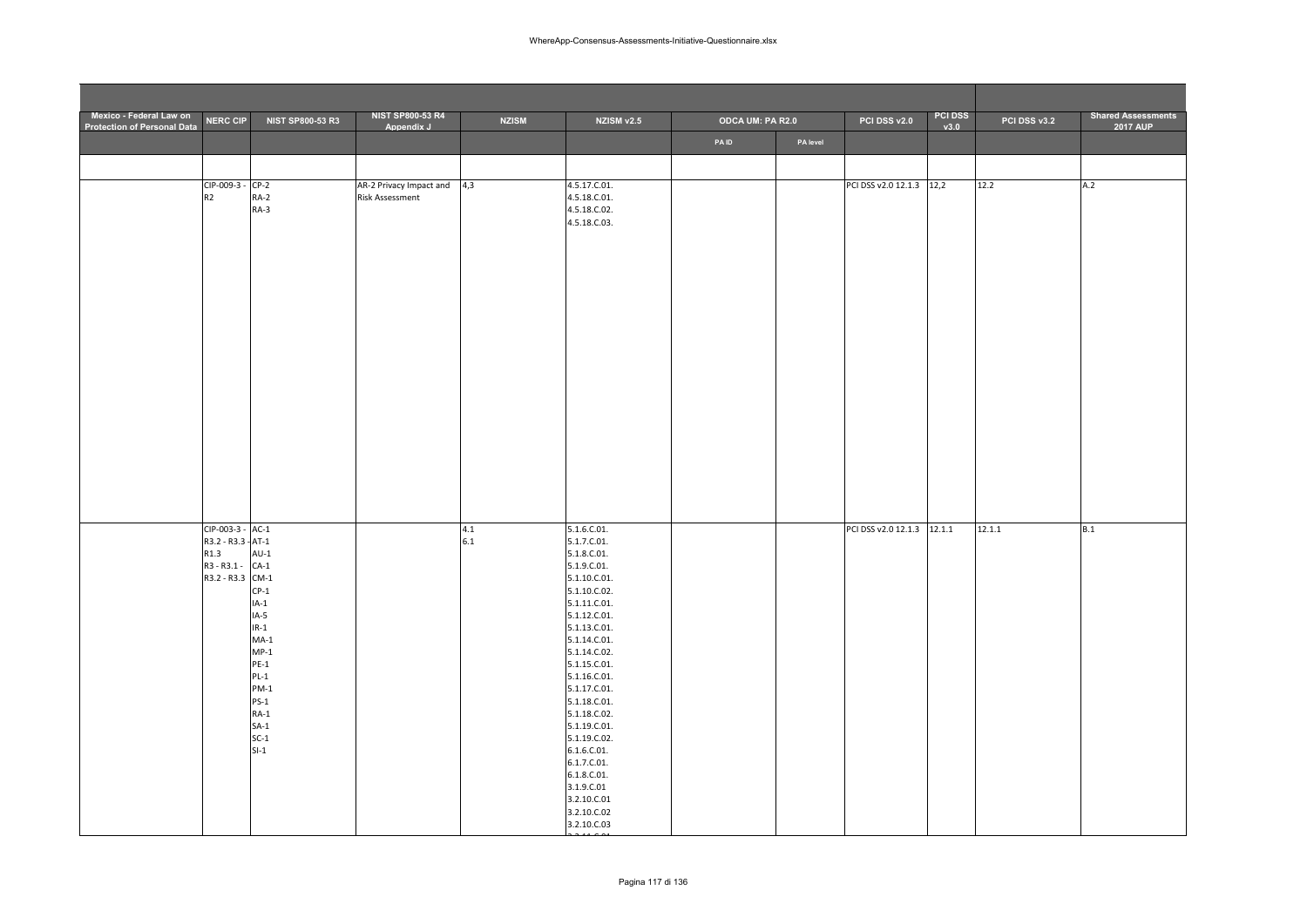| Mexico - Federal Law on            | <b>NERC CIP</b>   | NIST SP800-53 R3 | <b>NIST SP800-53 R4</b> | <b>NZISM</b>         | NZISM v2.5   |                 | <b>ODCA UM: PA R2.0</b> | PCI DSS v2.0             | PCI DSS | PCI DSS v3.2 | <b>Shared Assessments</b> |
|------------------------------------|-------------------|------------------|-------------------------|----------------------|--------------|-----------------|-------------------------|--------------------------|---------|--------------|---------------------------|
| <b>Protection of Personal Data</b> |                   |                  | Appendix J              |                      |              | <b>PAID</b>     | PA level                |                          | v3.0    |              | 2017 AUP                  |
|                                    | CIP-002-3 - PL-5  |                  |                         | 1.1                  | 1.1.61.C.01. | PA <sub>2</sub> | <b>BSGP</b>             | PCI DSS v2.0 12.1.2      | 12,2    | 12.2         | A.2                       |
|                                    | R1.1 - R1.2 RA-2  |                  |                         | 3.3                  | 1.1.62.C.01. | <b>PA15</b>     | SGP                     |                          |         |              |                           |
|                                    | CIP-005-3a - RA-3 |                  |                         | 5.1                  | 1.1.63.C.01. |                 |                         |                          |         |              |                           |
|                                    | $R1 - R1.2$       |                  |                         | $5.2$                | 1.1.63.C.02. |                 |                         |                          |         |              |                           |
|                                    | CIP-009-3-        |                  |                         | 5.3                  | 1.1.64.C.01. |                 |                         |                          |         |              |                           |
|                                    | R.1.1             |                  |                         | 5.4                  | 1.1.65.C.01. |                 |                         |                          |         |              |                           |
|                                    |                   |                  |                         | 7.1                  | 1.1.66.C.01. |                 |                         |                          |         |              |                           |
|                                    |                   |                  |                         | 12.2                 | 1.1.66.C.02. |                 |                         |                          |         |              |                           |
|                                    |                   |                  |                         | 17.7                 | 3.3.4.C.01.  |                 |                         |                          |         |              |                           |
| Chapter II                         | CIP-009-3 - AC-4  |                  | AR-2 Privacy Impact and | 3.2 (responsibility) | 3.2.7.C.01.  |                 |                         | PCI DSS v2.0 12.1.2 12,2 |         | 12.2         | A.2                       |
| Article 19                         | R <sub>4</sub>    | $CA-2$           | <b>Risk Assessment</b>  | 3.3                  | 3.2.7.C.02.  |                 |                         |                          |         |              |                           |
|                                    |                   | $CA-6$           |                         | 3.4                  | 3.2.7.C.03.  |                 |                         |                          |         |              |                           |
|                                    |                   | PM-9             |                         | 4.1                  | 3.2.7.C.04.  |                 |                         |                          |         |              |                           |
|                                    |                   | $RA-1$           |                         | 4.3                  | 3.2.7.C.05.  |                 |                         |                          |         |              |                           |
|                                    |                   | <b>PS-4</b>      |                         | 2,2                  | 2.2.5.C.01.  |                 |                         |                          | 9,3     | 9.3          | B.2                       |
|                                    |                   |                  |                         |                      | 2.2.5.C.02.  |                 |                         |                          |         |              | E.5                       |
|                                    |                   |                  |                         |                      | 2.2.6.C.01.  |                 |                         |                          |         |              | H.2                       |
|                                    |                   |                  |                         |                      | 2.2.6.C.02.  |                 |                         |                          |         |              |                           |
|                                    | CIP-004-3 - PS-2  |                  |                         | 9,29                 | 9.2.5.C.01.  | <b>PA27</b>     | <b>BSGP</b>             | PCI DSS v2.0 12.7        | 12.7    | 12.7         | E.3                       |
|                                    | R <sub>2.2</sub>  | $PS-3$           |                         |                      | 9.2.6.C.01.  |                 |                         | PCI DSS v2.0 12.8.3      | 12.8.3  | 12.8.3       |                           |
|                                    |                   |                  |                         |                      | 9.2.6.C.02.  |                 |                         |                          |         |              |                           |
|                                    |                   |                  |                         |                      | 9.2.7.C.01.  |                 |                         |                          |         |              |                           |
|                                    |                   |                  |                         |                      | 9.2.8.C.01.  |                 |                         |                          |         |              |                           |
|                                    |                   |                  |                         |                      | 9.2.8.C.02.  |                 |                         |                          |         |              |                           |
|                                    |                   |                  |                         |                      | 9.2.9.C.01.  |                 |                         |                          |         |              |                           |
|                                    |                   |                  |                         |                      | 9.2.10.C.01. |                 |                         |                          |         |              |                           |
|                                    |                   |                  |                         |                      | 9.2.10.C.02. |                 |                         |                          |         |              |                           |
|                                    |                   |                  |                         |                      | 9.2.11.C.01. |                 |                         |                          |         |              |                           |
|                                    |                   |                  |                         |                      | 9.2.12.C.01. |                 |                         |                          |         |              |                           |
|                                    |                   |                  |                         |                      | 9.2.12.C.02. |                 |                         |                          |         |              |                           |
|                                    |                   |                  |                         |                      | 9.2.13.C.01. |                 |                         |                          |         |              |                           |
|                                    |                   |                  |                         |                      | 9.2.14.C.01. |                 |                         |                          |         |              |                           |
|                                    |                   |                  |                         |                      | 9.2.14.C.02. |                 |                         |                          |         |              |                           |
|                                    |                   |                  |                         |                      | 9.2.14.C.03. |                 |                         |                          |         |              |                           |
|                                    |                   |                  |                         |                      | 9.2.14.C.04. |                 |                         |                          |         |              |                           |
|                                    |                   |                  |                         |                      | 9.2.15.C.01. |                 |                         |                          |         |              |                           |
|                                    |                   | PL-4             |                         | 9,2                  | 9.2.5.C.01.  | <b>PA27</b>     | <b>BSGP</b>             | PCI DSS v2.0 12.4        |         |              | E.4                       |
|                                    |                   | <b>PS-6</b>      |                         |                      | 9.2.6.C.01.  |                 |                         | PCI DSS v2.0 12.8.2      |         |              |                           |
|                                    |                   | <b>PS-7</b>      |                         |                      | 9.2.6.C.02.  |                 |                         |                          |         |              |                           |
|                                    |                   |                  |                         |                      | 9.2.7.C.01.  |                 |                         |                          |         |              |                           |
|                                    |                   |                  |                         |                      | 9.2.8.C.01.  |                 |                         |                          |         |              |                           |
|                                    |                   |                  |                         |                      | 9.2.8.C.02.  |                 |                         |                          |         |              |                           |
|                                    |                   |                  |                         |                      | 9.2.9.C.01.  |                 |                         |                          |         |              |                           |
|                                    |                   |                  |                         |                      | 9.2.10.C.01. |                 |                         |                          |         |              |                           |
|                                    |                   |                  |                         |                      | 9.2.10.C.02. |                 |                         |                          |         |              |                           |
|                                    |                   |                  |                         |                      | 9.2.11.C.01. |                 |                         |                          |         |              |                           |
|                                    |                   |                  |                         |                      | 9.2.12.C.01. |                 |                         |                          |         |              |                           |
|                                    |                   |                  |                         |                      | 9.2.12.C.02. |                 |                         |                          |         |              |                           |
|                                    |                   |                  |                         |                      | 9.2.13.C.01. |                 |                         |                          |         |              |                           |
|                                    |                   |                  |                         |                      | 9.2.14.C.01. |                 |                         |                          |         |              |                           |
|                                    |                   | $PS-4$           |                         |                      |              | <b>PA27</b>     | <b>BSGP</b>             |                          |         |              | E.5                       |
|                                    |                   | $PS-5$           |                         |                      |              |                 |                         |                          |         |              |                           |
|                                    |                   |                  |                         |                      |              |                 |                         |                          |         |              |                           |
|                                    |                   |                  |                         |                      |              |                 |                         |                          |         |              |                           |
|                                    |                   |                  |                         |                      |              |                 |                         |                          |         |              |                           |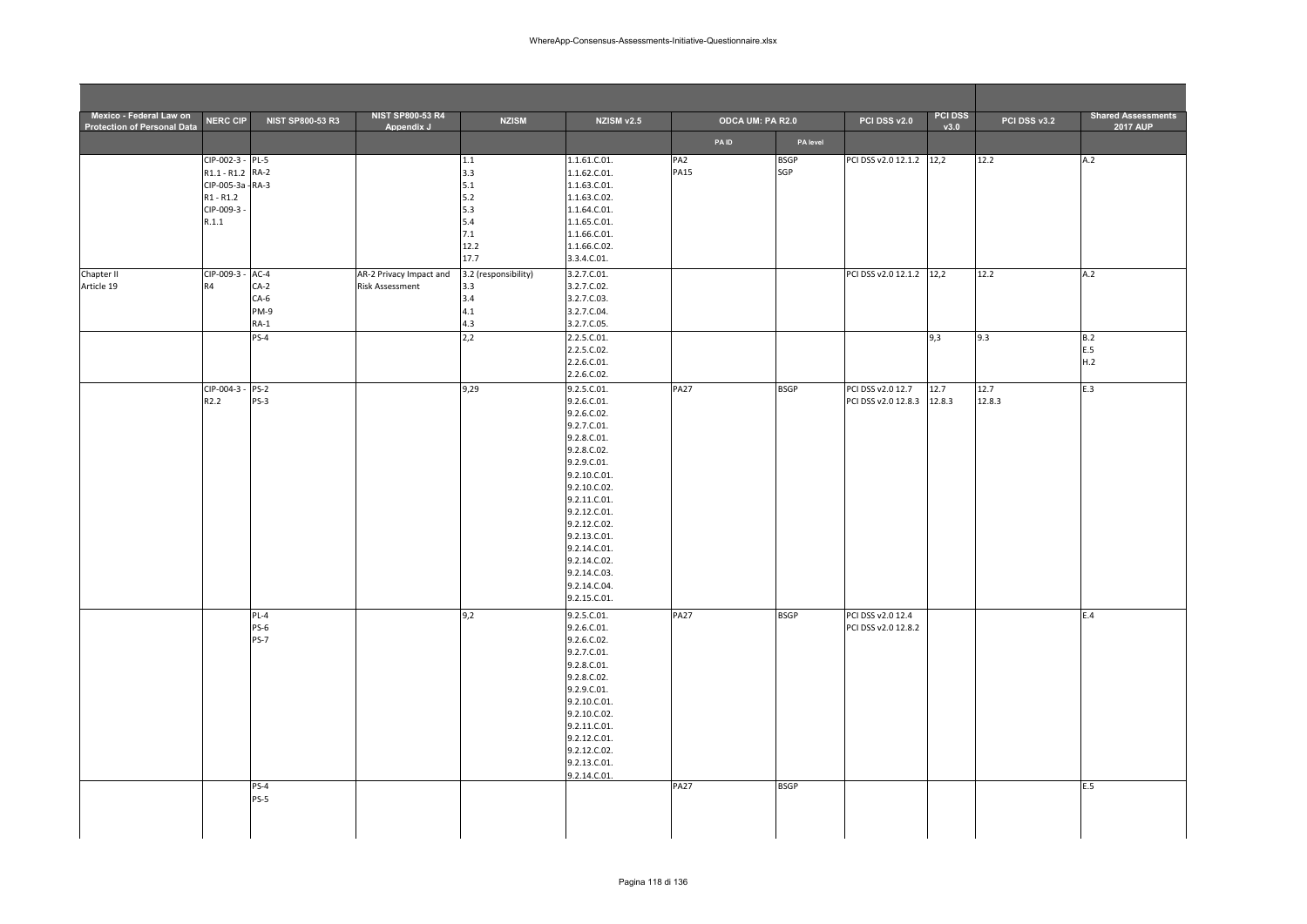| Mexico - Federal Law on<br><b>Protection of Personal Data</b> | <b>NERC CIP</b>    | <b>NIST SP800-53 R3</b>       | <b>NIST SP800-53 R4</b><br>Appendix J                                                                                                                                    | <b>NZISM</b>         | NZISM v2.5                                                                                                                                                                                                                                                                                                                                                                                                                        | ODCA UM: PA R2.0           |             | PCI DSS v2.0                                               | <b>PCI DSS</b><br>v3.0 | PCI DSS v3.2 | <b>Shared Assessments</b><br><b>2017 AUP</b> |
|---------------------------------------------------------------|--------------------|-------------------------------|--------------------------------------------------------------------------------------------------------------------------------------------------------------------------|----------------------|-----------------------------------------------------------------------------------------------------------------------------------------------------------------------------------------------------------------------------------------------------------------------------------------------------------------------------------------------------------------------------------------------------------------------------------|----------------------------|-------------|------------------------------------------------------------|------------------------|--------------|----------------------------------------------|
|                                                               |                    |                               |                                                                                                                                                                          |                      |                                                                                                                                                                                                                                                                                                                                                                                                                                   | PAID                       | PA level    |                                                            |                        |              |                                              |
|                                                               | CIP-007-3-<br>R7.1 | $AC-17$<br>$AC-18$<br>$AC-19$ |                                                                                                                                                                          | 19.1<br>19.2<br>19.3 | 21.1.8.C.01.<br>21.1.8.C.02.<br>21.1.8.C.03.                                                                                                                                                                                                                                                                                                                                                                                      | <b>PA33</b><br><b>PA34</b> | SGP<br>SGP  | PCI DSS v2.0 9.7<br>PCI DSS v2.0 9.7.2<br>PCI DSS v2.0 9.8 | 11.1<br>12.3           | 11.1<br>12.3 | A.1<br>B.2                                   |
|                                                               |                    | $MP-2$<br>$MP-4$<br>$MP-6$    |                                                                                                                                                                          |                      | 21.1.9.C.01.<br>21.1.9.C.02.<br>21.1.10.C.01<br>21.1.11.C.01.<br>21.1.11.C.02.<br>21.1.11.C.03.<br>21.1.11.C.04.<br>21.1.11.C.05.<br>21.1.12.C.01.<br>21.1.13.C.01.<br>21.1.14.C.01.<br>21.1.14.C.02<br>21.1.15.C.01.<br>21.1.15.C.02.<br>21.1.15.C.03.<br>21.1.16.C.01.<br>21.1.16.C.02.<br>21.1.17.C.01.<br>21.1.17.C.02.<br>21.1.18.C.01.<br>21.1.18.C.02.<br>21.1.18.C.03.<br>21.1.19.C.01.<br>21.1.20.C.01.<br>21.1.20.C.02. |                            |             | PCI DSS v2.0 9.9<br>PCI DSS v2.0 11.1<br>PCI DSS v2.0 12.3 |                        |              |                                              |
|                                                               |                    | $PL-4$<br>$PS-6$              | DI-2 DATA INTEGRITY AND<br>DATA INTEGRITY BOARD                                                                                                                          |                      |                                                                                                                                                                                                                                                                                                                                                                                                                                   | PA7                        | <b>BSGP</b> | PCI DSS v2.0 12.8.2<br>PCI DSS v2.0 12.8.3                 |                        |              | E.3                                          |
|                                                               |                    | SA-9                          | a. Documents processes<br>to ensure the integrity of<br>personally identifiable<br>information (PII) through<br>existing security controls;<br>and<br>Establishes a Data |                      |                                                                                                                                                                                                                                                                                                                                                                                                                                   |                            |             | PCI DSS v2.0 12.8.4                                        |                        |              |                                              |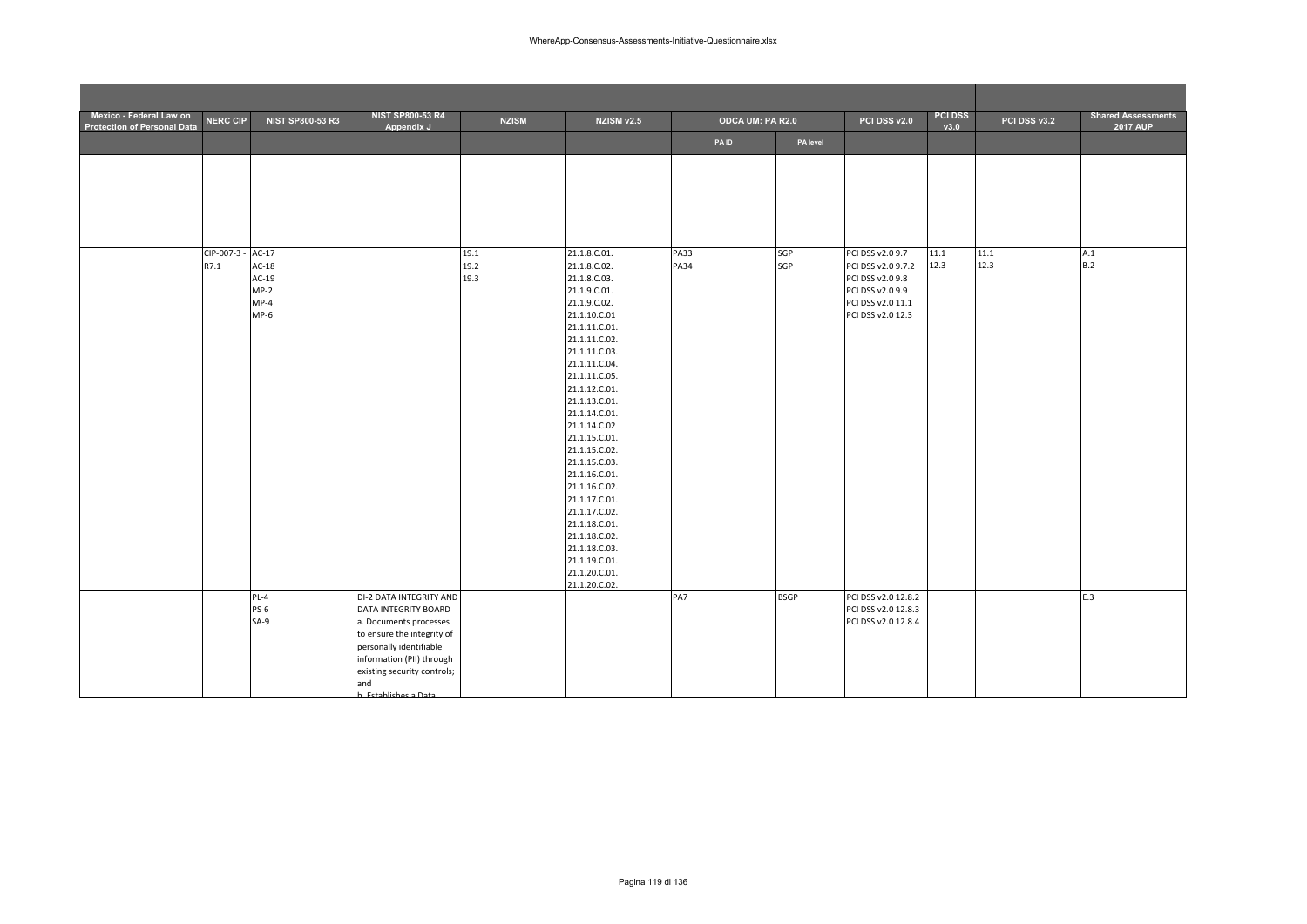| Mexico - Federal Law on<br><b>Protection of Personal Data</b>                              | <b>NERC CIP</b>     | <b>NIST SP800-53 R3</b>                                         | <b>NIST SP800-53 R4</b><br>Appendix J                                                                                                                                                                                                                                                   | <b>NZISM</b>        | NZISM v2.5                                                                                                                                                       | ODCA UM: PA R2.0   |                                                                          | PCI DSS v2.0 | <b>PCI DSS</b><br>v3.0 | PCI DSS v3.2 | <b>Shared Assessments</b><br><b>2017 AUP</b> |
|--------------------------------------------------------------------------------------------|---------------------|-----------------------------------------------------------------|-----------------------------------------------------------------------------------------------------------------------------------------------------------------------------------------------------------------------------------------------------------------------------------------|---------------------|------------------------------------------------------------------------------------------------------------------------------------------------------------------|--------------------|--------------------------------------------------------------------------|--------------|------------------------|--------------|----------------------------------------------|
|                                                                                            |                     |                                                                 |                                                                                                                                                                                                                                                                                         |                     |                                                                                                                                                                  | <b>PAID</b>        | PA level                                                                 |              |                        |              |                                              |
|                                                                                            |                     | $AT-3$<br>PL-4<br>PM-10<br>$PS-1$<br><b>PS-6</b><br><b>PS-7</b> | AR-1 GOVERNANCE AND<br>PRIVACY PROGRAM<br>Control: The organization:<br>Supplemental Guidance:<br>The development and<br>implementation of a<br>comprehensive<br>governance and privacy<br>program demonstrates<br>organizational<br>accountability for and<br>commitment to the        | 2,2                 | 2.2.5.C.01.<br>2.2.5.C.02.<br>2.2.6.C.01.<br>2.2.6.C.02.<br>2.2.7.C.01.                                                                                          | PA9<br><b>PA24</b> | <b>BSGP</b>                                                              |              | 12.8.5                 | 12.8.5       | C.1                                          |
|                                                                                            |                     | $AC-8$<br>$AC-20$<br>PL-4                                       |                                                                                                                                                                                                                                                                                         | 2.2<br>$5.2$<br>4.2 | 2.2.5.C.01.<br>2.2.5.C.02.<br>2.2.6.C.01.<br>2.2.6.C.02.<br>2.2.7.C.01.<br>4.4.4.C.01.<br>4.4.5.C.01<br>4.4.5.C.02.<br>4.4.5.C.03.<br>4.4.5.C.04.<br>4.4.6.C.01. |                    | PCI-DSS v2.0<br>12.3.5                                                   | 12,3         |                        | 12.3         | E.3                                          |
| Chapter VI, Section I, Article 39 CIP-004-3 -<br>and Chapter VI, Section II,<br>Article 41 | $R1 - R2 -$<br>R2.1 | $AT-1$<br>$AT-2$<br>$AT-3$<br>$AT-4$                            | <b>AR-5 PRIVACY</b><br><b>AWARENESS AND</b><br>TRAINING<br>Control: The organization:<br>a. Develops, implements,<br>and updates a<br>comprehensive training<br>and awareness strategy<br>aimed at ensuring that<br>personnel understand<br>privacy responsibilities<br>and procedures; | 9.1                 | 9.1.3.C.01.<br>9.1.4.C.01.<br>9.1.4.C.02.<br>9.1.5.C.01.<br>9.1.5.C.02.<br>9.1.5.C.03.<br>9.1.6.C.01.<br>9.1.7.C.01.                                             | <b>BSGP</b>        | PCI DSS v2.0<br>12.6<br>PCI DSS v2.0<br>12.6.1<br>PCI DSS v2.0<br>12.6.2 | 12,6         |                        | 12.6         | E.1                                          |
| Chapter VI, Section I, Article 39<br>and Chapter VI, Section II,<br>Article 41             |                     | $AT-2$<br>$AT-3$<br>$AT-4$<br>PL-4                              | UL-1 INTERNAL USE<br>Control: The organization<br>uses personally<br>identifiable information<br>(PII) internally only for the<br>authorized purpose(s)<br>identified in the Privacy<br>Act and/or in public<br>notices.                                                                | 9,1                 | 3.2.17.C.01<br>3.2.18.C.01<br>3.3.13.C.01<br>3.3.13.C.02<br>3.3.14.C.01<br>3.3.14.C.02<br>3.3.14.C.03<br>9.1.3.C.01.<br>9.1.4.C.01.<br>9.1.4.C.02.               |                    | PCI DSS v2.0<br>8.5.7<br>PCI DSS v2.0<br>12.6.1                          | 12,4         |                        | 12.4.1       | E.1                                          |
|                                                                                            |                     | $AC-11$<br>$MP-2$<br>$MP-3$<br>$MP-4$                           |                                                                                                                                                                                                                                                                                         | 8,1                 | 8.1.9.C.01.<br>8.1.10.C.01.<br>8.1.10.C.02.<br>8.1.11.C.01.<br>8.1.12.C.01.                                                                                      |                    |                                                                          | 8.1.8        |                        | 8.1.8        | F.3                                          |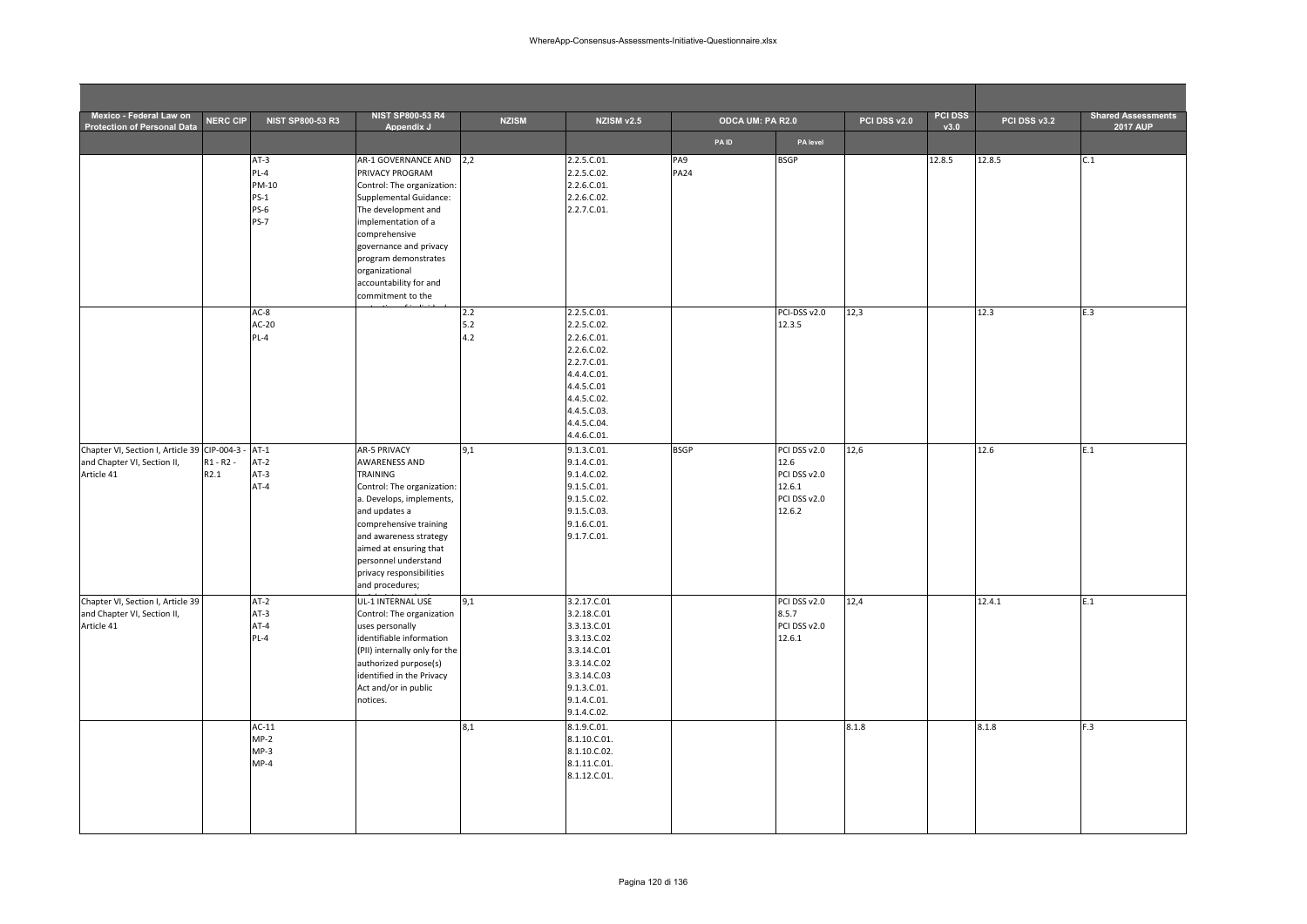| Mexico - Federal Law on<br><b>Protection of Personal Data</b> | <b>NERC CIP</b>  | <b>NIST SP800-53 R3</b> | <b>NIST SP800-53 R4</b><br>Appendix J | <b>NZISM</b> | <b>NZISM v2.5</b>                                                                                                                                                                                                                                                                                                                                                                                                                                                    | ODCA UM: PA R2.0 |                                                                          | PCI DSS v2.0                                         | <b>PCI DSS</b><br>v3.0 | PCI DSS v3.2                                         | <b>Shared Assessments</b><br><b>2017 AUP</b> |
|---------------------------------------------------------------|------------------|-------------------------|---------------------------------------|--------------|----------------------------------------------------------------------------------------------------------------------------------------------------------------------------------------------------------------------------------------------------------------------------------------------------------------------------------------------------------------------------------------------------------------------------------------------------------------------|------------------|--------------------------------------------------------------------------|------------------------------------------------------|------------------------|------------------------------------------------------|----------------------------------------------|
|                                                               |                  |                         |                                       |              |                                                                                                                                                                                                                                                                                                                                                                                                                                                                      | <b>PAID</b>      | PA level                                                                 |                                                      |                        |                                                      |                                              |
| R5.2                                                          | CIP-003-3 - AU-9 | $AU-11$<br>AU-14        |                                       | 15,4         | 16.5.6.C.01.<br>16.5.6.C.02.<br>16.5.7.C.01.<br>16.5.8.C.01.<br>16.5.9.C.01.<br>16.5.10.C.01.<br>16.5.10.C.02.<br>16.5.11.C.01.<br>16.5.11.C.02<br>16.5.11.C.03.<br>16.5.12.C.01                                                                                                                                                                                                                                                                                     |                  | PCI DSS v2.0<br>10.5.5                                                   | 10.5<br>7.1.2<br>7.1.4<br>7.2<br>8.1<br>8.1.5<br>8.5 |                        | 10.5<br>7.1.2<br>7.1.4<br>7.2<br>8.1<br>8.1.5<br>8.5 | 0.5                                          |
| $R5.1 -$<br>R5.1.2                                            | CIP-007-3 - AC-1 | $IA-1$                  |                                       | 15.1<br>15.2 | 0.51200<br>5.2.3.C.01<br>5.2.3.C.02<br>16.1.13.C.01.<br>16.1.14.C.01<br>16.1.15.C.01.<br>16.1.15.C.02<br>16.1.16.C.01.<br>16.1.17.C.01<br>16.1.17.C.02.<br>16.1.18.C.01.<br>16.1.19.C.01.<br>16.1.20.C.01.<br>16.1.20.C.02<br>16.1.21.C.01.<br>16.1.21.C.02<br>16.1.22.C.01.<br>16.1.22.C.02.<br>16.1.22.C.03.<br>16.1.22.C.04.<br>16.1.23.C.01.<br>16.1.24.C.01<br>16.1.25.C.01.<br>16.1.26.C.01<br>16.1.26.C.02.<br>16.1.27.C.01<br>16.1.27.C.02.<br>16.1.28.C.01. |                  | PCI DSS v2.0<br>3.5.1<br>PCI DSS v2.0<br>8.5.1<br>PCI DSS v2.0<br>12.5.4 | 3.5.1, 7.0<br>8.0<br>12.5.4                          |                        | 3.5.2;7.1;8.1;12.3.8;12.3.9 H.3<br>;12.5.4           | H.8<br>H.9<br>H.10                           |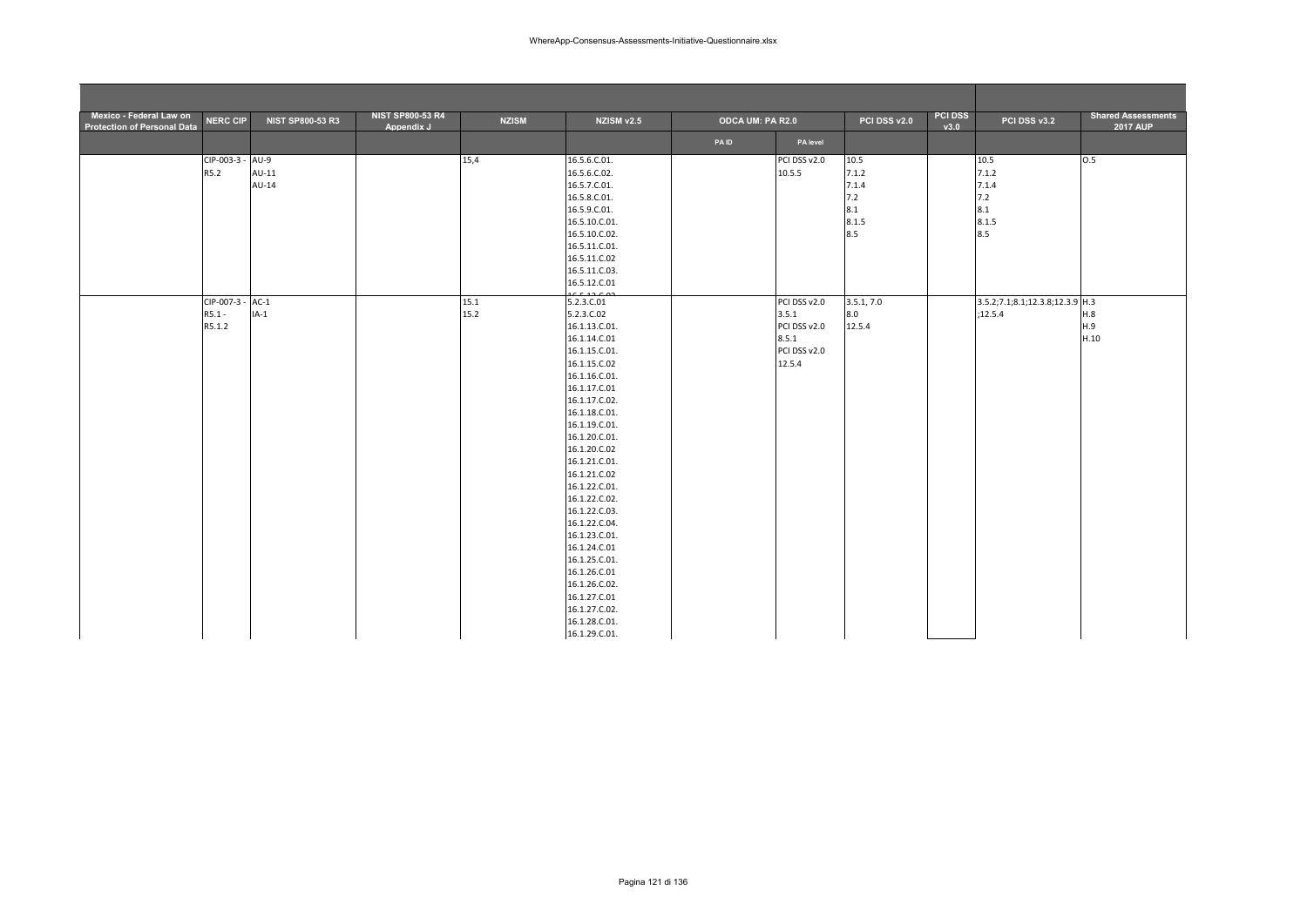| Mexico - Federal Law on<br><b>Protection of Personal Data</b> | <b>NERC CIP</b>                    | <b>NIST SP800-53 R3</b>    | <b>NIST SP800-53 R4</b><br>Appendix J | <b>NZISM</b> | NZISM v2.5                                                                                                                                                                                                                                                                                              | <b>ODCA UM: PA R2.0</b> |                       | PCI DSS v2.0                                                     | <b>PCI DSS</b><br>v3.0 | PCI DSS v3.2                                                     | <b>Shared Assessments</b><br><b>2017 AUP</b> |
|---------------------------------------------------------------|------------------------------------|----------------------------|---------------------------------------|--------------|---------------------------------------------------------------------------------------------------------------------------------------------------------------------------------------------------------------------------------------------------------------------------------------------------------|-------------------------|-----------------------|------------------------------------------------------------------|------------------------|------------------------------------------------------------------|----------------------------------------------|
|                                                               |                                    |                            |                                       |              |                                                                                                                                                                                                                                                                                                         | PAID                    | PA level              |                                                                  |                        |                                                                  |                                              |
|                                                               |                                    |                            |                                       |              | 16.1.29.C.02<br>16.1.29.C.03.<br>16.1.30.C.01<br>16.2.3.C.01.<br>16.2.3.C.02.<br>16.2.4.C.01.<br>16.2.5.C.01<br>16.2.6.C.01.<br>16.1.31.C.01<br>16.1.31.C.02                                                                                                                                            |                         |                       |                                                                  |                        |                                                                  |                                              |
|                                                               | CIP-007-3 - CM-7<br>R <sub>2</sub> | $MA-3$<br>$MA-4$<br>$MA-5$ |                                       | 15,4         | 16.5.6.C.01.<br>16.5.6.C.02.<br>16.5.7.C.01.<br>16.5.8.C.01.<br>16.5.9.C.01.<br>16.5.10.C.01.<br>16.5.10.C.02.<br>16.5.11.C.01.<br>16.5.11.C.02<br>16.5.11.C.03.<br>16.5.12.C.01<br>16.5.12.C.02.<br>16.5.12.C.03.<br>16.5.13.C.01.<br>16.5.13.C.02.<br>16.5.13.C.03.<br>16.5.13.C.04.<br>16.5.14.C.01. |                         | PCI-DSS v2.0<br>9.1.2 | 1.2.2<br>7.1<br>7.1.2<br>7.1.3<br>7.2<br>7.2.3<br>9.1.2<br>9.1.3 |                        | 1.2.2<br>7.1<br>7.1.2<br>7.1.3<br>7.2<br>7.2.3<br>9.1.2<br>9.1.3 | 0.5                                          |
|                                                               |                                    |                            |                                       |              | 5.5.3.C.01<br>5.5.5.C.01<br>5.5.7.C.01<br>9.2.5.C.01<br>14.2.6.C.01                                                                                                                                                                                                                                     |                         |                       | 7.3<br>8.8<br>9.10                                               |                        | 7.3<br>8.8<br>9.10                                               | H.3                                          |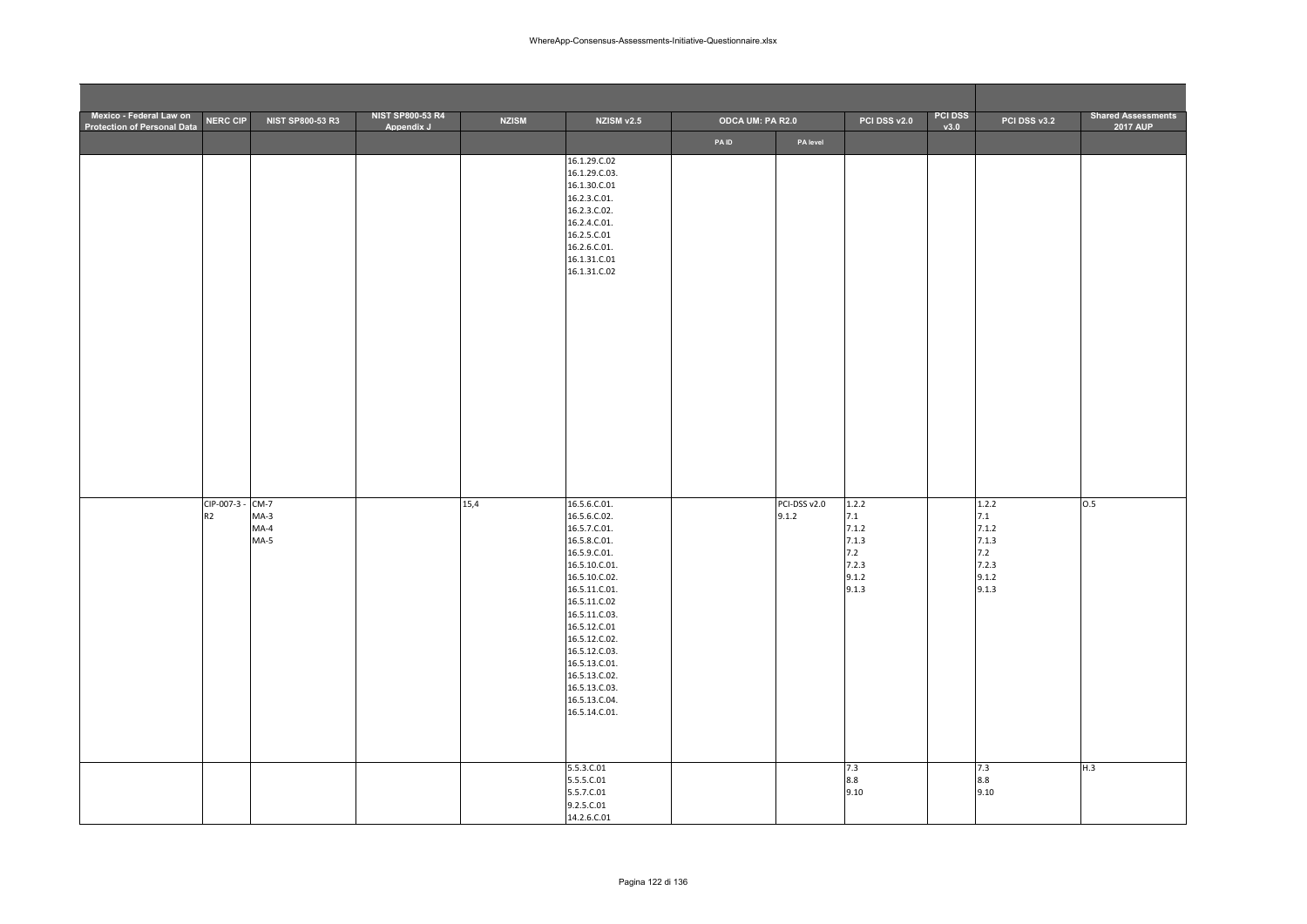| Mexico - Federal Law on<br><b>Protection of Personal Data</b> | <b>NERC CIP</b> | <b>NIST SP800-53 R3</b> | <b>NIST SP800-53 R4</b><br>Appendix J        | <b>NZISM</b> | NZISM v2.5                   | ODCA UM: PA R2.0 |                              | PCI DSS v2.0 | <b>PCI DSS</b><br>v3.0 | PCI DSS v3.2                     | <b>Shared Assessments</b><br><b>2017 AUP</b> |
|---------------------------------------------------------------|-----------------|-------------------------|----------------------------------------------|--------------|------------------------------|------------------|------------------------------|--------------|------------------------|----------------------------------|----------------------------------------------|
|                                                               |                 |                         |                                              |              |                              | <b>PAID</b>      | PA level                     |              |                        |                                  |                                              |
|                                                               | CIP-007-3       | $AC-1$                  |                                              | 3.0          | 1.1.26                       |                  | PCI DSS v2.0                 | 6.4.2, 7.3   |                        | 6.4.2; 7.3                       | H.3                                          |
|                                                               | R5.1.1          | $AC-2$                  |                                              | 3.1          | 1.1.32                       |                  | 6.4.2                        | 8.8          |                        | 8.8                              |                                              |
|                                                               |                 | $AC-5$                  |                                              | 3.2          | 3.1.8.C.01.                  |                  |                              | 9.10         |                        | 9.10                             |                                              |
|                                                               |                 | $AC-6$                  |                                              | 3.3          | 3.1.8.C.02.                  |                  |                              |              |                        |                                  |                                              |
|                                                               |                 | $AU-1$                  |                                              | 3.4          | 3.1.8.C.03.                  |                  |                              |              |                        |                                  |                                              |
|                                                               |                 | $AU-6$                  |                                              | 3.5          | 3.1.9.C.01.                  |                  |                              |              |                        |                                  |                                              |
|                                                               |                 | $SI-1$                  |                                              |              | 3.2.7.C.01.                  |                  |                              |              |                        |                                  |                                              |
|                                                               |                 | $SI-4$                  |                                              |              | 3.2.7.C.02.                  |                  |                              |              |                        |                                  |                                              |
|                                                               |                 |                         |                                              |              | 3.2.7.C.03.                  |                  |                              |              |                        |                                  |                                              |
|                                                               |                 |                         |                                              |              | 3.2.7.C.04.<br>3.2.7.C.05.   |                  |                              |              |                        |                                  |                                              |
|                                                               |                 |                         |                                              |              | 3.2.8.C.01.                  |                  |                              |              |                        |                                  |                                              |
|                                                               |                 |                         |                                              |              | 3.2.9.C.01.                  |                  |                              |              |                        |                                  |                                              |
|                                                               |                 |                         |                                              |              | 3.2.9.C.02.                  |                  |                              |              |                        |                                  |                                              |
|                                                               |                 |                         |                                              |              | 3.2.9.C.03.                  |                  |                              |              |                        |                                  |                                              |
|                                                               |                 |                         |                                              |              | 3.2.10.C.01.                 |                  |                              |              |                        |                                  |                                              |
|                                                               |                 |                         |                                              |              | 3.2.10.C.02.                 |                  |                              |              |                        |                                  |                                              |
|                                                               |                 |                         |                                              |              | 3.2.10.C.03.                 |                  |                              |              |                        |                                  |                                              |
|                                                               |                 |                         |                                              |              | 3.2.11.C.01.                 |                  |                              |              |                        |                                  |                                              |
|                                                               |                 |                         |                                              |              | 3.2.11.C.02.                 |                  |                              |              |                        |                                  |                                              |
|                                                               |                 |                         |                                              |              | 3.2.11.C.03.                 |                  |                              |              |                        |                                  |                                              |
|                                                               |                 |                         |                                              |              | 3.2.12.C.01.                 |                  |                              |              |                        |                                  |                                              |
|                                                               |                 |                         |                                              |              | 3.2.12.C.02.<br>3.2.13.C.01. |                  |                              |              |                        |                                  |                                              |
|                                                               |                 |                         |                                              |              | 3.2.14.C.01.                 |                  |                              |              |                        |                                  |                                              |
|                                                               |                 |                         |                                              |              | 3.2.15.C.01.                 |                  |                              |              |                        |                                  |                                              |
|                                                               |                 |                         |                                              |              | 3.2.16.C.01.                 |                  |                              |              |                        |                                  |                                              |
|                                                               |                 |                         |                                              |              | 3.2.17.C.01.                 |                  |                              |              |                        |                                  |                                              |
|                                                               |                 | $CM-5$                  |                                              | 9.4          | 9.3.4.C.01.                  |                  | PCI-DSS v2.0                 | 6.4.1        |                        | 6.4.1                            | H.3                                          |
|                                                               |                 | CM-6                    |                                              | 14.1         | 9.3.5.C.01.                  |                  | 6.4.1                        | 6.4.2, 7.1   |                        | 6.4.2; 7.1                       |                                              |
|                                                               |                 |                         |                                              | 14.2         | 9.3.5.C.02.                  |                  | PCI-DSS v2.0                 | 7.1.1        |                        | 7.1.1                            |                                              |
|                                                               |                 |                         |                                              | 19.1         | 9.3.6.C.01.                  |                  | 6.4.2                        | 7.1.2        |                        | 7.1.2                            |                                              |
|                                                               |                 |                         |                                              |              | 9.3.7.C.01.                  |                  |                              | 7.1.3        |                        | 7.1.3                            |                                              |
|                                                               |                 |                         |                                              |              | 9.3.7.C.02.                  |                  |                              | 7.1.4        |                        | 7.1.4                            |                                              |
|                                                               |                 | $CA-3$                  | "FTC Fair Information                        | 2.2          | 2.2.5.C.01.                  |                  | PCI DSS v2.0                 | 12.8         |                        | 12.8                             | A.5                                          |
|                                                               |                 | $MA-4$<br>$RA-3$        | Principles                                   | 4.3          | 2.2.5.C.02.<br>2.2.6.C.01.   |                  | PCI DSS v2.0                 | 12.2         |                        | 12.2                             |                                              |
|                                                               |                 |                         | Integrity/Security<br>Security involves both |              | 2.2.6.C.02.                  |                  | 12.8.1                       |              |                        |                                  |                                              |
|                                                               |                 |                         | managerial and technical                     |              | 2.2.7.C.01.                  |                  | PCI DSS v2.0<br>12.8.1       |              |                        |                                  |                                              |
|                                                               |                 |                         | measures to protect                          |              | 3.4.10.C.01                  |                  |                              |              |                        |                                  |                                              |
|                                                               |                 |                         | against loss and the                         |              | 3.4.10.C.02                  |                  | PCI DSS v2.0                 |              |                        |                                  |                                              |
|                                                               |                 |                         | unauthorized access,                         |              | 4.1.7                        |                  | 12.8.1                       |              |                        |                                  |                                              |
|                                                               |                 |                         | destruction, use, or                         |              | 5.3.5.C.01.                  |                  | PCI DSS v2.0<br>PCI DSS v2.0 |              |                        |                                  |                                              |
|                                                               |                 |                         | disclosure of the data.(49)                  |              | 5.3.6.C.01.                  |                  | PCI DSS v2.0                 |              |                        |                                  |                                              |
|                                                               |                 |                         | Managerial measures                          |              | 5.3.7.C.01.                  |                  | 12.8.1                       |              |                        |                                  |                                              |
|                                                               |                 | NIST SP800-53 R3 AC-3   | aclude internal<br>"FTC Fair Information     | 3.2          | 38001<br>3.2.7.C.01.         |                  | PCI DSS v2.0 7.1 7.1         |              |                        | 7.1;7.1.1;7.1.2;7.1.3;7.1.4. H.3 |                                              |
|                                                               |                 | NIST SP800-53 R3 AC-5   | Principles                                   | 9.2          | 3.2.7.C.02.                  |                  | PCI DSS v2.0 7.1             | 7.1.1        |                        | 7.2                              |                                              |
|                                                               |                 | NIST SP800-53 R3 AC-6   | Integrity/Security                           | 15.2         | 3.2.7.C.03.                  |                  | PCI DSS v2.0                 | 7.1.2        |                        |                                  |                                              |
|                                                               |                 | NIST SP800-53 R3 IA-2   | Security involves both                       |              | 3.2.7.C.04.                  |                  | 7.1.1                        | 7.1.3        |                        |                                  |                                              |
|                                                               |                 | NIST SP800-53 R3 IA-4   | managerial and technical                     |              | 3.2.7.C.05.                  |                  | PCI DSS v2.0                 | 7.1.4        |                        |                                  |                                              |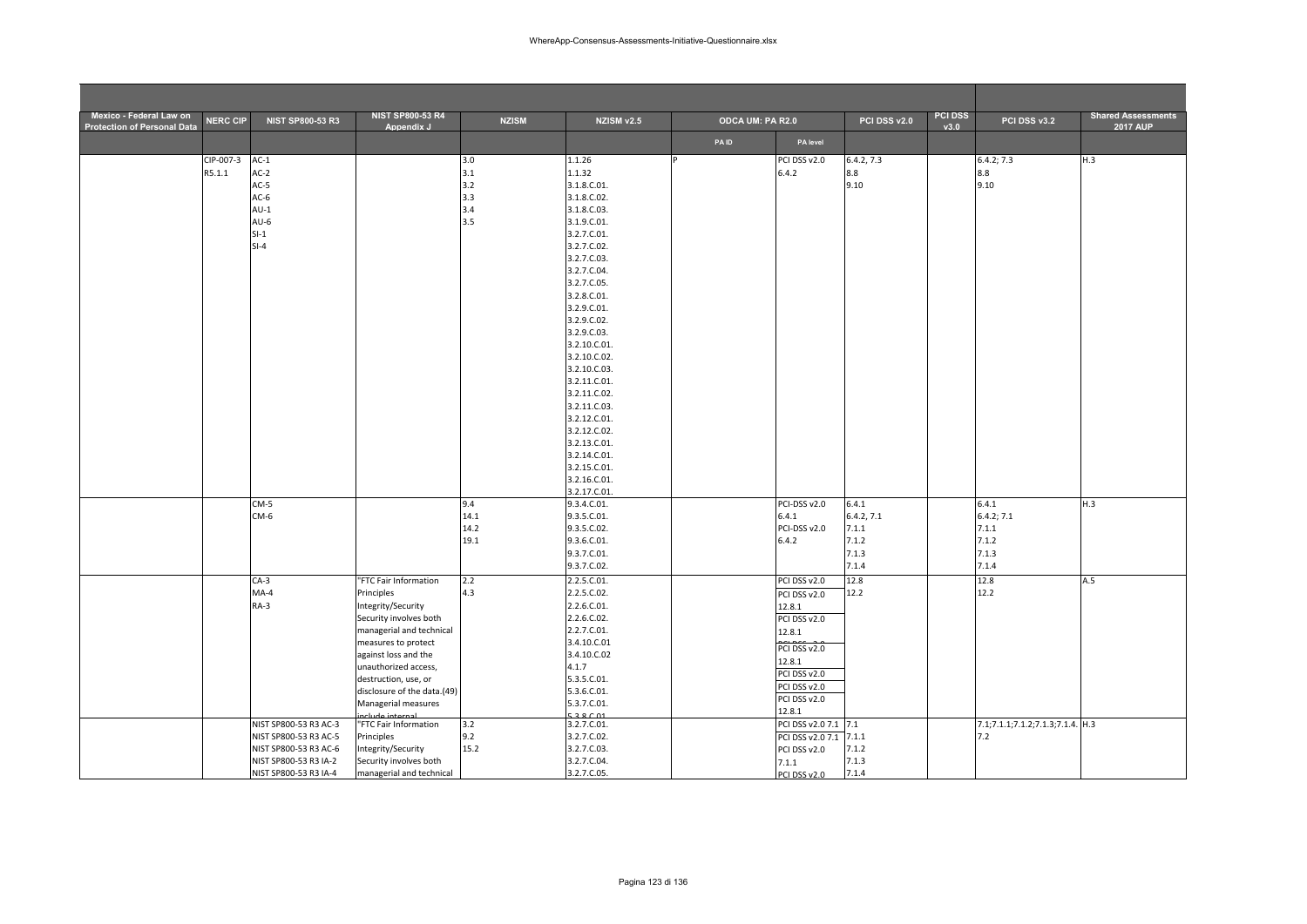| Mexico - Federal Law on<br><b>Protection of Personal Data</b> | <b>NERC CIP</b> | <b>NIST SP800-53 R3</b> | <b>NIST SP800-53 R4</b><br>Appendix J      | <b>NZISM</b> | <b>NZISM v2.5</b>              | ODCA UM: PA R2.0 |                         | PCI DSS v2.0  | <b>PCI DSS</b><br>v3.0 | PCI DSS v3.2  | <b>Shared Assessments</b><br><b>2017 AUP</b> |
|---------------------------------------------------------------|-----------------|-------------------------|--------------------------------------------|--------------|--------------------------------|------------------|-------------------------|---------------|------------------------|---------------|----------------------------------------------|
|                                                               |                 |                         |                                            |              |                                | <b>PAID</b>      | PA level                |               |                        |               |                                              |
|                                                               | CIP-003-3       | $AC-3$                  | AP-1 The organization                      | 9.2          | 9.2.5.C.01.                    | GP               | 7.1                     | 7.1           |                        | 7.1           | H.3                                          |
|                                                               | $R5.1.1 -$      | $AC-5$                  | determines and                             | 15.2         | 9.2.6.C.01.                    |                  | 7.1.1                   | 7.1.1         |                        | 7.1.1         | H.8                                          |
|                                                               | R5.3            | $AC-6$                  | documents the legal                        |              | 9.2.6.C.02.                    |                  | 7.1.2                   | 7.1.2         |                        | 7.1.2         |                                              |
|                                                               | CIP-004-3       | $IA-2$                  | authority that permits the                 |              | 9.2.7.C.01.                    |                  | 7.1.3                   | 7.1.3         |                        | 7.1.3         |                                              |
|                                                               | R2.3            | $IA-4$                  | collection, use,                           |              | 9.2.8.C.01.                    |                  | 7.2.1                   | 7.1.4         |                        | 7.1.4         |                                              |
|                                                               | CIP-007-3       | $IA-5$                  | maintenance, and sharing                   |              | 9.2.8.C.02.                    |                  | 7.2.2                   | 12.5.4        |                        | 12.5.4        |                                              |
|                                                               | $R5.1 -$        | IA-8                    | of personally identifiable                 |              | 9.2.9.C.01.                    |                  | 8.5.1                   |               |                        |               |                                              |
|                                                               | R5.1.2          | $MA-5$                  | information (PII), either                  |              | 9.2.10.C.01.                   |                  | 12.5.4                  |               |                        |               |                                              |
|                                                               |                 | <b>PS-6</b>             | generally or in support of                 |              | 9.2.10.C.02.                   |                  |                         |               |                        |               |                                              |
|                                                               |                 | $SA-7$                  | a specific program or                      |              | 9.2.11.C.01.                   |                  |                         |               |                        |               |                                              |
|                                                               | CIP-004-3       | $AC-2$                  |                                            | 9,2          | 9.2.5.C.01.                    |                  |                         | 8.1.4         |                        | 8.1.4         | H.4                                          |
|                                                               | R2.2.2          | $AU-6$                  |                                            |              | 9.2.6.C.01.                    |                  |                         |               |                        |               | H.10                                         |
|                                                               | CIP-007-3       | PM-10                   |                                            |              | 9.2.6.C.02.                    |                  |                         |               |                        |               |                                              |
|                                                               | R5 - R.1.3      | $PS-6$                  |                                            |              | 9.2.7.C.01.                    |                  |                         |               |                        |               |                                              |
|                                                               |                 | <b>PS-7</b>             |                                            |              | 9.2.8.C.01.                    |                  |                         |               |                        |               |                                              |
|                                                               |                 |                         |                                            |              | 9.2.8.C.02.                    |                  |                         |               |                        |               |                                              |
|                                                               |                 |                         |                                            |              | 9.2.9.C.01.                    |                  |                         |               |                        |               |                                              |
|                                                               |                 |                         |                                            |              | 9.2.10.C.01.                   |                  |                         |               |                        |               |                                              |
|                                                               |                 |                         |                                            |              | 9.2.10.C.02.                   |                  |                         |               |                        |               |                                              |
|                                                               |                 |                         |                                            |              | 9.2.11.C.01.                   |                  |                         |               |                        |               |                                              |
|                                                               |                 |                         |                                            |              | 9.2.12.C.01.                   |                  |                         |               |                        |               |                                              |
|                                                               |                 |                         |                                            |              | 9.2.12.C.02.                   |                  |                         |               |                        |               |                                              |
|                                                               | CIP-004-3       | $AC-2$                  | "FTC Fair Information                      | 9,2          | 9.2.5.C.01.                    |                  | PCI DSS v2.0            | 8.1.3         |                        | 8.1.3         | H.10                                         |
|                                                               | R2.2.3          | $PS-4$                  | Principles                                 |              | 9.2.6.C.01.                    |                  | 8.5.4                   | 8.1.4         |                        | 8.1.4         |                                              |
|                                                               | CIP-007-3       | $PS-5$                  | Integrity/Security                         |              | 9.2.6.C.02.                    |                  | PCI DSS v2.0            | 8.1.5, 12.5.4 |                        | 8.1.5; 12.5.4 |                                              |
|                                                               | R5.1.3 -        |                         | Security involves both                     |              | 9.2.7.C.01.                    |                  | 8.5.5                   |               |                        |               |                                              |
|                                                               | $R5.2.1 -$      |                         | managerial and technical                   |              | 9.2.8.C.01.                    |                  |                         |               |                        |               |                                              |
|                                                               | R5.2.3          |                         | measures to protect                        |              | 9.2.8.C.02.                    |                  | PCI DSS v2.0            |               |                        |               |                                              |
|                                                               |                 |                         | against loss and the                       |              | 9.2.9.C.01.                    |                  | 8.5.4                   |               |                        |               |                                              |
|                                                               |                 |                         | unauthorized access,                       |              | 9.2.10.C.01.                   |                  | PCI DSS v2.0            |               |                        |               |                                              |
|                                                               |                 |                         | destruction, use, or                       |              | 9.2.10.C.02.                   |                  | 8.5.5                   |               |                        |               |                                              |
|                                                               |                 |                         | disclosure of the data.(49)                |              | 9.2.11.C.01.                   |                  |                         |               |                        |               |                                              |
|                                                               |                 |                         | Managerial measures                        |              | 9.2.12.C.01.                   |                  |                         |               |                        |               |                                              |
|                                                               |                 |                         | nclude internal                            |              | 9.2.12.02.                     |                  |                         |               |                        |               |                                              |
|                                                               | CIP-004-3       | $AC-1$                  | "FTC Fair Information                      | 15.1         | 16.1.13.C.01.                  | <b>BSGP</b>      | PCI DSS v2.0 8.1 8.0    |               |                        | 8.0           | D.6                                          |
|                                                               | R2.2.3          | $AC-2$                  | Principles                                 | 15.2         | 16.1.14.C.01                   | <b>BSGP</b>      | PCI DSS v2.0 8.2, 10.1, |               |                        | 10.1;         | H.1                                          |
|                                                               | CIP-007-3       | $AC-3$                  | Integrity/Security                         |              | 16.1.15.C.01.                  |                  | PCI DSS v2.0 8.3 12.3   |               |                        | 12.3          |                                              |
|                                                               | $R5.2 -$        | $AC-11$                 | Security involves both                     |              | 16.1.15.C.02                   | GP               | PCI DSS v2.0 8.4        |               |                        |               |                                              |
|                                                               | R5.3.1-         | $AU-2$                  | managerial and technical                   |              | 16.1.16.C.01.                  |                  | PCI DSS v2.0 8.5        |               |                        |               |                                              |
|                                                               | R5.3.2 -        | $AU-11$                 | measures to protect                        |              | 16.1.17.C.01                   |                  | PCI DSS v2.0            |               |                        |               |                                              |
|                                                               | R5.3.3          | $IA-1$                  | against loss and the                       |              | 16.1.17.C.02.                  |                  | 10.1,                   |               |                        |               |                                              |
|                                                               |                 | $IA-2$                  | unauthorized access,                       |              | 16.1.18.C.01.                  |                  | PCI DSS v2.0            |               |                        |               |                                              |
|                                                               |                 | $IA-5$                  | destruction, use, or                       |              | 16.1.19.C.01.                  |                  | 12.2,                   |               |                        |               |                                              |
|                                                               |                 | IA-6                    | disclosure of the data.(49)                |              | 16.1.20.C.01.                  |                  | PCI DSS v2.0            |               |                        |               |                                              |
|                                                               |                 | $IA-8$<br>$SC-10$       | Managerial measures                        |              | 16.1.20.C.02                   |                  | 12.3.8                  |               |                        |               |                                              |
|                                                               |                 |                         | include internal                           |              | 16.1.21.C.01.                  |                  |                         |               |                        |               |                                              |
|                                                               |                 |                         | organizational measures                    |              | 16.1.21.C.02                   |                  |                         |               |                        |               |                                              |
|                                                               |                 |                         | that limit access to data                  |              | 16.1.22.C.01.<br>16.1.22.C.02. |                  |                         |               |                        |               |                                              |
|                                                               |                 |                         | and ensure that those                      |              |                                |                  |                         |               |                        |               |                                              |
|                                                               |                 |                         | individuals with access do                 |              | 16.1.22.C.03.                  |                  |                         |               |                        |               |                                              |
|                                                               |                 |                         | not utilize the data for                   |              | 16.1.22.C.04.                  |                  |                         |               |                        |               |                                              |
|                                                               |                 |                         | unauthorized purposes.                     |              | 16.1.23.C.01.                  |                  |                         |               |                        |               |                                              |
|                                                               |                 |                         | <b>Technical security</b>                  |              | 16.1.24.C.01<br>16.1.25.C.01.  |                  |                         |               |                        |               |                                              |
|                                                               |                 |                         | measures to prevent<br>unauthorized access |              | 16 1 26 0 01                   |                  |                         |               |                        |               |                                              |
|                                                               |                 |                         |                                            |              |                                |                  |                         |               |                        |               |                                              |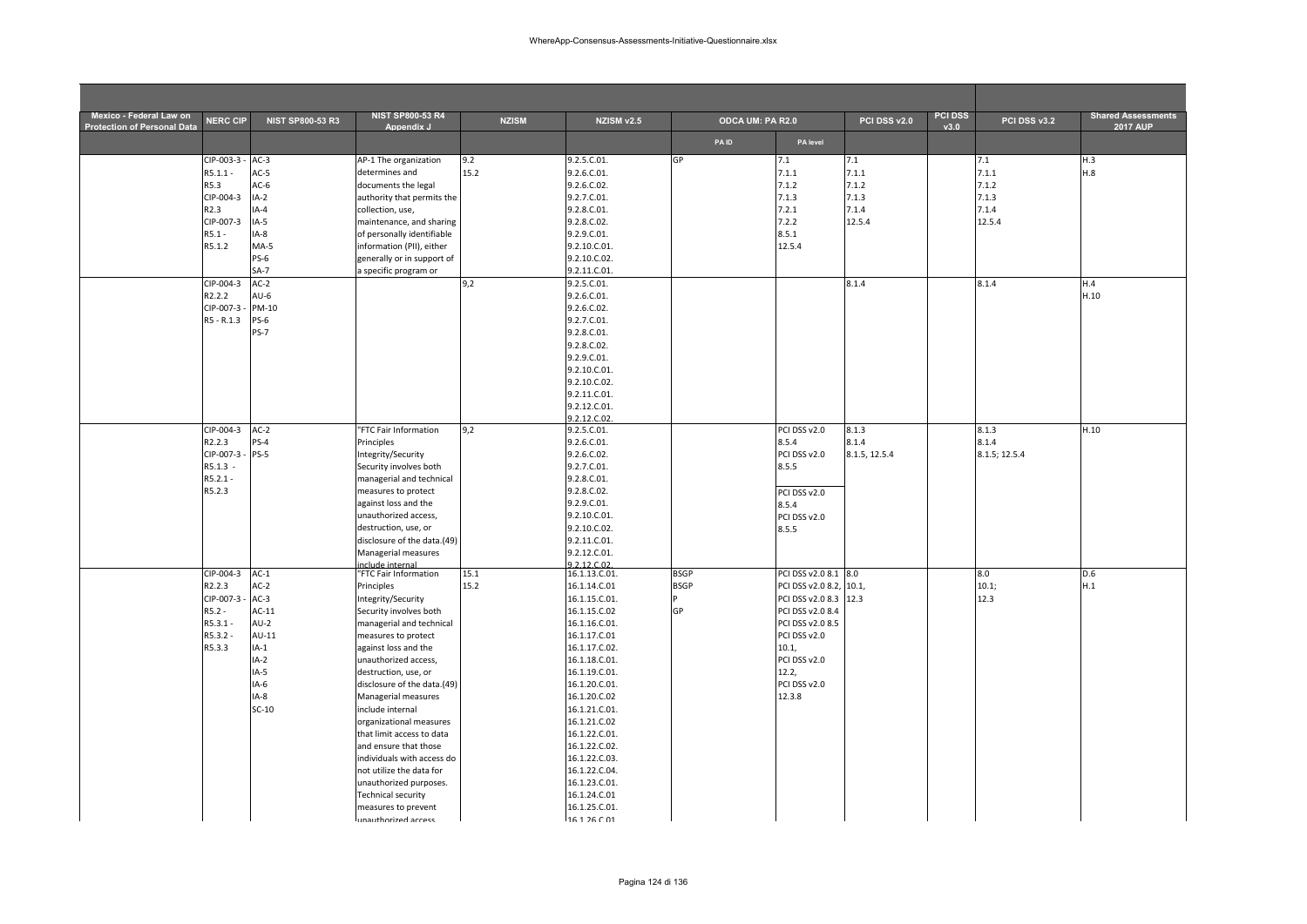| Mexico - Federal Law on<br><b>Protection of Personal Data</b> | <b>NERC CIP</b>                                            | <b>NIST SP800-53 R3</b>                                                                                               | <b>NIST SP800-53 R4</b><br>Appendix J                                                                                                                                                                                                       | <b>NZISM</b> | <b>NZISM v2.5</b>                                                                                                                                                                                                                                                                                                                               | ODCA UM: PA R2.0               |                                                                                                                                                                                                                            | PCI DSS v2.0                                                       | PCI DSS<br>v3.0 | PCI DSS v3.2                                                                                                                                                                                                                         | <b>Shared Assessments</b><br><b>2017 AUP</b> |
|---------------------------------------------------------------|------------------------------------------------------------|-----------------------------------------------------------------------------------------------------------------------|---------------------------------------------------------------------------------------------------------------------------------------------------------------------------------------------------------------------------------------------|--------------|-------------------------------------------------------------------------------------------------------------------------------------------------------------------------------------------------------------------------------------------------------------------------------------------------------------------------------------------------|--------------------------------|----------------------------------------------------------------------------------------------------------------------------------------------------------------------------------------------------------------------------|--------------------------------------------------------------------|-----------------|--------------------------------------------------------------------------------------------------------------------------------------------------------------------------------------------------------------------------------------|----------------------------------------------|
|                                                               |                                                            |                                                                                                                       |                                                                                                                                                                                                                                             |              |                                                                                                                                                                                                                                                                                                                                                 | <b>PAID</b>                    | PA level                                                                                                                                                                                                                   |                                                                    |                 |                                                                                                                                                                                                                                      |                                              |
|                                                               | CIP-007-3 - AC-5<br>R2.1 - R2.2 - AC-6<br>R <sub>2.3</sub> | $CM-7$<br>$SC-3$<br>$SC-19$                                                                                           | include encryption in the<br>transmission and storage<br>of data; limits on access<br>through use of passwords;<br>and the storage of data on<br>secure servers or<br>computers.-<br>http://www.ftc.gov/repor<br>ts/privacy3/fairinfo.shtm" | 12.2<br>14.2 | 16.1.26.C.02.<br>16.1.27.C.01<br>16.1.27.C.02.<br>16.1.28.C.01.<br>16.1.29.C.01.<br>16.1.29.C.02<br>16.1.29.C.03.<br>16.1.30.C.01<br>16.2.3.C.01.<br>16.2.3.C.02.<br>16.2.4.C.01.<br>16.2.5.C.01<br>16.2.6.C.01.<br>6.1.31.C.01<br>12.2.5.C.01.<br>12.2.5.C.02.<br>12.2.6.C.01.<br>12.2.6.C.02.<br>14.2.4.C.01.<br>14.2.5.C.01.<br>14.2.5.C.02. |                                | PCI DSS v2.0<br>7.1.2                                                                                                                                                                                                      | 5.0<br>7.1<br>7.1.2<br>7.2                                         |                 | 5.0<br>7.1<br>7.1.2<br>7.2                                                                                                                                                                                                           | 0.5<br>.4                                    |
|                                                               | CIP-007-3 -<br>R6.5                                        | $AU-1$<br>$AU-2$<br>$AU-3$<br>AU-4<br>$AU-5$<br>$AU-6$<br>$AU-7$<br>$AU-9$<br>$AU-11$<br>$AU-12$<br>$AU-14$<br>$SI-4$ |                                                                                                                                                                                                                                             | 17,6         | 14.2.5.C.03.<br>14.2.5.C.04<br>18.4.5.C.01.<br>18.4.5.C.02.<br>18.4.5.C.03.<br>18.4.6.C.01.<br>18.4.6.C.02.<br>18.4.6.C.03.<br>18.4.7.C.01.<br>18.4.7.C.02.<br>18.4.8.C.01<br>18.4.9.C.01.<br>18.4.9.C.02.<br>18.4.9.C.03.<br>18.4.10.C.01.<br>18.4.11.C.01.<br>18.4.12.C.01.<br>22.2.4<br>22.2.5<br>22.2.8<br>22.2.9<br>22.2.11<br>22212       | <b>BSGP</b><br>SGP<br>SGP<br>D | PCI DSS v2.0<br>10.1 PCI DSS<br>v2.0 10.2<br>PCI DSS v2.010.3 10.4<br>PCI DSS v2.0<br>10.5<br>PCI DSS v2.010.6 10.7, 10.8<br>PCI DSS v2.0<br>10.7<br>PCI DSS v2.0<br>11.4<br>PCI DSS v2.0<br>12.5.2 PCI DSS<br>v2.0 12.9.5 | 10.1<br>10.2<br>10.3<br>10.5<br>10.6<br>11.4, 11.5, 11.6<br>12.5.2 |                 | 10.1<br>10.2; 10.2.1; 10.2.2;<br>10.2.3; 10.2.4; 10.2.5;<br>10.2.6; 10.2.7<br>10.3; 10.3.1; 10.3.2;<br>10.3.4; 10.3.5; 10.3.6<br>10.4<br>10.5; 10.5.1; 10.5.2;<br>10.5.3; 10.5.4<br>10.6<br>10.7; 10.9<br>11.4; 11.5; 11.6<br>12.5.2 | 0.4<br>U.2                                   |
|                                                               |                                                            |                                                                                                                       |                                                                                                                                                                                                                                             |              | 22.2.11.C.01.<br>22.2.11.C.02.<br>22.2.11.C.03.<br>22.2.11.C.04.<br>22.2.12.C.01.<br>22.2.12.C.02.<br>22.2.13.C.01.<br>22.2.13.C.02.<br>22.2.13.C.03.<br>$22.212C04$                                                                                                                                                                            | GP                             |                                                                                                                                                                                                                            | 10.5.5, 12.10.5                                                    |                 | 10.5.5; 12.10.5                                                                                                                                                                                                                      | 0.5<br>V.1                                   |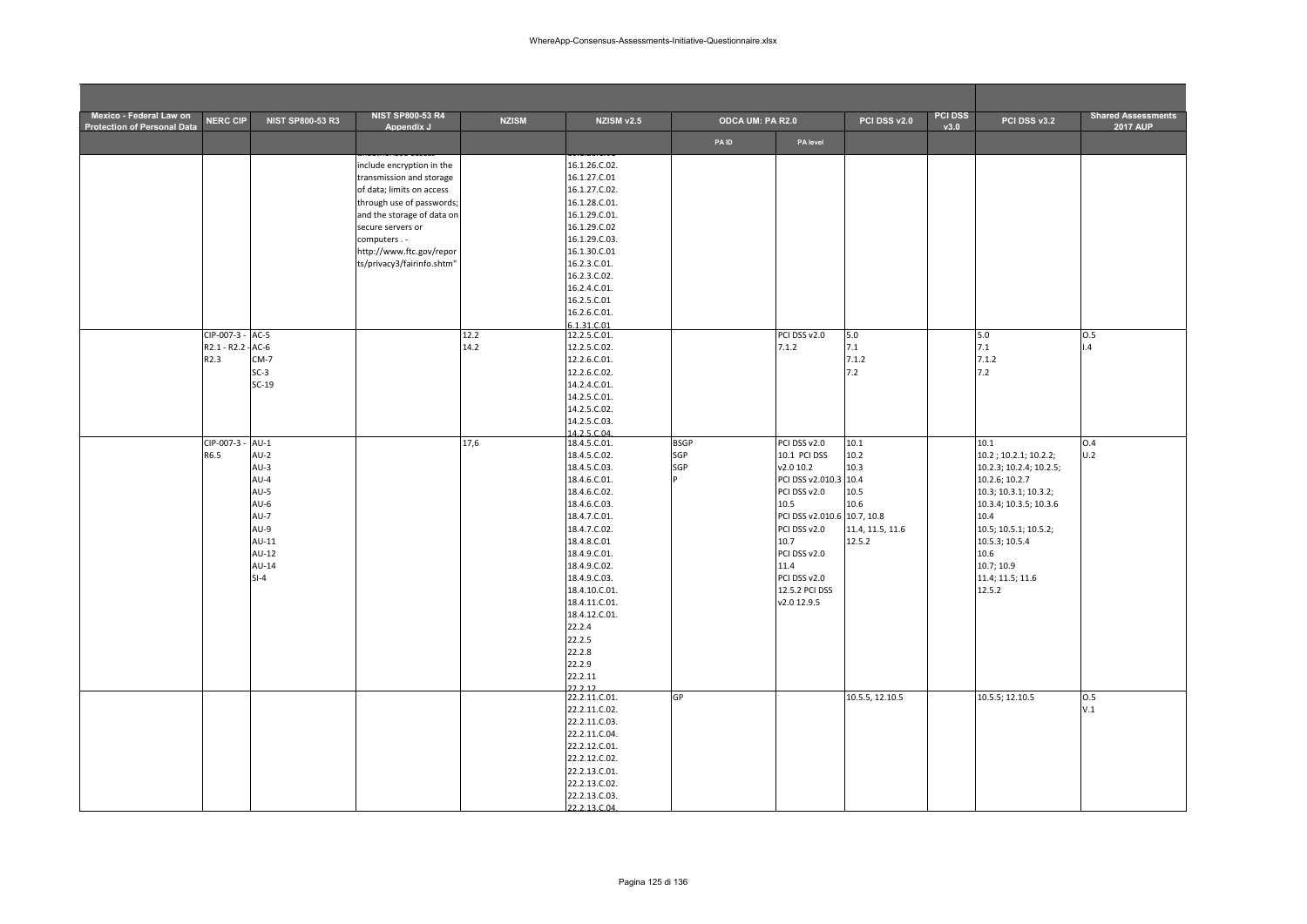| Mexico - Federal Law on<br><b>Protection of Personal Data</b> | <b>NERC CIP</b>     | <b>NIST SP800-53 R3</b> | <b>NIST SP800-53 R4</b><br>Appendix J | <b>NZISM</b> | NZISM v2.5                                                                                                                                                                                                     | ODCA UM: PA R2.0                               |                                                                                                                                                  | PCI DSS v2.0                                                       | <b>PCI DSS</b><br>v3.0 | PCI DSS v3.2                                                                                           | <b>Shared Assessments</b><br><b>2017 AUP</b> |
|---------------------------------------------------------------|---------------------|-------------------------|---------------------------------------|--------------|----------------------------------------------------------------------------------------------------------------------------------------------------------------------------------------------------------------|------------------------------------------------|--------------------------------------------------------------------------------------------------------------------------------------------------|--------------------------------------------------------------------|------------------------|--------------------------------------------------------------------------------------------------------|----------------------------------------------|
|                                                               |                     |                         |                                       |              |                                                                                                                                                                                                                | PAID                                           | PA level                                                                                                                                         |                                                                    |                        |                                                                                                        |                                              |
|                                                               |                     | $AU-1$<br>$AU-8$        |                                       |              | 16.5.11.C.02<br>16.5.11.C.03                                                                                                                                                                                   |                                                | PCI DSS v2.0<br>10.4                                                                                                                             | 10,4                                                               |                        | 10.4; 10.4.1; 10.4.2;<br>10.4.3                                                                        | J.6                                          |
|                                                               |                     | $SA-4$                  |                                       | 3,3          | 3.3.4.C.01.<br>3.3.4.C.02.<br>3.3.4.C.03.<br>3.3.4.C.04.<br>3.3.4.C.05.<br>3.3.5.C.01.<br>3.3.5.C.02.<br>3.3.6.C.01.<br>3.3.6.C.02.<br>3.3.6.C.03.<br>3.3.6.C.04.<br>3.3.6.C.05.<br>3.3.6.C.06.<br>3.3.6.C.07. | SGP                                            |                                                                                                                                                  |                                                                    |                        |                                                                                                        | 0.5                                          |
|                                                               |                     |                         |                                       |              | 22.2.11.C.01.<br>22.2.11.C.02.<br>22.2.11.C.03.<br>22.2.11.C.04.<br>22.2.12.C.01.<br>$22.21200$                                                                                                                |                                                |                                                                                                                                                  | 6,1                                                                |                        | 6.1                                                                                                    | V.1                                          |
|                                                               | CIP-004-3<br>R2.2.4 | $SC-7$                  |                                       | 17.1<br>17.2 | 18.1.8.C.01.<br>18.1.8.C.02.<br>18.1.8.C.03.<br>18.1.8.C.04.<br>18.1.8.C.05.<br>18.1.9.C.01.<br>18.1.9.C.02.<br>18.1.9.C.03.<br>18.1.9.C.04.<br>18.1.10.C.01.                                                  | <b>BSGP</b><br><b>BSGP</b><br>SGP<br>GP<br>SGP | PCI DSS v2.0 1.1 1.1<br>PCI DSS v2.0<br>1.1.2<br>PCI DSS v2.0<br>1.1.3<br>PCI DSS v2.0<br>1.1.5<br>PCI DSS v2.0<br>1.1.6<br>PCI DSS v2.0 1.2 1.3 | 1.1.2<br>1.1.3<br>1.1.5<br>1.1.6<br>1.2<br>1.2.1<br>1.2.2<br>1.2.3 |                        | 1.1<br>1.1.2<br>1.1.3<br>1.1.5<br>1.1.6<br>1.2<br>1.2.1<br>1.2.2<br>1.2.3<br>1.3; 1.3.1; 1.3.2; 1.3.3; | O.5<br>V.1                                   |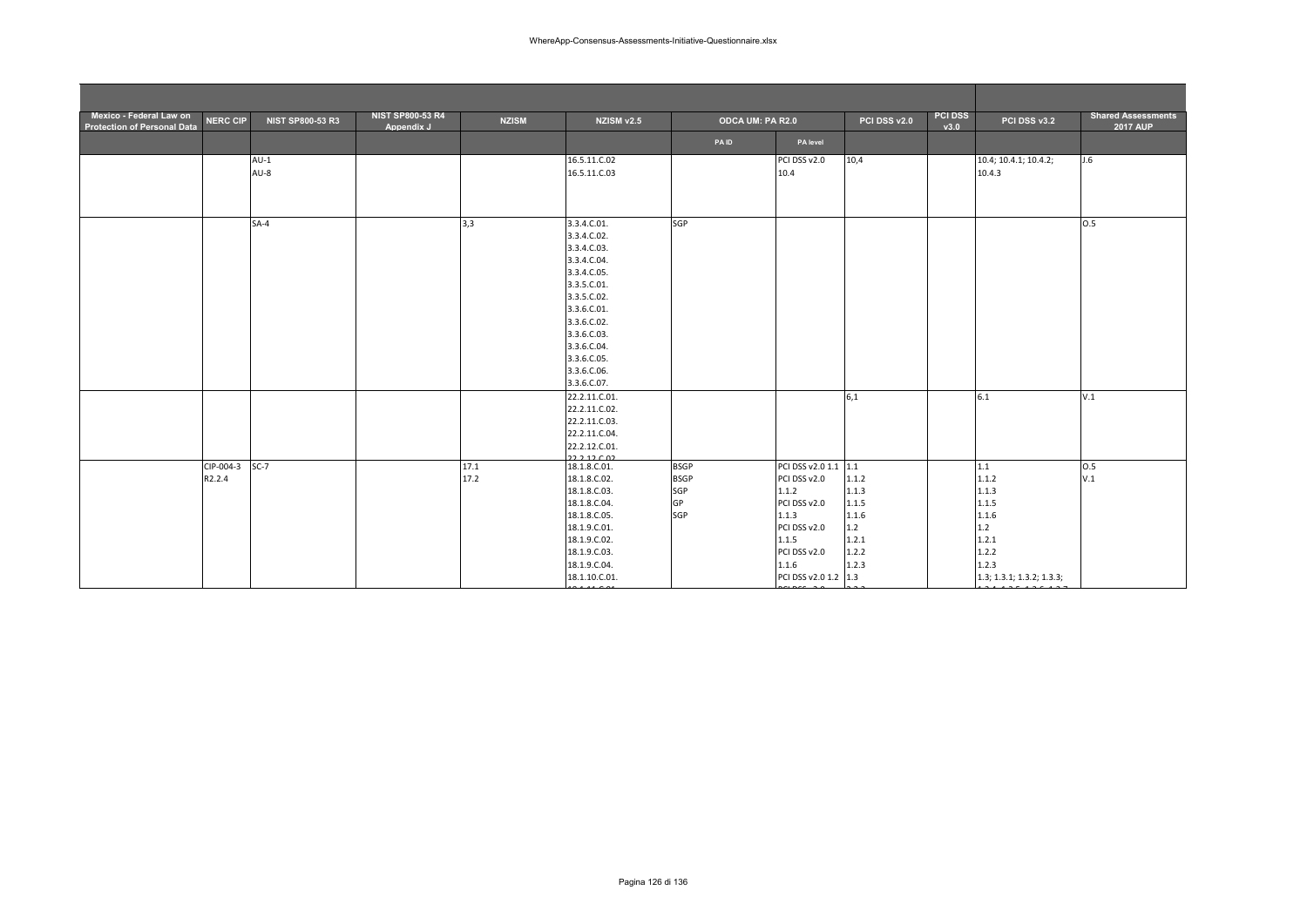| Mexico - Federal Law on<br><b>Protection of Personal Data</b> | <b>NERC CIP</b>             | NIST SP800-53 R3                     | <b>NIST SP800-53 R4</b><br>Appendix J | <b>NZISM</b>         | NZISM v2.5                                                                                                                                                                                                                                                                                                                                                                                                              | ODCA UM: PA R2.0                        |                                                                                                                                                                                                                                                      | PCI DSS v2.0             | <b>PCI DSS</b><br>v3.0 | PCI DSS v3.2                                                                   | <b>Shared Assessments</b><br><b>2017 AUP</b> |
|---------------------------------------------------------------|-----------------------------|--------------------------------------|---------------------------------------|----------------------|-------------------------------------------------------------------------------------------------------------------------------------------------------------------------------------------------------------------------------------------------------------------------------------------------------------------------------------------------------------------------------------------------------------------------|-----------------------------------------|------------------------------------------------------------------------------------------------------------------------------------------------------------------------------------------------------------------------------------------------------|--------------------------|------------------------|--------------------------------------------------------------------------------|----------------------------------------------|
|                                                               |                             |                                      |                                       |                      |                                                                                                                                                                                                                                                                                                                                                                                                                         | PAID                                    | PA level                                                                                                                                                                                                                                             |                          |                        |                                                                                |                                              |
|                                                               |                             |                                      |                                       |                      | 22.2.4<br>22.2.5<br>22.2.11.C.01.<br>22.2.11.C.02.<br>22.2.11.C.03.<br>22.2.11.C.04.<br>22.2.12.C.01.<br>22.2.12.C.02.<br>22.2.13.C.01.<br>22.2.13.C.02.<br>22.2.13.C.03.<br>22.2.13.C.04.<br>22.2.13.C.05.<br>22.2.13.C.06.<br>22.2.13.C.07.<br>22.2.14.C.01.<br>22.2.14.C.02.<br>22.2.14.C.03.<br>22.2.14.C.04.<br>22.2.14.C.05.<br>22.2.14.C.06.<br>22.2.14.C.07.<br>22.2.15.C.01.<br>22.2.15.C.02.<br>22.2.15.C.03. |                                         |                                                                                                                                                                                                                                                      | 2.1<br>2.2<br>2.5<br>5.1 |                        | 2.1; 2.2; 2.5; 5.1                                                             | U.2                                          |
|                                                               |                             | $SC-2$                               |                                       | 14,5                 | 14.4.4.C.01.<br>14.4.5.C.01.<br>14.4.6.C.01.<br>14.4.6.C.02.<br>14.4.6.C.03.                                                                                                                                                                                                                                                                                                                                            | <b>BSGP</b>                             | PCI DSS v2.0<br>6.4.1<br>PCI DSS v2.0<br>6.4.2                                                                                                                                                                                                       | 6.4.1<br>6.4.2           |                        | 6.4.1; 6.4.2                                                                   | G.1                                          |
|                                                               | CIP-004-3<br>R <sub>3</sub> | $AC-4$<br>$SC-2$<br>$SC-3$<br>$SC-7$ |                                       | 17.6<br>18.1<br>18.4 | 18.4.5.C.01.<br>18.4.5.C.02.<br>18.4.5.C.03.<br>18.4.6.C.01.<br>18.4.6.C.02.<br>18.4.6.C.03.<br>18.4.7.C.01.<br>18.4.7.C.02.<br>18.4.8.C.01<br>18.4.9.C.01.<br>18.4.9.C.02.                                                                                                                                                                                                                                             | <b>BSGP</b><br><b>BSGP</b><br>SGP<br>GP | PCI DSS v2.0 1.1 1.1<br>PCI DSS v2.0 1.2 1.2<br>PCI DSS v2.0 1.1 1.2.1<br>PCI DSS v2.0 1.2 1.2.3<br>PCI DSS v2.0<br>PCI DSS v2.0 1.1 1.4<br>PCI DSS v2.0 1.2 2.1.1<br>PCI DSS v2.0<br>PCI DSS v2.0 1.1 2.2.4<br>PCI DSS v2.0 1.2 2.3<br>PCI DSS v2.0 | 1.3<br>2.2.3             |                        | 1.1<br>$1.2$<br>1.2.1<br>1.2.3<br>1.3<br>1.4<br>2.1.1<br>2.2.3<br>2.2.4<br>2.3 | V.1                                          |
|                                                               |                             |                                      |                                       |                      | 22.2.4<br>22.2.5<br>22.2.11.C.01.<br>22.2.11.C.02.<br>22.2.11.C.03.<br>22.2.11.C.04.                                                                                                                                                                                                                                                                                                                                    |                                         |                                                                                                                                                                                                                                                      | 4,1                      |                        | 4.1                                                                            | D.6<br>V.1                                   |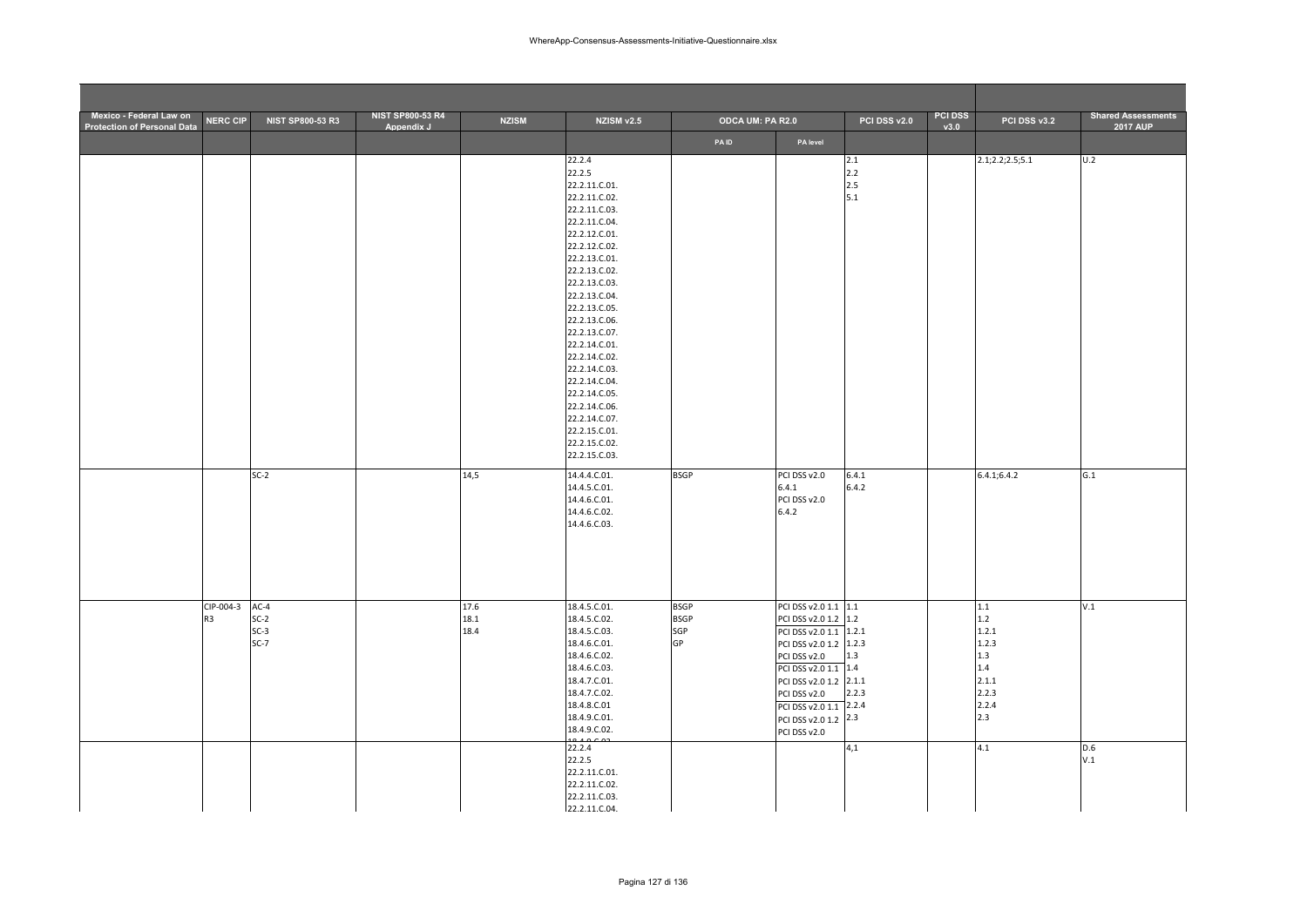| Mexico - Federal Law on<br><b>Protection of Personal Data</b> | <b>NERC CIP</b>                                    | <b>NIST SP800-53 R3</b>                                   | <b>NIST SP800-53 R4</b><br>Appendix J | <b>NZISM</b> | NZISM v2.5                                                                                                                                                                                                             | ODCA UM: PA R2.0                                                   |                                                                                                                            | PCI DSS v2.0                                                                                                  | <b>PCI DSS</b><br>v3.0 | PCI DSS v3.2                                                                                               | <b>Shared Assessments</b><br>2017 AUP |
|---------------------------------------------------------------|----------------------------------------------------|-----------------------------------------------------------|---------------------------------------|--------------|------------------------------------------------------------------------------------------------------------------------------------------------------------------------------------------------------------------------|--------------------------------------------------------------------|----------------------------------------------------------------------------------------------------------------------------|---------------------------------------------------------------------------------------------------------------|------------------------|------------------------------------------------------------------------------------------------------------|---------------------------------------|
|                                                               |                                                    |                                                           |                                       |              |                                                                                                                                                                                                                        | <b>PAID</b>                                                        | PA level                                                                                                                   |                                                                                                               |                        |                                                                                                            |                                       |
|                                                               |                                                    |                                                           |                                       |              | 22.2.12.C.01.<br>22.2.12.C.02.<br>22.2.13.C.01.                                                                                                                                                                        |                                                                    |                                                                                                                            |                                                                                                               |                        |                                                                                                            |                                       |
|                                                               |                                                    |                                                           |                                       |              | 16.1.13.C.01<br>16.1.14.C.01<br>16.1.15.C.01<br>16.1.15.C.02<br>16.1.17.C.02<br>16.1.19.C.01<br>16.1.27.C.01                                                                                                           |                                                                    |                                                                                                                            | 3.5.1, 3.6.6                                                                                                  |                        | 3.5.2; 3.6.6                                                                                               | H.3<br>V.4                            |
|                                                               | CIP-004-3<br>R <sub>3</sub><br>CIP-007-3 -<br>R6.1 | $AC-1$<br>$AC-18$<br>$CM-6$<br>$PE-4$<br>$SC-3$<br>$SC-7$ |                                       | 11.1<br>17.3 | 10.7.5.C.02<br>10.7.6.C.02<br>11.1.6.C.01.<br>11.1.7.C.01.<br>11.1.7.C.02<br>11.1.7.C.03.<br>11.1.8.C.01.<br>11.1.8.C.02.<br>11.1.8.C.03.<br>11.1.9.C.01.<br>11.1.9.C.02.<br>11.1.10.C.01.<br>11.1.11.C.01.<br>11.0001 | <b>BSGP</b><br><b>BSGP</b><br>SGP<br>GP<br>D<br><b>BSGP</b><br>SGP | PCI DSS v2.0<br>1.2.3<br>PCI DSS v2.0<br>2.1.1<br>PCI DSS v2.0<br>4.1.1<br>PCI DSS v2.011.1 9.1.3<br>PCI DSS v2.0<br>9.1.3 | 1.2.3<br>2.1.1<br>4.1<br>4.1.1<br>PCI DSS v2.0 4.1 11.1, 11.1.a, 11.1.b,<br>11.1.c, 11.1.d,<br>11.1.1, 11.1.2 |                        | 1.2.3;<br>2.1.1;<br>4.1;<br>4.1.1;<br>11.1; 11.1.a; 11.1.b;<br>11.1.c; 11.1.d; 11.1.1;<br>11.1.2;<br>9.1.3 | N.2<br>N.7<br>N.8                     |
|                                                               | CIP-004-3<br>R2.2.4                                |                                                           |                                       | 17.1<br>17.2 | 3.2.12.C.02<br>3.3.6.C.04<br>3.3.8.C.04<br>4.3.3<br>4.3.8.C.01<br>4.3.9.C.03<br>18.1.8.C.01.<br>18.1.8.C.02.<br>18.1.8.C.03.<br>18.1.8.C.04.<br>18.1.8.C.05.<br>18 1 9 C 01                                            | <b>BSGP</b><br><b>BSGP</b><br>SGP<br><b>GP</b><br><b>SGP</b>       | 1.1<br>1.1.2<br>1.1.3<br>1.1.5<br>1.1.6<br>1.2<br>1.2.1<br>2.2.2<br>2.2.3                                                  | 1.1<br>1.1.2<br>1.1.3<br>1.1.5<br>1.1.6<br>1.2<br>1.2.1<br>1.2.2<br>1.2.3<br>1.3<br>2.2.2<br>223              |                        |                                                                                                            | P.1                                   |
|                                                               |                                                    |                                                           |                                       |              |                                                                                                                                                                                                                        |                                                                    |                                                                                                                            |                                                                                                               |                        |                                                                                                            | V.3                                   |
|                                                               |                                                    |                                                           |                                       |              |                                                                                                                                                                                                                        |                                                                    |                                                                                                                            |                                                                                                               |                        |                                                                                                            | A.8                                   |
|                                                               |                                                    |                                                           |                                       |              |                                                                                                                                                                                                                        |                                                                    |                                                                                                                            |                                                                                                               |                        |                                                                                                            | A.8                                   |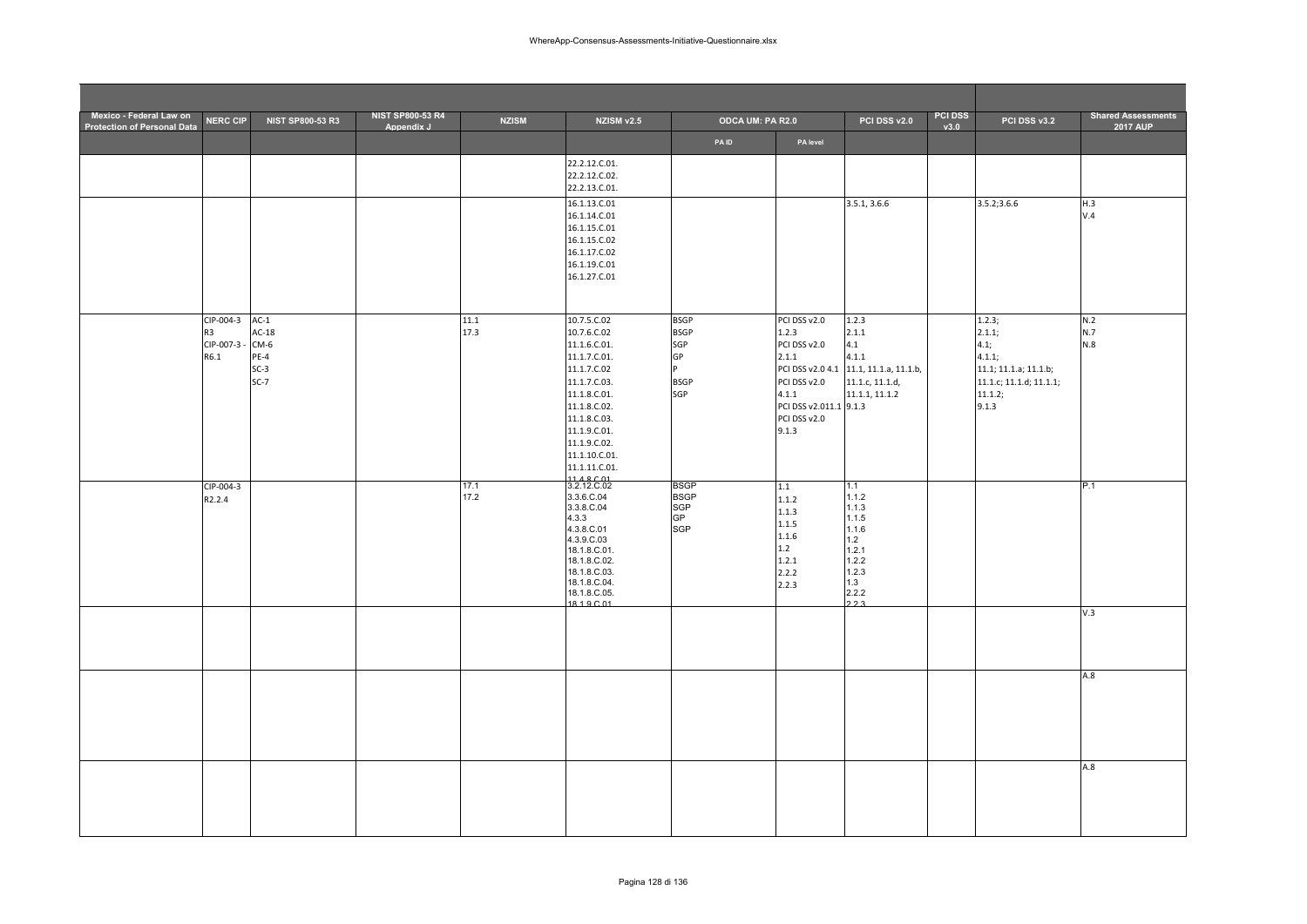| Mexico - Federal Law on<br><b>Protection of Personal Data</b> | NERC CIP | <b>NIST SP800-53 R3</b> | <b>NIST SP800-53 R4</b><br>Appendix J | <b>NZISM</b> | NZISM v2.5                     | <b>ODCA UM: PA R2.0</b> |          | PCI DSS v2.0 | <b>PCI DSS</b><br>v3.0 | PCI DSS v3.2 | <b>Shared Assessments</b><br><b>2017 AUP</b> |
|---------------------------------------------------------------|----------|-------------------------|---------------------------------------|--------------|--------------------------------|-------------------------|----------|--------------|------------------------|--------------|----------------------------------------------|
|                                                               |          |                         |                                       |              |                                | PAID                    | PA level |              |                        |              |                                              |
|                                                               |          |                         |                                       |              |                                |                         |          | 4,1          |                        | 4.1          | D.6                                          |
|                                                               |          |                         |                                       |              |                                |                         |          |              |                        |              |                                              |
|                                                               |          |                         |                                       |              |                                |                         |          |              |                        |              |                                              |
|                                                               |          |                         |                                       |              |                                |                         |          |              |                        |              |                                              |
|                                                               |          |                         |                                       |              |                                |                         |          |              |                        |              |                                              |
|                                                               |          |                         |                                       |              | 22.2.11.C.01.<br>22.2.11.C.02. |                         |          |              |                        |              | V.1<br>V.4                                   |
|                                                               |          |                         |                                       |              | 22.2.11.C.03.                  |                         |          |              |                        |              |                                              |
|                                                               |          |                         |                                       |              | 22.2.11.C.04.<br>22.2.12.C.01. |                         |          |              |                        |              |                                              |
|                                                               |          |                         |                                       |              | 22.2.12.C.02.                  |                         |          |              |                        |              |                                              |
|                                                               |          |                         |                                       |              | 22.2.13.C.01.                  |                         |          |              |                        |              |                                              |
|                                                               |          |                         |                                       |              | 22.2.13.C.02.<br>22.2.13.C.03. |                         |          |              |                        |              |                                              |
|                                                               |          |                         |                                       |              | 3.3.13.C.01                    |                         |          |              |                        |              | E.1                                          |
|                                                               |          |                         |                                       |              | 3.3.13.C.02<br>5.2.3.C.02      |                         |          |              |                        |              |                                              |
|                                                               |          |                         |                                       |              | 9.1.4.C.01                     |                         |          |              |                        |              |                                              |
|                                                               |          |                         |                                       |              |                                |                         |          | 4.1.1        |                        | 4.1.1        | G.9                                          |
|                                                               |          |                         |                                       |              |                                |                         |          |              |                        |              |                                              |
|                                                               |          |                         |                                       |              |                                |                         |          |              |                        |              |                                              |
|                                                               |          |                         |                                       |              |                                |                         |          |              |                        |              |                                              |
|                                                               |          |                         |                                       |              |                                |                         |          |              |                        |              | G.9                                          |
|                                                               |          |                         |                                       |              |                                |                         |          |              |                        |              |                                              |
|                                                               |          |                         |                                       |              |                                |                         |          |              |                        |              |                                              |
|                                                               |          |                         |                                       |              | 21.4.6.C.02                    |                         |          |              |                        |              | E.4                                          |
|                                                               |          |                         |                                       |              | 21.4.9.C.06                    |                         |          |              |                        |              |                                              |
|                                                               |          |                         |                                       |              | 21.4.9.C.014                   |                         |          |              |                        |              |                                              |
|                                                               |          |                         |                                       |              | 21.4.10.C.09<br>21.4.10.C.10   |                         |          |              |                        |              |                                              |
|                                                               |          |                         |                                       |              | 21.4.10.C.11                   |                         |          |              |                        |              |                                              |
|                                                               |          |                         |                                       |              | 21.4.6.C.02                    |                         |          | 4,3          |                        | 4.3          | E.1<br>G.9                                   |
|                                                               |          |                         |                                       |              |                                |                         |          |              |                        |              |                                              |
|                                                               |          |                         |                                       |              |                                |                         |          |              |                        |              |                                              |
|                                                               |          |                         |                                       |              |                                |                         |          |              |                        |              |                                              |
|                                                               |          |                         |                                       |              |                                |                         |          |              |                        |              |                                              |
|                                                               |          |                         |                                       |              |                                |                         |          |              |                        |              | G.9                                          |
|                                                               |          |                         |                                       |              |                                |                         |          |              |                        |              |                                              |
|                                                               |          |                         |                                       |              |                                |                         |          |              |                        |              |                                              |
|                                                               |          |                         |                                       |              |                                |                         |          |              |                        |              |                                              |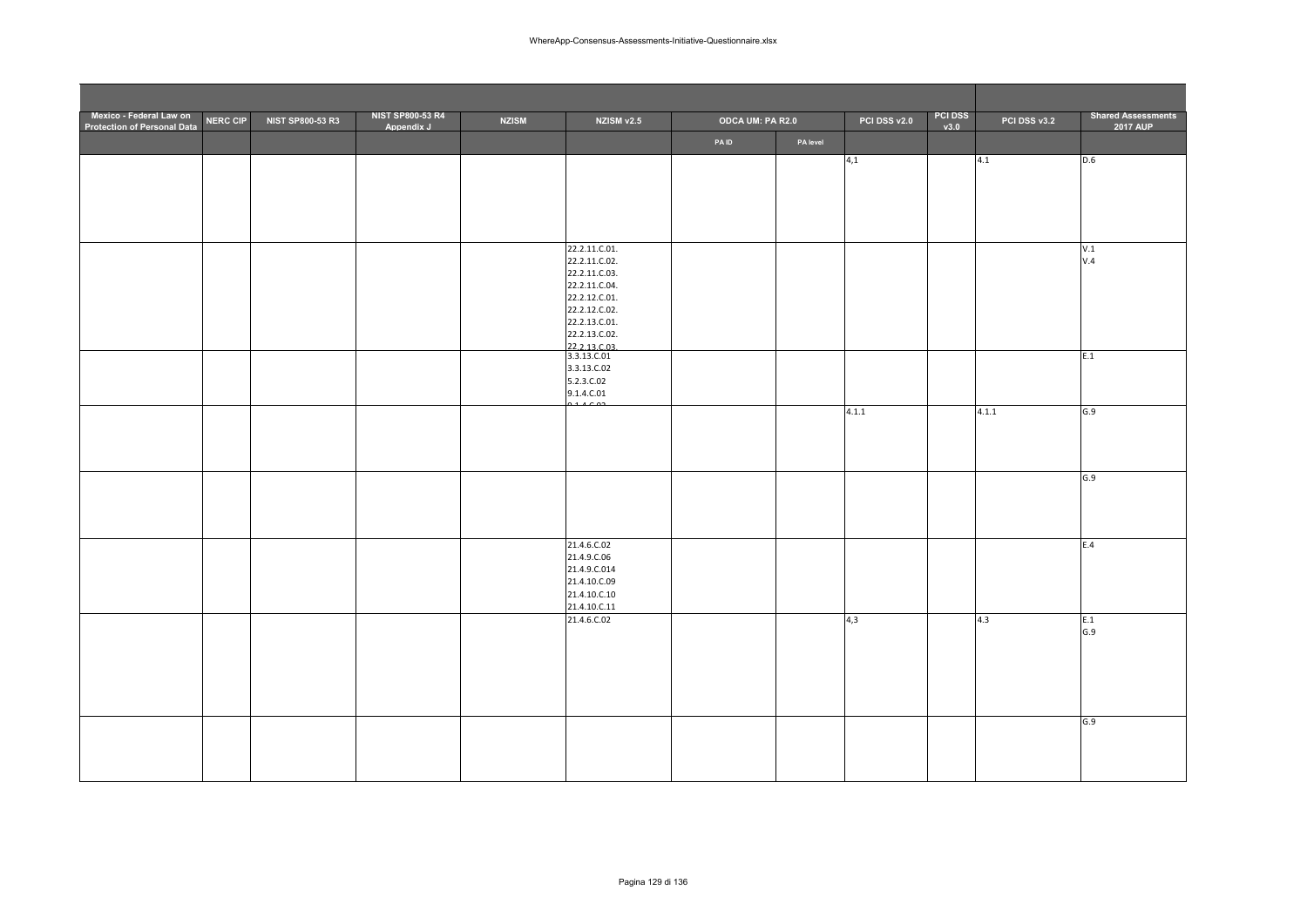| Mexico - Federal Law on<br>Protection of Personal Data | <b>NERC CIP</b> | NIST SP800-53 R3 | <b>NIST SP800-53 R4</b><br>Appendix J | <b>NZISM</b> | NZISM v2.5                   | ODCA UM: PA R2.0 |          | PCI DSS v2.0 | PCI DSS<br>v3.0 | PCI DSS v3.2 | <b>Shared Assessments</b><br><b>2017 AUP</b> |
|--------------------------------------------------------|-----------------|------------------|---------------------------------------|--------------|------------------------------|------------------|----------|--------------|-----------------|--------------|----------------------------------------------|
|                                                        |                 |                  |                                       |              |                              | <b>PAID</b>      | PA level |              |                 |              |                                              |
|                                                        |                 |                  |                                       |              |                              |                  |          |              |                 |              | G.9                                          |
|                                                        |                 |                  |                                       |              |                              |                  |          |              |                 |              |                                              |
|                                                        |                 |                  |                                       |              |                              |                  |          |              |                 |              |                                              |
|                                                        |                 |                  |                                       |              | 21.4.9.C.01                  |                  |          |              |                 |              | E.1                                          |
|                                                        |                 |                  |                                       |              | 21.4.9.C.02<br>21.4.9.C.03   |                  |          |              |                 |              | G.9                                          |
|                                                        |                 |                  |                                       |              | 21.4.9.C.04<br>21.4.9.C.05   |                  |          |              |                 |              |                                              |
|                                                        |                 |                  |                                       |              | 21.4.13.C.01                 |                  |          |              |                 |              | D.1                                          |
|                                                        |                 |                  |                                       |              | 21.4.10.C.10<br>21.4.10.C.12 |                  |          |              |                 |              |                                              |
|                                                        |                 |                  |                                       |              |                              |                  |          |              |                 |              |                                              |
|                                                        |                 |                  |                                       |              |                              |                  |          |              |                 |              |                                              |
|                                                        |                 |                  |                                       |              |                              |                  |          |              |                 |              |                                              |
|                                                        |                 |                  |                                       |              |                              |                  |          |              |                 |              |                                              |
|                                                        |                 |                  |                                       |              |                              |                  |          |              |                 |              | D.1<br>0.5                                   |
|                                                        |                 |                  |                                       |              |                              |                  |          |              |                 |              |                                              |
|                                                        |                 |                  |                                       |              |                              |                  |          |              |                 |              |                                              |
|                                                        |                 |                  |                                       |              | 21.4.12.C.01<br>21.4.12.C.02 | <b>BSGP</b>      |          | 4,1          |                 | 4.1          | G.9                                          |
|                                                        |                 |                  |                                       |              | 21.4.12.C.04                 |                  |          |              |                 |              |                                              |
|                                                        |                 |                  |                                       |              | 21.4.10.C.12                 |                  |          |              |                 |              |                                              |
|                                                        |                 |                  |                                       |              | 21.4.8.C.01                  |                  |          |              |                 |              | 0.5                                          |
|                                                        |                 |                  |                                       |              | 21.4.10.C.12                 |                  |          |              |                 |              | G.9                                          |
|                                                        |                 |                  |                                       |              |                              |                  |          |              |                 |              |                                              |
|                                                        |                 |                  |                                       |              |                              |                  |          |              |                 |              |                                              |
|                                                        |                 |                  |                                       |              |                              |                  |          |              |                 |              |                                              |
|                                                        |                 |                  |                                       |              |                              |                  |          |              |                 |              |                                              |
|                                                        |                 |                  |                                       |              |                              |                  |          |              |                 |              |                                              |
|                                                        |                 |                  |                                       |              | 21.4.9.C.01<br>21.4.13.C.04  |                  |          |              |                 |              | E.3                                          |
|                                                        |                 |                  |                                       |              | 21.4.10.C.12                 |                  |          |              |                 |              |                                              |
|                                                        |                 |                  |                                       |              |                              |                  |          |              |                 |              |                                              |
|                                                        |                 |                  |                                       |              |                              |                  |          |              |                 |              |                                              |
|                                                        |                 |                  |                                       |              |                              |                  |          |              |                 |              |                                              |
|                                                        |                 |                  |                                       |              | 21.4.10.C.08<br>21.4.12.C.09 |                  |          |              |                 |              | 0.5                                          |
|                                                        |                 |                  |                                       |              | 21.4.12.C.10                 |                  |          |              |                 |              |                                              |
|                                                        |                 |                  |                                       |              | 21.4.12.C.11                 |                  |          |              |                 |              |                                              |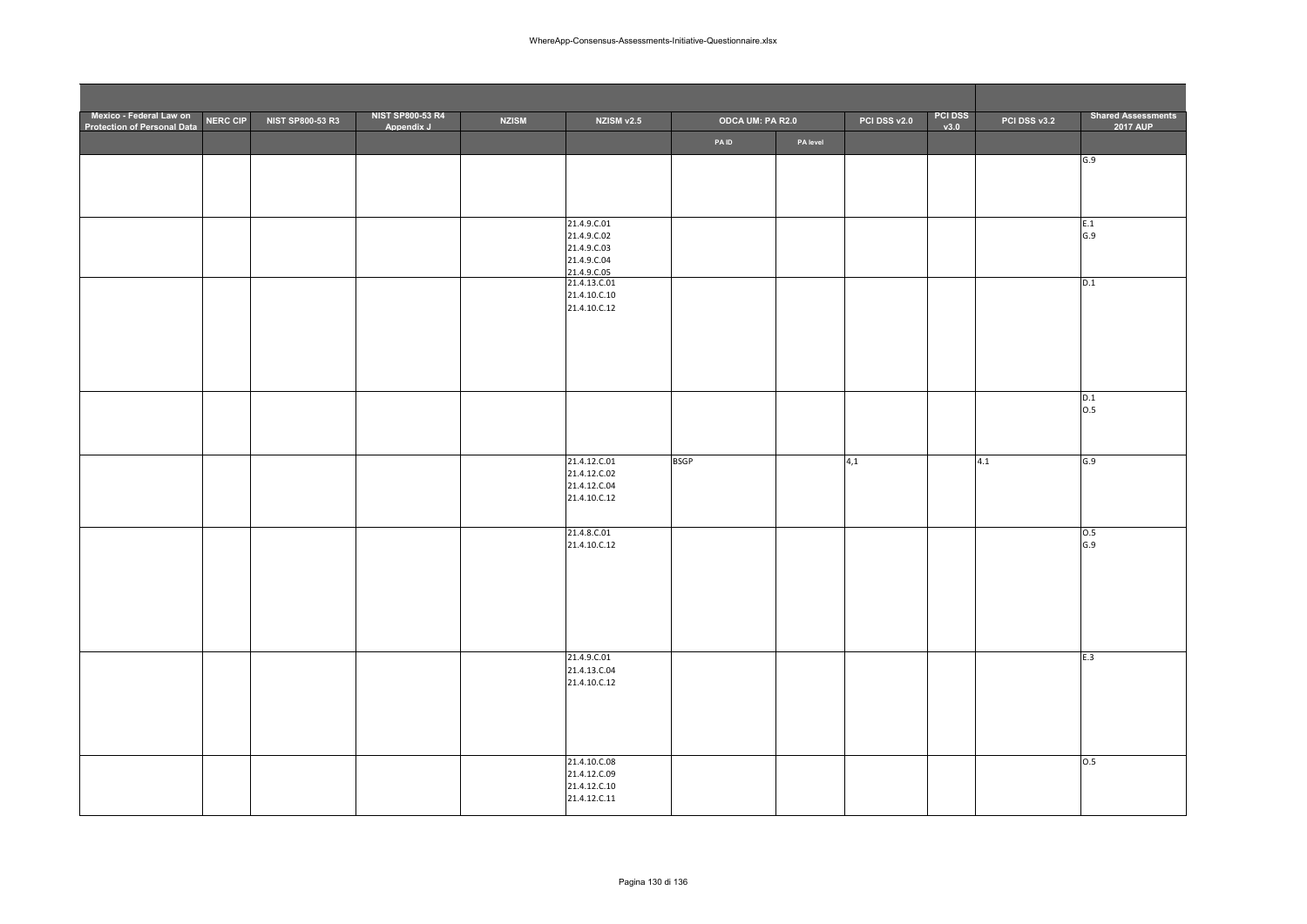| Mexico - Federal Law on<br>Protection of Personal Data | <b>NERC CIP</b> | NIST SP800-53 R3 | <b>NIST SP800-53 R4</b><br>Appendix J | <b>NZISM</b> | NZISM v2.5                                                                   | ODCA UM: PA R2.0 |          | PCI DSS v2.0 | <b>PCI DSS</b><br>v3.0 | PCI DSS v3.2 | <b>Shared Assessments</b><br><b>2017 AUP</b> |
|--------------------------------------------------------|-----------------|------------------|---------------------------------------|--------------|------------------------------------------------------------------------------|------------------|----------|--------------|------------------------|--------------|----------------------------------------------|
|                                                        |                 |                  |                                       |              |                                                                              | PAID             | PA level |              |                        |              |                                              |
|                                                        |                 |                  |                                       |              | 21.4.9.C.14<br>21.4.6.C.02                                                   |                  |          |              |                        |              | 0.5<br>G.2                                   |
|                                                        |                 |                  |                                       |              | 21.4.12.C.09<br>21.4.10.C.12                                                 |                  |          |              |                        |              | H.1                                          |
|                                                        |                 |                  |                                       |              |                                                                              |                  |          |              |                        |              |                                              |
|                                                        |                 |                  |                                       |              | 21.4.9.C.10<br>21.4.9.C.14                                                   |                  |          |              |                        |              | F.3<br>K.5<br>G.9                            |
|                                                        |                 |                  |                                       |              | 21.4.9.C.02<br>21.4.9.C.06<br>21.4.9.C.10<br>21.4.10.C.12                    | SGP              |          |              |                        |              | 0.5                                          |
|                                                        |                 |                  |                                       |              | 21.4.10.C.12                                                                 |                  |          |              |                        |              | 0.5<br>G.9<br>G.2                            |
|                                                        |                 |                  |                                       |              | 21.4.10.C.01<br>21.4.10.C.02<br>21.4.10.C.03<br>21.4.10.C.04<br>21.4.10 C 05 |                  |          |              |                        |              | G.9                                          |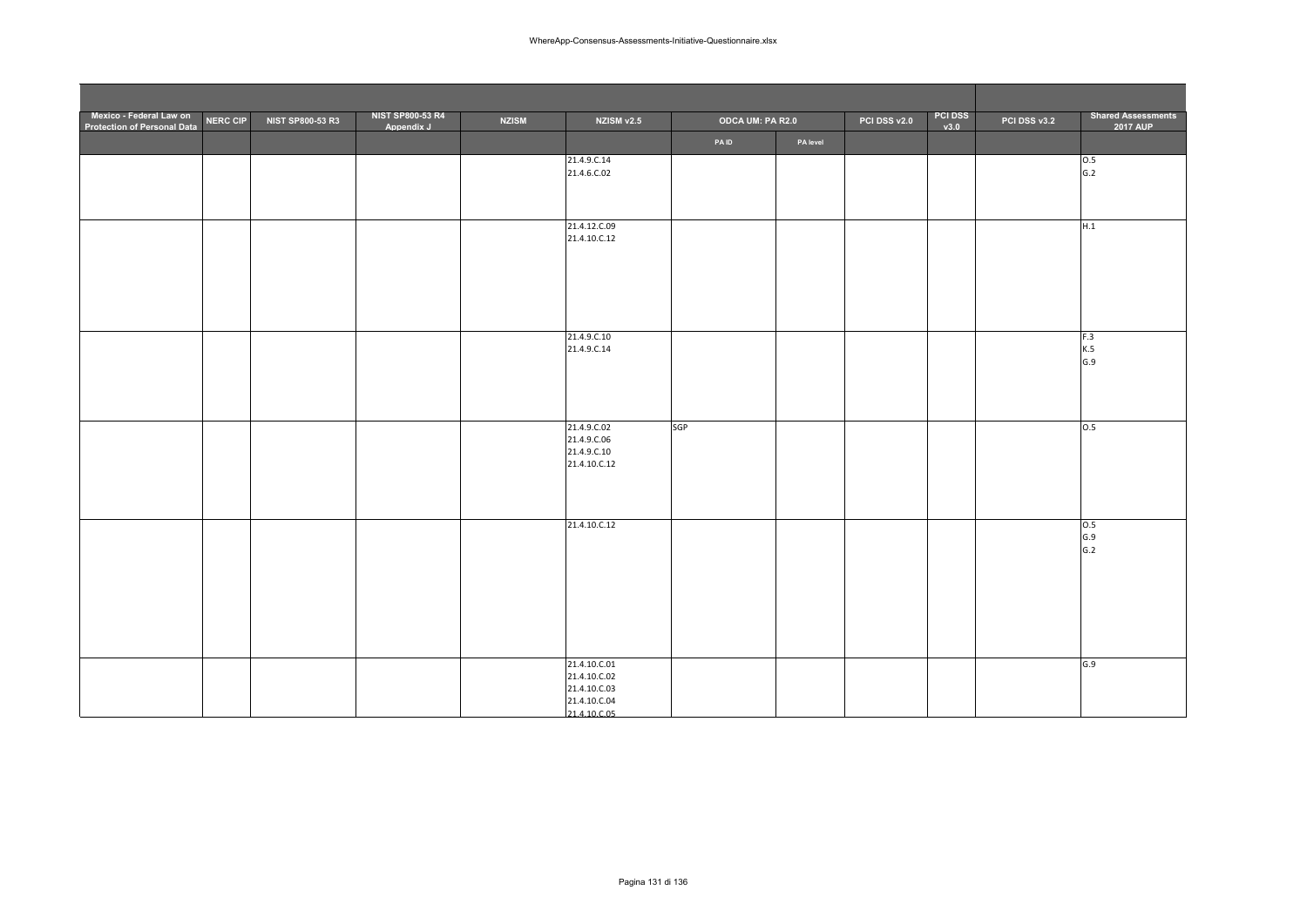| Mexico - Federal Law on<br><b>Protection of Personal Data</b> | <b>NERC CIP</b>          | <b>NIST SP800-53 R3</b> | <b>NIST SP800-53 R4</b><br>Appendix J | <b>NZISM</b> | <b>NZISM v2.5</b>            | ODCA UM: PA R2.0 |                        | PCI DSS v2.0 | <b>PCI DSS</b><br>v3.0 | PCI DSS v3.2              | <b>Shared Assessments</b><br><b>2017 AUP</b> |
|---------------------------------------------------------------|--------------------------|-------------------------|---------------------------------------|--------------|------------------------------|------------------|------------------------|--------------|------------------------|---------------------------|----------------------------------------------|
|                                                               |                          |                         |                                       |              |                              | <b>PAID</b>      | PA level               |              |                        |                           |                                              |
| Chapter VI,                                                   |                          |                         |                                       | 3,2          | 3.1.8.C.01                   |                  |                        | 12.5.3       |                        | 12.5.3                    | 1.7                                          |
|                                                               |                          |                         |                                       |              | 3.1.8.C.02                   |                  |                        | 12.10.1      |                        | 12.10.1; 12.10.3; 12.10.6 |                                              |
| Article 44.                                                   |                          |                         |                                       |              | 3.1.8.C.03                   |                  |                        |              |                        |                           |                                              |
|                                                               |                          |                         |                                       |              | 3.2.7.C.01.<br>3.2.7.C.02.   |                  |                        |              |                        |                           |                                              |
|                                                               |                          |                         |                                       |              | 3.2.7.C.03.                  |                  |                        |              |                        |                           |                                              |
| Chapter II,                                                   |                          |                         |                                       |              | 3.2.7.C.04.                  |                  |                        |              |                        |                           |                                              |
|                                                               |                          |                         |                                       |              | 3.2.7.C.05.                  |                  |                        |              |                        |                           |                                              |
| Article 16, part I                                            |                          |                         |                                       |              | 3.2.8.C.01.                  |                  |                        |              |                        |                           |                                              |
|                                                               |                          |                         |                                       |              | 3.2.9.C.01.<br>3.2.9.C.02.   |                  |                        |              |                        |                           |                                              |
|                                                               |                          |                         |                                       |              | 3.2.9.C.03.                  |                  |                        |              |                        |                           |                                              |
|                                                               |                          |                         |                                       |              | 3.2.10.C.01.                 |                  |                        |              |                        |                           |                                              |
|                                                               |                          |                         |                                       |              | 3.2.10.C.02.                 |                  |                        |              |                        |                           |                                              |
|                                                               |                          |                         |                                       |              | 3.2.10.C.03.                 |                  |                        |              |                        |                           |                                              |
|                                                               |                          |                         |                                       |              | 3.2.11.C.01.                 |                  |                        |              |                        |                           |                                              |
|                                                               |                          |                         |                                       |              | 3.2.11.C.02.<br>3.2.11.C.03. |                  |                        |              |                        |                           |                                              |
|                                                               |                          |                         |                                       |              | 3.2.12.C.01.                 |                  |                        |              |                        |                           |                                              |
|                                                               |                          |                         |                                       |              | 3.2.12.C.02.                 |                  |                        |              |                        |                           |                                              |
|                                                               |                          |                         |                                       |              | 3.2.13.C.01.                 |                  |                        |              |                        |                           |                                              |
|                                                               |                          |                         |                                       |              | 3.2.14.C.01.                 |                  |                        |              |                        |                           |                                              |
|                                                               |                          |                         |                                       |              | 3.2.15.C.01.                 |                  |                        |              |                        |                           |                                              |
|                                                               |                          |                         |                                       |              | 3.2.16.C.01.                 |                  |                        |              |                        |                           |                                              |
|                                                               |                          |                         |                                       |              | 3.2.17.C.01.<br>3.2.18.C.01. |                  |                        |              |                        |                           |                                              |
|                                                               |                          |                         |                                       |              |                              |                  |                        |              |                        |                           |                                              |
| Chapter II, Article 20                                        | CIP-007-3 - IR-1<br>R6.1 |                         | IP-4 COMPLAINT                        | 4.1          | 5.1.6.C.01.                  | <b>BSGP</b>      | PCI-DSS v2.0<br>12.9   | 12,1         |                        | 12.1                      | J.1                                          |
|                                                               | CIP-008-3 -              | $IR-2$<br>$IR-3$        | MANAGEMENT. SE-2<br>PRIVACY INCIDENT  | 4.2<br>4.6   | 5.1.7.C.01.<br>5.1.8.C.01.   |                  | PCI-DSS v2.0           |              |                        |                           | J.2<br>J.3                                   |
|                                                               | R1                       | $IR-4$                  | <b>RESPONSE</b>                       | 7.1          | 5.1.9.C.01.                  |                  | 12.9.1                 |              |                        |                           | J.4                                          |
|                                                               |                          | $IR-5$                  |                                       |              | 5.1.10.C.01.                 |                  | PCI-DSS v2.0           |              |                        |                           | J.5                                          |
|                                                               |                          | $IR-7$                  |                                       |              | 5.1.10.C.02.                 |                  | 12.9.2                 |              |                        |                           | J.6                                          |
|                                                               |                          | $IR-8$                  |                                       |              | 5.1.11.C.01.                 |                  | PCI-DSS v2.0           |              |                        |                           | J.7                                          |
| Chapter II, Article 20                                        | CIP-003-3 -              | $IR-2$                  | IP-4 COMPLAINT                        | 7,2          | 7.2.6.C.01.                  | <b>BSGP</b>      | PCI-DSS v2.0           | 12.10.1      |                        | 12.10.1                   | E.2                                          |
|                                                               | R4.1<br>CIP-004-3        | $IR-6$                  | MANAGEMENT. SE-2<br>PRIVACY INCIDENT  |              | 7.2.6.C.02.<br>7.2.7.C.01.   |                  | 12.5.2<br>PCI-DSS v2.0 |              |                        |                           | P.4<br>A.8                                   |
|                                                               | R3.3                     | $IR-7$<br>$SI-4$        | <b>RESPONSE</b>                       |              | 7.2.8.C.01.                  |                  | 12.5.3                 |              |                        |                           | A.12                                         |
|                                                               |                          | $SI-5$                  |                                       |              | 7.2.9.C.01.                  |                  |                        |              |                        |                           |                                              |
|                                                               |                          |                         |                                       |              | 7.2.10.C.01.                 |                  | PCI-DSS v2.0<br>12.5.2 |              |                        |                           |                                              |
|                                                               |                          |                         |                                       |              | 7.2.11.C.01.                 |                  | PCI-DSS v2.0           |              |                        |                           |                                              |
|                                                               |                          |                         |                                       |              | 7.2.12.C.01.                 |                  | 12.5.3                 |              |                        |                           |                                              |
|                                                               | CIP-004-3                | $AU-6$                  |                                       | 7,3          | 7.2.13.C.01.<br>5.1.10.C.01  | <b>BSGP</b>      |                        |              |                        |                           | J.7                                          |
|                                                               | R3.3                     | $AU-7$                  |                                       |              | 7.3.4.C.01.                  |                  |                        |              |                        |                           | A.8                                          |
|                                                               |                          | AU-9                    |                                       |              | 7.3.5.C.01.                  |                  |                        |              |                        |                           |                                              |
|                                                               |                          | AU-11                   |                                       |              | 7.3.5.C.02.                  |                  |                        |              |                        |                           |                                              |
|                                                               |                          | $IR-5$                  |                                       |              | 7.3.5.C.03.                  |                  |                        |              |                        |                           |                                              |
|                                                               |                          | $IR-7$                  |                                       |              | 7.3.6.C.01.                  |                  |                        |              |                        |                           |                                              |
|                                                               |                          | $IR-8$                  |                                       |              | 7.3.6.C.02.<br>7.3.6.C.03.   |                  |                        |              |                        |                           |                                              |
|                                                               |                          |                         |                                       |              | 7.3.6.C.04.                  |                  |                        |              |                        |                           |                                              |
|                                                               |                          |                         |                                       |              | 7.3.6.C.05.                  |                  |                        |              |                        |                           |                                              |
|                                                               | CIP-008-3 - IR-4         |                         |                                       | 7.2          | 7.2.6.C.01.                  | <b>BSGP</b>      | PCI DSS v2.0           |              |                        |                           | J.12                                         |
|                                                               | R1.1                     | $IR-5$                  |                                       | 7.3          | 7.2.6.C.02.                  |                  | 12.9.6                 |              |                        |                           |                                              |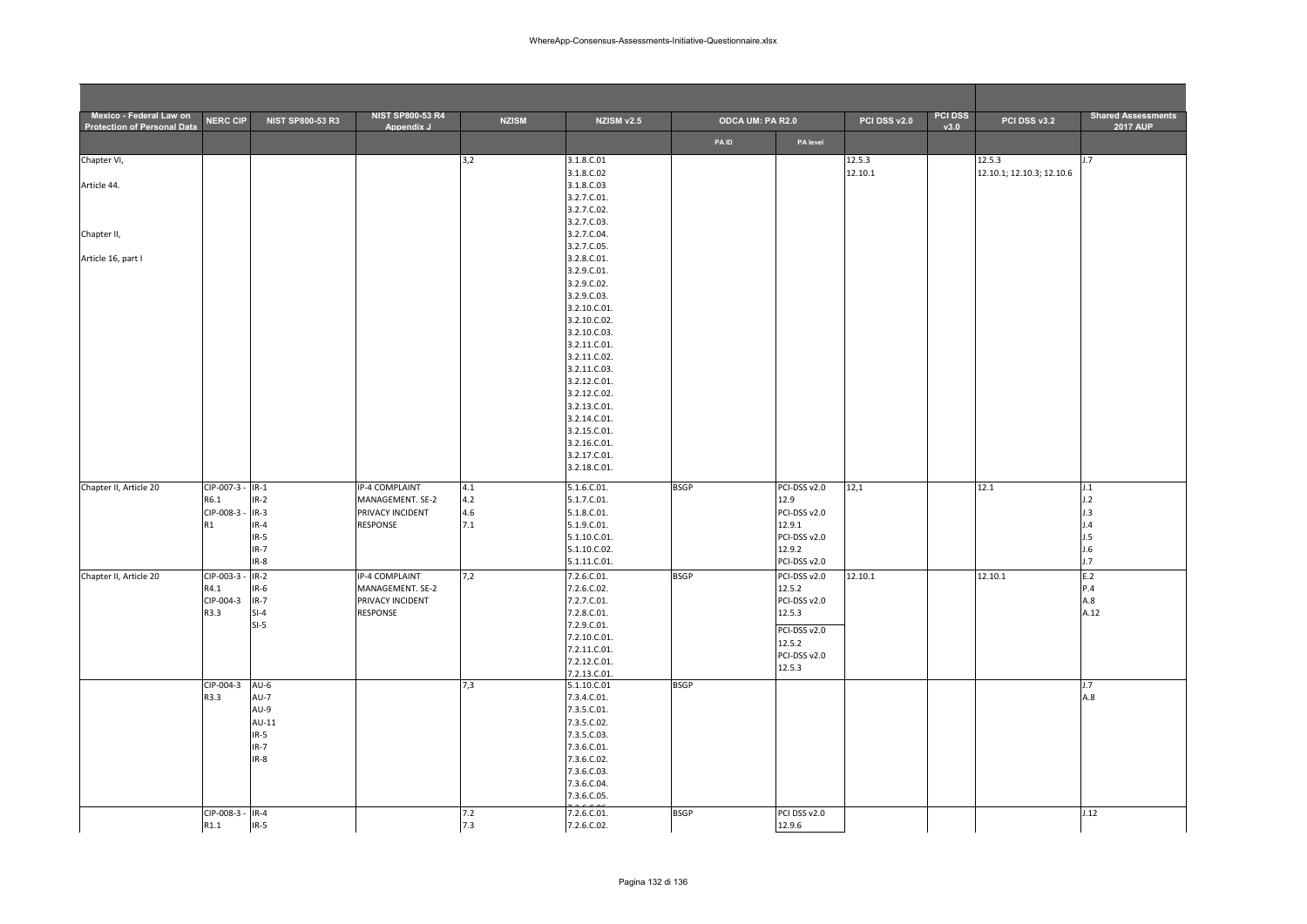| Mexico - Federal Law on<br><b>Protection of Personal Data</b> | <b>NERC CIP</b> | NIST SP800-53 R3                                              | <b>NIST SP800-53 R4</b><br>Appendix J | <b>NZISM</b> | NZISM v2.5                                                                                                                                        | ODCA UM: PA R2.0                  |                                                | PCI DSS v2.0 | <b>PCI DSS</b><br>v3.0 | PCI DSS v3.2      | <b>Shared Assessments</b><br><b>2017 AUP</b> |
|---------------------------------------------------------------|-----------------|---------------------------------------------------------------|---------------------------------------|--------------|---------------------------------------------------------------------------------------------------------------------------------------------------|-----------------------------------|------------------------------------------------|--------------|------------------------|-------------------|----------------------------------------------|
|                                                               |                 |                                                               |                                       |              |                                                                                                                                                   | PAID                              | PA level                                       |              |                        |                   |                                              |
|                                                               |                 | $IR-8$                                                        |                                       |              | 7.2.7.C.01.<br>7.2.8.C.01.<br>7.2.9.C.01.                                                                                                         |                                   | PCI DSS v2.0<br>12.9.6                         |              |                        |                   |                                              |
|                                                               |                 |                                                               |                                       |              |                                                                                                                                                   |                                   |                                                |              |                        |                   | A.5<br>P.4                                   |
|                                                               |                 |                                                               |                                       |              |                                                                                                                                                   |                                   |                                                |              |                        |                   |                                              |
|                                                               |                 |                                                               |                                       |              |                                                                                                                                                   |                                   |                                                |              |                        |                   |                                              |
|                                                               |                 |                                                               |                                       |              | 12.7.17.C.01                                                                                                                                      |                                   |                                                |              |                        |                   | A.8                                          |
|                                                               |                 |                                                               |                                       |              |                                                                                                                                                   |                                   |                                                |              |                        |                   |                                              |
|                                                               |                 | $SC-20$<br>$SC-21$<br>$SC-22$<br>$SC-23$<br>$SC-24$           |                                       | 17,1         | 18.1.8.C.01.<br>18.1.8.C.02.<br>18.1.8.C.03.<br>18.1.8.C.04.<br>18.1.8.C.05.<br>18.1.9.C.01.                                                      | <b>BSGP</b><br><b>BSGP</b><br>SGP |                                                |              |                        |                   | A.8<br>V.1                                   |
|                                                               |                 |                                                               |                                       |              |                                                                                                                                                   |                                   |                                                | 12.1.1       |                        | 12.1.1            | A.9                                          |
| Chapter II<br>Article 14.                                     |                 | $CA-3$<br>$MP-5$<br><b>PS-7</b><br>$SA-6$<br>$SA-7$<br>$SA-9$ |                                       | 5.2<br>2.2   | 4.4.4.C.01.<br>4.4.5.C.01<br>4.4.5.C.02.<br>4.4.5.C.03.<br>4.4.5.C.04.<br>4.4.6.C.01.<br>4.4.7.C.01.<br>4.4.7.C.02.<br>4.4.8.C.01.<br>4.4.8.C.02. |                                   | PCI DSS v2.0 2.4 2.4<br>PCI DSS v2.0<br>12.8.2 | 12.8.2       |                        | 2.4;12.8.1;12.8.2 | A.8                                          |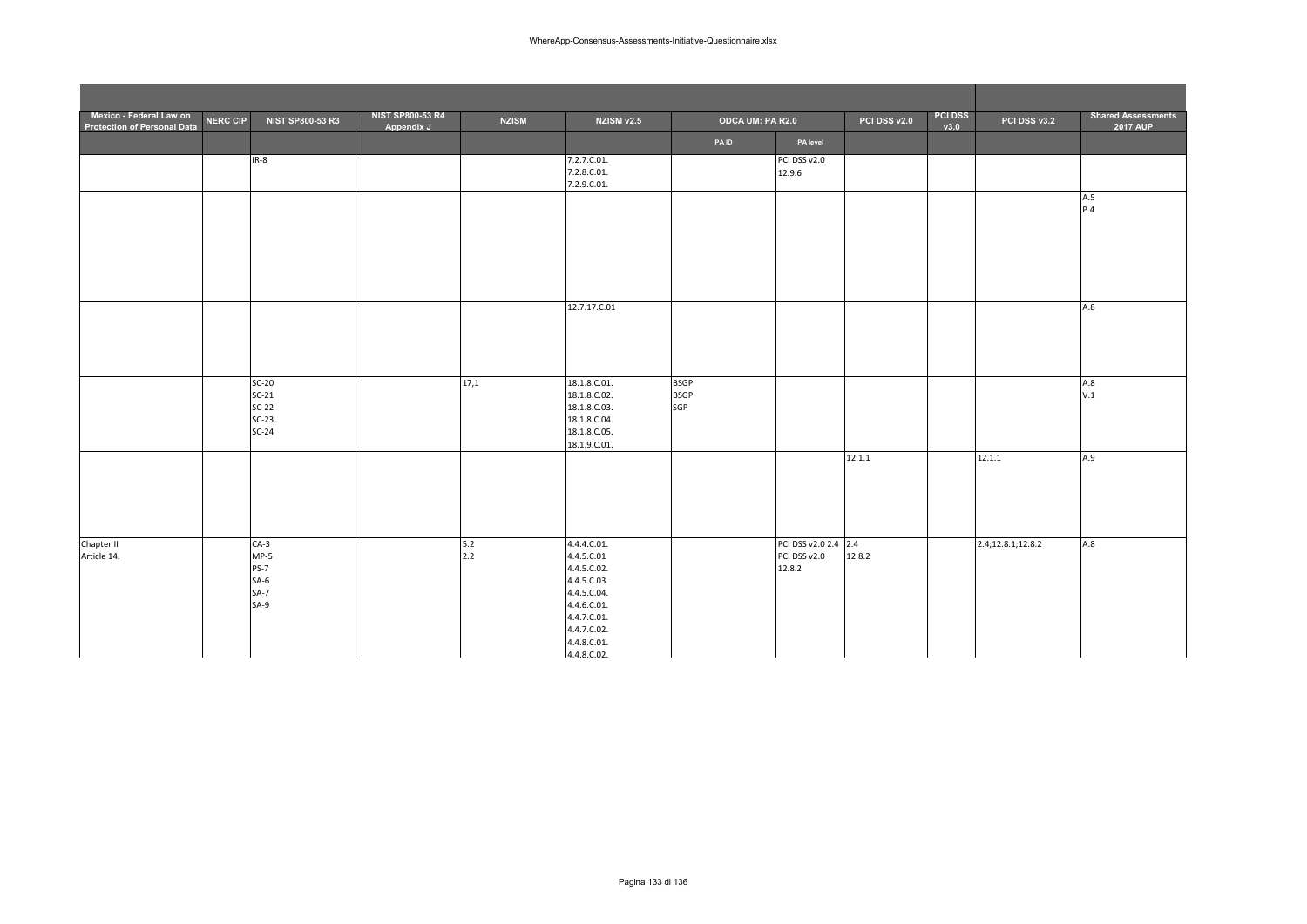| Mexico - Federal Law on<br>Protection of Personal Data | <b>NERC CIP</b> | NIST SP800-53 R3 | <b>NIST SP800-53 R4</b><br>Appendix J | <b>NZISM</b> | NZISM v2.5                                                                                                                                                                                                                                                                           | ODCA UM: PA R2.0 |          | PCI DSS v2.0 | <b>PCI DSS</b><br>v3.0 | PCI DSS v3.2 | <b>Shared Assessments</b><br><b>2017 AUP</b> |
|--------------------------------------------------------|-----------------|------------------|---------------------------------------|--------------|--------------------------------------------------------------------------------------------------------------------------------------------------------------------------------------------------------------------------------------------------------------------------------------|------------------|----------|--------------|------------------------|--------------|----------------------------------------------|
|                                                        |                 |                  |                                       |              |                                                                                                                                                                                                                                                                                      | PAID             | PA level |              |                        |              |                                              |
|                                                        |                 |                  |                                       |              | 4.4.8.C.03.<br>4.4.8.C.04.<br>4.4.9.C.01.<br>4.4.10.C.01.<br>4.4.11.C.01.<br>4.4.12.C.01.<br>4.4.12.C.02.<br>4.4.12.C.03.<br>4.4.12.C.04.<br>4.4.12.C.05.<br>2.2.5.C.01.<br>2.2.5.C.02.<br>2.2.6.C.01.<br>2.2.6.C.02.<br>2.2.7.C.01.<br>12.7.16.C.01<br>12.7.16.C.02<br>12.7.16.C.03 |                  |          |              |                        |              |                                              |
|                                                        |                 |                  |                                       |              |                                                                                                                                                                                                                                                                                      |                  |          | 12.8.4       |                        | 12.8.4       | A.9                                          |
|                                                        |                 |                  |                                       |              |                                                                                                                                                                                                                                                                                      |                  |          |              |                        |              |                                              |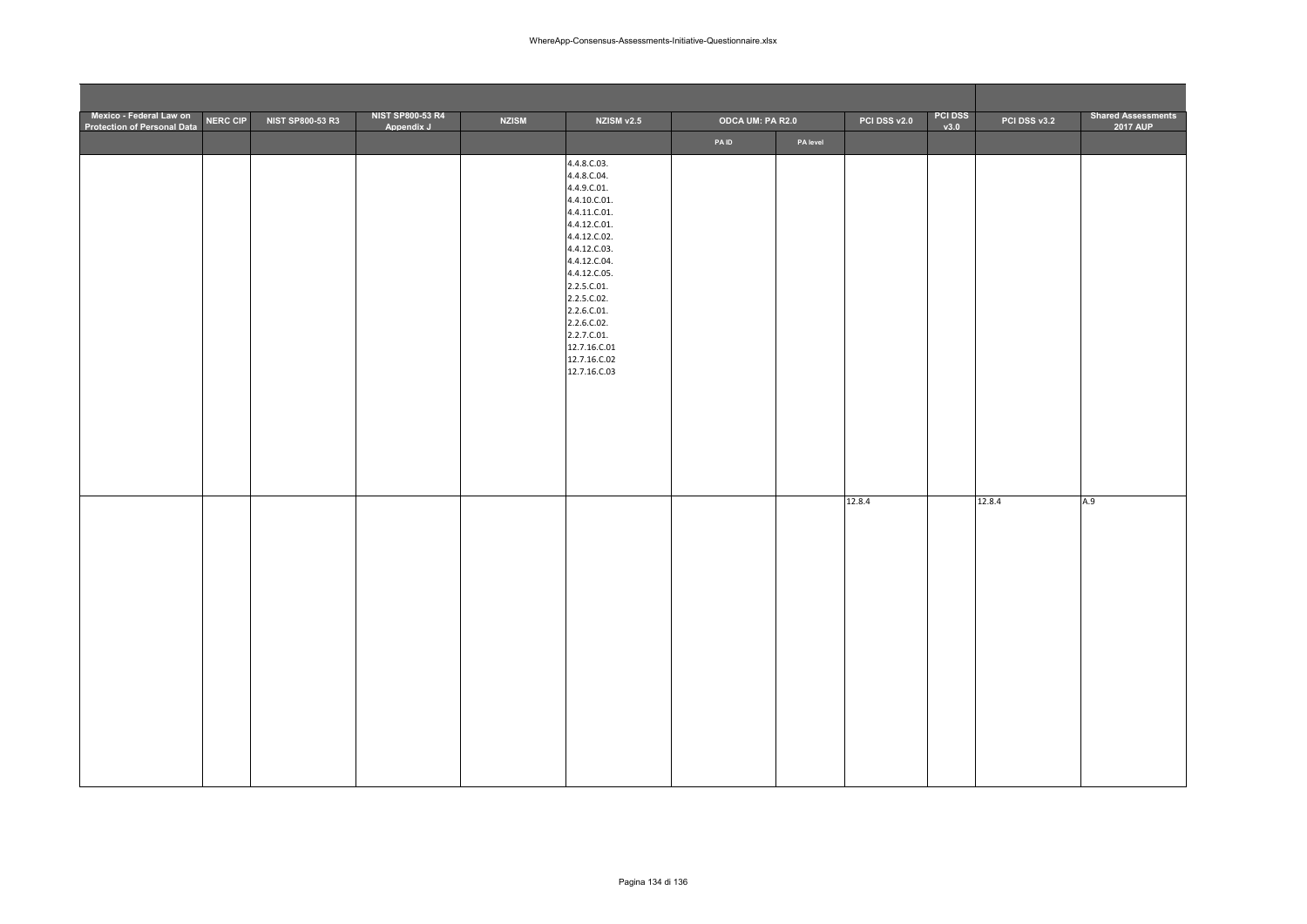| Mexico - Federal Law on<br><b>Protection of Personal Data</b> | <b>NERC CIP</b>                  | <b>NIST SP800-53 R3</b> | <b>NIST SP800-53 R4</b><br>Appendix J | <b>NZISM</b>  | <b>NZISM v2.5</b>             | ODCA UM: PA R2.0 |                                                  | PCI DSS v2.0     | <b>PCI DSS</b><br>v3.0 | PCI DSS v3.2     | <b>Shared Assessments</b><br><b>2017 AUP</b> |
|---------------------------------------------------------------|----------------------------------|-------------------------|---------------------------------------|---------------|-------------------------------|------------------|--------------------------------------------------|------------------|------------------------|------------------|----------------------------------------------|
|                                                               |                                  |                         |                                       |               |                               | PAID             | PA level                                         |                  |                        |                  |                                              |
|                                                               |                                  |                         |                                       |               |                               |                  |                                                  |                  |                        |                  | A.5                                          |
|                                                               |                                  |                         |                                       |               |                               |                  |                                                  |                  |                        |                  | A.9                                          |
|                                                               |                                  |                         |                                       |               |                               |                  |                                                  |                  |                        |                  |                                              |
|                                                               |                                  |                         |                                       |               |                               |                  |                                                  |                  |                        |                  |                                              |
|                                                               |                                  |                         |                                       |               |                               |                  |                                                  |                  |                        |                  |                                              |
|                                                               |                                  |                         |                                       |               |                               |                  |                                                  |                  |                        |                  |                                              |
|                                                               |                                  |                         |                                       |               |                               |                  |                                                  |                  |                        |                  |                                              |
|                                                               |                                  |                         |                                       |               |                               |                  |                                                  |                  |                        |                  |                                              |
|                                                               |                                  |                         |                                       |               |                               |                  |                                                  |                  |                        |                  | A.5<br>A.9                                   |
|                                                               |                                  |                         |                                       |               |                               |                  |                                                  |                  |                        |                  |                                              |
|                                                               |                                  |                         |                                       |               |                               |                  |                                                  |                  |                        |                  |                                              |
|                                                               |                                  |                         |                                       |               |                               |                  |                                                  |                  |                        |                  |                                              |
|                                                               |                                  |                         |                                       |               |                               |                  |                                                  |                  |                        |                  |                                              |
| Chapter II                                                    |                                  | $AC-1$                  |                                       | 5,4           | 4.3.7.C.01.                   |                  | PCI DSS v2.0 2.4 2.4                             |                  |                        | 2.4              | A.5                                          |
| Article 14, 21                                                |                                  | $AT-1$<br>$AU-1$        |                                       |               | 4.3.8.C.01.<br>4.3.9.C.01.    |                  | PCI DSS v2.0<br>PCI DSS v2.0 2.4                 | 12.8.2<br>12.8.3 |                        | 12.8.2<br>12.8.3 | A.8<br>A.9                                   |
|                                                               |                                  | $CA-1$                  |                                       |               | 4.3.9.C.02.                   |                  | PCI DSS v2.0                                     | 12.8.4           |                        | 12.8.4           |                                              |
|                                                               |                                  | $CM-1$<br>$CP-1$        |                                       |               | 4.3.9.C.03.<br>4.3.9.C.04.    |                  | 12.8.2<br>PCI DSS v2.0                           | Appendix A       |                        | Appendix A1      |                                              |
|                                                               | $CIP-007-3 -$                    | $SA-7$                  |                                       | 14.1          | 5.5.4.C.01                    | <b>BSGP</b>      | PCI-DSS v2.0 5.1 1.4, 5.0                        |                  |                        | 1.4;5.0          | F.3                                          |
|                                                               | R4 - R4.1 -                      | $SC-5$                  |                                       | 17.6          | 7.3.8.C.01                    |                  | PCI-DSS v2.0                                     |                  |                        |                  |                                              |
|                                                               | R4.2                             | $SI-3$<br>$SI-5$        |                                       |               | 12.7.20.C.05<br>14.1.6.C.01.  |                  | 5.1.1<br>PCI-DSS v2.0 5.2                        |                  |                        |                  |                                              |
|                                                               |                                  | $SI-7$                  |                                       |               | 14.1.7.C.01.                  |                  | PCI-DSS v2.0 5.1                                 |                  |                        |                  |                                              |
|                                                               |                                  | $SI-8$                  |                                       |               | 14.1.7.C.02.<br>14.1.8.C.01.  |                  | PCI-DSS v2.0                                     |                  |                        |                  |                                              |
|                                                               |                                  |                         |                                       |               | 14.1.8.C.02.                  |                  | 5.1.1<br>PCI-DSS v2.0 5.2                        |                  |                        |                  |                                              |
|                                                               |                                  |                         |                                       |               | 14.1.9.C.01.                  |                  |                                                  |                  |                        |                  |                                              |
|                                                               | CIP-004-3                        | $CM-3$                  |                                       | 12.4          | 14.1.10.C.01.<br>12.4.3.C.01. | <b>BSGP</b>      | PCI-DSS v2.0 2.2 2.2                             |                  |                        | 2.2              | G.1                                          |
|                                                               | $R4 - 4.1 -$                     | $CM-4$                  |                                       | 14.1          | 12.4.4.C.01.                  |                  | PCI-DSS v2.0 6.1 6.1                             |                  |                        | 6.1              | G.2                                          |
|                                                               | 4.2                              | $CP-10$                 |                                       |               | 12.4.4.C.02.                  |                  | PCI-DSS v2.0 2.2 6.2                             |                  |                        | $6.2$            | J.4                                          |
|                                                               | CIP-005-3a - RA-5<br>$R1 - R1.1$ | $SA-7$                  |                                       |               | 12.4.4.C.03.<br>12.4.4.C.04.  |                  | PCI-DSS v2.0 6.1 6.3.2<br>PCI-DSS v2.0 2.2 6.4.5 |                  |                        | 6.3.2<br>6.4.5   | J.5                                          |
|                                                               | CIP-007-3 -                      | $SI-1$                  |                                       |               | 12.4.4.C.05.                  |                  | PCI-DSS v2.0 6.1 6.5                             |                  |                        | 6.5              |                                              |
|                                                               | R3 - R3.1 -<br>R8.4              | $SI-2$<br>$SI-5$        |                                       |               | 12.4.4.C.06.<br>12.4.5.C.01.  |                  | PCI-DSS v2.0 2.2 6.6                             |                  |                        | 6.6<br>11.2      |                                              |
|                                                               |                                  |                         |                                       |               | 12.4.6.C.01.                  |                  | PCI-DSS v2.0 6.1 11.2<br>PCI-DSS v2.0 2.2 11.2.1 |                  |                        | 11.2.1           |                                              |
|                                                               |                                  |                         |                                       |               | 12.4.7.C.01.                  |                  | PCI-DSS v2.0 6.1 11.2.2                          |                  |                        | 11.2.2           |                                              |
|                                                               |                                  |                         |                                       |               | 14.1.6.C.01.<br>14.1.7.C.01.  |                  | PCI-DSS v2.0 2.2 11.2.3<br>PCI-DSS v2.0 6.1      |                  |                        | 11.2.3           |                                              |
|                                                               |                                  |                         |                                       |               | 14.1.7.C.02.                  |                  | PCI-DSS v2.0 6.2                                 |                  |                        |                  |                                              |
|                                                               |                                  | $SC-18$                 |                                       | 3             | 14.1.8.C.01.                  |                  | <b>PCLDSSV20</b>                                 |                  |                        |                  | G.9                                          |
|                                                               |                                  |                         |                                       | 3.1           |                               |                  |                                                  |                  |                        |                  |                                              |
|                                                               |                                  |                         |                                       | 3.2<br>3.3    |                               |                  |                                                  |                  |                        |                  |                                              |
|                                                               |                                  |                         |                                       | $\sim$ $\sim$ |                               |                  |                                                  |                  |                        |                  |                                              |